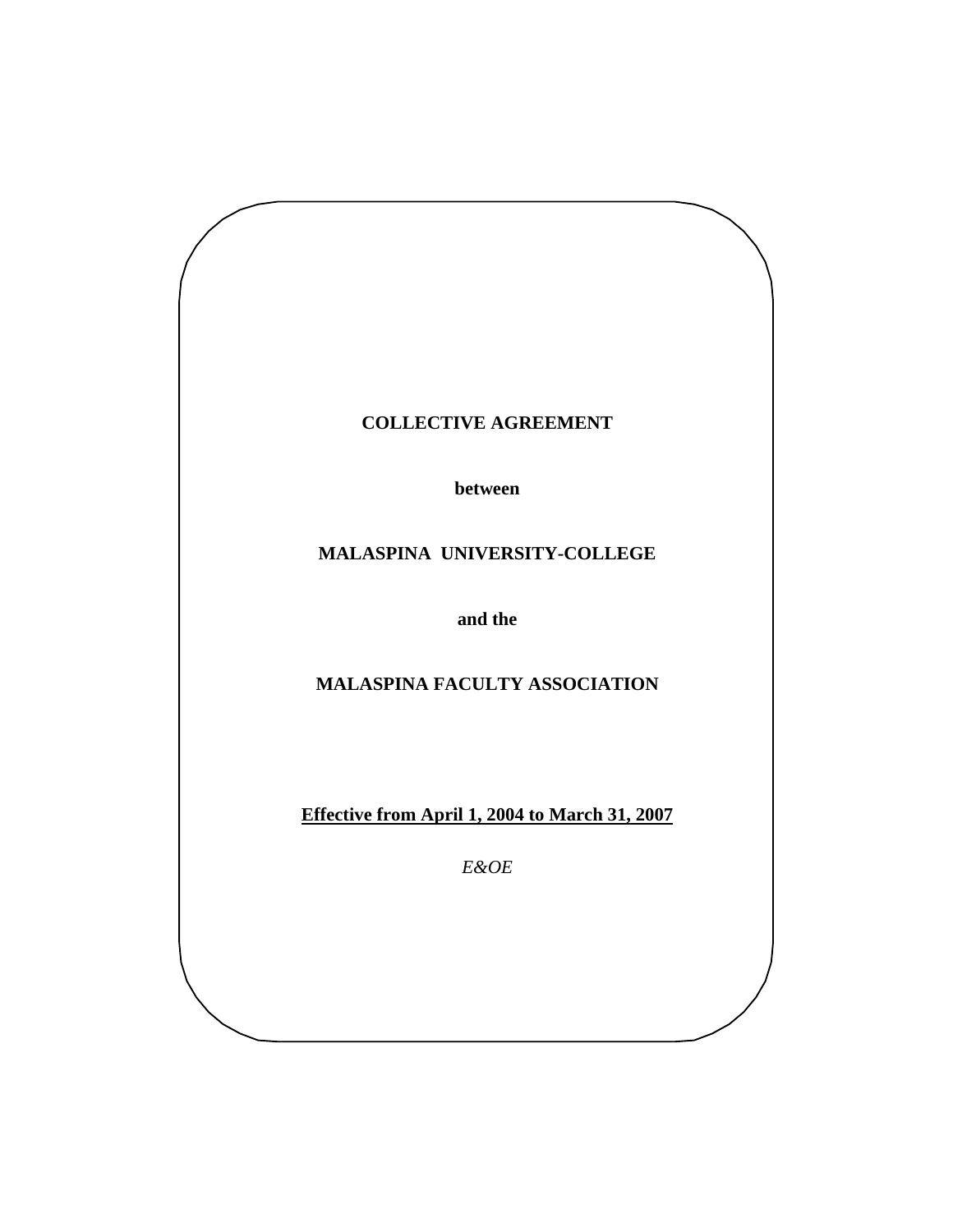# **TABLE OF CONTENTS**

| 1.   |                                                           |  |
|------|-----------------------------------------------------------|--|
| 1.1  |                                                           |  |
| 1.2  |                                                           |  |
| 1.4  |                                                           |  |
| 1.5  |                                                           |  |
| 1.6  |                                                           |  |
| 1.7  |                                                           |  |
| 1.9  |                                                           |  |
| 1.12 |                                                           |  |
| 1.13 |                                                           |  |
| 2.   |                                                           |  |
| 2.1  |                                                           |  |
| 2.2  |                                                           |  |
| 2.3  |                                                           |  |
| 2.6  |                                                           |  |
| 2.8  |                                                           |  |
| 4.   |                                                           |  |
| 4.1  |                                                           |  |
| 4.2  |                                                           |  |
| 5.   |                                                           |  |
| 5.1  |                                                           |  |
| 5.2  |                                                           |  |
| 5.3  |                                                           |  |
| 6.   |                                                           |  |
| 6.1  |                                                           |  |
| 6.2  |                                                           |  |
| 6.3  |                                                           |  |
| 6.4  |                                                           |  |
| 6.5  |                                                           |  |
| 6.6  |                                                           |  |
| 6.7  |                                                           |  |
| 6.10 |                                                           |  |
| 6.11 |                                                           |  |
| 6.13 |                                                           |  |
| 6.14 |                                                           |  |
| 6.15 |                                                           |  |
|      |                                                           |  |
|      |                                                           |  |
| 7.2  |                                                           |  |
| 7.3  | EVALUATION OF FACULTY ON REGULAR APPOINTMENTS39           |  |
| 7.4  | EVALUATION OF NEW REGULAR NON-INSTRUCTIONAL FACULTY41     |  |
| 7.5  | EVALUATION OF NON-INSTRUCTIONAL FACULTY ON REGULAR        |  |
|      |                                                           |  |
| 7.6  |                                                           |  |
| 8.   | PERSONNEL RECORDS, DISCIPLINE, SUSPENSION AND DISCHARGE42 |  |
| 8.1  |                                                           |  |
| 8.2  |                                                           |  |
| 8.3  |                                                           |  |
| 9.   |                                                           |  |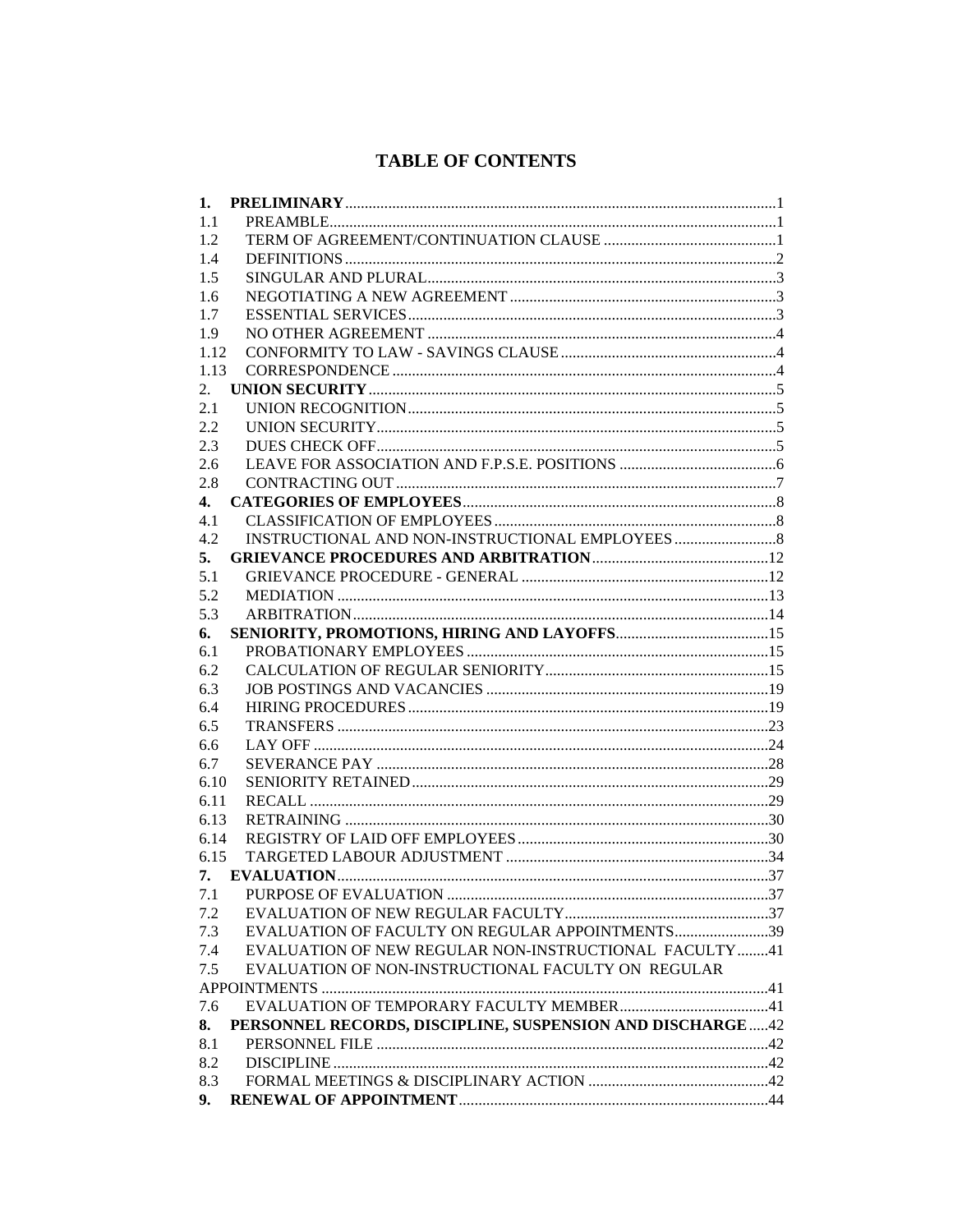| 9.2   |                                                                     |  |
|-------|---------------------------------------------------------------------|--|
| 9.3   |                                                                     |  |
| 9.4   | CONVERSION OF FACULTY (INSTRUCTIONAL AND NON-                       |  |
|       |                                                                     |  |
| 10.   |                                                                     |  |
| 10.1  |                                                                     |  |
| 10.2  |                                                                     |  |
| 10.3  |                                                                     |  |
| 10.4  |                                                                     |  |
| 10.5  |                                                                     |  |
| 10.7  |                                                                     |  |
| 10.10 |                                                                     |  |
| 10.11 |                                                                     |  |
| 11.   |                                                                     |  |
| 11.1  |                                                                     |  |
| 11.2  |                                                                     |  |
| 11.4  |                                                                     |  |
| 11.5  |                                                                     |  |
| 11.8  |                                                                     |  |
| 11.9  |                                                                     |  |
|       |                                                                     |  |
| 12.   | LEAVE, PAID AND UNPAID, PROFESSIONAL DEVELOPMENT AND                |  |
|       |                                                                     |  |
| 12.2  |                                                                     |  |
| 12.3  |                                                                     |  |
| 12.4  | ASSISTED LEAVE (PROFESSIONAL DEVELOPMENT LEAVE OF ABSENCE)80        |  |
| 12.5  |                                                                     |  |
| 12.6  |                                                                     |  |
| 12.8  |                                                                     |  |
| 12.9  |                                                                     |  |
| 12.10 |                                                                     |  |
| 12.14 |                                                                     |  |
| 12.15 |                                                                     |  |
| 12.16 |                                                                     |  |
| 12.17 |                                                                     |  |
| 12.18 |                                                                     |  |
| 12.19 |                                                                     |  |
| 12.20 |                                                                     |  |
|       |                                                                     |  |
| 13.1  |                                                                     |  |
| 13.2  | EXTENDED HEALTH BENEFITS (includes Vision Care and Emergency Travel |  |
|       |                                                                     |  |
| 13.3  |                                                                     |  |
| 13.4  |                                                                     |  |
| 13.5  |                                                                     |  |
| 13.6  |                                                                     |  |
| 13.7  |                                                                     |  |
| 13.15 |                                                                     |  |
| 14.   |                                                                     |  |
| 14.3  |                                                                     |  |
| 14.4  |                                                                     |  |
| 14.5  |                                                                     |  |
| 14.6  |                                                                     |  |
| 14.8  |                                                                     |  |
|       |                                                                     |  |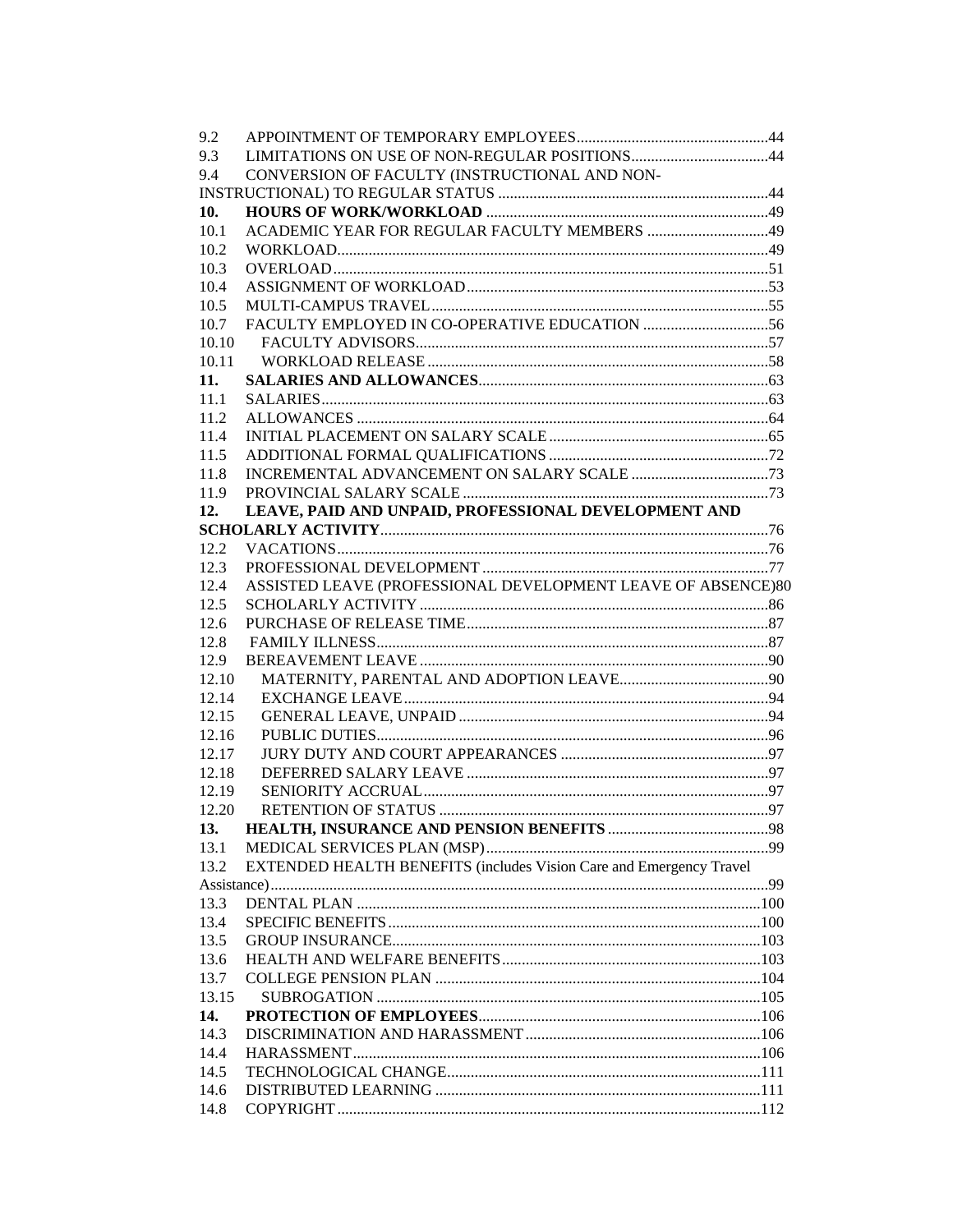| 14.10                                                            |  |
|------------------------------------------------------------------|--|
| 14.14                                                            |  |
| 14.15                                                            |  |
| TEACHING ASSIGNMENTS TO UNIVERSITY-COLLEGE<br>14.22              |  |
|                                                                  |  |
| 15.                                                              |  |
| FACULTY ROLE IN CURRICULUM AND PROGRAM DEVELOPMENT117<br>15.1    |  |
| 15.2                                                             |  |
| 15.3                                                             |  |
| 16.                                                              |  |
| 16.1                                                             |  |
| JOINT ADMINISTRATION AND DISPUTE RESOLUTION COMMITTEE<br>16.2    |  |
| $(JADRC)$ 121                                                    |  |
| 16.3                                                             |  |
| 17.                                                              |  |
|                                                                  |  |
|                                                                  |  |
|                                                                  |  |
|                                                                  |  |
|                                                                  |  |
|                                                                  |  |
|                                                                  |  |
|                                                                  |  |
| APPENDIX B: MFA SALARY PLACEMENT EXPERIENCE CREDIT DATA          |  |
|                                                                  |  |
| APPENDIX C: INITIAL SALARY PLACEMENT FORM - FACULTY 133          |  |
|                                                                  |  |
| APPENDIX D: INITIAL SALARY PLACEMENT FORM TECHNICIANS135         |  |
|                                                                  |  |
| APPENDIX F-1 - REGISTRY OF LAID OFF EMPLOYEES - FORM 1138        |  |
| APPENDIX F-2 - REGISTRY OF LAID OFF EMPLOYEES - FORM 2139        |  |
|                                                                  |  |
|                                                                  |  |
| LETTER OF UNDERSTANDING: UNCONVENTIONAL INSTRUCTION              |  |
|                                                                  |  |
| LETTER OF UNDERSTANDING: BARGAINING UNIT DEFINITION 145          |  |
| INTERIM MEMORANDUM OF AGREEMENT: AREA CHAIRS 146                 |  |
| LETTER OF AGREEMENT: WORKLOAD AVERAGING LEAVE 149                |  |
| LETTER OF UNDERSTANDING: RENUMBERING OF COLLECTIVE AGREEMENT 150 |  |
| LETTER OF UNDERSTANDING: UNIVERSITY-COLLEGE PROFESSOR151         |  |
| LETTER OF UNDERSTANDING: PRIOR LEARNING ASSESSMENT152            |  |
| LETTER OF UNDERSTANDING: SABBATICALS/UPPER LEVEL                 |  |
|                                                                  |  |
| LETTER OF AGREEMENT: NEW FLAT RATE FOR INSTRUCTION158            |  |
|                                                                  |  |
|                                                                  |  |
| LETTER OF UNDERSTANDING: SUMMER SESSION COURSES 163              |  |
| LETTER OF UNDERSTANDING: POLICIES ON RETIREMENT APPRECIATION AND |  |
|                                                                  |  |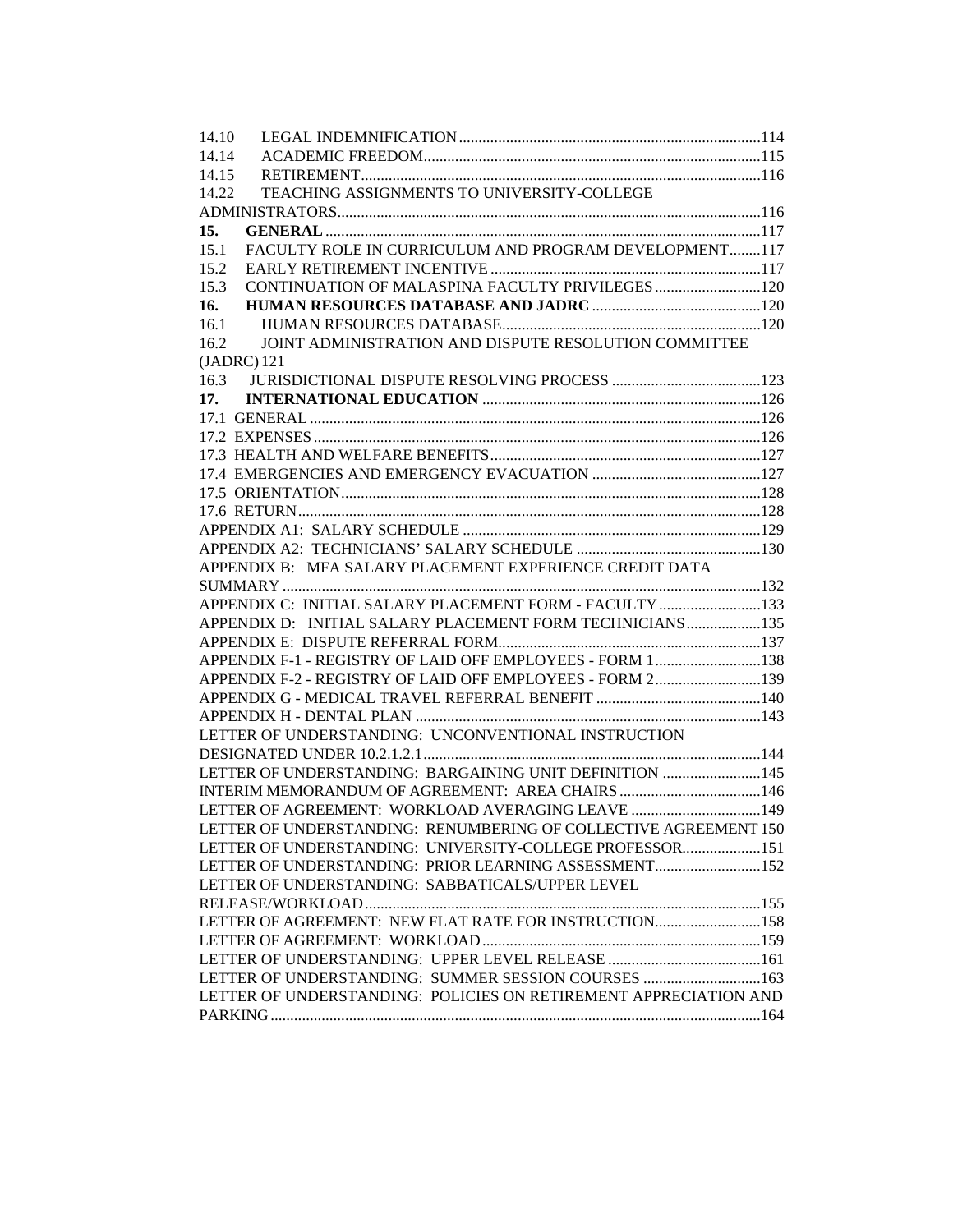| 2004-2007 MFA COLLECTIVE AGREEMENT INDEX                                                 |                | Page i      |
|------------------------------------------------------------------------------------------|----------------|-------------|
| <b>TOPIC</b>                                                                             | <b>ARTICLE</b> | <b>PAGE</b> |
| Academic Freedom                                                                         | 14.14          | 114         |
| Administrators                                                                           |                |             |
| - Selection of                                                                           | 6.4.2          | 20          |
| - Dean Selection                                                                         | 6.4.2.2        | 21          |
| - Teaching Assignment                                                                    | 14.22          | 115         |
| - Rights to a Teaching Position                                                          | 6.4.2.2.4      | 22          |
| <b>Administrative Allowance</b>                                                          | 11.2.1         | 64          |
| <b>Advisors</b>                                                                          | 10.10          | 57          |
| <b>Allowances</b>                                                                        | 11.2           | 64          |
| - Administrative Duties                                                                  | 11.2.1         | 64          |
| - Travel                                                                                 | 11.2.2         | 64          |
| - Professional Associations                                                              | 11.2.3         | 65          |
| Appendix A1: Salary Schedule                                                             |                | 128         |
| Appendix A2: Technicians' Salary Schedule<br>Appendix B: MFA Salary Placement Experience |                | 129-130     |
| <b>Credit Data Summary</b>                                                               |                | 131         |
| Appendix C: Initial Salary Placement Form - Faculty                                      |                | 132         |
| Appendix D: Initial Salary Placement Form - Technicians                                  |                | 134         |
| Appendix E: Dispute Referral Form                                                        |                | 136         |
| Appendix F-1: Registry of Laid Off Employees – Form 1                                    |                | 137         |
| Appendix F-2: Registry of Laid Off Employees – Form 2                                    |                | 138         |
| Appendix G: Medical Travel Referral Benefit                                              |                | 139         |
| Appendix H: Dental Plan                                                                  |                | 142         |
| Appointments:                                                                            |                |             |
| - First Regular                                                                          | 6.1.1          | 15          |
| - Non-Renewal of Regular                                                                 | 7.3.4.3        | 40          |
| Arbitration                                                                              | 5.3            | 14          |
| - Power of Arbitrator                                                                    | 5.3.3          | 14          |
| Area Chairs (Memorandum of Agreement)                                                    |                | 145         |
| Assignment of Workload                                                                   | 10.4           | 53          |
| - Letter of Agreement Class Size Maxima                                                  |                | 158         |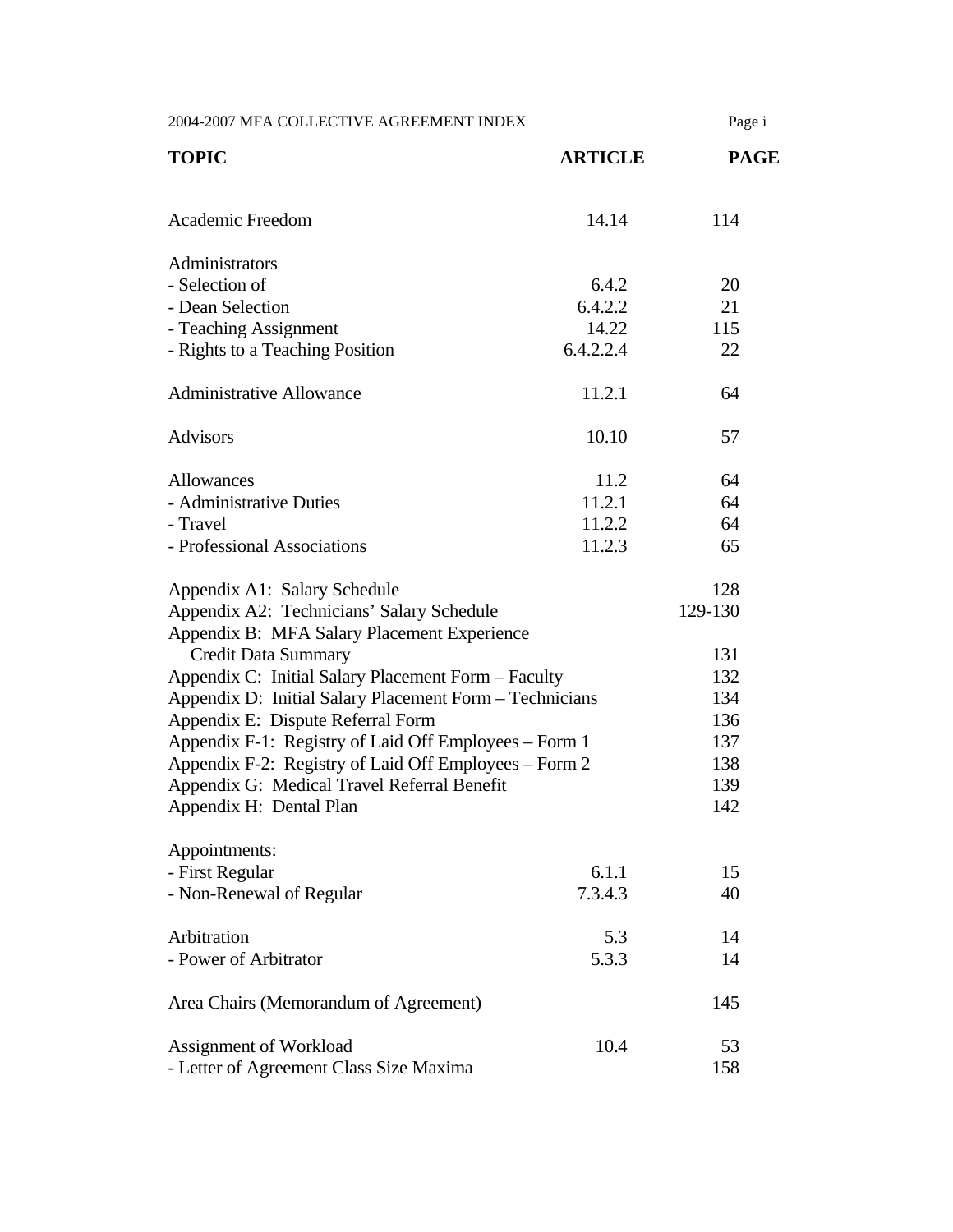| 2004-2007 MFA COLLECTIVE AGREEMENT INDEX      |                 | Page ii     |
|-----------------------------------------------|-----------------|-------------|
| <b>TOPIC</b>                                  | <b>ARTICLE</b>  | <b>PAGE</b> |
| <b>Assisted Leave</b>                         |                 |             |
| (Professional Development Leave)              | 12.4            | 80          |
| - Application                                 | 12.4.9(b)(c)(d) | 82-83       |
| - Committee                                   | 12.4.10         | 83          |
| - Eligibility                                 | 12.4.9(a)       | 82          |
| - Procedures                                  | 12.4.10.3       | 84          |
| <b>Bargaining Unit Definition</b>             |                 |             |
| (Letter of Understanding)                     |                 | 144         |
| <b>Benefits</b>                               | 13              | 97          |
| - Dental                                      | 13.3            | 99          |
| - Extended Health (Vision & Emergency Travel) | 13.2            | 98          |
| - Group Insurance (Life and LTD)              | 13.5            | 102         |
| - Medical Services Plan (MSP)                 | 13.1            | 98          |
| - College Pension Plan                        | 13.7            | 103         |
| - Payment in lieu, temporaries                | 11.1.4.3        | 64          |
| - Notification of Changes                     | 13              | 97          |
| - Specific Benefits (Former Common Agreement) | 13.4            | 99          |
| <b>Benefits</b>                               |                 |             |
| - Regular Faculty                             | 13(a)           | 97          |
| - Temporary Instructional Faculty             | 13(b)           | 97          |
| - Temporary Non-Instructional Faculty         | 13(c)           | 98          |
| <b>Bereavement Leave</b>                      | 12.9            | 89          |
| <b>Bumping</b>                                | 6.6.7           | 27          |
| - Definition of                               | 6.6.3.3         | 25          |
| <b>Calculation of Regular Seniority</b>       | 6.2             | 15          |
| <b>Categories of Employees</b>                | $\overline{4}$  | 8           |
| Chairs                                        |                 |             |
| - Release Time                                | 10.11.2.2       | 60          |
| - Selection                                   | 10.11.2.1       | 60          |
| - Non-Instructional                           | 10.2.2.2        | 51          |
| <b>Change of Assignment</b>                   | 11.4.4          | 72          |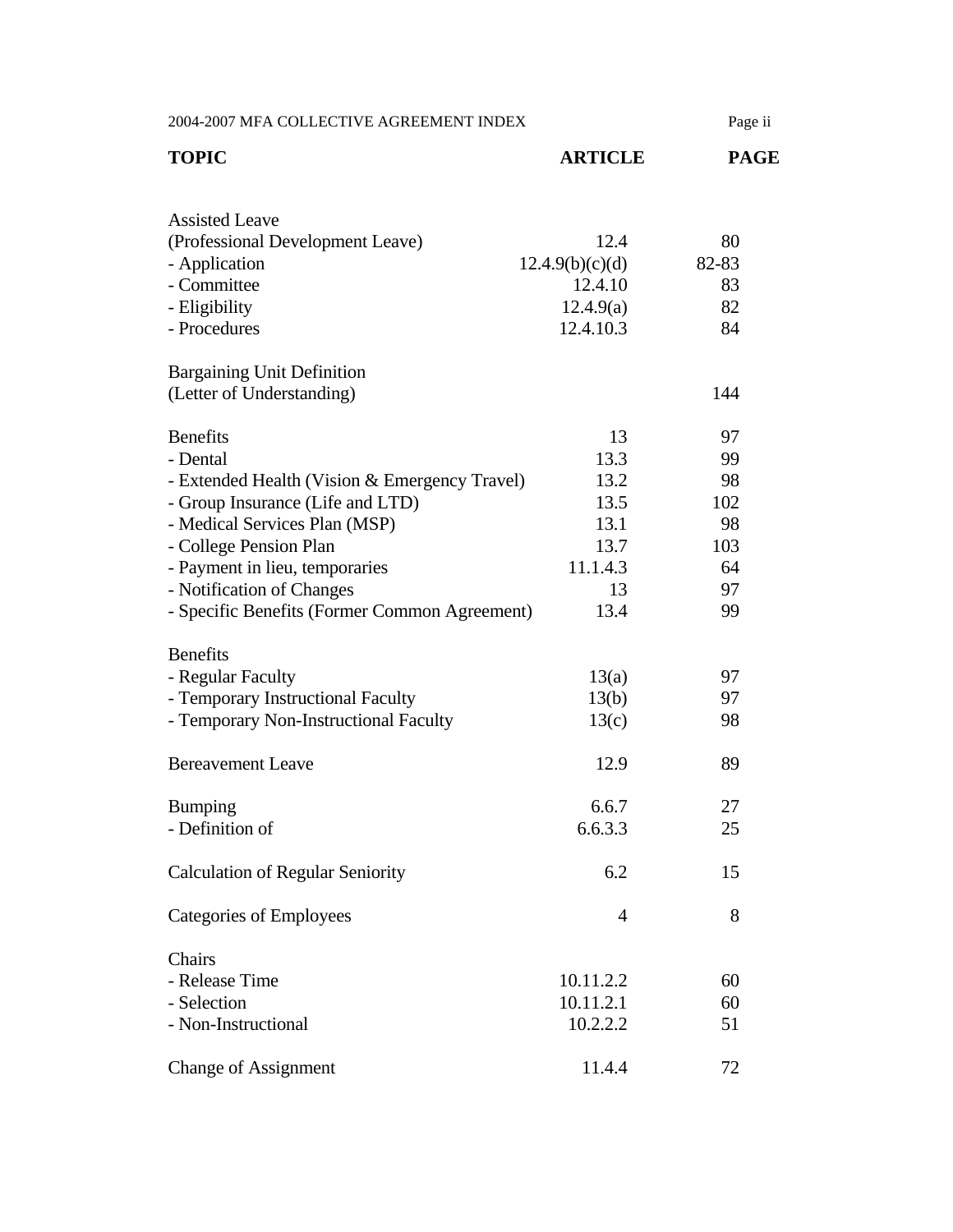| 2004-2007 MFA COLLECTIVE AGREEMENT INDEX                                                               |                                                                | Page iii                               |
|--------------------------------------------------------------------------------------------------------|----------------------------------------------------------------|----------------------------------------|
| <b>TOPIC</b>                                                                                           | <b>ARTICLE</b>                                                 | <b>PAGE</b>                            |
| Class Scheduling (Timetabling)                                                                         | 10.4.1.1                                                       | 53                                     |
| Conforming to Law – Savings Clause                                                                     | 1.12                                                           | $\overline{4}$                         |
| <b>Contracting Out</b>                                                                                 | 2.8                                                            | 7                                      |
| <b>Conversion to Regular Status</b>                                                                    | 9.4                                                            | 44                                     |
| Co-Operative Education                                                                                 | 10.7                                                           | 56                                     |
| Copyright<br>- Ownership                                                                               | 14.8<br>14.8.7                                                 | 111<br>112                             |
| Correspondence                                                                                         | 1.13                                                           | $\overline{4}$                         |
| <b>Curriculum Development</b>                                                                          | 15.1                                                           | 116                                    |
| Dean Selection                                                                                         | 6.4.2.2                                                        | 21                                     |
| Deferred Salary Leave                                                                                  | 12.18                                                          | 96                                     |
| Definitions<br>- "Regular"<br>- "Temporary"<br>- "Lay-Off"<br>- "Seniority"<br>- "Bumping"<br>- "Year" | 1.4<br>4.1.1<br>4.1.2<br>6.6.3.1<br>6.2.1<br>6.6.3.3<br>1.4.13 | 2<br>$8\,$<br>8<br>25<br>15<br>25<br>3 |
| <b>Dental Benefits</b><br>Dental Plan (Appendix H)                                                     | 13.3                                                           | 99-100<br>142                          |
| Departmental Listing (Chairs)<br>Departmental Listing (Seniority)                                      | 10.11.2.3<br>6.2.8                                             | 61<br>16                               |
| <b>Directed Studies</b>                                                                                | 10.3.4                                                         | 52                                     |
| Dispute Referral Form (Appendix E)                                                                     |                                                                | 136                                    |
| <b>Disability Benefits</b>                                                                             | 13.4.2                                                         | 100                                    |
| Disciplinary Action                                                                                    | 8                                                              | 42                                     |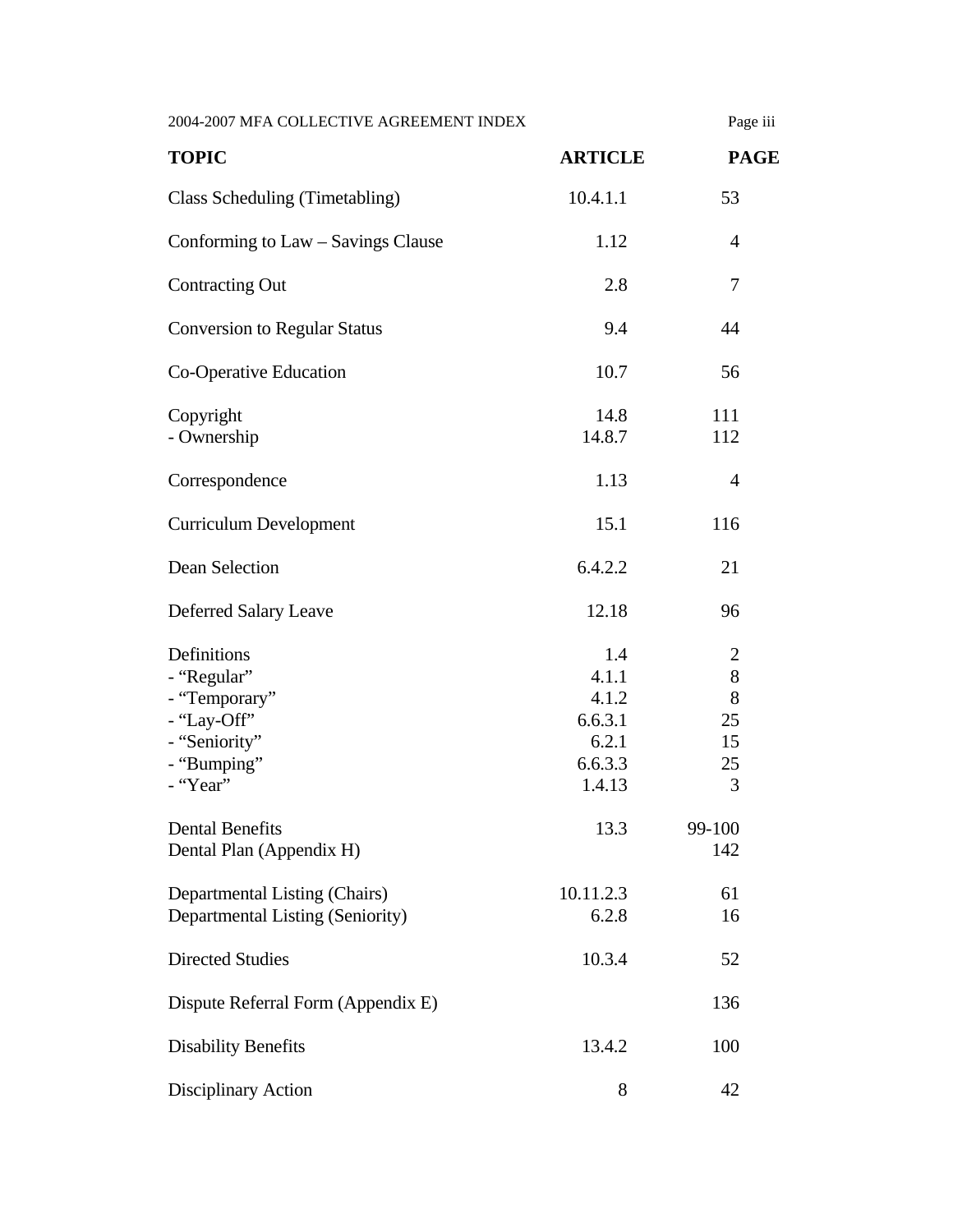2004-2007 MFA COLLECTIVE AGREEMENT INDEX Page iv

| <b>TOPIC</b>                                                                                                  | <b>ARTICLE</b> | <b>PAGE</b> |
|---------------------------------------------------------------------------------------------------------------|----------------|-------------|
| - Termination (Just Cause)<br>- Other Action                                                                  | 8.2.1<br>8.2.3 | 42<br>42    |
| - Formal Meetings                                                                                             | 8.3            | 42          |
| Discrimination and Harassment                                                                                 | 14.3           | 105         |
| Distributed Learning                                                                                          | 14.6           | 110         |
| Dues                                                                                                          | 2.2.1 / 2.3    | 5           |
| Duncan Travel Stipend                                                                                         | 10.5           | 55          |
| Early Retirement Incentive                                                                                    | 15.2           | 116         |
| <b>Education Council</b>                                                                                      | 10.11.3        | 62          |
| Electronic Registry (of Laid Off Employees)                                                                   | 6.14.2         | 30          |
| <b>Emergency Travel Assistance (EHB)</b>                                                                      | 13.2           | 98          |
| <b>Essential Services</b>                                                                                     | 1.7            | 3           |
| <b>Extended Health Benefits</b>                                                                               | 13.2           | 98          |
| Evaluation                                                                                                    | 7              | 37          |
| - Purpose of Evaluation                                                                                       | 7.1            | 37          |
| - Evaluation of New Regular Faculty                                                                           | 7.2            | 37          |
| - Evaluation of Faculty on Regular Appointments                                                               | 7.3            | 39          |
| - Formative Evaluation                                                                                        | 7.3.3          | 39          |
| - Summative Evaluation                                                                                        | 7.3.4          | 40          |
| - Evaluation of New Regular Non-Instructional Faculty<br>- Evaluation of Non-Instructional Faculty on Regular | 7.4            | 41          |
| Appointments                                                                                                  | 7.5            | 41          |
| - Evaluation of Temporary Faculty                                                                             | 7.6            | 41          |
| <b>Exchange Leave</b>                                                                                         | 12.14          | 93          |
| <b>Faculty Advisors</b>                                                                                       | 10.10          | 57          |
| <b>Family Illness</b>                                                                                         | 12.8           | 87          |
| General Leave, Unpaid                                                                                         | 12.15          | 93          |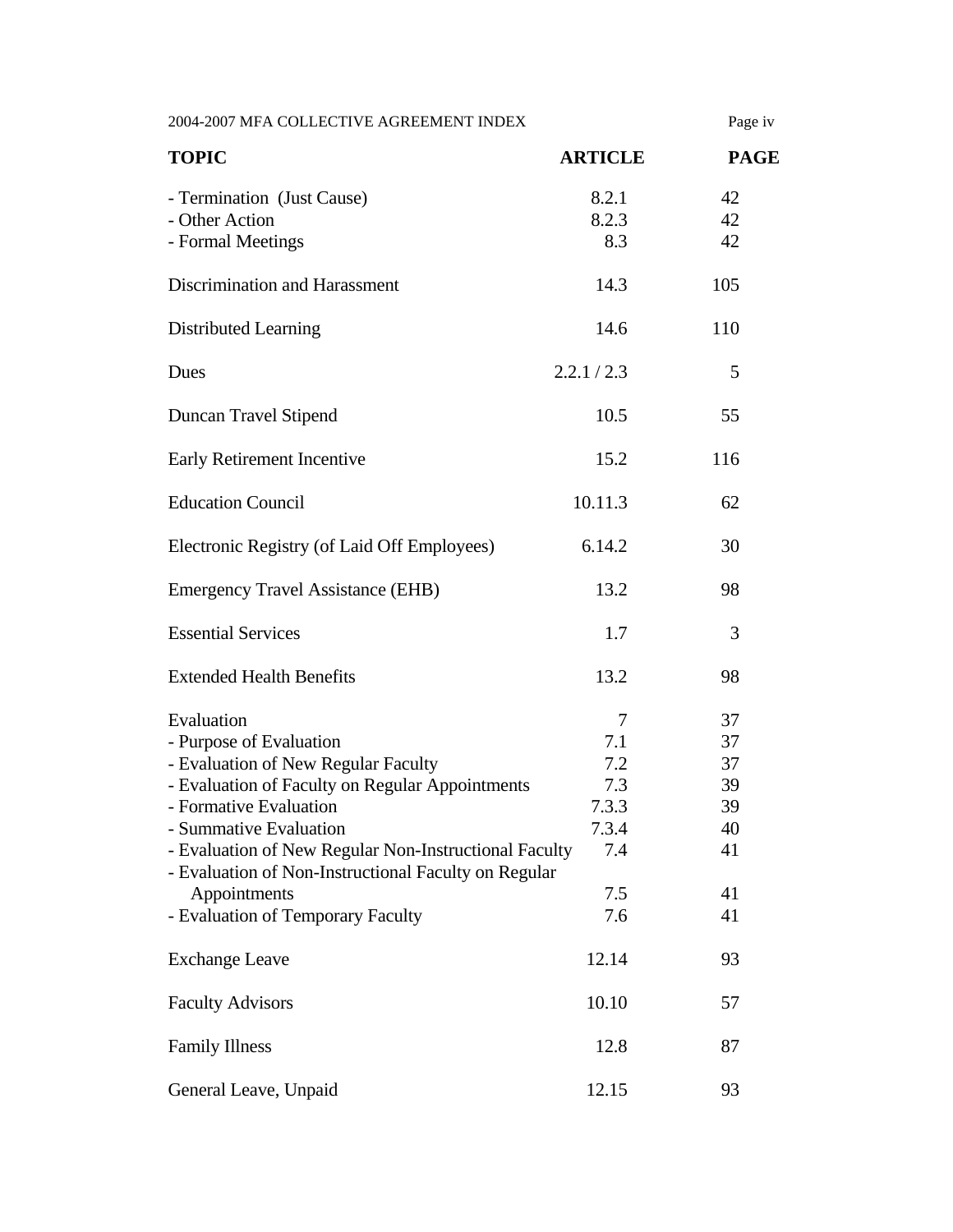2004-2007 MFA COLLECTIVE AGREEMENT INDEX Page v

| <b>TOPIC</b>                                         | <b>ARTICLE</b> | <b>PAGE</b> |
|------------------------------------------------------|----------------|-------------|
| Grievance Procedures General                         | 5.1            | 12          |
| - Steps / Time Limits                                | 5.1.2          | 12          |
| - Mediation                                          | 5.2            | 13          |
| - Arbitration                                        | 5.3            | 14          |
| - Powers of Arbitrator                               | 5.3.3          | 14          |
| Group Insurance                                      | 13.5           | 101         |
| Harassment                                           | 14.4           | 105         |
| Health Insurance Benefits & Pension Benefits         | 13             | 97          |
| Hearing Aid Benefit                                  | 13.4.1         | 99          |
| <b>Hiring Procedures</b>                             | 6.4            | 19          |
| - Administrators                                     | 6.4.2          | 20          |
| - Chairs                                             | 10.11.2.1      | 60          |
| - Chairs, Non-instructional                          | 10.2.2.2       | 51          |
| - Deans                                              | 6.4.2.2        | 21          |
| - Faculty                                            | 6.4            | 19          |
| - President                                          | 6.4.2.3        | 22          |
| - Vice-President Academic and Vice-President         |                |             |
| <b>Student Services</b>                              | 6.4.3          | 23          |
| Home Campus                                          | 6.5.3          | 24          |
| <b>Human Resources Database</b>                      | 16.1           | 119         |
| <b>Increments</b>                                    | 11.8           | 73          |
| - Additional Formal Qualifications                   | 11.5           | 72          |
| <b>Instructional and Non-Instructional Employees</b> | 4.2            | 8           |
| Insurance (Group Life and LTD)                       | 13.5           | 102         |
| <b>Internal Transfer</b>                             | 6.5.1          | 23          |
| <b>International Education</b>                       | 17             | 125         |
| - General                                            | 17.1           | 125         |
| - Expenses                                           | 17.2           | 125         |
| - Health & Welfare Benefits                          | 17.3           | 126         |
| - Emergencies & Emergency Evacuation                 | 17.4           | 126         |
| - Orientation                                        | 17.5           | 127         |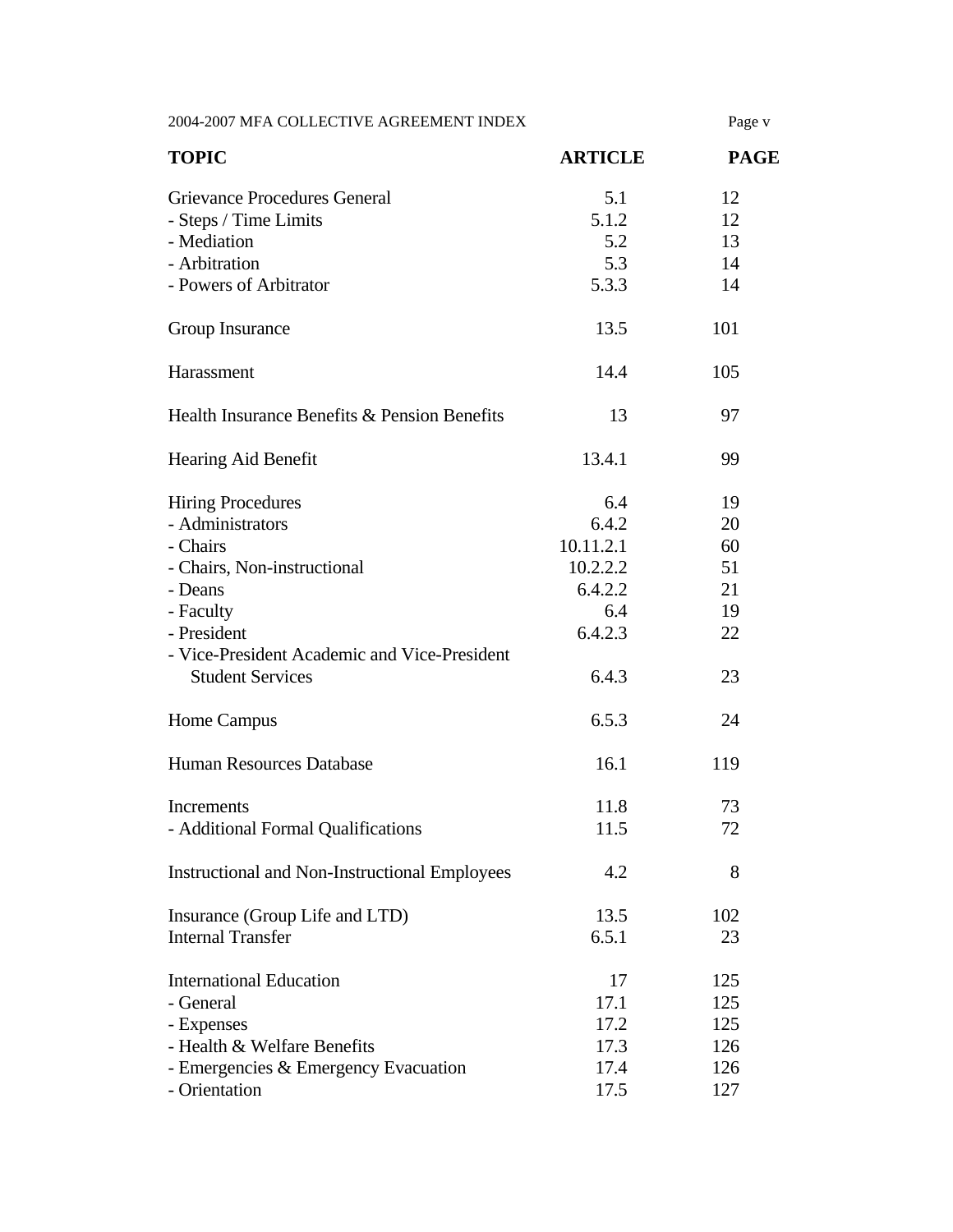| 2004-2007 MFA COLLECTIVE AGREEMENT INDEX                                                                                                                                                                                                                           |                                                                                                                    | Page vi                                                             |
|--------------------------------------------------------------------------------------------------------------------------------------------------------------------------------------------------------------------------------------------------------------------|--------------------------------------------------------------------------------------------------------------------|---------------------------------------------------------------------|
| <b>TOPIC</b>                                                                                                                                                                                                                                                       | <b>ARTICLE</b>                                                                                                     | <b>PAGE</b>                                                         |
| - Return                                                                                                                                                                                                                                                           | 17.6                                                                                                               | 127                                                                 |
| <b>Job Postings</b>                                                                                                                                                                                                                                                | 6.3                                                                                                                | 19                                                                  |
| Joint Administration & Dispute Resolution Committee<br>(JADRC)                                                                                                                                                                                                     | 16.2                                                                                                               | 122                                                                 |
| Joint Committee on Benefits Administration                                                                                                                                                                                                                         | 13.6                                                                                                               | 102                                                                 |
| <b>Jurisdictional Dispute Resolving Process</b>                                                                                                                                                                                                                    | 16.3                                                                                                               | 122                                                                 |
| Jury Duty and Court Appearances                                                                                                                                                                                                                                    | 12.17                                                                                                              | 96                                                                  |
| Labour Adjustment Strategies                                                                                                                                                                                                                                       | 6.15.2                                                                                                             | 35                                                                  |
| Lay-Off<br>- Definition of<br>- Equal Regular Seniority<br>- Reasons for<br>- Process and Notice<br>- Bumping<br>- Seniority Retained<br>- Severance Pay<br>- Recall<br>- Registry of Laid Off Employees<br>- Retraining<br>Leave for Association & FPSE Positions | 6.6<br>6.6.3.1<br>9.4.1.3(b)<br>6.6.1<br>6.6.6<br>6.6.7<br>6.10<br>6.7<br>6.11<br>6.14<br>6.13<br>2.6              | 24<br>25<br>46<br>24<br>26<br>27<br>29<br>28<br>29<br>30<br>30<br>6 |
| <b>Leaves of Absence</b><br>- Adoption (Maternity and Parental)<br>- Assisted Leave<br>- Bereavement<br>- Deferred Salary<br>- Exchange<br>- Family Illness<br>- FPSE<br>- General Leave, Unpaid<br>- Maternity<br>- Maternity and Parental Adoption<br>- Parental | 12.10.2.8<br>12.4<br>12.9<br>12.18<br>12.14<br>12.8.9<br>2.6<br>12.15<br>12.10.1<br>12.10.2.8<br>12.10.2 / 12.10.3 | 90<br>80<br>89<br>96<br>93<br>88<br>6<br>93<br>89<br>90<br>89-90    |
| - Political (Public Duties)                                                                                                                                                                                                                                        | 12.16                                                                                                              | 95                                                                  |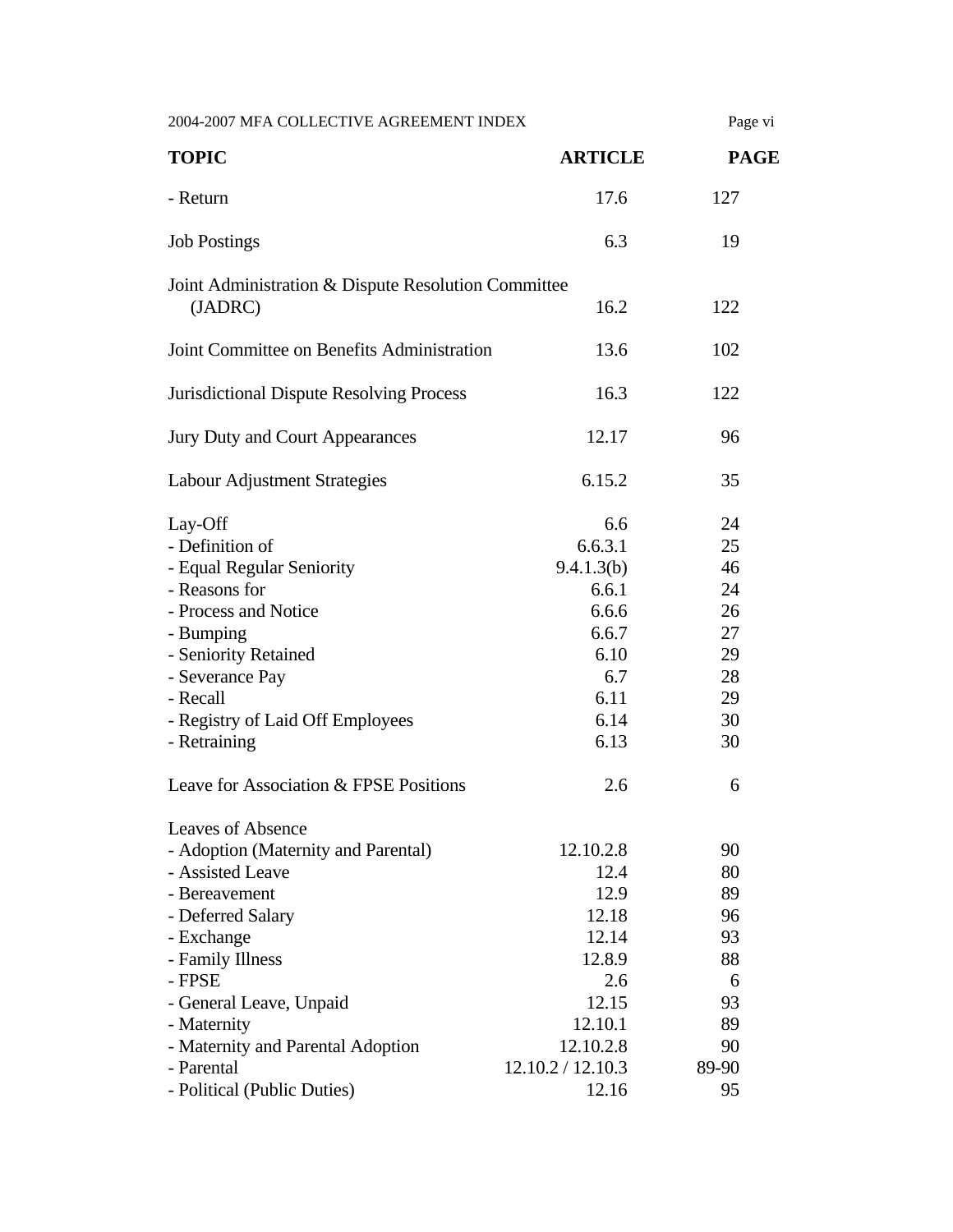| 2004-2007 MFA COLLECTIVE AGREEMENT INDEX           |                | Page vii    |
|----------------------------------------------------|----------------|-------------|
| <b>TOPIC</b>                                       | <b>ARTICLE</b> | <b>PAGE</b> |
| - Retention of Status                              | 12.20          | 96          |
| - Seniority Accrual                                | 12.19          | 96          |
| - Sick Leave                                       | 12.8.2         | 88          |
| - University-College Committees                    | 2.6.3          | 6           |
| - Union                                            | 2.6.4          | 6           |
| Legal Indemnification                              | 14.10          | 113         |
| Letters of Understanding/Agreement                 |                |             |
| - Unconventional Instruction                       |                | 143         |
| - Bargaining Unit Definition                       |                | 144         |
| - Area Chairs                                      |                | 145         |
| - Workload Averaging Leave                         |                | 148         |
| - Renumbering of Collective Agreement              |                | 149         |
| - University-College Professor                     |                | 150         |
| - Prior Learning Assessment                        |                | 151         |
| - Addendum to LOA re Prior Learning Assessment     |                | 153         |
| - Sabbatical/Upper Level Release/Workload          |                | 154         |
| - New Flat Rate for Instruction                    |                | 157         |
| - Workload – Class Size Maxima                     |                | 158         |
| - Upper Level Release                              |                | 160         |
| - Summer Session Courses (Grandparented Temporary) |                | 162         |
| - Policies on Retirement Appreciation and Parking  |                | 163         |
| Long Term Disability (Specific Benefits)           | 13.4/13.5      | 99-102      |
| <b>MFA</b> Membership                              | 2.1            | 5           |
|                                                    | 2.2.2          | 5           |
| <b>Maternity Leave</b>                             | 12.10.1        | 89          |
| Maternity and Parental Adoption                    | 12.10.2.8      | 90          |
| Mediation                                          | 5.2            | 13          |
| <b>Medical Benefits</b>                            | 13             | 97          |
| Medical Travel Referral Benefit (Appendix G)       |                | 139         |
| Multi-Campus Travel                                | 10.5           | 55          |
| <b>Negotiating a New Agreement</b>                 | 1.6            | 3           |
| No Other Agreement                                 | 1.9            | 4           |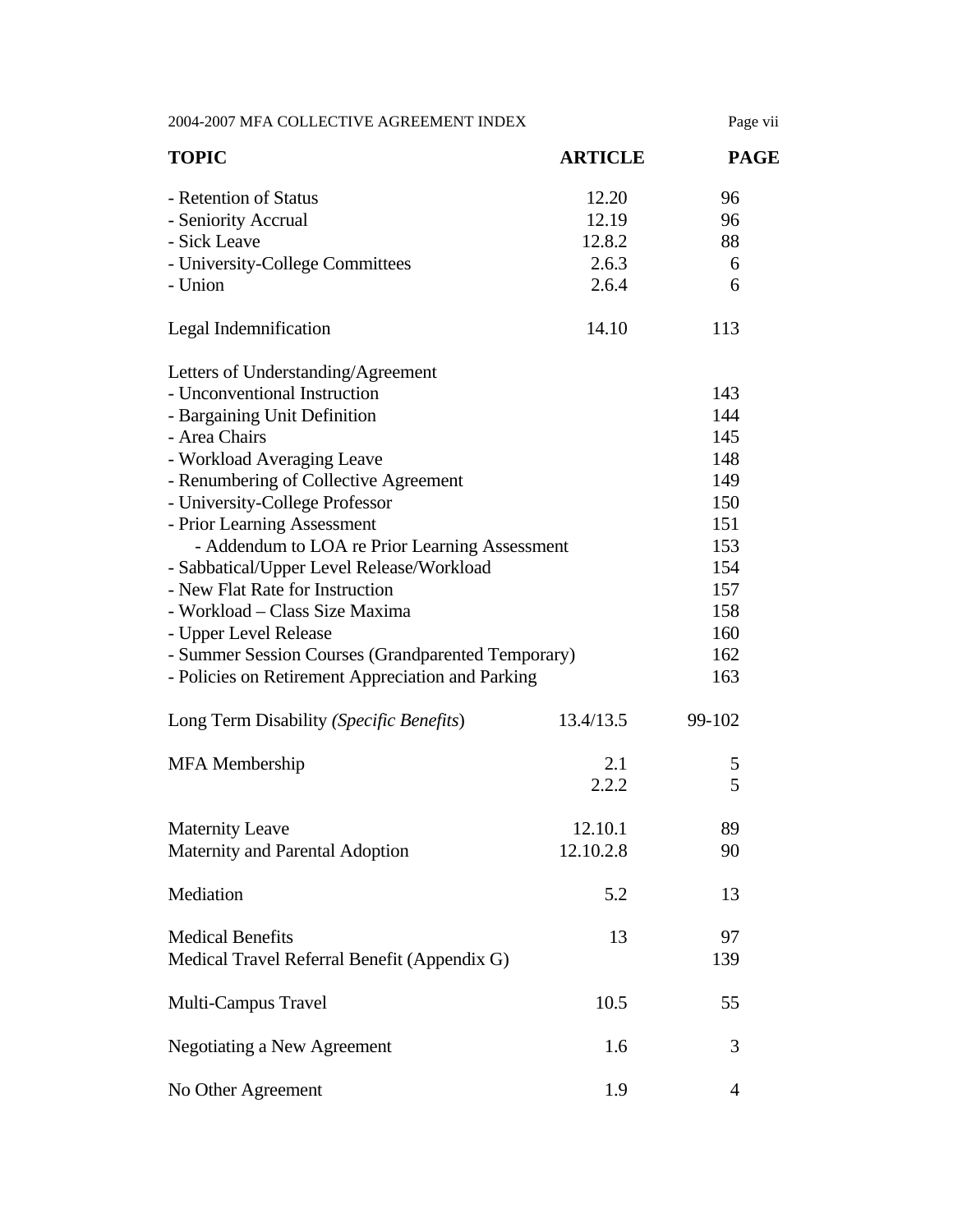2004-2007 MFA COLLECTIVE AGREEMENT INDEX Page viii

| TOPIC | <b>ARTICLE</b> | <b>PAGE</b> |
|-------|----------------|-------------|
|       |                |             |

| Non-Instructional Faculty (see also Technicians)    |                      |       |
|-----------------------------------------------------|----------------------|-------|
| - Chairs                                            | 10.2.2.2             | 51    |
| - Evaluation                                        | 7.4                  | 41    |
| - Probationary Period                               | 6.1.1                | 15    |
| - Professional Development Time                     | 12.3.2               | 79    |
| - PD Time, Temporary Entitlement                    | 12.3.1.1             | 79    |
| - Leave Committee Membership                        | 12.4.10.1c           | 83    |
| - Length of Assignment                              | 10.1.3.1             | 49    |
| - Length of Contract (Temporary)                    | 9.2.3                | 44    |
| - Regularization of Positions                       | 9.4                  | 44    |
| - Right of First Refusal                            | 9.2.2                | 44    |
| - Salary Placement                                  |                      |       |
| Minimum Initial (Education)                         | 11.4.1.5             | 65    |
| Counsellors (Experience)                            | 11.4.1.7c            | 68    |
| Librarians (Experience)                             | 11.4.1.7d            | 70    |
| Technicians (Experience)                            | 11.4.1.7e            | 70    |
| - Unpaid Leave                                      | 12.15                | 93    |
| - Vacation (Regular)                                | 12.2.1/12.2.5/12.2.6 | 76-77 |
| - Vacation (Temporary)                              | 12.2.7               | 77    |
| - Workload                                          | 10.2.2               | 51    |
| Non Renewal of Appointment                          |                      |       |
| - Two Year Appointment                              | 7.2.1                | 37    |
| - Unsatisfactory Performance (Formative Evaluation) | 7.2.7                | 38    |
|                                                     | 7.3.3                | 39    |
| <b>Office Hours</b>                                 | 10.2.1.2.3           | 50    |
| <b>Outside Teaching and Non-Teaching</b>            |                      |       |
| Assignments                                         | 10.4.5               | 55    |
| <b>Overload Pay</b>                                 | 10.3.1               | 51    |
| <b>Parental Leave</b>                               | 12.10.2              | 89    |
| Pay Periods (Biweekly)                              | 11.1                 | 63    |
| - Direct Deposit                                    | 11.1.1               | 63    |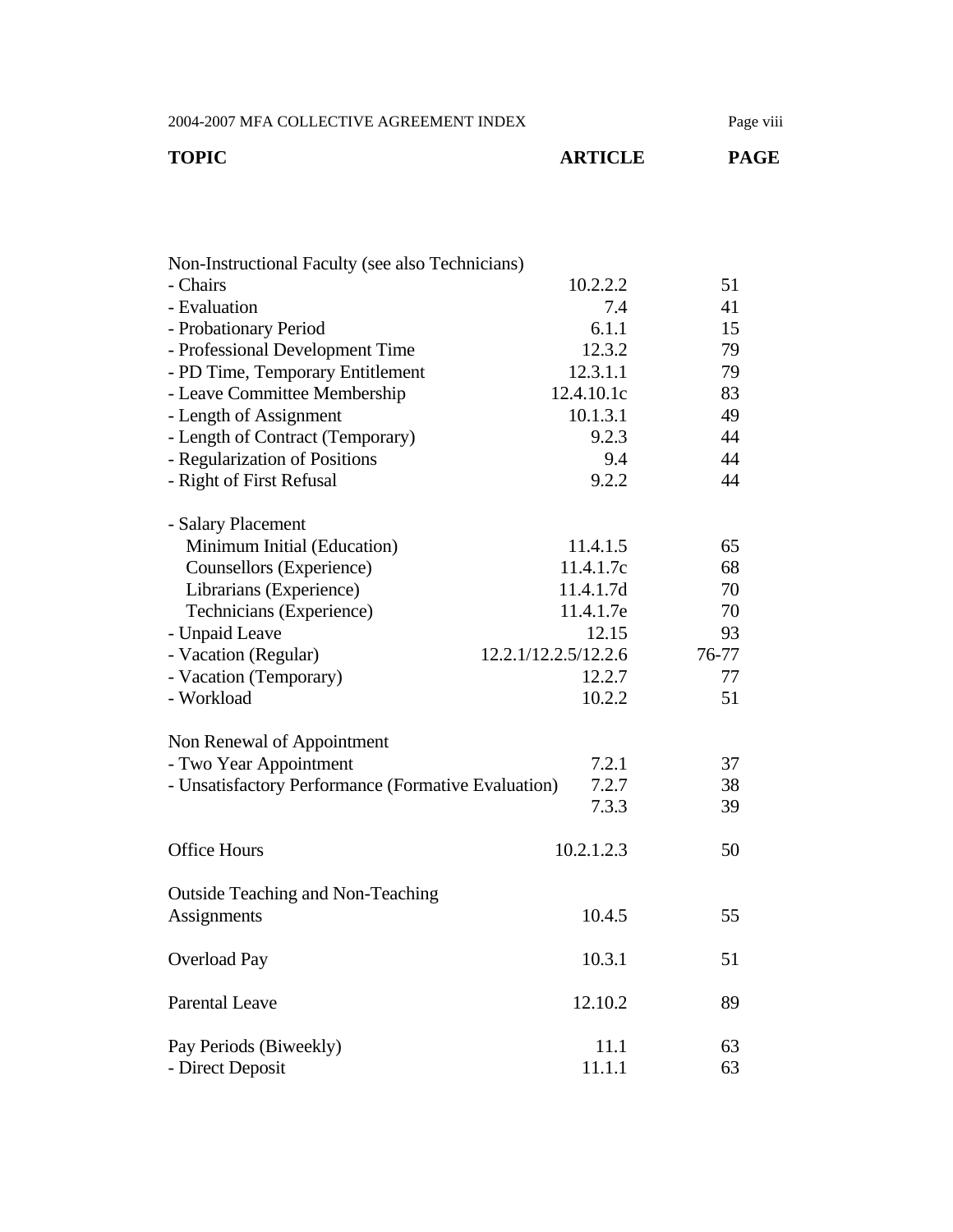| 2004-2007 MFA COLLECTIVE AGREEMENT INDEX                                                                                                                                                                                                                               |                                                 | Page ix                                  |  |
|------------------------------------------------------------------------------------------------------------------------------------------------------------------------------------------------------------------------------------------------------------------------|-------------------------------------------------|------------------------------------------|--|
| <b>TOPIC</b>                                                                                                                                                                                                                                                           | <b>ARTICLE</b>                                  | <b>PAGE</b>                              |  |
| Pension Plan                                                                                                                                                                                                                                                           | 13.7                                            | 103                                      |  |
| Personnel File                                                                                                                                                                                                                                                         | 8                                               | 42                                       |  |
| Political Leave (Public Duties)                                                                                                                                                                                                                                        | 12.16                                           | 95                                       |  |
| <b>Powell River</b><br>- Travel Stipend                                                                                                                                                                                                                                | 10.5                                            | 55                                       |  |
| <b>Probationary Status</b>                                                                                                                                                                                                                                             | 6.1                                             | 15                                       |  |
| <b>Professional Development</b><br>- Funds (Regular Employees)<br>- Funds (Temporary Employees)<br>- Funds (Assisted Leave)<br>- Assisted Leave                                                                                                                        | 12.3<br>12.3.1<br>12.3.1.1<br>12.3.1(c)<br>12.4 | 77<br>77<br>79<br>79<br>80               |  |
| Professional Responsibilities<br>- Attendance Christmas to New Year's                                                                                                                                                                                                  | 10.2.1.2.3<br>10.1.2.3                          | 50<br>49                                 |  |
| Provincial Salary Scale:<br>- Appendix A<br>- Secondary Scale<br>- Maintenance<br>- Calculation of Pay<br>- Overload                                                                                                                                                   | 11.9.1<br>11.9.2<br>11.9.3<br>11.9.4<br>11.9.5  | 73<br>73<br>74<br>74<br>74               |  |
| <b>Public Duties</b>                                                                                                                                                                                                                                                   | 12.16                                           | 95                                       |  |
| <b>Purchase of Release Time</b>                                                                                                                                                                                                                                        | 12.6                                            | 87                                       |  |
| Recall                                                                                                                                                                                                                                                                 | 6.11                                            | 29                                       |  |
| Recruitment (see Hiring)                                                                                                                                                                                                                                               |                                                 |                                          |  |
| Registry of Laid Off Employees:<br>- Electronic Posting<br>- Electronic Registry<br>- Applying for Available Positions<br>- Rights for Registrants<br>Registry of Laid Off Employees – Form 1 (Appendix F-1)<br>Registry of Laid Off Employees – Form 2 (Appendix F-2) | 6.14<br>6.14.1<br>6.14.2<br>6.14.3<br>6.14.4    | 30<br>30<br>31<br>32<br>33<br>137<br>138 |  |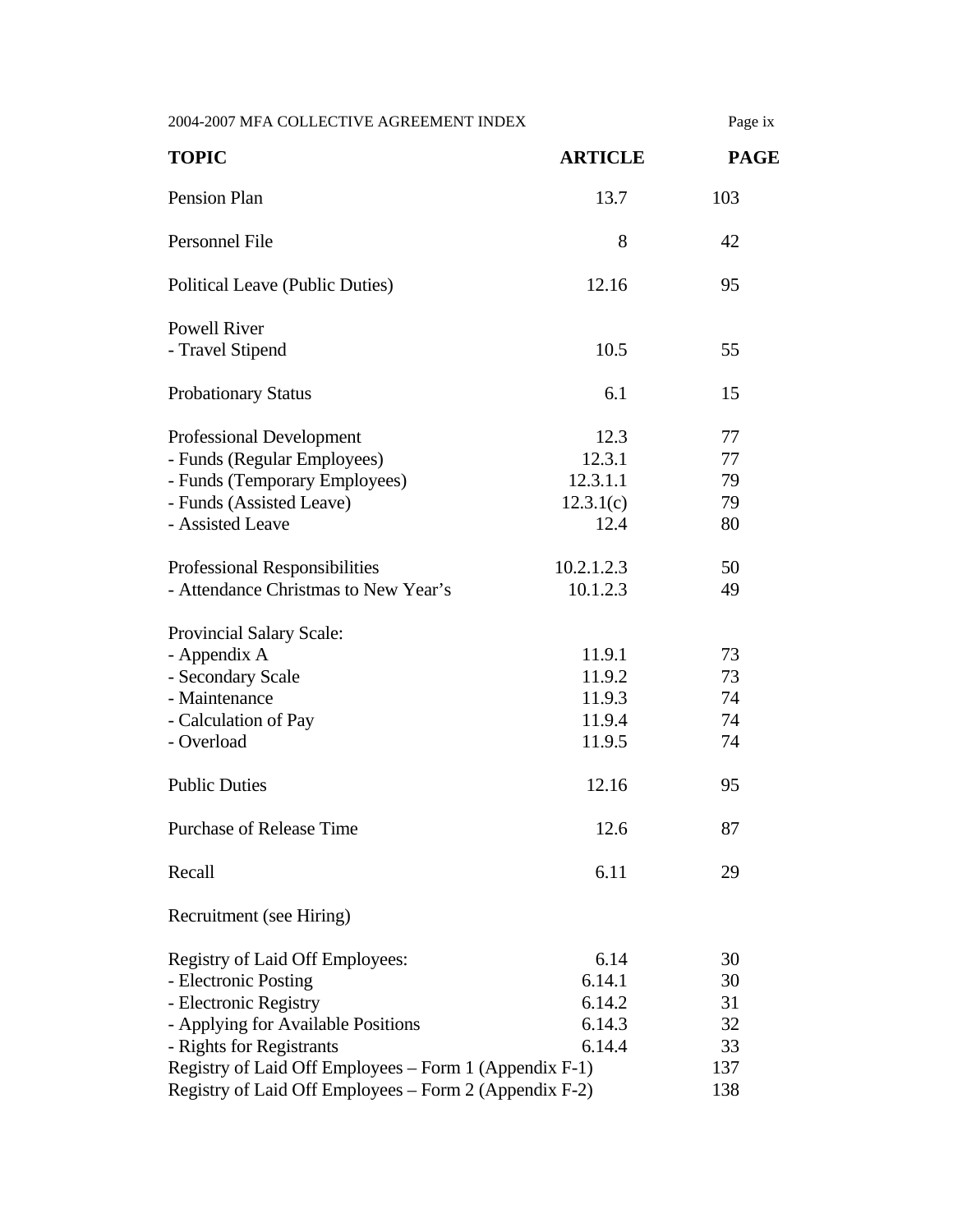| 2004-2007 MFA COLLECTIVE AGREEMENT INDEX          |                | Page x      |
|---------------------------------------------------|----------------|-------------|
| <b>TOPIC</b>                                      | <b>ARTICLE</b> | <b>PAGE</b> |
| <b>Regularization of Positions</b>                | 9.4            | 44          |
| <b>Release Time</b>                               |                |             |
| - Co-ordinators (Chair)                           | 10.11.2.2      | 60          |
| - Education Council                               | 10.11.3        | 62          |
| - Scholarly Activity                              | 12.5.2         | 86          |
| - Upper Level                                     | 10.11.1        | 58          |
| - Banking of Upper Level Release                  | 10.11.1.1      | 58          |
| - MFA Positions                                   | 2.6            | 6           |
| - FPSE Positions                                  | 2.6            | 6           |
| - Other (Discretion of Deans)                     | 10.11.4        | 62          |
|                                                   |                |             |
| Research & Scholarly Activity<br>- Committee      | 12.5.4         | 86          |
| - Grants                                          | 12.5.4.1(a)    | 86          |
|                                                   |                |             |
| Retirement                                        |                |             |
| - Normal                                          | 14.15          | 115         |
| - Early                                           | 15.2           | 116         |
| - Policies on Retirement Appreciation and Parking | LOU            | 163         |
| Retraining                                        | 6.13           | 30          |
| <b>Right of First Refusal</b>                     | 9.2.2          | 44          |
| - Regular Faculty Member on Lay-Off               | 6.11.4         | 29          |
| - Regular Part-Time                               | 9.2.2          | 44          |
| - Grandparented Part-Time Appointments            | L of U         | 162         |
|                                                   |                |             |
| Salary                                            |                |             |
| - Appeals                                         | 11.4.3         | 72          |
| - Increments<br>- Overload                        | 11.8<br>10.3   | 73<br>51    |
| - Placement                                       | 11.4           | 65          |
| - Faculty                                         | 11.4.1         | 65          |
| - Technicians                                     | 11.4.2         | 71          |
|                                                   | 11.4.1.7(e)    | 70          |
| - Regular Part-time                               | 11.1.2         | 63          |
| - Temporary                                       | 11.1.4.2       | 63          |
| - Temporary faculty, grandparented                | 11.1.4.4       | 64          |
|                                                   | L of U         | 162         |
| - Schedule/Scale - Faculty                        | App A1         | 128         |
|                                                   |                |             |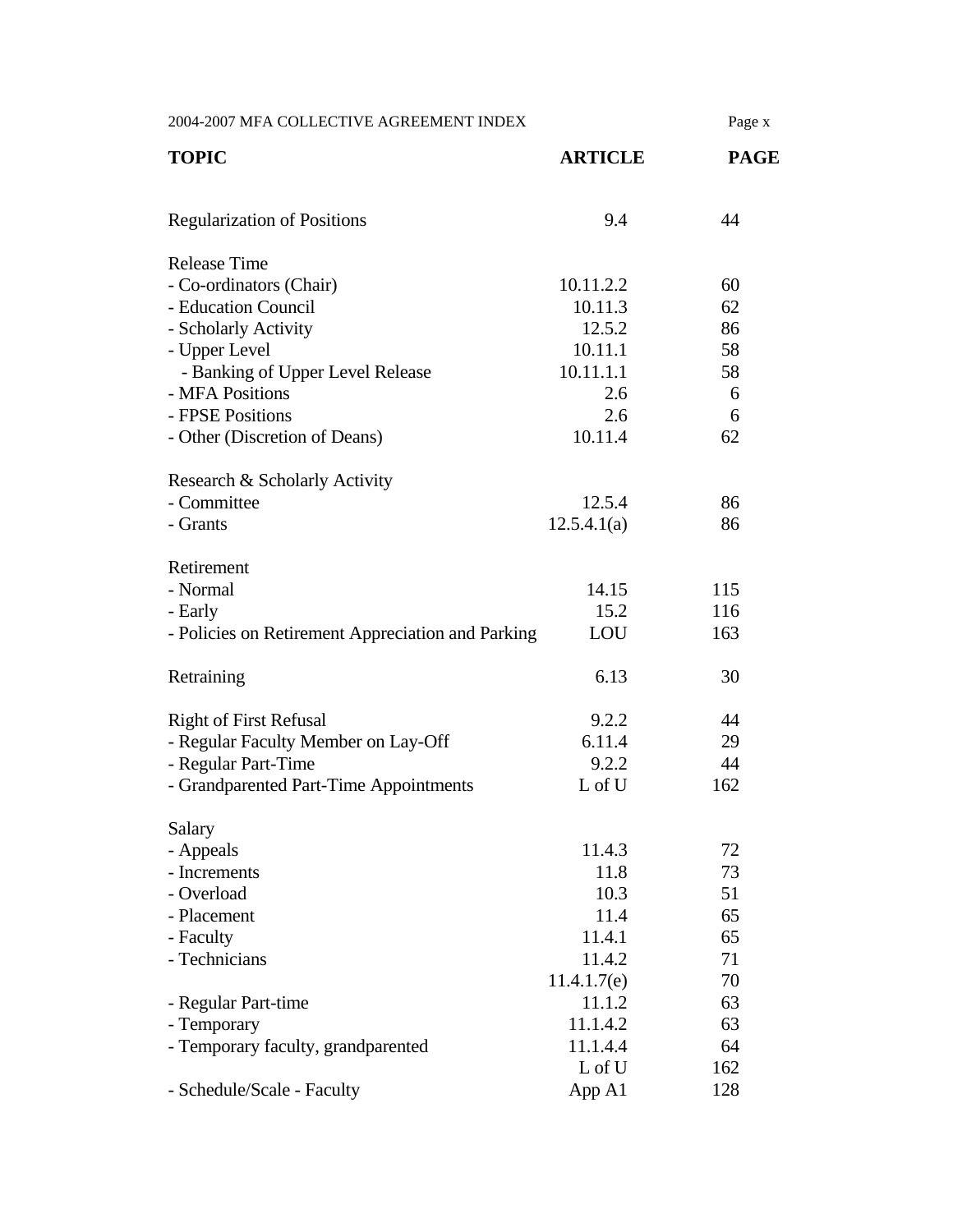2004-2007 MFA COLLECTIVE AGREEMENT INDEX Page xi

| <b>TOPIC</b>                                  | <b>ARTICLE</b> | <b>PAGE</b> |
|-----------------------------------------------|----------------|-------------|
| - Schedule/Scale – Technicians                | App A2         | 1290130     |
| - Special Session                             | 10.3.2         | 51          |
| - Summer Schedule                             | 10.3.2         | 51          |
| - Field Studies                               | 11.1.4.2       | 63          |
| - Initial Salary Placement Form - Faculty     | Appendix C     | 132         |
| - Initial Salary Placement Form - Technicians | Appendix D     | 134         |
| <b>Scholarly Activity</b>                     | 12.5           | 86          |
| - Upper Level Release Banking                 | 10.11.1.1      | 58          |
| - Temporary Faculty                           | 12.5.4         | 86          |
| - Research & Scholarly Activity Committee     | 12.5.4         | 86          |
| Secondment (Internal Transfer)                | 6.5.1          | 23          |
| Security (Union)                              | $\overline{2}$ | 5           |
| Seniority                                     |                |             |
| - Definition of                               | 6.2.1          | 15          |
| - Regular                                     | 6.2            | 15          |
| - Principle                                   | 6.6.4          | 25          |
| - Transfer of                                 | 6.10           | 29          |
| - Temporary                                   | 9.4.1.3        | 46          |
| <b>Seniority Group</b>                        |                |             |
| - Assignment to                               | 6.2.5          | 16          |
| - More than one group                         | 6.2.6          | 16          |
| - Seniority Groups                            | 6.2.8          | 16          |
| Senior Project                                | 10.3.5         | 52          |
| Severance Pay                                 | 6.7            | $28\,$      |
| <b>Sick Leave</b>                             | 12.8           | 87          |
| - Regular Employees                           | 12.8.2         | 88          |
| - Temporary Employees                         | 12.8.3         | 88          |
| - Bank                                        | 12.8.4-9       | 88          |
| Singular and Plural                           | 1.5            | 3           |
| <b>Special Session</b>                        |                |             |
| - Workload                                    | 10.2.1.2.2     | 50          |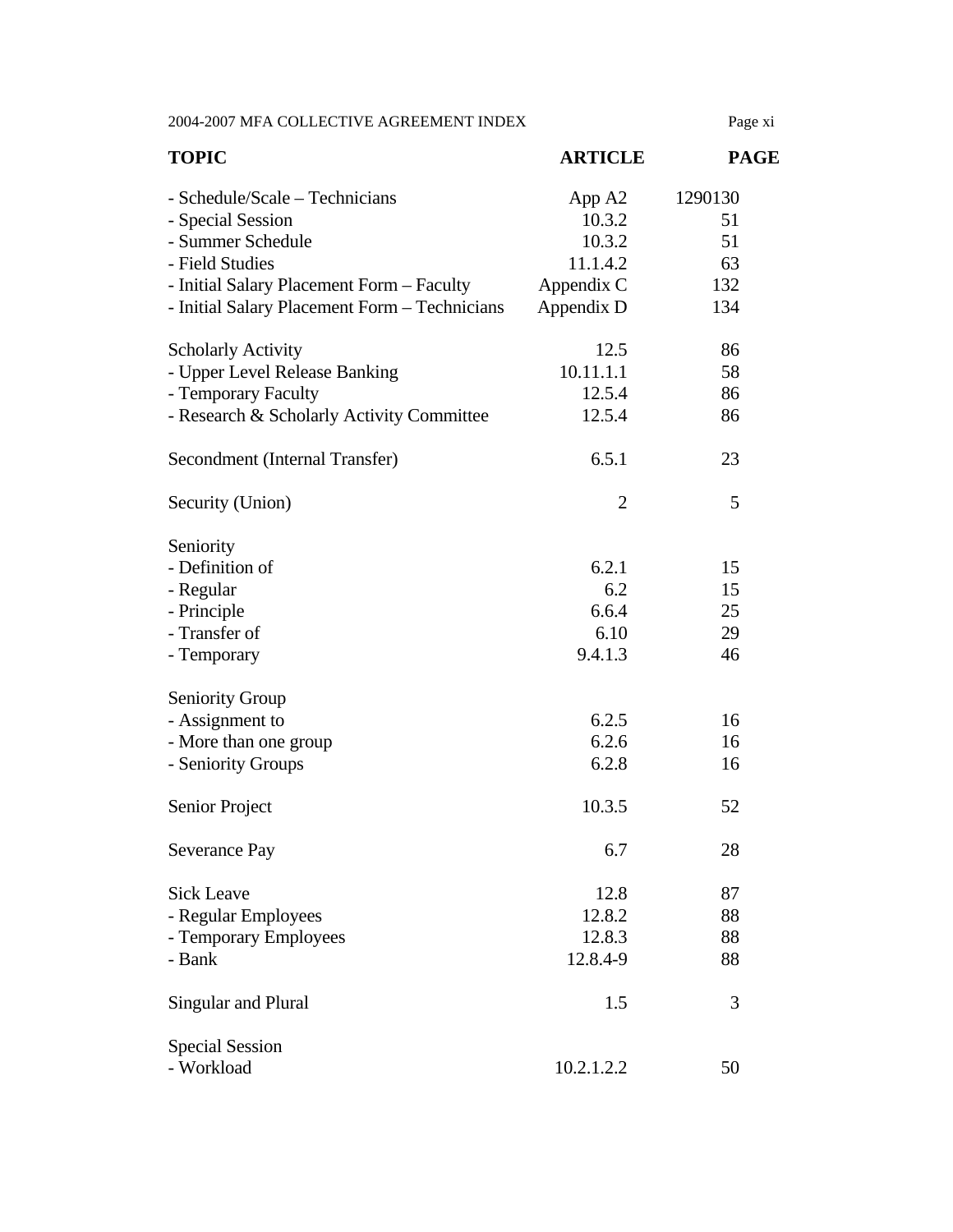| <b>TOPIC</b>                                                                                                                                                                                                                                                                                                                                                                                                               | <b>ARTICLE</b><br>4.2.2.1.1c                                                                                                                                         | <b>PAGE</b>                                                                                 |
|----------------------------------------------------------------------------------------------------------------------------------------------------------------------------------------------------------------------------------------------------------------------------------------------------------------------------------------------------------------------------------------------------------------------------|----------------------------------------------------------------------------------------------------------------------------------------------------------------------|---------------------------------------------------------------------------------------------|
|                                                                                                                                                                                                                                                                                                                                                                                                                            |                                                                                                                                                                      |                                                                                             |
| <b>Student Service Specialists</b>                                                                                                                                                                                                                                                                                                                                                                                         |                                                                                                                                                                      | 10                                                                                          |
| Subrogation                                                                                                                                                                                                                                                                                                                                                                                                                | 13.15                                                                                                                                                                | 104                                                                                         |
| <b>Summer Session</b><br>- Right of 1 <sup>st</sup> Refusal for Grand-parented Temporary                                                                                                                                                                                                                                                                                                                                   | 10.3.2<br>L of U                                                                                                                                                     | 51<br>162                                                                                   |
| <b>Suspension (Other Disciplinary Action)</b>                                                                                                                                                                                                                                                                                                                                                                              | 8.2.3                                                                                                                                                                | 42                                                                                          |
| <b>Targeted Labour Adjustment</b><br>- Strategies                                                                                                                                                                                                                                                                                                                                                                          | 6.15<br>6.15.2                                                                                                                                                       | 34<br>35                                                                                    |
| <b>Teaching Assignments to Administrators</b>                                                                                                                                                                                                                                                                                                                                                                              | 14.22                                                                                                                                                                | 115                                                                                         |
| Technicians<br>- Categories<br>- Chairs<br>- Evaluation<br>- Probationary Period<br>- Professional Development Time<br>- PD Time, Temporary Entitlement<br>- Leave Committee Membership<br>- Length of Assignment<br>- Length of Contract (Temporary)<br>- Salary Placement<br>Experience<br>Education<br>- Split Appointments Placement<br>- Unpaid Leave<br>- Vacation (Regular)<br>- Vacation (Temporary)<br>- Workload | 4.2.2.1<br>10.2.2.2<br>7<br>6.1<br>12.3.2<br>12.3.1.1<br>12.4.10.1c<br>10.1.3.1<br>9.2.3<br>11.4.1.7e<br>11.4.2<br>11.4.2.2<br>12.15<br>12.2.6<br>12.2.7<br>10.2.2.1 | 9<br>51<br>37<br>15<br>79<br>79<br>83<br>49<br>44<br>70<br>71<br>71<br>93<br>77<br>77<br>51 |
| <b>Technological Change</b>                                                                                                                                                                                                                                                                                                                                                                                                | 14.5                                                                                                                                                                 | 110                                                                                         |
| Temporary Appointments, Faculty<br>- Grand-parenting of Pro-Rata Status<br>- Temporary<br>- Interview for Regular Position<br>- Regularization of Positions<br>- Continuation of Faculty Privileges                                                                                                                                                                                                                        | 9.2<br>11.1.4.4<br>4.1.2<br>6.4.1.5<br>9.4<br>15.3                                                                                                                   | 44<br>64<br>8<br>19<br>44<br>119                                                            |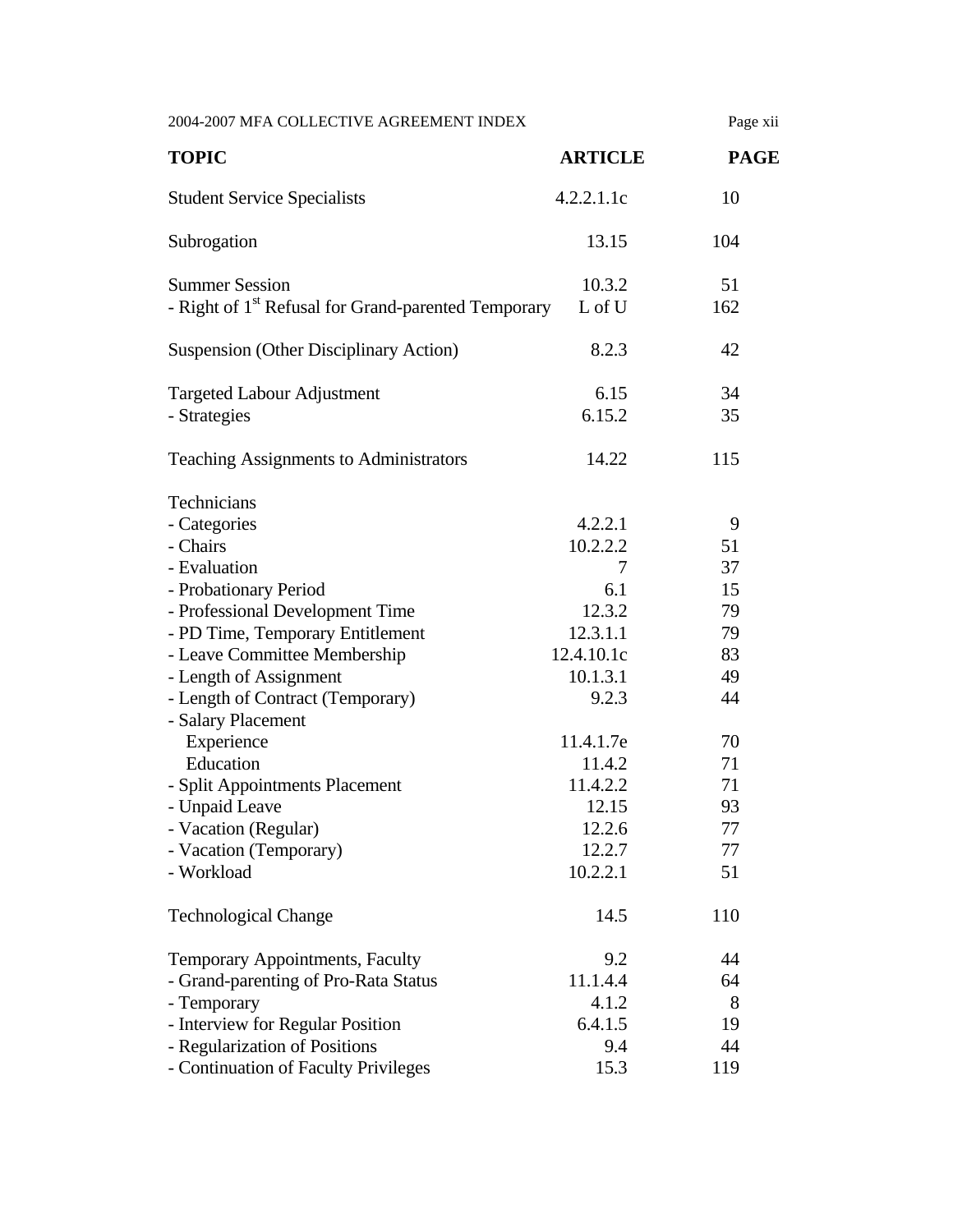|                                   |                | Page xiii   |  |
|-----------------------------------|----------------|-------------|--|
| <b>TOPIC</b>                      | <b>ARTICLE</b> | <b>PAGE</b> |  |
| Timetabling                       | 10.4.1.1       | 53          |  |
| Travel                            |                |             |  |
| - Allowances                      | 11.2.2         | 65          |  |
| - Multi-Campus Travel             | 10.5           | 55          |  |
| <b>Tuition Fee Waiver</b>         | 12.3.3         | 79          |  |
| <b>Unassisted Leave</b>           | 12.15          | 93          |  |
| <b>Unconventional Instruction</b> | 10.2.1.2.1     | 50          |  |
| - Letter of Understanding         |                | 143         |  |
| Undergraduate Research Project    | 10.2.1.2.4     | 50          |  |
| Union Security and Recognition    | 2.1 / 2.2      | 5           |  |
| <b>Upper Level Release</b>        | 10.11.1        | 58          |  |
| - Banking/Grouping                | 10.11.1.1      | 58          |  |
| Vacation                          |                |             |  |
| - University-College Professors   | 12.2.1         | 76          |  |
| - Vacation Exchange               | 12.2.2         | 76          |  |
| - Regular Non Instructional       | 12.2.2         | 76          |  |
| - Faculty Advisors                | 12.2.5         | 76          |  |
| - Technicians                     | 12.2.6         | 77          |  |
| - Co-Operative Education          | $10.7.5 - 6$   | 56          |  |
| - Temporary Non Instructional     | 12.2.7         | 77          |  |
| Vision Care (Extended Health)     | 13.2(b)        | 98          |  |
|                                   | $13.4.1(b)$ vi | 100         |  |
| Workload                          |                |             |  |
| - Assignment of                   | 10.4           | 53          |  |
| - Committee                       | 10.4.2         | 54          |  |
| - Directed Studies                | 10.3.4         | 52          |  |
| - Field Studies                   | 10.3.3         | 52          |  |
| - Limitations                     | 10.2.1.2       | 49          |  |
| - Non-Instructional Faculty       | 10.2.2         | 51          |  |
| - Overload                        | 10.3           | 51          |  |
|                                   | 10.3.5         | 52          |  |
| - Senior Project                  |                |             |  |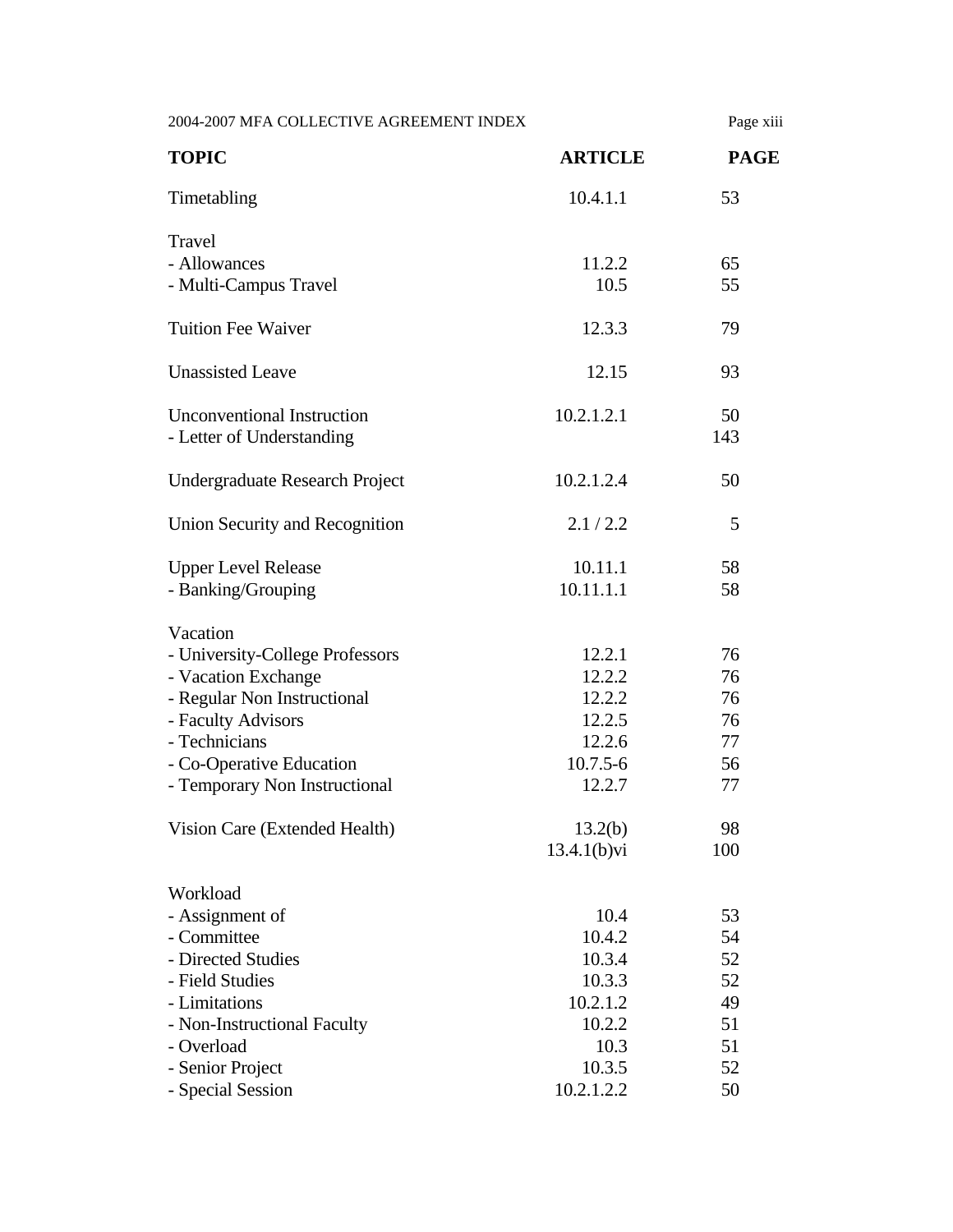2004-2007 MFA COLLECTIVE AGREEMENT INDEX Page xiv

| <b>TOPIC</b>                             | <b>ARTICLE</b> | <b>PAGE</b> |  |
|------------------------------------------|----------------|-------------|--|
| - Summer Session                         | 10.3.2         | 51          |  |
| - Temporary Faculty, workload limitation | 10.2.1.2.1     | 50          |  |
| - Timetabling                            | 10.4.1.1       | 53          |  |
| - Undergraduate Research Project         | 10.2.1.2.4     | 50          |  |
| - Uneven Annual Workload                 | 9.4.1.2        | 46          |  |
| - Upper Level Release                    | 10.11.1        | 58          |  |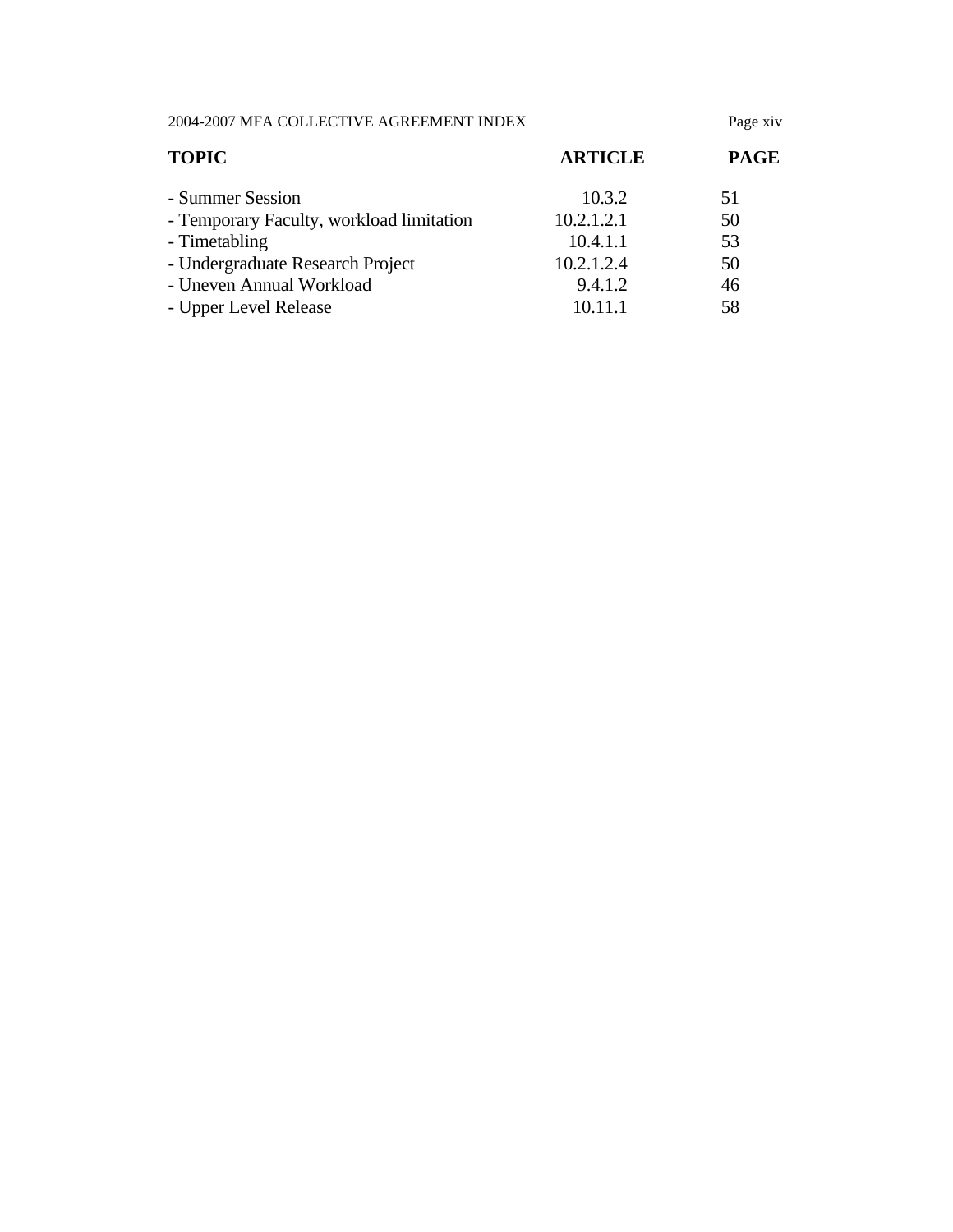## **1. PRELIMINARY**

#### 1.1 PREAMBLE

 This Agreement applies to all faculty members of Malaspina University-College as described in Article 2.1.

*(Note: Language from the Former Common Agreement, dated March 30, 2001, harmonized into this Collective Agreement is presented in Italics.)*

#### 1.2 TERM OF AGREEMENT/CONTINUATION CLAUSE

 This Agreement shall be binding from April 1, 2004 until March 31, 2007, or until a new agreement is signed, whichever is later. The continuance of the increment structure is hereby agreed to by both parties. This Agreement may be opened for collective bargaining by either party at any time after November 30, 2006, in accordance with Section 46 of the Labour Code of British Columbia (1992).

Dominique Roelants, Chair Malaspina Faculty Association Negotiating Committee

\_\_\_\_\_\_\_\_\_\_\_\_\_\_\_\_\_\_\_\_\_\_\_\_\_

\_\_\_\_\_\_\_\_\_\_\_\_\_\_\_\_\_\_\_\_\_\_\_\_\_ Don Hubbard, Chair Malaspina University-College Board

\_\_\_\_\_\_\_\_\_\_\_\_\_\_\_\_\_\_\_\_\_\_\_\_\_ Jamie Brennan, President Malaspina Faculty Association

Richard W. Johnston, President Malaspina University-College

\_\_\_\_\_\_\_\_\_\_\_\_\_\_\_\_\_\_\_\_\_\_\_\_\_

Dr. Nick Rubidge, PSEA Chair, Board of Directors

\_\_\_\_\_\_\_\_\_\_\_\_\_\_\_\_\_\_\_\_\_\_\_\_\_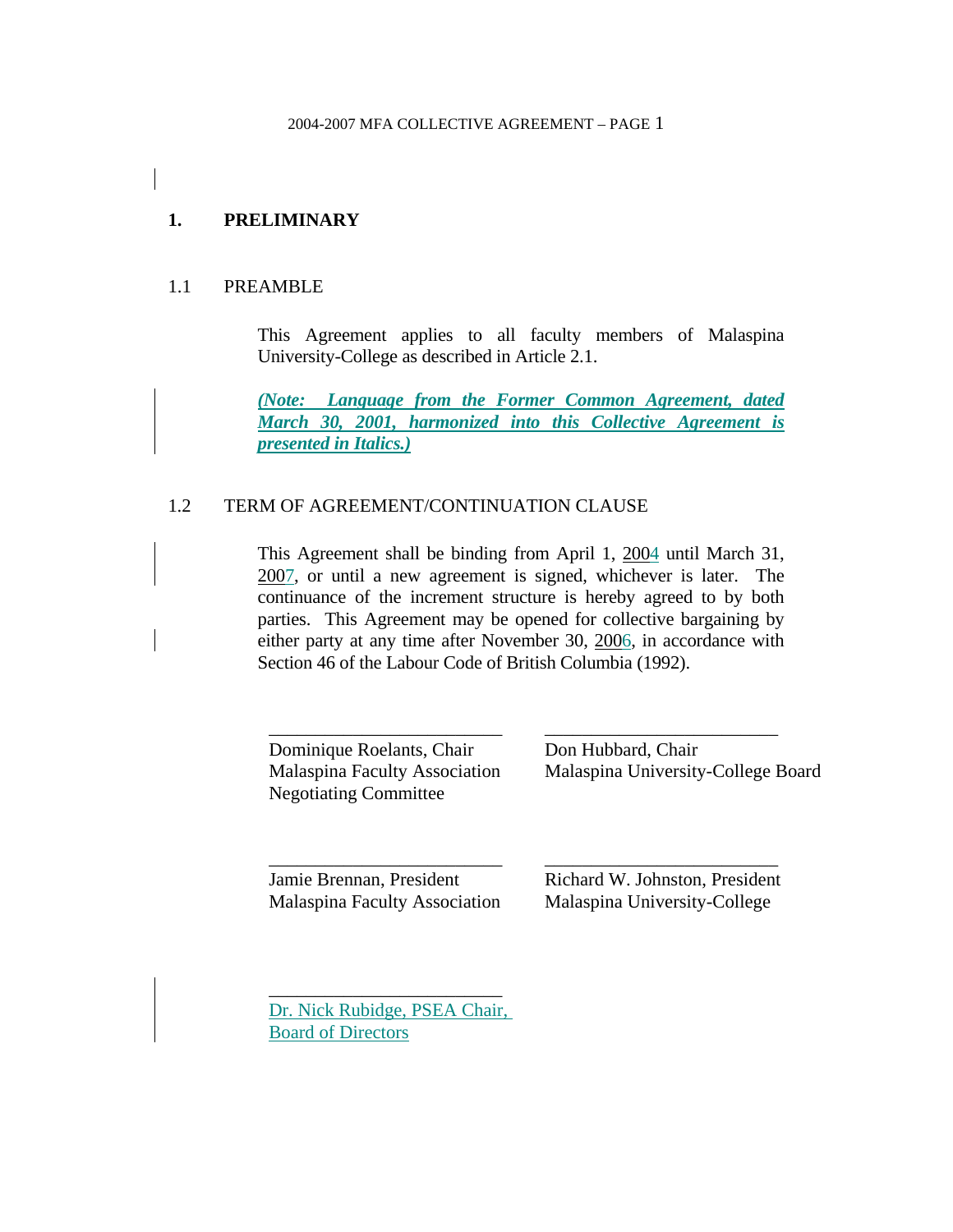## 1.4 DEFINITIONS

| 1.4.1 | "Association" means the Malaspina Faculty Association. |  |
|-------|--------------------------------------------------------|--|
|       |                                                        |  |

- 1.4.2 "B.C.G.E.U." means the bargaining unit within Malaspina University-College which is represented by local of the British Columbia Government Employees' Union.
- 1.4.3 "Collective Agreement" means the combination of provisions of the former Common Agreement dated March 30, 2001 with local provisions that constitute a collective agreement between Malaspina University-College and the Association.
- 1.4.4 "C.U.P.E." means the bargaining unit within Malaspina University-College which is represented by local of the Canadian Union of Public Employees.
- 1.4.5 "Dean" means the Appropriate Dean, Director, or Senior Administrator.
- 1.4.6 "*Joint Administration and Dispute Resolution Committee" or "JADRC" means the committee established under Article 16.2.*
- *1.4.7 "Joint Labour-Management Committee" means a committee formed by the parties with equal representation from the Association and the Employer.*
- 1.4.8 "MFA" means the bargaining unit within Malaspina University-College which is represented by the Malaspina Faculty Association.
- *1.4.9 "Ministry" means the Ministry of Advanced Education.*
- *1.4.10 "Post-Secondary Employers' Association" or "PSEA" means the Employers' association established for post-secondary colleges and institutes under the Public Sector Employers' Act.*
- 1.4.11 "University-College" means Malaspina University-College as the employer.
- 1.4.12 "Vice-President" means the Appropriate Vice-President.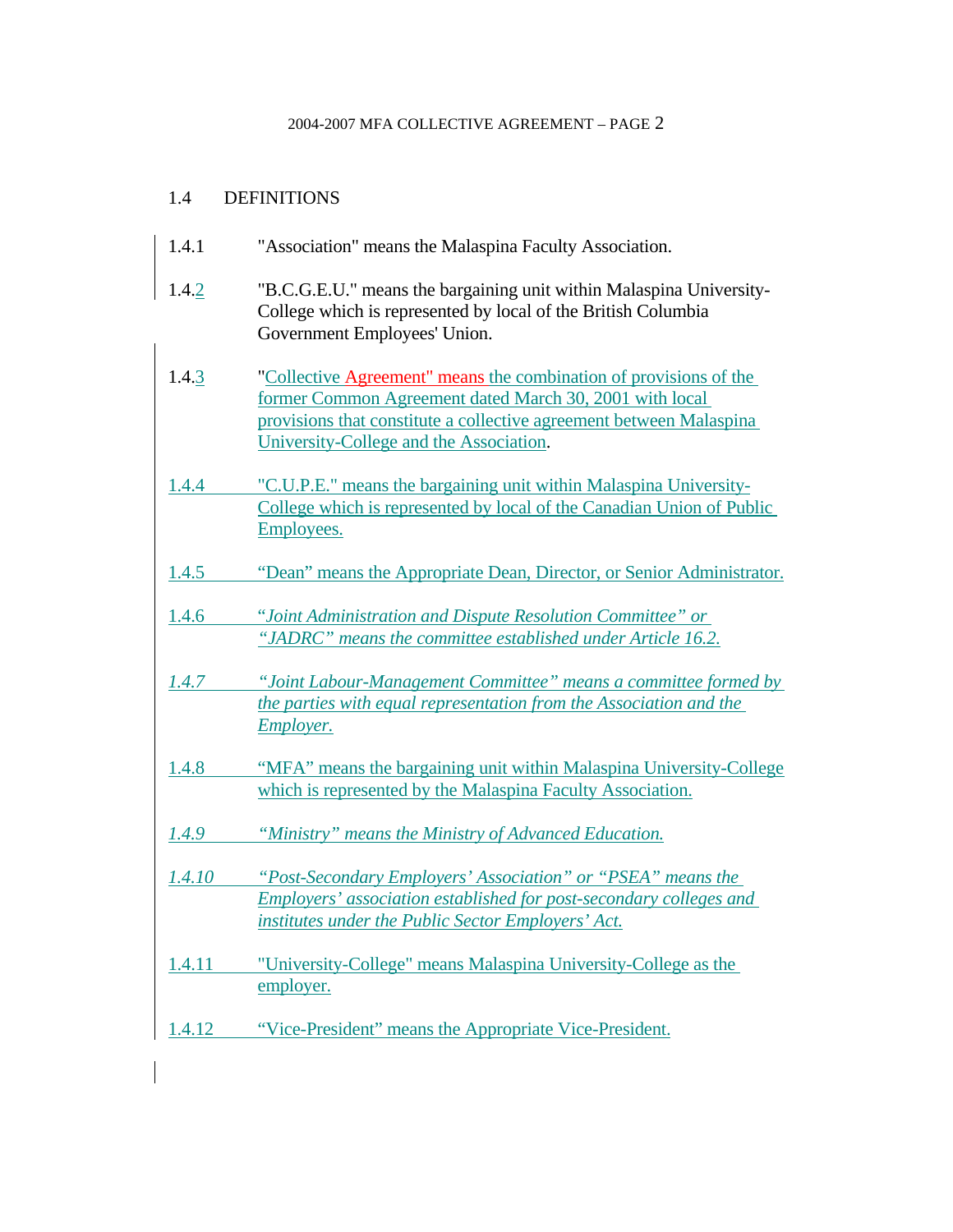# 1.4.13 Year:

"Budget year" or "fiscal year" means the budgetary year the University-College operates under (currently April 1 to March 31).

"Calendar year" means January 1 to December 31.

"ICBC year" shall be the vehicle insurance period of the personal vehicle of a regular member who is eligible for a travel allowance pursuant to Article 11.2.2.

"Seniority year" means an FTE year of service within the Bargaining Unit, unless otherwise specified.

# 1.5 SINGULAR AND PLURAL

*Wherever the singular is used in the Collective Agreement language, the same shall be construed as meaning the plural if the context requires unless otherwise specifically stated.*

## 1.6 NEGOTIATING A NEW AGREEMENT

- 1.6.1 Neither party can commence strike/lock out action prior to September 1 following the expiry of the Collective Agreement.
- 1.7 ESSENTIAL SERVICES
- 1.7.1 The parties agree that proper care\* of all research animals\*\* will be maintained by appropriate members of the bargaining unit in the event of a strike or lockout in the course of this Agreement or its continuance.
- 1.7.2 At least seven (7) days before the commencement of a strike or lockout, the University-College and the Association will meet and determine a list of employees which they deem sufficient to provide for continuous proper care of the animals during the strike or lockout. Should the parties be unable to reach agreement on the persons to be designated, the matter will be referred to the CCAC for final and binding resolution by the Council.
- 1.7.3 All persons so designated will be paid their regular salary during the period of designation.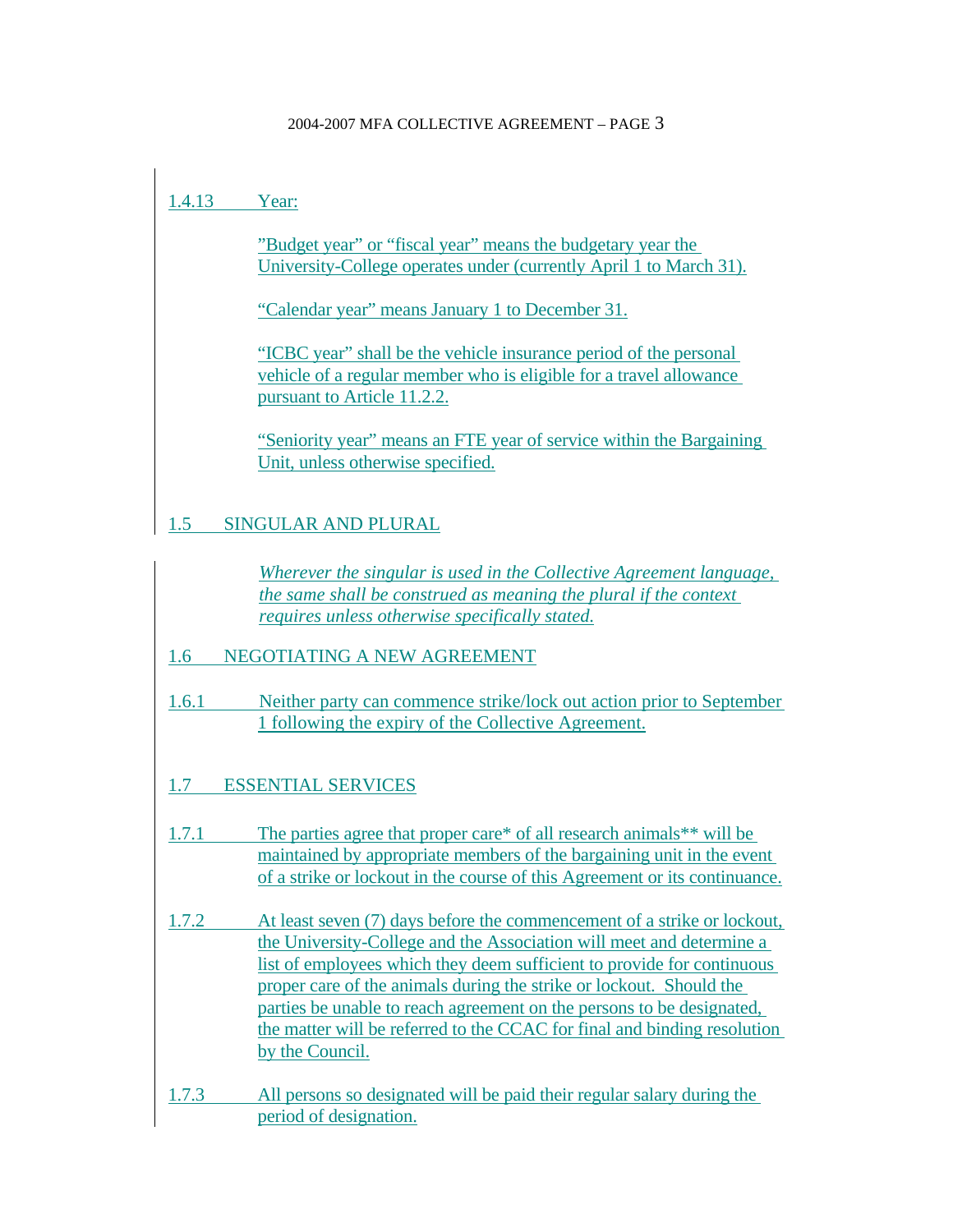1.7.4 Due regard will be had for previously arranged vacations and other matters and as far as possible the designated duties will be dispersed among all appropriate employees equally. No other duties will be assigned to these designated employees.

> \* Proper care implies provision of appropriate temperatures, humidity, light cycles, ventilation, food, water and cleaning as well as exercise and nursing care appropriate.

\*\* Research animals means any live non-human vertebrate or invertebrate utilized in research, teaching, and testing.

#### 1.9 NO OTHER AGREEMENT

 No faculty member covered by this agreement shall be required or permitted to make a written or oral agreement with the University-College or its representatives which may conflict with the terms of this agreement, unless mutually agreed to by both parties to this agreement. Said specific variance shall be in writing and shall clearly state that the letter of agreement is made without prejudice to the collective agreement.

#### 1.12 CONFORMITY TO LAW - SAVINGS CLAUSE

 It is hereby declared to be the intention of the parties to this contract that the sections, paragraphs, sentences, clauses and phrases of this contract are subject to applicable federal, provincial and local law and are separable. If any phrase, clause, sentence, paragraph or section of this contract shall be found to be invalid because of conflict with any applicable federal, provincial, or local law, such invalidity shall not affect any of the remaining phrases, clauses, sentences, paragraphs and sections of this contract. Any substitute provisions shall be subject to appropriate consultation and negotiation between the parties to this collective agreement.

#### 1.13 CORRESPONDENCE

 All correspondence relating to matters covered in this Agreement from the Association or a representative of the Association to any administrator (including a Chair or equivalent) shall be copied to the Director of Human Resources.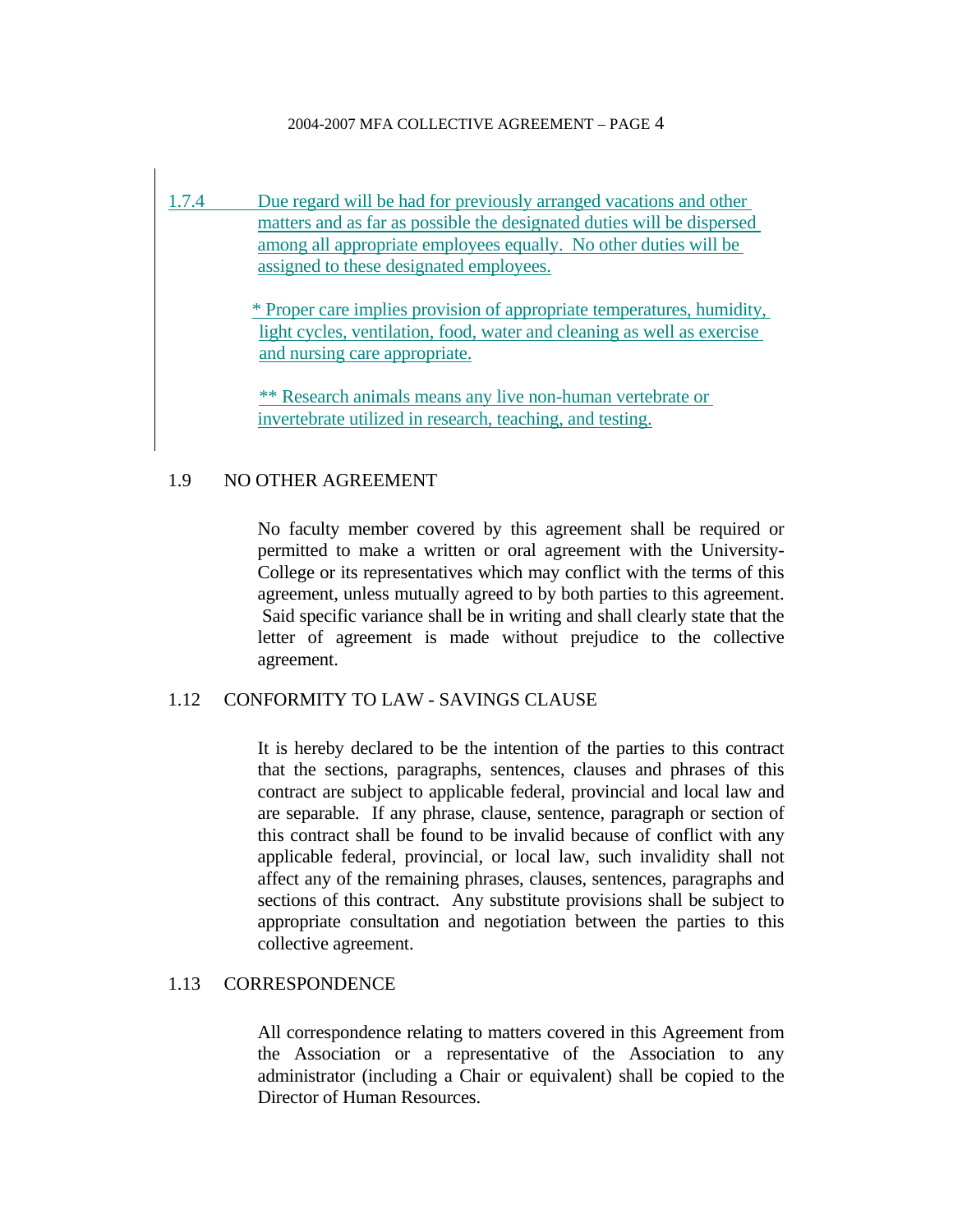### 2. **UNION SECURITY**

#### 2.1 UNION RECOGNITION

 The University-College recognizes that the Association is the exclusive bargaining authority for all faculty members who are employed as University-College professors, instructors, counsellors, librarians and technicians at and from Malaspina University-College except instructors employed in the Vocational Division and Continuing Education.

#### 2.2 UNION SECURITY

- 2.2.1 All members of the bargaining unit represented by the Association shall, as a condition of employment, pay fees of not less than one dollar per year, the actual amount to be determined from time to time by the Association.
- 2.2.2 The above provisions of this Agreement shall not be construed as requiring any member of the bargaining unit represented by the Association to become a member of the Association.
- 2.2.3 The University-College shall provide each successful candidate for a position in the bargaining unit represented by the Association a copy of this Agreement with the letter of appointment.

#### 2.3 DUES CHECK OFF

- 2.3.1 The University-College shall as a condition of employment, deduct from the biweekly wages or salary of each member of the bargaining unit represented by the Association the amount of the regular biweekly fees payable to the Association.
- 2.3.2 All deductions shall be remitted to the Treasurer of the Association without delay. Before the University-College is obligated to deduct any amount described in Article 2.3.1 the Association must advise the University-College in writing of the amount of its regular biweekly fees. The amount so advised shall continue to be the amount to be deducted until changed by further written notice to the University-College signed by the Treasurer of the Association. Upon receipt of such notice, such changed amount shall be deducted.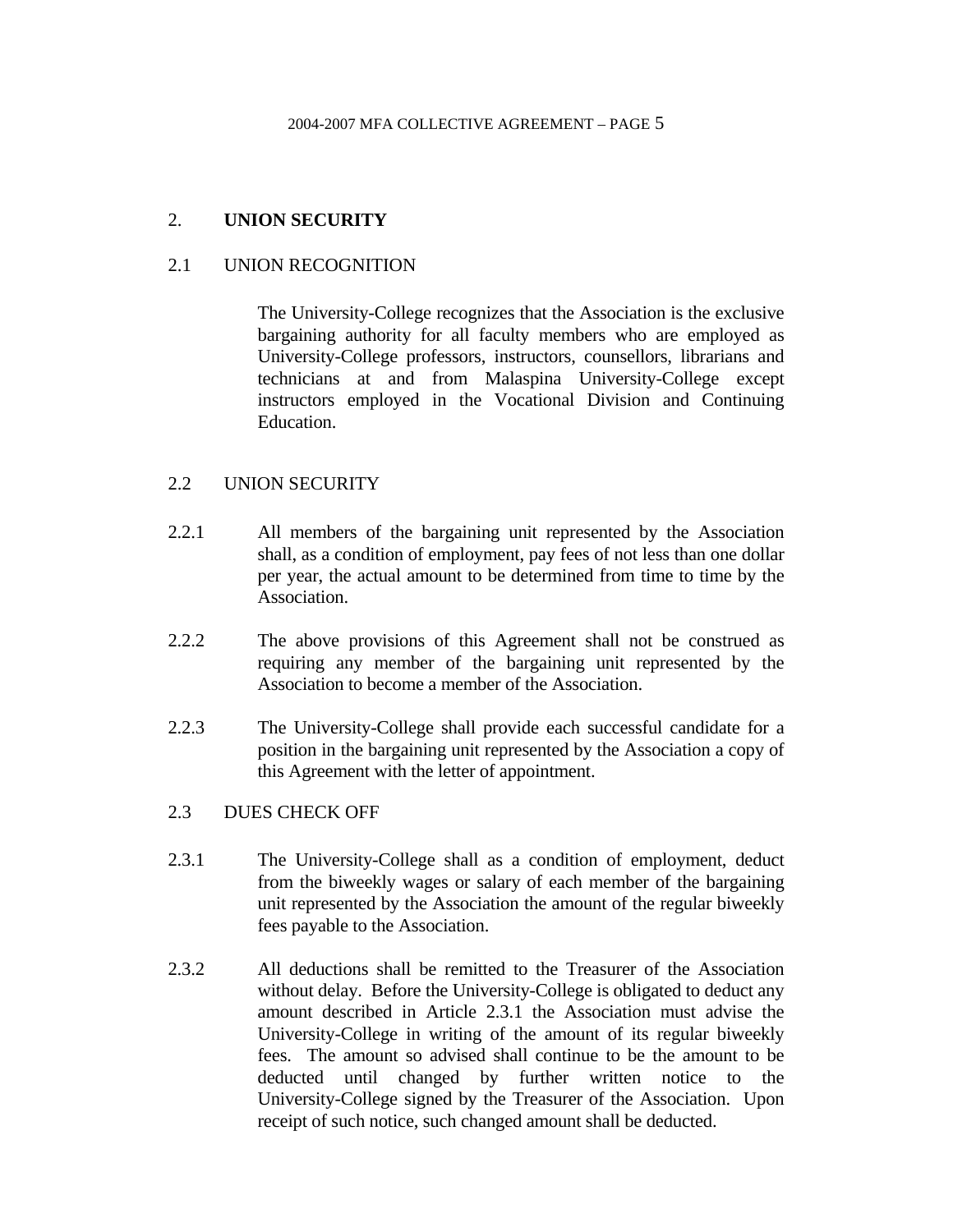2.3.3 If a faculty member is assigned work that is partly in the bargaining unit represented by the Association and partly by either or both B.C.G.E.U. and C.U.P.E., the University-College shall, as a condition of employment in the position represented by the Association, deduct from the portion of his/her biweekly wages or salary applicable to this position, the amount described in Article 2.3.1.

### 2.6 LEAVE FOR ASSOCIATION AND F.P.S.E. POSITIONS

NOTE: see Section 12 regarding Leaves.

 Faculty members may, from time-to-time be elected to executive positions within the Association or the Provincial Federation of Post-Secondary Educators of BC (F.P.S.E.)..

- 2.6.1 The University-College shall, upon request from the Association, grant full or partial release leave to perform duties of an executive position with the Association or F.P.S.E. Such leave shall be renewable on request from the Association.
- 2.6.2 The University-College shall continue to pay the faculty member his/her full salary and benefits while serving the Association or F.P.S.E.
- *2.6.3 Leave of Absence for University-College Committees*

*An employee whose assigned work schedule would prevent her/him from attending meetings of a university-college committee to which she/he has been elected or appointed, will be granted a leave of absence from her/his regular duties without loss of pay or other entitlements to attend such meeting(s).*

## 2.6.4 *Union Leave*

*Meetings between representatives of the Union and the Employer will be scheduled at times mutually agreeable to the Parties. Reasonable effort shall be made to hold such meetings at times that do not conflict with assigned duties.*

*The Employer shall provide the equivalent of one-quarter full-time equivalent release for the MFA to distribute to members of the MFA Executive.*

*Where such leave is granted, the Employer will replace the employee as*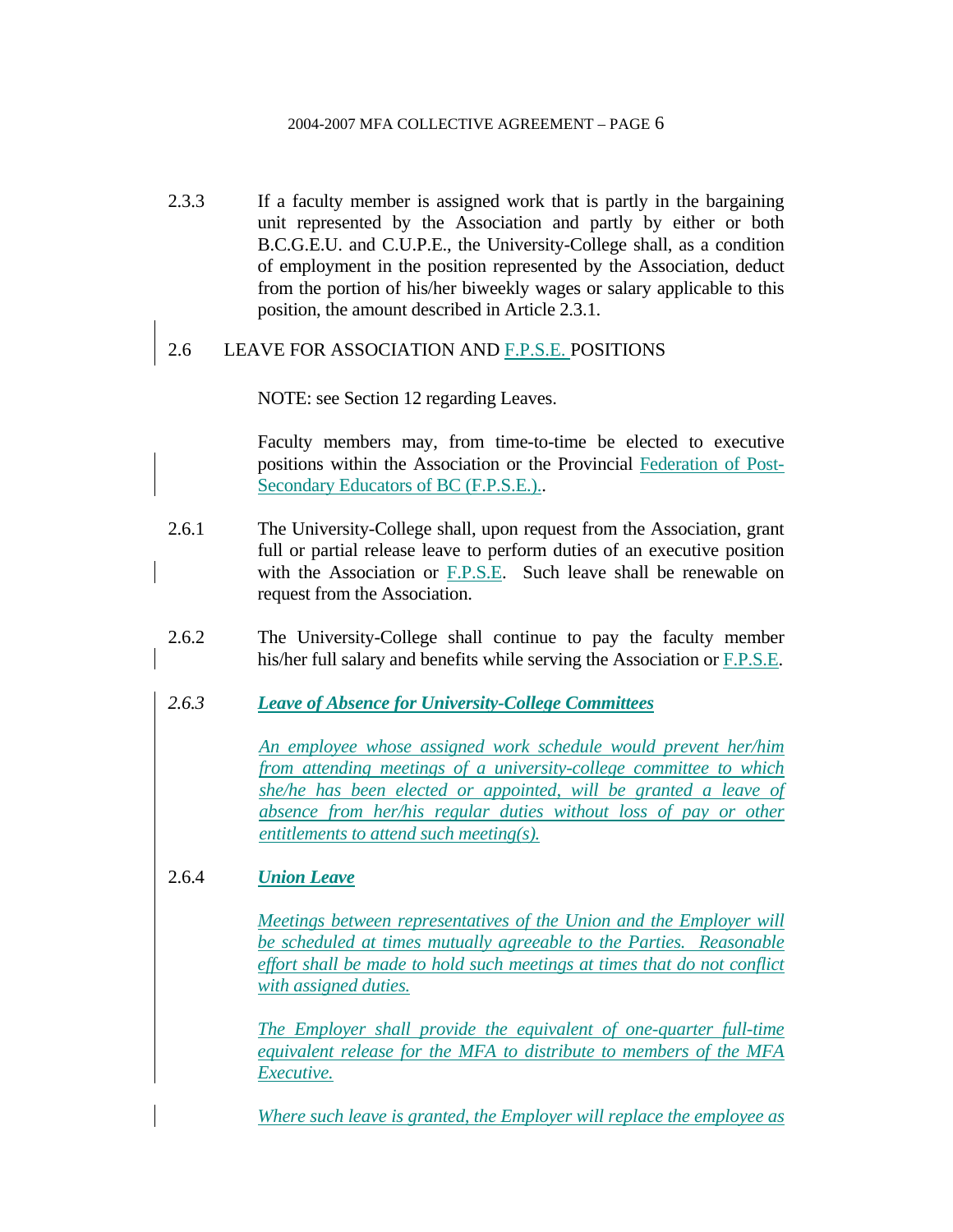#### *necessary.*

*Costs arising from this provision will not be charged against the program area of the participating union representative.*

- 2.6.5 The Association *and/or F.P.S.E. may purchase additional release time above that currently paid for by the Employer at replacement cost. Replacement cost is that for the individual who is carrying out the duties of the individual released.*
- 2.6.6 Upon completion of the term of office, the faculty member is assured of resuming duties at a salary level equal to that which he/she would have received, had he/she remained in his/her usual position at the University-College. The faculty member shall be given his/her full seniority credits for the period of his/her release leave.

#### 2.8 CONTRACTING OUT

*The University-College will not contract out:*

*(a) any work presently performed by the employees covered by a collective agreement which would result in the layoff of such employees, including a reduction in assigned workload, or*

*(b) the instructional activities that are contained in the programs listed and/or funded in the approved annual institutional program profile and that are currently performed by bargaining unit employees.*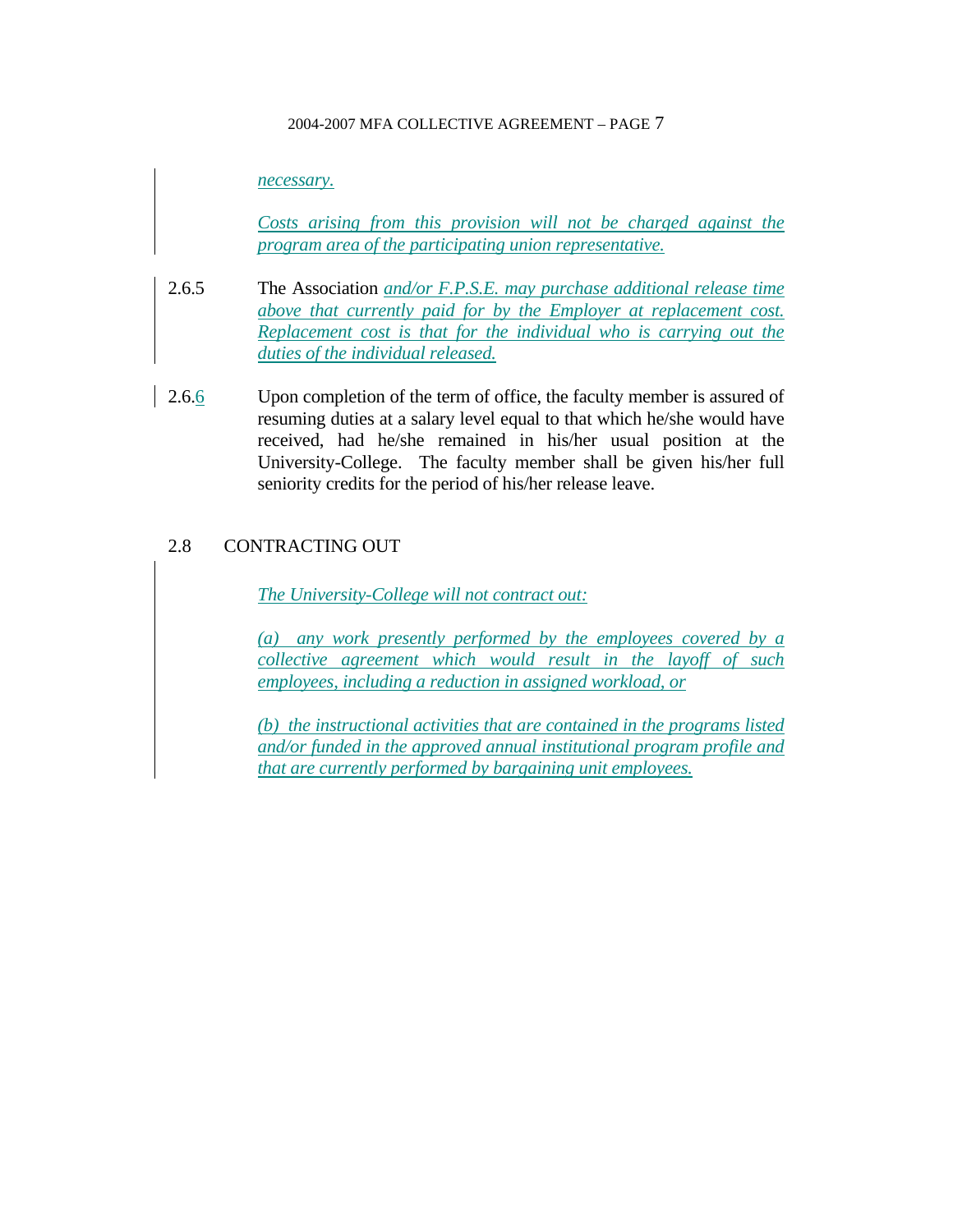## **4. CATEGORIES OF EMPLOYEES**

### 4.1 CLASSIFICATION OF EMPLOYEES

 For the purpose of identification within this agreement only, the terms "Regular Faculty Member" and "Temporary Faculty Member" are defined in Articles 4.1.1 and 4.1.2, and the primary areas of responsibility of the "University-College professor", "Instructor" and "Non-instructional Faculty Member" are set out in Articles 4.2.1 and 4.2.2.

- 4.1.1 Regular Faculty Member
- 4.1.1.1 The term "regular" shall refer to faculty with a renewable contractual appointment of one year or more. Regular full-time faculty are those with original appointments or subsequent appointments with mutual agreement of the University-College and the faculty member specifying a full-time workload. Regular part-time faculty are those with original appointments or subsequent appointments with mutual agreement of the University-College and the faculty member specifying less than a full-time workload.
- 4.1.1.2 References to regular faculty in this collective agreement include regular full-time and regular part-time faculty unless either is specifically excepted.
- 4.1.2 Temporary Faculty Member

 A temporary faculty member is a faculty member with a contractual appointment of one year or less.

### 4.2 INSTRUCTIONAL AND NON-INSTRUCTIONAL EMPLOYEES

- 4.2.1 The primary responsibilities of the University-College Professor/ Instructor are to prepare and to teach courses and programs within his/her area of competence, and to tutor, advise and evaluate students.
- 4.2.2 Non-Instructional Faculty are those faculty members whose primary responsibility lies specifically in an area other than instruction. Included in this group are the Librarians, Counsellors and Technicians.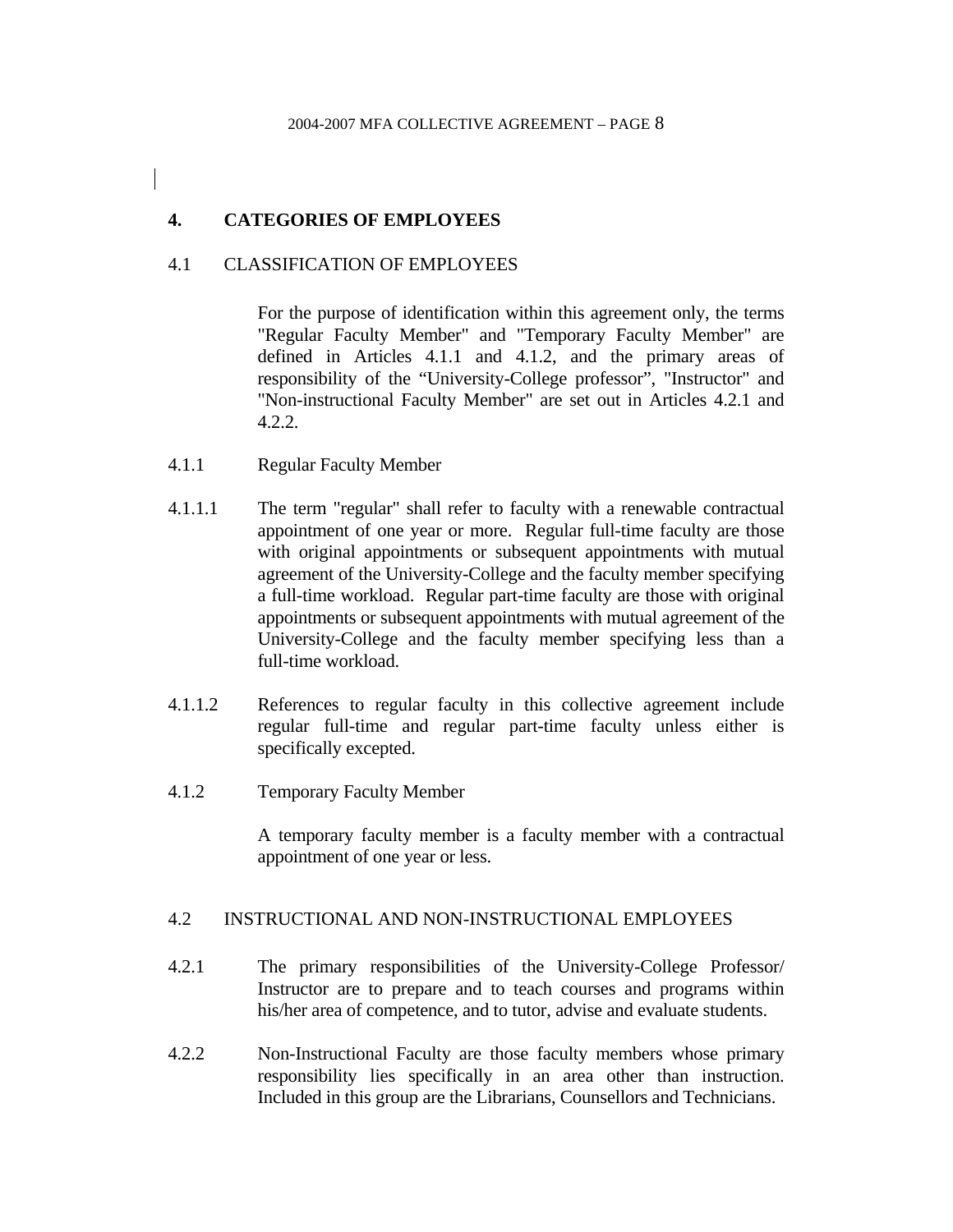- 4.2.2.1 Categories of Technicians
- 4.2.2.1.1 Technicians are classified into three broad categories based on the kind of work they typically do:
	- Laboratory demonstrators and classroom assistants;
	- Information technologists; and
	- Student service specialists.

These categories are independent of seniority groups. Nothing in these categories will in any way alter established seniority groups.

These categories do not apply to any existing positions that are not currently classified as technicians.

a) Laboratory demonstrators and classroom assistants

 These are technicians employed by individual departments and faculties and whose primary assignments are to:

- i) order, maintain and organize specialized equipment, supplies and materials on behalf of a program;
- ii) set up equipment and materials for laboratories and classes according to the directions of a University-College professor/ instructor or program Chair and to accepted safety standards and procedures;
- iii) assist with the instruction, supervision and evaluation of students in laboratory, seminar and fieldwork classes under the general supervision of a course University-College professor/instructor or program administrator.

 Laboratory demonstrators and classroom assistants can be distinguished from University-College professors/instructors because only the latter can have independent authority for a course and course grades. Technicians can at most have shared responsibility for a minor portion of a course grade.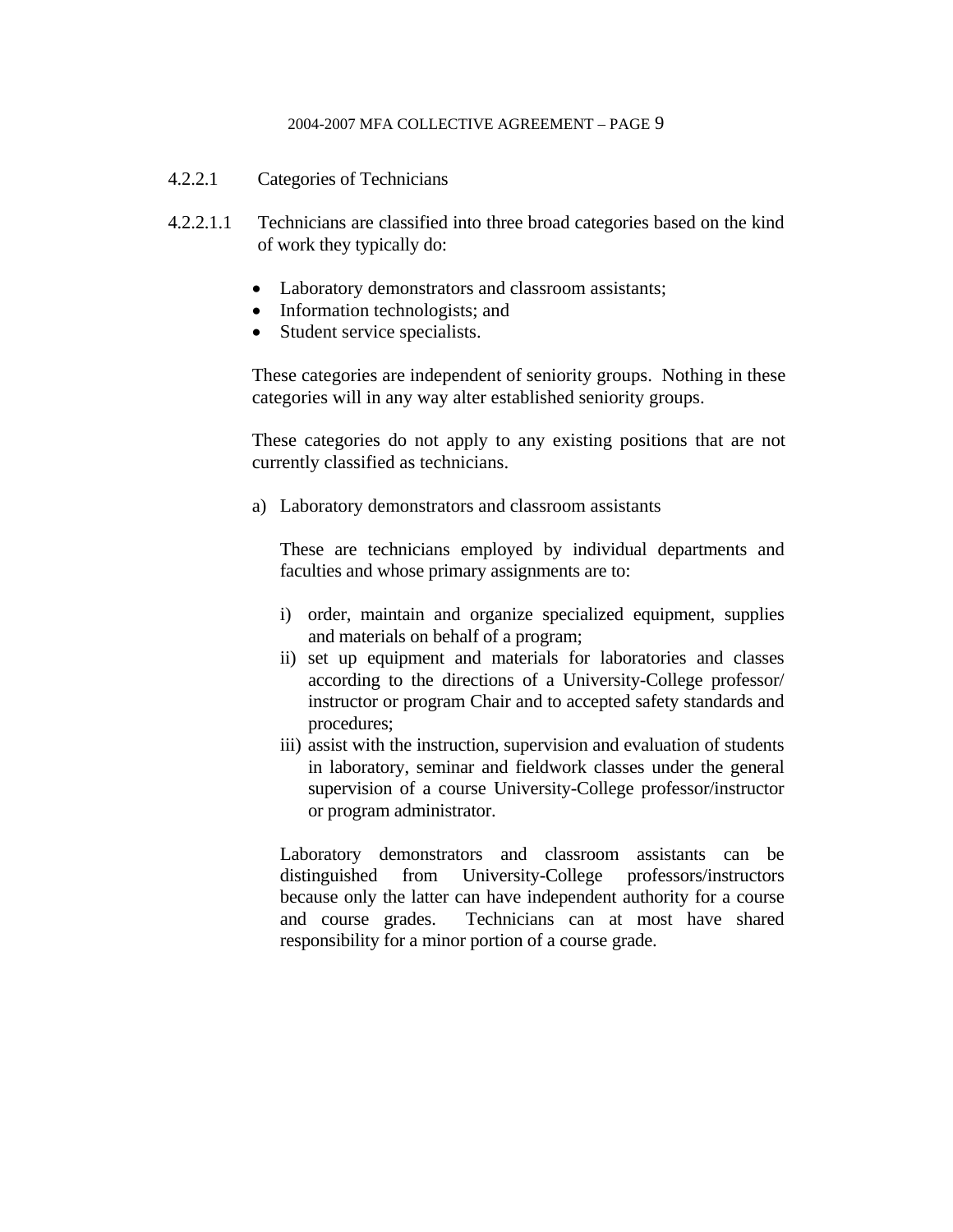b) Information Technologists

 These are technicians employed by institution-wide service departments and whose primary assignments are to:

- i) play an active role in testing and evaluating new information technologies for use across the institution;
- ii) deploy, support and troubleshoot various information technologies across the institution;
- iii) develop procedures and training that assist students, faculty and staff to use various information technologies more effectively.

Information technologists can be distinguished from support staff who use a more limited range of information technology skills to perform more specific or routine tasks—for example, web site design; routine installation, upgrading and repair of hardware and software; and first-response helpdesk support. (As understood here, "routine" tasks are those that can be handled, with little risk of complications, by a person without technician qualifications carrying out a simple and straightforward set of instructions that has been prepared with the assistance of a technician.)

c) Student Service Specialists

These are technicians who are employed by instructional and service Departments and whose primary assignments are to:

- i) organize and administer training and employment related field placements for students in situations where status or specialized disciplinary knowledge is essential for the success of the placement program; or
- ii) implement programs and advise students in specialized ways that can affect the ability of students to complete programs successfully; or

iii) serve as an Elder; or

iv) serve as a simultaneous Interpreter for the Deaf. A person serving as a simultaneous Interpreter for the Deaf who has successfully completed a two year Diploma Program from a recognized educational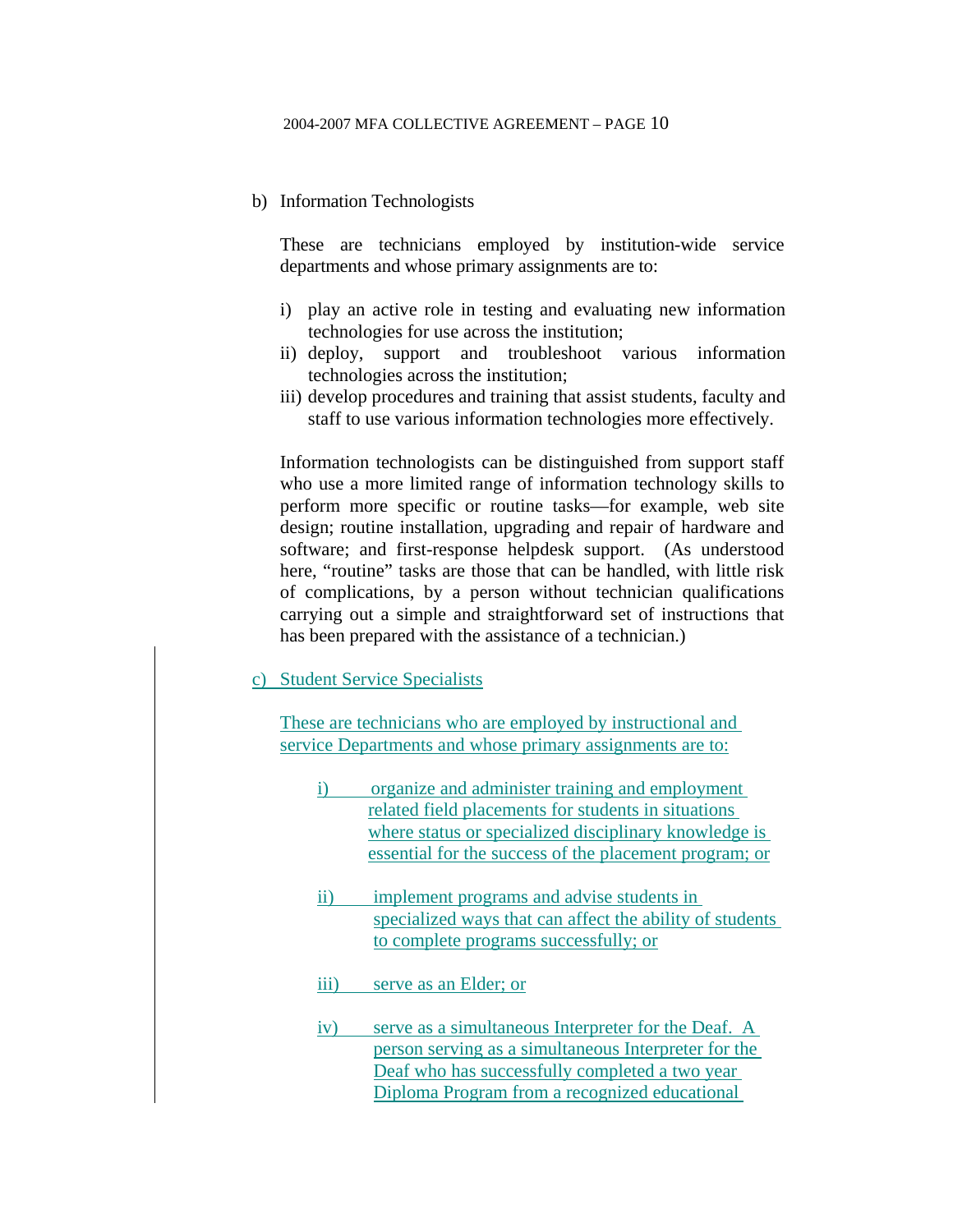institution or equivalent shall be a member of the MFA bargaining unit.

Student service specialists may be distinguished from University-College professors/instructors who might do some of these duties as a minor part of their responsibilities and from support staff who perform similar tasks but do not require status or specialized disciplinary knowledge to do the job effectively.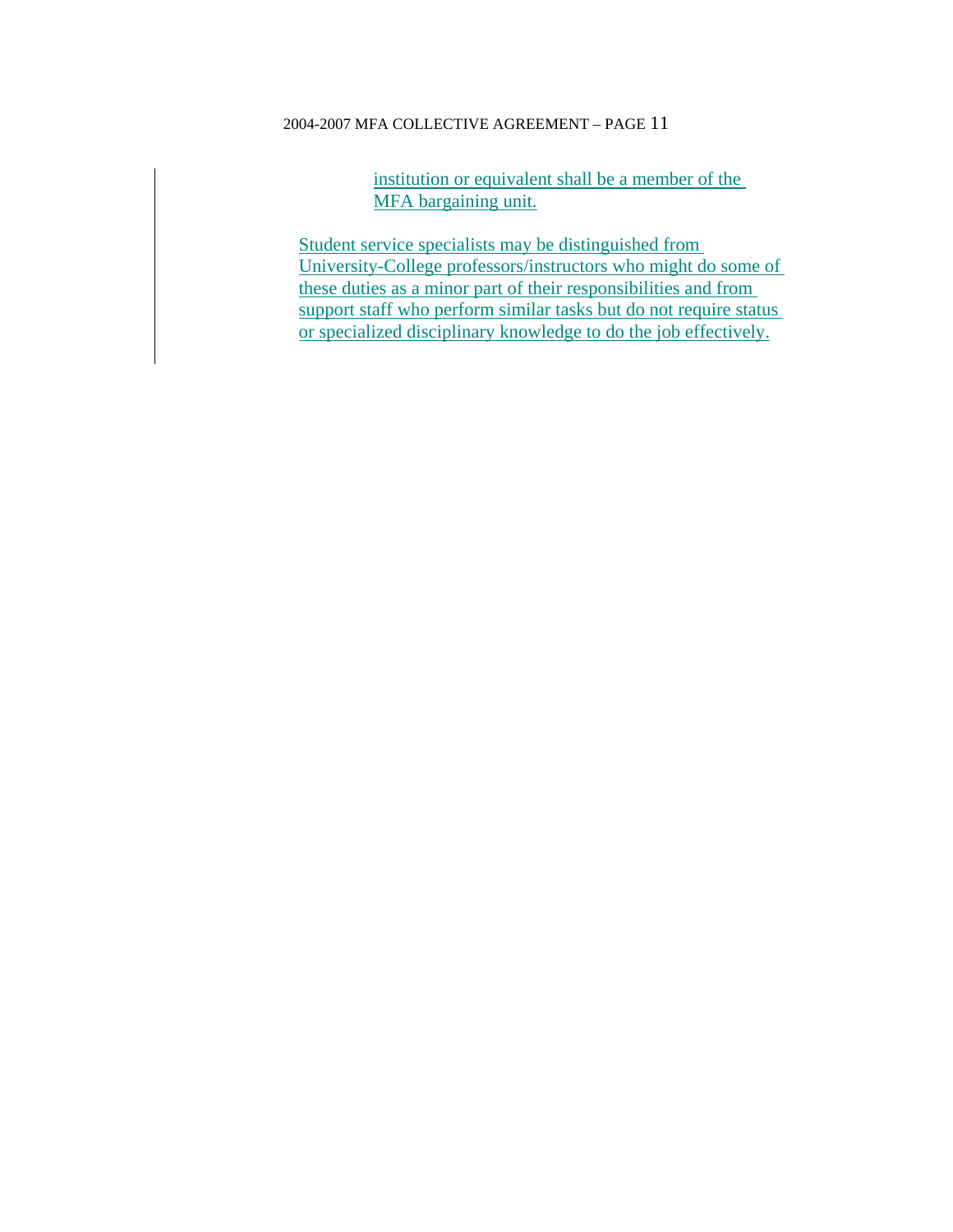# **5. GRIEVANCE PROCEDURES AND ARBITRATION**

## 5.1 GRIEVANCE PROCEDURE - GENERAL

5.1.1 Differences between the parties bound by this agreement concerning its interpretation, application, operation or any violation thereof, and any questions as to whether any matter is arbitrable shall, if possible, be resolved by informal discussions.

### 5.1.2 Grievance Procedure – Steps

If the dispute has not been resolved by informal discussions the Association may, within seventy-five (75) days after the Association became aware of the circumstances giving rise to the complaint, but in no event later than one year after the circumstances giving rise to the complaint, initiate a formal grievance as follows:

### **Step 1**

The Chair of the Committee of Personnel Stewards shall provide the grievance in writing, including the proposed remedy, to the Director of Human Resources. The Chair of the Committee of Personnel Stewards shall meet with the applicable Dean, Director, or Administrative Supervisor and a designate of Human Resources who shall endeavour to settle the grievance. The Employer shall, within ten (10) working days of the meeting, respond in writing. Either party may elect to waive Step 1 and move directly to Step 2.

## **Step 2**

Failing a resolution at Step 1, the Chair of the Committee of Personnel Stewards may, within ten (10) working days meet with the applicable Dean, Director or Administrative Supervisor and the Director of Human Resources who shall endeavour to settle the grievance. The Employer shall have ten (10) days to provide a written response.

## **Step 3**

Failing a resolution at Step 2, the Chair of the Committee of Personnel Stewards may, within ten (10) working days meet with the applicable Dean, Director or Administrative Supervisor, the applicable Vice-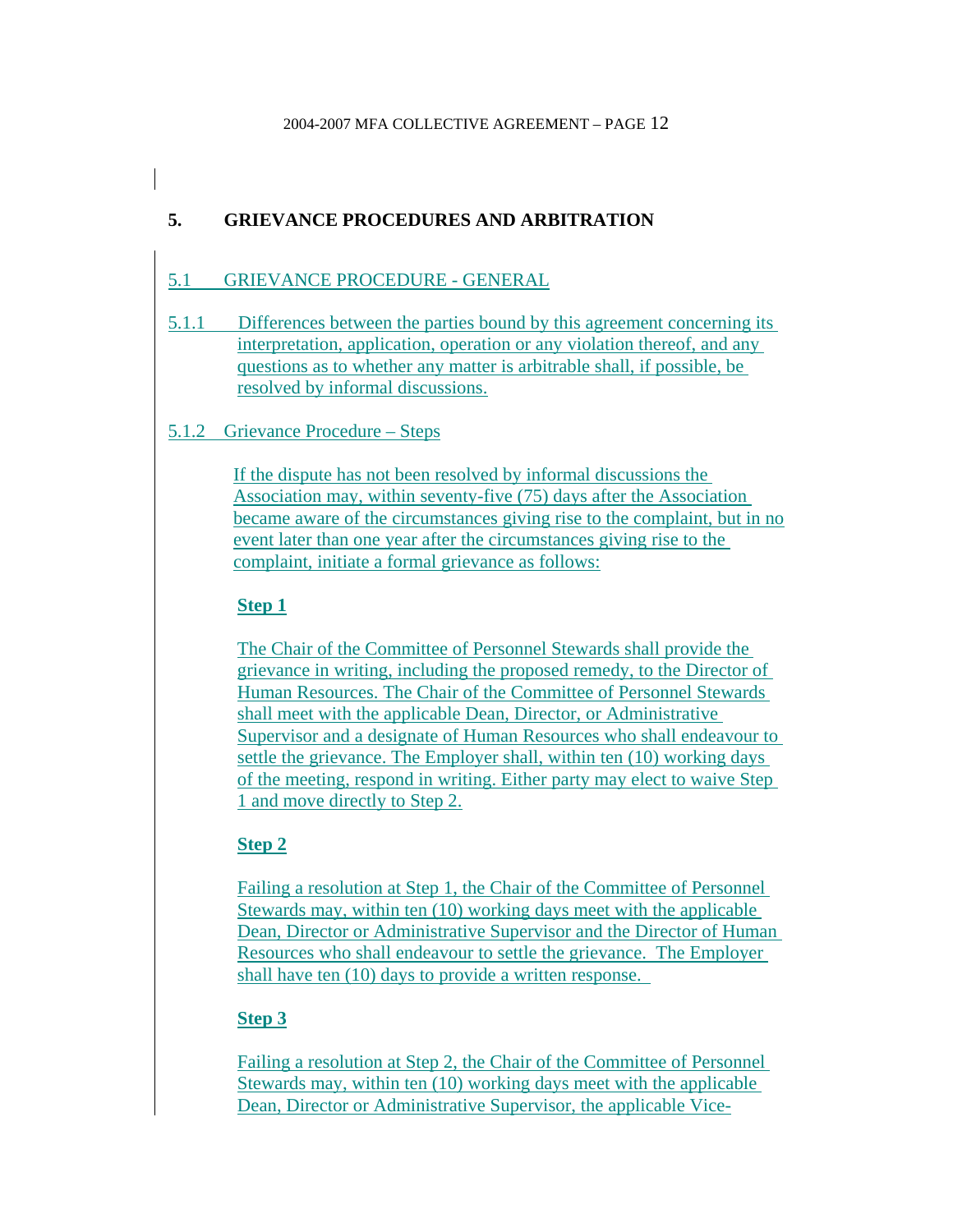President and Director of Human Resources who shall endeavour to settle the grievance. The Employer shall have twenty (20) working days to provide a written response.

## **Step 4**

Failing a resolution at Step 3, the Chair of the Personnel Stewards may, within thirty (30) working days refer the grievance to arbitration.

- 5.1.2.2.1 The timelines for the meetings and responses in Steps 1, 2, 3, and 4 may be extended by mutual agreement. Such agreement shall not be unreasonably withheld.
- 5.1.2.2.2 Unless extended by mutual agreement, time limits in the grievance and arbitration procedure are mandatory. Failure to initiate a grievance in a timely manner will result in the grievance being deemed abandoned. In the event that a grievance once initiated is not processed by either party within the time limit specified the grievance will be considered to have been advanced to the next step.
- 5.1.2.2.3 It is the expectation of the parties that before submission to arbitration, the grievance shall have been discussed in the grievance procedure.
- 5.1.2.2.4 The time limit provisions in this Article do not impact any remedy arguments either party may choose to make in connection with any continuing grievance(s) filed pursuant to this Article.

# 5.2 MEDIATION

- a) The parties may by mutual agreement, submit a grievance or matter in dispute to a mutually agreed upon mediator at anytime.
- b) Any such mediation process shall be without prejudice to either party.
- c) The expense of grievance mediator shall be equally shared by the parties.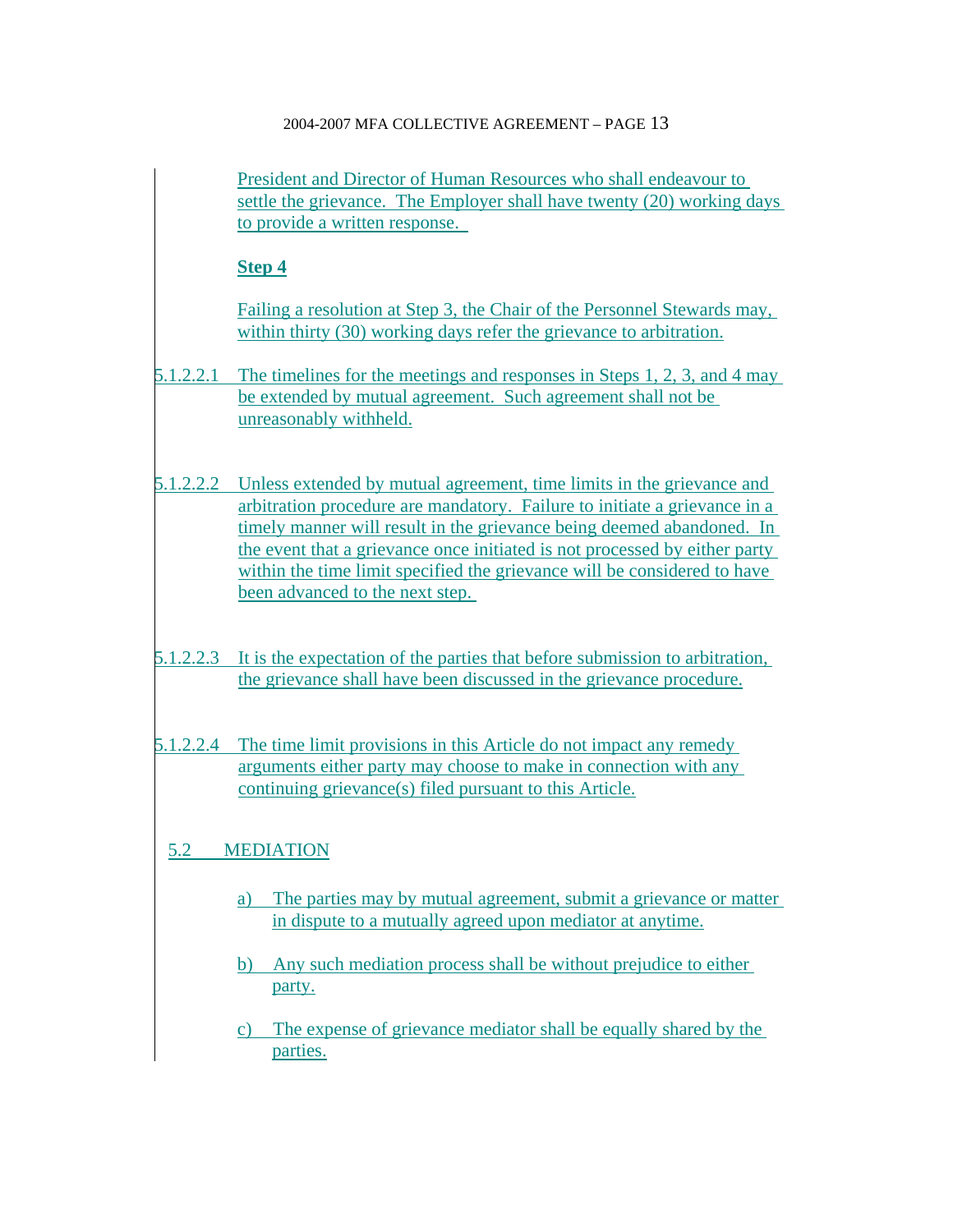# 5.3 ARBITRATION

- 5.3.1 The parties agree to a preference for sole-arbitrator hearings. However, should either party determine that a particular case warrants it, they may opt for a three-person arbitration board by communicating that decision, in writing, to the other party prior to agreement on a named sole arbitrator.
- 5.3.2 The expenses of the arbitrator or chairperson of the arbitration board shall be shared equally. The parties shall bear the expenses of their respective nominees.

## 5.3.3 **Powers of Arbitrator**

- 5.3.3.1 The decision of the Board of Arbitration shall be binding upon the parties, but in no event shall the Board of Arbitration have the power to alter, modify or amend this Agreement in any respect. The Board shall have the power to determine whether the grievance is arbitrable.
- 5.3.3.2 The Board of Arbitration has the same powers, follows the same procedures and has the same authority as an arbitration board under the *Labour Relations Code of British Columbia*. The Board of Arbitration shall give full opportunity to all parties to present evidence and make representation to it. The Board of Arbitration shall commence its proceedings as soon as possible. The decision of a majority shall be the decision of the Board of Arbitration.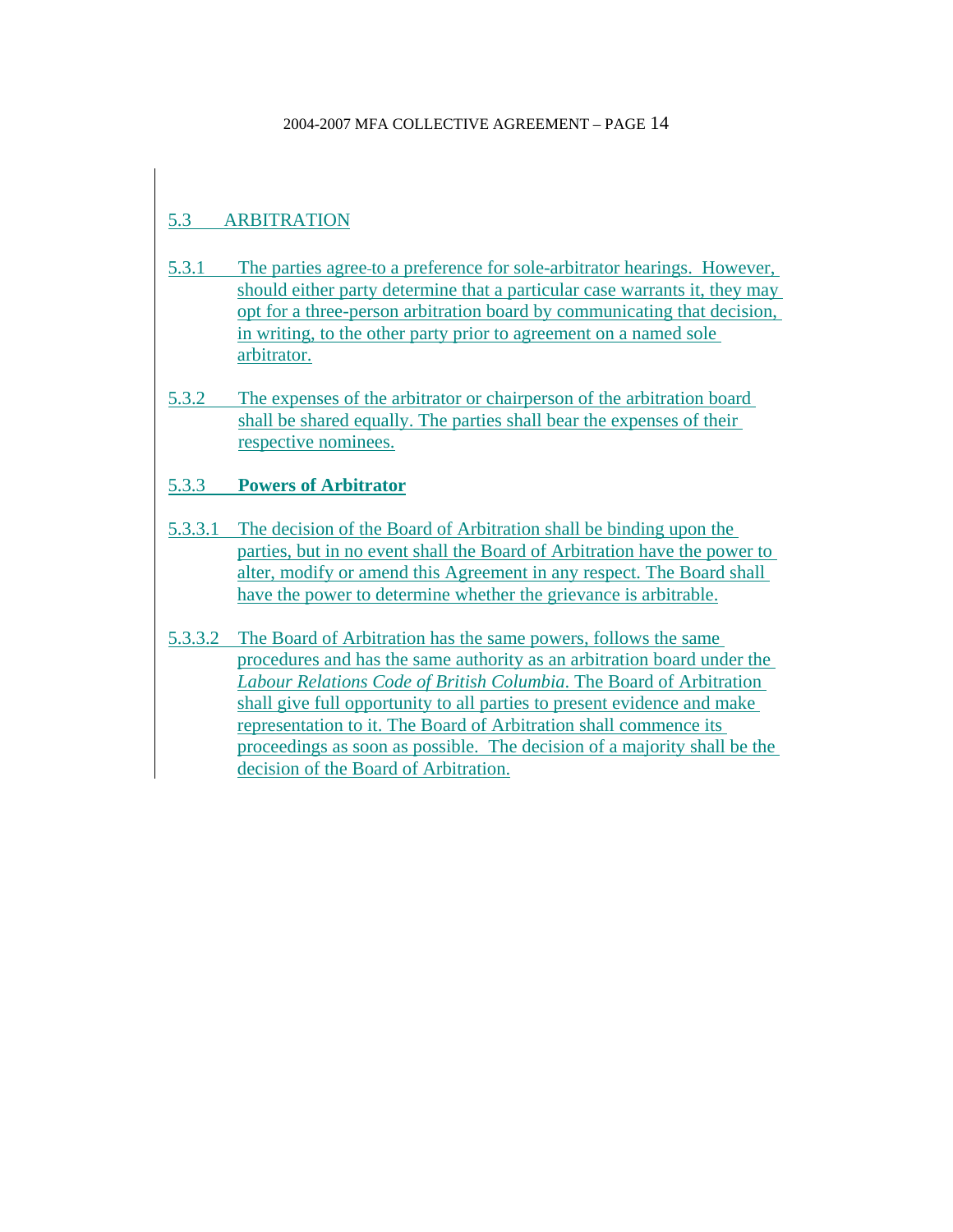## **6. SENIORITY, PROMOTIONS, HIRING AND LAYOFFS**

#### 6.1 PROBATIONARY EMPLOYEES

6.1.1 First Regular Faculty Appointments

 Initial appointments for all regular faculty are for a probationary period of two years.

#### 6.2 CALCULATION OF REGULAR SENIORITY

6.2.1 The means of establishing seniority within the bargaining unit, as defined in Article 2.1 of this agreement, shall be:

> "Seniority is defined as full-time years of continuous University-College service within the bargaining unit, inclusive of approved leaves or exchanges. Any regular faculty member whose continuous University-College service included temporary status shall have this time calculated on a cumulative basis (e.g. 2 years at half-time  $= 1$  year at full-time)." (It should be noted that in lay-off considerations discussed in Article 6.6, seniority shall override contract renewal dates.)

- 6.2.2 Full-time appointments of at least 32 weeks shall be considered equal and equivalent to one full unit of seniority credit.
- 6.2.3 When a faculty member is given a regular contract after serving at Malaspina on a temporary contract, the time served under the temporary contract shall be counted towards the faculty member's seniority to a maximum of 0.125 credits less than the regular seniority credits of the regular faculty member(s) with the least seniority in the seniority group(s) as of the last day of the biweekly pay period ending immediately prior to the effective date of the regular contract providing the regular contract commences within ten months of the last temporary contract.
- 6.2.4 Seniority shall be represented as credits such that one credit equals one year of full-time service. No faculty member shall accumulate more than one credit in one year. Partial credit (without limitation of size of fraction) shall be given in those cases where leaves or appointments other than a full-time appointment have occurred. The date of original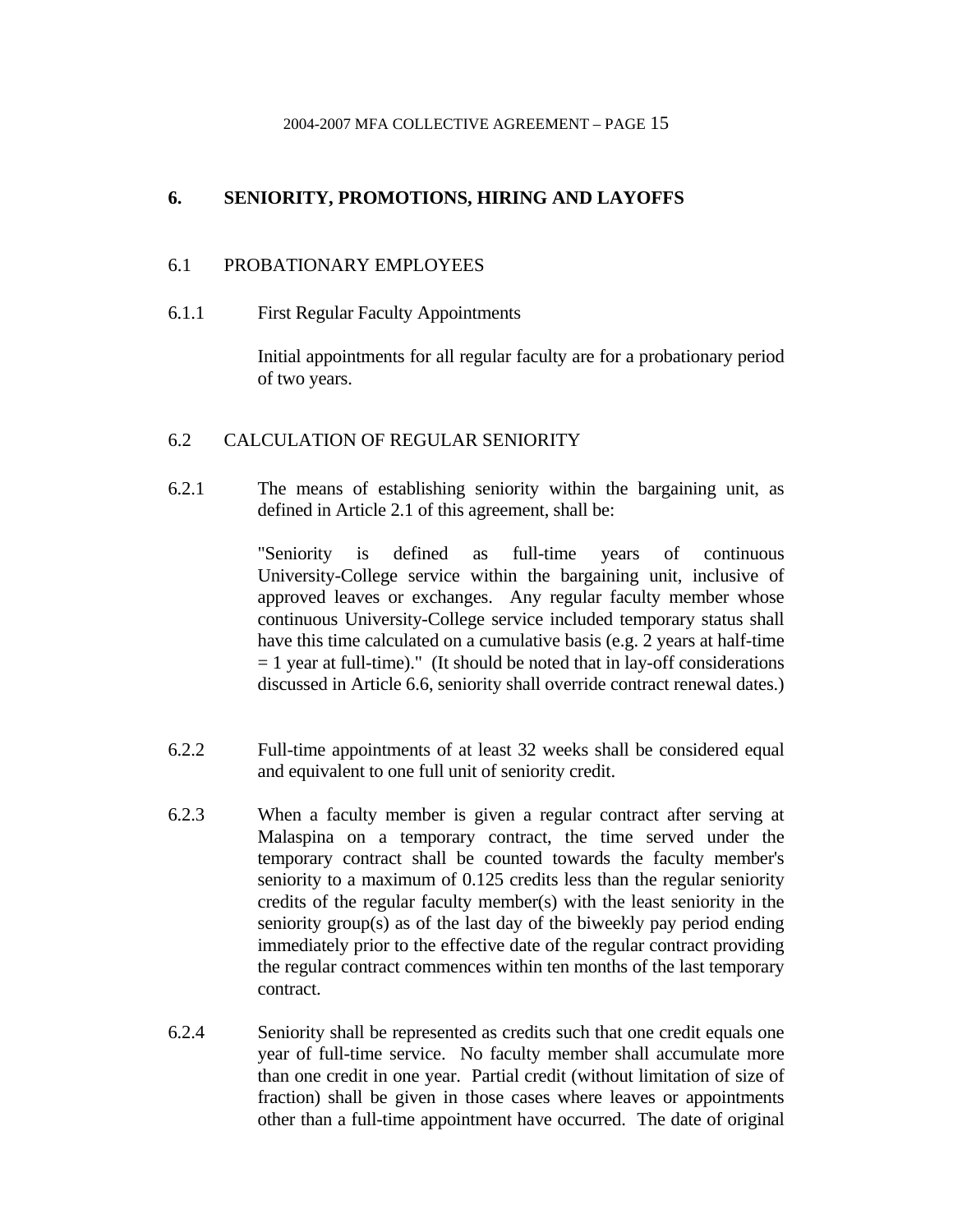appointment continuous with the current appointment shall be printed with the seniority credits.

6.2.5 Assignment to Seniority Group

 The terms of the original appointment of any Association member shall include assignment to a seniority group.

- 6.2.6 Assignment of existing faculty to a seniority group will be in accordance with the major instructional or non-instructional regular assignment over the past two (2) years, excluding temporary secondments. Faculty members with ongoing appointments in more than one seniority group will accumulate seniority equivalent to their full appointment in each of the seniority groups to which they are appointed. This shall be determined by November 30th of each year. A copy of the list shall be forwarded to the Chief Personnel Steward of the Association, and a further copy distributed to each instructional and non-instructional group. All new faculty appointments, courses, programs or services will be assigned to a seniority group at the time of appointment or implementation.
- 6.2.7 Time spent on professional development assisted and unassisted leaves (as approved as professional development by the appropriate authority when the leave was determined to be P.D. Leave) or exchanges shall be calculated towards seniority with full credit. Sick leaves and maternity and parental leaves shall be calculated towards seniority with full credit up to fifteen (15) months maximum.
- 6.2.8 The seniority groups currently agreed upon are:

 Access Services Accounting & Law Anthropology Art BA Degree Advisor Baccalaureate Nursing Biology **Chemistry**  Child & Youth Care Classics, Philosophy & Religious Studies Community Support Worker Computer Support Computing Science Continuing Health Care Administration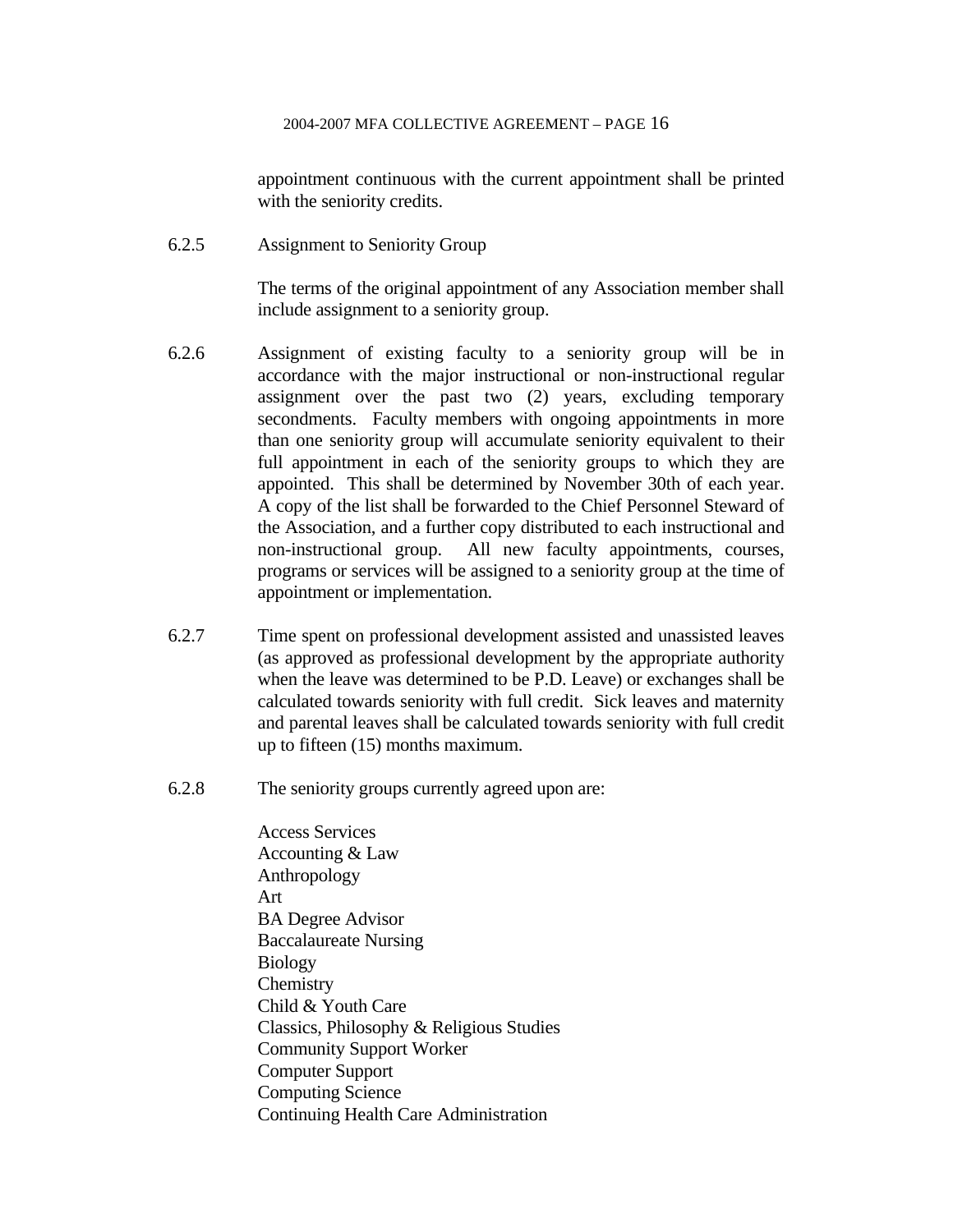Co-operative Education/Employment Transition Counselling Creative Writing Criminology Early Childhood Education and Care Economics Education Educational Advisor Educational Counselling English Finance First Nations Elder First Nations Student Support First Nations Studies First Nations Studies Program Manager Fisheries & Aquaculture Forestry French Geography Geology **History**  Horticulture Hospitality Management International Education Student Advisor Japanese Liberal Studies Library Management Marketing **Mathematics**  Media Services Music Physical Education Physics Political Science Practicum Liaison, Health Programs Psychology Quantitative Methods Recreation Administration/Tourism RMOT Social Service Worker Sociology Spanish Student Financial Services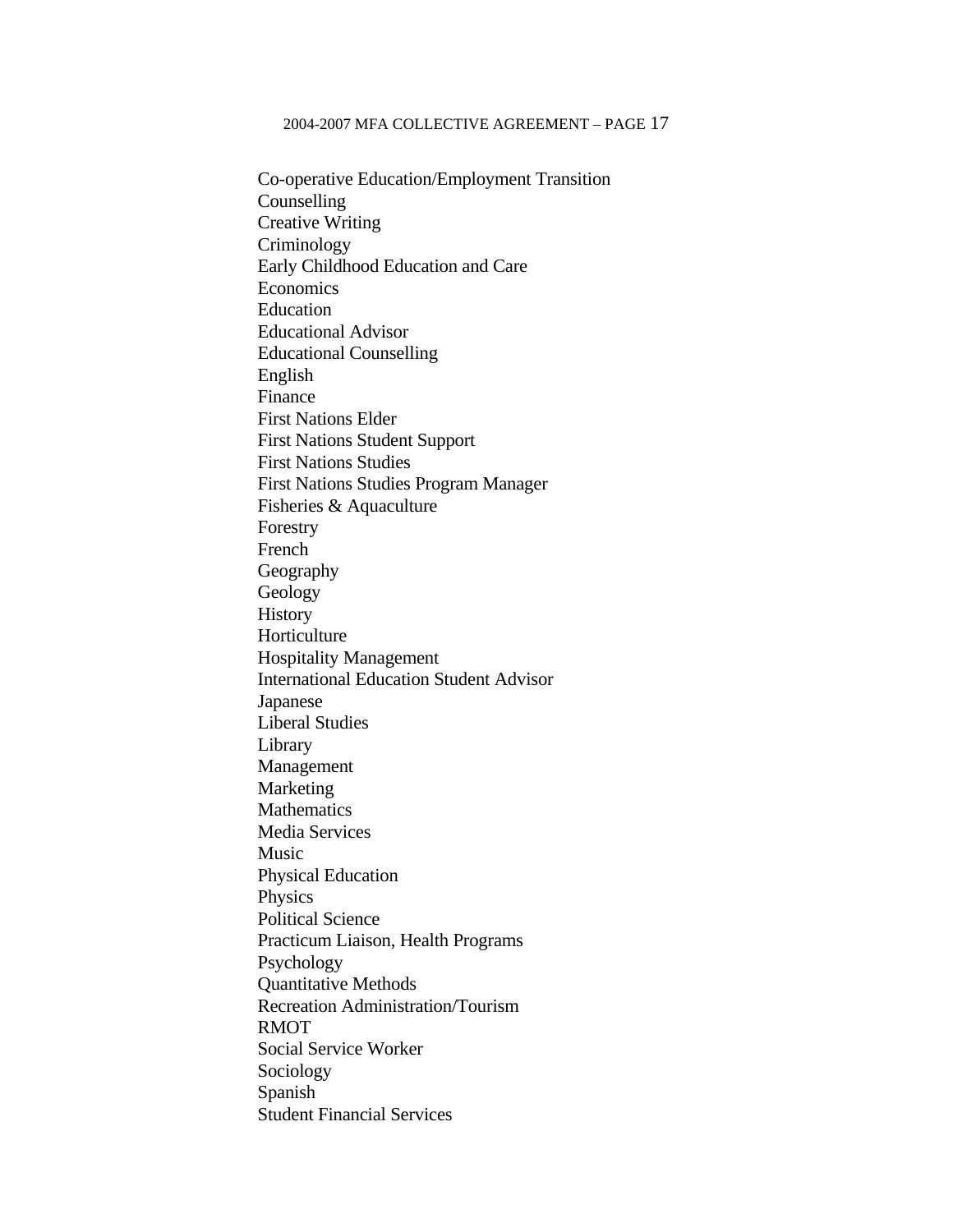**Theatre** Women's Studies

- 6.2.8.1 Additions, deletions, or changes may be made to the agreed upon list of seniority groups by mutual agreement of the parties to this agreement.
- 6.2.9 The Seniority list for Article 6.2.6 shall be published yearly by November 30. Copies of the seniority lists shall be sent to the Deans of Instruction and the Association's President and Chief Personnel Steward of the Association on or before the respective deadlines. Appeals of placement on these lists can be made through the Committee of Personnel Stewards of the Association within ninety days of circulation. Disputes shall be resolved by a joint committee consisting of the Chief Personnel Steward of the Association, President of the Association, the appropriate senior administrator and the Director of Human Resources.
- 6.2.10 A flagging mechanism shall be employed to indicate any faculty member who has seniority accumulation different from the difference between the faculty member's date of original appointment and the date of the seniority lists.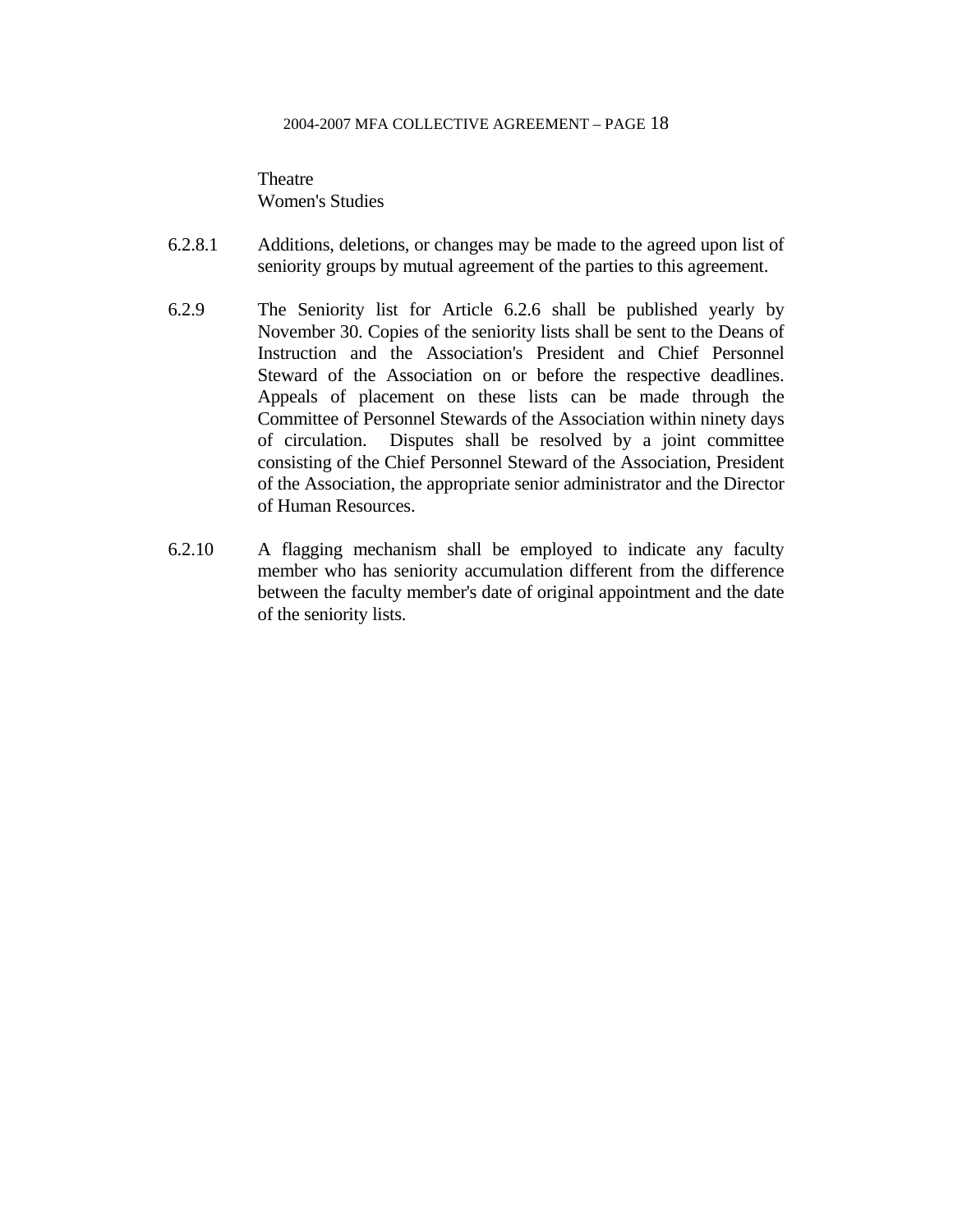## 6.3 JOB POSTINGS AND VACANCIES

 The University-College shall provide, to the Association, a copy of all job postings and of all appointment forms at the time they are processed in Human Resources.

### 6.4 HIRING PROCEDURES

- 6.4.1 Recruitment of Faculty
- 6.4.1.1 References to Vice President in this Article shall include the Vice President(s) Academic and, where appropriate, the Vice President of Administration/Bursar.
- 6.4.1.2 "The appropriate senior administrator(s)" shall refer to the Dean(s), or Director(s), or Regional Campus Principal(s) who take(s) the responsibility designated in Article 6.4.1.4.
- 6.4.1.3 Should there be any substantial changes in a posted or advertised position in the terms or length of appointment prior to the position being offered an applicant, the position shall be re-posted and readvertised. Such changes do not include changing the position from permanent to temporary.
- 6.4.1.4 All applications for instructional and non-instructional positions shall be indexed by the Director of Human Resources. Files of applicants shall be maintained in the office of the Director of Human Resources and shall be made available to the appropriate senior administrator(s) and Chair(s), subject to the maintenance of strict confidentiality.
- 6.4.1.5 The appropriate senior administrator(s) shall be responsible, in cooperation with a Selection Committee consisting of her/himself, the appropriate Chair(s) and faculty members from the appropriate department(s) or service group(s), for developing procedures to screen applicants, preparing a short list of applicants, conducting interviews, and making recommendations of candidates for each position.

 Requirement for a Selection Committee may be waived with the mutual agreement of the appropriate senior administrator(s), the appropriate Vice President and the appropriate department(s) or service group(s).

If the position to be filled is a regular one, a faculty member from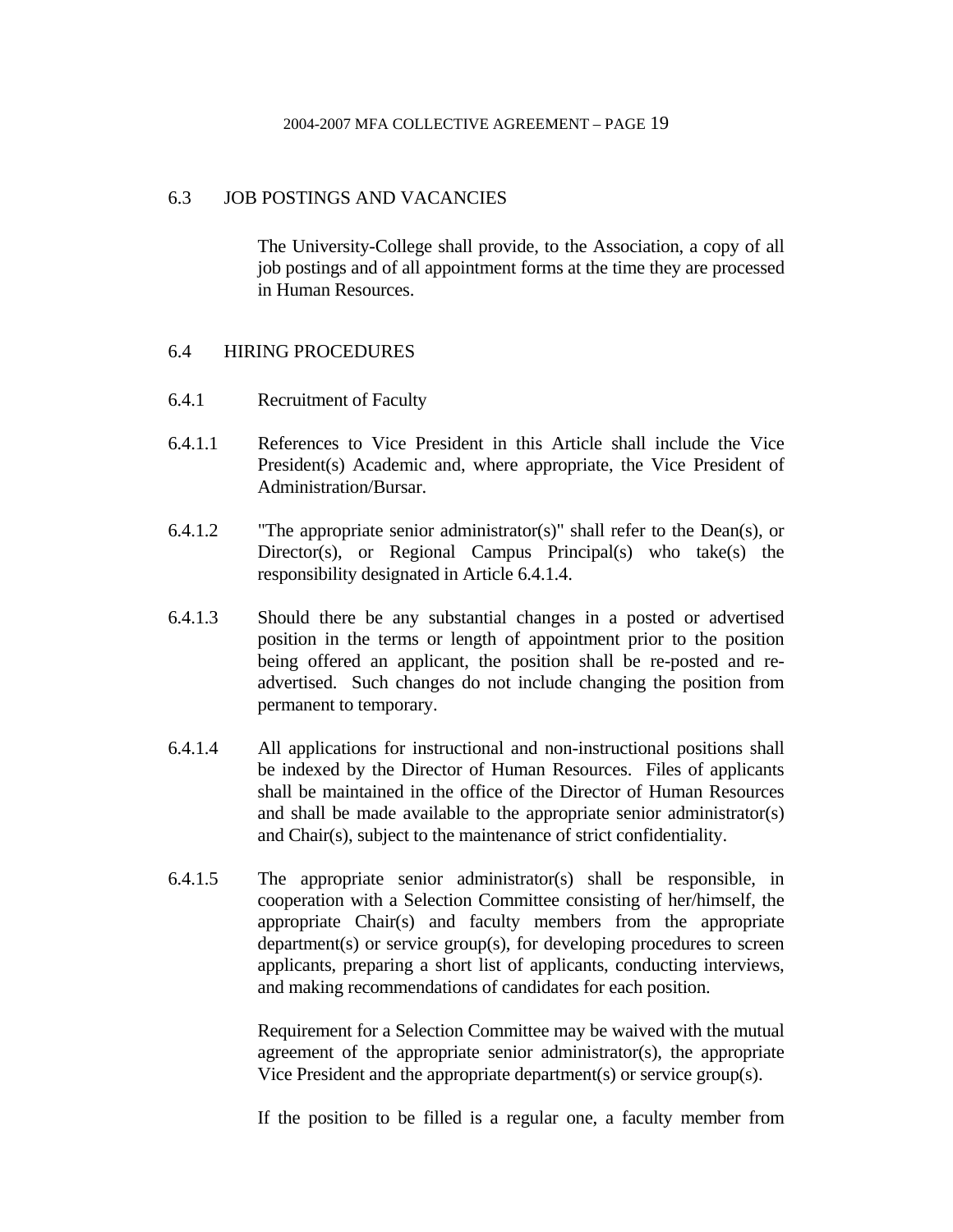outside the department(s) or service group(s) under consideration (preferably from outside the area(s) of responsibility of the senior administrator(s) concerned) shall be included in the process described in Article 6.4.1.4.

- 6.4.1.5(a) A temporary faculty member will be granted an interview for a regular position being filled through the recruitment process set out in Article 6.4.1 subject to the following conditions:
	- a) The faculty member's last evaluation was satisfactory.
	- b) The faculty member meets the minimum qualifications established for the position.
- 6.4.1.6 The Chair of the Selection Committee shall advise the appropriate member of the Executive of the short-listed candidates for a regular position. Candidates on the short list are then invited to the campus by the Chair of the Selection Committee.
- 6.4.1.7 The Chair of the Selection Committee or designate, with due regard to confidentiality, shall coordinate visits to the University-College by the short-listed candidates for a regular position. The Chair shall attempt to ensure the appropriate member of the Executive and other relevant individuals and groups in the University-College have the opportunity to meet the candidate and to express to the Chair their views on each candidate. The Chair shall ensure a record is maintained of any such information presented and that record shall for part of the documentation for the selection process.
- 6.4.1.8 The Chair of the Selection Committee, in co-operation with the Selection Committee, shall make recommendations to the Vice President for a regular appointment, and the Vice President, if he/she approves, shall recommend to the President that the formal offer of appointment be made. Dissenting views shall accompany recommendations of the appropriate senior administrator(s) and Vice President.
- 6.4.1.9 The procedure for the initial placement of a new faculty member on the salary schedule is described in Article 11.4.
- 6.4.1.10 In the recruitment of temporary faculty, the responsibilities identified for the Vice President may be carried out by the appropriate senior administrator(s).
- 6.4.2 Selection of University-College Administrators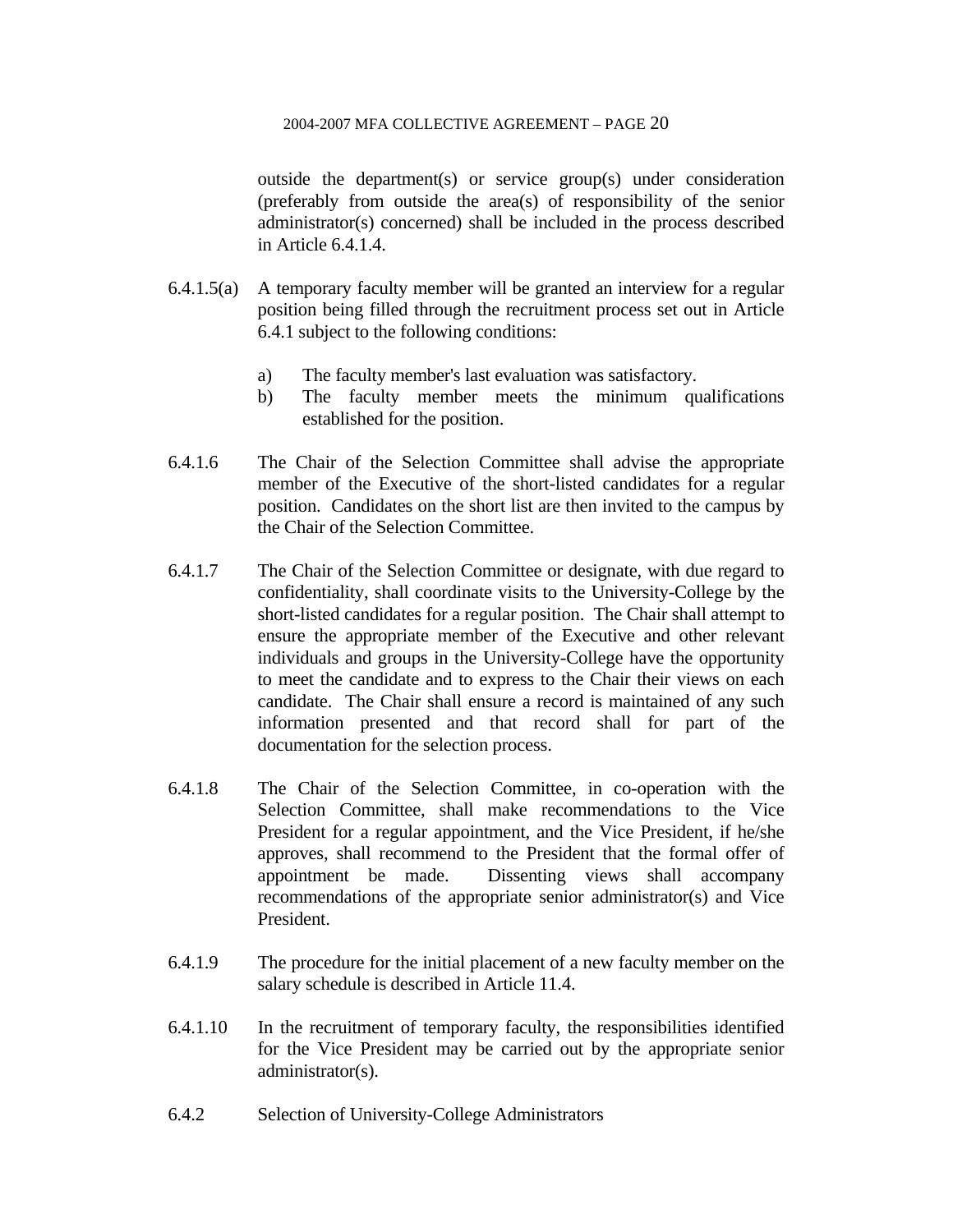6.4.2.1 Appointments of the Vice Presidents of Instruction, Deans of Instruction, Directors and Regional Campus Principals shall be made according to the College and Institute Act. It is recognized however that such persons should be appointed only after wide consultation within the University-College community. Therefore in order to assist the University-College Board in the selection of a Vice President a Selection Committee which shall include faculty representation shall be constituted. These faculty representatives shall be selected by the faculty.

## 6.4.2.2 Selection of Academic Administrators

- 6.4.2.2.1 This provision applies only to Academic Administrators other than at the Vice-Presidential level and above. Appointments of Academic Administrators shall be made only after wide consultation with the University-College community and, specifically, after consultation with the members of a Faculty or area(s) reporting to the administrator. Appointees are expected to hold appropriate academic qualifications as specified for the position.
- 6.4.2.2.2 Appointments of Academic Administrators shall be open to internal and external applicants.
- 6.4.2.2.3 The selection committee for an Academic Administrator will have a minimum of one Association Member on it providing that that Academic Administrator supervises at least one MFA bargaining unit member. If the Academic Administrator also supervises members of the BCGEU, then there shall be at least one member of the BCGEU on the selection committee. There shall be at least one member of CUPE on the selection committee. At least two thirds of the selection committee membership shall be selected by and from the unionized employees supervised by the Academic Administrator. The percentage of Association members on the selection committee shall not be less than two thirds multiplied by the percentage of employees supervised by the Academic Administrator who are members of the MFA Bargaining Unit. The selection committee shall be chaired by the person to whom the Administrator reports.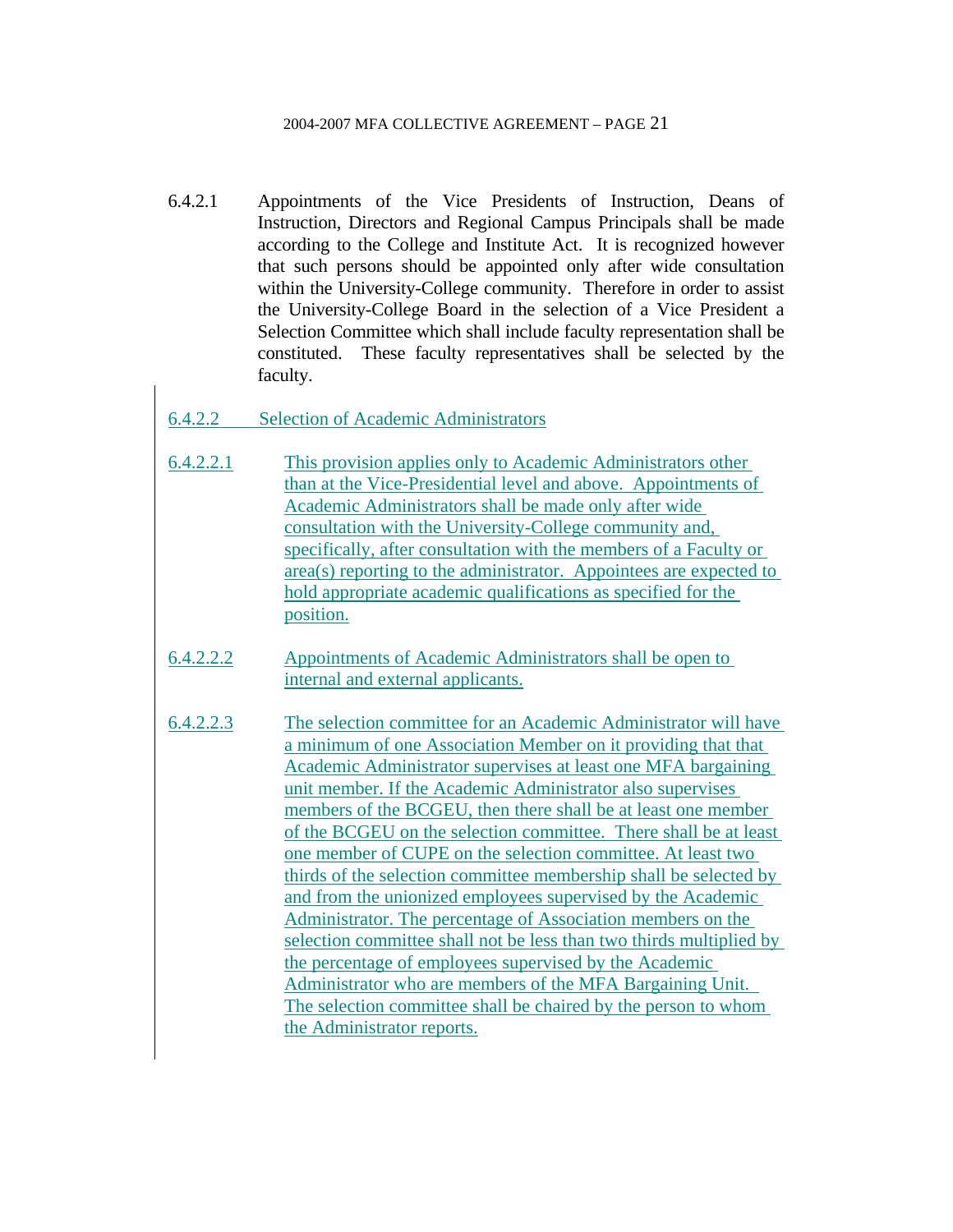| 6.4.2.2.4 | Academic Administrators' rights to a teaching position:                                                                                                                                                                                                                                                                                                                                                                                                                         |
|-----------|---------------------------------------------------------------------------------------------------------------------------------------------------------------------------------------------------------------------------------------------------------------------------------------------------------------------------------------------------------------------------------------------------------------------------------------------------------------------------------|
|           | a) An Academic Administrator shall have the right to assume a<br>teaching position in the bargaining unit on the completion of his<br>or her appointment providing that the duration of that<br>appointment, including renewals, is at most 10 years.                                                                                                                                                                                                                           |
|           | b) The selection process will involve a representative selection<br>committee that will shortlist candidates, conduct interviews, and<br>make recommendations to the President.                                                                                                                                                                                                                                                                                                 |
|           | c) An external candidate shall not be short-listed for a position as<br>an Academic Administrator unless the department into which the<br>Academic Administrator would have the right to assume a<br>teaching position determines that he or she is qualified to teach in<br>that department.                                                                                                                                                                                   |
|           | d) When an Academic Administrator completes his or her term(s),<br>if he or she wishes to assume a faculty position, a regular position<br>in his or her discipline shall be created if there is no suitable<br>vacant position available. Where the Academic Administrator<br>was a member of the MFA prior to selection as an Academic<br>Administrator, he or she has the right to return to his or her<br><u>original position as a faculty member with full seniority.</u> |
|           | e) If an externally hired Academic Administrator is successful in<br>being renewed, that Academic Administrator shall start to accrue<br>MFA seniority at the start of the second appointment.                                                                                                                                                                                                                                                                                  |
| 6.4.2.2.5 | Terms for Academic Administrators shall be at most 5 years in<br>duration and may be renewed for further terms of at most 5 years<br>in duration. For an Academic Administrator to be renewed, that<br>Academic Administrator must receive at least 60 percent approval<br>of those casting a ballot in a secret ballot of the employees<br>supervised by the Academic Administrator.                                                                                           |
|           | <b>NOTE:</b> This does not retroactively change the duration of the term of any<br>existing senior administrator                                                                                                                                                                                                                                                                                                                                                                |

6.4.2.3 Selection and appointment of the University-College President is the duty and responsibility of the University-College Board. It is recognized however that the President should be appointed only after wide consultation within (and perhaps outside) the University-College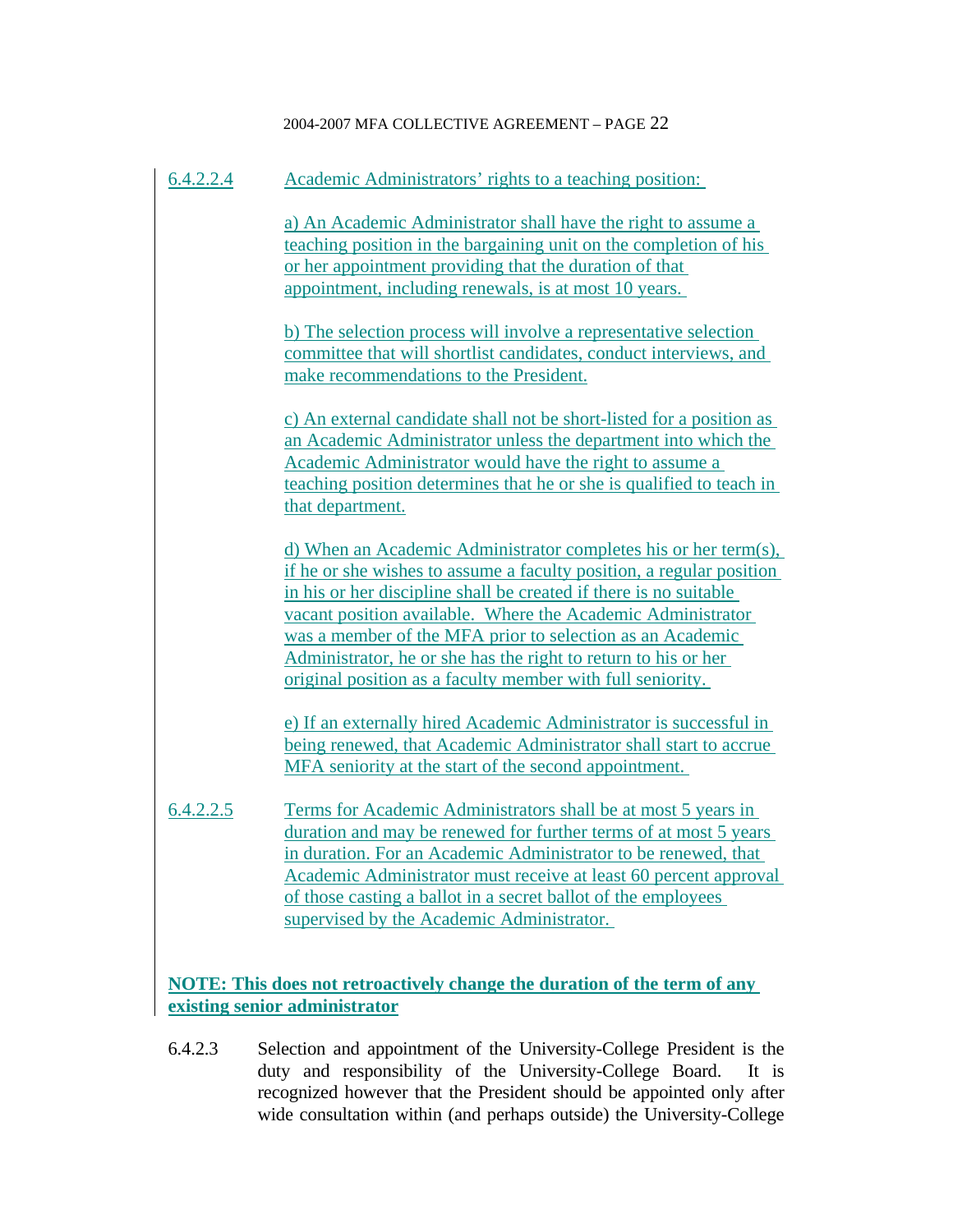community. Therefore in order to assist the University-College Board in this task a Search Committee which shall include faculty representation shall be constituted. These faculty representatives shall be selected by the faculty.

- 6.4.2.4 Additional staff, student, or community representatives, up to a number equal to the number of Association members on the Search Committee for the President may also be invited by the Committee, as constituted in Article 6.4.2.2, to serve as voting members of the Committee.
- 6.4.2.5 It shall be the responsibility of the Search Committee to recommend a short list to the University-College Board or President for appointment to the office in respect to which it is struck.
- 6.4.3 Selection of Vice-President Academic and Vice-President of Student Services
- 6.4.3.1 Appointments of the Vice-President Academic and the Vice-President of Student Services shall be made according to the College and Institute Act. It is recognized however that such persons shall be appointed only after wide consultation within the University-College community. Therefore, in order to assist the President in the selection of a Vice-President Academic and a Vice-President of Student Services a Selection Committee, which shall include faculty representation, shall be constituted. These faculty representatives shall be selected by the faculty in accordance with procedures established for Education Council Elections. No two elected faculty will come from the same Faculty or service group. The number of faculty on the Committee shall be not less than 25% of the Committee exclusive of those faculty members who may be appointed by the University-College. In addition, the MFA President or designate shall be appointed to the selection committee.

## 6.5 TRANSFERS

- 6.5.1 Internal Transfer
- 6.5.1.1 "Internal Transfer" means transfer either to an excluded position or to a position within another bargaining unit at the University-College.
- 6.5.1.2 Faculty members may accept internal transfer and shall accrue seniority for a maximum of three consecutive years.
- 6.5.1.3 Upon completion of the internal transfer, faculty shall return to full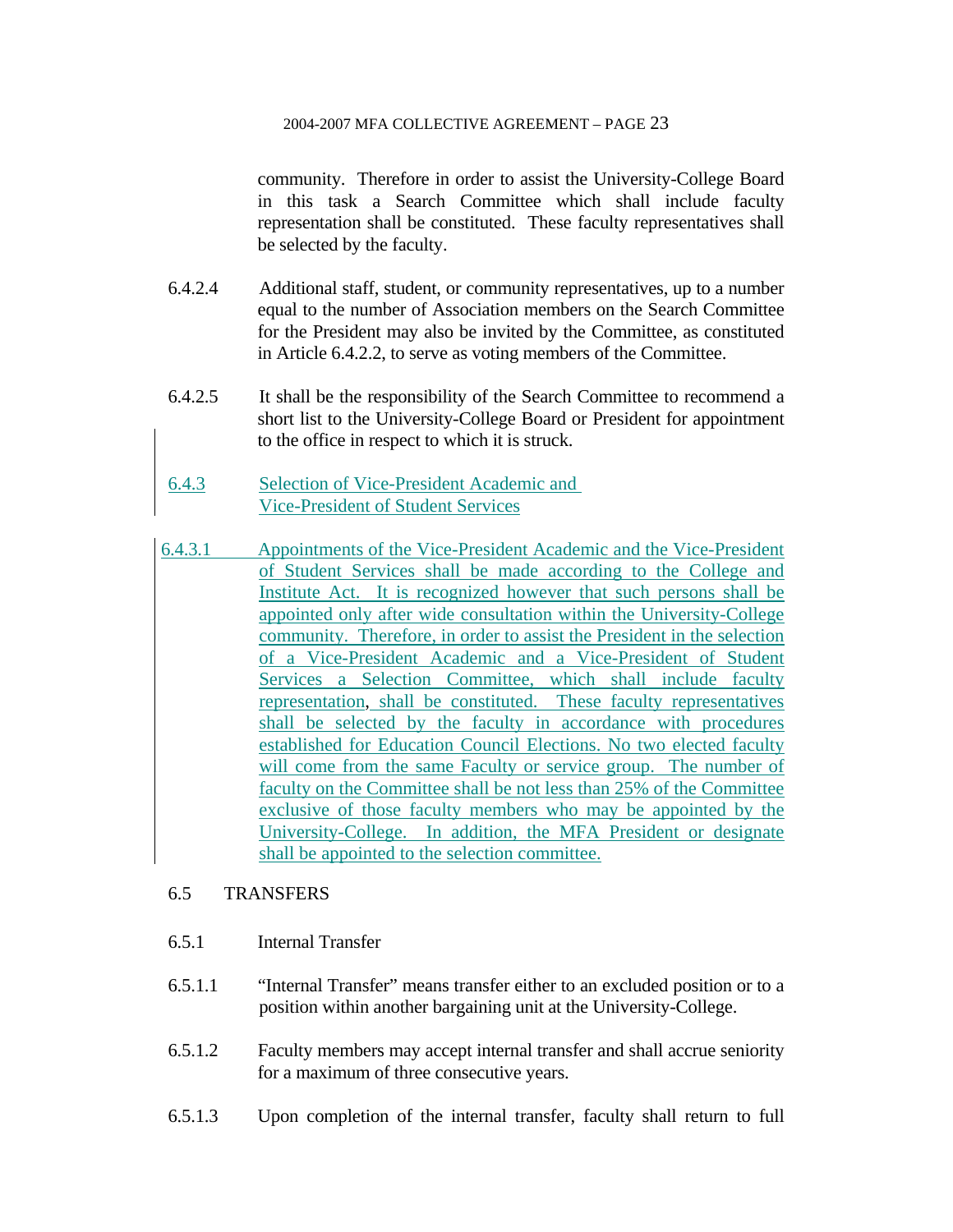status within the Association for a period of one year or the length of assignment, whichever is less, before accepting another internal transfer.

- 6.5.1.4 Faculty who continue on internal transfer for a period greater than three consecutive years shall lose all seniority credits within the Association Bargaining Unit.
- 6.5.1.5 The University-College shall not use reassignment or internal transfer for the purpose of attempting to circumvent its obligation under the Collective Agreement.
- 6.5.2 In the case where a faculty member works within more than one seniority group he or she shall be considered to be on loan from that seniority group consistent with the member's original appointment and he or she shall revert back to that group when the assignment in the other unit he or she is filling is terminated.

### 6.5.3 Home Campus

 Within this agreement home campus shall refer to the campus at which a regular faculty member was originally appointed to undertake the majority of his/her designated duties. A regular faculty member may have his/her home campus changed only on the consent of that faculty member and agreement of the appropriate Senior Administrator. The Chief Personnel Steward of the Association shall be informed of any transfer of home campus prior to that transfer. Compensation for transfer of home campus shall be as stated in Article 6.5.4.

6.5.4 Transfer Expenses

 Employer initiated transfer to a campus other than the one which a faculty member was originally assigned shall be assisted by the University-College in the form of, but not limited to, moving expenses which shall include the cost of moving and insuring the move of household furniture and personal effects to a maximum of \$2,500.00.

### 6.6 LAY OFF

- 6.6.1 Reasons For Lay Off
- 6.6.1.1 Elimination of regular positions by the University-College for budgetary reasons, for reasons of demonstrable and substantial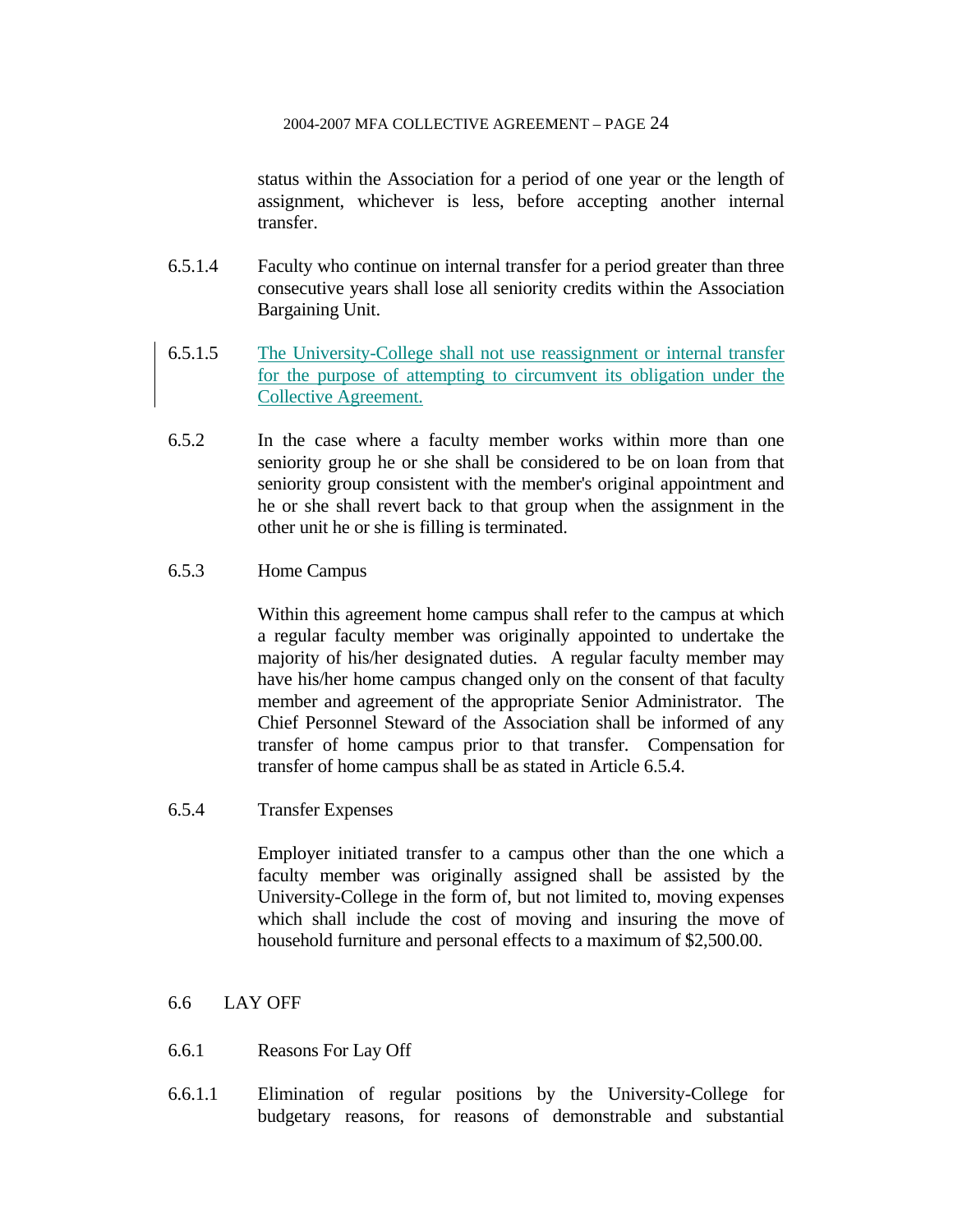declining enrolment over a sustained period, and for reasons of a demonstrable need for program or service reduction, including the non-viability of non-teaching positions as a result of the preceding, will be carried out in accordance with this section.

- 6.6.1.2 This section does not include the elimination of regular faculty members through suspension, leave of absence, exchanges, resignations or those circumstances covered under Articles 7 and 8.
- 6.6.2 Application

 All faculty, whether or not they are on leave, shall be subject to the conditions of this section.

6.6.3 Definitions

The following definitions apply throughout Article 6.6:

- 6.6.3.1 "Lay off" refers to the loss of the employment specified in a faculty member's regular contract.
- 6.6.3.2 "Seniority" is defined in Article 6.2.1 of this agreement.
- 6.6.3.3 "Bumping" is defined as the displacement of a faculty member in another department, program or service area, by a member with more seniority within the Association bargaining unit.
- 6.6.4 Seniority Principle and Seniority Groups

 It is recognized that the principle of seniority shall govern the application of this Article.

- 6.6.4.1 It is recognized that the selection of faculty members to be laid off within one of the groups identified in Article 6.2.8 shall be in reverse order of seniority subject to the senior employee(s) having the qualifications to perform the remaining work available within the group following the effective date of lay off.
- 6.6.4.2 Notwithstanding the above, no faculty member employed by the University-College as at May 1, 1993 who has at least fifteen years of seniority will be laid off if there are junior faculty members remaining in the group to which the faculty member is assigned.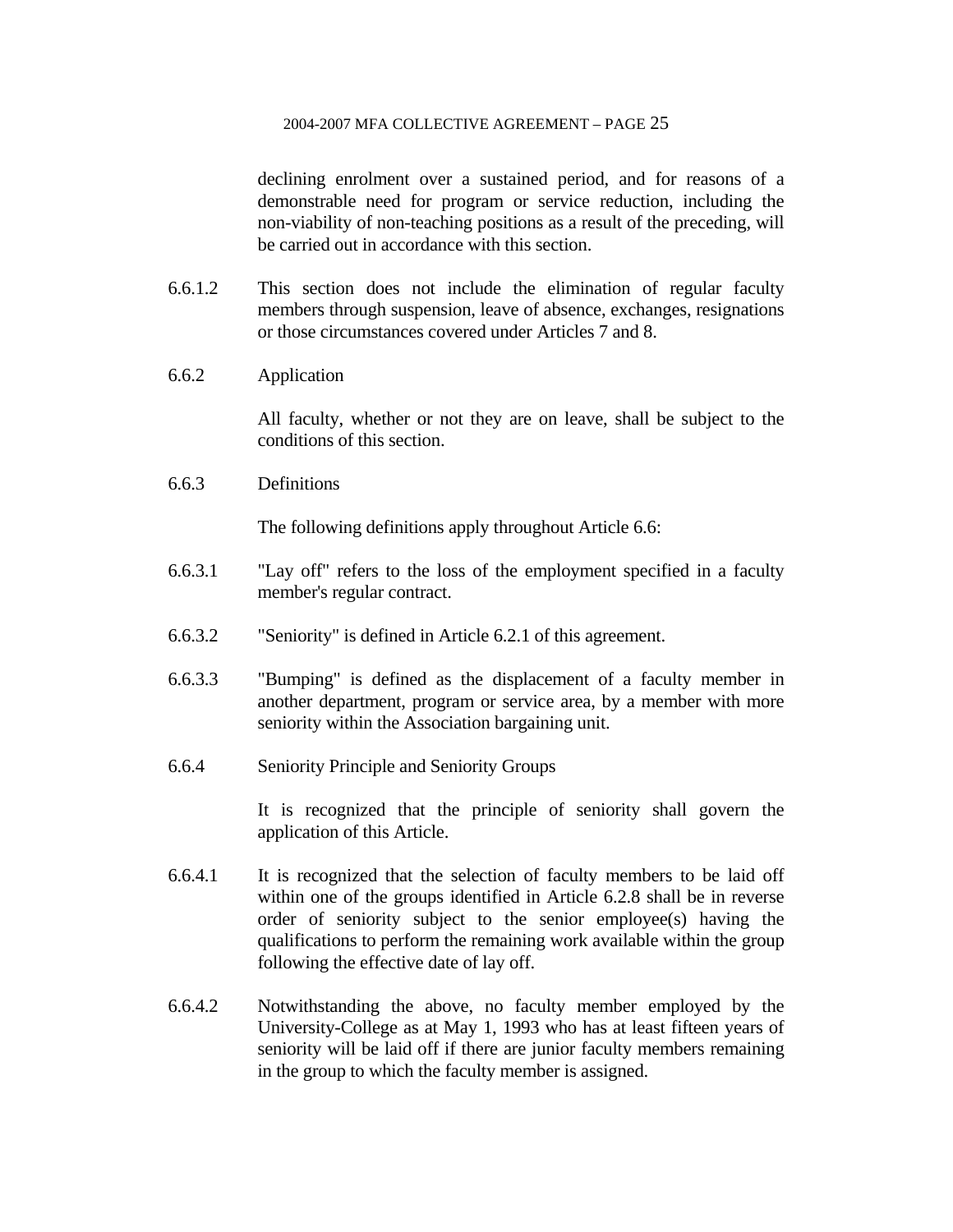- 6.6.4.3 Faculty with more than 15 years of seniority, as of May 1, 1993, will not be laid off except in cases where a particular program is cancelled by the government or there is a demonstrable and substantial declining enrolment over a sustained period, or in a non-instructional area where there is no longer a demonstrable need for the service.
- 6.6.5 University-College Responsibilities
- 6.6.5.1 It is recognized that the University-College has a responsibility to explore all alternative ways of preventing the lay off of regular faculty members.
- 6.6.5.2 It is further recognized that the University-College must have bona fide reasons for the lay off of regular faculty members.
- 6.6.5.3 The University-College shall not prepare budgets in such a way that any faculty position or alternative position is financially unsupportable for the purpose of bypassing the steps outlined in Article 8.2.1.
- 6.6.6 Lay Off Process & Responsibility for Notice
- 6.6.6.1 When the lay off of faculty members appears to be necessary, the following process shall be followed during the academic year in which the lay off may occur:
- 6.6.6.1.1 A general notice of the possibility of lay offs which impact Association members shall be given to the Association by the President of the University-College as early as possible.
- 6.6.6.1.2 Not later than at the time of formal notice being given to a faculty member the Administration shall provide a written outline of the reasons for the proposed lay off to the faculty member and to the Chief Personnel Steward of the Association.
- 6.6.6.1.3 A faculty member being terminated from his/her position shall be given formal written notice of the lay off at least four (4) months prior to the effective date of lay off being served.
- 6.6.6.1.4 All alternatives to the lay off of the faculty member involved shall be explored at this time by both the University-College and the Association. The Chief Personnel Steward of the Association shall be provided with all data and material relied upon by the University-College in arriving at this decision. The Association can, within twenty (20) working days of receiving formal written notice of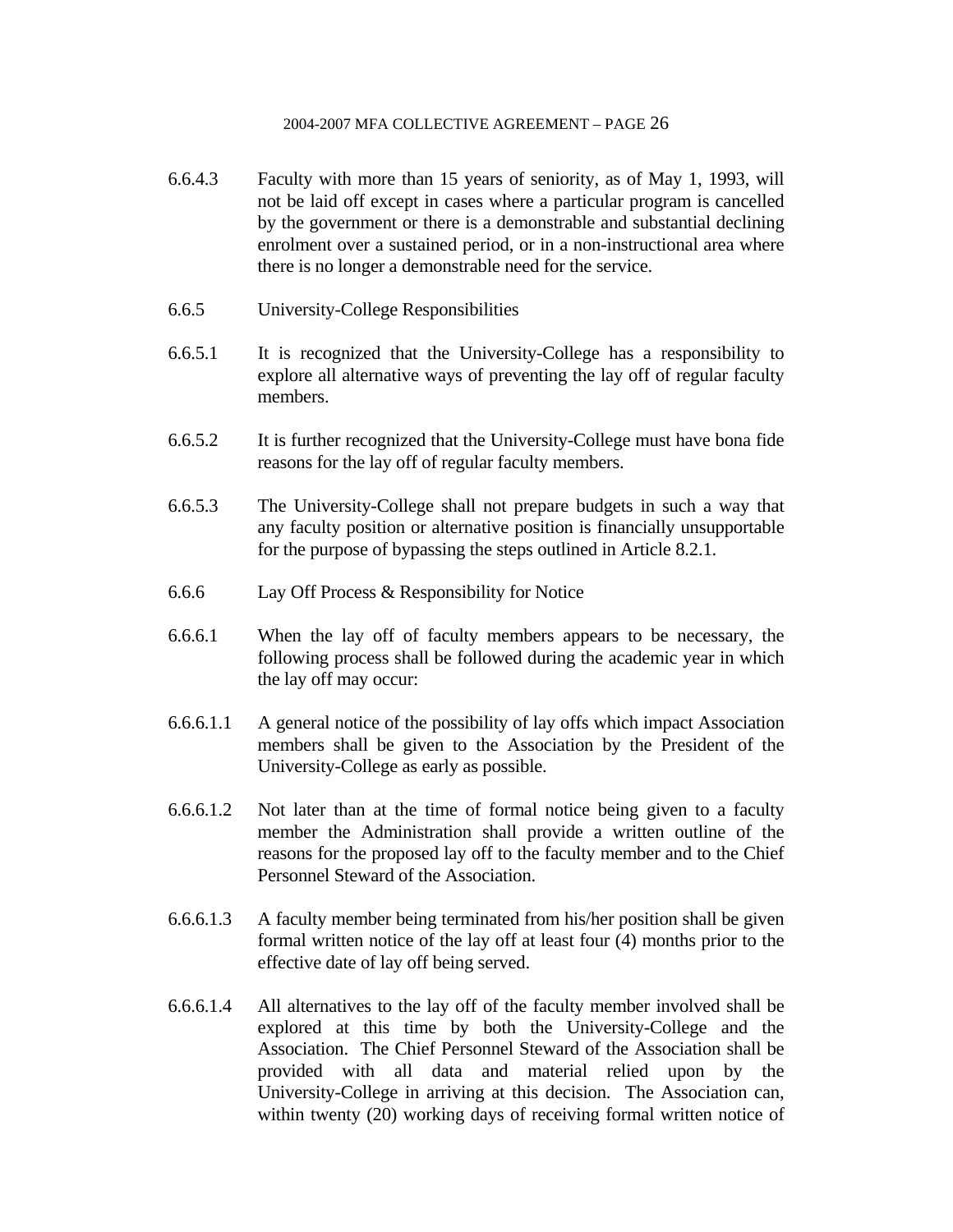the lay off, make a presentation to the University-College, outlining alternatives to the lay off of the faculty member.

- 6.6.6.1.5 The implementation of any of the alternatives identified above must be agreed to by:
	- a) The Faculty Member;
	- b) The Chief Personnel Steward of the Association;
	- c) An appropriate senior administrator.

 The University-College shall not unreasonably deny any viable alternative.

- 6.6.6.2 When lay off for reasons of demonstrable and substantial declining enrolment is contemplated, the University-College shall notify the Association and the Faculty member involved by a minimum of six (6) months prior to formal notice of lay off.
- 6.6.6.3 When written notice is given to the faculty member, the University-College shall provide the reasons for lay off and inform the faculty member of his/her rights as outlined in these Articles.
- 6.6.7 Bumping (Displacing) of Less Senior Faculty Members
- 6.6.7.1 A faculty member who has been given notice of lay off shall be eligible to bump across the bargaining unit if:
	- a) The faculty member has the current qualifications for the position in question. The qualifications of the faculty member shall be assessed by a hiring committee as outlined in Article 6.4.1.5. This committee shall be responsible for the assessment of whether the faculty member has the qualifications normally required to work in that department or service area.

 If a faculty member is found to generally meet the qualifications but lacks currency in the field or specific course work in a required specialty area, the faculty member will file a one year plan to attain currency or course work. If this plan is approved by the hiring committee and the faculty member has had three (3) years or more of full-time service with the University-College, she or he shall receive an assisted leave in accordance with the provisions of Articles 12.3.1(c) and 12.4; and

b) There is a faculty member with less seniority in the position.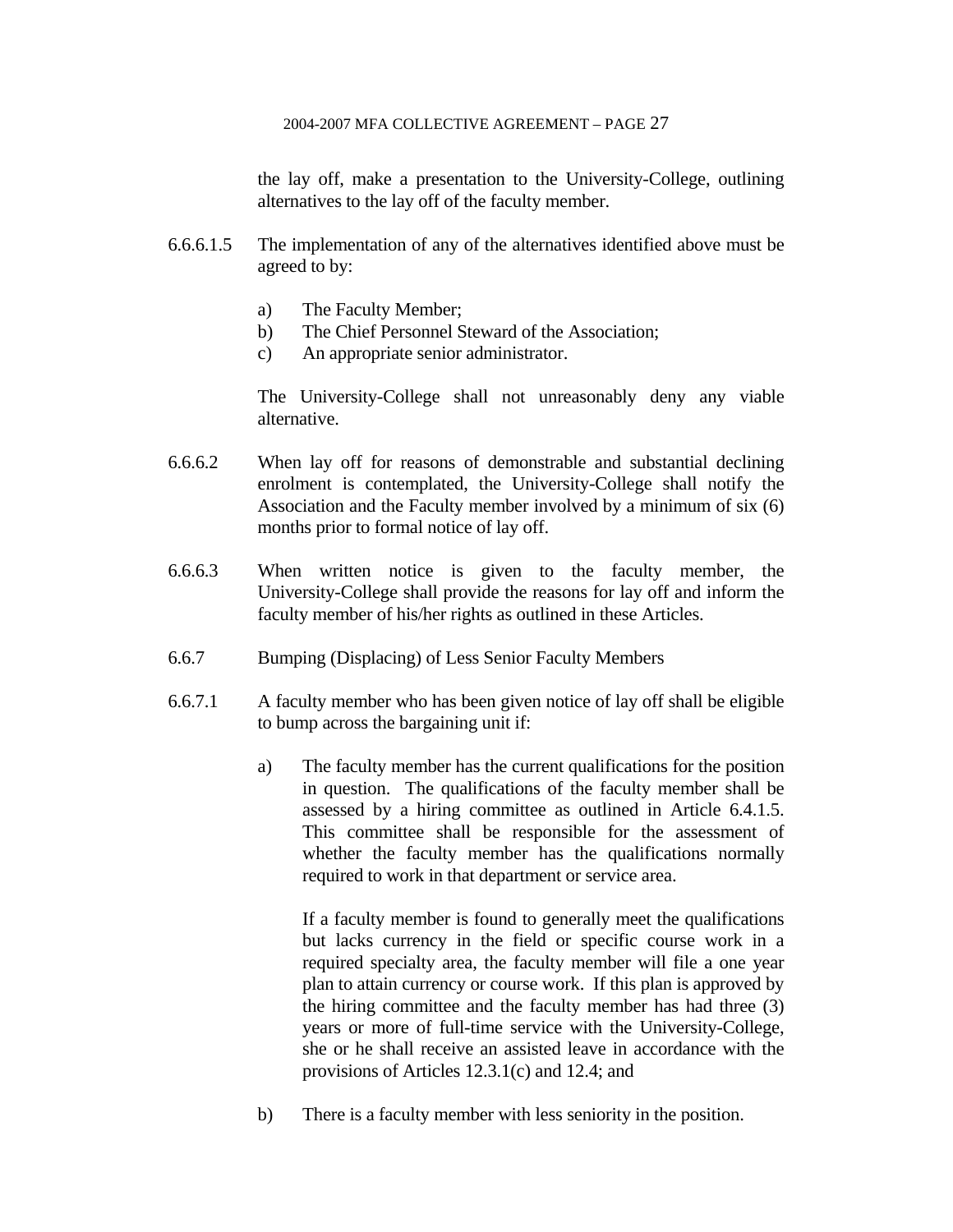- 6.6.7.2 A faculty member who is eligible and elects to bump into another position shall:
	- a) make that decision within ten (10) working days of receipt of formal notice of lay off; and
	- b) bump the least senior member of the seniority group in a position for which they are qualified.
- 6.6.7.3 A faculty member who is displaced by the operation of Articles 6.6.7.1 and 6.6.7.2 shall have:
	- a) ten (10) working days to exercise his/her rights under Articles 6.6.7.1 and 6.6.7.2; and
	- b) written notice of lay off if the faculty member is unable or chooses not to exercise his/her rights under Article 6.6.7.1. Length of notice shall be as outlined in Article 6.6.6.1.4; and
	- c) eligibility for all provisions accorded laid off faculty (Articles 6.6.7 through 6.14).
- 6.6.8 Employee Records of Laid Off Faculty Members

 The records of all faculty members laid off hereunder, and all references supplied by the University-College or requested by outside agencies, will clearly state that the lay off in no way reflects upon the performance of the person in question.

6.6.9 Expiry of Rights

 A faculty member who is laid off under this section and is rehired by the University-College subsequent to the expiry of a retraining leave and/or the recall period shall be treated as a new employee for all purposes.

### 6.7 SEVERANCE PAY

 Upon lay off, the faculty member shall receive severance pay of one month's salary for each year of service at the University-College, with a minimum of two (2) months salary to a maximum of ten (10) months, plus earned vacation pay accrued to the date of lay off. Years of service shall be defined as equal to the faculty member's seniority.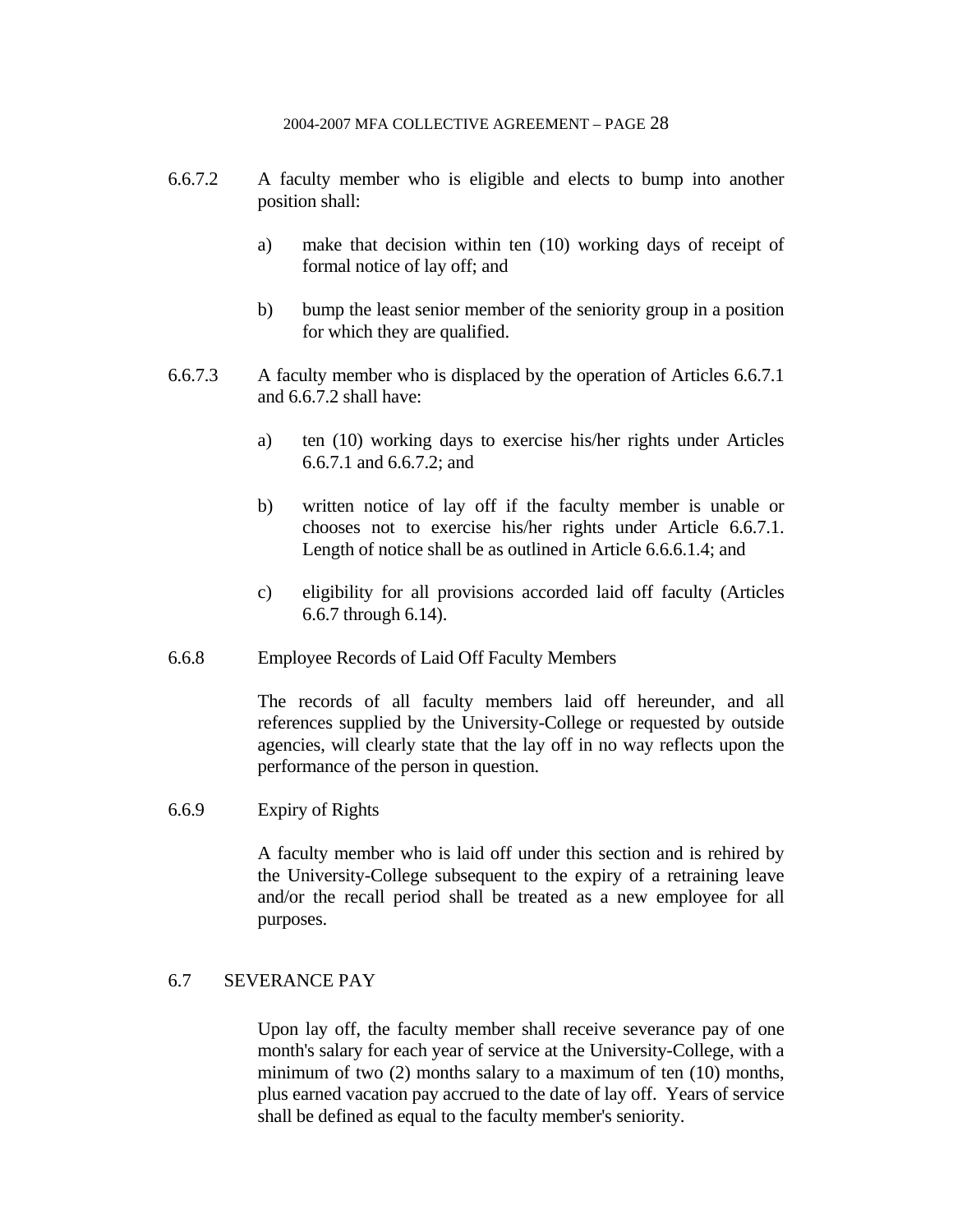### 6.10 SENIORITY RETAINED

 Should a faculty member be transferred on an ongoing basis into a position under another seniority group within the bargaining unit, all the seniority credits accumulated during the previous years under the same or other seniority groups within this bargaining unit shall all be transferred at the time the member accepts the transfer. Transfer shall not be used to circumvent the layoff provisions of Article 6.6.

### 6.11 RECALL

- 6.11.1 Any faculty member who has been laid off will have right of recall to a regular position for which he/she is qualified. The right of recall shall extend for twenty-four (24) months from the date of lay off. The obligation for notice of recall shall be by registered mail to the last provided address, with a twenty working day waiting period from the date of mailing.
- 6.11.2 Any faculty member who accepts a recall to a regular position under this section will resume their employment with no loss in seniority. Any future eligibility for severance under this Article will be calculated from the date employment resumed.
- 6.11.3 Within a seniority group in which there has been a lay off of a regular faculty member, the University-College shall not employ temporary faculty members for the subsequent two (2) years unless all faculty members laid off from that group have been offered such temporary work. Acceptance of such temporary work will not change the period of recall.
- 6.11.4 A faculty member who has been laid off and who, during their recall period, receives a temporary assignment shall be appointed on a temporary basis.

 That faculty member shall have the right of first refusal for any temporary work for which s/he is qualified within his/her department, up to the level of his/her regular workload prior to lay off, before any part-time regular faculty member in that department exercises the right of refusal for the available temporary work.

 At the end of the recall period all regular and temporary seniority shall be converted to temporary seniority.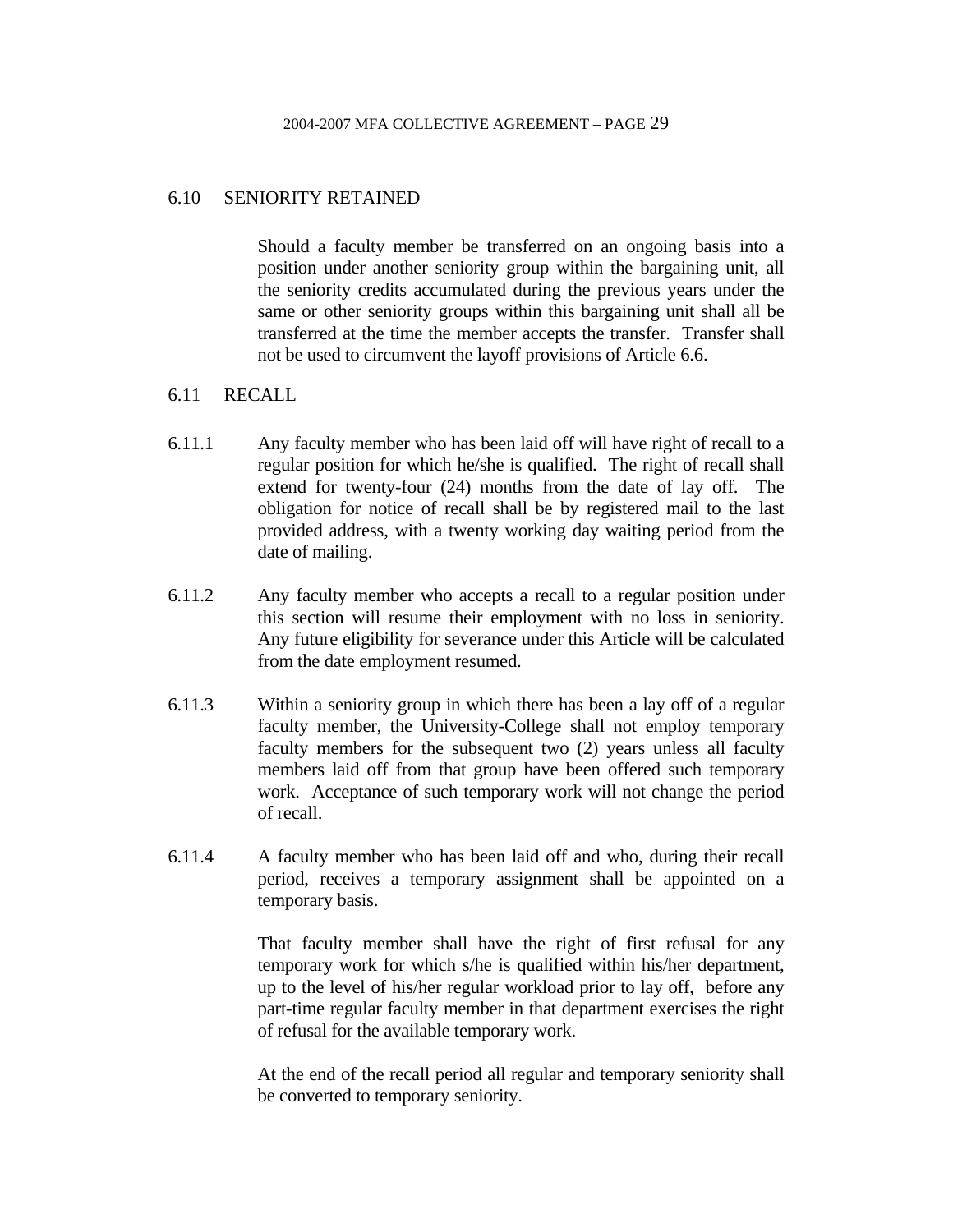### 6.13 RETRAINING

- 6.13.1 Faculty who have been laid off pursuant to this Article may elect to retrain, subject to mutual agreement as in Article 6.6.6. If a retraining plan is agreed to in accordance with the above, the faculty member shall receive that amount equivalent to the combined severance and vacation pay entitlement, allocated in such a manner as to provide a payment plan during the retraining period. The total of such payment shall not exceed the amount of the combined severance and vacation pay the faculty member would be entitled to under Article 6.7. Continuation of health and welfare benefits shall be subject to:
	- a) the faculty member meeting the eligibility requirements of existing contracts with insurance carriers; and
	- b) the faculty member prepaying by way of post-dated cheques to the University-College the total cost of such benefits.
- 6.13.2 The maximum period of leave for retraining shall be two (2) years except where the retraining programs involves a Ph.D. program in which the maximum period of such leave shall be three (3) years
- 6.13.3 During the academic year following the completion of the leave, the University-College will agree to appoint the faculty member to any vacancy for which she/he becomes qualified. Where more than one faculty member becomes qualified for a vacancy as a result of retraining, priority for such vacancies will be on the basis of seniority. Retrained faculty will also be able to displace regular faculty with less than three (3) years seniority from established regular positions for which she/he becomes qualified.
- 6.13.4 Faculty members who are reinstated as a result of retraining will resume their employment on a regular basis, with no loss in seniority. Any future notice or severance under this Article will be calculated from the date regular employment resumed.

## *6.14 REGISTRY OF LAID OFF EMPLOYEES*

*6.14.1 Electronic Posting of Available Positions*

*On behalf of the parties, the PSEA will maintain a system-wide electronic Registry of job postings and the necessary supporting database.*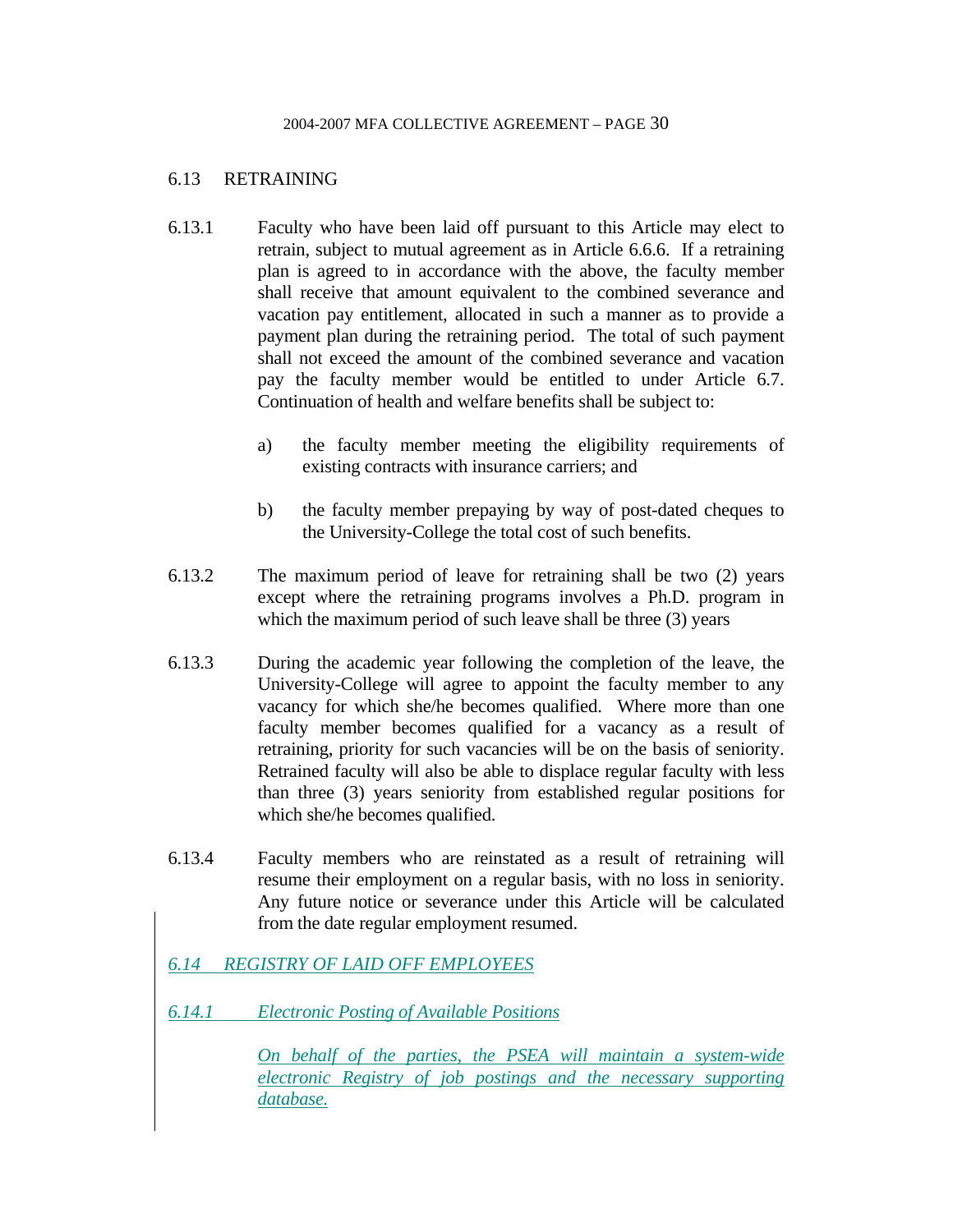- *(a) Institutions are encouraged to use the Registry for the posting of all available positions.*
- *(b) Institutions will post on the Registry all employment opportunities of half-time or more and longer than three months in duration that are available to applicants beyond those employed by the institution by completing the PSEA Electronic Posting of Available Positions form (Appendix E1-Form 1).*
- *(c) Postings will be removed from the Registry and archived to the database one week after the closing by the institution that entered the posting.*
- *(d) Employers may elect to include job postings of positions from institutions not covered by this Agreement.*
- *(e) All employees covered by this Agreement may access the electronic registry of job postings for purposes of review.*
- *(f) Unions, Employers and eligible employees have the right to access the information on the Registry.*
- *6.14.2 Electronic Registry of Eligible Employees (Registrants)*
	- *(a) Employees covered by this Agreement are eligible for listing on the Registry if they are Employees who have received notice of layoff or have been laid off and are either:*
		- *i. regular employees with one (1) calendar year of service working at fifty (50%) percent workload or greater, as defined in the applicable local agreement, or*
		- *ii. non-regular employees with two (2) calendar years of service working at fifty (50%) percent workload or greater, as defined in the applicable local agreements.*
	- *(b) Employees who meet the service requirements of (1) above and have not had appointments renewed are eligible for listing on the Registry.*
	- *(c) Length of Listing: An employee listed on the Registry may continue to be listed until the earlier of:*
		- *i. recall or reappointment to equivalent employment at the*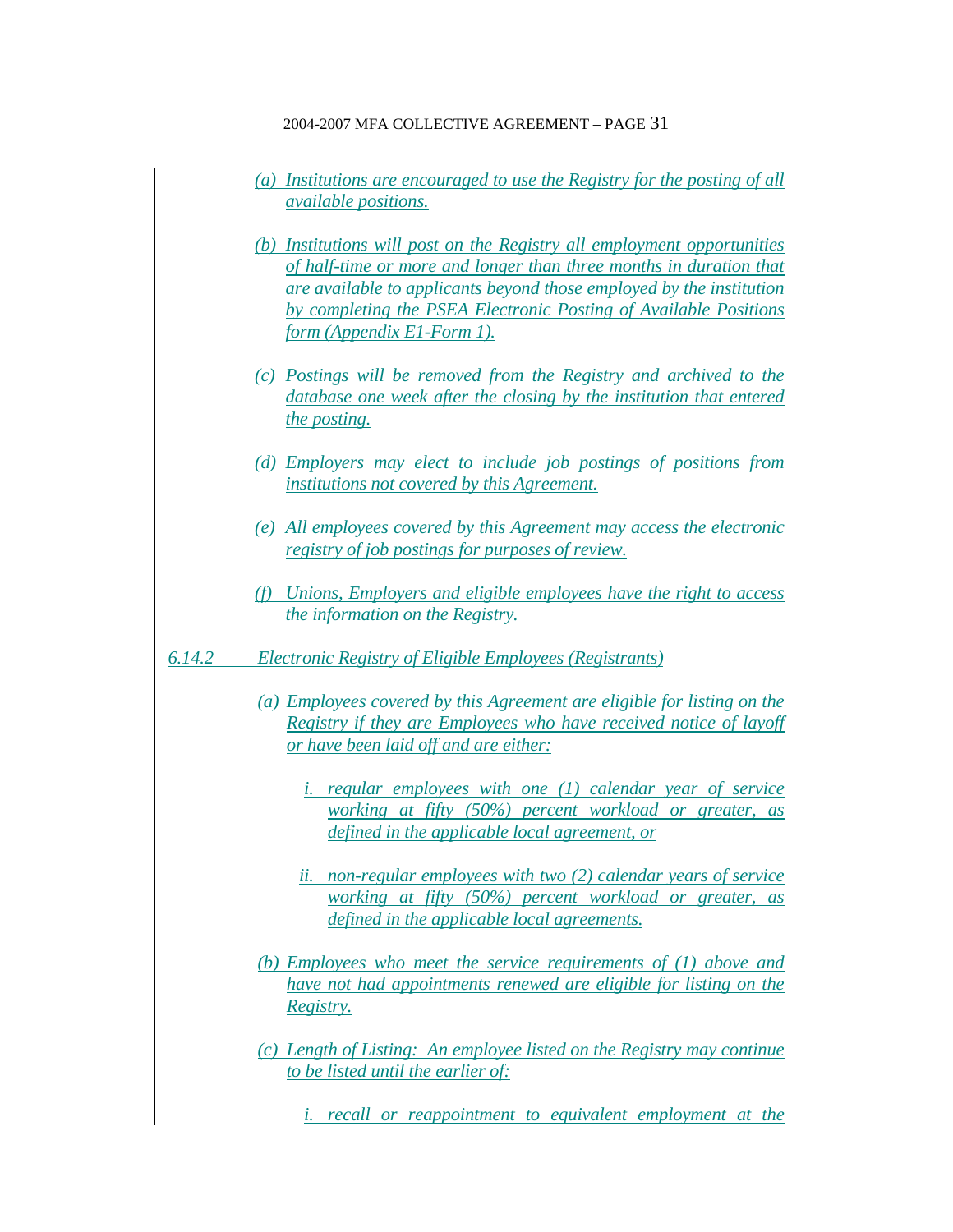*institution from which the person was laid off or was not reappointed.*

- *ii. obtaining equivalent employment as a result of being listed on the Registry.*
- *iii. the expiration of the employee's recall rights or two (2) years from the date of registration, whichever is later.*

## *(d) Implementation*

- *i. An employee applies for listing through his/her Employee Relations Department by completing the PSEA Registry of Eligible Employees form (Appendix E2 – Form 2).*
- *ii. The institution will immediately forward the completed form to the PSEA who will list eligible employees on the Registry.*
- *iii. A registrant is responsible to ensure that the information on the Registry is current and to notify immediately the Employer and the local union if she/he is no longer available for employment through the Registry.*
- *(e) Employees Not Eligible*

*Employees are not eligible for listing on the Registry if they have:*

- *i. had their employment terminated for just and reasonable cause;*
- *ii. accepted early retirement, or*
- *iii. voluntarily resigned their employment.*

*6.14.3 Applying for Available Positions*

- *(a) It is the responsibility of employees listed on the Registry to enquire about and apply for available work as listed on the Electronic Posting of Available Positions.*
- *(b) Employees applying for a posted position in the manner prescribed by the posting institution must tell the institution at the time of application that she/he is a registrant on the Registry.*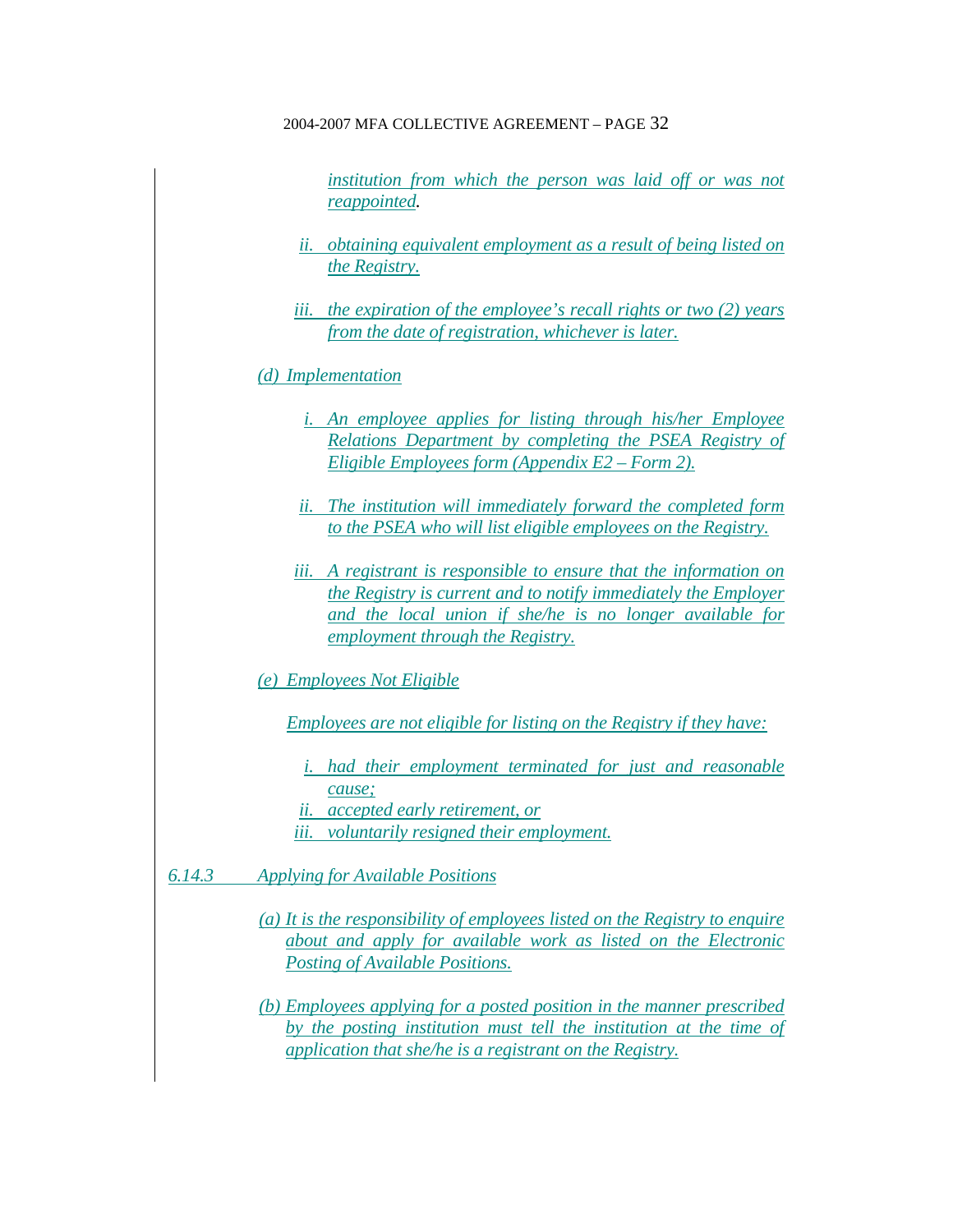## *6.14.4 Rights for Registrants*

*(a) Entitlement for Interview*

*Registrants applying for job postings at institutions who meet the hiring criteria as set by the Selection Committee at the hiring institution will be short-listed and will be interviewed. In the event that more than five (5) qualified registrants apply, the institution shall interview the five (5) most qualified registrants.*

*The application of this language is subject to the provisions of the collective agreement in effect at the receiving institution.*

### *(b) Entitlements for Successful Applicants*

- *i. Orientation/Training: A registrant who accepts an offer of available work shall be entitled to a reasonable amount of orientation and/or training.*
- *ii. Benefits: Registrants who are eligible for health and welfare benefits at the hiring institution shall have the waiting period(s) waived subject to carrier provisions.*
- *iii. Seniority: All registrants who are eligible for health and welfare benefits at the hiring institution shall have the waiting period(s) waived subject to carrier provisions.*
	- *1. In the case of the hiring from the Registry of an applicant represented by the BCGEU into another bargaining unit represented by the BCGEU, she/he will have his or her seniority recognized for all purposes other than severance accrual.*
	- *2. FPSE local unions may elect to participate in a reciprocal arrangement with other participating FPSE locals and with the BCGEU bargaining units for the purposes of recognition of seniority other than severance accrual. FPSE local unions that elect to participate in such a reciprocal arrangement must indicate their participation through formal notification to JADRC.*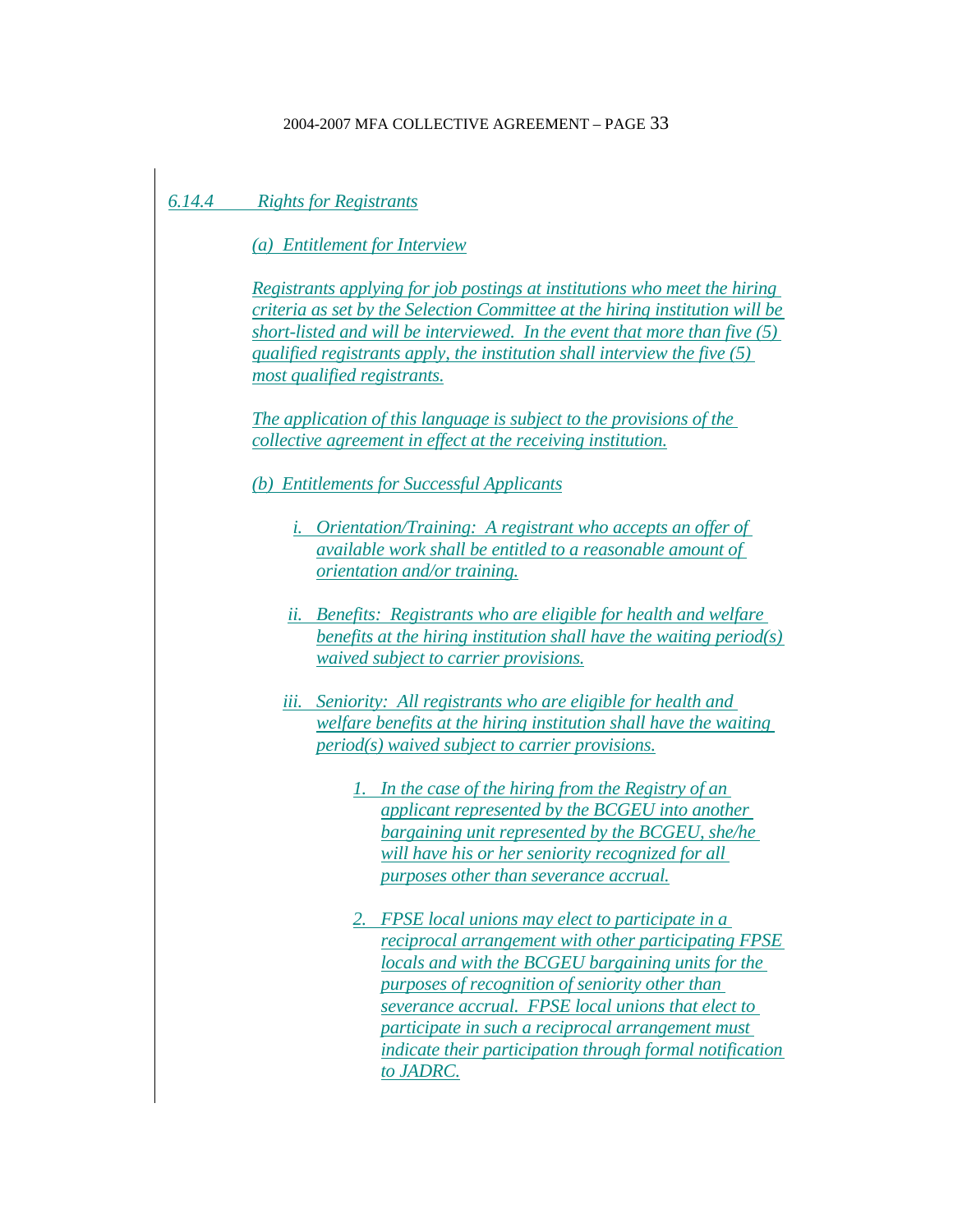- *3. In the case of the hiring of an applicant from the Registry by and from institutions with bargaining units registered with JADRC, the successful applicant shall carry his or her seniority to that new institution for all purposes other than severance accrual.*
- *iv. Relocation Costs for Registrants: Relocation costs for successful applicants who change residence as a result of the hiring that are supported by proper proof of expenditures within ninety (90) days of commencing employment, will be paid by the hiring institution in accordance with its relocation policies and practices for the position for which the registrant was hired. If funding is available, the costs will be reimbursed to the hiring institution from the Labour Adjustment Fund.*
- *v. Recall and Repayment: An employee hired from the Registry who is recalled by an institution and returns to work at that institution will repay relocation costs received from the institution that hired him or her in accordance with its relocation policies and practices for the position for which the registrant was hired.*

## *6.15 TARGETED LABOUR ADJUSTMENT*

*6.15.1 Employer Commitments*

*It is agreed that the institution will make every reasonable attempt to minimize the impact of funding shortfalls and reductions on the work force.*

*Subject to budgetary constraints and the amount of funding available for labour adjustment costs; fairness, flexibility and employee choice will prevail in the implementation of labour force adjustment strategies as approved by the institution.*

*It is incumbent upon institutions to communicate effectively with their employees and the unions representing those employees as soon as the impact of any funding reduction or shortfall or profile change has been assessed.*

*If a work force reduction is necessary, the Joint Labour Management Committee will canvas employees in a targeted area or other areas*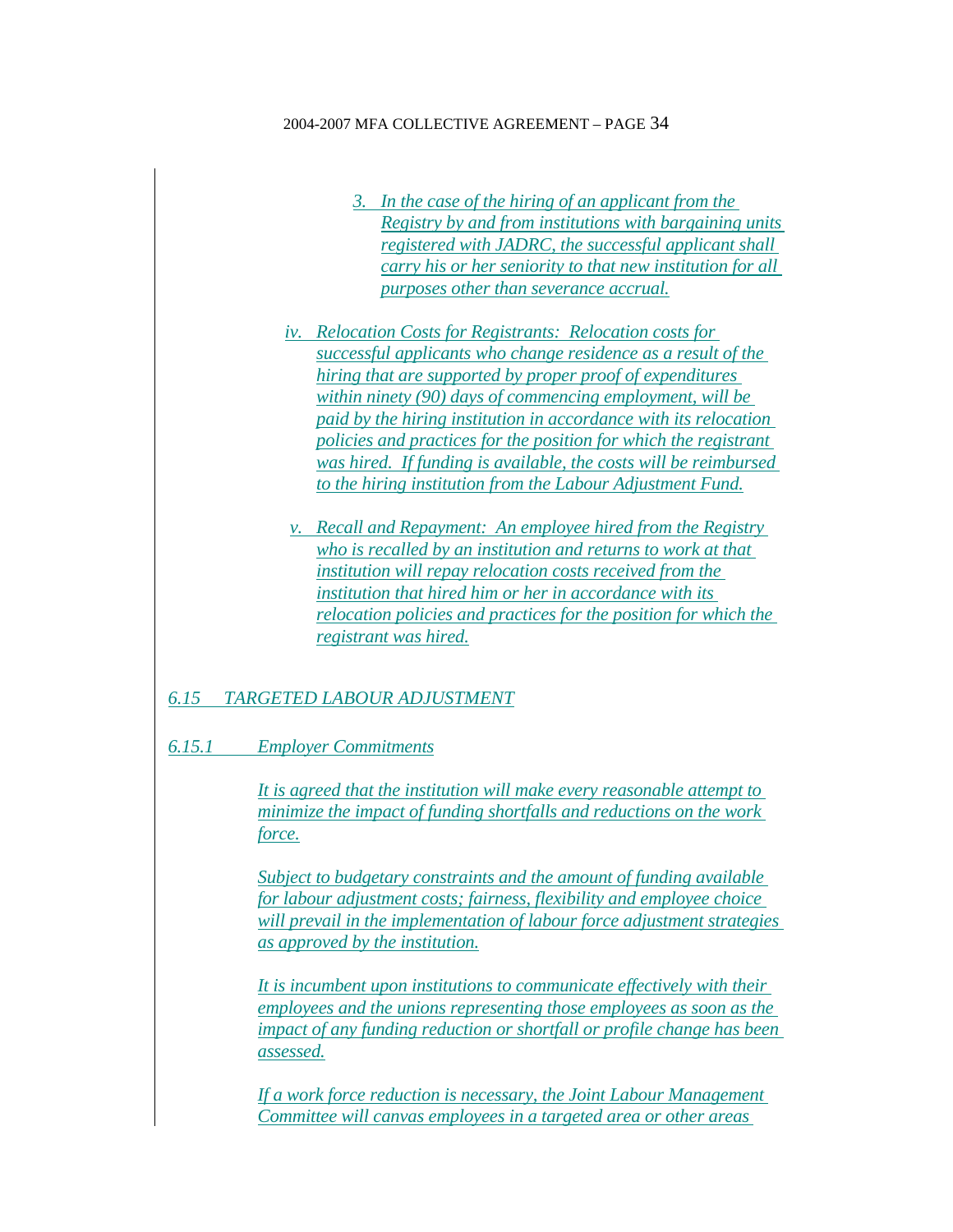*over a fourteen (14) day period, or such longer time as the Joint Labour Management Committee agrees, to find volunteer solutions that provide as many viable options as possible and minimize potential layoffs.*

*6.15.2 Menu of Labour Adjustment Strategies*

*To minimize layoffs, the following menu of labour force adjustment strategies will be considered and whenever reasonably possible, offered by institutions at the appropriate time in the employee reduction process set out in each institution's local collective agreement(s):*

- *(a) Job Sharing.*
- *(b) Reduced hours of work through partial leaves.*
- *(c) Transfers to other areas within the bargaining unit subject to available work and meeting qualifications, with minimal training required.*
- *(d) Paid and unpaid leaves of absence for use to seek alternate employment, retirement adjustment, retraining, etc.*
- *(e) Voluntary severance with up to twelve (12) months' severance payment.*
- *(f) Workload averaging.*
- *(g) Purchasing past pensionable service. If permissible the Employer will match a minimum of three years' contributions to the College Pension Plan where an employee opts for early retirement.*
- *(h) Combined pension earnings and reduced workload to equal 100% of regular salary.*
- *(i) Early retirement incentives pursuant to local collective agreements.*
- *(j) Agreed secondment.*
- *(k) Retraining.*
- *(l) Trial retirement.*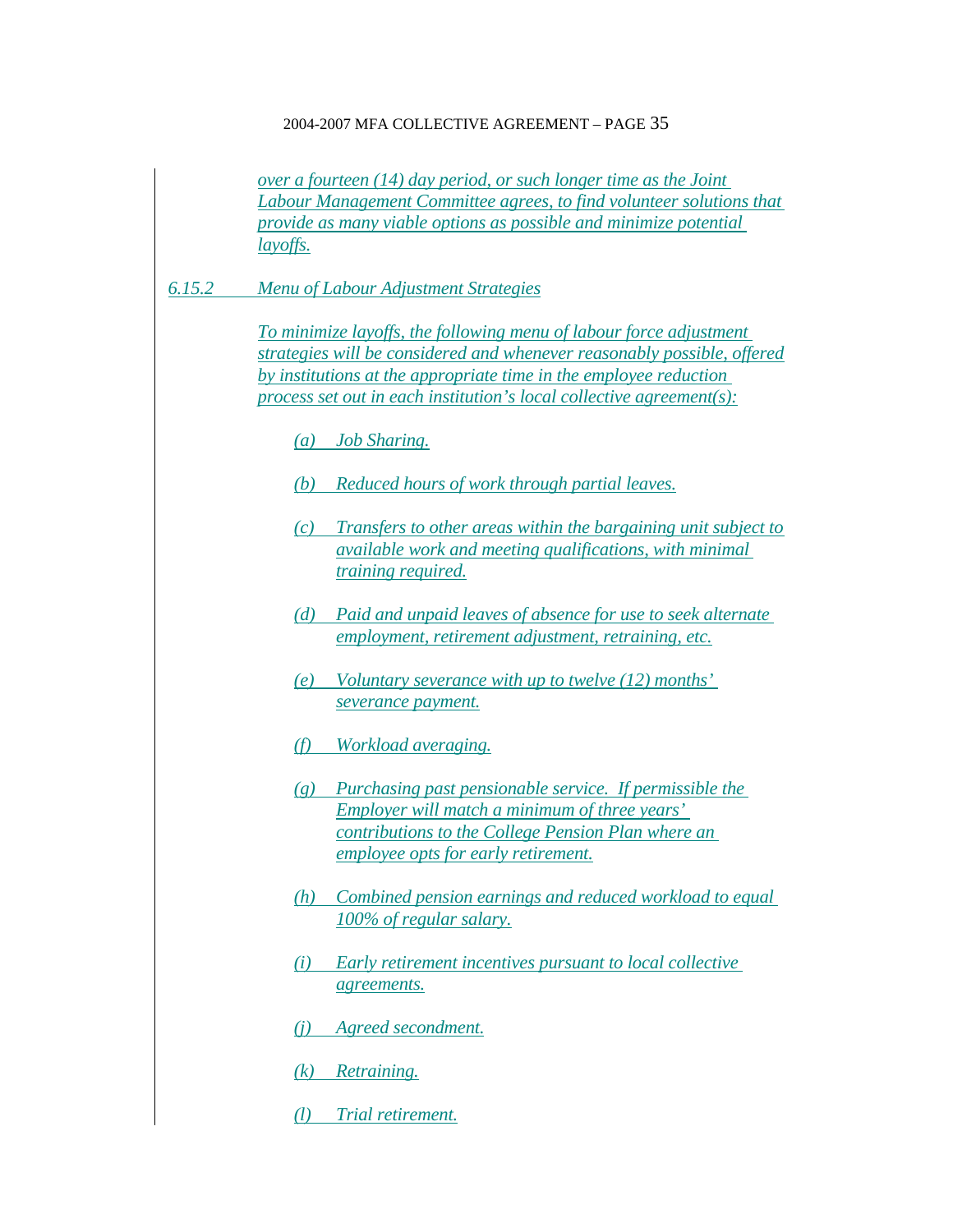|        | Continuation of health and welfare benefits.<br>(m)<br>Combinations and variations of the above or other<br>(n)<br><i>alternatives.</i>                                                                                                                                                          |
|--------|--------------------------------------------------------------------------------------------------------------------------------------------------------------------------------------------------------------------------------------------------------------------------------------------------|
| 6.15.3 | <b>Layoffs May Occur</b>                                                                                                                                                                                                                                                                         |
|        | Once strategies other than layoff have been explored, the institutions<br>may proceed, if need be, to layoffs. For those affected by layoff, the<br>provisions of the local collective agreement will apply and the system-<br>wide Electronic Registry of Laid Off Employees will be available. |
| 6.15.4 | No Stacking of Entitlements                                                                                                                                                                                                                                                                      |
|        | While various options may be considered and offered, there will be no<br>stacking of entitlements.                                                                                                                                                                                               |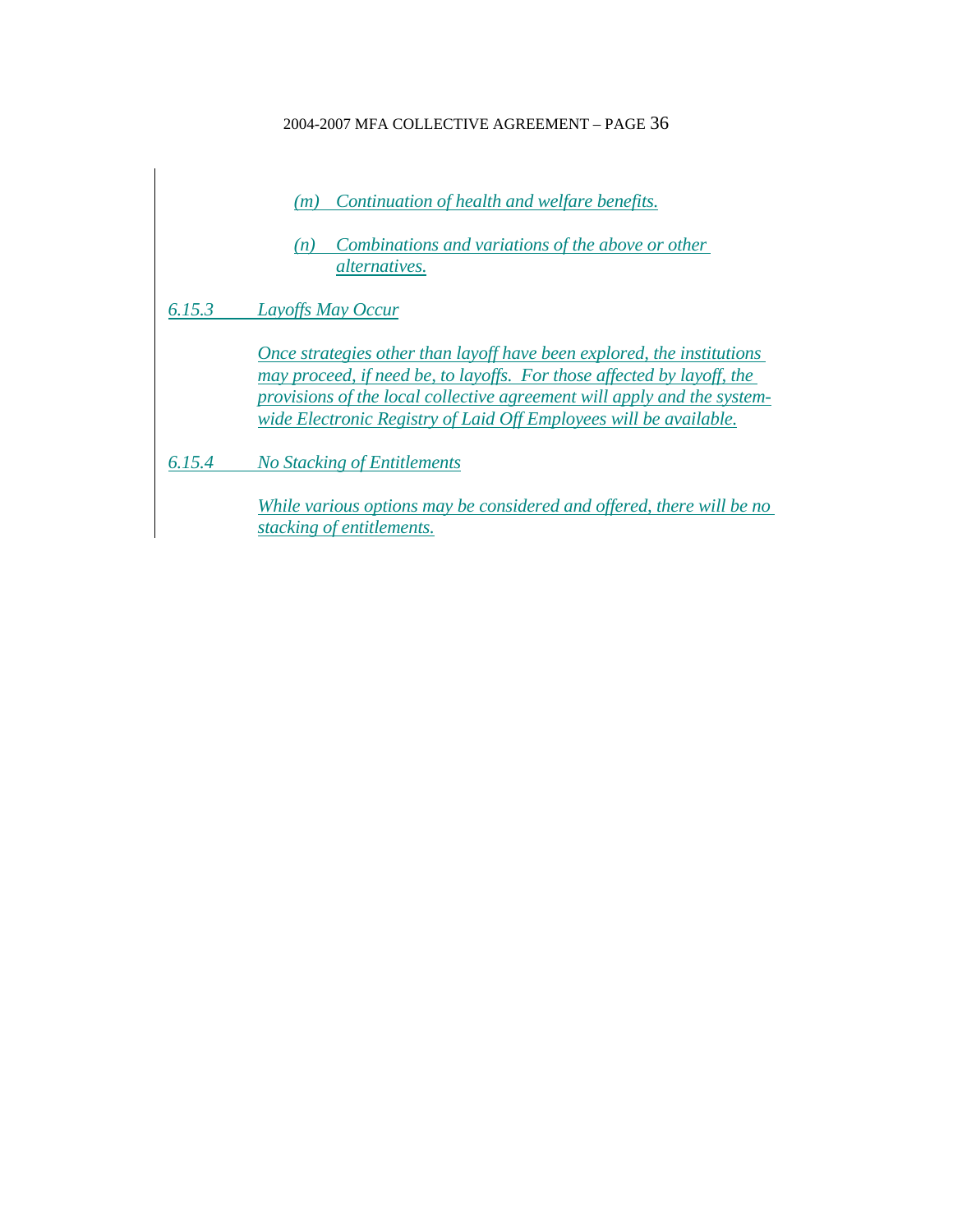# **7. EVALUATION**

## 7.1 PURPOSE OF EVALUATION

The intent of these procedures is to maintain excellence of instruction at the University-College, to provide the means whereby less than satisfactory professional performance (except those performance concerns which are dealt with through the disciplinary process) can be recognized and remedied, and, in general, to provide information on faculty effectiveness.

## 7.2 EVALUATION OF NEW REGULAR FACULTY

- 7.2.1 New faculty shall receive an initial two-year appointment and shall be on probation during this period. A Formative Evaluation will be completed by no later than the end of the first year. A Summative Evaluation will be completed by the end of the probation period.
- 7.2.2 The primary professional responsibilities of the University-College Professor/Instructor are to prepare and to teach courses and programs within his or her area of competence, and to tutor, advise and evaluate students. As well, all faculty are required to fulfill the following core duties:
	- a) maintain posted office hours and be available to meet with individual students at other mutually agreed upon times;
	- b) provide additional assistance to students in areas such as study skills, academic advising, special events, as well as recruitment and admission of students;
	- c) remain current in his or her field;
	- d) demonstrate participation in professional development and/or scholarly activity;
	- e) participate in departmental and institutional activities.
- 7.2.3 In their first and second years, a review of performance will assess overall performance based on suitability and will include student surveys as well as any of the following in order to assess performance: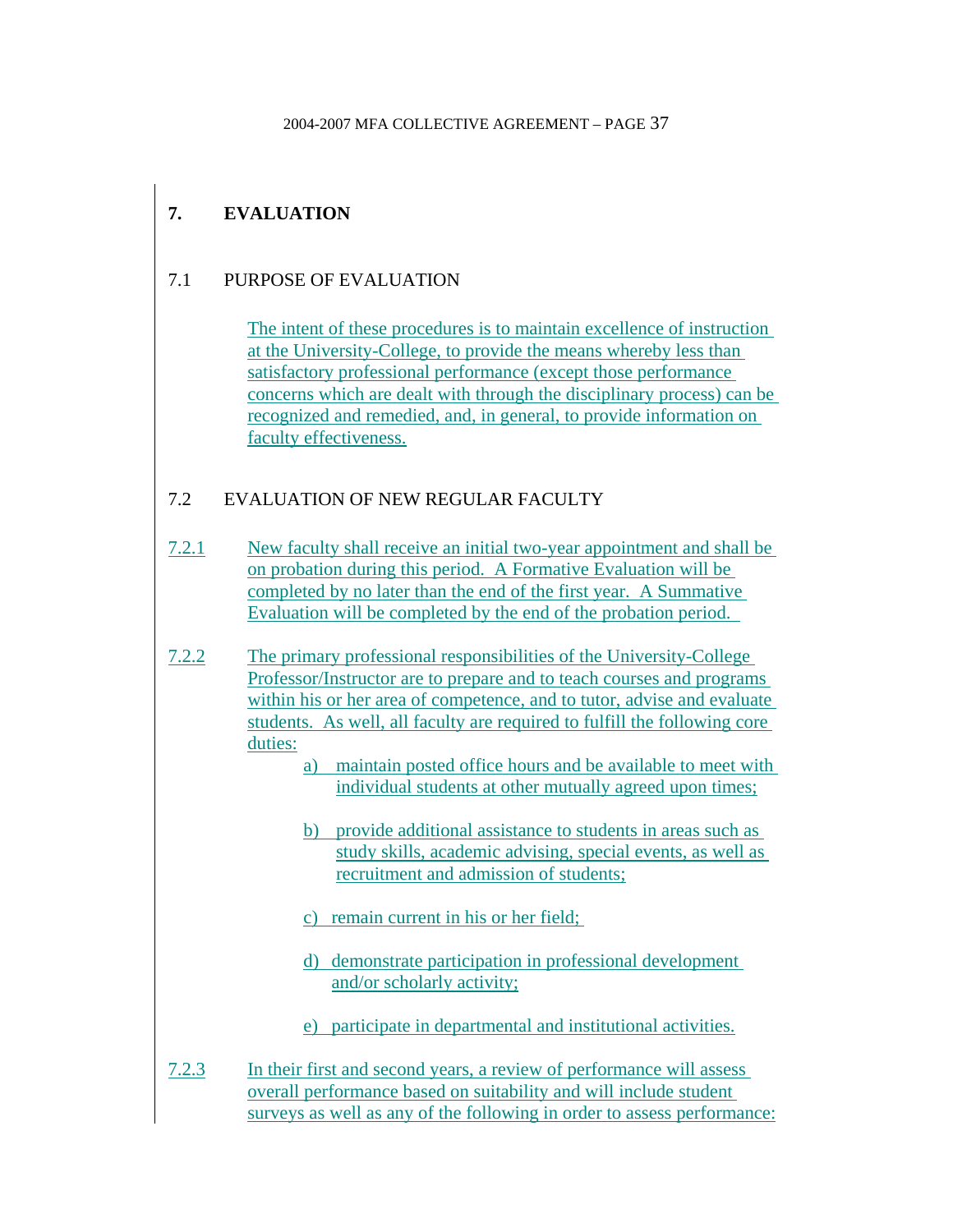- a) Classroom observations. The timing of the classroom observations shall be subjected to agreement between the faculty member and the Appropriate Senior Administrator.
- b) Where applicable, interviews with students. The students to be interviewed shall be randomly selected. The interviews shall be done either individually or in groups of no more than five (5) students. The faculty member may send an observer to the interviews.
- c) Review of course materials.
- d) Discussion with Department Chair.
- 7.2.4 If in the summative evaluation, the Appropriate Senior Administrator determines that a faculty member's overall performance is unsatisfactory, the Appropriate Senior Administrator may invoke the terms of Article 7.2.7 or may indicate that the faculty member will be required and assisted to address the areas identified in the evaluation as requiring improvement by a development program specifically designed for the member. This program, as well as the timetable for implementing it, will be determined through a meeting between the faculty member and the Appropriate Senior Administrator. The faculty member may elect to invite an MFA shop steward or a colleague chosen by the faculty member. In such cases, the Appropriate Senior Administrator will Chair the meeting. At this meeting the Appropriate Senior Administrator will determine the time of a follow-up evaluation to determine whether the faculty member has been successful in addressing the areas identified as requiring improvement.
- 7.2.5 The probationary period for a probationary faculty member may be extended for up to a maximum of one (1) year if deemed necessary by the employer for exceptional circumstances.
- 7.2.6 If at the end of the two-year probationary appointment or the extended probationary appointment the faculty member's performance is satisfactory, then the faculty member will be given an ongoing appointment.
- 7.2.7 If at the end of the two-year probationary appointment or extended probationary appointment the faculty member's performance is determined by the Appropriate Senior Administrator to be unsatisfactory, the appointment will be terminated.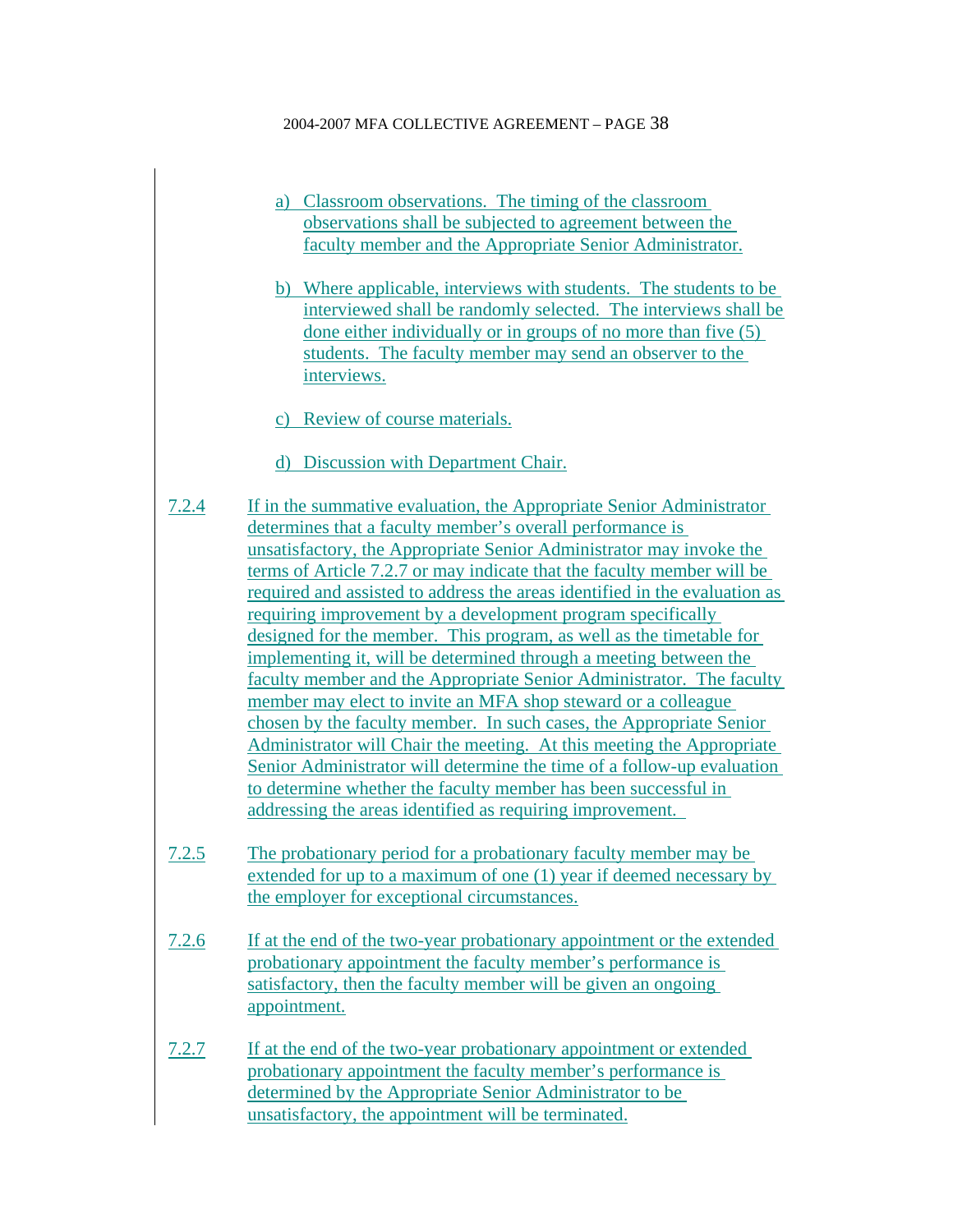7.2.8 Nothing in this provision prevents the early termination of a probationary appointment for reasons of professional unsuitability/incompetence.

## 7.3 EVALUATION OF FACULTY ON REGULAR APPOINTMENTS

- 7.3.1 The Appropriate Senior Administrator may initiate and carry out evaluation procedures for a faculty member about whom a professional concern has arisen.
- 7.3.2 The following procedures will apply to a faculty member for whom an evaluation procedure is initiated pursuant to Article 7.3.1 above:
	- a) The faculty member will be advised by the Appropriate Senior Administrator that a professional concern(s) has (have) arisen and that an evaluation procedure will be initiated. The faculty member will be given a summary description of the nature of the professional concern(s) that has (have) given rise to the evaluation procedures pursuant to Article 7.3.1.
	- b) The Appropriate Senior Administrator will identify suggestions and/or resources which the faculty member may access or utilize in an effort to address the professional concern(s) giving rise to the invoking of the evaluation procedures pursuant to Article 7.3.
	- c) The Appropriate Senior Administrator shall, at the end of the semester in which the notice was given pursuant to Article 7.3.2 a) above, consider whether or not the faculty member has sufficiently addressed the professional concern(s). If the Appropriate Senior Administrator determines that there is no longer any professional concern(s) a Formative Evaluation pursuant to Article 7.3.3 will not be required.

## **7.3.3 Formative Evaluation**

a) Commencing in the semester next following the semester in which notice was given to initiate evaluation procedures under Article 7.3.1 a Formative Evaluation will be conducted. The intent of this evaluation is to be formative and will identify areas requiring improvement. This evaluation will be concluded after two semesters of teaching following the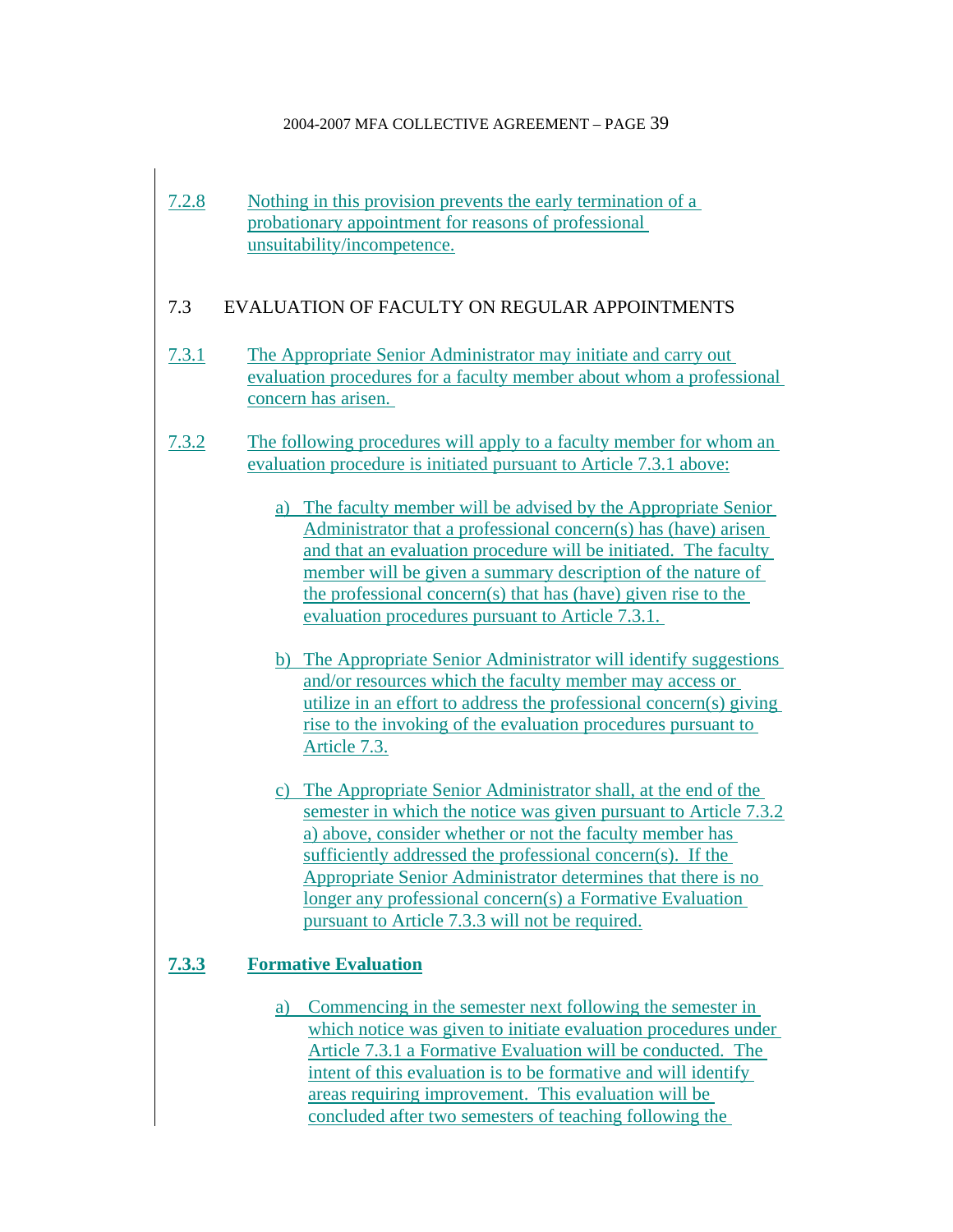semester in which the evaluation procedures were initiated in Article 7.3.2.

- b) The evaluation pursuant to Article 7.3.3 will be based on the professional responsibilities outlined in Article 7.2.2 and assessed in accordance with Article 7.2.3. By agreement between the faculty member and the Appropriate Senior Administrator, the above may be supplemented by compendia of activities compiled by the faculty member and the Appropriate Senior Administrator.
- c) The Formative Evaluation will conclude with a meeting with the faculty member in which the faculty member will provide to the Appropriate Senior Administrator a proposed performance improvement plan addressing the areas requiring improvement. The faculty member may elect to invite an Association Shop Steward or a colleague chosen by the faculty member. This proposed plan shall be reviewed and every effort shall be made by those in attendance to provide input to the Appropriate Senior Administrator in the development of a performance improvement plan specifically designed for the faculty member, which shall be mutually acceptable to the Appropriate Senior Administrator and the faculty member. The faculty member shall not unreasonably refuse such agreement.

## **7.3.4 Summative Evaluation**

- 7.3.4.1 A Summative Evaluation shall be commenced in the first semester in which he or she is teaching following the conclusion of the evaluation referred to in Article 7.3.3 above. This evaluation shall be concluded in the second semester following the semester in which the evaluation pursuant to Article 7.3.3 was concluded.
- 7.3.4.2 The basis of the Summative Evaluation shall be the same as outlined in Article 7.3.3 (b) above.
- 7.3.4.3 a) If the Summative Evaluation results in a satisfactory assessment the faculty member will continue with his or her ongoing appointment.
	- b) If the Summative Evaluation results in an unsatisfactory assessment the faculty member's appointment shall be terminated.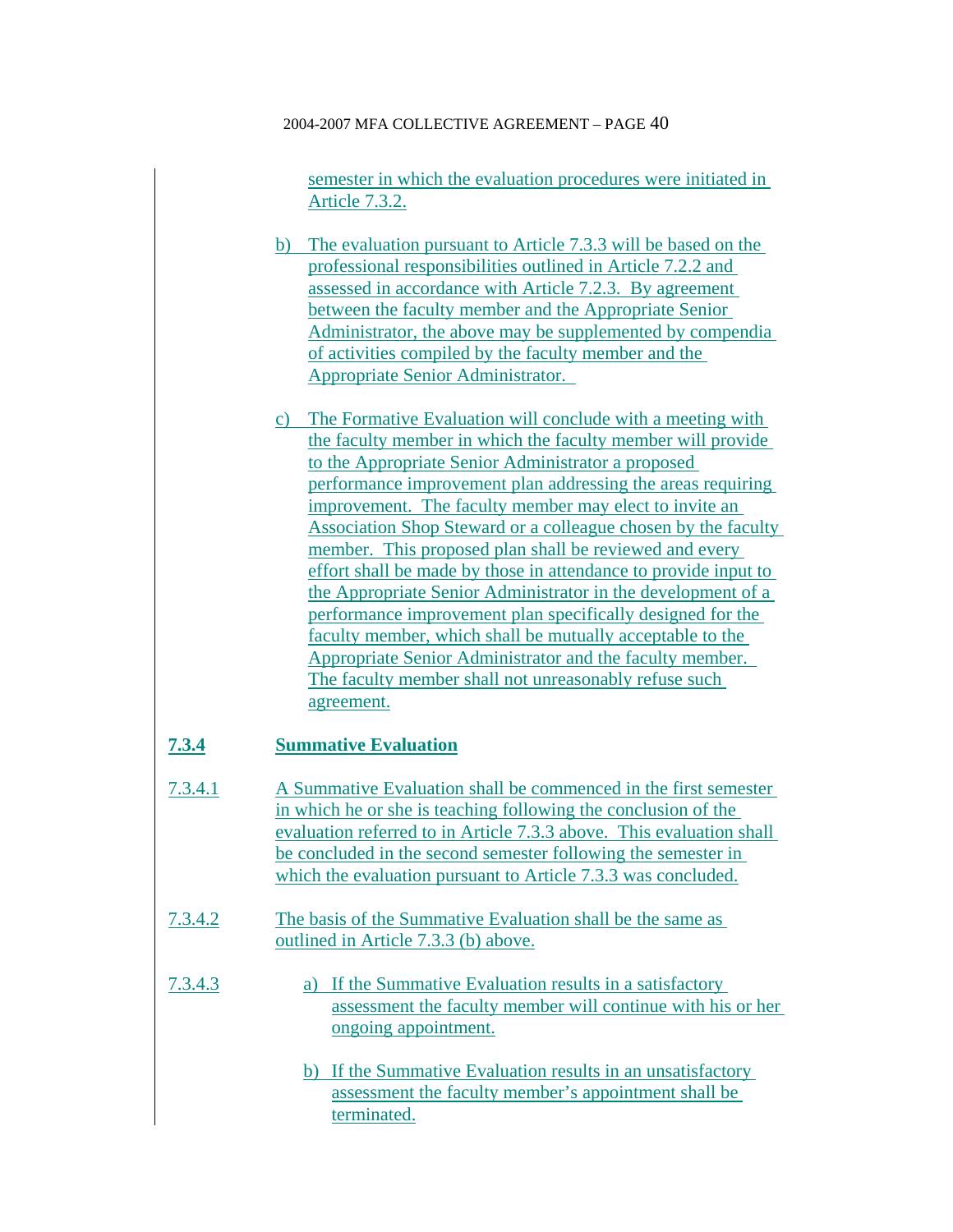## 7.4 EVALUATION OF NEW REGULAR NON-INSTRUCTIONAL **FACULTY**

New faculty shall receive an initial two-year appointment and shall be on probation during this period.

Evaluation shall be carried out using methods appropriate to the particular assignment. Interviews with or questionnaires of students, clients and colleagues (where appropriate) and the relevant Appropriate Senior Administrator's assessments based on relevant job related activities shall constitute the basis of the evaluation process.

Whenever appropriate the provisions of Article 7.2 shall also apply to non-instructional faculty.

## 7.5 EVALUATION OF NON-INSTRUCTIONAL FACULTY ON REGULAR APPOINTMENTS

The Appropriate Senior Administrator may initiate and carry out evaluation procedures for a faculty member about whom a professional concern has arisen.

All of Article 7.3 shall also apply except for 7.3.3 (b). Interviews with or questionnaires of students, clients and colleagues (where appropriate) and the relevant supervisor's assessments based on relevant job related activities shall constitute the basis of the evaluation process.

## 7.6 EVALUATION OF TEMPORARY FACULTY MEMBER

A temporary faculty member may be evaluated at the Appropriate Senior Administrator's discretion or upon the request of the Program Coordinator or Department Chair.

Evaluation shall be carried out using methods appropriate to the particular assignment. (See Articles 7.2 and 7.4)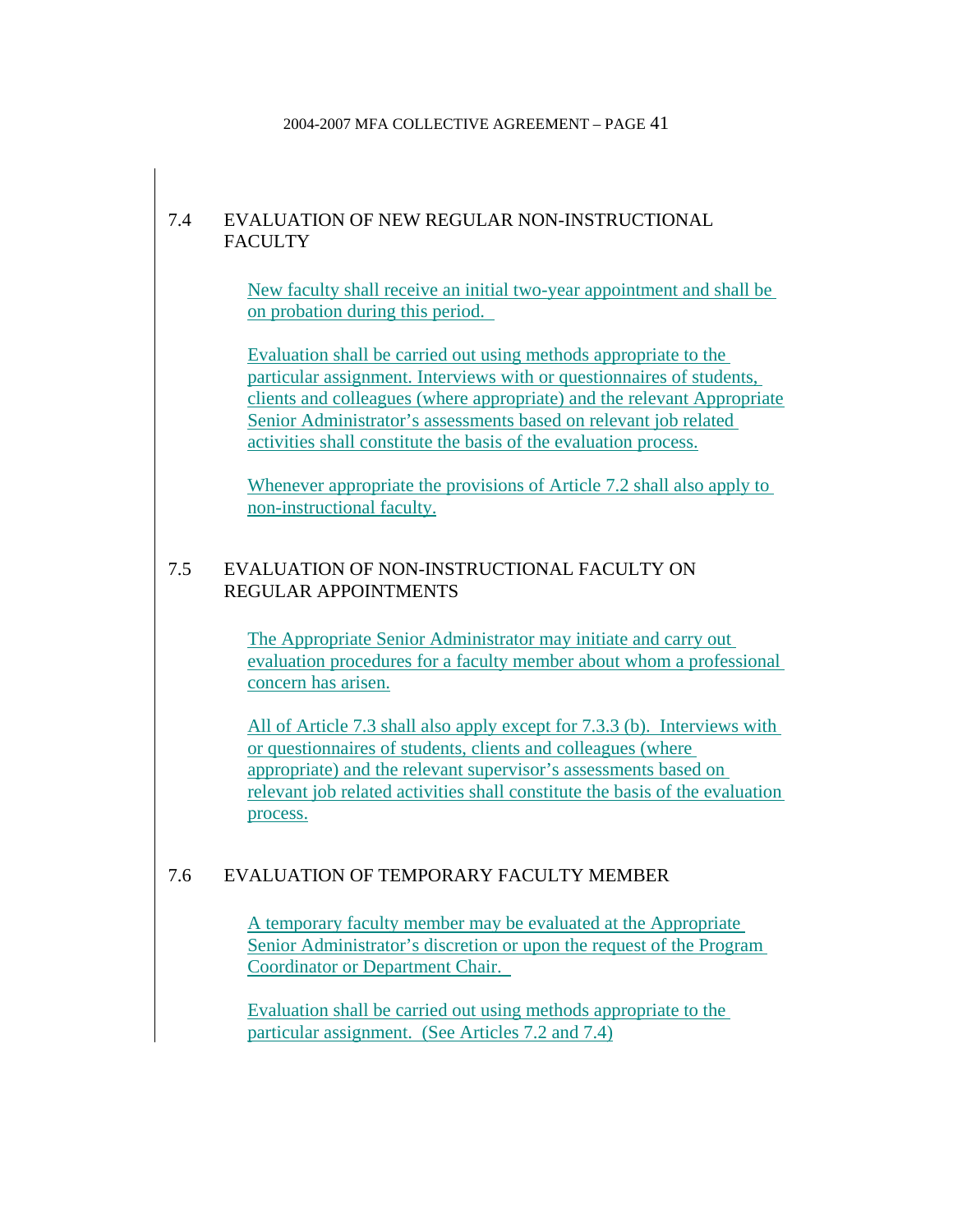## **8. PERSONNEL RECORDS, DISCIPLINE, SUSPENSION AND DISCHARGE**

## 8.1 PERSONNEL FILE

 During normal working hours, and in the presence of a Human Resources Office staff member, every faculty member has the right of access to his/her personnel file.

### 8.2 DISCIPLINE

- 8.2.1 The employment of a faculty member shall not be terminated except for just cause.
- 8.2.2 The President or his designate shall state in writing the facts believed to constitute just cause for the disciplinary dismissal of a faculty member. When this statement is prepared, a copy shall be given to the faculty member and the Association Steward and the faculty member shall be advised of his/her right to seek the assistance of the Association.
- 8.2.3 Other Disciplinary Action
- 8.2.3.1 Other disciplinary action includes written censures and letters of reprimand. A faculty member shall be sent a copy of any such document (at the time of filing) placed on the faculty member's personnel file. The faculty member is to provide immediate written acknowledgment of receipt of the copy.
- 8.2.3.2 In response to any such documents placed in a faculty member's personnel file, a faculty member shall be entitled to prepare a statement and include it in said file.
- 8.2.3.3 Upon the faculty member's request, any such document shall be removed from the faculty member's personnel file after the expiration of three years or at the end of his/her current contract whichever is longer provided there has not been a further infraction.

## 8.3 FORMAL MEETINGS & DISCIPLINARY ACTION

8.3.1 Where the employer arranges a formal meeting with a faculty member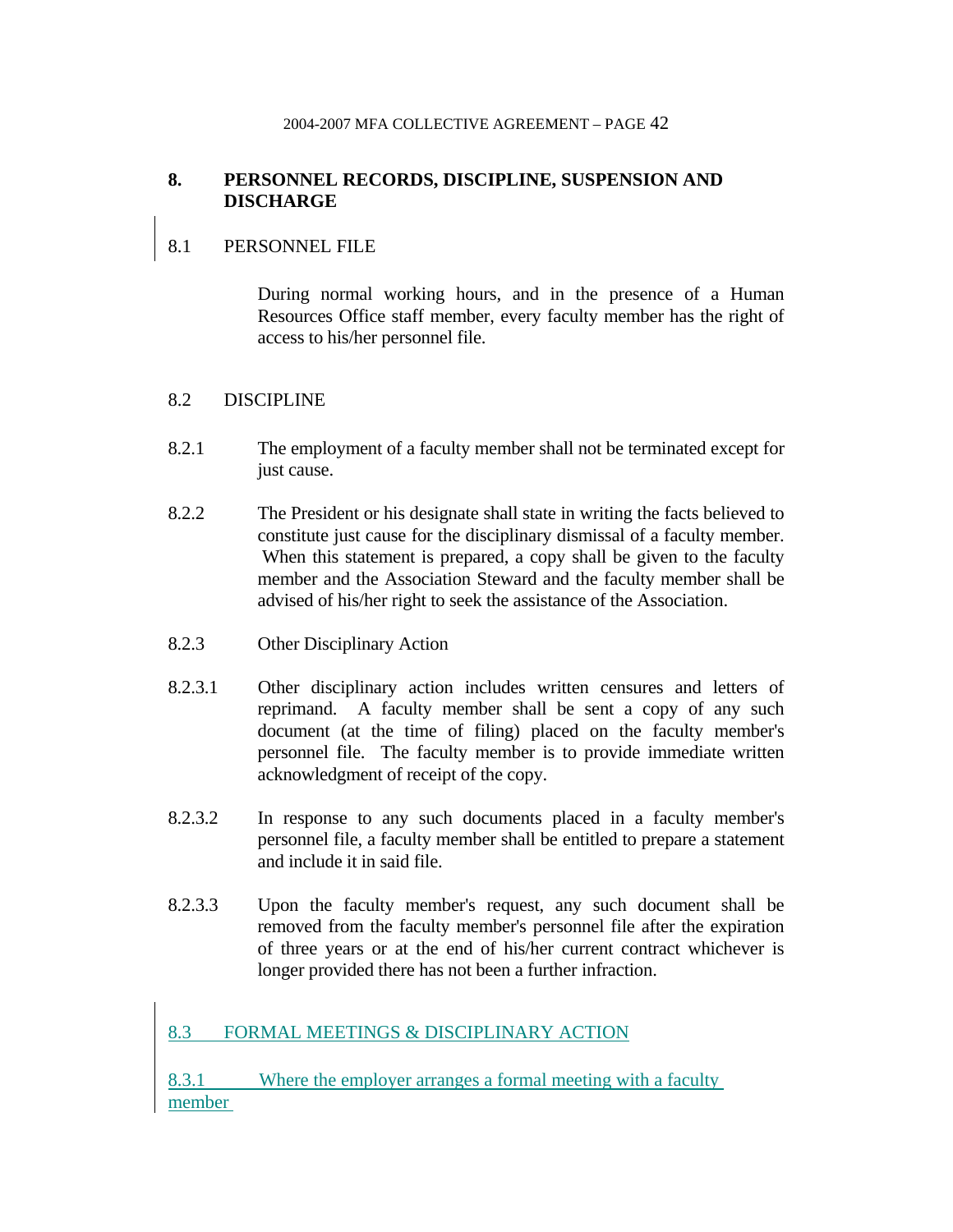which it expects will result in discipline, the faculty member will have the right to have a union representative present in such a meeting.

8.3.2.1 Any alleged non-compliance with Article 8.3.1 shall not render void any disciplinary action but will result in a reconvening of the meeting with union representation. If a reconvened meeting becomes necessary only the information from the reconvened meeting shall be considered by the employer.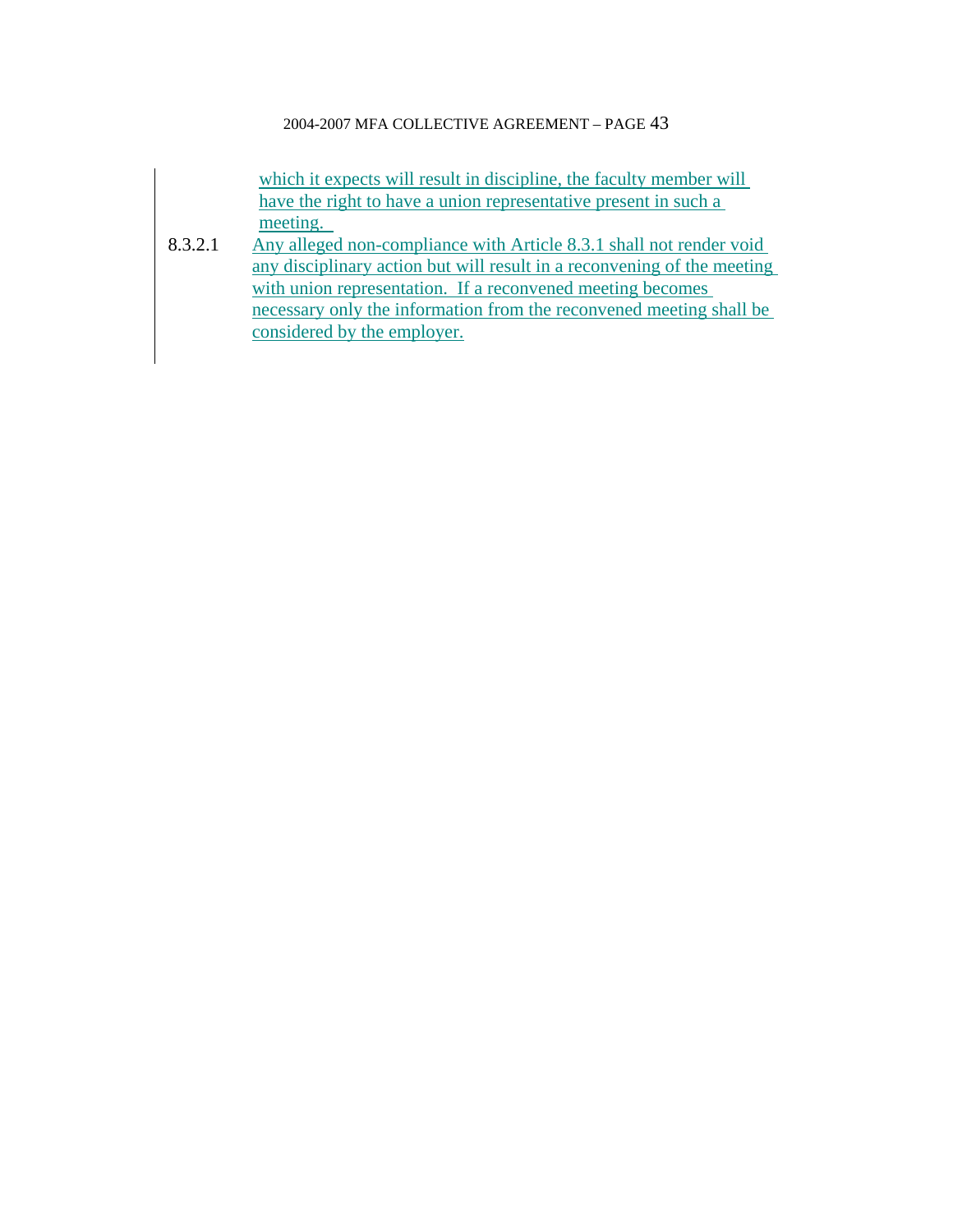## **9. RENEWAL OF APPOINTMENT**

## 9.2 APPOINTMENT OF TEMPORARY EMPLOYEES

9.2.1 Seniority of Temporary Faculty

A temporary faculty member whose initial evaluations have been satisfactory shall accrue seniority.

9.2.2 Accrual and Available Work

This clause applies to both non-instructional and instructional faculty.

 Additional available work in the same department will be offered, on the basis of seniority, first to qualified regular faculty on lay-off who have recall rights under Articles 6.11.1 and 6.11.4 and then to qualified regular faculty who have less than full workloads. If there are two or more regular faculty with equal seniority, the allocation of available work will be made by a hiring committee as per Article 6.4.1.5.

9.2.3 The length of contract will reflect the specific needs of the department. Where work is required on a continuous basis, appointments will be without breaks.

## 9.3 LIMITATIONS ON USE OF NON-REGULAR POSITIONS

- 9.3.1 In those instances where the ongoing workload is sufficient, the University-College shall normally (and when budget permits) recruit and appoint regular, rather than temporary faculty members.
- 9.3.2 Where ongoing full-time work is created (e.g. through the addition of new programs) which can be filled by a single faculty member, a regular position will be created.

## 9.4 CONVERSION OF FACULTY (INSTRUCTIONAL AND NON-INSTRUCTIONAL) TO REGULAR STATUS

 Nothing in Article 9.4 prohibits the Employer's right to regularize any position as it deems necessary.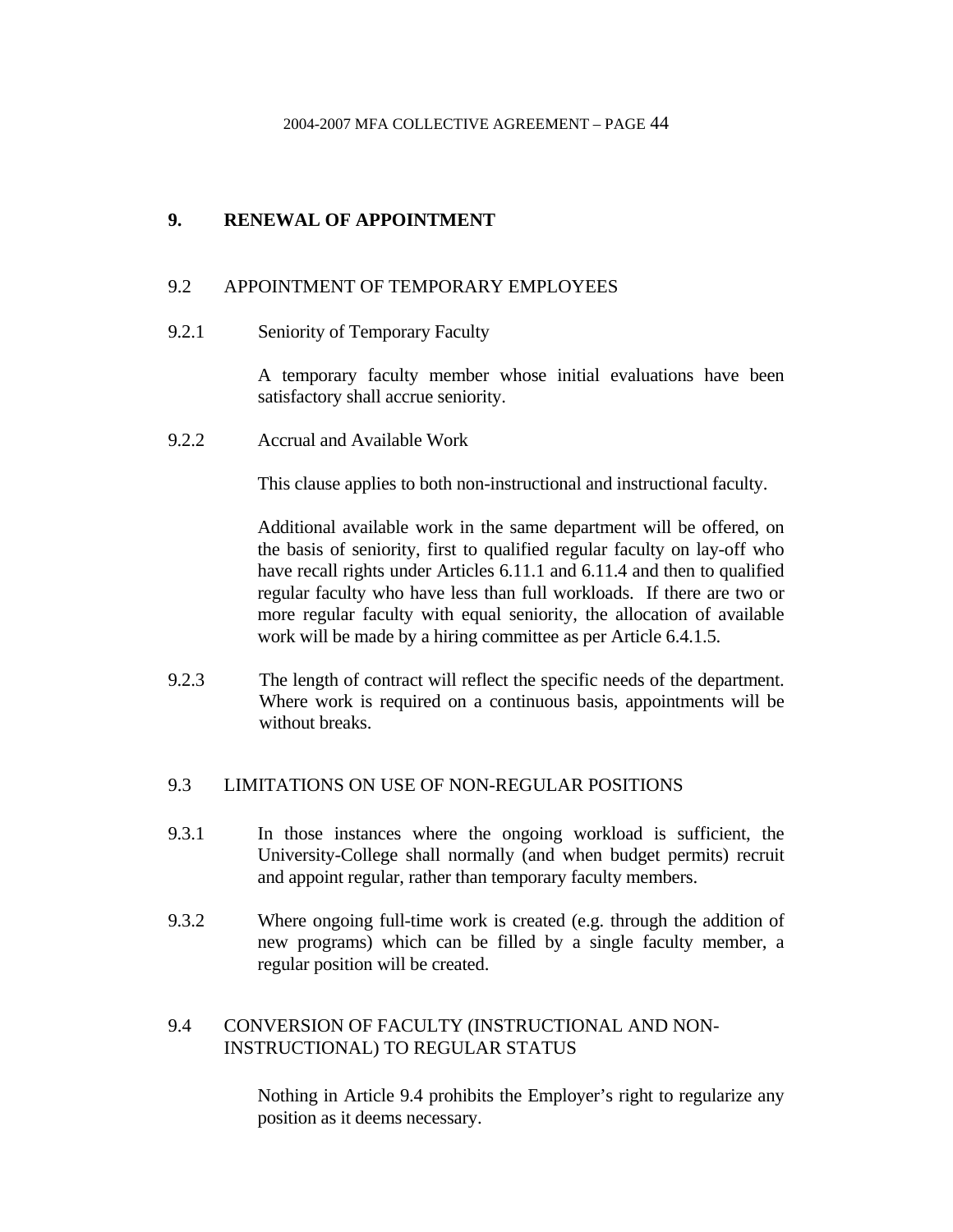### 9.4.1 Regularization of Temporary Faculty

## 9.4.1.1 Eligibility Requirements

A temporary pro rata faculty member shall be entitled to be converted to regular status where the temporary pro rata faculty member has worked not less than two consecutive academic years immediately preceding regularization with an annual workload of fifty percent (50%) or greater with work in each of the fall and spring semesters in each of those two consecutive academic years, provided:

- a) There is a reasonable expectation of ongoing employment for which the faculty member is deemed qualified pursuant to (c) below at a workload of not less than fifty percent (50%) of an annual full-time workload with work in each of the fall and spring semesters in the next academic year;
- b) The evaluations, if any, of the faculty member during the two consecutive academic years immediately preceding regularization have all been deemed satisfactory; and
- c) A duly constituted selection committee (Article 6.4.1.5), in the applicable seniority group(s), deems the faculty member qualified for the work available.

The academic year is deemed to commence August 1 and may include workload during the subsequent fall, spring and special session (intersession/summer) semesters.

For the purpose of determining eligibility for regularization, the following workload components will be excluded:

- i) Directed Studies;
- ii) Non-release section(s) of Prior Learning Assessment;
- iii) Overload;
- iv) Contract activity not related to the normal delivery of credit instruction during the fall and/or spring semesters;
- v) Courses taught outside the normal fall and spring semesters unless the course is required and designated to be taught in special session in the official program outline as approved by Education Council;

Should an evaluation of a temporary faculty member be deemed unsatisfactory and if the temporary faculty member continues employment, a subsequent accrual period for determining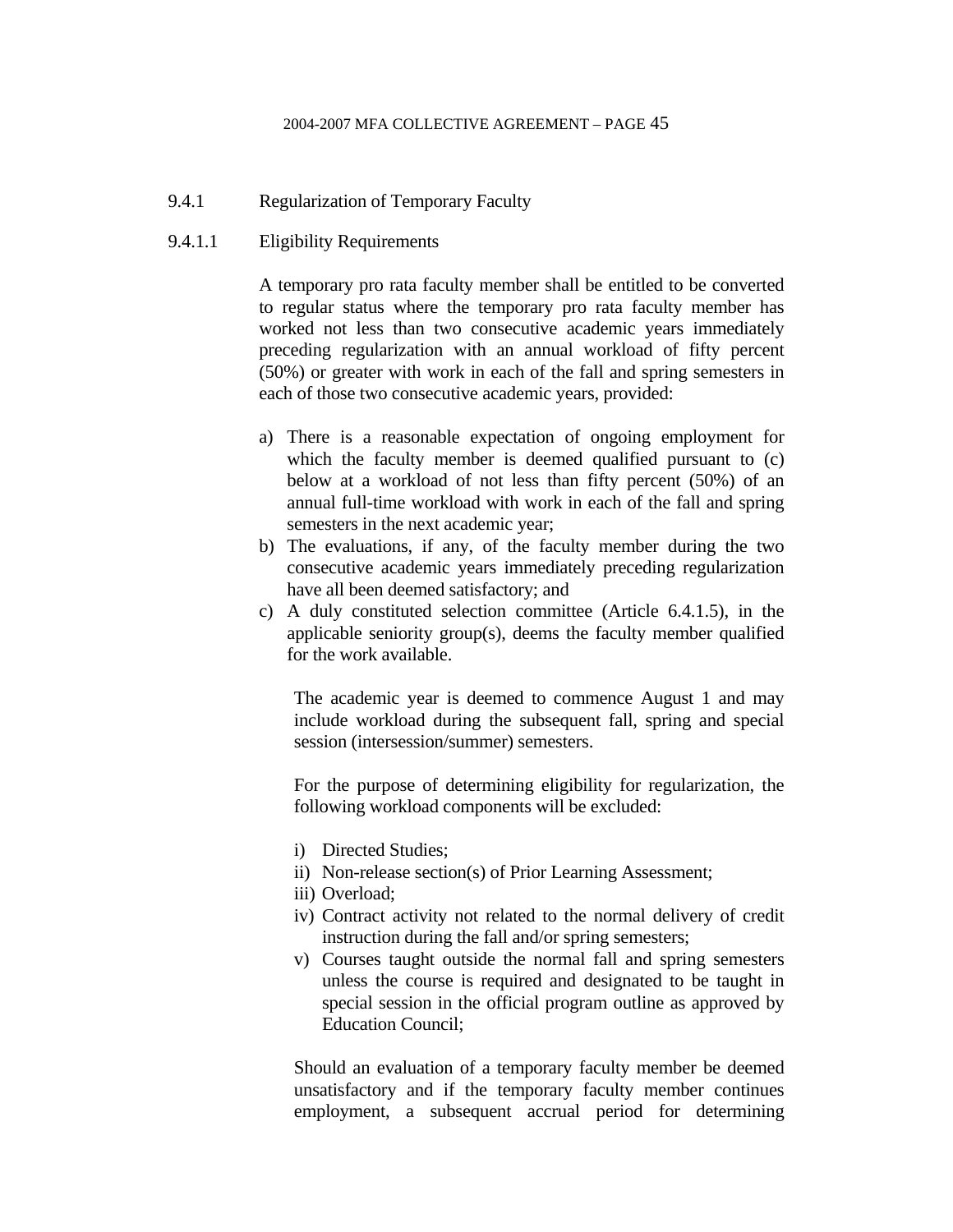eligibility for conversion to regular status shall commence from the start of the semester following the semester in which the unsatisfactory evaluation was conducted.

### 9.4.1.2 Initial Regular Appointment

The initial regular appointment workload shall be based on the workload available at a minimum of the lesser amount of workload in each of the two qualifying years.

Where the regular appointment is for an annual workload of 50% or greater averaged over the academic year but the actual workload assignment is less than 50% in one semester (e.g., 75% Fall Semester and 25% Spring Semester), payment of salary shall reflect the variation in workload (e.g., 75% of full-time paid for six months and 25% of fulltime paid for six months) and the faculty member will be responsible for paying both the employer and employee portions of benefit premiums in order to maintain benefit coverage during the period(s) where the actual workload is less than 50% (Article 13). If the reason for the workload falling below 50% in any one semester is due to the regular workload being assigned over more than two semesters during the appointment year (i.e., part of the workload is assigned during special session as per Article 10.2.1.2.2), salary payment and benefits will be averaged over the full appointment year.

The initial regular appointment shall be for a probationary period of two years (Article 6.1.1).

### 9.4.1.3 Seniority

- a) Where a temporary faculty member is offered regular status pursuant to Article 9.4.1, the time served under the eligible temporary contracts and accrued as temporary seniority shall be counted towards the faculty member's regular seniority as described in Articles 6.2.1 and 6.2.3 of the Collective Agreement. Temporary seniority shall be counted to a maximum of 0.125 credits less than the regular seniority credits of the regular faculty member(s) employed as of four (4) months prior to the date of regularization with the least seniority in the seniority group(s) as of the last day of the biweekly pay period ending immediately prior to the effective date of the regularization.
- b) Should lay off subsequently be necessary and two or more faculty members have equal regular seniority credits within the seniority group affected, temporary seniority credits which were accrued to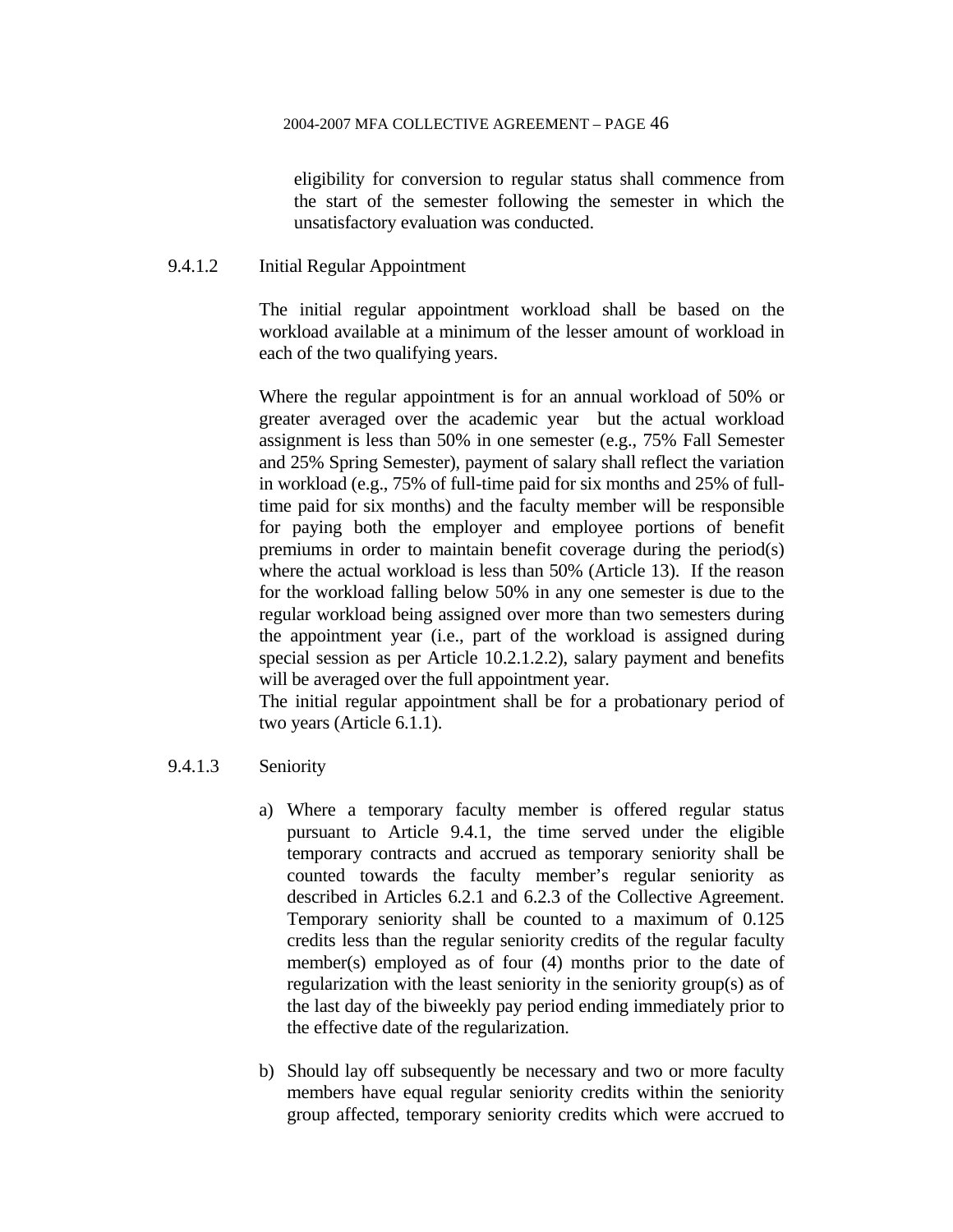the date of regularization but were not eligible for conversion to regular seniority under Article 9.4.1.3(a) will be considered for the purpose of determining which of the faculty members with equal regular seniority is considered to be more senior. If, after considering any temporary seniority credits which were not converted to regular seniority, the seniority credits of two or more of the faculty members continues to be equal, the determination of the least senior faculty member shall be by chance.

- 9.4.2 Regularization of Temporary Workload for Regular Part-Time Faculty
- 9.4.2.1 Eligibility Requirements

A regular part-time faculty member shall be entitled to have his/her regular workload appointment increased on an ongoing basis where the regular part-time faculty member has been assigned a temporary increase in workload of twenty percent (20%)\* or greater in addition to his/her regular part-time workload assignment for not less than two consecutive academic years, provided:

- a) There is a reasonable expectation of the continuation of the temporary workload for which the faculty member is deemed qualified at a workload of not less than twenty percent (20%)\* of an annual full-time workload in the next academic year;
- b) The evaluations, if any, of the faculty member during the two consecutive academic years immediately preceding regularization have all been deemed satisfactory; and
- c) A duly constituted selection committee (Article 6.4.1.5), in the applicable seniority group(s), deems the faculty member qualified for the work available.

\*If the appointment is 81% or greater, any percentage less than 20% will result in an increased regular workload to a maximum of 100%, provided all the criteria in this section are met.

The resulting regular workload cannot exceed a one-hundred percent (100%) workload.

The academic year is deemed to commence August 1 and include workload during the subsequent fall, spring and special session (intersession/summer) semesters.

For the purpose of determining eligibility for regularization, the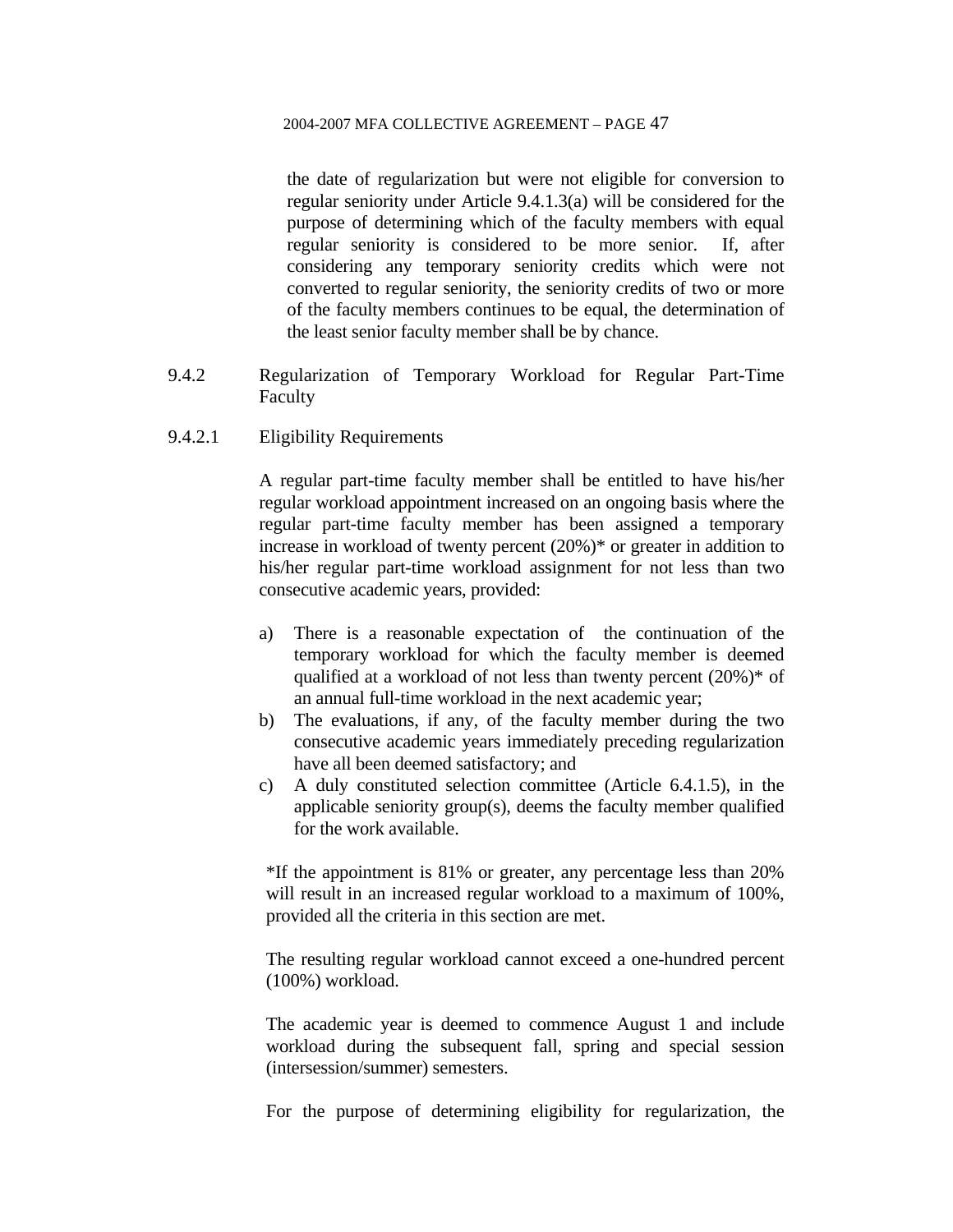following workload components will be excluded:

- i) Directed Studies;
- ii) Non-release section(s) of Prior Learning Assessment;
- iii) Overload;
- iv) Contract activity not related to the normal delivery of credit instruction during the fall and/or spring semesters;
- v) Courses taught outside the normal fall and spring semesters unless the course is required and designated to be taught in special session in the official program outline as approved by Education Council;

Temporary work preceding the date of the initial regular appointment will not be recognized for the purpose of determining eligibility for regularization.

- 9.4.3 It is acknowledged that courses shall not be scheduled for the primary purpose of avoiding provisions related to regularization.
- 9.4.4 If any temporary faculty member believes that the regularization provisions of the collective agreement have been violated (with respect to his or her assignment, including an assignment in replacement of a faculty member who has chosen to phase in his or her early retirement), he or she may request a review of the assignment by the Vice-President Academic & Research, who will render a written conclusion with a copy to the MFA Chief Personnel Steward.
- 9.4.5 In addition, the Vice-President Academic and Research will meet with the MFA Chief Personnel Steward by no later than March  $31<sup>st</sup>$  of each year to review and analyze data related to regularization to assess the overall effects of the regularization provisions.
- 9.4.6 A faculty member will not be discriminated against in any future hiring as a result of a choice to exercise rights under Article 9.4.4.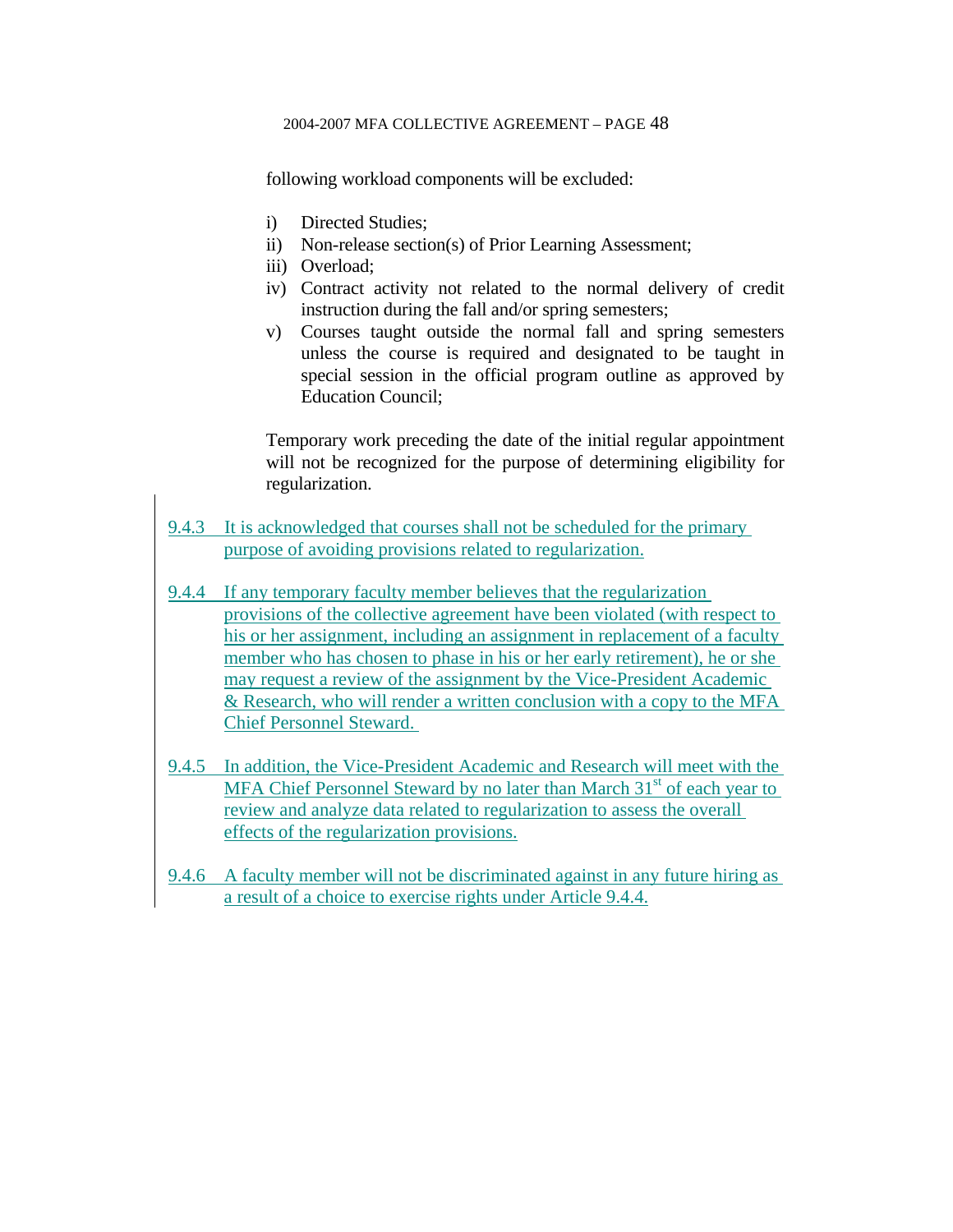## **10. HOURS OF WORK/WORKLOAD**

## 10.1 ACADEMIC YEAR FOR REGULAR FACULTY MEMBERS

- 10.1.1 Regular faculty members are normally appointed on the basis of a twelve-month academic year which runs from August 1 to July 31.
- 10.1.2 University-College Professors
- 10.1.2.1 The instructional assignment for the academic year normally consists of approximately eight months. In addition to this instructional assignment, University-College professors shall normally (except under Article 12.2.3) spend two months on campus engaged in the preparation and review of courses, the interviewing of prospective students, professional development, the ordering of supplies and equipment, and other non-instructional activities of the University-College.
- 10.1.2.2 Newly appointed regular University-College professors shall normally commence duties on the campus on August 1 of their first contract year.
- 10.1.2.3 For the period between Christmas Day and New Year's Day when institutional services have been minimized, the normal attendance expectations of instructional faculty members will be relaxed provided that they have completed their duties.
- 10.1.3 Non-Instructional Faculty Members
- 10.1.3.1 The length of assignment for non-instructional faculty members shall normally be eleven months. However, for counsellors, librarians and librarians - Media Services the length of assignment shall normally be ten months.

### 10.2 WORKLOAD

- 10.2.1 Workload for Regular Instructional Faculty
- 10.2.1.1 It is recognized that faculty involvement in the determination of realistic instructional workloads is important for the maintenance of the quality of instruction at the University-College, and that excessive workloads shall result in a deterioration of that quality.
- 10.2.1.2 Limitations on Faculty Workloads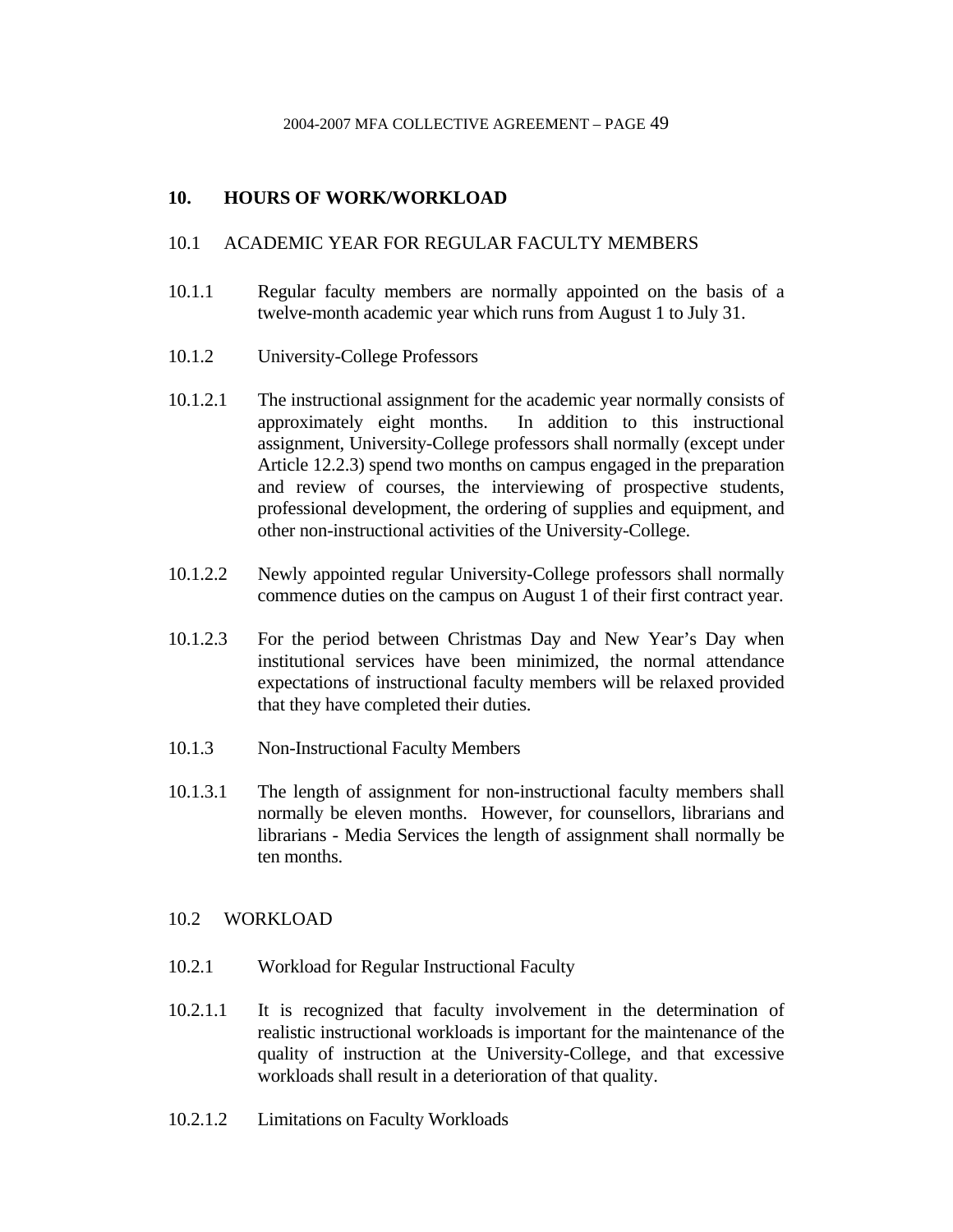10.2.1.2.1 Workloads shall be established within the following limits.

Maximum number of teaching hours per week  $= 16$  (sixteen) averaged over two semesters.

 Teaching hour is one hour of scheduled lecture, studio or lab time per week; one hour of unconventional teaching time (see Letter of Understanding, page 143) is equivalent to 2/3 of a teaching hour.

Maximum number of regular lecture classes  $(3 \text{ or } 4 \text{ hours}) = 8$ .

 No temporary faculty member shall be required to accept a workload higher than as specified in Article 10.2.1.2.

- 10.2.1.2.2 University-College professors may be assigned portions of their workload in the two month work period during the semester in which holidays are taken (normally such assignments would occur during the May/June period).
- 10.2.1.2.3 All faculty as part of their professional responsibilities shall:
	- a) maintain posted office hours and be available to meet with individual students at other mutually agreed upon times;
	- b) provide additional assistance to students in areas such as study skills, academic advising, special events, as well as recruitment and admission of students;
	- c) remain current in their field through demonstrated participation in professional development and/or scholarly activity;
	- d) participate in departmental and institutional activities.
- 10.2.1.2.4 Undergraduate Research Project

 With the permission of the Dean and the Department, a faculty member may supervise an undergraduate research project. A faculty member who supervises an undergraduate research project shall be credited with 1/32nd of an annual workload for each student undergraduate research project.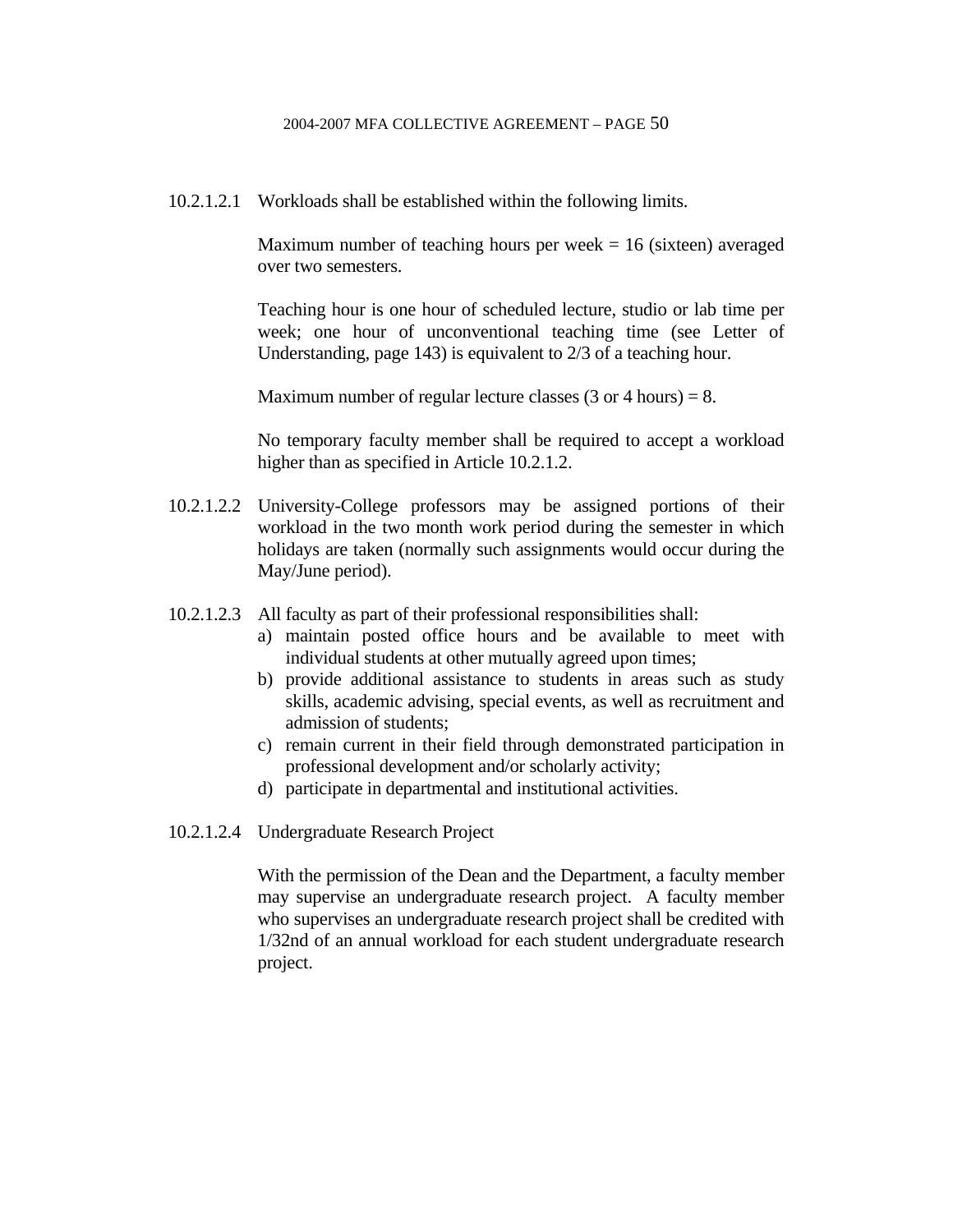- 10.2.2 Workload for Regular Non-Instructional Faculty
- 10.2.2.1 The workload of a regular non-instructional faculty member shall be an average of 35 hours per week. The exact hours of work may vary seasonally to allow for peak periods. Particular responsibilities, duties and workload arrangements shall be determined by the Chair or Director or Regional Campus Principal or Dean, as appropriate, in consultation with the faculty member. This decision may be appealed to the next appropriate level of administration. Non-instructional faculty members shall be informed, when they receive their workload allocation of the name of the administrator to whom such appeal may be made.
- 10.2.2.2 Chairs of non-instructional faculty shall be selected in accordance with the procedure in Article 10.11.2.1.

### 10.3 OVERLOAD

- 10.3.1 Overloads shall only be carried on a voluntary basis
	- a) Effective August 1, 2001 a regular faculty member who teaches an overload in a given academic year shall be paid according to his/her placement on the salary scale (Appendix A) based on the pro-rata workload for the overload. This does not apply to regular faculty members teaching Summer Session courses under Article 10.3.2 and Field School courses under Article 10.3.3.
	- b) A regular faculty member teaching Summer Session (Article 10.3.2) or Field Schools (Article 10.3.3) shall be paid in accordance with Article 11.1.4.2.
	- c) A temporary faculty member with a workload in excess of that specified in Article 10.2.1.2 shall be paid for the additional workload in accordance with Article 11.1.4.2.

### 10.3.2 Summer Session

A Summer Session course is a course taught during the period between the spring and fall semesters but does not include courses taught in the May to June Special Session which constitute a program requirement and does not include courses which are assigned as part of a regular faculty member's workload under Article 10.2.1.2.2.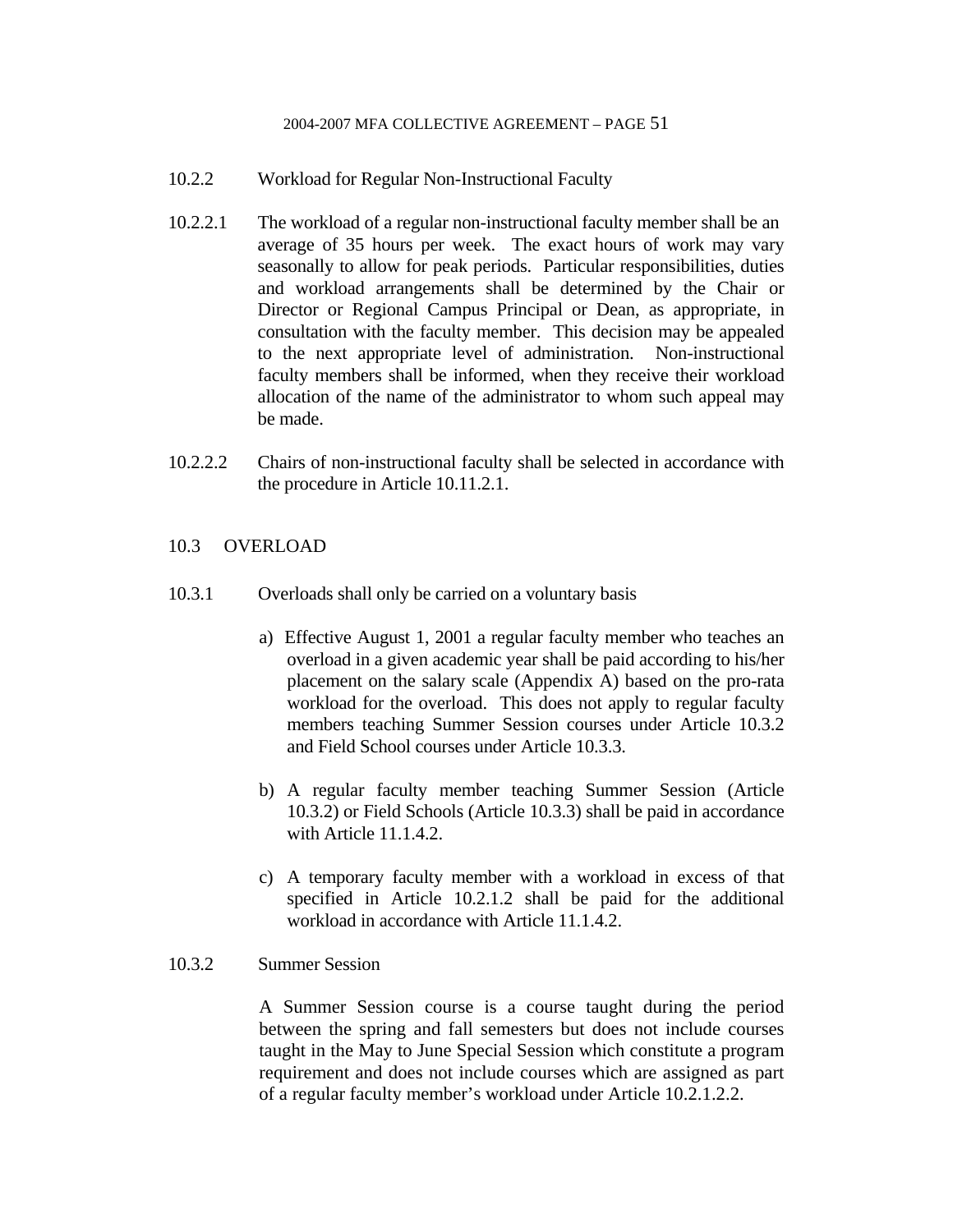Once summer session course offerings have been finalized and should qualified regular faculty members be identified to teach such courses, a regular faculty member may elect to reduce his/her regular workload in exchange for an equivalent amount of summer session instruction taught at any time in the May to August period immediately preceding the Academic Year in which the exchange was permitted, subject to the approval of the Dean. Such approval shall not be unreasonably refused. All professional development and vacation time that would have been applicable in the summer session shall be deemed to have been taken by the faculty member.

### 10.3.3 Field Studies

A regular faculty member teaching field school (including studies abroad) except those courses which are offered through a field school and which are a program requirement that can only be fulfilled by attendance at the field school shall be paid in accordance with Article 11.1.4.2.

### 10.3.4 Directed Studies

 A Directed Studies course shall be provided on a voluntary basis as an addition to an individual faculty member's assigned workload. This course will be provided by agreement of the faculty member, Chair, and Dean, and will have a maximum of five (5) students. The faculty member shall receive two-hundred and fifty dollars (\$250) per semester for each Directed Studies student for a 3 credit course.

 Where a Directed Studies course has fewer or greater than three credit hours, actual payment for each Directed Studies student enrolled in the course will be pro-rated. For example, faculty will receive \$83.34 (\$250/3) per semester for each Directed Studies student enrolled in a one credit course; \$125.00 (\$250/2) for a 1.5 credit course; \$166.67 (\$250 x 2/3) for a two-credit course; \$333.34 (250 x 4/3) for a four-credit course, etc.

The Dean will identify Directed Studies on the workload report.

### 10.3.5 Senior Project

 In departments where a Senior Project course is a required or elective component of a degree program, it will be provided on a voluntary basis by an individual faculty member as an addition to their assigned workload. The approval of the Department Chair is required before a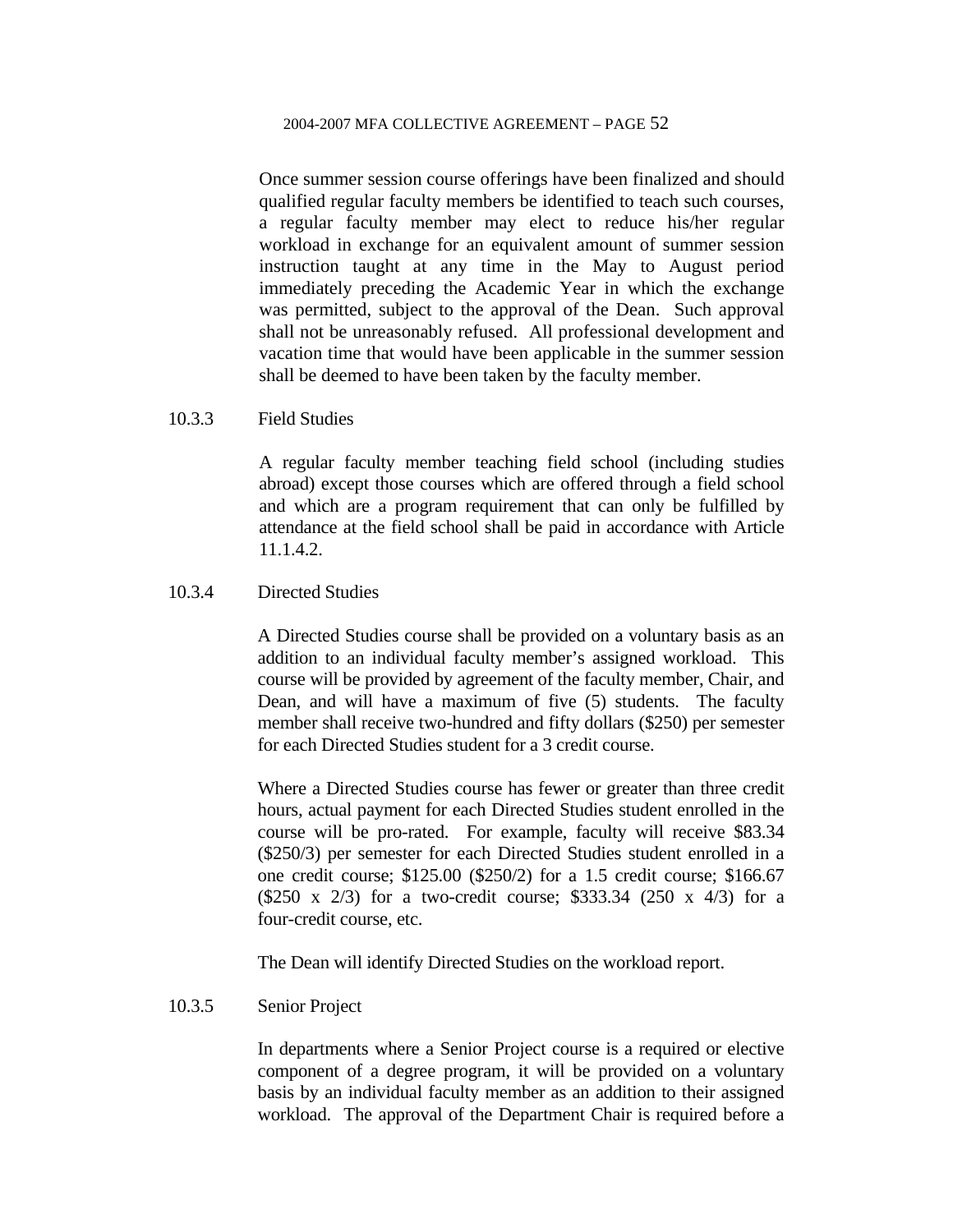student can register in a Senior Project course with an identified University-College professor/instructor. The faculty member shall receive two-hundred and fifty dollars (\$250) per semester for each three credit Senior Project student. If two University-College professors/instructors jointly supervise a Senior Project, the stipend will be divided equally between them unless there is some other agreement. Deans will identify Senior Projects in Workload Reports.

### 10.4 ASSIGNMENT OF WORKLOAD

- 10.4.1. In Spring semester, when the approved Program Profile is received from the Ministry, the Dean shall advise each department of its activity level for the next budget year. If subsequent developments necessitate a change to this activity level, the Dean will advise the department accordingly. The initial proposed allocation of each University-College professor's/instructor's workload shall first be determined by the Chair of each department (or dean if no chair) in consultation with the members of that department. The proposed workload allocations shall be reviewed by the appropriate Dean in order to ensure a fair distribution within the department. Differences in contact hours, course preparations, student numbers, travel times, and other parameters which are seen to be relevant shall be considered. The workloads determined shall be consistent with the guidelines and limits in all relevant sections of the Collective Agreement.
- 10.4.1.1 Timetabling

The following limits shall be placed on the times that a University-College professor/instructor would be expected to teach:

- 10.4.1.1.1 No University-College professor/instructor shall be required to teach more than three consecutive one hour classes, labs or seminars, or more than 2 consecutive classes, labs or seminars of duration more than one hour each. No University-College professor/instructor shall be required to conduct more than four consecutive hours of class, lab or seminar.
- 10.4.1.1.2 Where a University-College professor/instructor has child care commitments, and where the University-College professor/instructor makes a written request, the University-College shall make every effort to ensure that University-College professor/instructor has no classes scheduled before 9:00 am.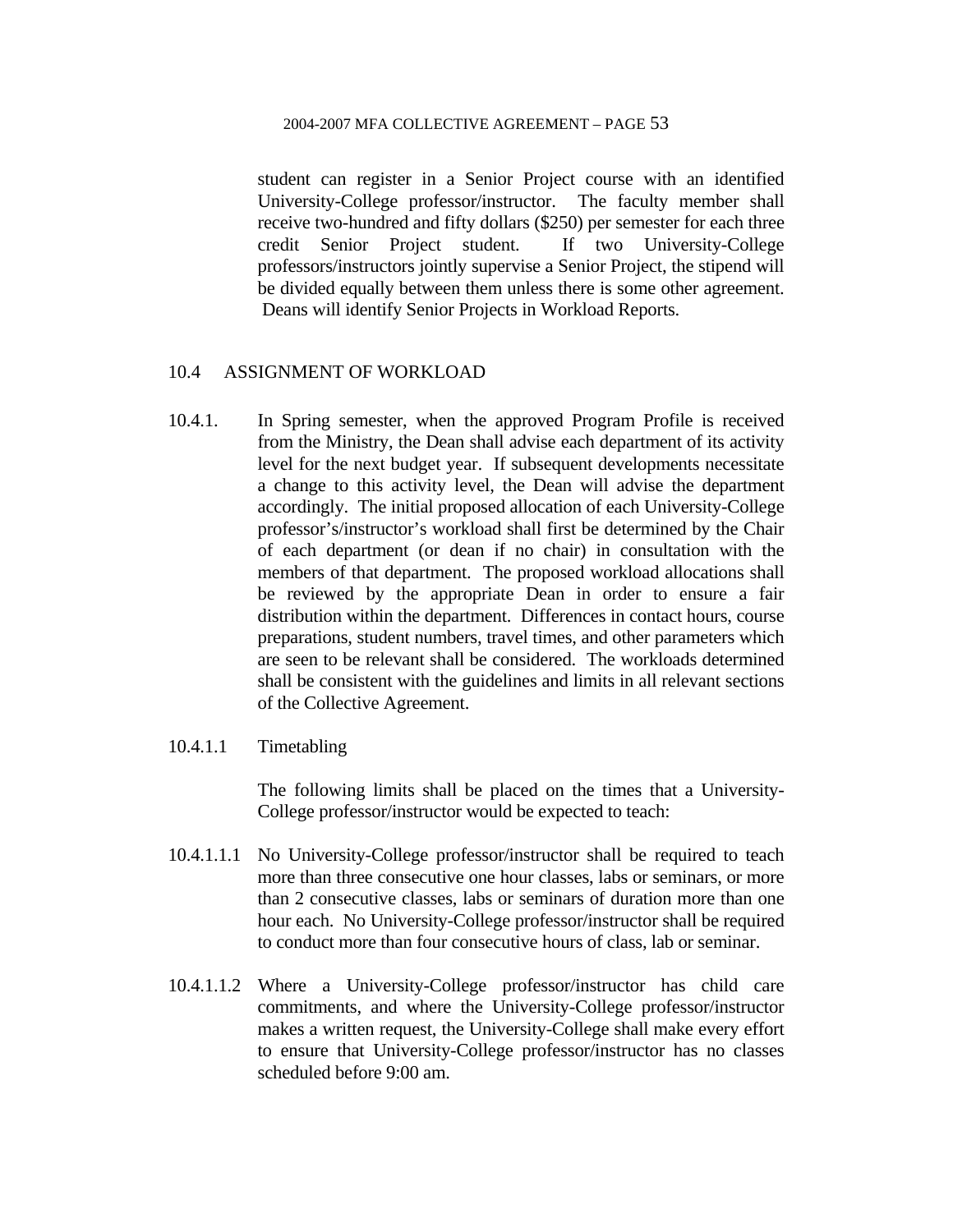- 10.4.1.1.3 University-College Professors/Instructors shall be entitled to a minimum of one continuous hour of unscheduled time in the period between 11:30 and 14:30.
- 10.4.1.1.4 University-College Professors/Instructors shall be entitled to a minimum of twelve continuous hours of unscheduled time between workdays.
- 10.4.1.1.5 Where a University-College professor/instructor is required to teach at more than one campus, there shall be reasonable provision for travel time in the University-College professor's/instructor's teaching schedule.
- 10.4.1.1.6 The University-College shall make every effort to ensure that no University-College professor/instructor shall be required to conduct a class, a lab or a seminar that ends more than 9 hours after the start of their first class, lab or seminar of that day.
- 10.4.1.1.7 Where a full-time University-College professor/instructor is assigned upper level courses and engages in scholarly activity, and where the University-College professor/instructor makes a written request, the University-College professor/instructor shall have no classes, labs or seminars scheduled on at least one of Monday to Friday.
- 10.4.1.1.8 All University-College professors/instructors shall be entitled to two consecutive days off per week, and where a University-College professor/instructor teaches any part of a course (lab, lecture or seminar) outside of the hours of 8:00 to 17:30 Monday through Friday, the University-College shall make every effort to provide that University-College professor/instructor with a third day off during the week.
- 10.4.1.1.9 Where a faculty member is assigned as part of her/his teaching duties to be on call outside of their regular scheduled teaching assignment, the University-College shall make every effort to provide that faculty member with an additional day off for each two weeks of on call duty providing there is no additional expense.
- 10.4.2 Within two weeks of the commencement of a term, the Academic Administrator shall forward to the Association workload reports for all faculty who work in that administrator's area. The Chief Personnel Steward or a designate shall, within two weeks following the receipt of the workload reports, meet with the Academic Administrator responsible to review the workload allocations.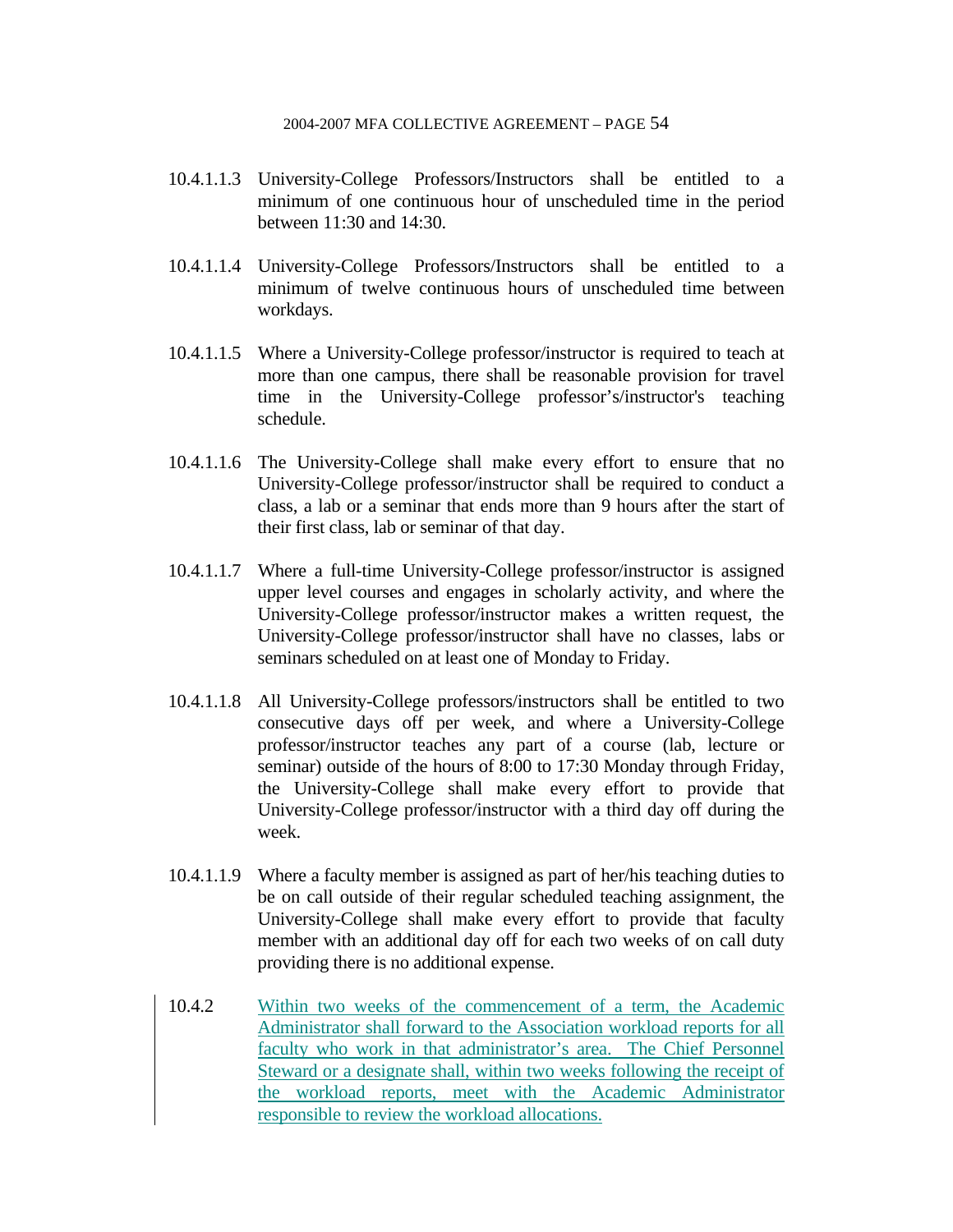The Committee shall present to the Dean, in writing, any concerns about faculty workload. A final report, inclusive of any changes made by the Dean, shall be forwarded immediately by the Chair of the MFA faculty Workload Committee to the Dean and the Chief Personnel Steward of the Association no later than four weeks following the first day of classes.

- 10.4.3 Workload allocations determined in accordance with the above Articles 10.4.1 and 10.4.2 may be appealed to the appropriate senior administrator.
- 10.4.5 Other Outside Teaching and Non-Teaching Services Initiated by the University-College
- 10.4.5.1 Faculty may be given assignments with agencies outside the University-College (based on the Standard of Reasonableness.) However, such work may not be assigned to a level which exceeds a full workload, except with the agreement of the faculty member. Faculty may refuse such overload assignments without prejudice to their employment and working conditions at the University-College.
- 10.4.5.2 Should faculty accept such overload, they shall be paid a mutually agreed upon contract fee. Details of financial arrangements shall be made known to the Committee of Personnel Stewards of the Association.

### 10.5 MULTI-CAMPUS TRAVEL

 University-College professors/instructors may be required to teach a course or courses in one or more of the communities in the University-College region. University-College professors/instructors required to teach at least one day per week at Powell River and whose home campus is Nanaimo, Cowichan or Parksville shall receive a stipend of \$1,500 for each semester in which they teach at Powell River. Effective August 1, 1989, a University-College professor/ instructor whose home campus is Nanaimo, and is assigned to teach two consecutive semesters and commutes not less than two days per week to the Cowichan Campus, shall receive a stipend of \$500 on the commencement of the second semester.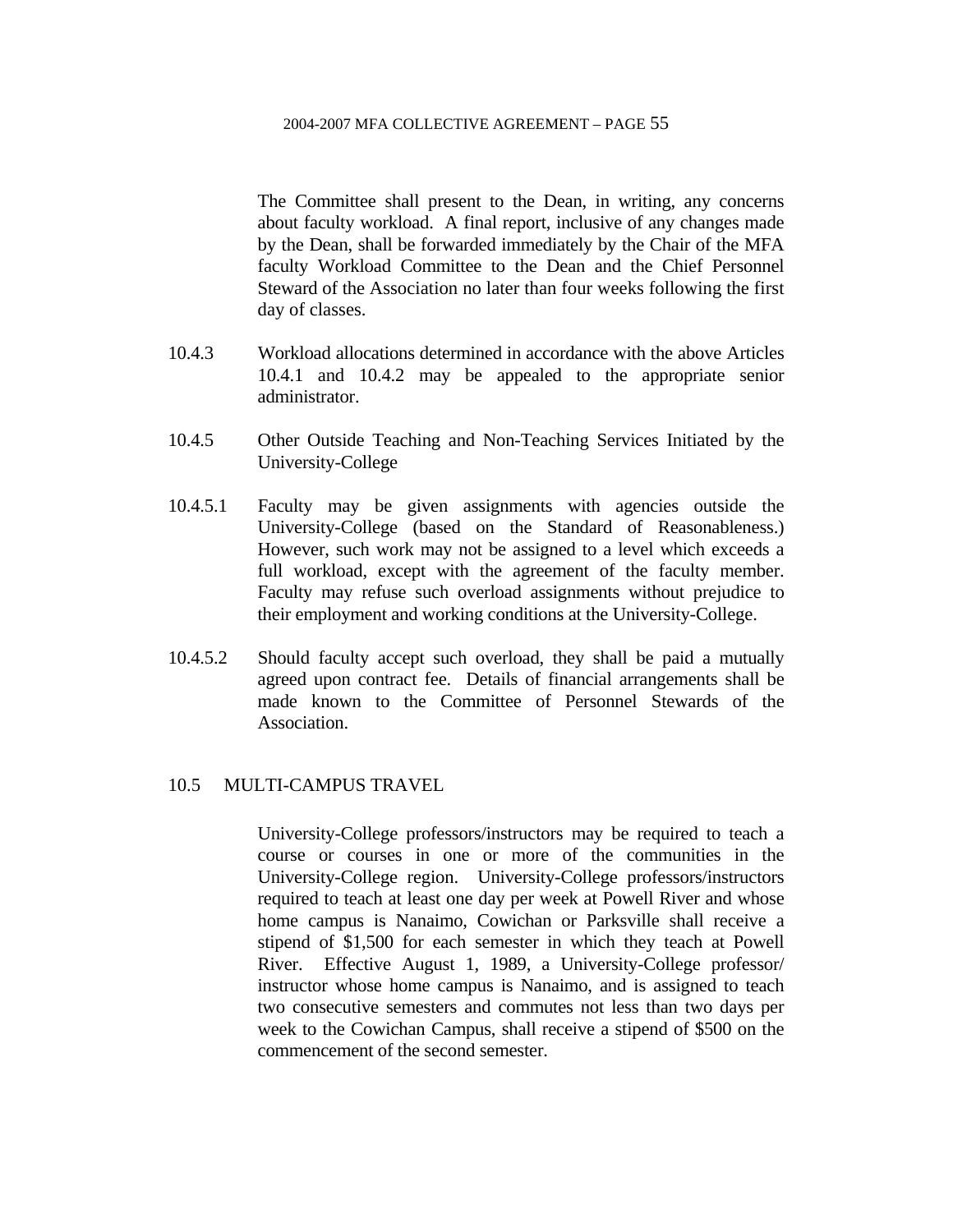### 10.7 FACULTY EMPLOYED IN CO-OPERATIVE EDUCATION

- 10.7.1 The University-College recognizes that the nature of instruction in Cooperative Education programs differs from the normal delivery of programs.
- 10.7.2 Departments and programs which contain co-operative education components shall collaborate with the University-College's cooperative education office to ensure uniformity of standards. The University-College shall ensure that a high level of consultation and cooperation be maintained during development and implementation of these programs between the departments and the Co-op Education office.
- 10.7.3 While faculty members in Co-operative Education programs may be required to teach or supervise co-op positions three semesters a year, under no circumstances shall a University-College professor/instructor be required to accept an instructional assignment (workload) which otherwise differs from the provisions stipulated elsewhere in this Collective Agreement.
- 10.7.4 Faculty members shall not be required to teach or supervise co-op positions in more than six semesters in any three-year period commencing on September 1 of the first year of this period.
- 10.7.5 No faculty member shall be denied a two-month summer vacation period, if requested, after being obligated to work a previous summer.
- 10.7.6 For faculty members who are required to teach or supervise co-op positions in three consecutive semesters, vacation and professional development time shall accrue. This vacation and professional time shall be granted within the twelve-month period following the conclusion of the third semester.
- 10.7.7.1 A faculty member who is supporting and supervising students in co-op positions shall receive one-half (1/2) section workload credit for supervision, monitoring and evaluating between one (1) and four (4) students, and one (1) section for between five (5) and ten (10) students. (One section workload credit is equivalent to one-eighth of an annual regular instructional faculty workload.) This credit includes the time required for travel to and from the placement sites. The normal duty per student is two visits per evaluation and reporting.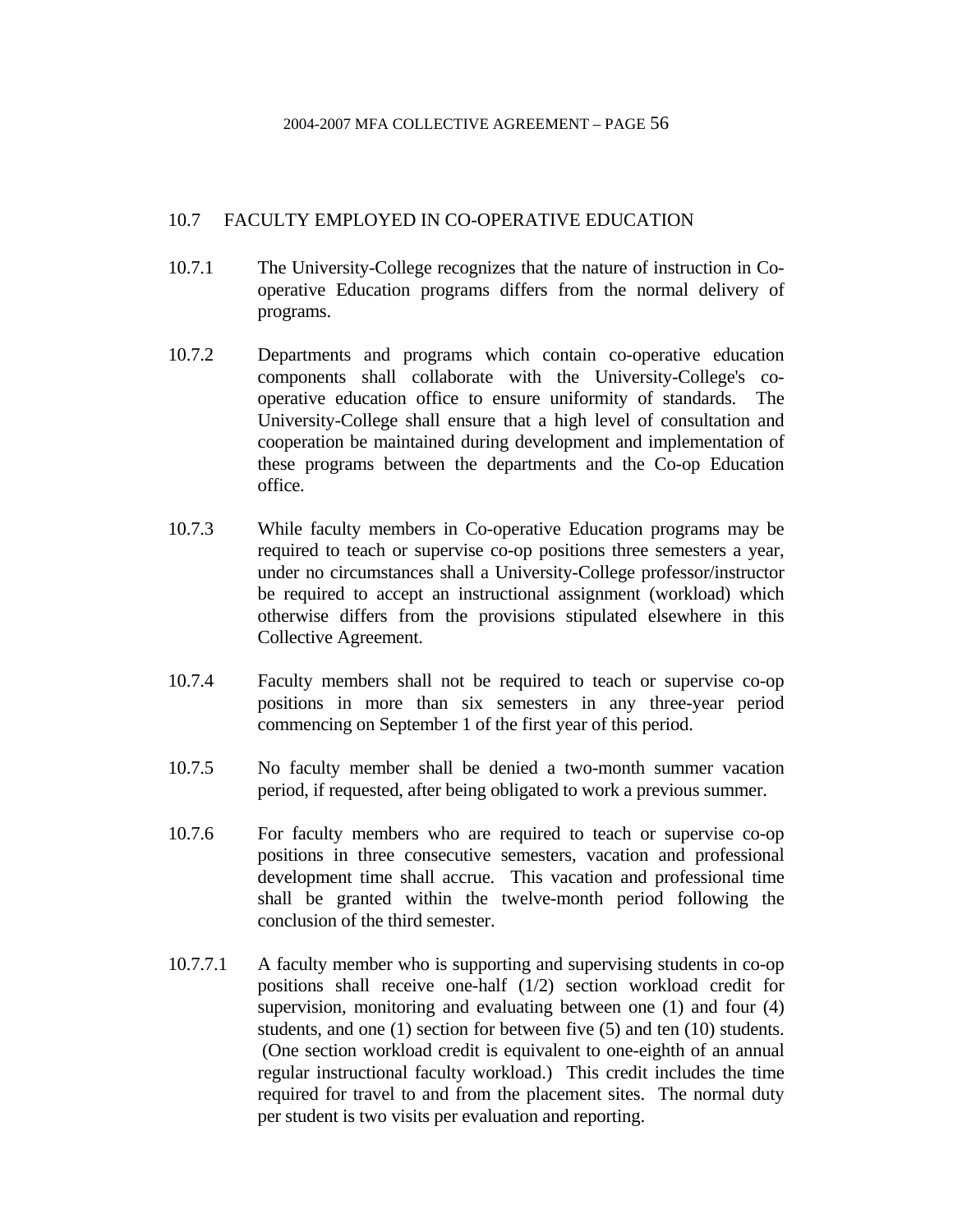- 10.7.7.2 If a faculty member carries out these duties for between eleven (11) and nineteen (19) students, the workload credit shall be calculated on the basis of 0.1 credit per student (e.g., fourteen (14) students are equivalent to 1.4 sections of workload credit). For twenty (20) students, a University-College professor/instructor shall receive two (2) sections workload credit.
- 10.7.7.3 For selection and preparation of work terms, the workload associated in placing up to twenty-seven (27) students in a suitable learning environment is equivalent to one (1) three-hour semester course.
- 10.7.8 Co-op placement monitoring consists of developing, maintaining, and nurturing work-term placements for students, and assisting students in obtaining these placements (writing resumes, job interview skills, setting up interview schedules, etc.)
- 10.7.9 The University-College recognizes that co-op placement monitoring is carried out by employees who are members of the same bargaining unit that represents faculty teaching in the program for which placements are being sought, unless in unusual circumstances another employee is assigned to monitor a co-op placement in which event the Association shall be notified.

### 10.10 FACULTY ADVISORS

 Nothing in this Article 10.10 shall preclude the University-College from employing individuals as faculty advisors from outside the Association's bargaining unit. Such individuals shall not be covered by this Agreement; this Agreement shall cover only those faculty advisors who were covered by this Agreement immediately prior to the faculty members' assignments.

- 10.10.1 Faculty Advisors are those faculty members who are assigned to the Advising Centre as part of their normal duties.
- 10.10.2 A faculty member's assignment to the Advising Centre as a Faculty Advisor is normally for a one- or two-year term. He/she may be reassigned to that position for further one- or two-year terms.
- 10.10.3 A Faculty Advisor's assignment to the Advising Centre is in direct proportion to the reduction of his/her other assigned duties, and the conditions of this assignment shall be covered in the Articles pertaining to counsellors (non-instructional faculty members) in this Agreement.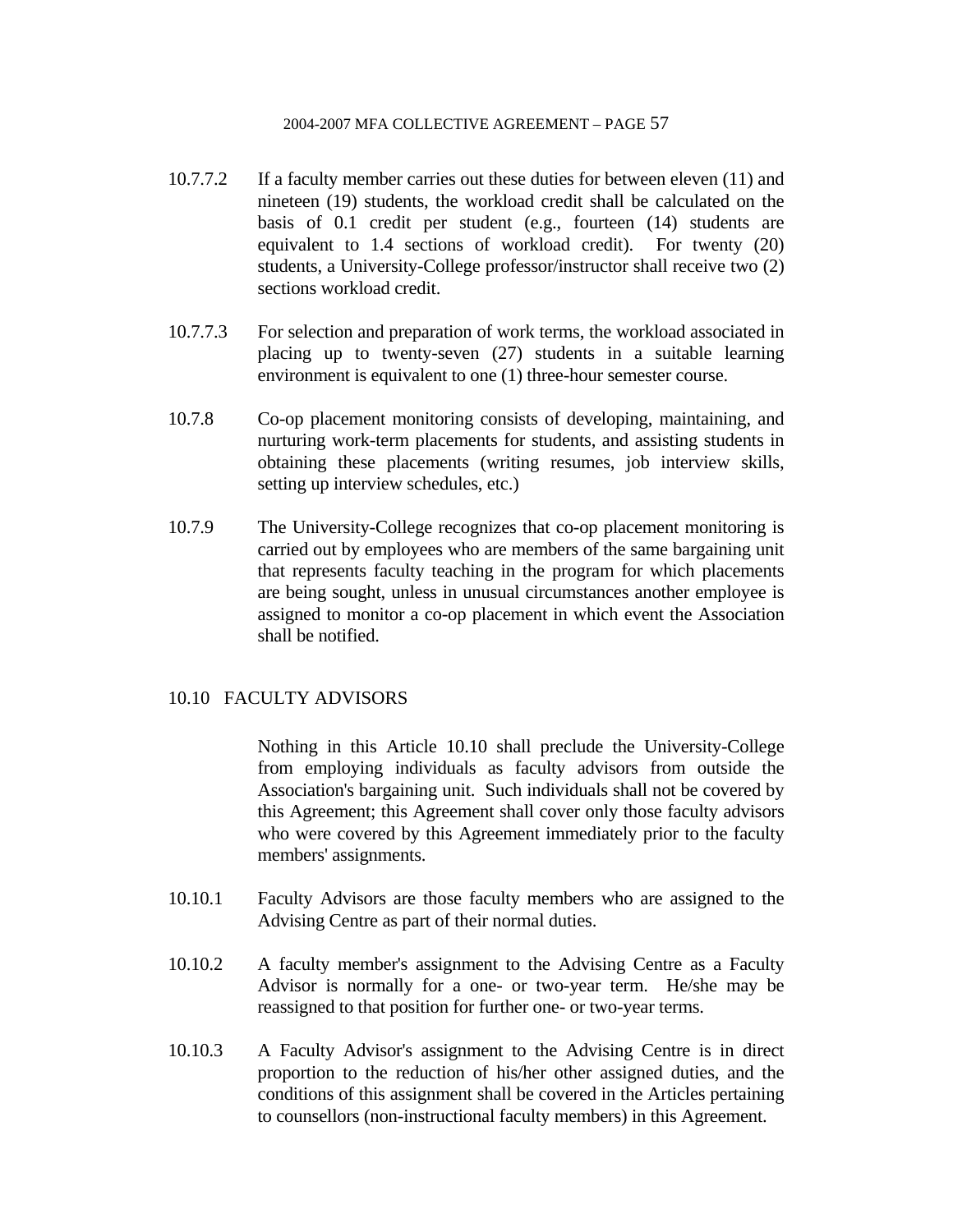- 10.10.4 Faculty Advisors may apply for professional development as described in Article 12.3.2.
- 10.10.5 Faculty Advisors' seniority shall continue to accumulate in their instructional units.

### 10.11 WORKLOAD RELEASE

10.11.1 Upper Level Release

 For the purposes of scholarly activity, the University-College agrees that full-time University-College professors/instructors who teach upper-level courses shall receive release time on the following basis:

- a) for University-College professors/instructors teaching eight (8) sections, one (1) section release time for one or more upper-level sections taught per year;
- b) effective May 1, 1993 University-College professors/instructors with a minimum of five (5) four-hour courses and who teach one (1) upper-division course or more the maximum number of sections for a full workload will be six (6).
- 10.11.1.1 a) A full-time regular faculty member who teaches third or fourth year courses may choose to group his/her scholarly activity release into a single semester providing the grouping results in a single semester of full release from teaching commitments. The faculty member may choose to take the release time in this way provided that:
	- i) the Dean agrees that the faculty member may group his/her scholarly activity release into a single semester, and
	- ii) the workloads can be arranged to meet program needs.
	- b) A full-time regular faculty member who chooses to group his or her scholarly activity release agrees that they will continue grouping their release time and will take the scholarly release semester, and further that they may not opt out of the release time grouping provision except when they neither owe, nor are owed release time. A faculty member may bank a maximum of one semester release.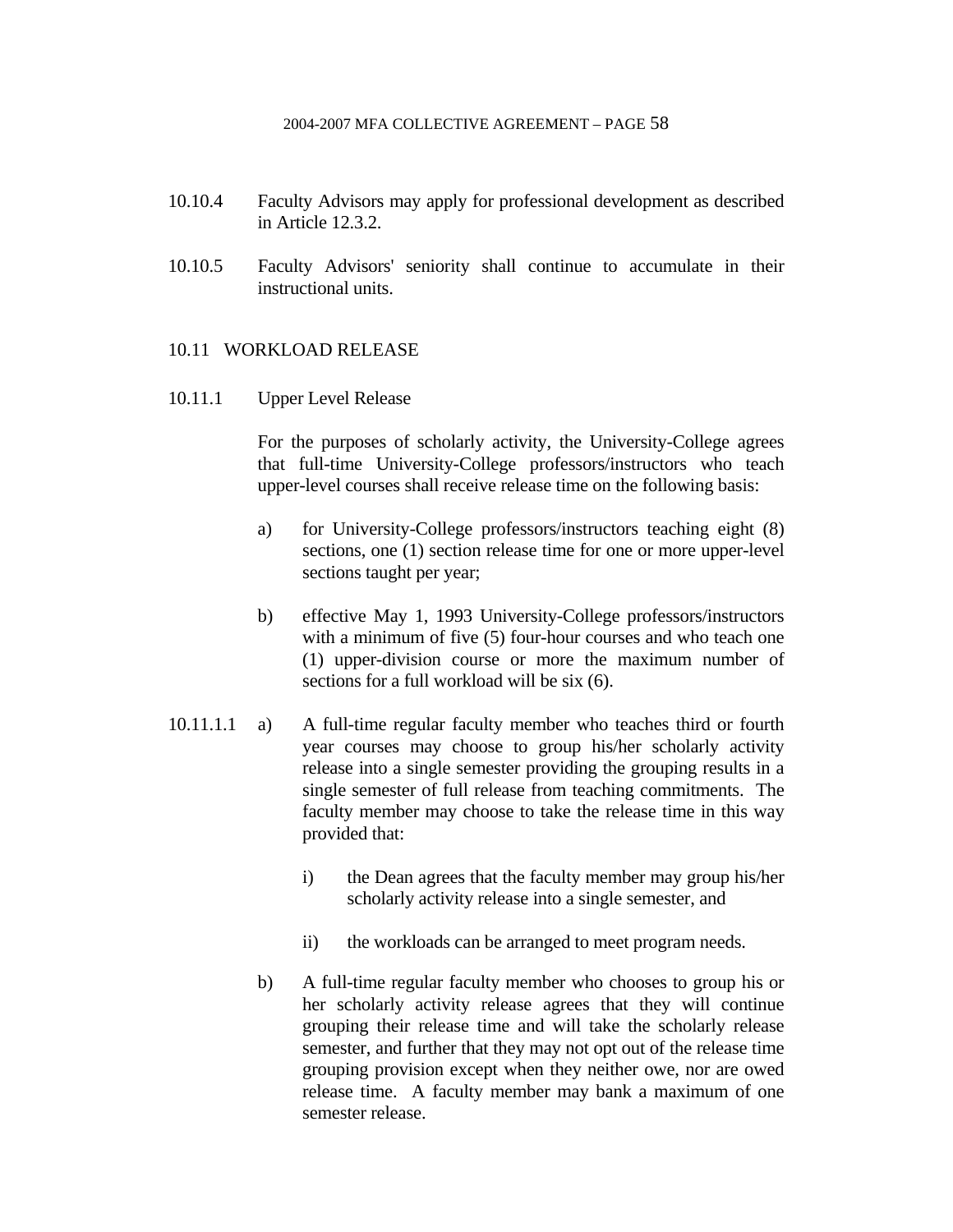- c) A full-time regular faculty member who is permitted to group their scholarly activity release may take the scholarly activity semester after they have received the agreement of the Dean to group their scholarly activity release provided that:
	- i) the faculty member has provided the Dean with notice by February of the preceding academic year that the faculty member intends to take the grouped release, and
	- ii) the Dean agrees with the faculty member taking the specific semester proposed by the faculty member, and
	- iii) the program needs of the department can be met, and
	- iv) the faculty member is not scheduled to take, or applying for a P.D. leave that would occur within five months of the semester that the faculty member is proposing to take the grouped scholarly activity release.
- d) Where a full-time regular faculty member takes a scholarly release semester before he/she has completed a teaching load that includes enough overload under the provisions of the limitations on faculty workload to earn the scholarly activity semester, and where the faculty member resigns or retires from his/her position, the faculty member shall repay the University-College the portion of his/her salary that he/she received for upper division release that he/she was not entitled to.
- e) Where the University-College cancels third and fourth year offerings in a department, the faculty member grouping his/her scholarly release will be entitled to take the accumulated scholarly release at any point within the following five years, subject to program needs and Dean's approval.
- f) Where a full-time regular faculty member has chosen to group his or her scholarly activity release time, and where the faculty member is laid off, the University-College shall pay the faculty member for all unused scholarly activity release at the pay rate that they were at when the scholarly release time would have been taken had the faculty member not been grouping their scholarly activity. If the faculty member has taken a scholarly activity semester and has not accumulated enough scholarly activity release time to earn the scholarly activity semester, the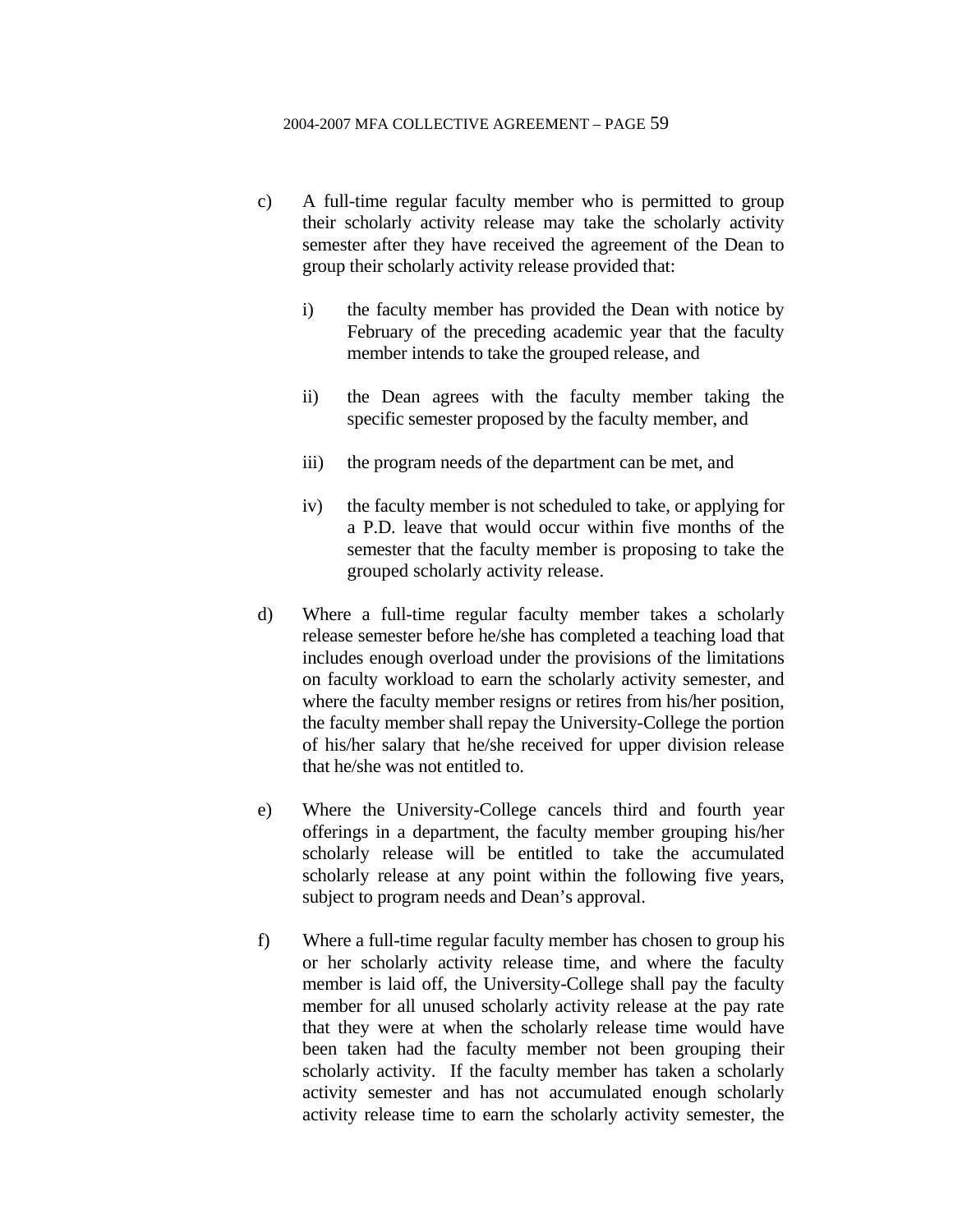University-College will recover the portion of that faculty member's salary that the faculty member was not entitled to.

- 10.11.2 Chair Release
- 10.11.2.1 Chairs shall be selected by a process established by the appropriate Dean of Instruction in consultation with all faculty members in the program group. Chairs shall be granted release time as per the terms of the Agreement.
- 10.11.2.2 Effective August 1, 1993 release sections for coordination of Departments will be granted on the following basis (based on departmental FTE count as of February 15th prior to the academic year in question):

| Instructional Departments with 2 to 9 FTE<br>faculty:   | 1 section  |
|---------------------------------------------------------|------------|
| Instructional Departments with 10 to 19 FTE<br>faculty: | 2 sections |
| Instructional Departments with 20+ FTE<br>faculty:      | 3 sections |

The following conditions will apply to the above:

- a) Departments offering a two-year Career/Technical Program will have a minimum of two sections release.
- b) This formula will not apply to Education, or Human Service Programs. These areas are guaranteed the following minimum number of release sections:

| Education                 | 5 sections |
|---------------------------|------------|
| <b>Physical Education</b> | 2 sections |
| <b>Human Services</b>     | 6 sections |

 It is understood that Education and Human Services are new and developing areas. The parties agree to review the changing needs for Chair release time with the intent of applying the formula to these areas in the future.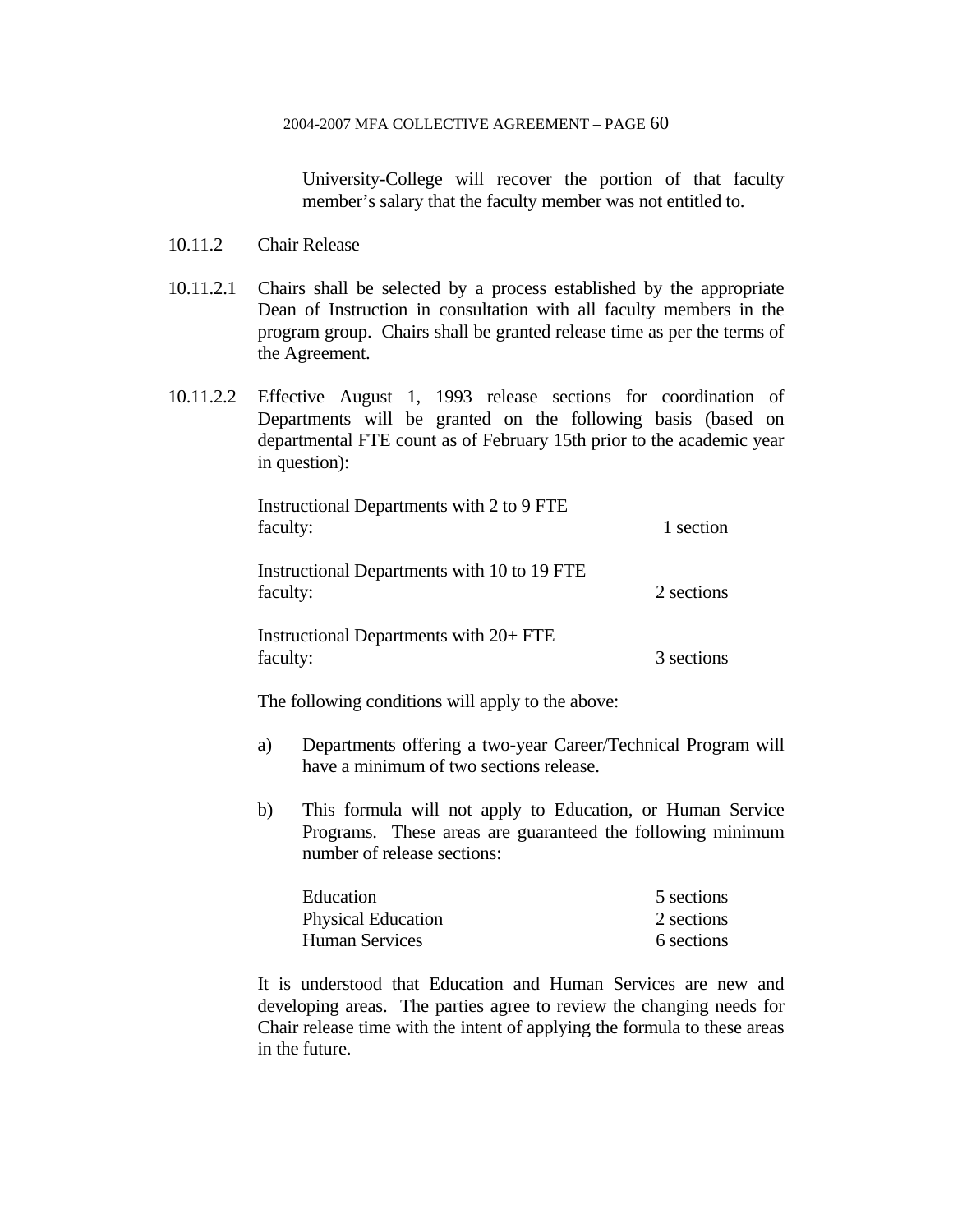# 10.11.2.3 List of Departments

 The following is the list of departments that the University-College and the Association acknowledge. Additions or deletions to this list can only be made with the agreement of the Vice-President Academic and the Chief Personnel Steward of the Association.

| Arts and                      |                                       |
|-------------------------------|---------------------------------------|
| <b>First Nations Studies</b>  | <b>Liberal Studies</b>                |
| Art                           | - 3rd Year Teaching Team              |
| <b>Arts One-First Nations</b> | - 4th Year Teaching Team              |
| <b>Creative Writing</b>       | Classics, Philosophy and              |
| English                       | <b>Religious Studies</b>              |
| History                       |                                       |
| Language                      | Education                             |
| <b>Media Studies</b>          |                                       |
| Music                         | <b>Human Services</b>                 |
| Theatre                       |                                       |
| Women's Studies               | Child and Youth Care                  |
|                               | <b>Community Support Worker</b>       |
| <b>Social Sciences</b>        | Early Childhood Education<br>and Care |
| Anthropology                  | Social Service Worker                 |
| Criminology                   |                                       |
| Economics                     | <b>Baccalaureate Nursing</b>          |
| Geography                     |                                       |
| <b>Political Science</b>      | Management                            |
| Psychology                    |                                       |
| Sociology                     | Accounting                            |
|                               | Marketing                             |
| Science & Technology          | <b>Quantitative Methods</b>           |
|                               | <b>Recreation Administration</b>      |
| Fisheries & Aquaculture       | Tourism                               |
| <b>Biology</b>                |                                       |
| Chemistry                     | Area Name - TBA                       |
| <b>Computing Science</b>      |                                       |
| Forestry                      | <b>Physical Education</b>             |
| Geology                       |                                       |
| Math                          | Hospitality                           |
| Physics                       |                                       |
| <b>RMOT</b>                   |                                       |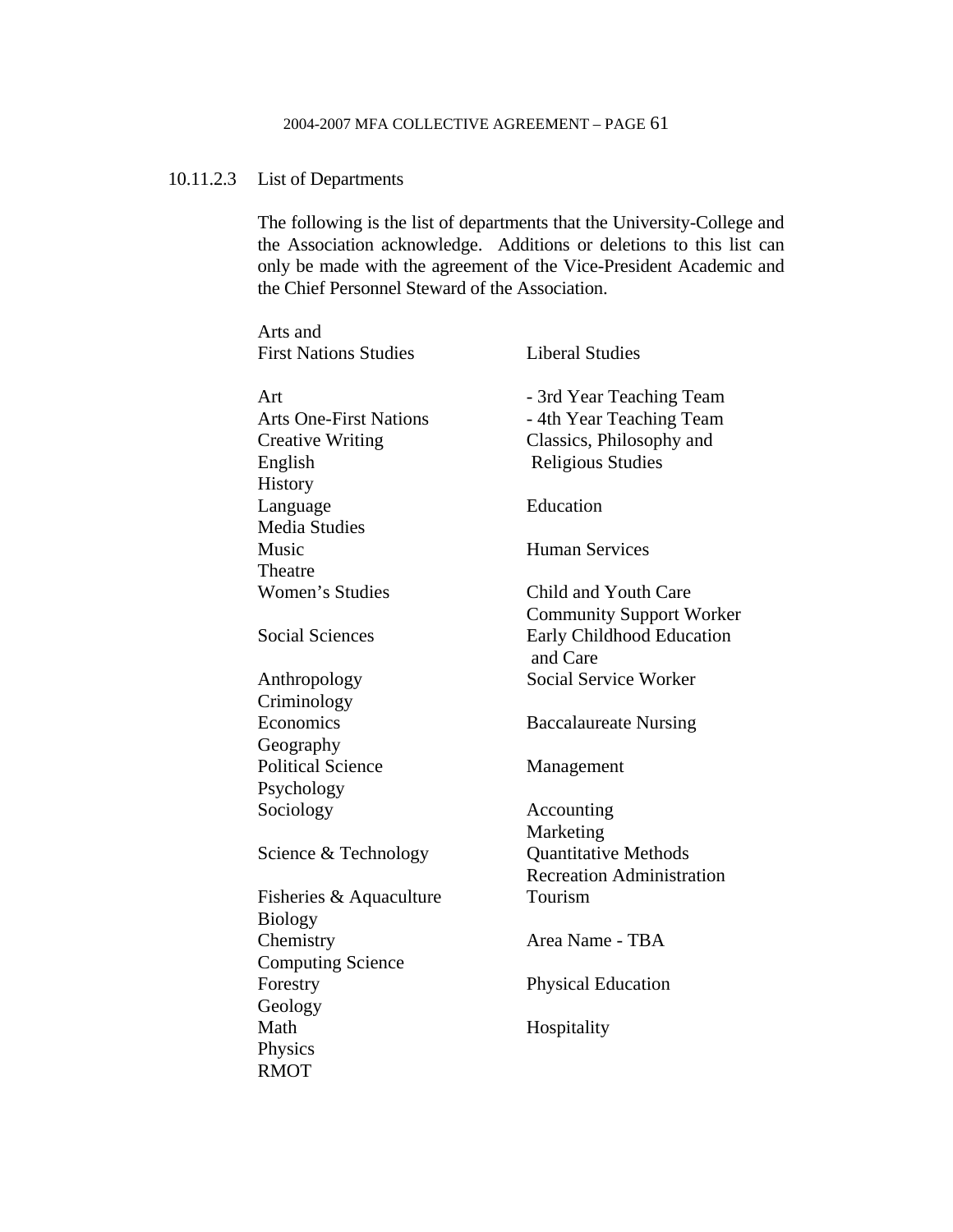### 10.11.3 Education Council

In the event the Chair of the Education Council is a member of the Faculty Association, Malaspina University-College shall allocate to the Chair at least one section of release time, or equivalent, for each of the Fall and Spring semesters.

10.11.4 Deans may grant additional release time to faculty, for purposes designated by the Dean. This could include course or program development, special or administrative tasks or other activities.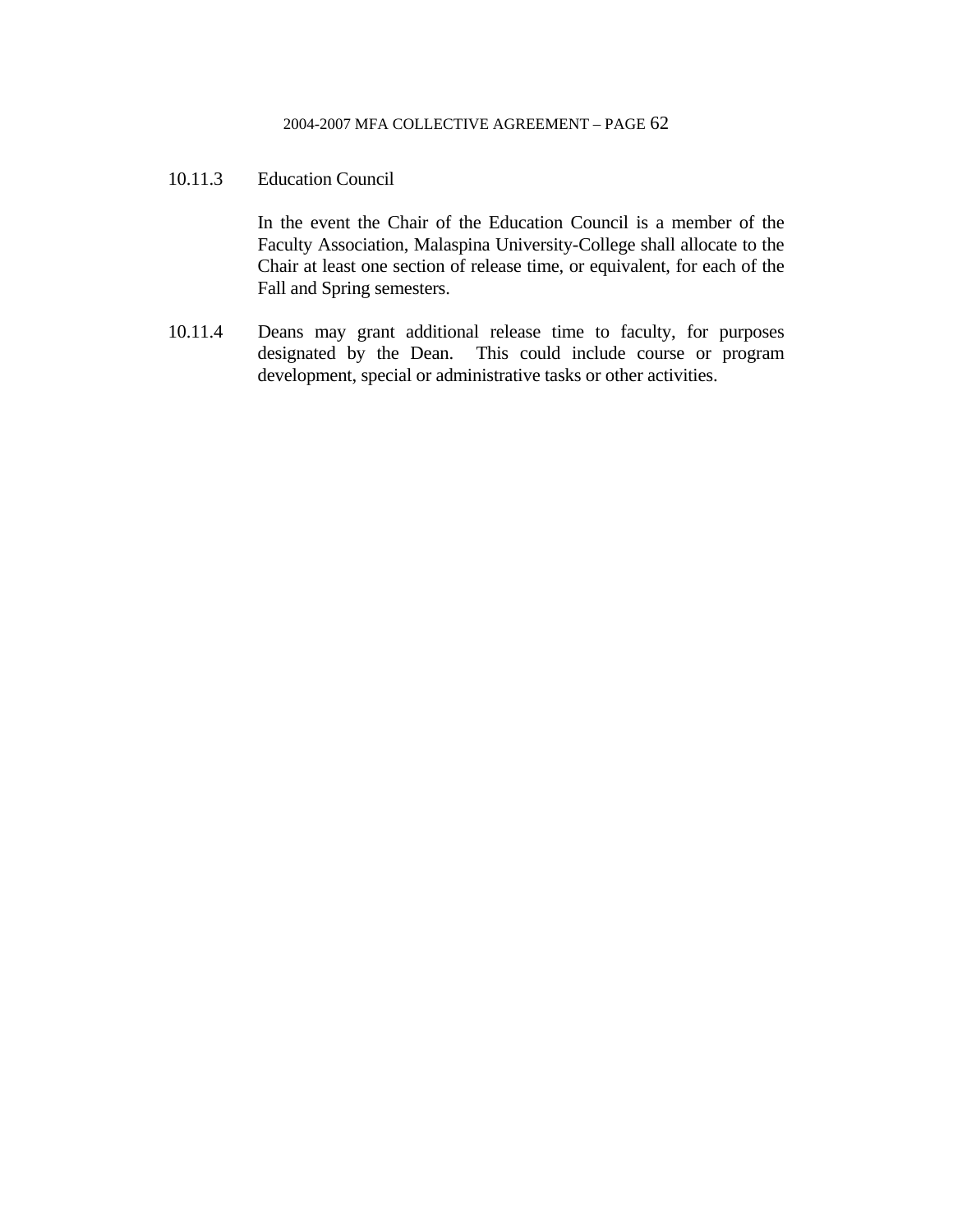# **11. SALARIES AND ALLOWANCES**

### 11.1 SALARIES

11.1.1 A faculty member shall be paid a salary determined in accordance with the biweekly rates in Appendix A.

> Payment of wages will be processed on a biweekly basis and will be deposited directly to the credit of the faculty member's account at a Canadian financial institution of the faculty member's choice.

11.1.2 Salary Schedule for Regular Part-Time Faculty

 Regular part-time faculty shall be positioned on the salary scale in the same manner as a regular faculty member. His/Her salary shall be the biweekly rate times the percentage of a full-time workload consistent with his/her original appointment paid evenly on a biweekly basis.

- 11.1.4 Salary Schedule for Temporary Faculty Members
- 11.1.4.1 A temporary non-instructional faculty member shall be positioned on the salary scale in the same manner as a regular faculty member. His/Her contract salary shall be the biweekly rate times the percentage of a full-time workload for the position times the number of biweekly pays falling within the contract period. Temporary non-instructional appointments include a vacation entitlement as outlined in Article 12.2.7.
- 11.1.4.2 A temporary instructional faculty member shall be paid the flat rate of \$5,200 per assigned course consisting of three lecture or equivalent hours per week over the normal fall or spring semester. The rate for any courses requiring fewer or more hours per week shall be based upon a rate of one-third of the above amount for each hour of teaching per week, for one semester. The flat rate shall be increased to \$5,278 effective April 1, 2006.

 The temporary instructional rate shall be paid in biweekly installments over the period of the actual teaching assignment. Assignments taught during the normal fall and/or spring semesters will be paid over a period of 16 weeks. This duration will be extended or shortened to reflect the period of the actual teaching assignment for courses taught outside of the normal fall and/or spring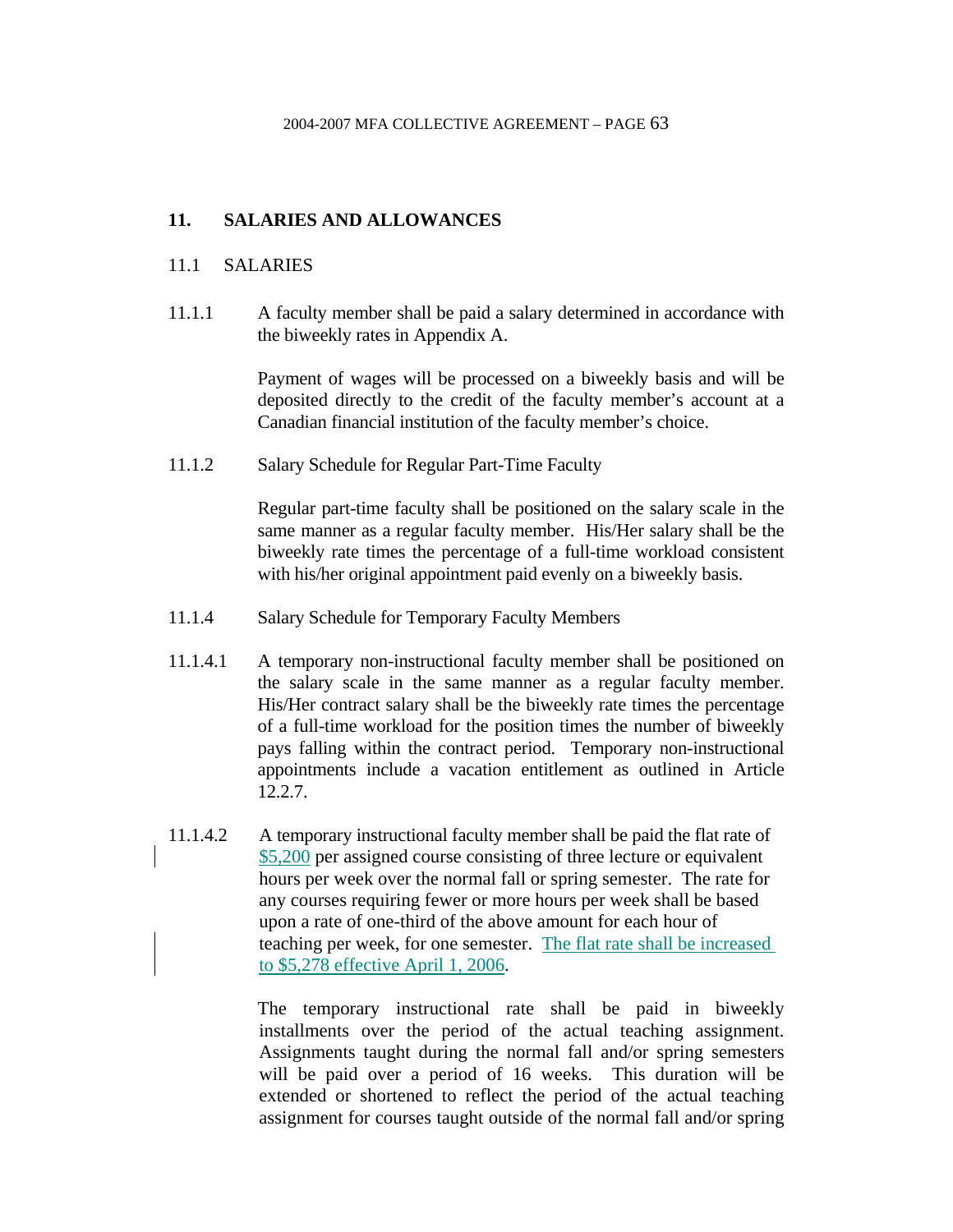semesters.

- 11.1.4.3 Temporary faculty not already in receipt of health and insurance benefits under Article 13 shall be entitled to payment of eight percent (8%) biweekly in lieu of health and insurance benefits. If the employee is participating in an employer paid LTD plan, the payment in lieu of benefits shall be reduced to six percent (6%).
- 11.1.4.4 Notwithstanding the above, any temporary faculty member who had pro-rata status as at April 30, 2001 will be grand-parented at the pro rata status and pro rata rate (inclusive of benefit entitlement). The grand-parented employee will lose his/her pro-rata status and pro-rata rate if there is a break in employment of ten months or more following October 31, 2001 or if the faculty member is offered a regular appointment.

Grand-parented pro-rata temporary faculty will be governed by the applicable provisions contained in the Collective Agreement in effective April 1, 1998 to March 31, 2001.

 There shall be no discrimination against a grand-parented pro-rata faculty member with respect to work opportunities due to the implementation of the new flat rate.

### 11.2 ALLOWANCES

11.2.1 Allowance for Administrative Duties

 Any and all allowances or stipends for administrative duties shall be reported to the Committee of Personnel Stewards of the Association by the Administration each semester by September 30 or February 28 as appropriate.

### 11.2.2 Travel Allowances

 The University-College shall pay the expenses, as per section 42.08 of the Malaspina University-College Policy Book, of a faculty member when on University-College business as approved by the Dean of Instruction. In instances where no other means of transportation can be made available by the University-College, and a faculty member is required to drive his/her personal vehicle for Malaspina University-College business more than six days in one calendar month in his/her I.C.B.C. year, then the University-College shall pay the extra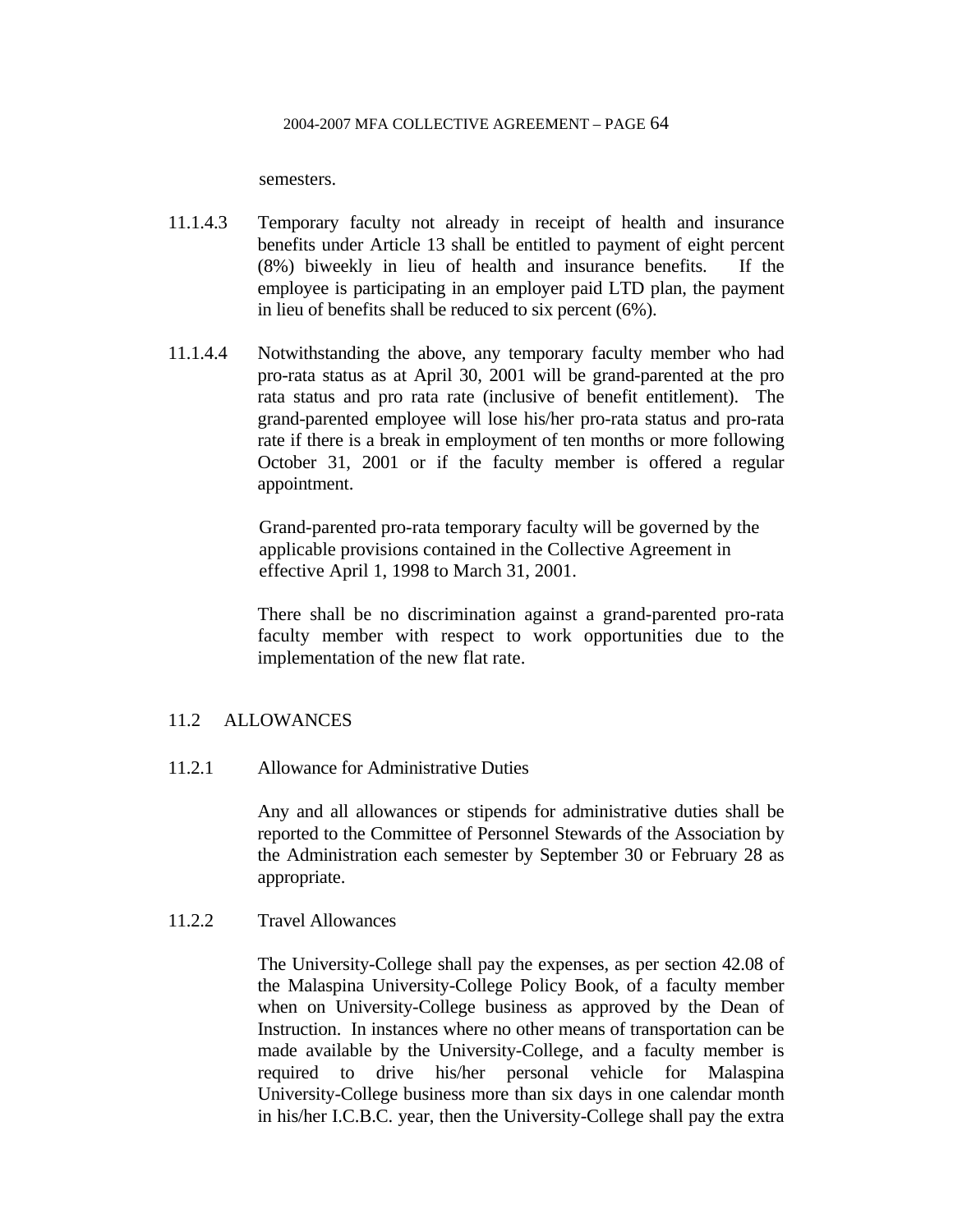costs of necessary insurance. Prior approval of the senior administrator is required. A copy of insurance documentation reflecting additional 007 coverage premium costs must be attached to the claim for reimbursement.

11.2.3 Where the duties of a faculty member require, as a condition of employment and as specified in the posting, that the faculty member belong to a professional association Malaspina University-College shall reimburse the faculty member for any fee paid to maintain membership in that professional association.

### 11.4 INITIAL PLACEMENT ON SALARY SCALE

- 11.4.1 Procedure for Salary Placement of Faculty (Excluding Technicians)
- 11.4.1.1 Initial salary placement shall take place upon appointment. Upon reappointment of a temporary faculty member, salary placement shall not take place unless such reappointment occurs more than one academic year after the expiry of the last temporary appointment.
- 11.4.1.2 A candidate who may be appointed to a position shall be asked to complete an "MFA Salary Placement Experience Credit Data Summary" form, as contained in Appendix B.
- 11.4.1.3 "Initial Salary Placement Forms" are used to place all candidates for regular and temporary positions, except those to be paid the rates given in Article 11.1.4.2. Samples are provided in Appendix C and Appendix D. A completed form used to evaluate each new faculty appointment must be signed by the Director of Human Resources or designate, and be given to the candidate with the letter of appointment. The candidate shall not be required to accept or reject an appointment until at least 24 hours have elapsed after he/she has received this form.
- 11.4.1.4 A master file of all completed MFA Salary Placement Experience Credit Data Summary forms and Initial Salary Placement Forms shall be kept in the Human Resources Office. Copies of the MFA Salary Placement Experience Credit Data Summary form and the Initial Salary Placement form for each successful candidate shall be sent to the Chief Personnel Steward of the Association.
- 11.4.1.5 The minimum initial placement for a faculty member on the salary schedule for University-College professors or for non-instructional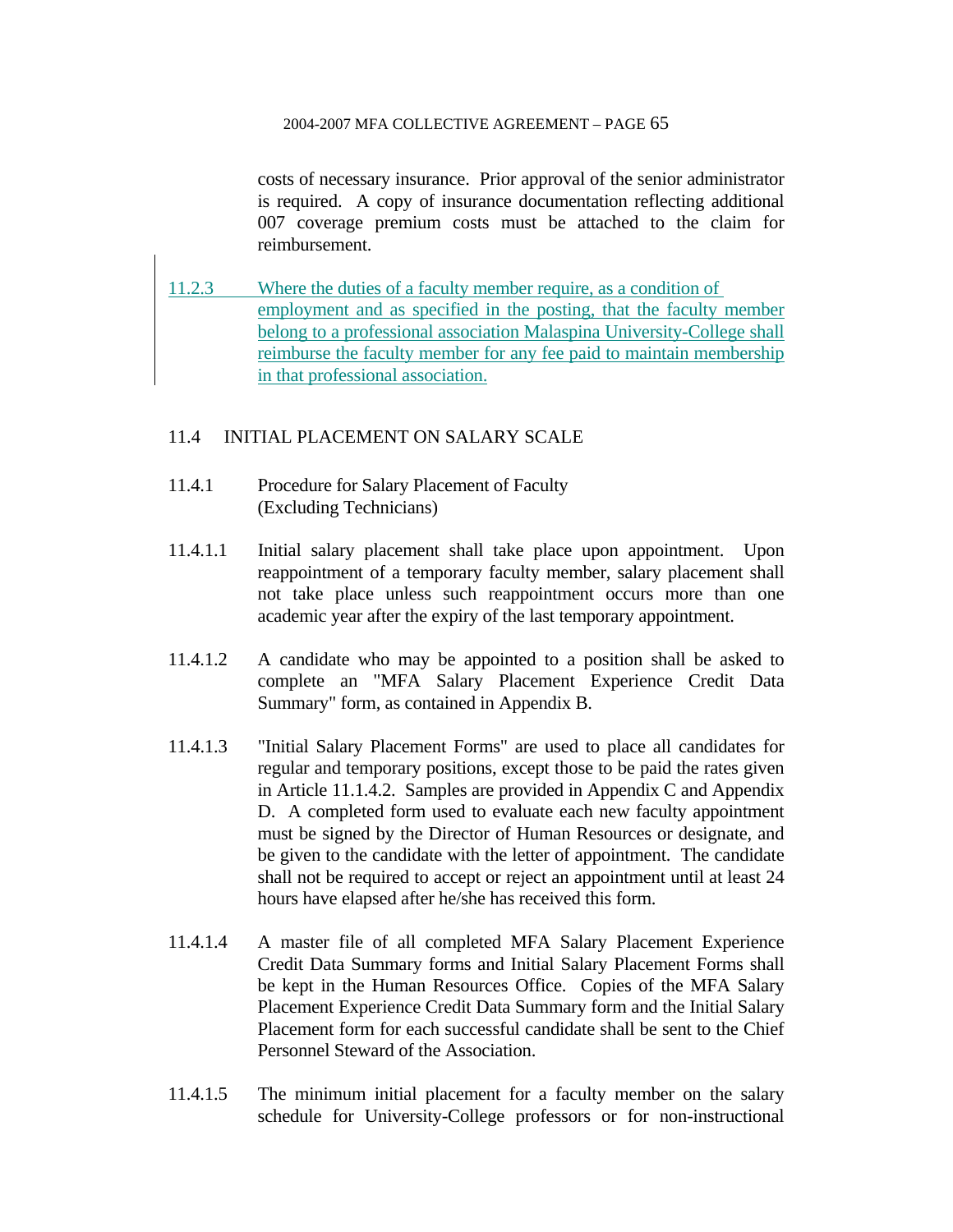| Qualifications               | Placement              |                         |
|------------------------------|------------------------|-------------------------|
|                              | Prior to April 1, 2002 | Effective April 1, 2002 |
|                              |                        |                         |
| Diploma representing two     | Category II, Step 13   | Category II, Step 10    |
| full years of formal study   |                        |                         |
| or more, or equivalent       |                        |                         |
| Bachelor's Degree, or        | Category II, Step 13   | Category II, Step 10    |
| equivalent                   |                        |                         |
| Master's Degree, or          | Category II, Step 12   | Category II, Step 9     |
| equivalent                   |                        |                         |
| Double Master's Degree,      | Category II, Step 11   | Category II, Step 8     |
| or at least one full year of |                        |                         |
| study beyond a Master's      |                        |                         |
| Degree                       |                        |                         |
| Doctorate                    | Category II, Step 10   | Category II, Step 7     |

faculty excluding technicians (Appendix A), shall be as follows:

- 11.4.1.5.1 Only credentials from accredited institutions shall be recognized when awarding initial minimum placement and for incremental progression based on completion of Master's or Doctorate degrees.
- 11.4.1.6 Equivalency

 In initial placements an equivalency may be established in lieu of a formal diploma or degree, (Article 11.4.1.5). In such case, credit may be granted toward an equivalency on the basis of two or more years experience equals one year of a diploma or degree. The actual value of the experience shall depend on the nature and relevance of the experience. Where experience is used to establish equivalency, it cannot be used for salary increments.

- 11.4.1.7 Experience Credit
	- a) University-College professors (excluding Education Programs):
		- i) Employment directly related to primary assignment shall mean employment in the following areas which are directly related to primary assignment:
			- 1) teaching in field of instructional assignment, at college, university or senior secondary school level (grade 11 or higher)
			- 2) senior administrative experience in the field of the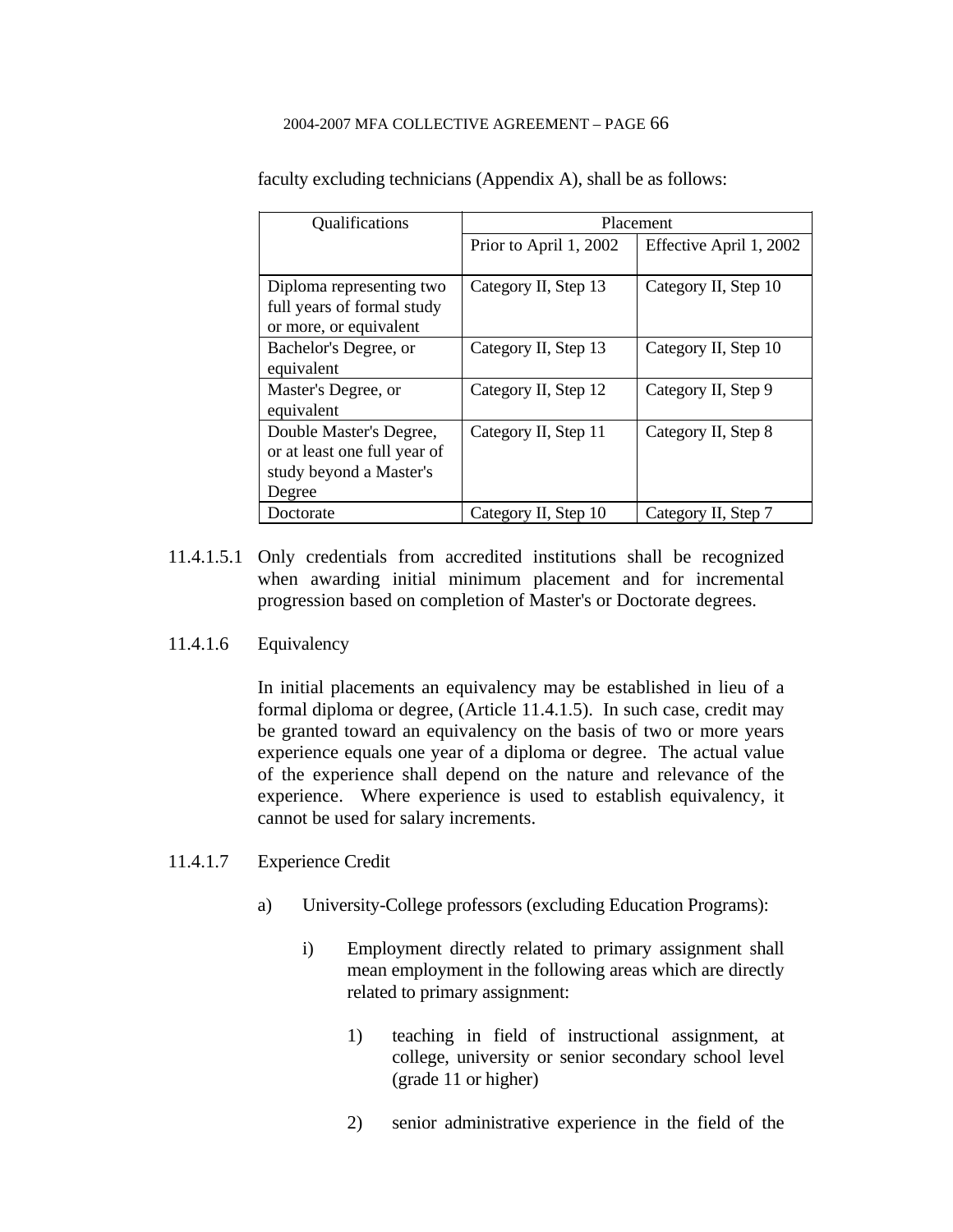instructional assignment

- 3) research at the post-Doctoral level
- 4) teaching assistantships or other similar teaching assignments done while working on a Master's or Doctorate only for the periods in which they constitute full-time workloads
- 5) teaching not in field of instruction, at college, university or senior secondary school level (grade 11 or higher)
- 6) other employment in field of instructional assignment after date of first Diploma, Degree or Teaching Certificate.
- ii) Other relevant employment in the following areas which are relevant to appointment:
	- 1) teaching at elementary or junior secondary school level (kindergarten to Grade 10)
	- 2) senior administrative experience
	- 3) research at the post-Master's level
	- 4) other employment after date of first Diploma, Degree or Teaching Certificate.
- b) University-College professors in Education Programs:
	- i) Employment directly related to primary assignment shall mean employment in the following areas which are directly related to primary assignment:
		- 1) teaching in field of instructional assignment, at college or university level
		- 2) teaching in public school system after certification
		- 3) teaching in certified private school system, or equivalent, after certification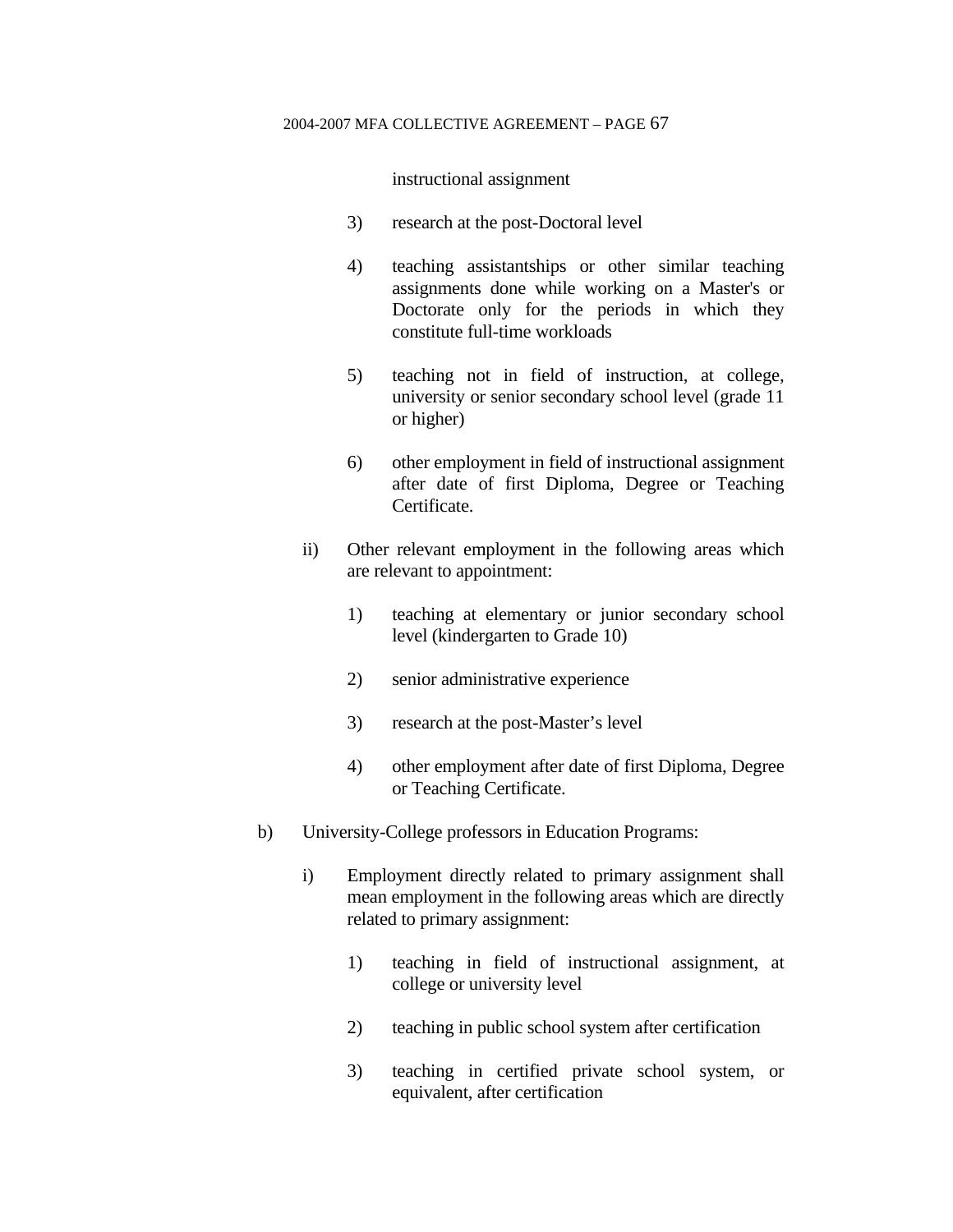- 4) senior administrative experience in the field of the instructional assignment or in the public education sector
- 5) research at the post-Doctoral level
- 6) teaching assistantships or other similar teaching assignments done while working on a Master's or Doctorate only for the periods in which they constitute full-time workloads
- 7) teaching not in field of instructional assignment, at college or university level
- 8) other employment in field of instructional assignment after date of first Diploma, Degree or Teaching Certificate.
- ii) Other relevant employment in the following areas which are relevant to appointment:
	- 1) senior administrative experience
	- 2) research at the post-Master's level
	- 3) other employment after date of first Diploma, Degree or Teaching Certificate.
- c) Counsellors:
	- i) Employment directly related to primary assignment shall mean employment in the following areas which are directly related to primary assignment:

 Note: Directly related experience for those employees who's primary assignment is Counselling shall be limited to Counselling experience. Directly related experience for those employees who's primary assignment is Advising (Educational Counsellors) shall be limited to Advising experience.)

 1) counselling or advising at colleges, universities and senior secondary level of public and certified private schools or equivalent, social service agencies, and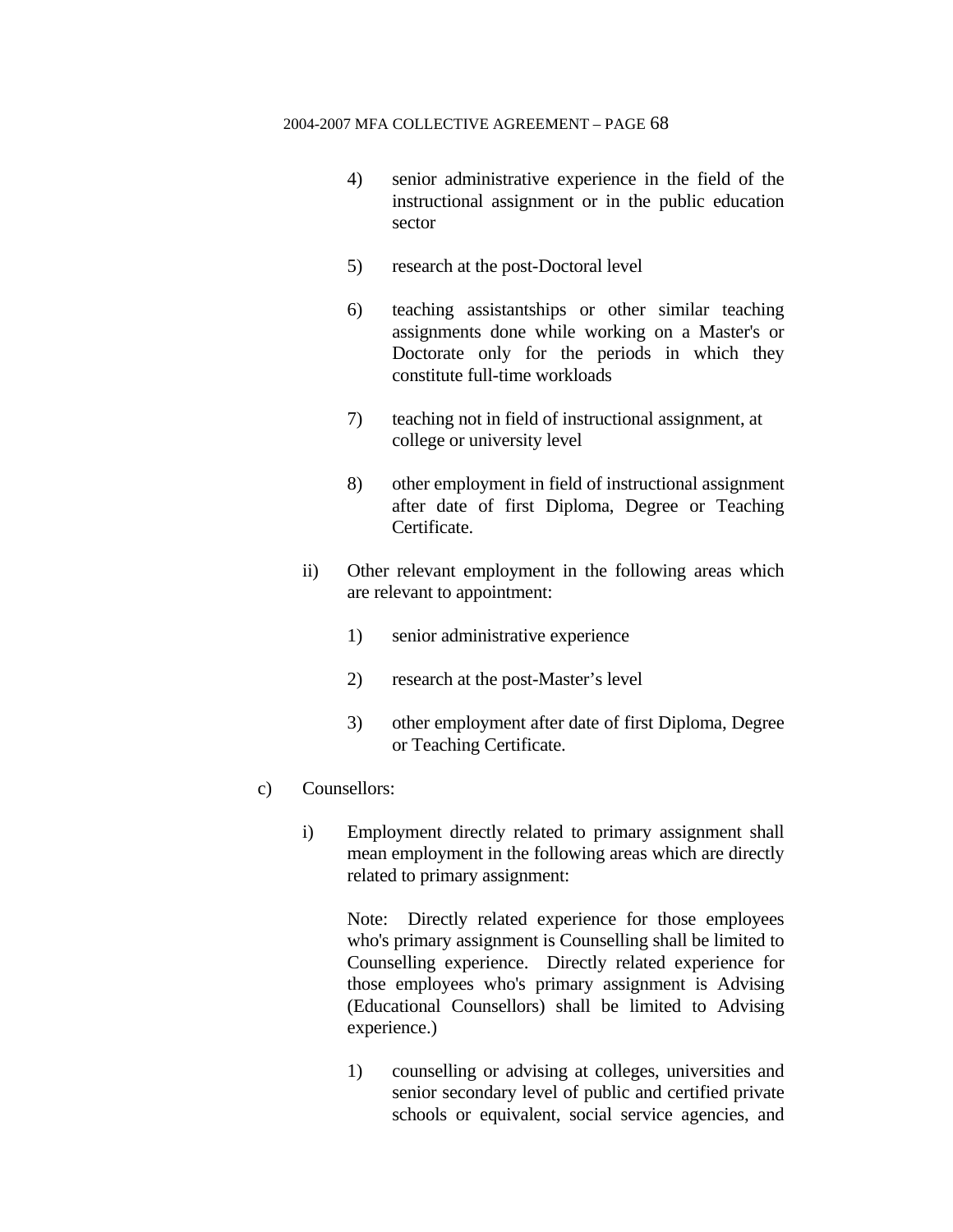medical facilities

- 2) for Counsellors, teaching in field of assignment, such as in counselling programs, psychology and social work at colleges, universities, public and certified private schools or equivalent
- 2.1) for Advisors, (Educational Counsellors) teaching at Colleges, universities, or senior secondary school level
- 3) senior administrative experience in the field of the assignment
- 4) research at the post-Doctoral level
- 5) teaching assistantships or other similar teaching assignments done while working on a Master's or Doctorate only for the periods in which they constitute full-time workloads
- 6) other employment in field of primary assignment after date of first Diploma, Degree or Teaching Certificate.
- ii) Other relevant employment in the following areas which are relevant to appointment:
	- 1) counselling or advising at levels below senior secondary level of public and certified private schools or equivalent.
	- 2) teaching not in field of assignment at colleges, universities, public and certified private or equivalent schools
	- 3) senior administrative experience
	- 4) research at the post-Master's level
	- 5) other employment after date of first Diploma, Degree or Teaching Certificate.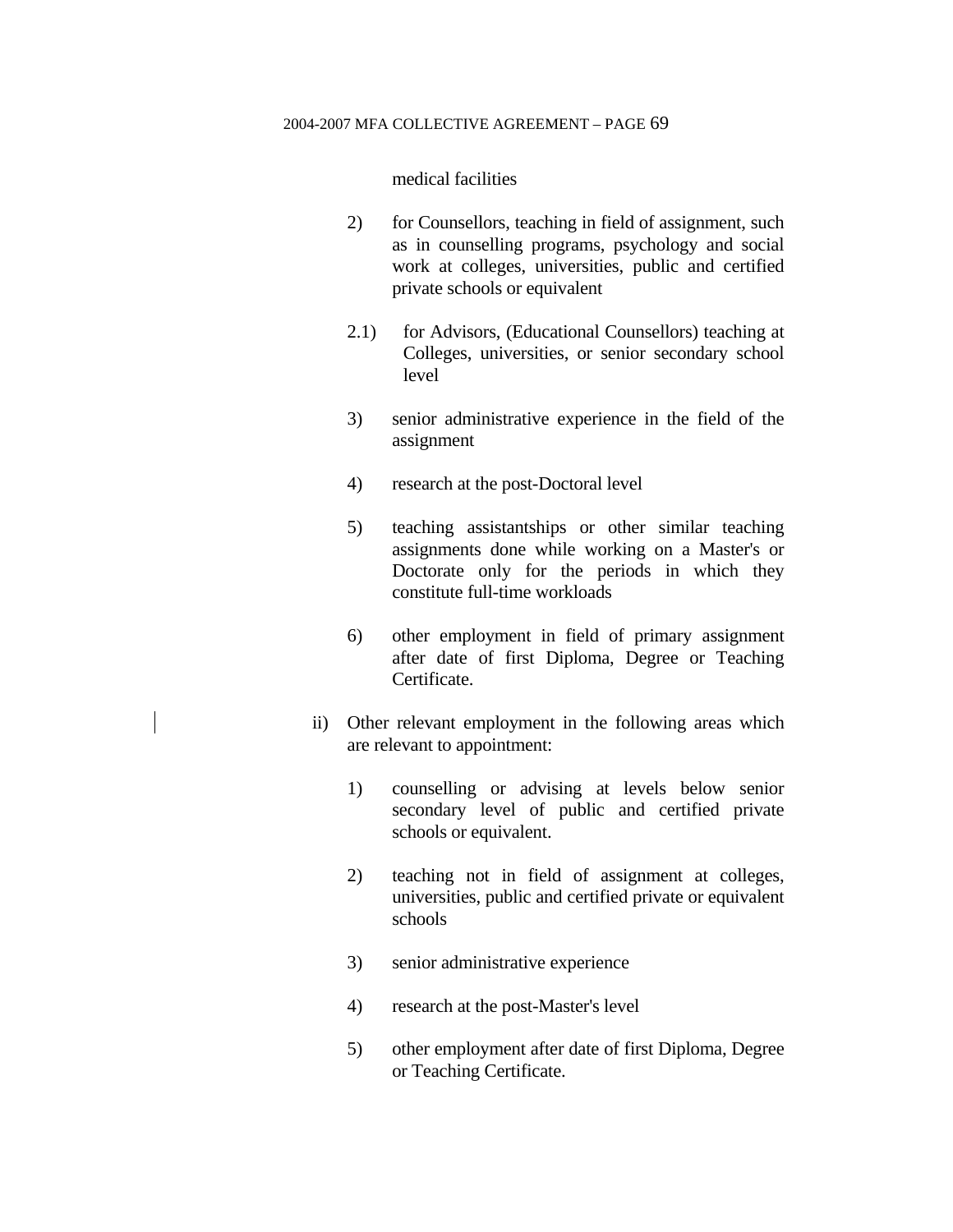### d) Librarians:

- i) Employment directly related to primary assignment shall mean employment in the following areas which are directly related to primary assignment:
	- 1) as a professional librarian, following the M.L.S. degree or equivalent
	- 2) teaching in field of assignment
	- 3) senior administrative experience in the field of the assignment
	- 4) research at the post-Doctoral level
	- 5) teaching assistantships or other similar work assignments done while working on a Master's or Doctorate only for the periods in which they constitute full-time workloads
	- 6) other employment in field of primary assignment at post-Bachelor's level
- ii) Other relevant employment in the following areas which are relevant to appointment:
	- 1) employment after a two-year diploma level as a library technician or senior supervisory library assistant
	- 2) senior administrative experience
	- 3) research at the post-Master's level
	- 4) other employment at post-Bachelor's level
- e) Technicians:
	- i) Employment directly related to primary assignment shall mean employment in the following areas which are directly related to primary assignment:
		- 1) teaching, research, and work in field of assignment at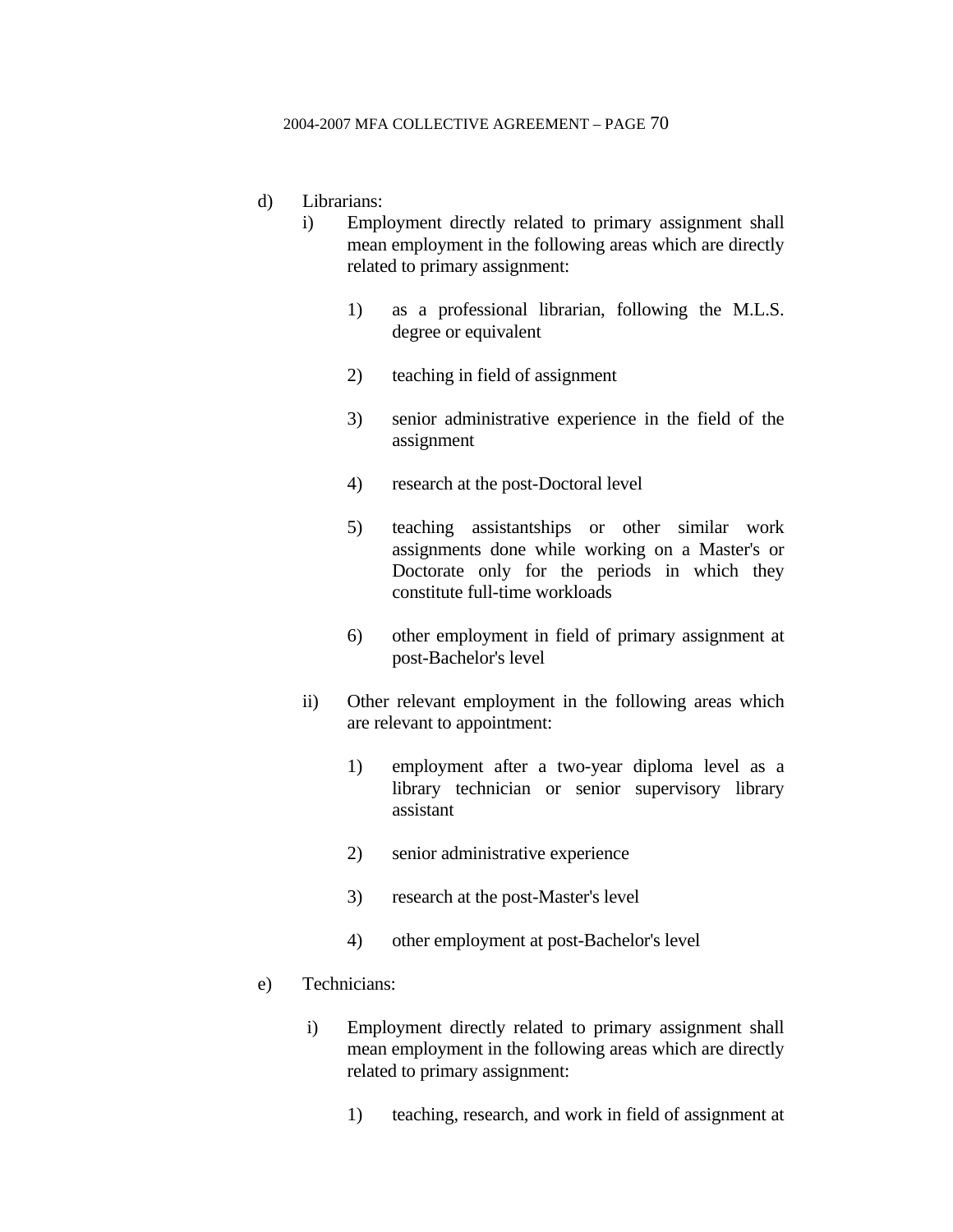post-diploma or equivalent level.

- ii) Other relevant employment in the following areas which are relevant to appointment:
	- 1) teaching, research, and work.
- 11.4.1.7.1 Part-time teaching experience shall be pro-rated based on a two-semester teaching year. Other part-time work experience shall be pro-rated based on a 35-hour work week and 12-month year. In no event shall more than one year experience credit be granted for experience in any 12-month period.
- 11.4.1.7.2 Teaching of non-credit courses shall be excluded.
- 11.4.1.7.3 The decimal fraction of a year's experience leading to initial salary placement shall not be carried forward as a credit towards an increment on the salary schedule.
- 11.4.2 Procedure for Salary Placement of Technicians
- 11.4.2.1 The minimum initial placement for a technician on the salary schedule given in Appendix A shall be as follows:

| Qualifications                                          | Placement |
|---------------------------------------------------------|-----------|
| Diploma in Technology or<br>equivalent                  | $F1-1$    |
| Diploma in Technology plus<br>one year of related study | $F1-2$    |
| Bachelor's Degree or<br>equivalent                      | $F1-3$    |
| Bachelor's Degree plus<br>one year of related study     | $F1-4$    |
| Bachelor's Degree plus<br>two years of related study    | F1-5      |

11.4.2.2 A technician who, as part of his/her workload, has responsibilities for instructing and evaluating students in a laboratory or other teaching situation shall be placed as both a University-College professor and a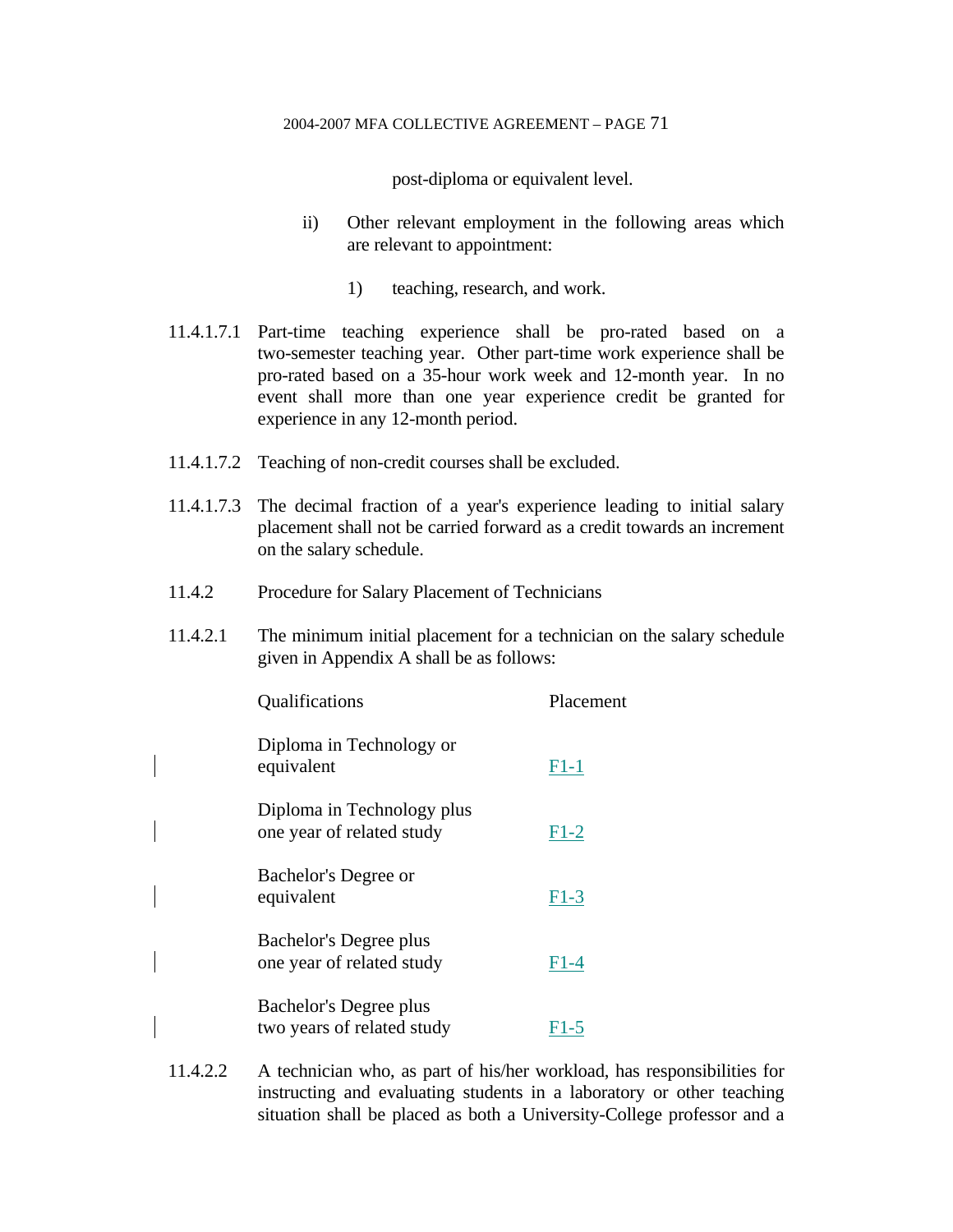Technician (Articles 11.4.1 and 11.4.2) and shall be paid for the proportion of time devoted to each of the two activities as determined by the Program Group Workload Committee. Other conditions of employment shall be determined by this same ratio. The duration of the teaching assignment shall be set at the time that the technician accepts the assignment.

- 11.4.3 Salary Placement Appeals
- 11.4.3.1 Appeals on initial salary placement may be made on questions regarding the interpretation and application of the salary placement criteria.
- 11.4.3.2 Appeals on salary placement shall be made to a Salary Placement Appeals Committee which shall consist of the following: the Vice-President Academic, the appropriate Dean of Instruction, and four (4) faculty members elected annually in May by the Association. The Chief Personnel Steward of the Association, or designate, shall be the advocate for the faculty member involved.
- 11.4.3.3 The Salary Placement Appeals Committee shall elect a Chair in May. The Chair shall be responsible for calling meetings of the Committee as necessary.
- 11.4.3.4 A new faculty member must initiate any appeal regarding his/her placement on the salary schedule within ninety (90) days of commencing duty at the University-College, or within sixty (60) days of receiving the placement form, whichever is the later.
- 11.4.3.5 The decision of the Salary Placement Appeals Committee is final.
- 11.4.4 Change of Assignment

 A regular faculty member who has been placed on the salary schedule shall not receive a new placement if he/she is reassigned to another position within the same salary scale, at any time after he/she has been appointed to more than a one-year term.

### 11.5 ADDITIONAL FORMAL QUALIFICATIONS

11.5.1 Faculty members who complete additional formal qualifications shall be awarded additional increments corresponding to the differences indicated in the criteria for initial placement (Articles 11.4.1.5 and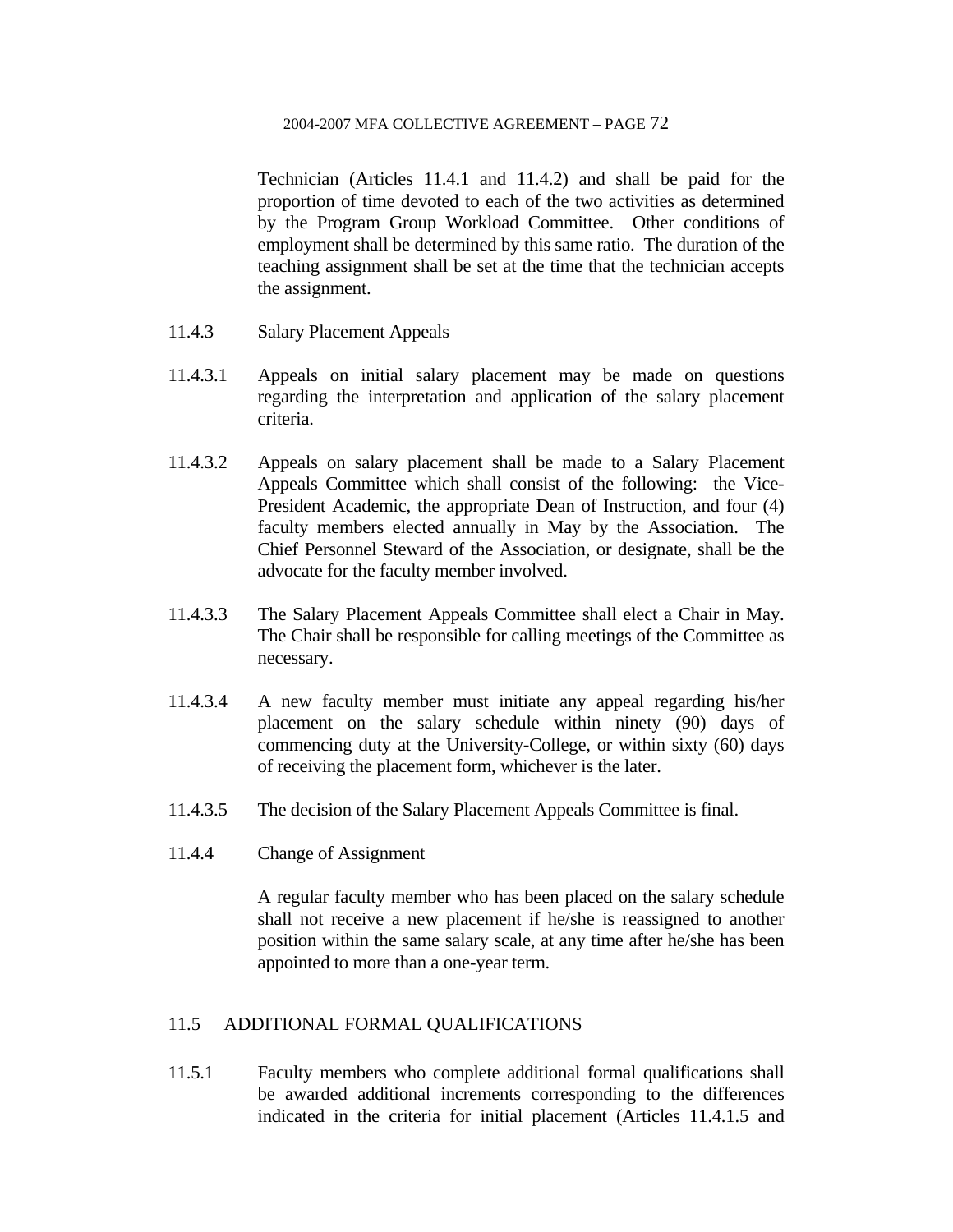11.4.2.1). Where experience increments have been given for work toward the additional formal qualifications (not teaching) an additional educational increment shall not be given within the same year for the completion of the said qualifications.

11.5.2 Placement on a new step within a category, resulting from a faculty member's completion of additional formal qualifications, shall be effective from the first day of the pay period following receipt of formal notification by the appropriate Senior Administrator and the Director of Human Resources with notification of change to the appropriate Vice President.

### 11.8 INCREMENTAL ADVANCEMENT ON SALARY SCALE

- 11.8.1 Since experience usually results in improved teaching ability and/or increased knowledge in an area of expertise, a faculty member can normally expect an annual increment on the basis of this experience. Each part-time faculty member shall accumulate experience credits in the same proportion as his/her salary compared to the salary he/she would receive as a full-time faculty member. If the increment is not granted, the Dean of Instruction must state the reasons in writing to the faculty member by February 15 of the year preceding the contract year when the increment is to be withheld. The Committee of Personnel Stewards of the Association may make representation to the Vice-President Academic should the faculty member so request. Increments will be effective on the first day of the pay period following that date in which the faculty member accrued 1.000 credits towards an incremental salary increase. Normally, only one work experience increment or additional educational increment shall be awarded in a twelve-month period subject to Articles 11.5.1 and 11.5.2.
- 11.8.2 Full-time faculty members who have appointments in more than one category of the salary scale (that is, those who have split appointments) shall have the salary in each category fully incremented annually.

*11.9 PROVINCIAL SALARY SCALE*

- *11.9.1 The Provincial Salary Scale is attached as Appendix A.*
- *11.9.2 Secondary Scale Adjustment*
- *11.9.2.1 Effective April 1, 2006, all steps on secondary scales will be increased*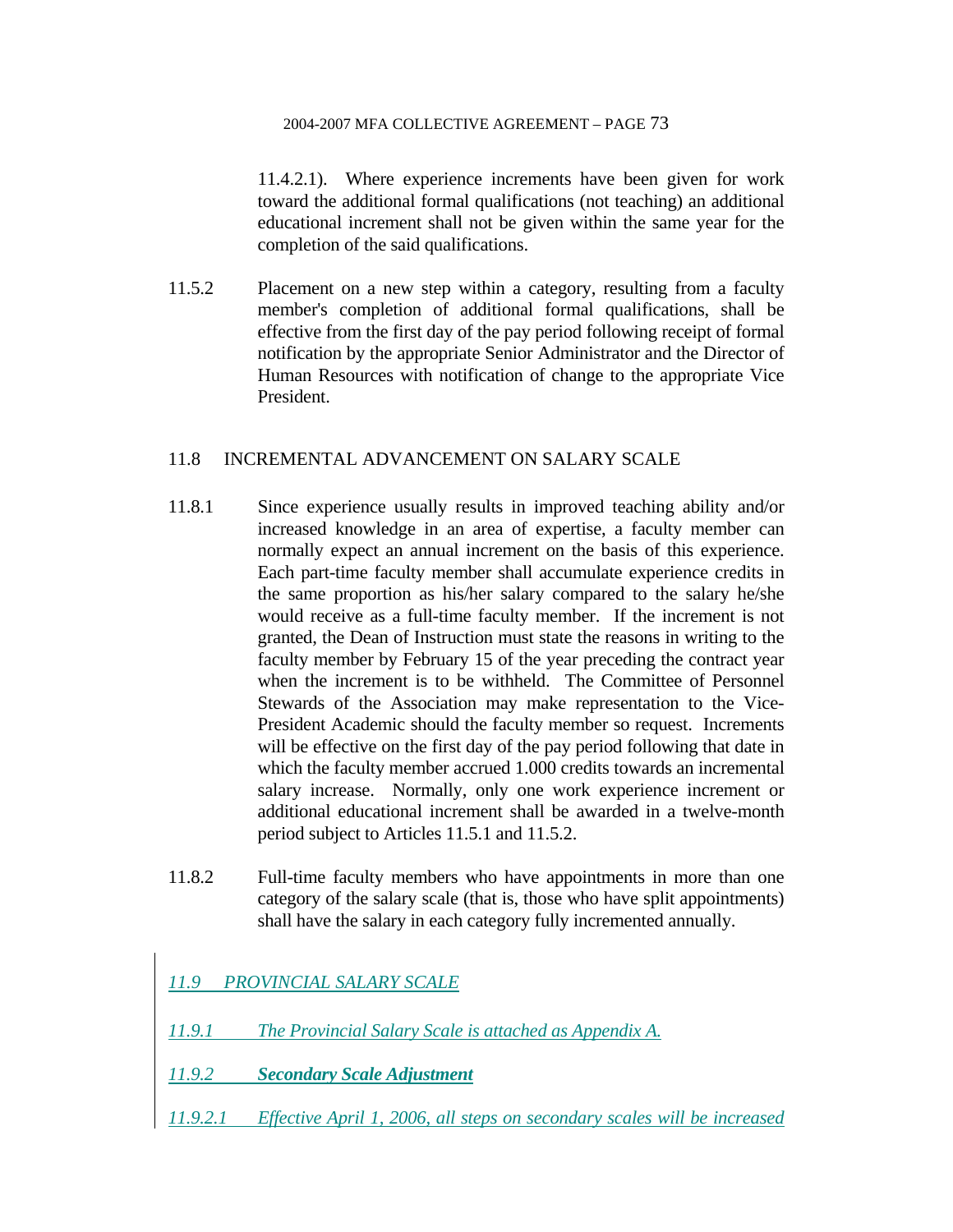*by one and one-half percent (1-1/2%) or by the April 1, 2006 to March 31, 2007 total salary increase of any faculty agreement that includes the Provincial Salary Scale, whichever is greater.*

*11.9.2.2 Despite Article 11.9.2.1 above, local parties may elect to revise secondary scales to the extent possible within a weighted average of the salary increases specified in Article 11.9.2.1.*

### *11.9.3 Maintenance of Placement*

 *Where an employee covered by this Agreement becomes employed within two (2) years by another institution* of the former Common Agreement *also covered by this Agreement, initial placement shall be made at the higher of the placement formula at the hiring institution or his or her current or most recent salary step. This will only apply when the employee becomes employed in the same or a substantially similar field. The normal probation provisions of the hiring institution will apply.* 

Malaspina will commit to place new employees from the following institutions at the current salary placement:

*College of New Caledonia, College of the Rockies, Camosun College, Capilano College, Douglas College, Institute of Indigenous Government, Kwantlen University College, North Island College, Northern Lights College, Northwest Community College, Selkirk College, University College of the Cariboo, Vancouver Community College.*

*11.9.4 Calculation of Pay*

*Malaspina will review its division of annual pay into pay periods to ensure that employees receive the full or pro-rated (as applicable) gross annual salary in the Provincial Salary Scale in Appendix A.*

*11.9.5 Overload*

 *A regular employee who works an overload in a given year shall receive no less than either:*

*(a) the pro-rate salary for the overload based on the Provincial Salary Scale or the secondary scale on which the employee is placed or,*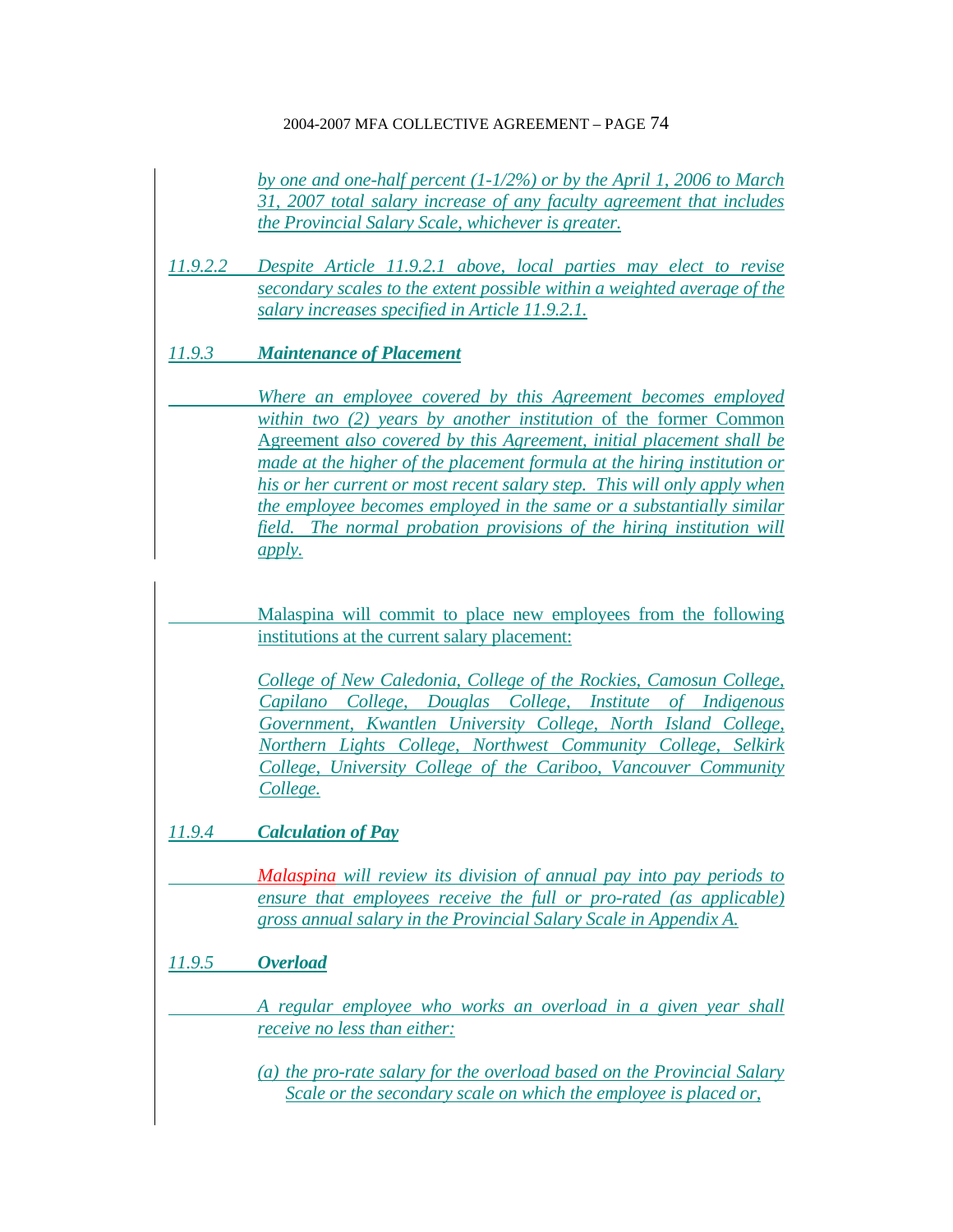*(b) a reduction of workload in a subsequent year that is commensurate with the amount of the overload.*

*The conditions governing overloads are as set out in the regular employee's local collective agreement, subject to the above provision.*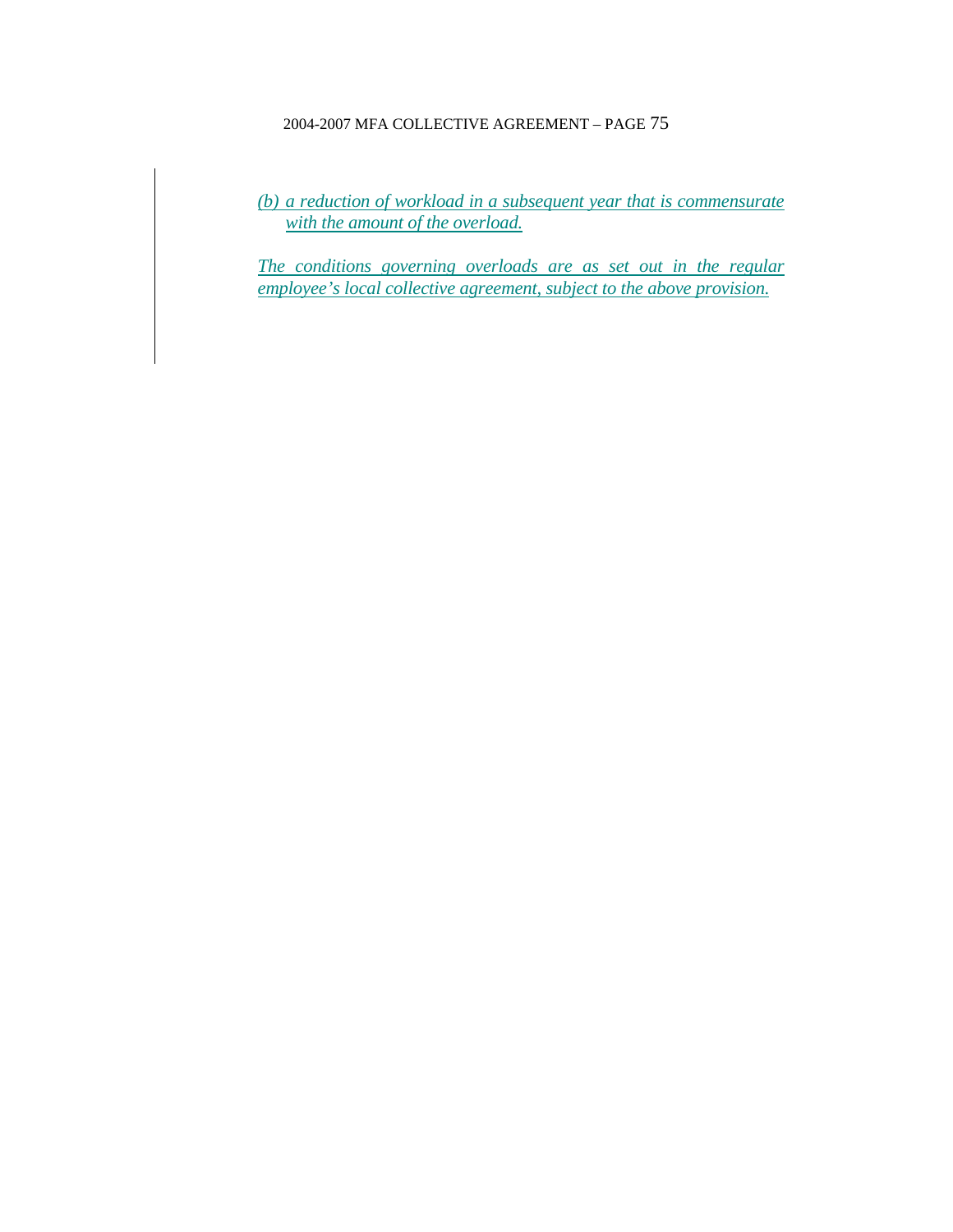# **12. LEAVE, PAID AND UNPAID, PROFESSIONAL DEVELOPMENT AND SCHOLARLY ACTIVITY**

# 12.2 VACATIONS

| 12.2.1 | The employer shall provide each regular instructional faculty member,<br>counsellor, advisor, and librarian who works a full annual workload<br>with forty-four (44) days of paid vacate in each year, exclusive of                                                                                                                                                                                                                                                                                                                                                                            |
|--------|------------------------------------------------------------------------------------------------------------------------------------------------------------------------------------------------------------------------------------------------------------------------------------------------------------------------------------------------------------------------------------------------------------------------------------------------------------------------------------------------------------------------------------------------------------------------------------------------|
|        | statutory holidays and the days between Christmas and New Years.                                                                                                                                                                                                                                                                                                                                                                                                                                                                                                                               |
| 12.2.2 | Regular instructional faculty members, counsellors, advisors, and<br>librarians who work less than a full workload shall be entitled to paid<br>vacation in each year on a pro-rated basis.                                                                                                                                                                                                                                                                                                                                                                                                    |
| 12.2.3 | An instructional faculty member may request vacation at times other<br>than the June 15 to August 15 period. Such a request shall normally<br>be approved unless the requested period falls within the specified<br>teaching period, including each full regular semester (including<br>examination period) and each designated teaching period for special<br>session or summer session in which the University-College professor<br>has assigned teaching duties.                                                                                                                            |
| 12.2.4 | If the University-College requires an instructional faculty member to<br>report for duty or otherwise be in attendance during his or her<br>vacation time, then the University-College professor is given<br>equivalent time off. Both the request and arrangements for equivalent<br>time off are to be made in writing.                                                                                                                                                                                                                                                                      |
| 12.2.5 | The vacation period for Faculty Advisors is from June 1st to July<br>31st. This shall begin in the year in which the Faculty Advisor's<br>assignment begins. In the year in which the Faculty Advisor's<br>assignment to the Advising Centre ends, he or she has the option of<br>continuing with the June 1st to July 31st vacation period, or returning<br>to the vacation period for instructional faculty, or any two-month<br>period agreed to mutually by the Faculty Advisor, the Appropriate<br>Senior Administrator in which the Faculty Advisor's assignment is<br>being reinstated. |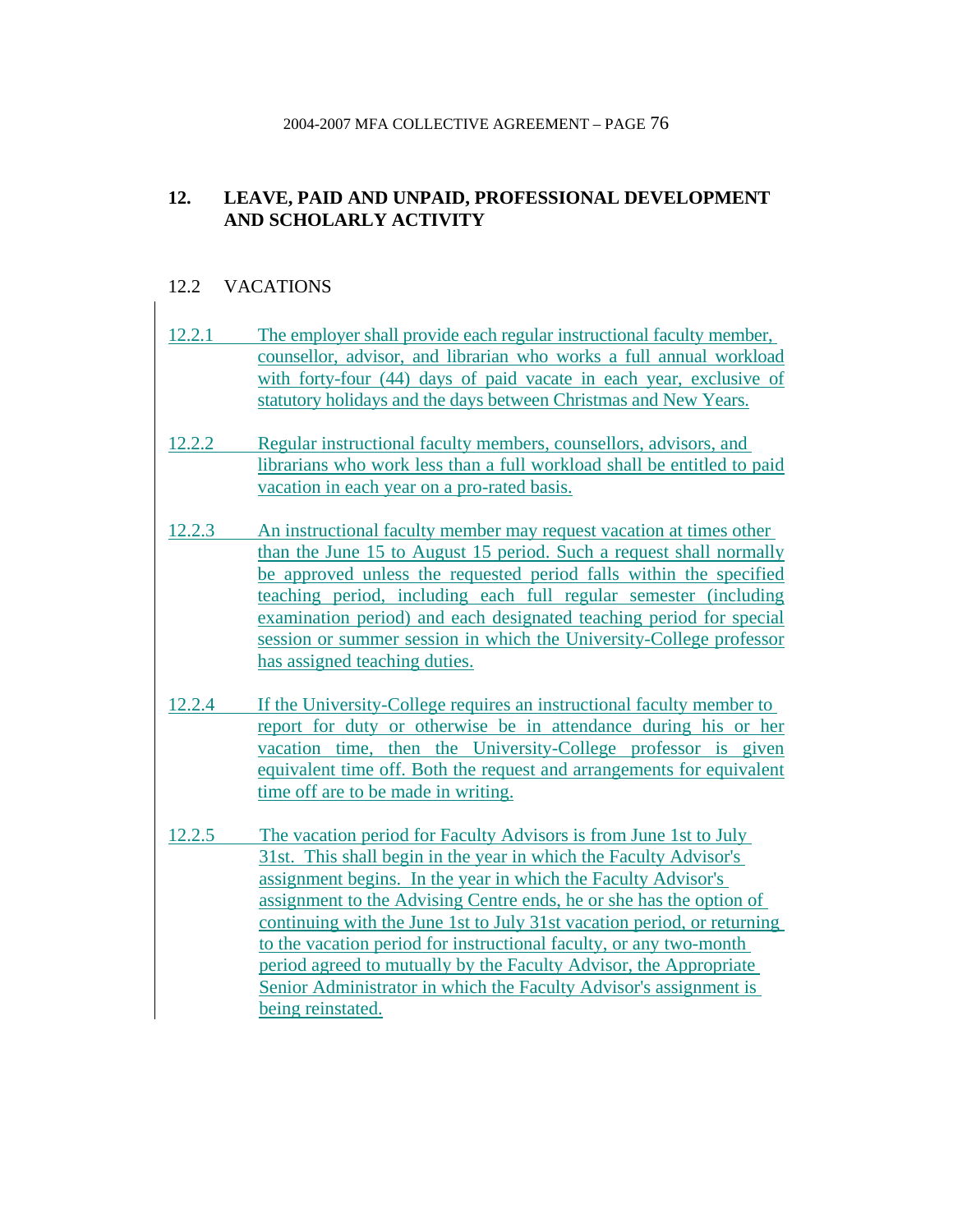# 12.2.6 **Technicians:**

|        | Technicians are entitled to twenty-one (21) days annual vacation.                                                                                                                                                                                                                                                                                     |
|--------|-------------------------------------------------------------------------------------------------------------------------------------------------------------------------------------------------------------------------------------------------------------------------------------------------------------------------------------------------------|
| The    | scheduling of this vacation shall be arranged by the technician in<br>consultation with and subject to the approval of the Appropriate<br>Senior Administrator. Full-time technicians who have provided five<br>(5) years continuous service in that capacity to the University-College<br>shall be entitled to an additional five (5) days vacation. |
| 12.2.7 | <b>Vacation for Part-Time Appointees:</b>                                                                                                                                                                                                                                                                                                             |
|        | a) Temporary appointments for counsellors and librarians shall<br>include a vacation entitlement of 8% in the first year of<br>employment, 12% in the second year of employment, and 16% in<br>the third year of employment.                                                                                                                          |
|        | b) Temporary appointments for technicians shall include a vacation<br>entitlement of 8%.                                                                                                                                                                                                                                                              |
|        | Vacation entitlement shall be:                                                                                                                                                                                                                                                                                                                        |
|        | Paid out on a biweekly basis for contracts of duration less<br>$\ddot{1}$<br>than five months.                                                                                                                                                                                                                                                        |
|        | For contracts of at least five months, the vacation<br>$\ddot{\textbf{i}}$<br>entitlement shall be given as time off, and any unused<br>vacation entitlement will be paid out at the end of the<br>contract.                                                                                                                                          |
|        | Non-instructional temporary faculty, in at least their third year of<br>employment, shall be entitled to professional development time as<br>outlined in Article 12.3.1.1 on a pro-rated basis.                                                                                                                                                       |

# 12.3 PROFESSIONAL DEVELOPMENT

12.3.1 In order to maintain excellence of instruction and educational service at Malaspina University-College, it is recognized that there is a need for faculty to have the opportunity to participate in and pursue activities related to professional development. Towards this end the University-College shall: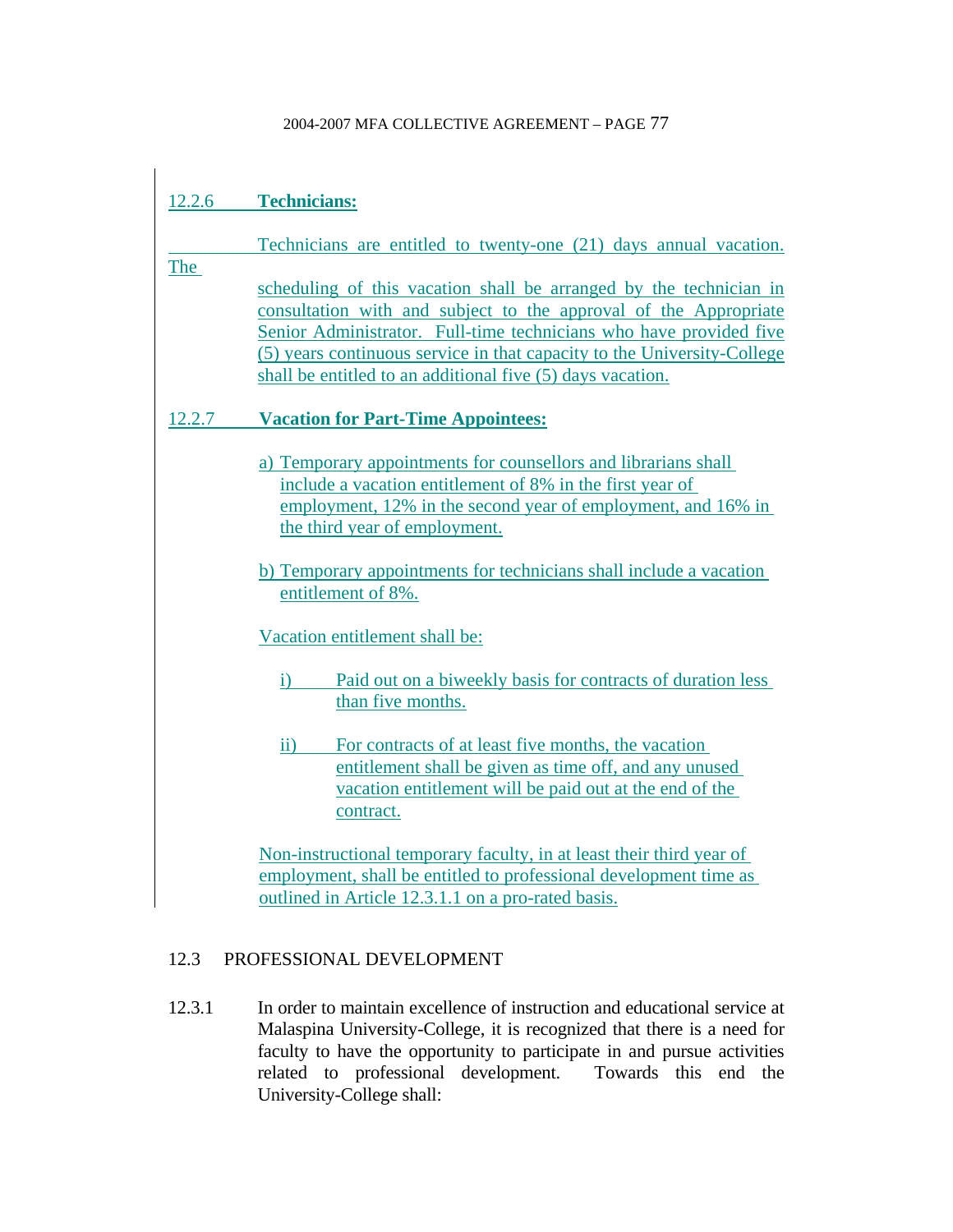a) provide each regular faculty member, upon application, a minimum of \$750 for professional development activities approved by the appropriate Academic Administrator. Effective April 1, 2005, this amount will be increased to \$1,000.

 Only those activities undertaken primarily for the benefit of Malaspina University-College can be considered for non-taxable reimbursement.

The following expenses may be eligible for reimbursement:

- i) Membership fees in professional organizations and learned societies;
- ii) Books, periodicals, journals and other materials directly associated with the faculty member's duties and responsibilities;
- iii) Registration fees or other fees for courses, workshops and similar activities;
- iv) Travel expenses related to attending meetings, conferences, courses and other approved activities. (These reimbursements will be made in accordance with the travel policies of Malaspina University-College);
- v) Other activities deemed of significant benefit to Malaspina University-College.

 As non-taxable reimbursements, goods purchased through Professional Development funds remain the property of Malaspina University-College.

 Unexpended balances at the end of the fiscal year (March 31) can be claimed on an expense claim form authorized by the Dean, Director or Regional Campus Principal. Payment to the faculty member of that amount will be added to his/her taxable income for the calendar year in which the payment is received.

 In addition to this the University-College shall cover expenses for one faculty member, in each discipline where Provincially-approved articulation meetings are held, to attend one such meeting per year.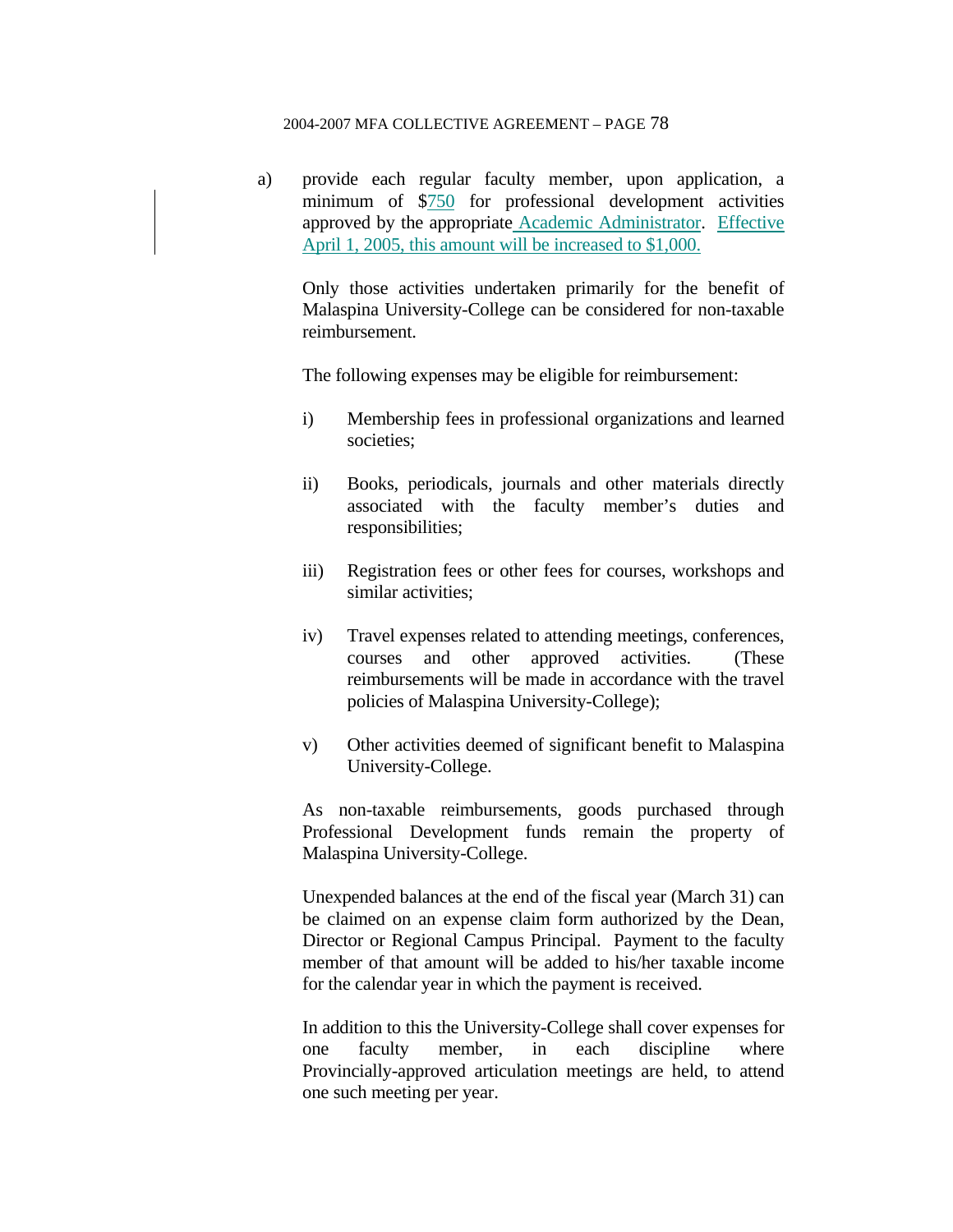- b) provide the Association Professional Development Committee a minimum of \$4,500 for the sponsorship of activities which in the opinion of the committee shall be of professional interest to the general faculty.
- c) provide funds to support the equivalent of eight and one-half full-time professional development leaves of absence (assisted leaves) at a minimum of 70% of regular salary.
- 12.3.1.1 A temporary faculty member who has been employed for at least two consecutive academic years or four consecutive academic semesters (not including summer session) and is reappointed to a temporary appointment of 0.5 or greater in the next following semester shall be eligible for professional development funds on a pro rata basis. (Example: a temporary faculty member with the necessary prior consecutive appointments who is reappointed to a temporary appointment of 0.6 shall be eligible for \$600 which is 60 percent of \$1000.
- 12.3.2 Regular non-instructional faculty members shall receive two (2) weeks to engage in professional development activities per year (following the submission of the leave request form if the employee is planning to be off-campus and not on call), provided that this time can be arranged so that replacement is deemed unnecessary, but the appropriate Dean, Director or Regional Campus Principal. Faculty who do not have twelve month appointments shall have this time prorated commensurate with the length of their appointment.

 When additional professional development time is needed noninstructional faculty may, upon written application to the appropriate Dean, Director or Regional Campus Principal, receive special permission to be absent from the University-College.

- 12.3.3 Waiver of Tuition Fees for University-College Employees
	- a) Credit Courses

 Employees who have a regular appointment may register in University-College courses, at no cost, provided that no fee-paying student is displaced. Such registration will be subject to admission requirements and enrolment procedures which will be set from time to time by the Registrar.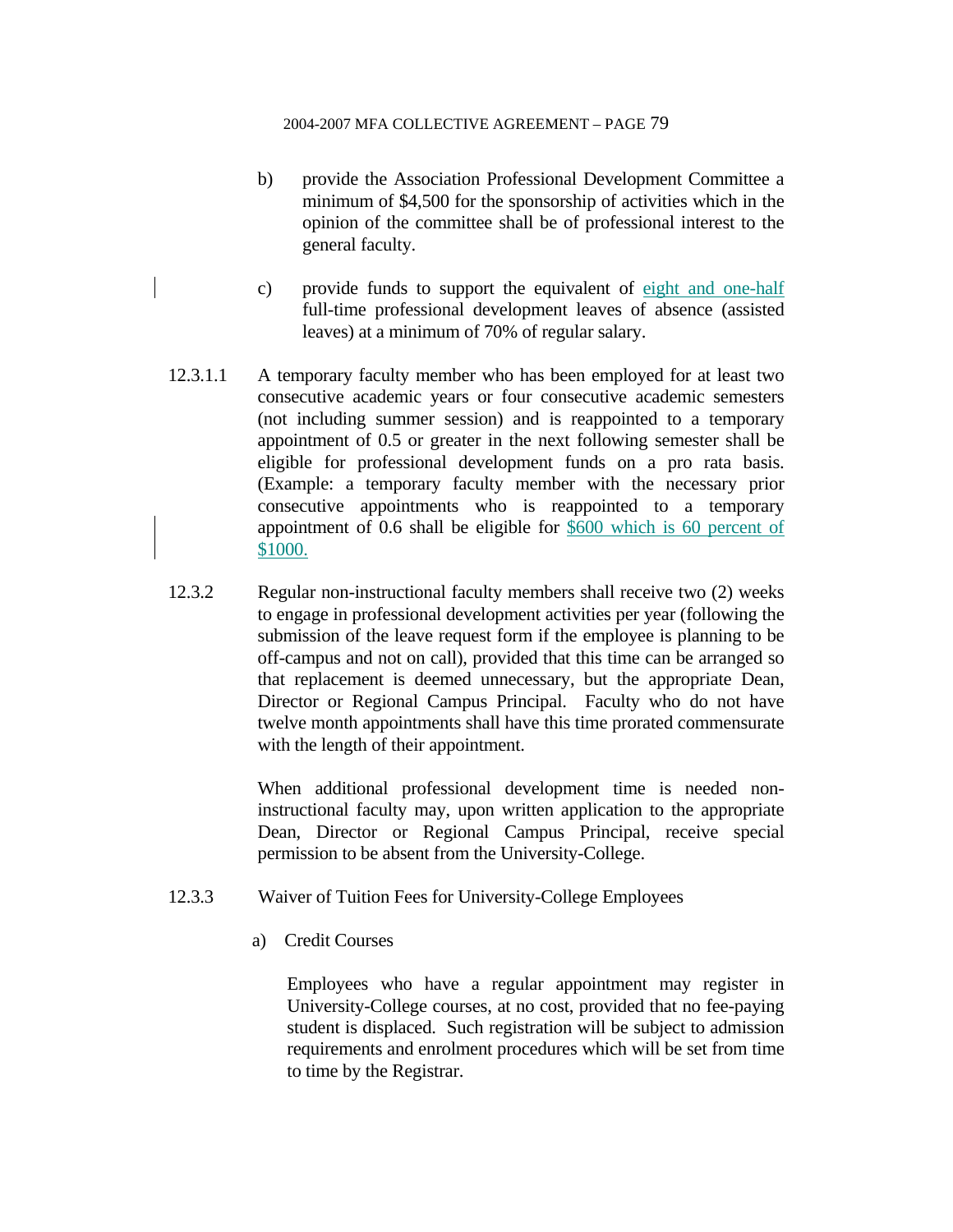b) Community Education Courses

Eligible\* employees will be allowed to enroll in one non-credit or part-time vocational course per term, at no cost, subject to procedures which will be set from time to time by the Applied Programs or Learning Connections department at each campus.

\*Eligible employee means a faculty member who is employed for a minimum of three months and only during the period of employment.

### 12.4 ASSISTED LEAVE (PROFESSIONAL DEVELOPMENT LEAVE OF ABSENCE)

 It is recognized that many opportunities for professional development require a longer period of time than is available between the spring and fall instructional periods. In order to encourage faculty to take advantage of these opportunities, a program of professional development leave of absence has been developed.

12.4.1 Faculty members may apply for either a full or partial release leave of absence. A partial release leave is designed to free a full-time faculty member from between one-quarter and three-quarters of his/her workload at the University-College. The salary received by a faculty member on partial release leave shall be calculated on a percentage basis: e.g. In a one-quarter release leave the faculty member would receive 75% of his/her normal salary, for a three-quarter release leave the faculty member would receive 25% of his/her normal salary.

> A one-half year P.D. leave of absence shall normally be for the period January 1 to June 30 or the period July 1 to December 31. A full-year P.D. leave shall be for the twelve-month period following commencement of the leave.

12.4.2 Since P.D. leaves are recognized in Articles 12.4 and 12.4.9 as contributing to the instructional quality and educational services offered by Malaspina University-College, a faculty member on P.D. leave is considered to be continuing to perform his/her duties of employment.

> Except for the professional development allowance under Article 12.3.1, a faculty member on P.D. leave is expected to pay, from his/her salary, all travel, meal and accommodation costs incurred while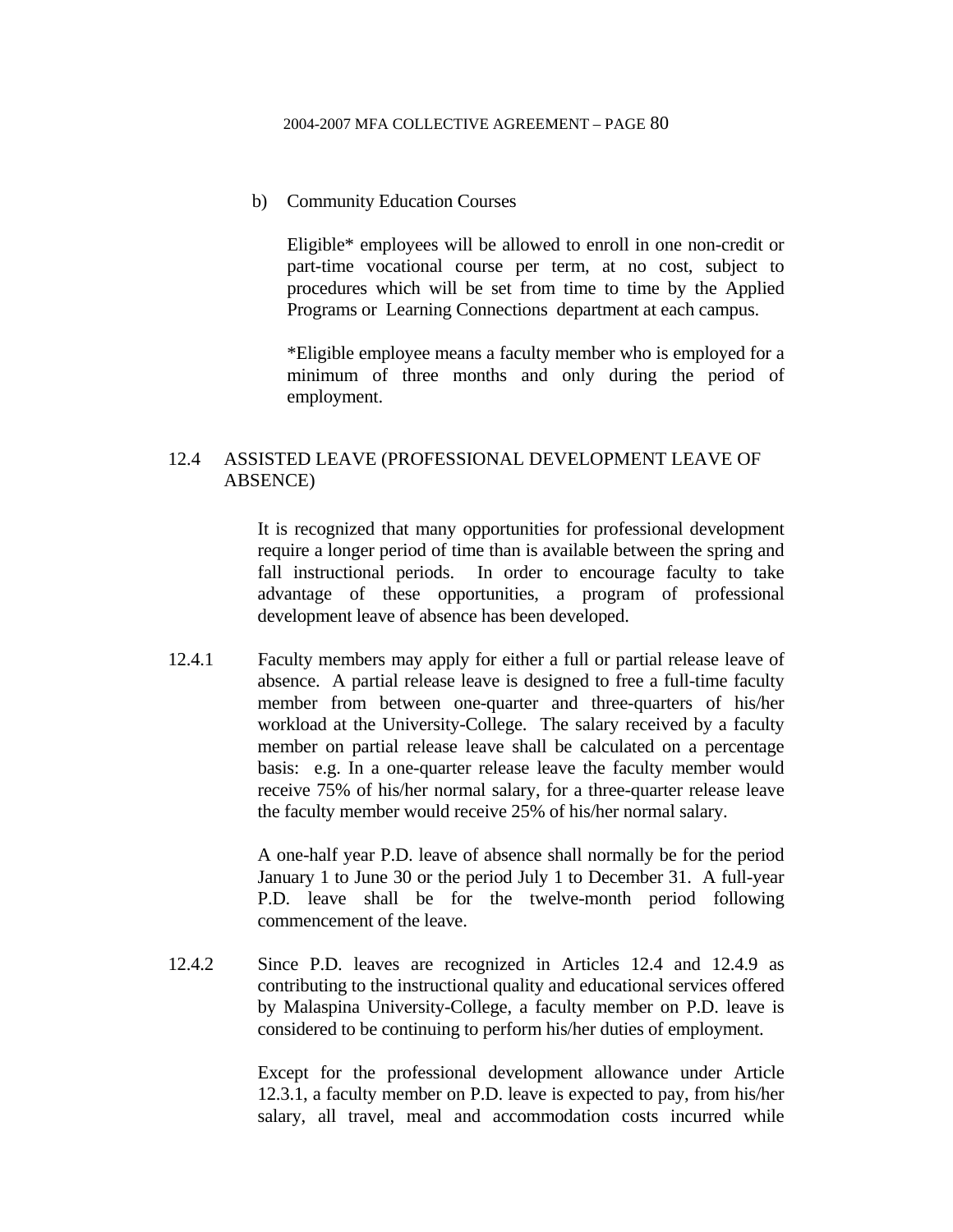fulfilling his/her duties of employment under the terms of his/her leave proposal and while away from the employer's normal place of business and the faculty member's principal residence. In addition, supplies consumed directly in the performance of the P.D. leave responsibilities must be paid for by the faculty member on leave.

- 12.4.3 The University-College shall, during the period of a P.D. leave of absence, continue to contribute to the faculty benefit plans which are applicable to the faculty member providing the faculty member continues to contribute.
- 12.4.4 It is recognized that faculty members should not realize direct financial gain from the assisted leave program. Consequently, the University-College is entitled to recover from a recipient of an assisted leave the amount by which his/her earnings from employment or contracts while on assisted leave exceed his/her normal annual income and benefits.
- 12.4.5 The faculty member shall be required to return to the service of the University-College upon completion of his/her P.D. leave of absence for a period equal to the length of the leave. In the event of failing to do so, the faculty member shall refund the amount of any money paid to him/her or on his/her behalf by the University-College during the P.D. leave of absence.
- 12.4.6 Upon completion of P.D. leave of absence, the faculty member is assured of resuming duties at a salary level equal to that which he/she would have received, had he/she remained in his/her usual position at the University-College.
- 12.4.7 If a faculty member on assisted professional development leave, by mutual agreement with a Dean, Director, or Regional Campus Principal, returns to work prior to the commencement of the leave or during the period of the leave, a new assisted professional development leave equivalent to the length of time remaining in the leave shall be created. The new leave, or any portion thereof, shall be carried over in to the following fiscal year if unused in the year in which it is created.
- 12.4.8 In the first semester after returning from a Professional Development Leave of Absence, the faculty member shall submit a report, to the President, summarizing the professional development that has been accomplished on the leave. Failure to fill this requirement shall render the faculty member ineligible for future assisted leaves.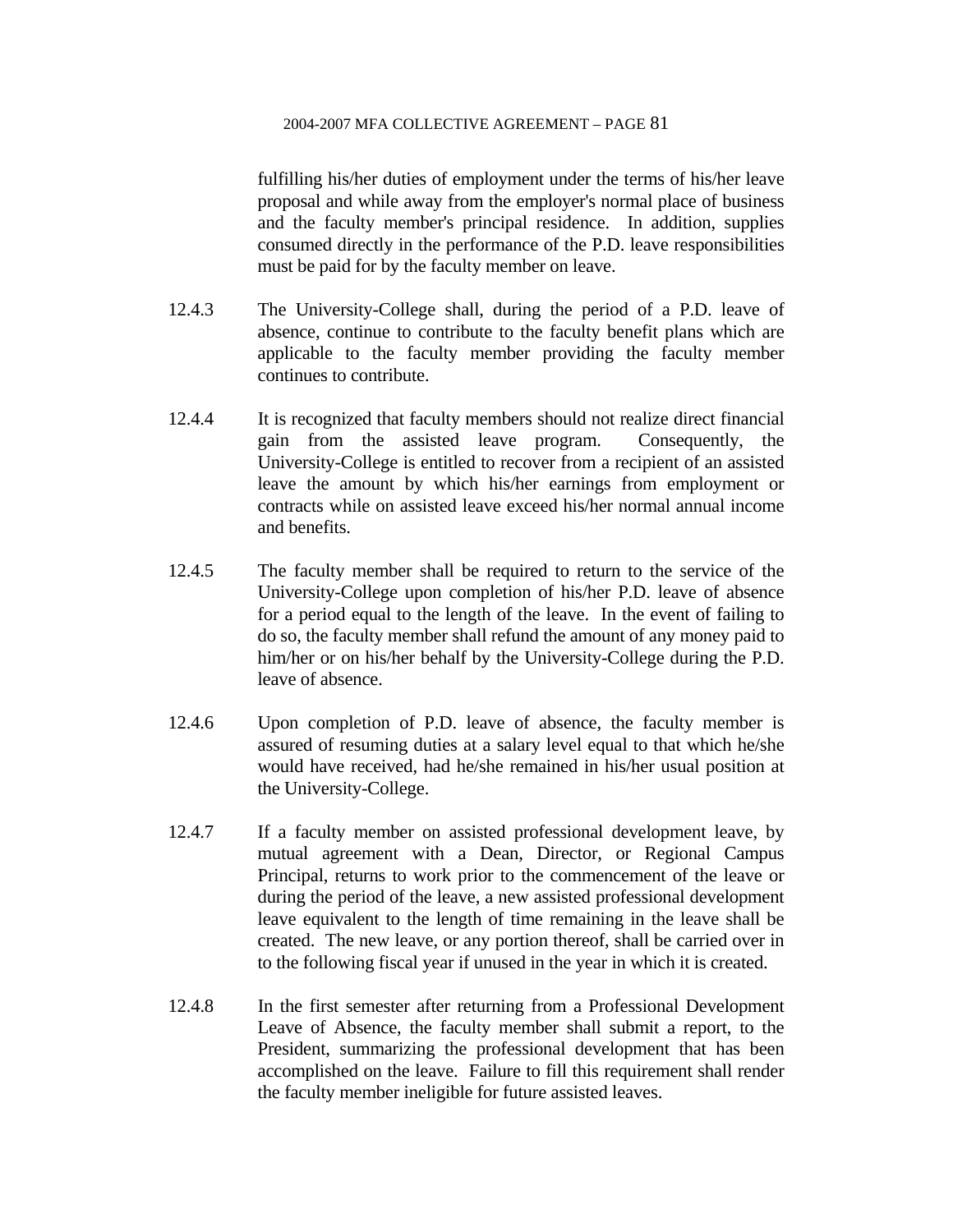- 12.4.9 In order to be eligible for a P.D. leave of absence, a faculty member must:
	- a) have a regular appointment and at least three FTE years of MFA seniority preceding the commencement date of the leave.
	- b) notify the Director of Human Resources on or before 1:00 p.m. of the last business day of May in the year prior to that in which the proposed leave is to commence that he or she plans to apply for a P.D. leave of absence. The Director of Human Resources shall forward the list of names and the categories of each person proposing to apply for a leave to the President of the MFA and the Chair of the Leave Committee. Applicants should also provide copies of their letter of intent to their Dean, in the case of instructional faculty or to the Dean, Director or Regional Campus Principal (which ever is appropriate) in the case of non-instructional faculty.
	- c) submit a complete application to the Chair of the Leave Committee after August 15 and before September 15 of the academic year prior to that in which the proposed leave shall commence. This application shall include a description of the program proposed for the leave, and any supporting statements that the faculty member may consider important to his/her application.
	- d) propose in his/her application a program which shall be of professional benefit to himself and which shall increase his/her potential contribution to the University-College. Such programs may include:
		- i) Further academic studies relevant to the professional growth of the faculty member in his/her particular area of scholarship and/or to the Malaspina University-College curriculum.
		- ii) Experience in business, industry, research, community service, or in government or educational institutions which is directly relevant to the role of the faculty member within the University-College.
		- iii) Studies of educational systems and methods in other institutions.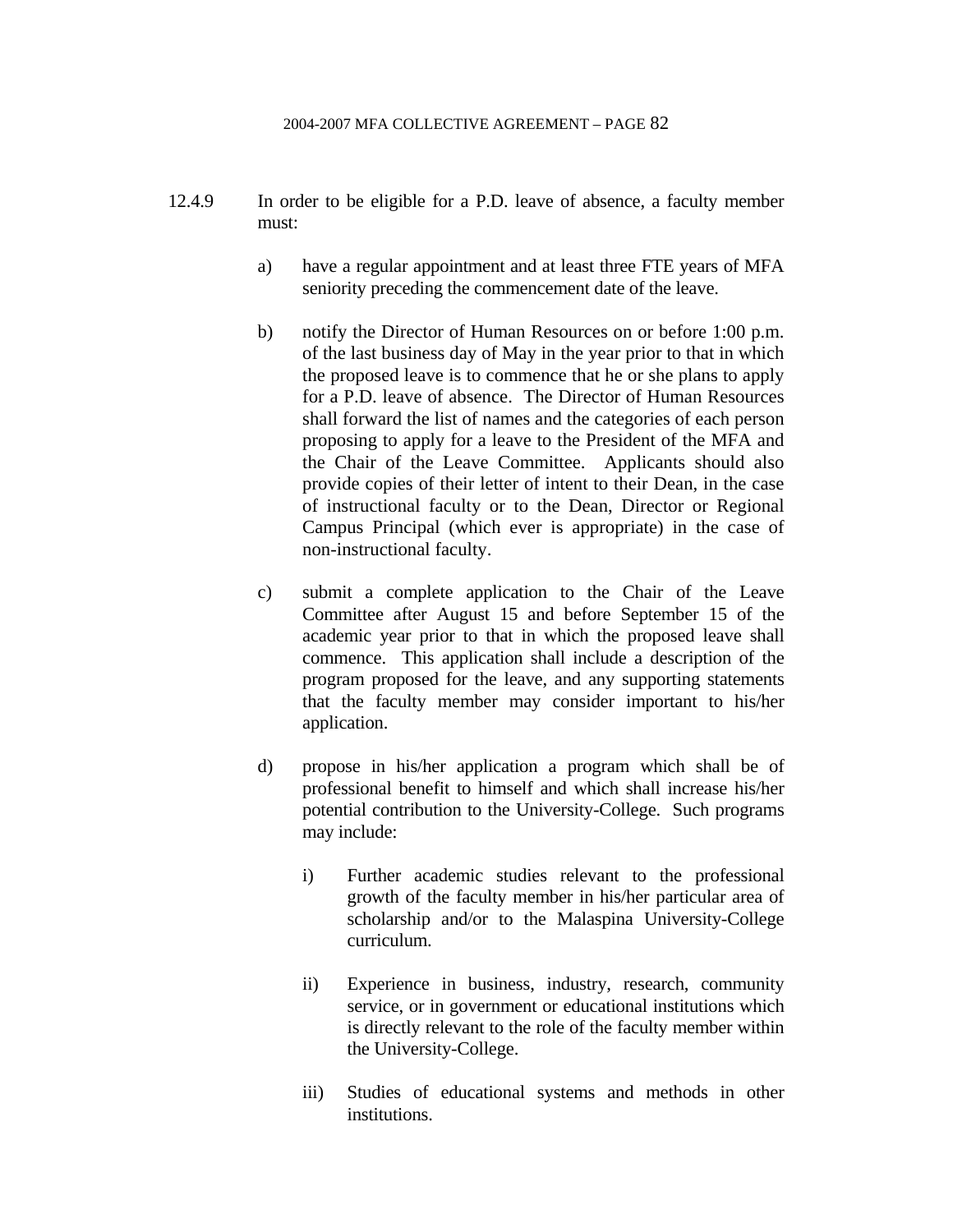- iv) Other activities which can be seen to ultimately benefit the faculty member professionally, such as private study or research, textbook compilation, travel, or scholarly or creative writing.
- v) Any change in the originally approved plan requires a new submission to the Leave Committee outlining the rationale for the change. The new plan is subject to re-evaluation under Article 12.4.9.
- 12.4.10 University-College Leave Committee

 A University-College Leave Committee shall be formed for the purpose of recommending applicants for Professional Development Leaves to the University-College Board, and to carry out its duties under Article 12.15 (Unassisted Leave of Absence). Its constitution and responsibilities shall be as follows:

12.4.10.1 Constitution

The committee shall consist of eight members, including

- a) the Vice-President Academic, who shall be an ex officio, non-voting member;
- b) a Dean of Instruction; and
- c) six faculty representatives including one elected by the non-instructional faculty.

 The normal term of membership on the Committee for faculty representatives shall be two years. A faculty representative shall be a regular faculty member with at least two years service at the University-College; he/she shall not himself/herself apply for a P.D. leave during his/her term of membership on the Committee. A faculty representative shall be elected not later than August 31 of the year in which his/her term commences.

12.4.10.2 Responsibilities

 The Committee shall elect a Secretary/Chair from its members no later than September 1 of each year.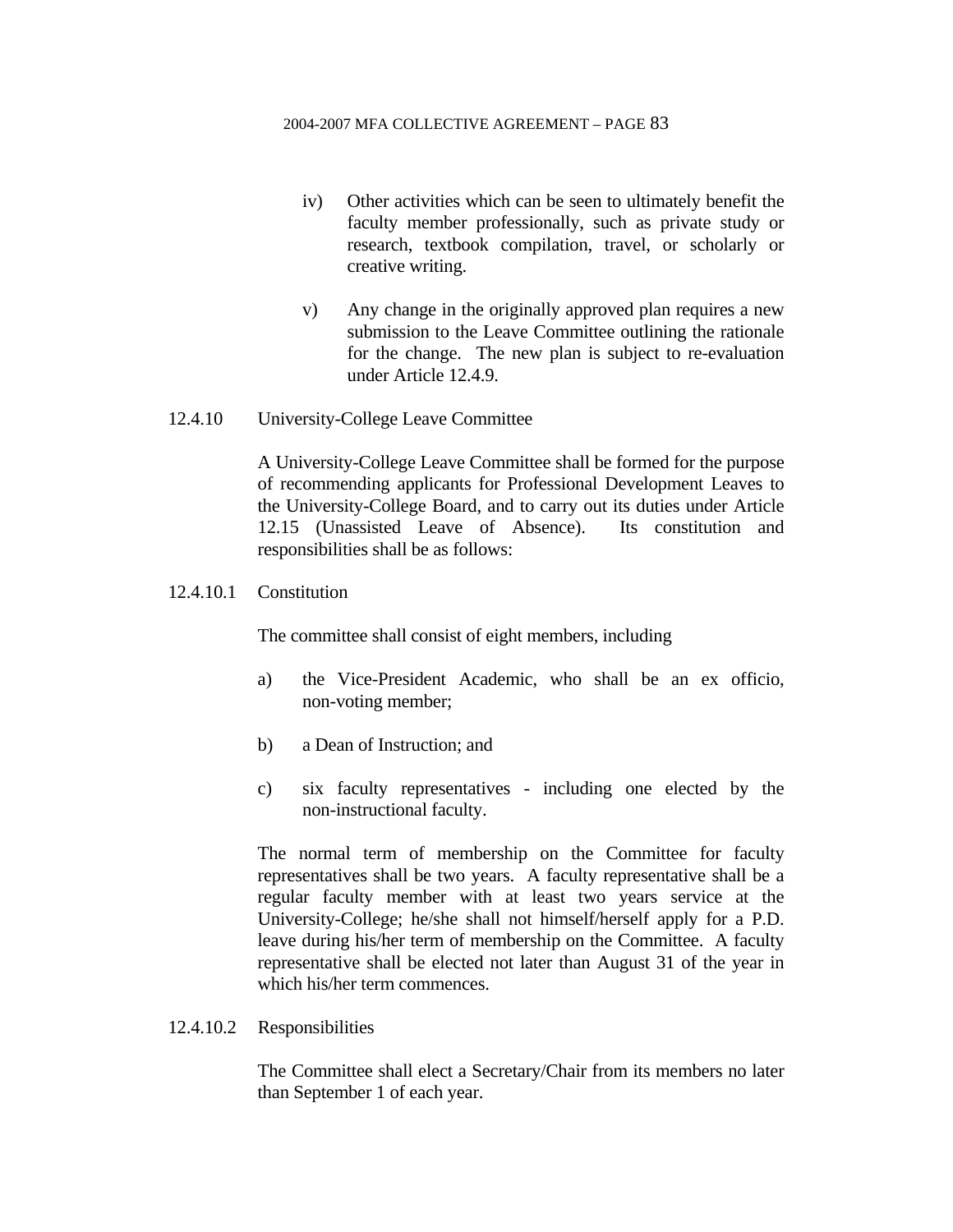- 12.4.10.2.1 For Professional Development Leave
- 12.4.10.2.1.2 The Committee shall consider all applications for P.D. leave and shall determine which applicants have satisfied the eligibility conditions of Article 12.4.9.
- 12.4.10.2.1.2 The Committee shall rank all eligible applicants on the basis of the perceived merit of their proposals. Where two proposals are deemed to be of equal merit, the ranking shall be by seniority according to the procedures outlined in Article 12.4.10.3.
- 12.4.10.2.1.3 The Committee shall forward its list of recommendations to the University-College President no later than October 15 along with a brief description of the Professional Development pursuit.
- 12.4.10.2.1.4 Within one (1) week of making its decision, the Committee shall inform each applicant, in writing, of whether it is recommending acceptance or rejection of the application, or whether it finds the applicant ineligible.
- 12.4.10.2.1.5 The Committee shall return all applications and confidential papers to the applicants not later than October 31.
- 12.4.10.2.2 For Unassisted Leave of Absence Professional Development Status

 The Committee shall carry out its responsibilities under Article 12.15 not later than October 15.

12.4.10.3 Procedures for Professional Development Leave (Assisted Leave)

 Each year all eligible applicants for assisted leave shall be considered by the University-College Leave Committee in two groups.

### 12.4.10.3.1 **Group I**

 A faculty member who applies for an assisted leave shall be considered to be in Group I if at the time of their application they have accumulated 3 FTE years of MFA seniority since their hiring or their last assisted leave, which ever is less, and

 the following formula produces a value that is greater than or equal to zero: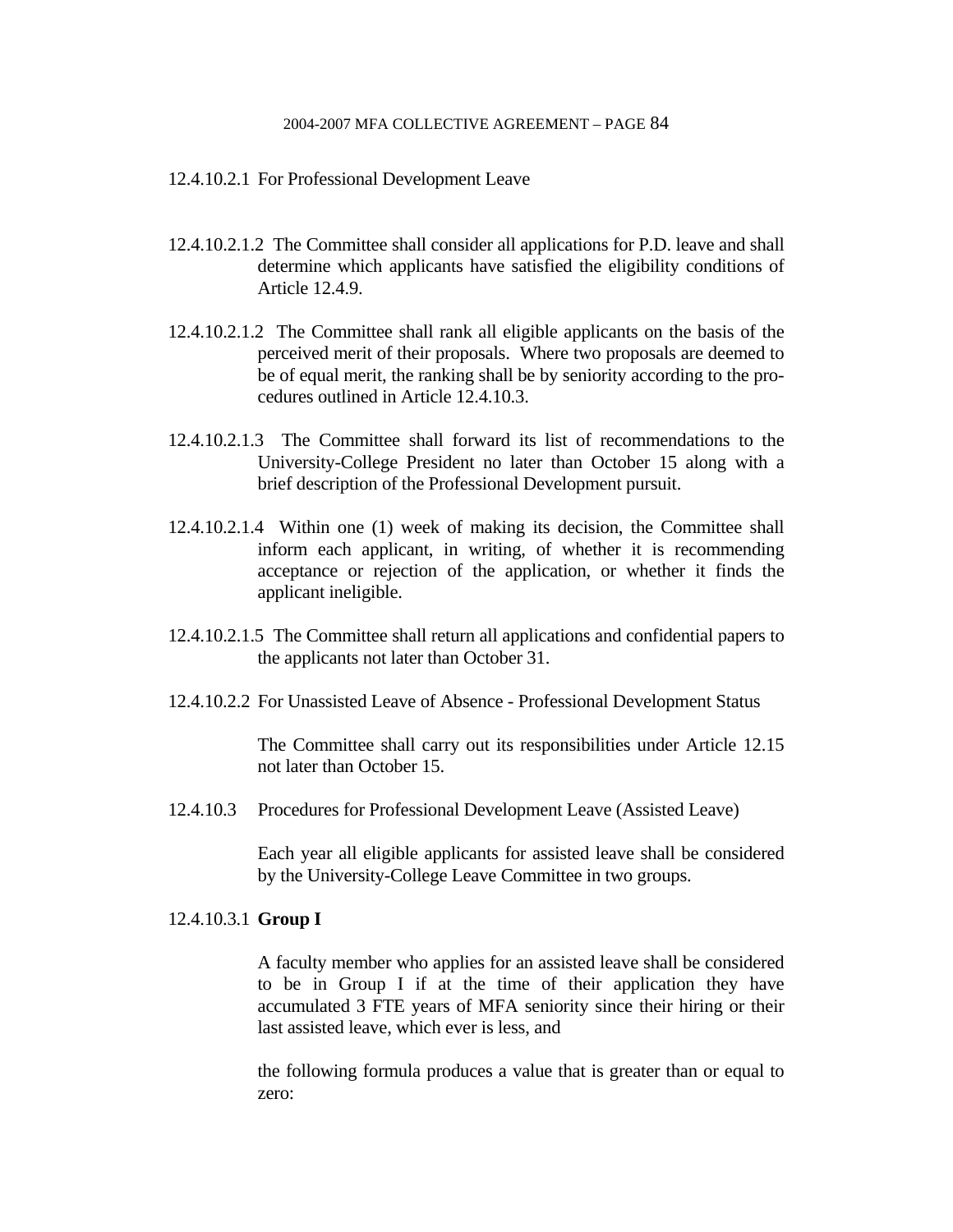MFA Seniority - (8 \* FTE Leaves So Far) - (6 \* FTE Leave Applied For)

Where:

 MFA Seniority is the number of FTE years of MFA seniority that the leave applicant has at the time the leave application is considered;

 FTE Leaves So Far is the total number of FTE years of assisted leave that the applicant has had so far; and

 FTE Leave Applied For is the number of FTE years of assisted leave that the University-College professor is applying for.

 The Leave Committee shall give first consideration to applicants in Group I.

#### **Group II**

 Faculty members eligible for assisted leave who do not qualify for consideration in Group I will be considered in Group II provided they have completed the equivalent of not less than three years or more than seven years of full-time service within the Association; or either 1) a minimum of four years but less than the equivalent of seven years since completing a full-year assisted leave, or 2) a minimum of two years and less than an equivalent of three and one-half years since completing a one-half year assisted leave.

- 12.4.10.3.2 In determining rank in each group the primary consideration shall be the projected value of the leave proposal to the improvement of University-College service. In the event that two or more applications are considered to be of equal value, those applications shall be ranked in order of seniority of service within the Association or seniority of service since the applicant last received an assisted leave from the University-College, whichever is the lesser. In the event that two or more applications are considered to have equal seniority, their ranking shall be by a random chance selection procedure.
- 12.4.10.4 The University-College Board shall notify in writing, not later than October 31 all faculty recommended for P.D. leave as to the outcome of their applications. If the application has been refused, the reasons for refusal shall be stated.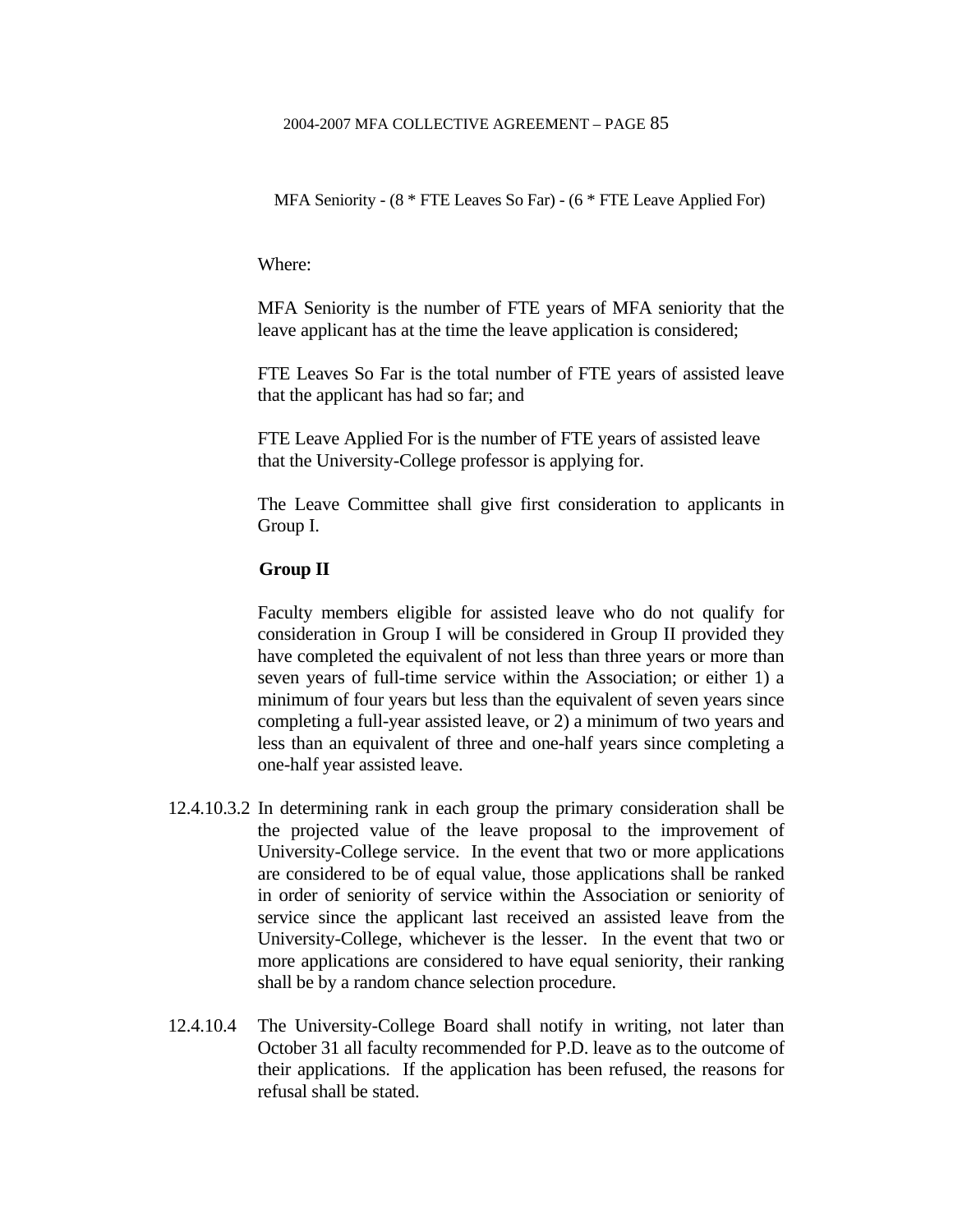- 12.4.10.5 The Chair of the Committee will forward a copy of the approved application(s) to the President of the Malaspina Faculty Association.
- 12.4.10.6 If a faculty member on assisted leave wishes to extend his/her period of absence from duties beyond the scheduled date of return and defer compliance with Article 12.4.5 of the contract, a written request for unassisted leave under Article 12.15 must be made. Such a request must be given in writing and requires at least three (3) months notice.

### 12.5 SCHOLARLY ACTIVITY

- 12.5.1 The University-College recognizes that Scholarly Activity is important to academic excellence, and is an essential component of the faculty workload.
- 12.5.2 Effective August 1, 1993, the University-College will provide two (2) sections of release time in order to encourage scholarly activity.
- 12.5.3 Effective August 1, 1993, faculty members may apply for a maximum of one section release time per year to the Research and Scholarly Activity Committee. A proposal which outlines the member's plan for scholarly activity shall be submitted to the Research and Scholarly Activity Committee by November 15 for scholarly activity release time the following year. Scholarly activity shall be defined as study and research that is designed to further knowledge in the faculty member's field or fields of expertise, not solely for maintaining currency. The Chair of the Committee will forward a copy of the approved application(s) to the President of the Malaspina Faculty Association.
- 12.5.4 Research and Scholarly Activity Committee
- 12.5.4.1 The University-College and the Association agree to establish a joint committee which shall:
	- a) Stimulate scholarly activity on behalf of regular faculty through grants from a Research Fund, to which the University-College shall contribute \$5,000 per year. In addition, the University-College shall contribute 0.6% of the payroll for those non-regular faculty who are not eligible for an individual PD allotment under Article 12.3.1.1 for scholarly activity and/or conference travel for non-regular faculty (The "Non-Regular PD Fund"). In any one Academic Year, the maximum amount a non-regular faculty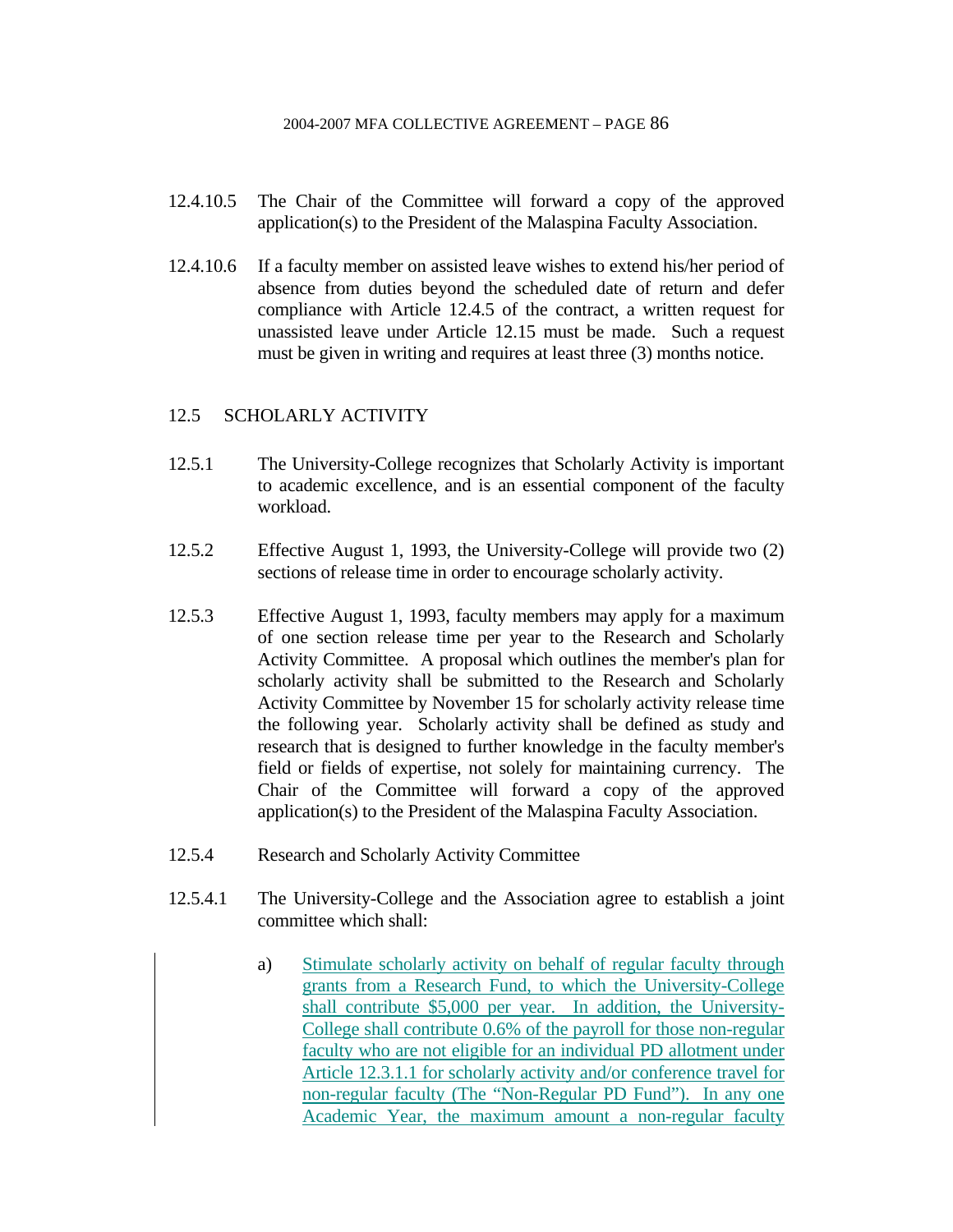member may receive from the Non-Regular PD Fund is \$1,000. All funds shall be distributed during the year. Only those nonregular faculty who are not eligible for an individual PD allotment shall be entitled to an allocation from the Non-Regular PD Fund.

- b) Review scholarly activity reports from faculty who have been granted time for scholarly activity in accordance with Article 12.5.2 with the aim of protecting the integrity of that provision.
- c) A faculty member who has received release time under Article 12.5.2 shall submit a report to the Vice-President Academic summarizing the scholarly activity. Failure to fulfill this requirement shall render the faculty member ineligible for future scholarly activity release time.
- 12.5.4.2 The Committee shall consist of the Vice-President Academic and the Chair of the Professional Development Committee of the Association as well as three other individuals, one who is appointed by the Vice-President Academic and two others appointed by the Association. The Chair of the Committee will forward a copy of the approved application(s) to the President of the Malaspina Faculty Association.

# 12.6 PURCHASE OF RELEASE TIME

A faculty member may purchase release time from his or her duties at Malaspina under the following conditions:

- a) the faculty member has a research grant that permits the purchase of release time; or
- b) the faculty member has taken on an external part time paid position related to his or her work at Malaspina and that work has been approved as PD by the PD Committee.

 Where the faculty member purchases release time from his or her duties at Malaspina, the faculty member shall pay only the replacement cost.

- 12.8 FAMILY ILLNESS
- 12.8.1 All references to spouse within the leave provisions of this Agreement *include heterosexual, common-law and same sex partners. References*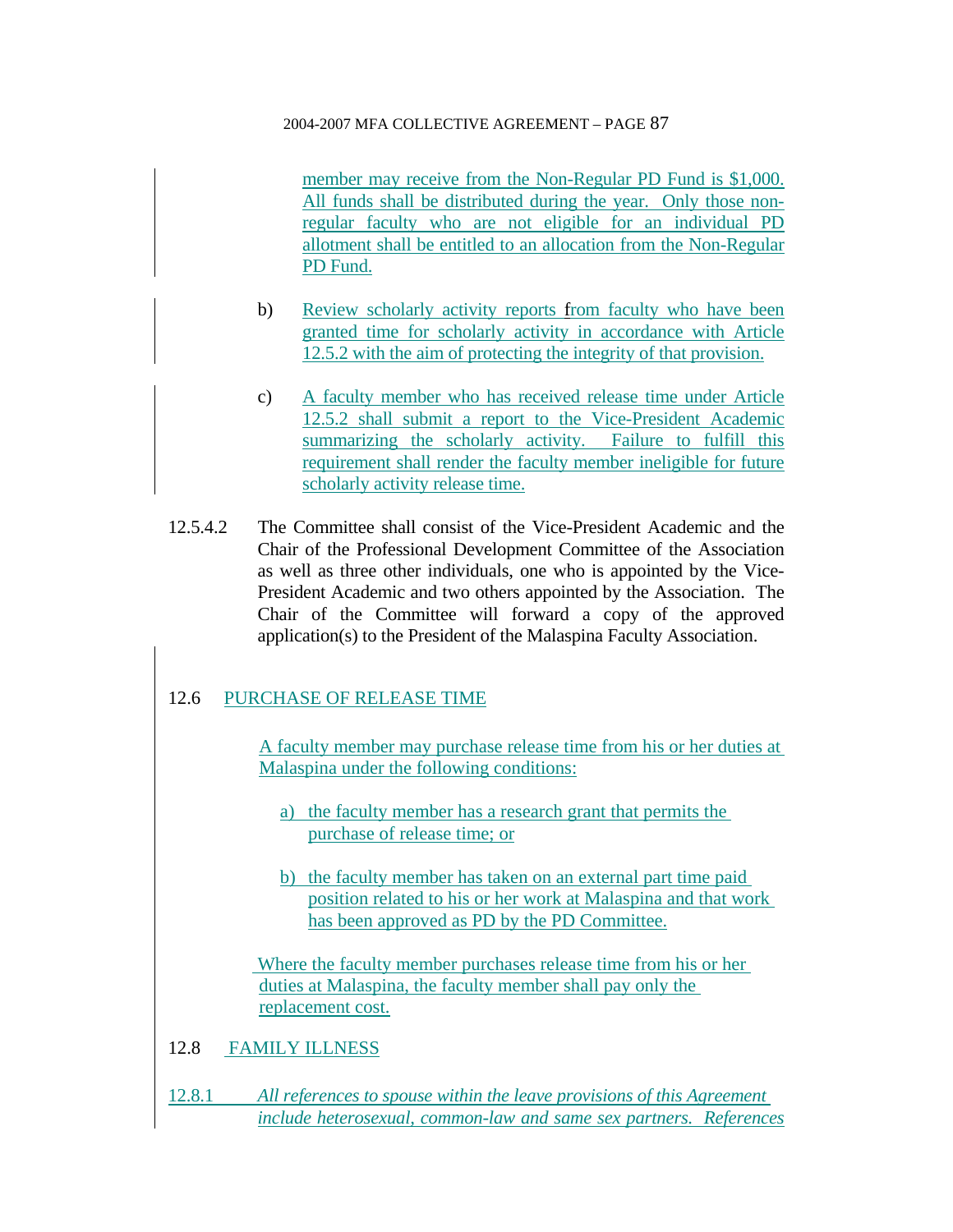*to family include spouse, children, children's spouses, stepchild, stepchild in-law, siblings, in-law siblings, parents, step-parents, parents-in-law, grandparents, grandchildren, nieces and nephews, and any other person living in the same household who is dependent upon the employee.*

- 12.8.2 A regular faculty member shall earn sick leave credits at the rate of 1-1/2 days per month of employment at Malaspina University-College.
- 12.8.3 A temporary faculty member shall earn sick leave credits at the rate of 1-1/2 days per month of employment at Malaspina University-College times the percentage used to calculate his/her salary.
- 12.8.4 Each regular and temporary faculty member shall contribute one day of sick leave to form a sick leave bank; the University-College shall contribute an equal number of days.
- 12.8.5 Up to 50 days may be drawn from the sick leave bank by a regular faculty member after using all his/her individual sick leave credits. In no event shall sick leave credits be utilized beyond the eligibility for Long Term Disability benefits.
- 12.8.6 Up to 50 days times the percentage used to calculate his/her salary may be drawn from the sick leave bank by a temporary faculty member after using all his/her individual sick leave credits. In no event shall sick leave credits be utilized beyond the eligibility for Long Term Disability benefits.
- 12.8.7 The sick leave bank shall be replenished as needed in the same manner as that described in Article 12.8.4.
- 12.8.8 Withdrawal of 5 days or less from the sick leave bank by any faculty member shall be approved by the Director of Human Resources.
- 12.8.9 Application for withdrawal of more than five days from the sick leave bank by any faculty member shall be made in writing to the Director of Human Resources of the University-College and approved by a committee, consisting of the Director of Human Resources and two faculty members appointed by the Association.
- 12.8.10 Absence due to illness in the immediate family or, with the approval of the appropriate Senior Administrator, absence due to other circumstances that affect the satisfactory performance of the faculty member, may be charged against the individual's sick leave credits to a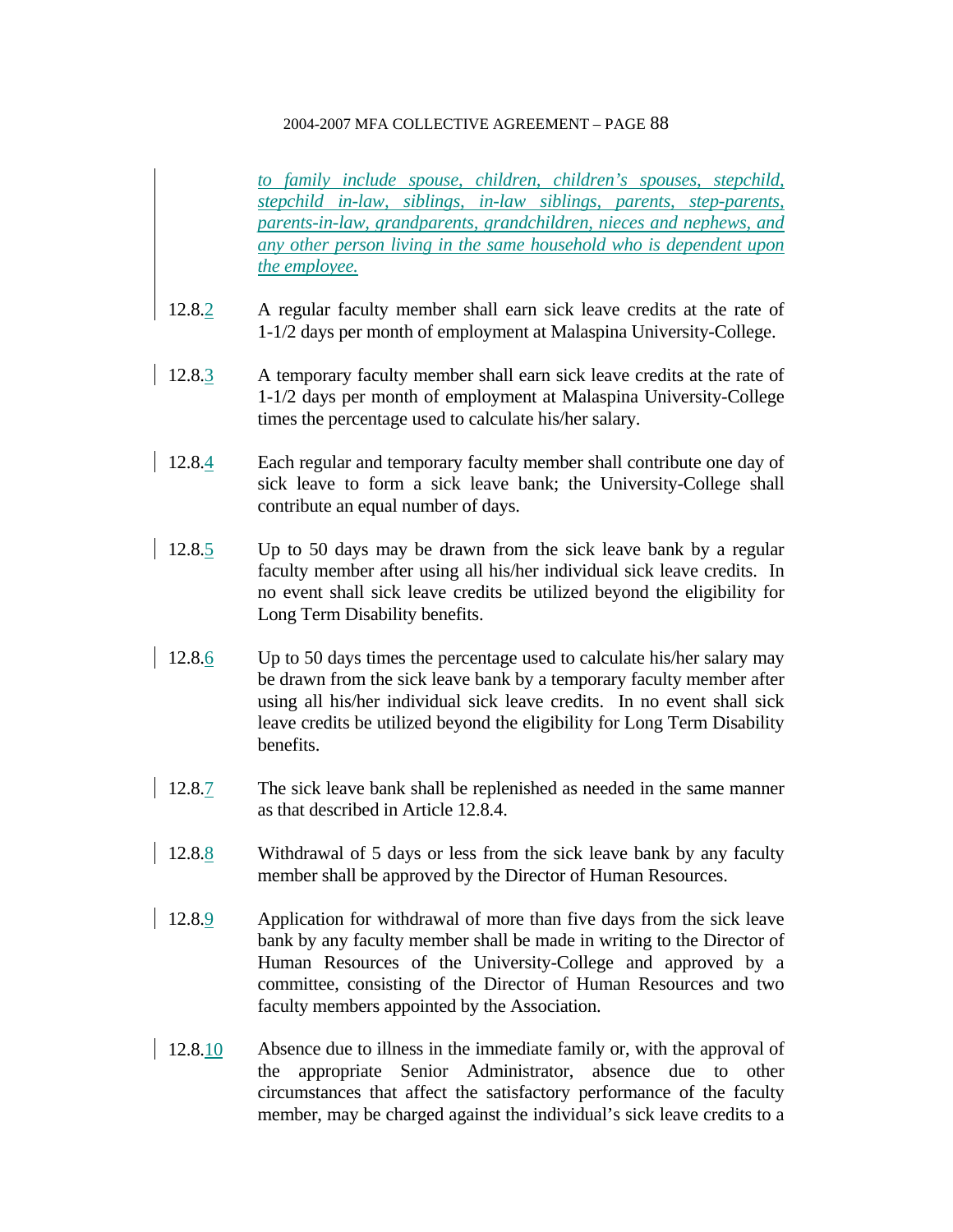maximum of six days per year.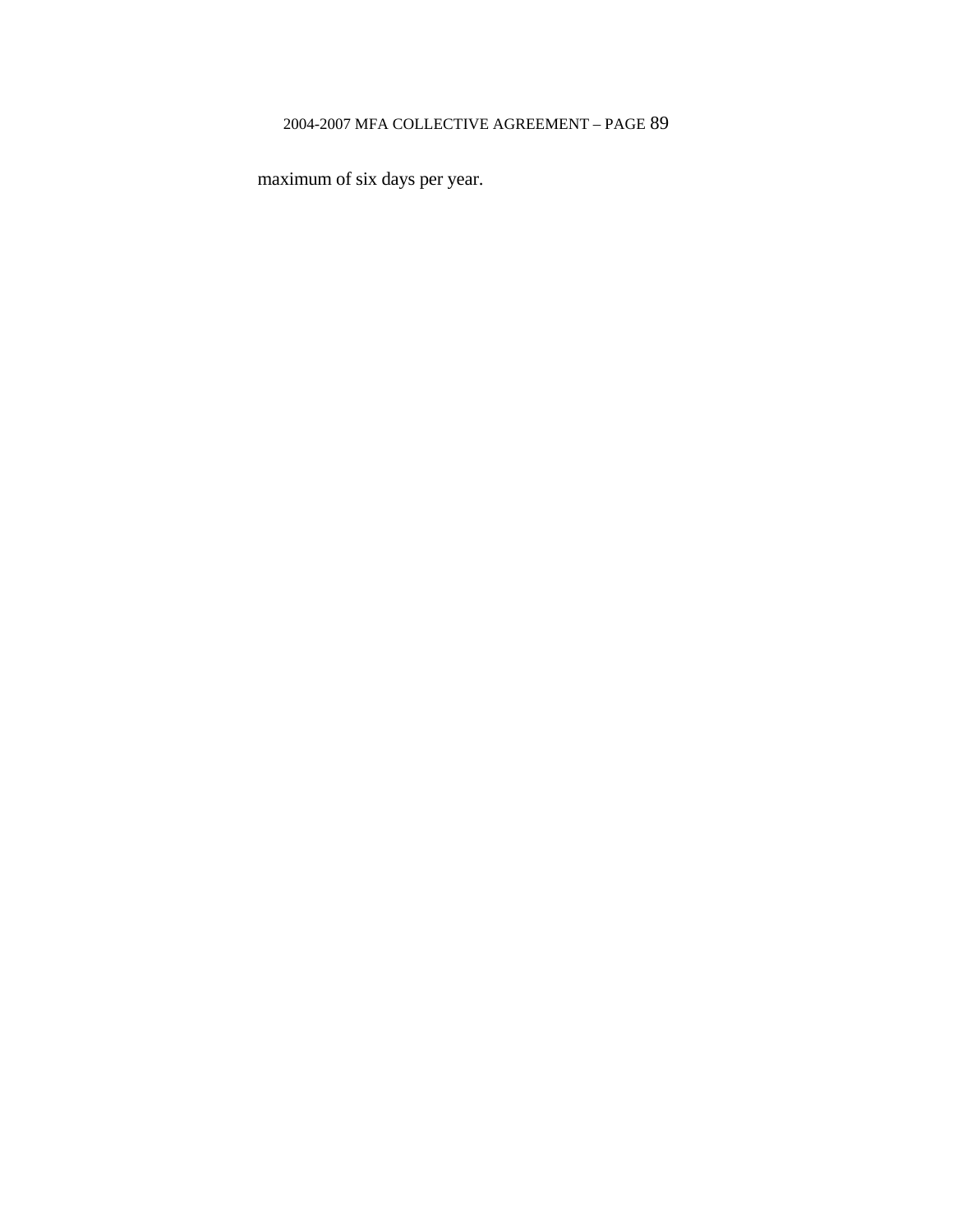### 12.9 BEREAVEMENT LEAVE

*An employee will be entitled to five (5) days leave with no loss of pay and benefits in the case of the death of a family member and upon notification to the Employer. The Employer may grant additional leave with pay.*

### 12.10 MATERNITY, PARENTAL AND ADOPTION LEAVE

### 12.10.1 Maternity Leave

 Maternity Leave of Absence shall be granted. Whenever possible, a written request, specifying the desired period of leave, should be submitted at least 16 weeks in advance of the date on which the leave is to commence to the appropriate Dean, Director or Regional Campus Principal. The duration and other terms shall be decided on an individual basis taking into account individual needs as far as possible, but shall be subject to the following general provisions:

- 12.10.1.1 If the leave of absence shall affect part or all of any semester, the faculty member shall give as much notice as possible to the appropriate Senior Administrator, to allow satisfactory arrangements to be made for any classes involved.
- 12.10.1.2 The leave of absence shall not exceed twelve (12) months.
- 12.10.1.3 The University-College shall maintain its share of benefits during the leave of absence, up to a period of six months. In the event that the faculty member does not return to service at the University-College, he/she shall refund to the University-College an amount equivalent to the University-College contribution to the benefit schemes paid under this article.
- 12.10.1.4 On completion of leave, the faculty member shall resume her faculty position without disadvantage in seniority, salary, or benefits.
- 12.10.2 Parental Leave

 Natural and adoptive parents will be entitled to parental leave. A written request, specifying the desired period of leave, should be submitted whenever possible at least 16 weeks in advance of the date on which the leave is to commence to the appropriate Dean, Director or Regional Campus Principal. The leave shall be subject to the following provisions: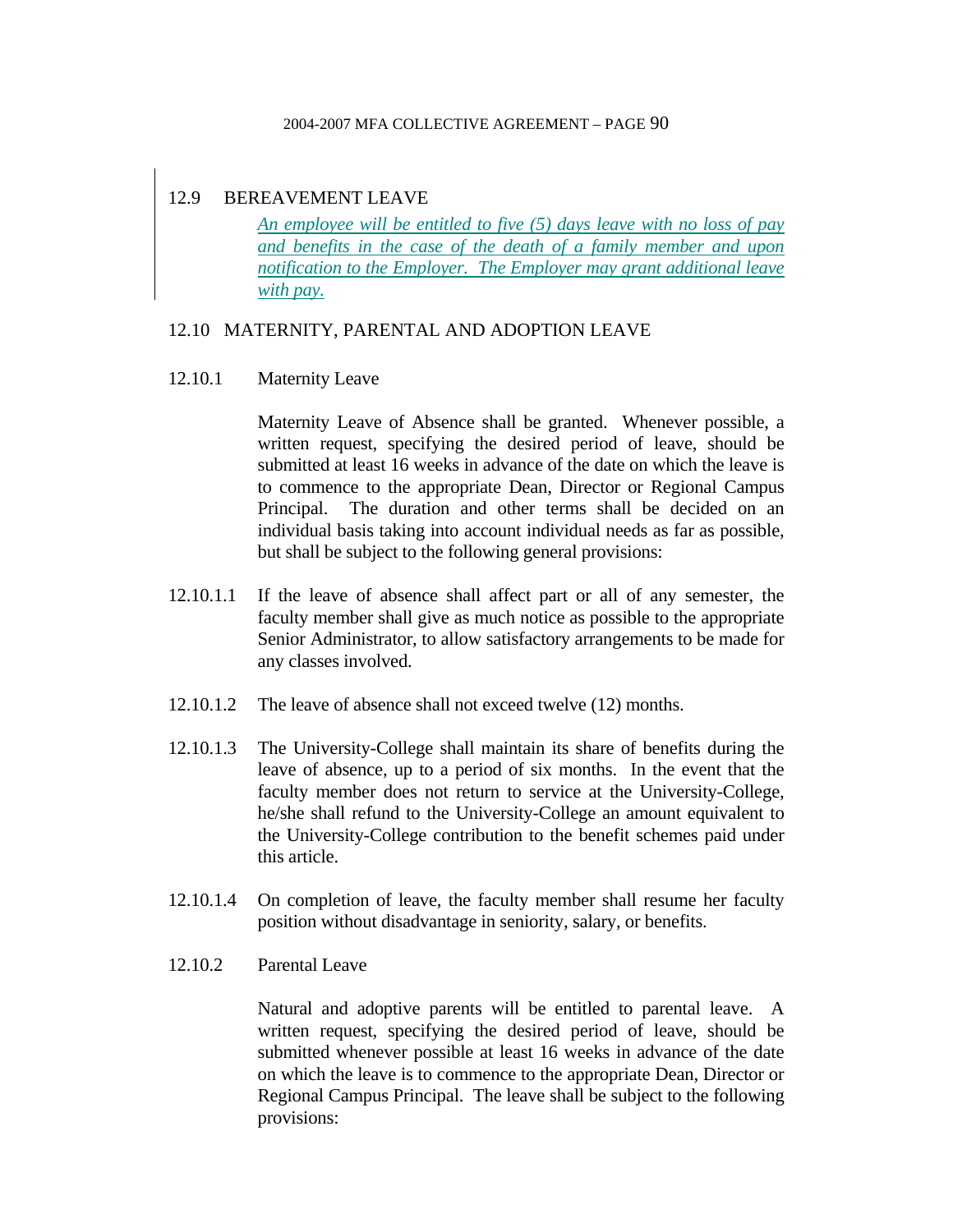- 12.10.2.1 Whenever possible, parental leave for instructional faculty (exclusive of adoption and maternity leave) shall not begin or end during a teaching semester.
- 12.10.2.2 Combined maternity/parental leave shall not exceed fifteen (15) months for natural mothers, and twelve (12) months for all others.
- 12.10.2.3 The University-College shall maintain its share of benefits during the leave of absence up to a period of six (6) months. Beyond the six month period all benefits, including the University-College's share, shall be the responsibility of the faculty member. The faculty member must make advance payment to the University-College, to ensure continuous coverage.
- 12.10.2.4 Upon completion of leave, the faculty member shall resume his/her faculty position without disadvantage in seniority, salary, or benefits.
- 12.10.2.5 Parental leave for a natural mother must begin when maternity leave expires, unless the University-College agrees otherwise. Parental leave for a natural father must commence within 52 weeks of the child's date of birth. Adoption leave must commence within 52 weeks of the date of adoption.
- 12.10.2.6 In the event that the faculty member does not return to the University-College, he/she shall refund the amount of the premiums paid on their behalf by the University-College during the leave of absence.
- 12.10.2.7 Where both parents are employees of the University-College the total entitlement shall not exceed the six (6) months of benefits entitlement and twelve (12) months of leave, fifteen (15) months in the case of natural mothers as indicated.
- 12.10.2.8 Maternity and Parental/Adoption leaves shall be treated as continuous employment for the purposes of seniority accrual and for movement up the salary increment scale for the duration of such leave.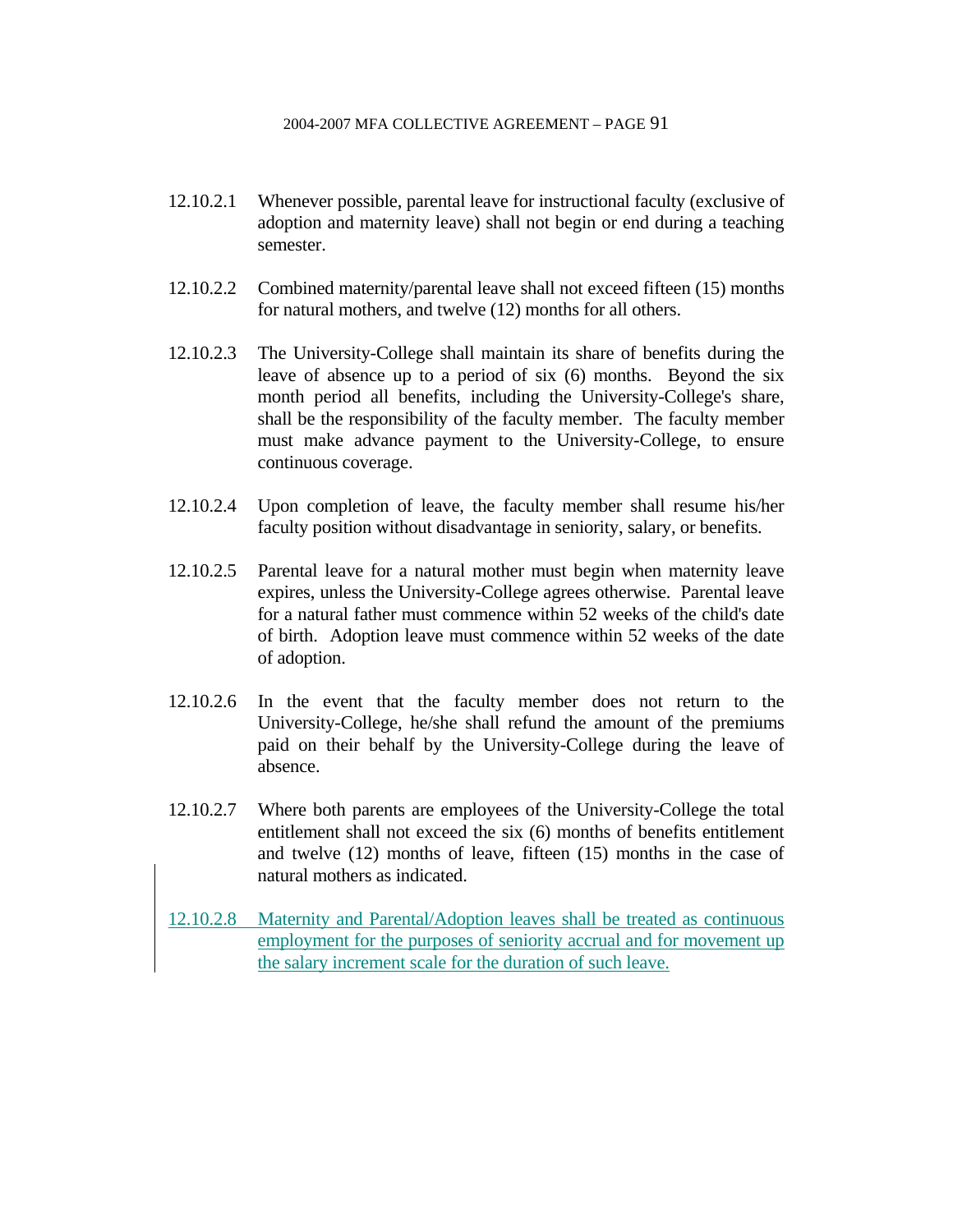# *12.10.3 PARENTAL LEAVE*

*12.10.3.1 Entitlement*

 *Upon written request, an employee shall be entitled to a leave of absence without pay of up to twelve (12) consecutive months in addition to statutory requirements.*

*12.10.3.2 Commencement of Leave*

 *Leave taken under this provision shall commence:*

- *12.10.3.2.1 for the birth mother, immediately after the end of the leave taken under the pregnancy leave provisions unless the Employer and the employee agree otherwise.*
- *12.10.3.2.2 for the birth father, after the child's birth and within fifty-two (52) weeks of the birth.*
- *12.10.3.2.3 for an adopting parent, within fifty-two (52) weeks after the child is placed with the parent.*

*12.10.3.3 Benefits Continuation*

- *12.10.3.3.1 The Employer will maintain coverage for medical, extended health, dental, group life and long term disability benefits for leaves taken under this clause and will pay the Employer's portion of premiums.*
- *12.10.3.3.2 An employee who returns to work following a parental leave shall retain the seniority the employee had attained prior to the leave and shall accrue seniority for the period of leave.*
- *12.10.3.3.3 An employee who returns to work following a parental leave, shall be placed in the position the employee held prior to the leave or in a comparable position.*
- *12.10.3.3.4 An employee who has taken leave under this provision is entitled to all increases in wages and benefits the employee would have been entitled to had the leave not been taken.*
- *12.10.3.3.5 Where the proposed commencement of the leave or return to work does*  not coincide with the instructional calendar the local parties will *negotiate mutually acceptable dates.*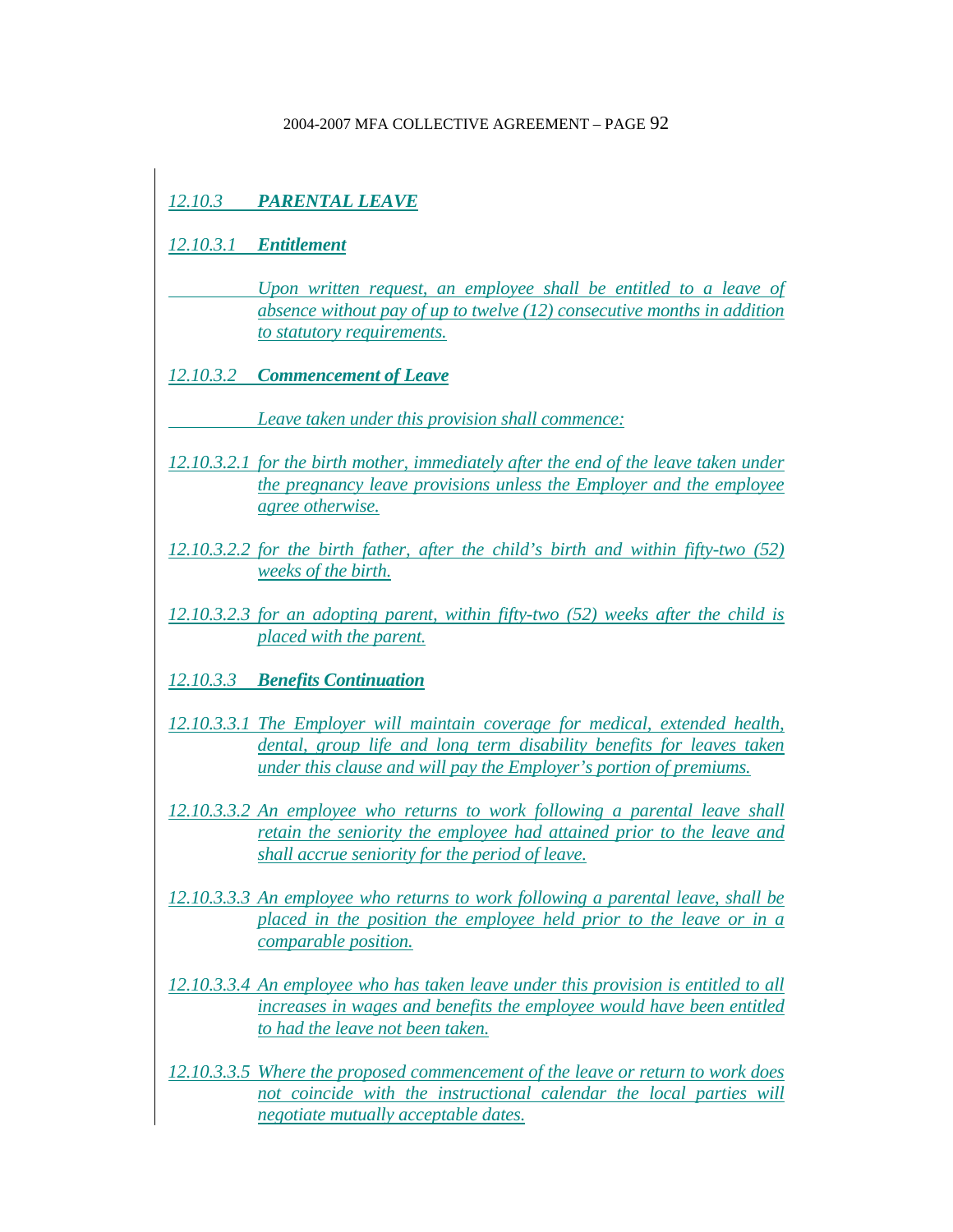## *12.10.3.4 Supplemental Employment Benefit for Maternity and Parental Leave*

*12.10.3.4.1 Effective April 1, 2002, when on maternity or parental leave, an employee will receive a supplemental payment added to Employment Insurance benefits as follows:*

- *(a) For the first two (2) weeks of maternity leave an employee shall receive one hundred percent (100%) of her salary calculated on her average base salary.*
- *(b) For a maximum of fifteen (15) additional weeks of maternity leave the employee shall receive an amount equal to the difference between the Employment Insurance benefits and ninety-five (95%) of her salary calculated on her average base salary.*
- *(c) For up to a maximum of thirty-five (35) weeks of parental leave, the biological mother shall receive an amount equal to the difference between the Employment insurance benefits and eighty-five percent (85%) of the employee's salary calculated on her average base salary.*
- *(d) For up to a maximum of thirty-seven (37) weeks of parental leave, the biological father or adoptive parent shall receive an amount equal to the difference between the Employment Insurance benefits and eighty-five (85%) of the employee's salary calculated on his or her average base salary.*
- *(e) The average base salary for the purpose of Article 12.10.3.4.1 (a) through (d) is the employee's average base salary for the twenty-six (26) weeks preceding the maternity or parental leave. If the employee has been on unpaid leave for part of the preceding twenty-six (26) weeks, then up to four (4) weeks of that unpaid leave will be subtracted from the twenty-six (26) weeks for the purpose of calculating the average base salary.*
- *12.10.3.4.2 An employee is not entitled to receive Supplemental Employment Benefits and disability benefits concurrently. To receive Supplemental Employment Benefits the employee shall provide the Employer with proof of application for and receipt of Employment Insurance benefits.*
- *12.10.3.4.3 If an employee is disentitled or disqualified from Employment Insurance maternity or parental benefits, the employee shall receive the supplemental payment to the appropriate percentage less the amount of*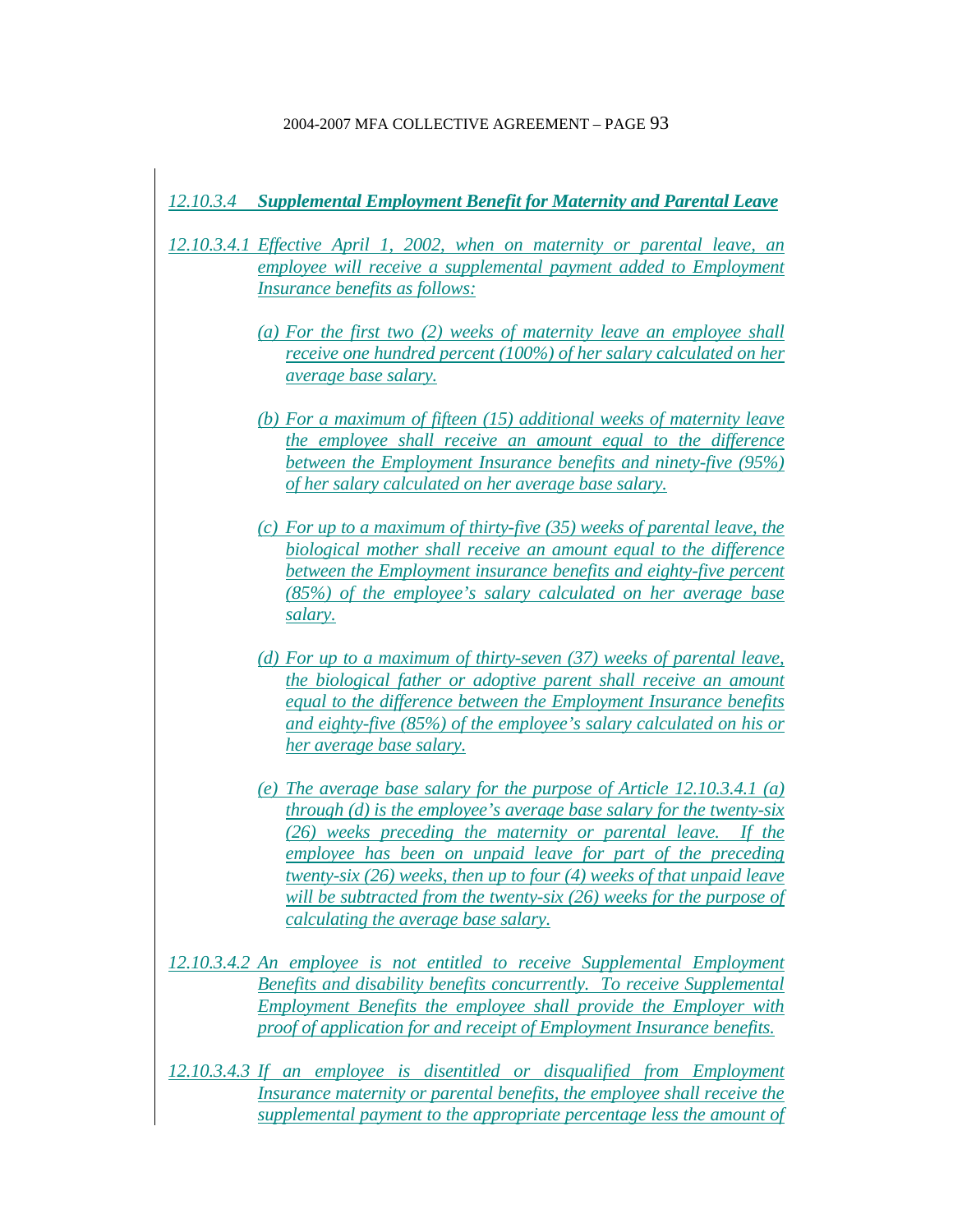*Employment Insurance benefits the employee would have received if qualified for Employment Insurance benefits.*

## 12.14 EXCHANGE LEAVE

 Exchange leave involves a program whereby a faculty member exchanges, for an extended period of time, his/her position and responsibilities with a qualified person from another institution.

- 12.14.1 A faculty member on Exchange Leave shall gain professionally from the insights into the workings of another institution, and also from the obvious benefits which may result from a change in environment, geography, and personal experience.
- 12.14.2 The Exchange Leave shall normally be for one full semester or for one academic year.
- 12.14.3 The salary of the faculty member on exchange leave shall be paid by Malaspina University-College, and the replacement's salary by the exchange institution. This may be modified, however, in cases where Exchange Leave presents problems of inequities in salary, and the appropriate senior administrator and Board shall then attempt to arrive at a financial arrangement that is feasible and agreeable to all parties.
- 12.14.4 The University-College shall, during the period of Exchange Leave, continue to contribute to the faculty benefit plans which are applicable to the faculty member providing the faculty member continues to contribute.
- 12.14.5 The President shall recommend suitable candidates for exchange leave to the University-College Board.
- 12.15 GENERAL LEAVE, UNPAID

 Non-instructional faculty members may receive, on written application to the appropriate Senior Administrator, permission to be absent from the University-College, without pay.

12.15.1 A faculty member may apply for a partial or full release Leave of Absence from the University-College for a maximum period of three (3) consecutive years. Requests should be forwarded to the Chair and then to the Dean for comments and recommendation. The request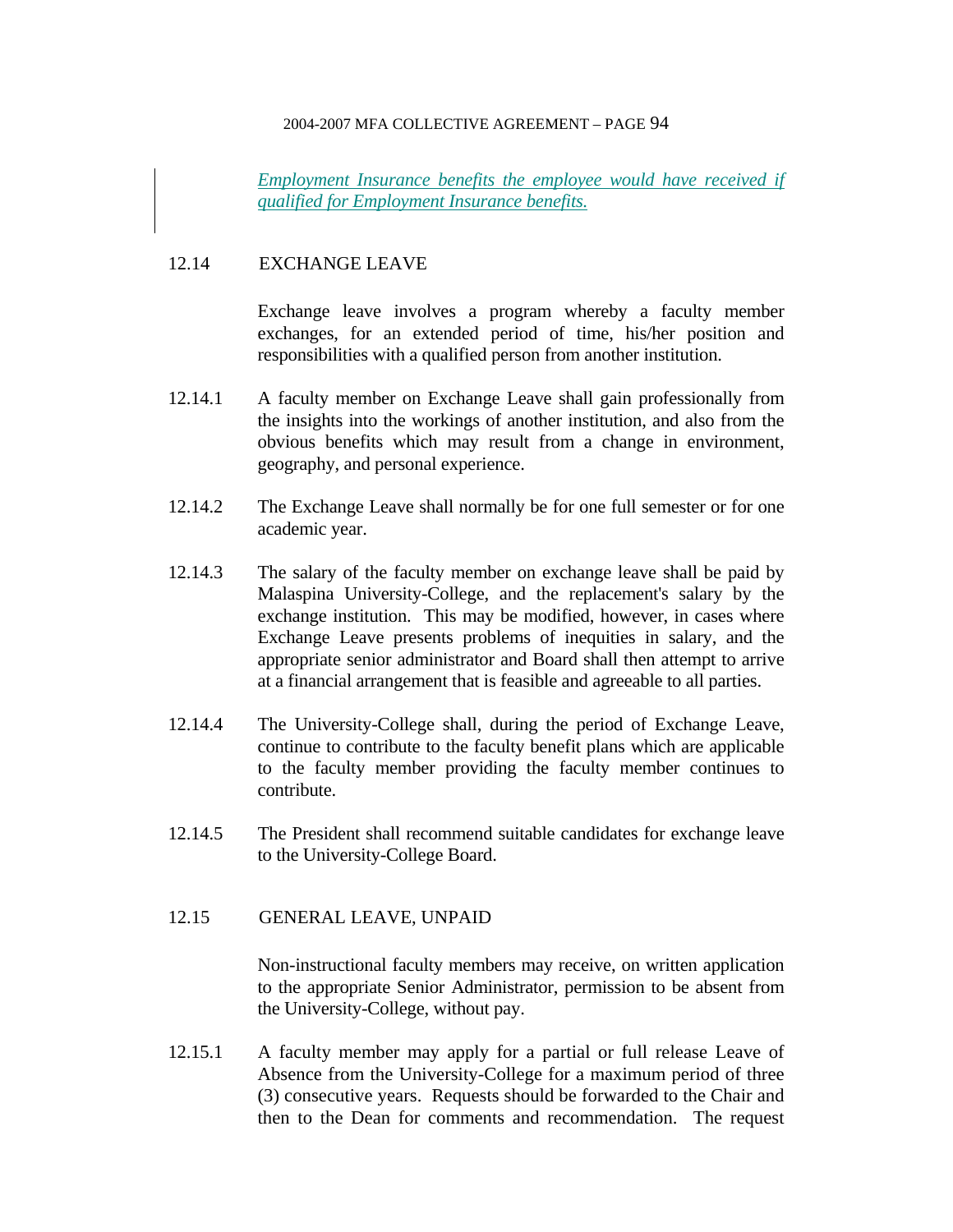will then be reviewed by the Director of Human Resources prior to final approval from the Vice-President Academic. The decision to grant the leave shall be based on the Standard of Reasonableness. Requests should be submitted to the appropriate Dean, with three (3) month's notice required.

- 12.15.2 Faculty members on a full release leave of absence may maintain their benefit plans by monthly payments of the full faculty and employer shares. Faculty members on a partial release leave of absence shall continue to contribute to the benefit plans as provided in Article 13.
- 12.15.3 Faculty members on a Leave of Absence shall bank their accrued seniority credits earned up until the commencement of the leave. No seniority credits shall be granted for the leave period (except under Article 12.15.4). Faculty members shall lose all seniority credits should they continue their Leave of Absence beyond three years except the case of leaves for serving in public office, as described in Article 12.16, in which case leave can be extended to a maximum of five years plus the intervening months between the next August 1 or January 1, whichever comes first.
- 12.15.4 Upon receiving an approved Leave of Absence (Article 12.15) and before taking said Leave of Absence, faculty shall submit a written description of their plans to the University-College Leave Committee. The University-College Leave Committee shall then determine whether said leave shall be granted "Preliminary Approval as Professional Development Leave of Absence" under the guidelines of Article 12.4.9(d).

 Upon the faculty member's return from a Leave of Absence which was given "Preliminary Approval as Professional Development Leave of Absence", he or she shall supply supporting documentation and evidence that the plans were successfully completed to the University-College Leave Committee. The Committee shall review the original application, the supporting documentation and evidence to determine if the leave conformed to the original plans.

 Should the Committee determine by simple majority vote, after reviewing the application to confirm and grant the leave P.D. status, the faculty member shall be given his/her full seniority credits for the period of his/her Leave of Absence.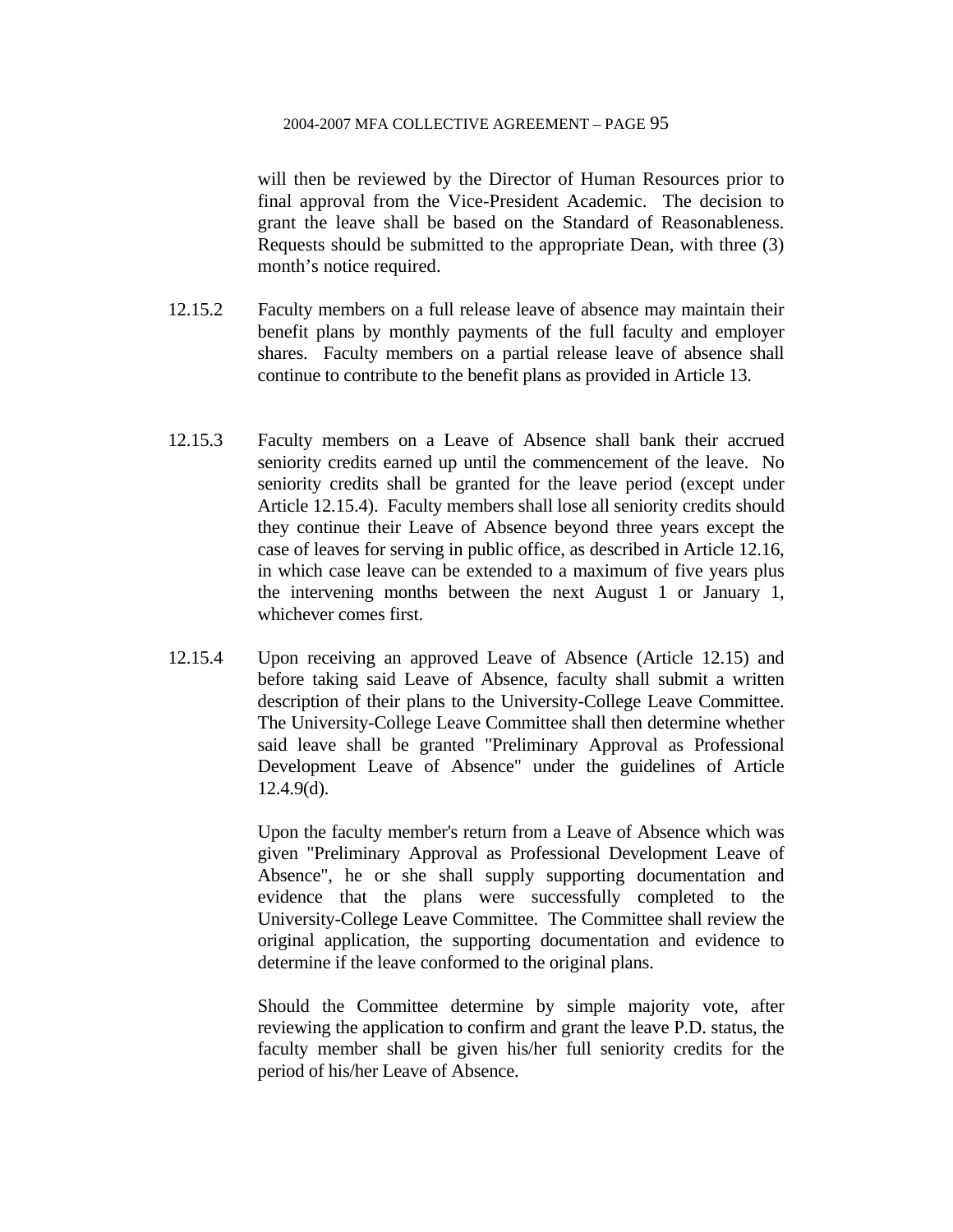- 12.15.4.1 The Leave Committee shall also recommend to the President persons who are given P.D. status shall be eligible for normal increments for the period of the leave.
- 12.15.5 A one-half year leave of absence shall normally be for a period January 1 to June 30 or the period July 1 to December 31. A full year leave shall be for the twelve-month period following commencement of the leave.
- 12.15.6 Faculty on unassisted leave must give at least five months notice to the appropriate Dean, Director, or Regional Campus Principal, that they intend to return to the University-College at the predetermined date. This provision applies to leaves that commence on or after August 1, 2001. The Human Resources Office will note this requirement and quote the relevant contract section on the appointment form initiating the commencement of the leave. As a further step, if notice has not been received four months prior to the expiry of the leave, the Human Resources Office will send notification by certified mail to the last known address provided by the employee outlining the requirement to confirm the return-to-work date. Failure to so notify the University-College by the required date will result in the leave automatically being extended for the subsequent semester. The University-College shall, having extended the faculty member's leave for one semester, inform the faculty member by certified mail, at least four months prior to the end of the extended leave, to their last known address, that their leave has been extended and of the consequences of not providing a written commitment to return at the end of the extended leave.

 Should no official written commitment to return to work be forthcoming from the faculty member three months before the end of the extended leave, the faculty member will be deemed to have abandoned their position with the University-College.

# *12.16 PUBLIC DUTIES*

*12.16.1 An employer will grant a leave of absence without pay to an employee to engage in election campaign activities in a municipal, provincial or federal election to a maximum of ninety (90) days. Such leaves will not be unreasonably denied.*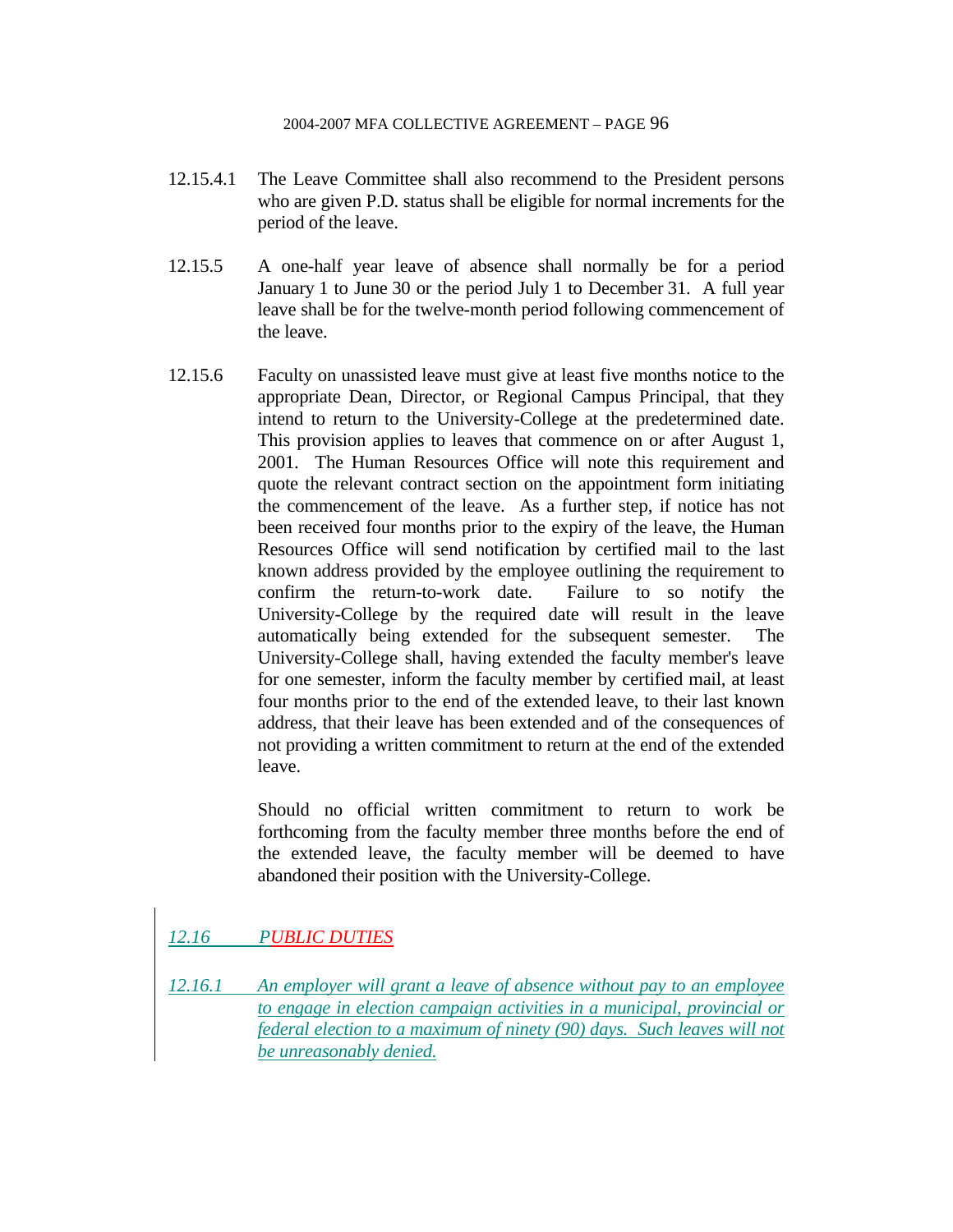| 12.16.2 | An employer will grant a leave of absence without pay to an employee:                                                                                                                                                                                                                                                                                                                                                                                                                                                                                                                                                                                         |
|---------|---------------------------------------------------------------------------------------------------------------------------------------------------------------------------------------------------------------------------------------------------------------------------------------------------------------------------------------------------------------------------------------------------------------------------------------------------------------------------------------------------------------------------------------------------------------------------------------------------------------------------------------------------------------|
|         | (a) to seek election in a municipal, provincial or federal election to a<br>maximum of ninety (90) days.                                                                                                                                                                                                                                                                                                                                                                                                                                                                                                                                                      |
|         | (b) where elected to public office, for up to two (2) consecutive terms.                                                                                                                                                                                                                                                                                                                                                                                                                                                                                                                                                                                      |
| 12.17   | <b>JURY DUTY AND COURT APPEARANCES</b>                                                                                                                                                                                                                                                                                                                                                                                                                                                                                                                                                                                                                        |
|         | Leave of absence without loss of pay and benefits will be provided to an<br>employee summoned to serve on a jury or when subpoenaed or<br>summoned as a witness in a criminal or civil proceeding not<br>occasioned by the employee's private affairs, or when the employee<br>accompanies a dependent child when the child is subpoenaed or<br>summoned to appear as a witness in a criminal or civil proceeding. An<br>employee in receipt of pay or benefits under this article has the<br>responsibility to reimburse the Employer all monies paid to him or her<br>by the Court, except traveling and meal allowances not reimbursed by<br>the Employer. |
| 12.18   | <b>DEFERRED SALARY LEAVE</b>                                                                                                                                                                                                                                                                                                                                                                                                                                                                                                                                                                                                                                  |
|         | Each Employer ratifying this Agreement will continue or establish a<br>deferred salary leave plan consistent with Regulations issued by<br>Canada Customs Revenue Agency under the Income Tax Act.                                                                                                                                                                                                                                                                                                                                                                                                                                                            |
| 12.19   | <b>SENIORITY ACCRUAL</b>                                                                                                                                                                                                                                                                                                                                                                                                                                                                                                                                                                                                                                      |
|         | All paid leaves shall be treated as continuous employment for the<br><i>purposes of seniority accrual.</i>                                                                                                                                                                                                                                                                                                                                                                                                                                                                                                                                                    |
| 12.20   | <b>RETENTION OF STATUS</b>                                                                                                                                                                                                                                                                                                                                                                                                                                                                                                                                                                                                                                    |
|         | An employee on approved paid or unpaid leave will retain his or her<br>employment status for the duration of the leave.                                                                                                                                                                                                                                                                                                                                                                                                                                                                                                                                       |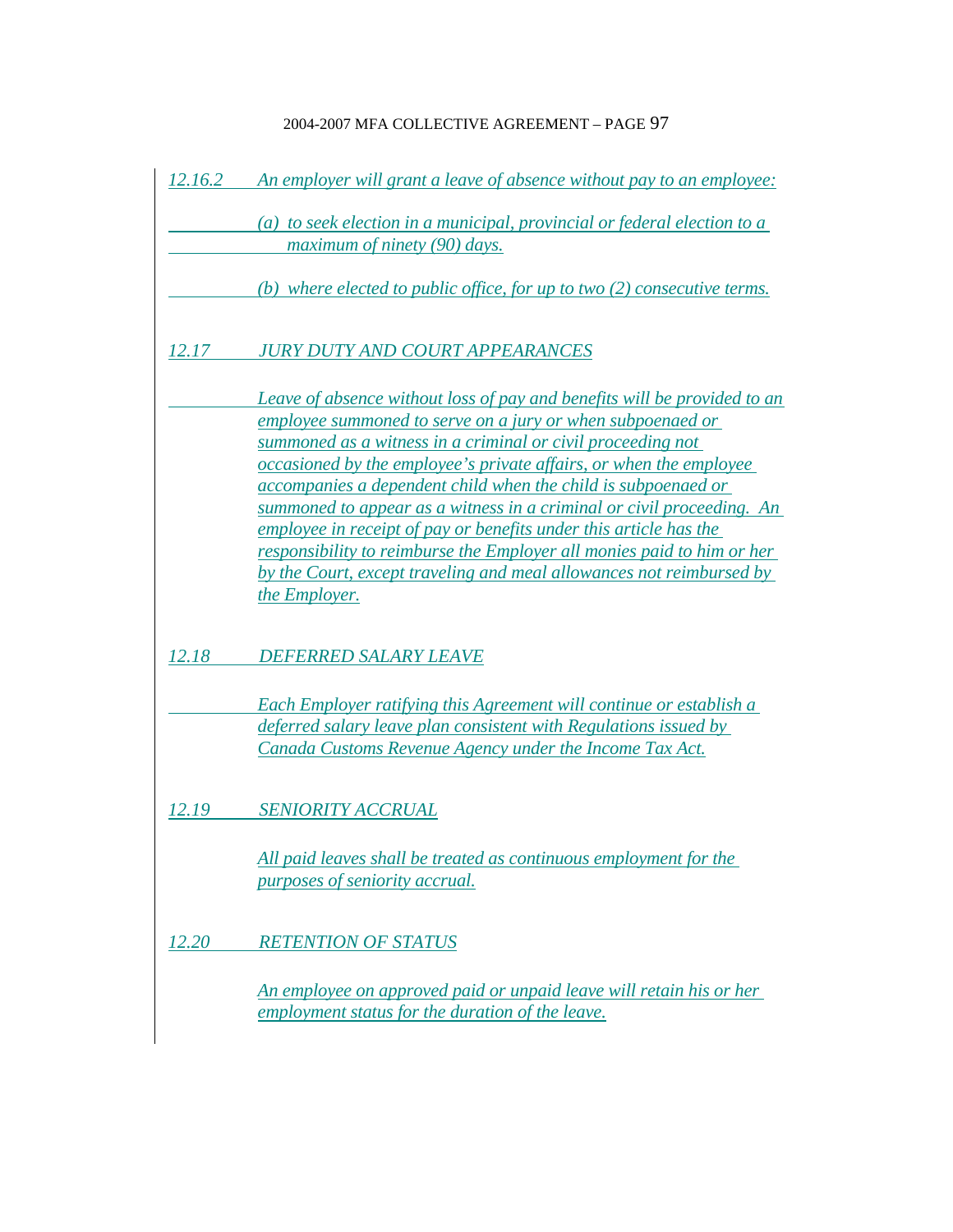### **13. HEALTH, INSURANCE AND PENSION BENEFITS**

Information on the benefit entitlements identified in this Article is available on the Human Resources Website (Benefit Plans) at http://www.mala.bc.ca/www/discover/hr/benefit.htm. Whenever a change to these benefits occurs, the Chief Personnel Steward will be notified in writing by the Human Resources Department.

a) Regular Faculty

Except where provided for by law only regular faculty members shall be eligible for the benefits outlined in this section.

 Regular faculty members who meet the eligibility requirements for participation shall be eligible for the benefits outlined in Articles 13.1, 13.2, 13.3, 13.4, 13.5, and 13.6.

 Eligibility requirements for benefit coverage outlined in Articles 13.1, 13.2 and 13.3, include a workload of at least 50% and an appointment length of at least 5 full months; and, for benefit coverage outlined in Article 13.5, a workload of at least 50% and appointment length of at least 10 full months.

 A regular part-time faculty member who is not eligible for continued employer paid coverage due to a workload less than 50% shall be entitled to payment under Article 13(b) for that time period only.

 Additional information on the benefit entitlements identified in this Article is available on the Human Resources Website (Benefit Plans) at http://www.mala.bc.ca/www/discover/hr/benefit.htm.

 All faculty members will be eligible for LTD coverage in accordance with Article 13.4.2.

b) Temporary Instructional Faculty

Temporary instructional faculty, other than grand-parented temporary faculty (Article 11.1.4.4), not already in receipt of health and insurance benefits under Article 13 shall be entitled to payment of eight percent (8%) biweekly in lieu of health and insurance benefits. If the employee is participating in an employer paid LTD plan, the payment in lieu of benefits shall be reduced to six percent (6%).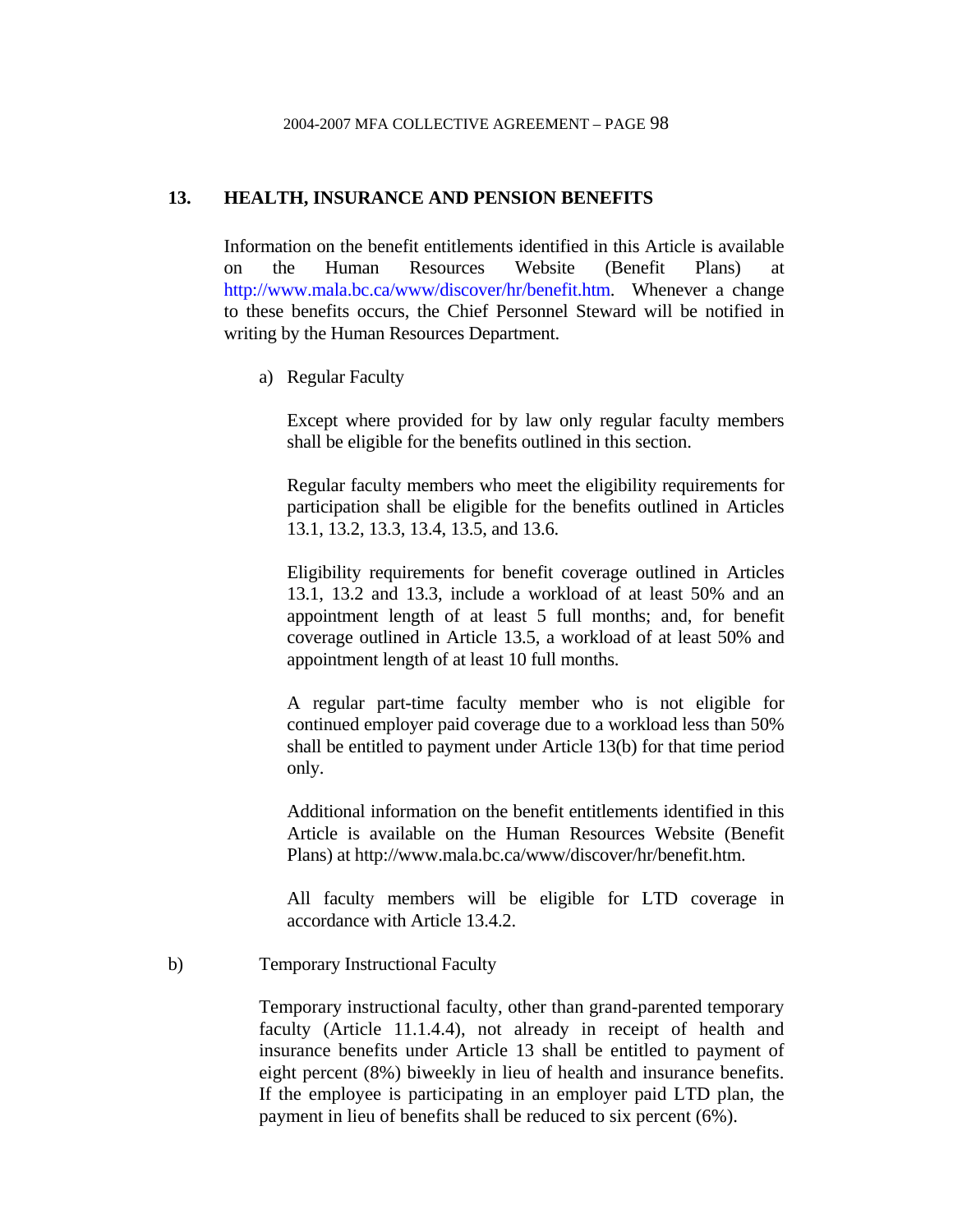Grand-parented temporary faculty (Article 11.1.4.4) shall remain eligible for benefit coverage provided the appointment meets the criteria outlined in Article 13(c).

c) Temporary Non-Instructional Faculty

Temporary non-instructional faculty with a workload of at least 50% and an appointment length of at least 5 full months are eligible for benefit coverage outlined in Articles 13.1, 13.2 and 13.3. Temporary non-instructional faculty with a workload of at least 50% and an appointment length of at least 10 full months are eligible for benefit coverage outlined in Article 13.5.

## 13.1 MEDICAL SERVICES PLAN (MSP)

Premiums are 100% employer paid.

13.2 EXTENDED HEALTH BENEFITS (includes Vision Care and Emergency Travel Assistance)

Premiums are 100% employer paid.

To qualify for the Extended Health Benefit Plan, the employee must have medical coverage under a provincial plan. Eligible employees may commence participation on the first of the month following the date of employment.

- a) Extended Health Benefits coverage shall provide for 95% reimbursement for all covered expenses in excess of a \$25 deductible in a calendar year. Covered expenses include, but are not limited to, eligible prescription drugs, ambulance charges and emergency medical expenses while travelling outside Canada. The maximum lifetime benefit is unlimited.
- b) Vision Care coverage shall provide 100% reimbursement for corrective lenses and frames or contact lenses up to a maximum of \$250 per person every 24 consecutive months.
- c) Emergency Travel Assistance coverage shall provide 24 hour assistance to the employee and dependant for locating medical care and arranging medical transportation during a medical emergency occurring almost anywhere in the world.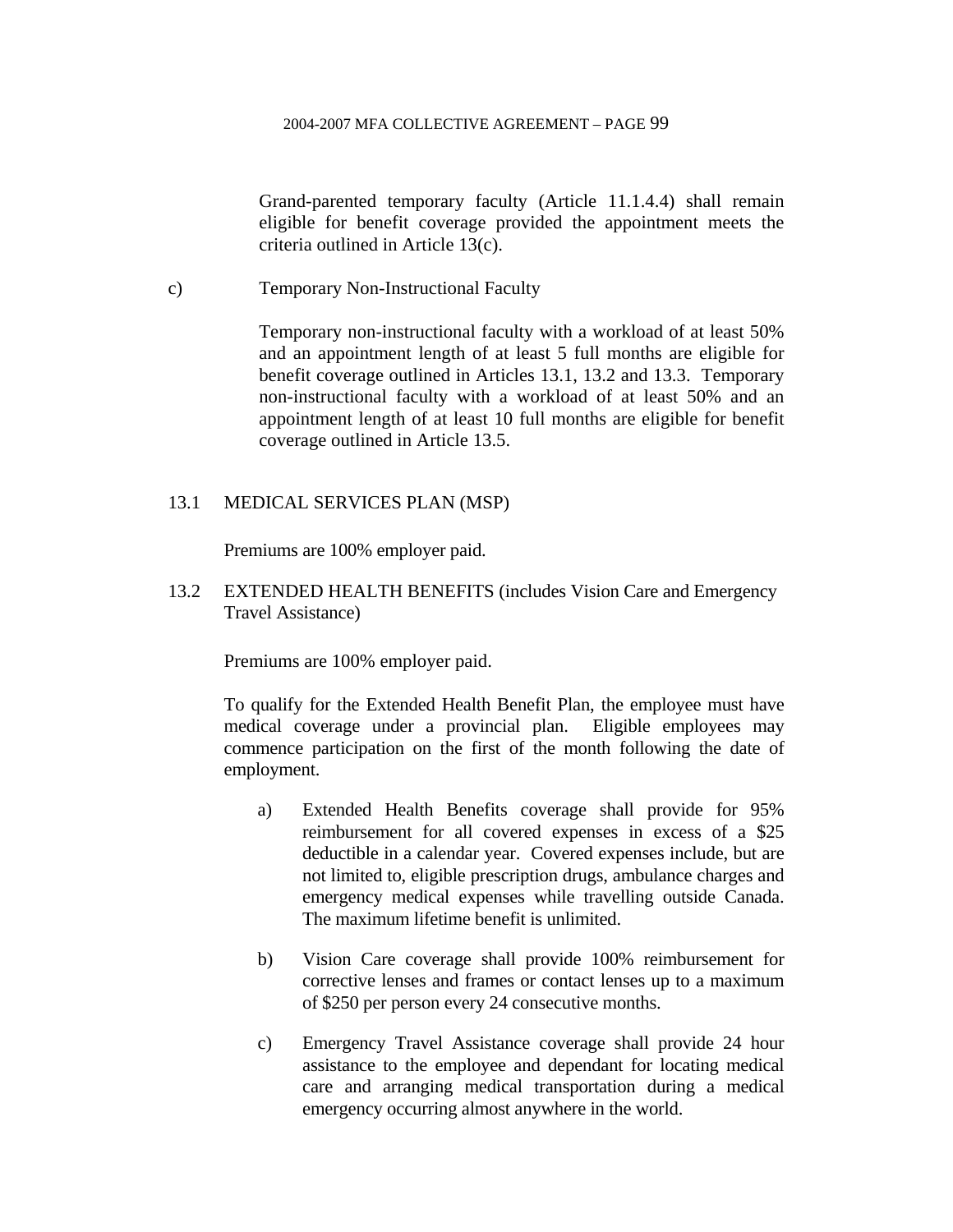## 13.3 DENTAL PLAN

 Eligible employees may commence participation on the first of the month following one full calendar month of continuous employment. The Dental Plan shall provide coverage including:

- a) 100% of basic diagnostic, preventative, restorative and periodontic services (Plan A).
- b) 60% of major restorative services such as crowns, bridges, and dentures (Plan B).
- c) 50% of orthodontia for dependent children (Plan C) to a maximum \$2000 per child.

Premiums are 100% employer paid.

*13.4 SPECIFIC BENEFITS*

*13.4.1 Benefit Provisions*

 *The following benefits will be provided to employees based on eligibility requirements in the local collective agreements.*

*(a) Basic Medical Insurance under the British Columbia Medical Plan, subject to Plan provisions.*

*(b) Extended Health Benefits*

- *i. Total lifetime coverage level will be unlimited.*
- *ii. Reimbursement level on claims will be ninety-five percent (95%); where existing reimbursement provisions in a local agreement exceed ninety-five percent (95%), the existing local provision will remain in force.*
- *iii. Hearing Aid benefit claims will be to a maximum of \$600 every five years.*

*iv. Medical Travel Referral Benefit shall be in accordance with the provisions set out in Appendix F.*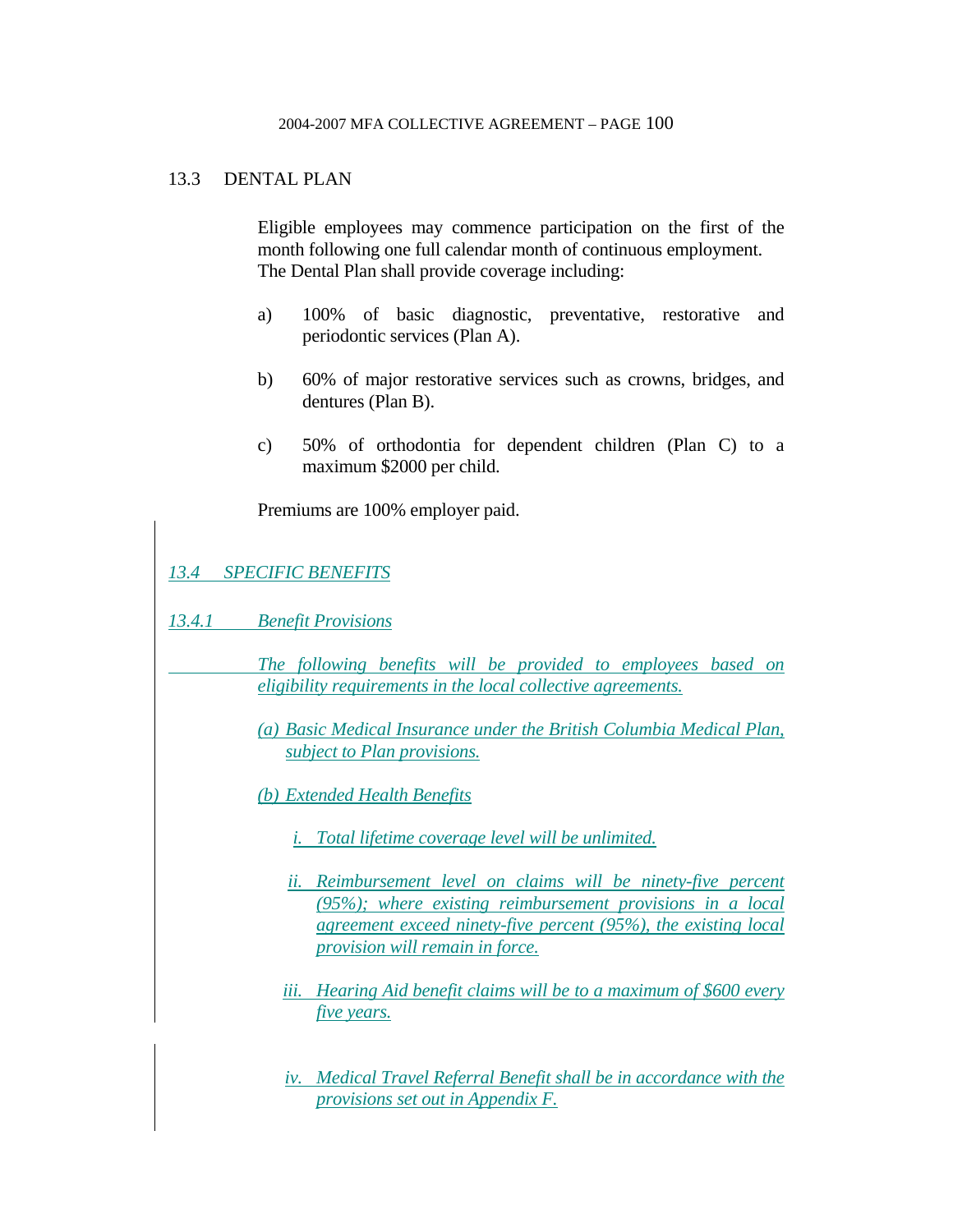- *v. Health and welfare benefits coverage will cease on the day that an employee's employment terminates.*
- *vi. Eye vision exams shall be reimbursed to a maximum of \$75.00 every two (2) years.*

*(c) Group Life and Accidental Death and Dismemberment Insurance*

*Group Life and Accidental Death and Dismemberment benefits each shall be set at three (3) times the employee's annual salary.*

*(d) Dental Plan*

*Plan A that includes revision of cleaning of the teeth (prophylaxis and scaling) every nine (9) months except dependent children (7 to age 19) and those with gum disease and other dental problems as approved by the Plan.*

*Dental Plan interpretation shall be in accordance with the provisions set out in Appendix H. (e) Termination of Coverage*

*Retiring employees who are eligible under the local collective agreement for health and welfare benefits and who have applied for College Pension Plan benefits will maintain coverage until the commencement of pension health and welfare benefits and in any event no later than ninety (90) calendar days following the date of the employee's retirement.*

*13.4.2 Disability Benefits*

- *13.4.2.1 The Employers shall continue a single plan for the provision of disability benefits for eligible employees who are covered by this Agreement and whose local bargaining unit has opted into this Agreement's Plan pursuant to Article 13.4.2.3 below.*
- *13.4.2.2 The disability benefits plan will be set out in the findings of the Joint Committee on Benefits Administration (JCBA) entitled Long-Term Disability Benefit Initiative, but will be an insured plan and will include the following elements:*
	- *Benefit level of sick leave at one-hundred percent (100%) for the first thirty (30) calendar days, short-term disability at seventy percent (70%) weekly indemnity for the next twenty-one*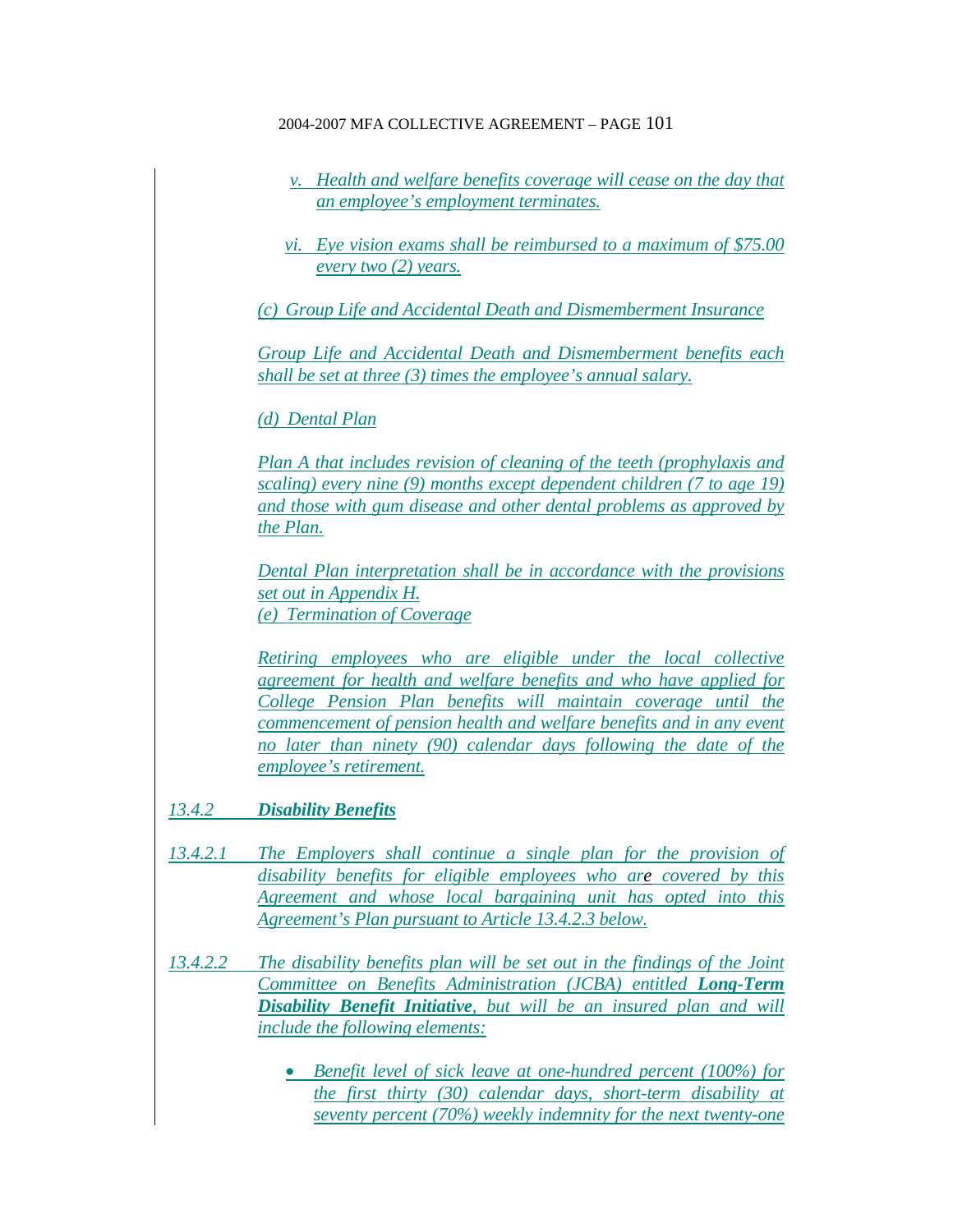*(21) weeks, and long-term disability leave of seventy percent (70%) thereafter;*

- *Long-term disability as defined on the basis of two-year own occupation and any other occupation thereafter as described by the JCBA plan;*
- *Health and welfare benefit premiums will be paid by the Employer or the Plan for employees on sick leave, short-term disability and long- term disability;*
- *Employer payment of premiums for both short-term and longterm disability benefits;*
- *Claims Review Committee made up of three (3) medical doctors (one designated by the claimant, one by the Employer and the third agreed to by the first two doctors);*
- *Mandatory rehabilitation as described in the JCBA plan;*
- *Subject to provisions of the Plan, enrolment is mandatory for all active regular employees and for active non-regular employees employed on a continuing basis for at least a four (4) month period with fifty percent (50%) or more of a full-time workload as defined by local provisions.*
- *13.4.2.3 (a) Current employees shall retain any sick leave banks accrued up to but not beyond March 31, 2002 including any entitlement to full or partial payout of such sick leave banks. The local provisions for use of those sick leave banks including payout, where applicable, shall continue to apply.*
	- *(b) Current employees who have sick leave benefits of a fixed amount of time and who are entitled under their local collective agreement to a payout of such benefits shall have those benefits converted to a bank as of March 31, 2002 and shall be entitled to payout of the bank, subject to the provisions of the collective agreement.*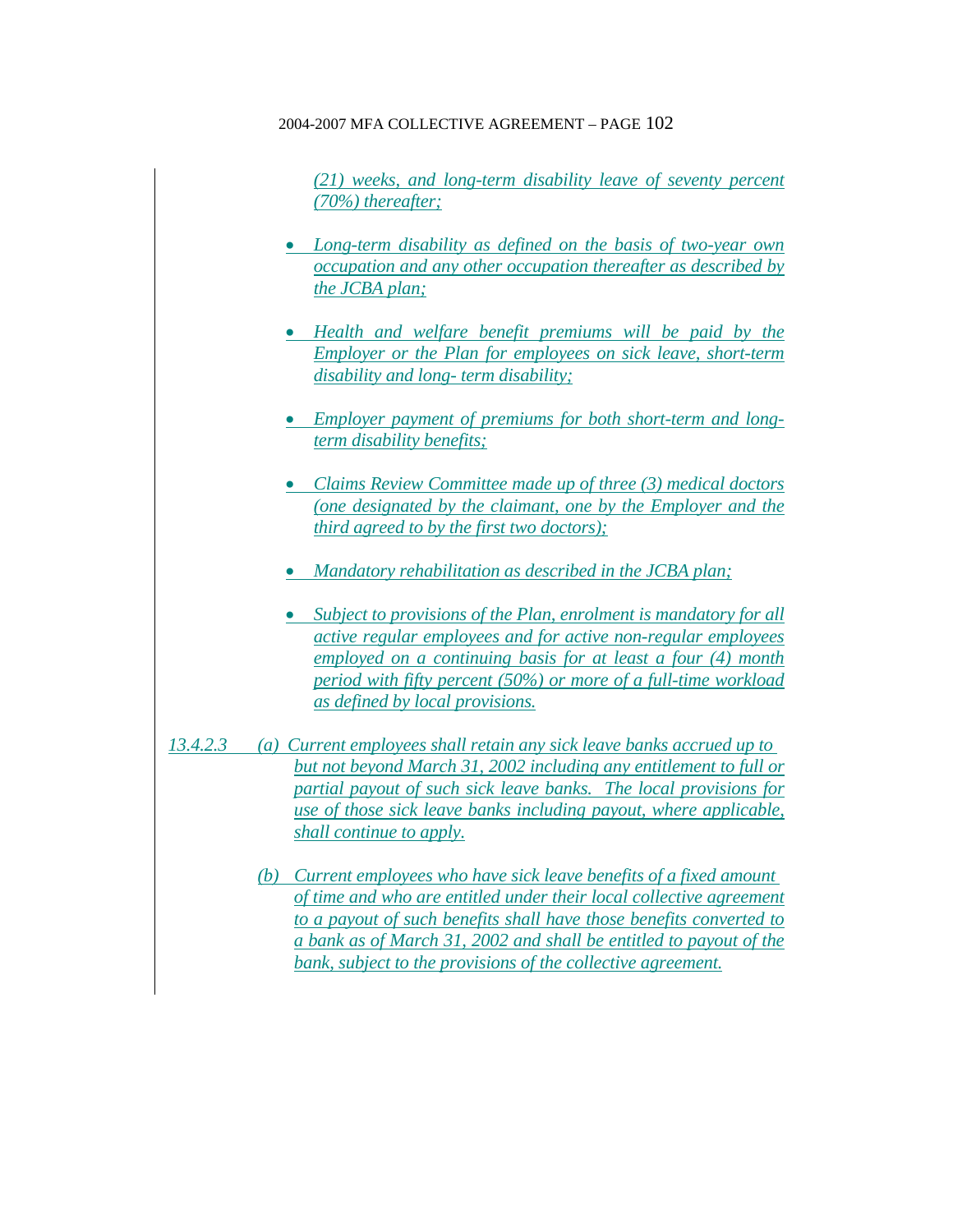- *13.4.2.4 The Joint Committee on Benefits Administration (JCBA) shall oversee the continuation of the plan as described in Article 13.4.2.2 and shall address such matters pertaining to the plan as are included in the JCBA's mandate as set out in Article 13.6.1.2.*
- 13.4.3 Those employees not eligible for participation in this plan will continue to not have pay deducted for absences due to illness of up to three (3) contact hours or equivalent per course per month for the duration of the Collective Agreement.

# 13.5 GROUP INSURANCE

 Group life insurance and accidental death and dismemberment insurance are provided in accordance with the terms of the contract with the insuring company to eligible faculty.

 The University-College contributes 100% of the premiums for life insurance, accidental death and dismemberment benefits for eligible participating faculty members.

 The amount of insurance coverage and eligibility is shown on the Human Resources website at http://www.mala.bc.ca/www/discover/hr/benefit.htm.

# *13.6 HEALTH AND WELFARE BENEFITS*

*13.6.1 Joint Committee on Benefits Administration*

*13.6.1.1 Committee Established*

*The Parties agree to maintain a Joint Committee on Benefits with four members appointed by each side.*

*13.6.1.2 Committee Mandate*

*The Joint Committee on Benefits has a mandate to undertake tasks related to health and welfare benefits and disability benefits including:*

*(a) Comparison and analysis of contract administration and costs, using criteria developed by the committee.*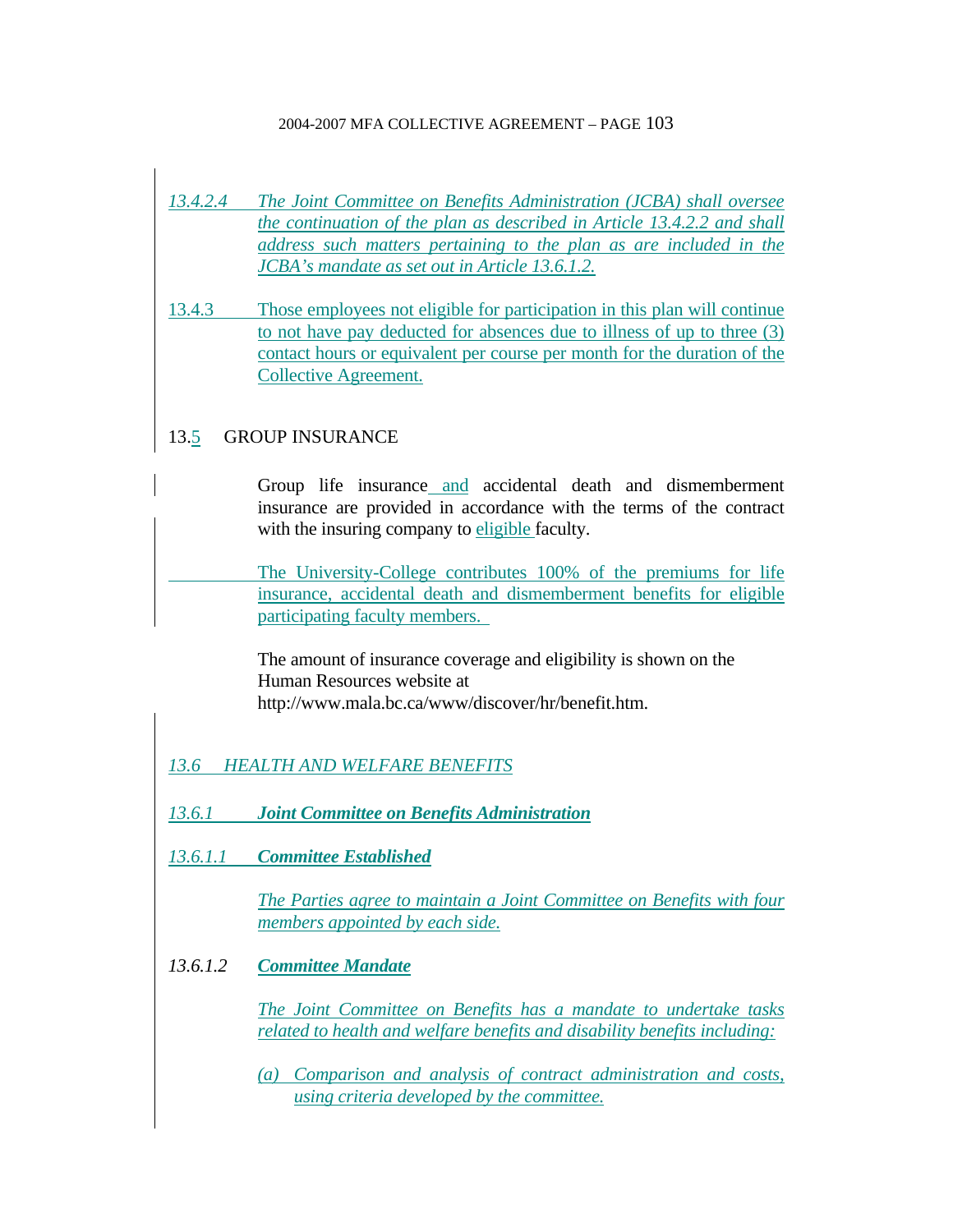- *(b) Monitoring carrier performance including receiving reports from the plan administrator(s).*
- *(c) Reviewing the cost effectiveness and quality of benefit delivery, service, and administration by carriers, including access issues.*

*(d) Tendering of contracts.*

*Participation in the existing Benefits user Group will continue. Participation is open to institutions that are not currently members of the Benefits User Group.*

# *13.6.1.3 Savings*

*All savings realized through the process of the Joint Committee on Benefits will be used to improve benefits, including disability benefits, either through actions taken by the Committee or the formal bargaining process between the Parties.*

# *13.6.1.4 Constraints*

*The Joint Committee on Benefits will not make any changes to the plan provisions that would increase the costs of health and welfare benefits or disability benefits for individual Employers or reduce plan provisions without the agreement of the Parties to this Agreement. The Joint Committee shall be authorized to determine appropriate use of the Article 13.6.1.3 savings from the 1998-2001 agreement (in the amount of \$71,849) and to allocate the funds to that use. The Parties agree that the first priority for use of those funds will be to level up the minimum standards for vision care coverage.*

*13.6.1.5 Costs of the Joint Committee*

*The Employers will pay up to \$50,000 for the costs of the committee's operations, exclusive of salaries and benefits.*

# 13.7 COLLEGE PENSION PLAN

Participation in the College Pension Plan is mandatory for:

a) Faculty appointed to regular positions after September 1, 1999.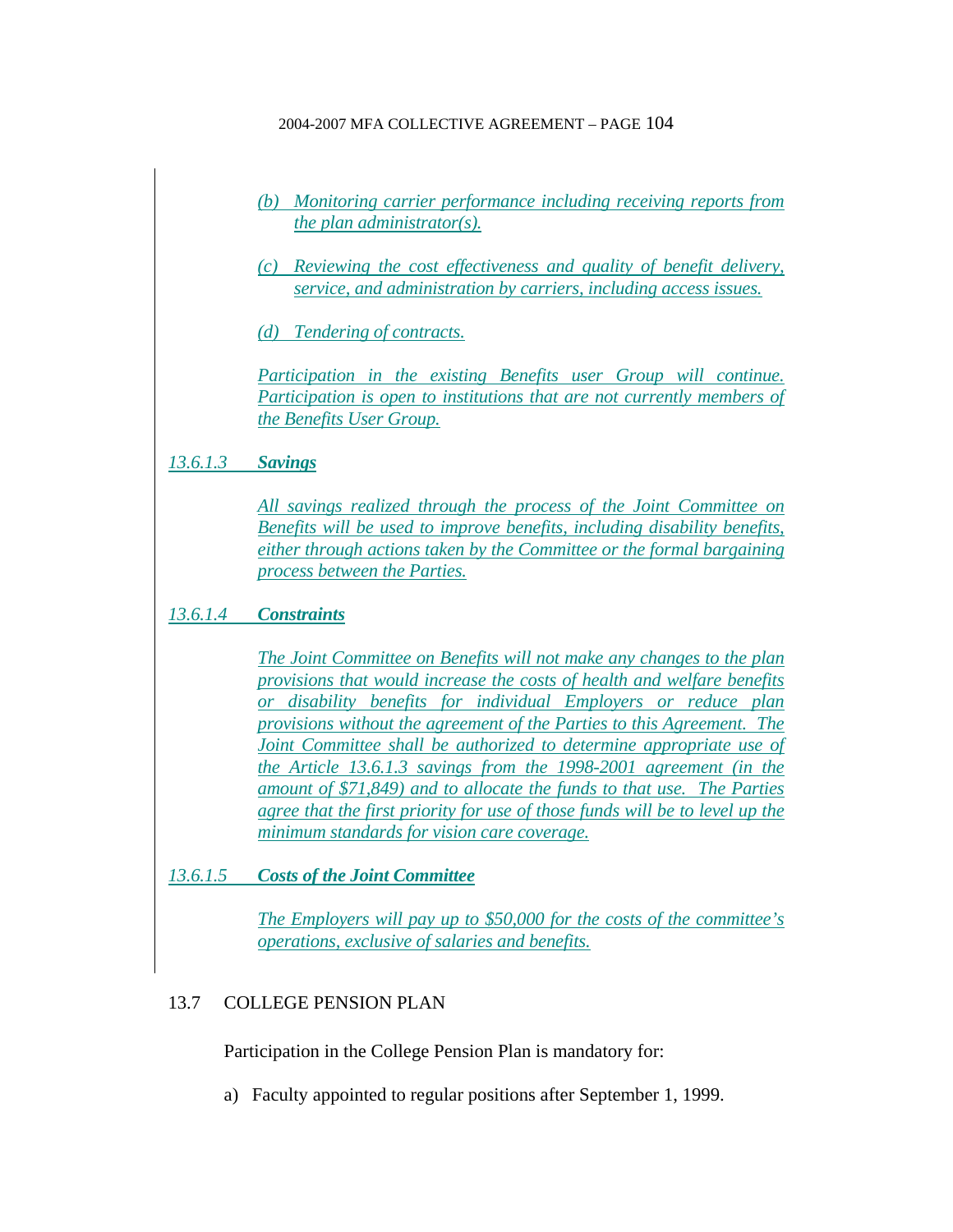b) Temporary faculty who earn, in any calendar year, a salary exceeding fifty (50) percent of the year's maximum pensionable earnings (YMPE).

Participation in the College Pension Plan is optional for:

- a) Faculty appointed to regular positions prior to September 1, 1999 who opted to waive participation.
- b) Temporary faculty who earn less than fifty (50) percent of the YMPE provided a waiver form is completed and placed on file with Human Resources.

A faculty member who has waived enrolment may apply to participate in the College Pension Plan at any time and shall be covered effective the first day of the pay period following application to the Human Resources Department.

# 13.15 SUBROGATION

 Details of all benefit plans shall form part of this agreement. There shall be no reduction in benefits under these plans or increases in premium costs without advance consultation with the committee of Personnel Stewards of the Association. During the term of this agreement neither party shall unilaterally alter the benefits of the plans. The selection of Insurance Carrier shall be made following consultation between the parties.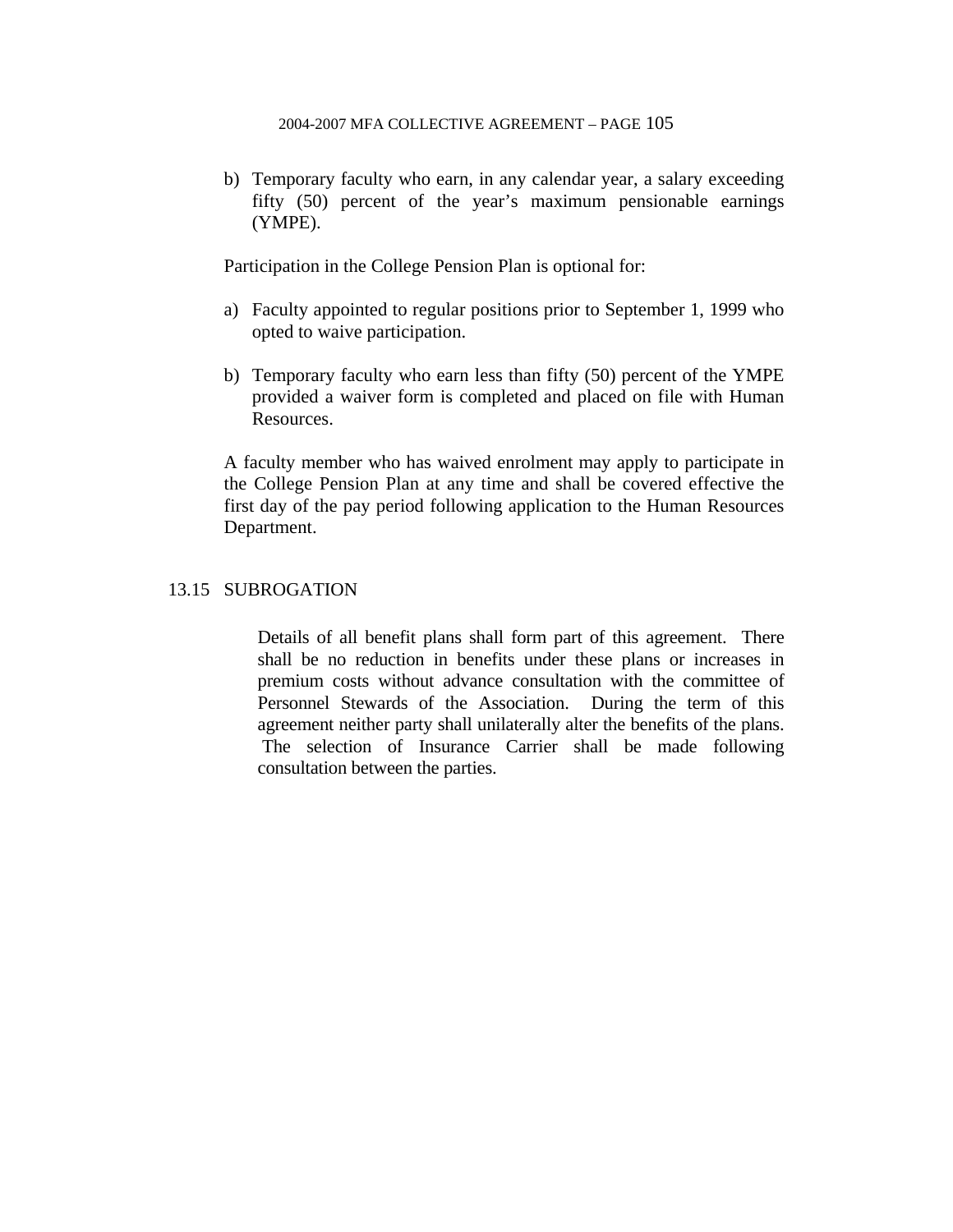## **14. PROTECTION OF EMPLOYEES**

### 14.3 DISCRIMINATION AND HARASSMENT

 The University-College and the Association recognize the right of employees to work in, and students to study in, an atmosphere free from discrimination and harassment. All employees and students have the right to employment and equal treatment without discrimination or harassment because of the race, colour, ancestry, place of origin, political belief, religion, marital status, family status, physical or mental disability, sex, sexual orientation or age of that person or because that person has been convicted of a criminal or summary conviction offence that is unrelated to the employment or to the intended employment of that person, or membership or activity in the Faculty Association.

 The University-College has further indicated its intention to continue to develop, with faculty, an extensive harassment and discrimination policy, applicable to all employees and students. The University-College has further undertaken that this policy will not be developed without consultation with faculty.

## *14.4 HARASSMENT*

### *14.4.1 Statement of Commitment*

*The colleges and institutes promote teaching, scholarship and research and the free and critical discussion of ideas.* 

*Unions and employers are committed to providing a working and learning environment that allows for full and free participation of all members of the institutional community. Harassment undermines these objectives and violates the fundamental rights, personal dignity and integrity of individuals or groups of individuals. Harassment is a serious offence that may be cause for disciplinary sanctions including, where appropriate, dismissal or expulsion.*

*The colleges and institutes have a responsibility under the BC's Human Rights Code to prevent harassment and to provide procedures to handle complaints, to resolve problems and to remedy situations where harassment occurs.*

*The employer will offer educational and training programs designed to prevent harassment and to support the administration of the institutional policies and to ensure that all members of the institutional community are aware of their responsibility with respect to the policy.*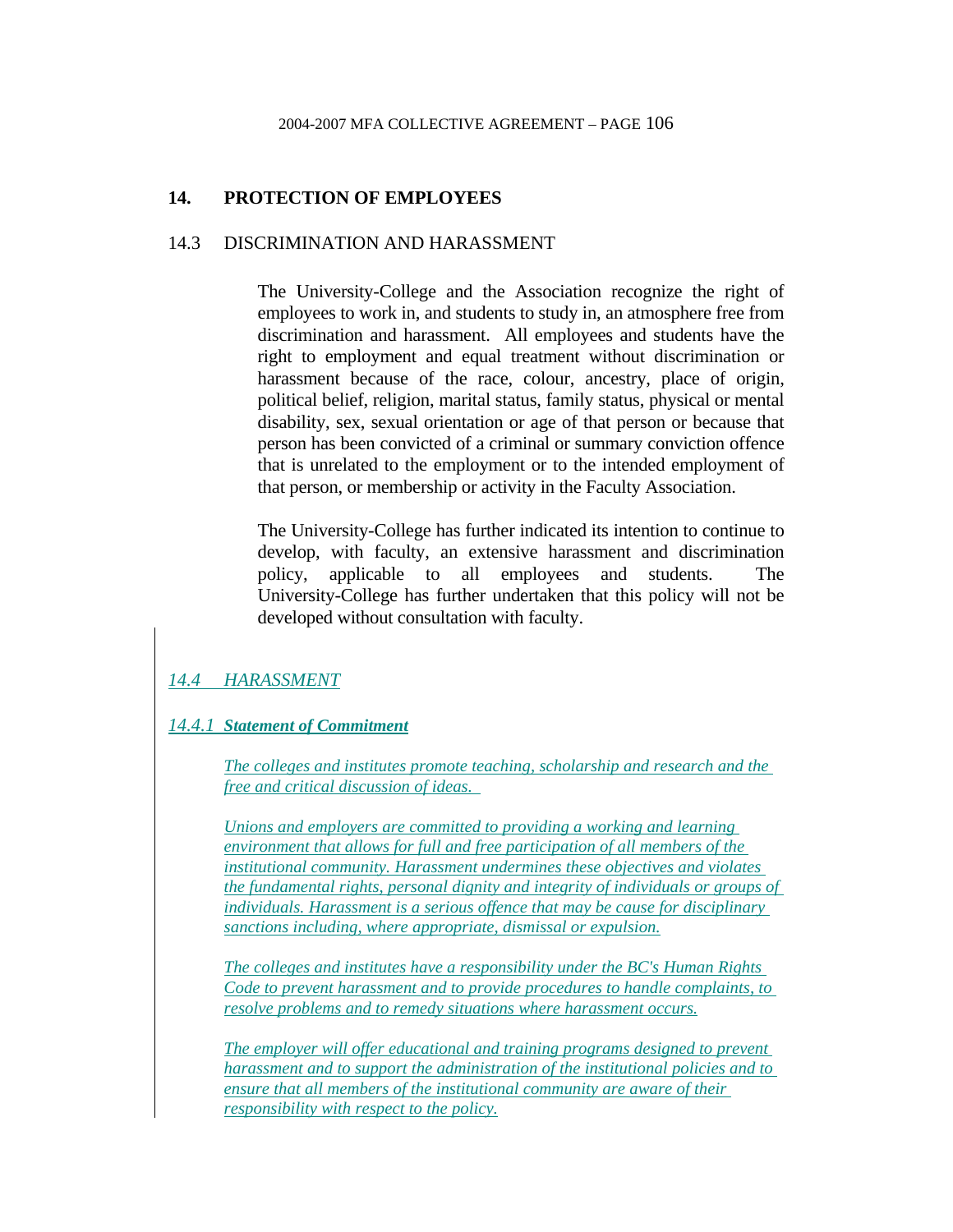# *14.4.2 Definitions*

*14.4.3 Harassment is a form of discrimination that adversely affects the recipient on one or more of the prohibited grounds under the BC Human Rights Code [R.S.B.C. 1996 c.210].*

*Harassment as defined above is behaviour or the effect of behaviour, whether direct or indirect, which meets one of the following conditions:*

- *(a) is abusive or demeaning;*
- *(b) would be viewed by a reasonable person experiencing the behaviour or effect of the behaviour, as an interference with her/his participation in an institutional related activity;*
- *(c) creates a poisoned environment.*

*As of this date, the grounds protected against discrimination by BC's Human Rights Code [R.S.B.C. 1996 c.210] are age, race, colour, ancestry, place of origin, political belief, religion, marital status, physical or mental disability, sex, sexual orientation and, in the case of employment, unrelated criminal convictions.*

- *14.4.4 Sexual Harassment is behaviour of a sexual nature by a person who knows or ought reasonably to know that the behaviour is unwanted or unwelcome; and*
	- *(a) which interferes with another person's participation in an institution related activity; or*
	- *(b) leads to or implies employment, or academically-related consequences for the person harassed; or*
	- *(c) which creates a poisoned environment.*

## *14.4.5 Procedures*

*14.4.5.1 Local Informal Processes*

*The Parties agree that the local parties where mutually agreeable, may first attempt to use local policies or processes to resolve complaints of harassment and sexual harassment prior to accessing the following procedures in Article 14.4.5.3 Mediation and 14.4.5.4 Investigation.*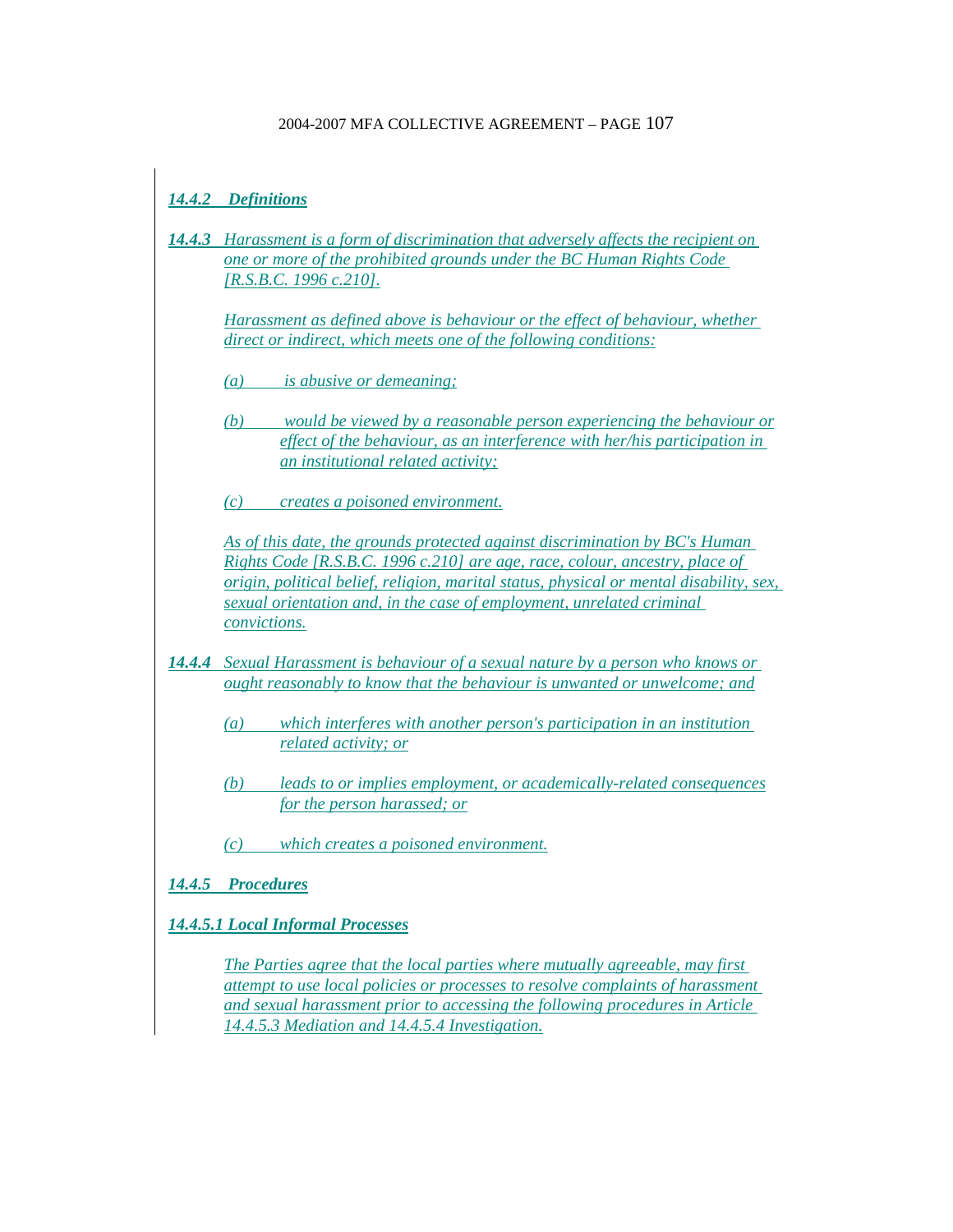### *14.4.5.2 Right to Legal Counsel*

*The union is the exclusive bargaining agent for the bargaining unit employee and as such has the exclusive right to represent the employee in all matters pertaining to his/her terms and conditions of employment, including matters that may lead to discipline by the employer. An individual bargaining unit employee has no right to be represented by legal counsel during an Article 14.4 investigation involving an allegation of harassment.*

### *14.4.5.3 Mediation*

*When a complaint is received by the employer involving an individual covered by this collective agreement, the local parties will initiate a mediation procedure at the bargaining unit level. The mediation process is the recommended avenue of resolution.* 

*Consensual mediation will require the agreement of the complainant and the alleged harasser to use the following process:*

- *(a) the local parties will discuss the nature of the complaint and agree upon who will conduct the mediation;*
- *(b) the mediation process and resolution will be kept strictly confidential by all participants;*
- *(c) where a resolution is reached, the complainant and the alleged harasser must agree in writing to the resolution and the matter will then be considered concluded;*
- *(d) no record of the mediation except the written agreed resolution will be placed on an employee's file. The written resolution will be removed from the employee's file after twelve (12) months unless there has been a subsequent complaint of harassment against the employee within the twelve (12) month period.*

### *14.4.5.4 Investigation*

*Where either the complainant or alleged harasser does not agree to mediation, or no resolution is reached during the mediation, the complaint will be referred to an investigator selected from a list of investigators agreed upon by the local parties.*

*An investigator will be appointed within ten (10) working days of referral.*

*Where the local parties are unable to agree on a list of investigators, JADRC will determine a list.*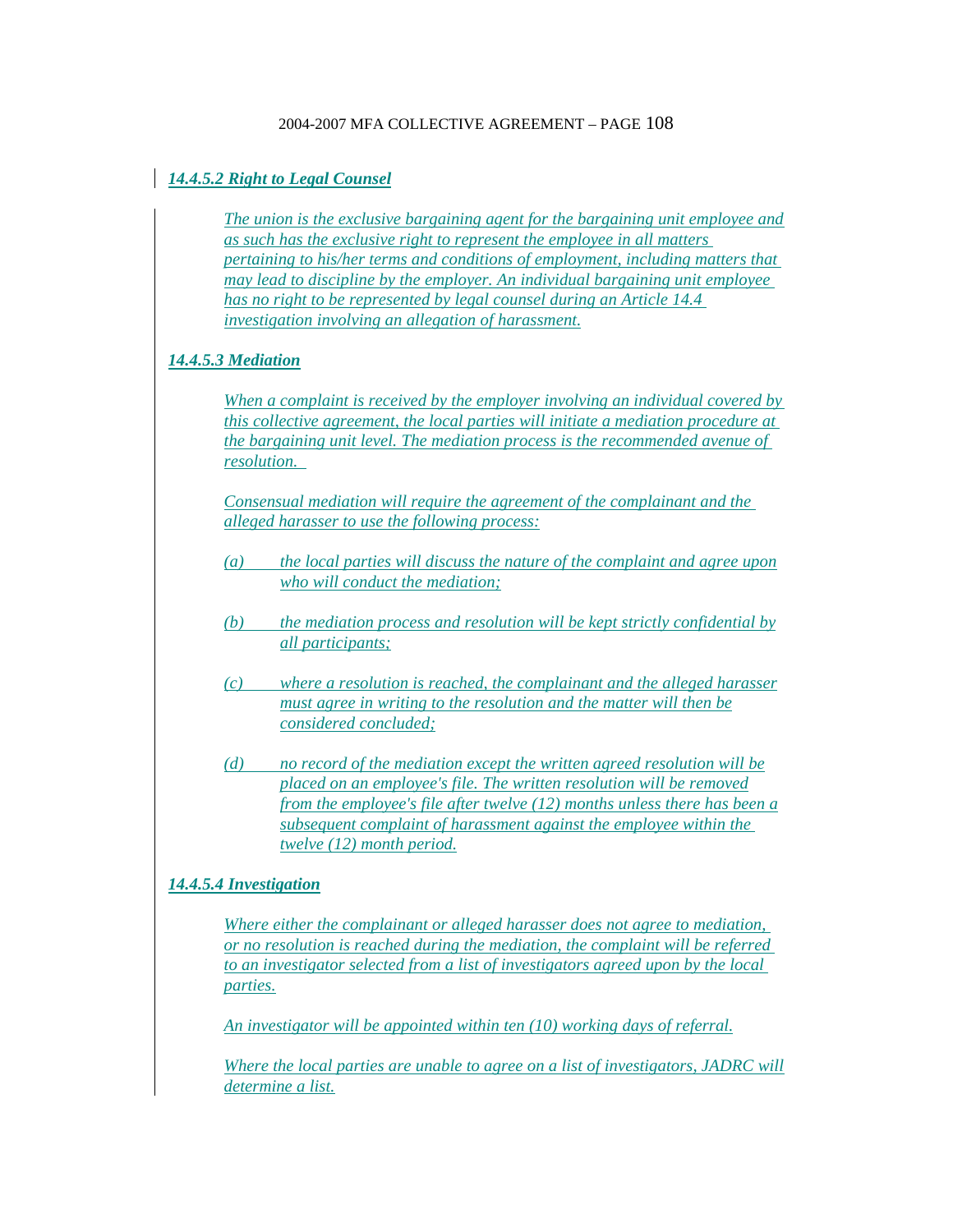*The referral should, where possible, include a written statement from the complainant and the alleged harasser which succinctly outlines the issue(s) in dispute. The referral should be assembled by the Institution and forwarded to the Investigator with a copy sent to the union(s).*

*The appointment of an investigator does not preclude an investigator from mediating the dispute where possible up to the time of submission of the Investigator's report to the local parties pursuant to Article 14.4.5.5(a) below.*

*Any complaint of harassment will be kept confidential except as is necessary to investigate and resolve the issue. Investigators will stress the confidentiality of the investigation with the person(s) interviewed.*

#### *14.4.5.5 Terms of Reference of the Investigator*

- *(a) The purpose of the investigator will be to ascertain facts.*
- *(b) All persons quoted in the investigation will be named by initials.*
- *(c) The report of the Investigator will be given, in confidence, to the union(s) and the employer. It is the responsibility of the employer to forward a copy of the report to the complainant and the alleged harasser. The employer will state, in a covering letter, that the report is confidential. The report should refer to individuals involved by initials only. However, a key will be provided to the employer and the union(s) for internal use. This practice should be repeated at any subsequent arbitral proceeding.*
- *(d) The report will not be introduced as evidence or have standing in any arbitration, or other legal procedure. This does not preclude the parties from reaching an Agreed Statement of Fact based upon facts in the report in preparation for an arbitral proceeding.*
- *(e) Reliance on Report of Third Party Investigator*

*Despite Article 14.4.5.5 (d), an institution is entitled to rely on the fact of mediation or the report of a third party investigator as evidence that may mitigate liability in a proceeding that follows receipt of the third party investigator's report.*

*The employer is entitled to rely on the investigator's report as evidence that it acted in good faith in any disciplinary action that it undertook following receipt of the third party investigator's report where the issue of good faith is raised by a grievor or the union.*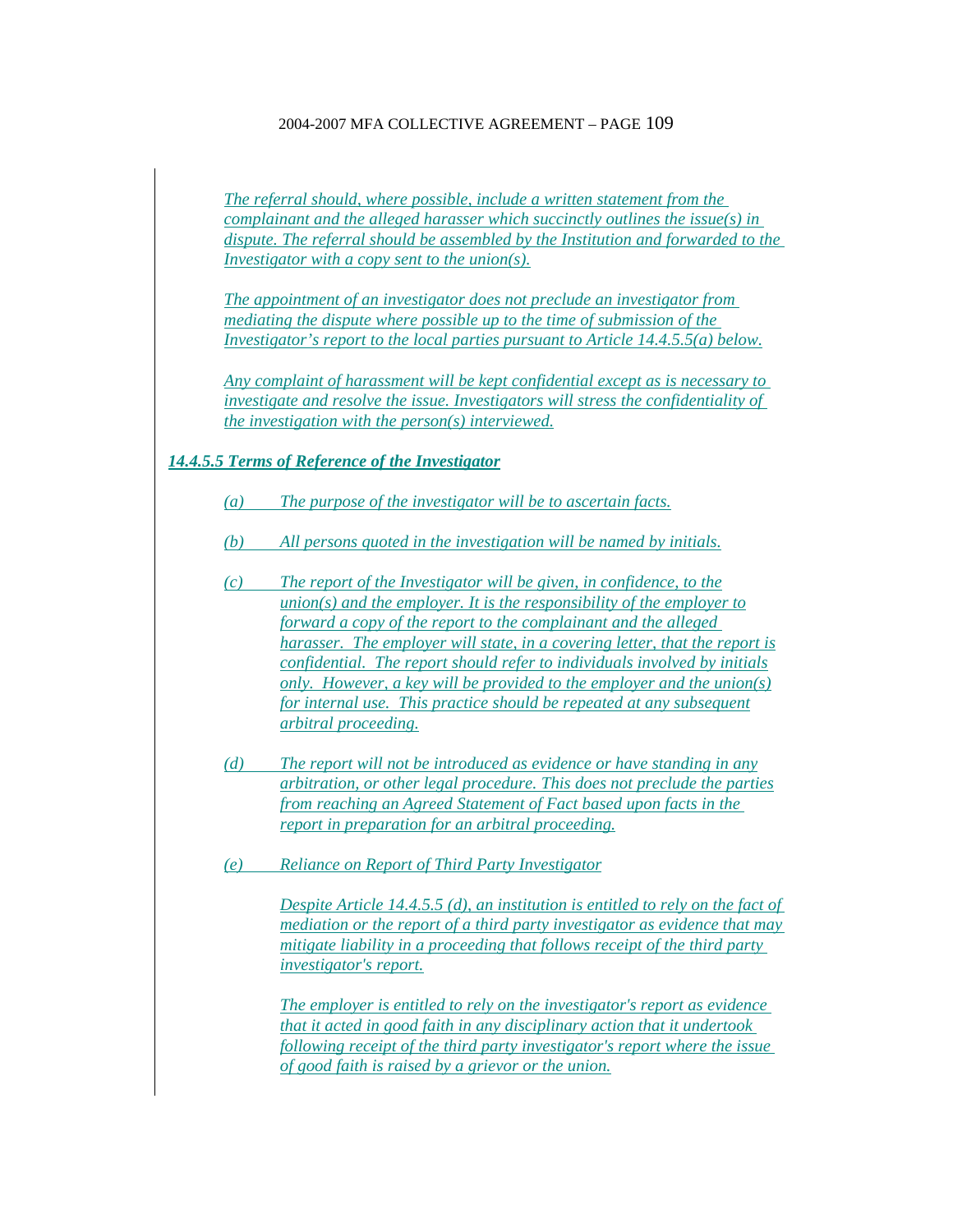- *(f) The investigator will not be compellable as a witness in any arbitration or other legal procedure which may result from the investigation.*
- *(g) The investigator will conclude her/his work within twenty (20) days of appointment and will render a report within a further ten (10) days. These timelines may be extended if deemed appropriate by the local parties. If a dispute arises with respect to the extension, the matter will be referred to JADRC. If requested by the investigator, the employer will provide meeting space and contact information about persons to be interviewed.*
- *(h) The investigator may, as part of her/his report, make recommendations for resolution of the complaint.*
- *(i) The investigator's report will not be placed on an employee's file.*

*14.4.6 Findings*

*14.4.6.1 The employer will make a written determination based upon the facts and recommendation, if any, within ten (10) working days of the receipt of the Investigator's report. If necessary, this timeline may be extended by mutual agreement between the local parties.*

*14.4.6.2 The determination will:*

*(a) state the action(s), if any, to be taken or required by the employer.*

*(b) include, where appropriate, a statement of exoneration.*

*14.4.7 Rights of the Parties*

*Should a complainant file a complaint under the provisions of the Human Rights Code, it is understood that the Human Rights Code complaint will be set aside until such time as the procedures under this Article have been completed.*

*Where an allegation includes both complaints under the Human Rights Code and a personal harassment complaint, the local parties may agree to have the Investigator investigate all of the complaints, in order to relieve against expense and duality of process.*

*14.4.8 The above noted procedure does not restrict:*

*(a) The employer's right to take disciplinary action; (b) The union's right to grieve such disciplinary action or to grieve an alleged violation of this Article.*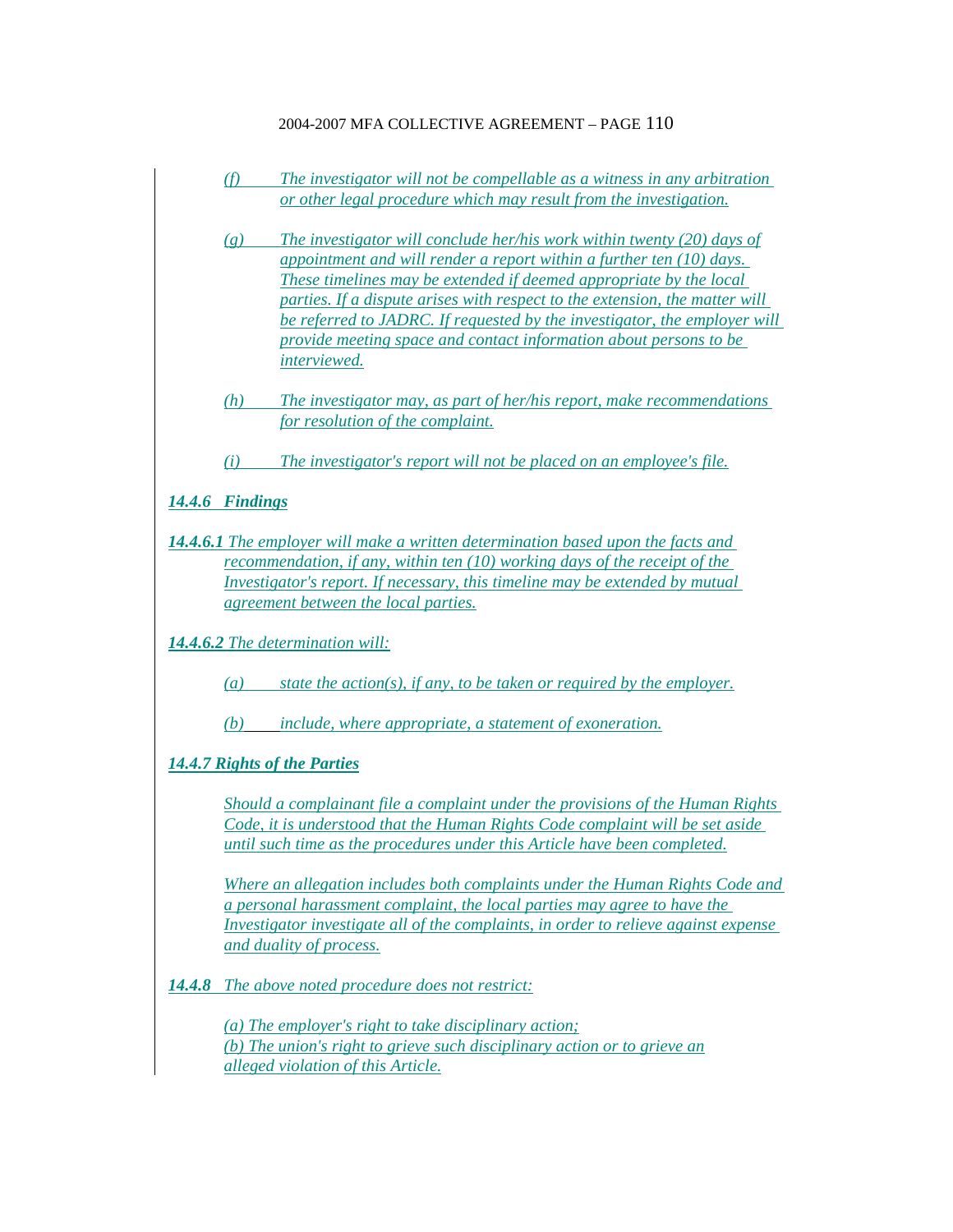*14.4.9 The report of the investigator may be used in the development of an Agreed Statement of Fact for an arbitral proceeding.*

*14.4.10 False Complaints, Breaches of Confidentiality and Retaliatory Action*

*Frivolous, vexatious or malicious complaints of harassment or breaches of the confidentiality provisions of this clause or retaliation in respect of a complaint may result in discipline. Should retaliation be alleged following the filing of a complaint, an Investigator may deal with that allegation and make a finding.*

## *14.4.11 Local Discussion*

*The local parties will meet as necessary to facilitate the administration and other aspects of the application of this Article including issues arising under Article 14.4.12 below. The local parties may refer any differences over the administration or application of this Article to JADRC for resolution.*

*14.4.12 Relation to Other Agreements*

*Where a complaint under Article 14.4 involves individuals who are covered by another collective agreement the local parties will meet to clarify and agree upon a procedure.*

## 14.5 TECHNOLOGICAL CHANGE

 The parties agree to apply the provisions of Section 54 of the 1992 Labour Relations Code except that a significant number of employees shall be defined as one or more regular or temporary employees. Copies of this legislation are available from the Chief Personnel Steward or Human Resources.

## 14.6 DISTRIBUTED LEARNING

- 14.6.1 Distributed learning includes, but is not limited to, print based education courses, online or web-based instruction, video-conferencing, teleconferencing, instructional video and audio tapes, hybrid or mixedmode programs and courses.
- 14.6.2 In developing and offering distributed learning programs and courses, the employer will plan in collaboration with the department or functional area and the employee(s) who will develop and/or deliver the program or course.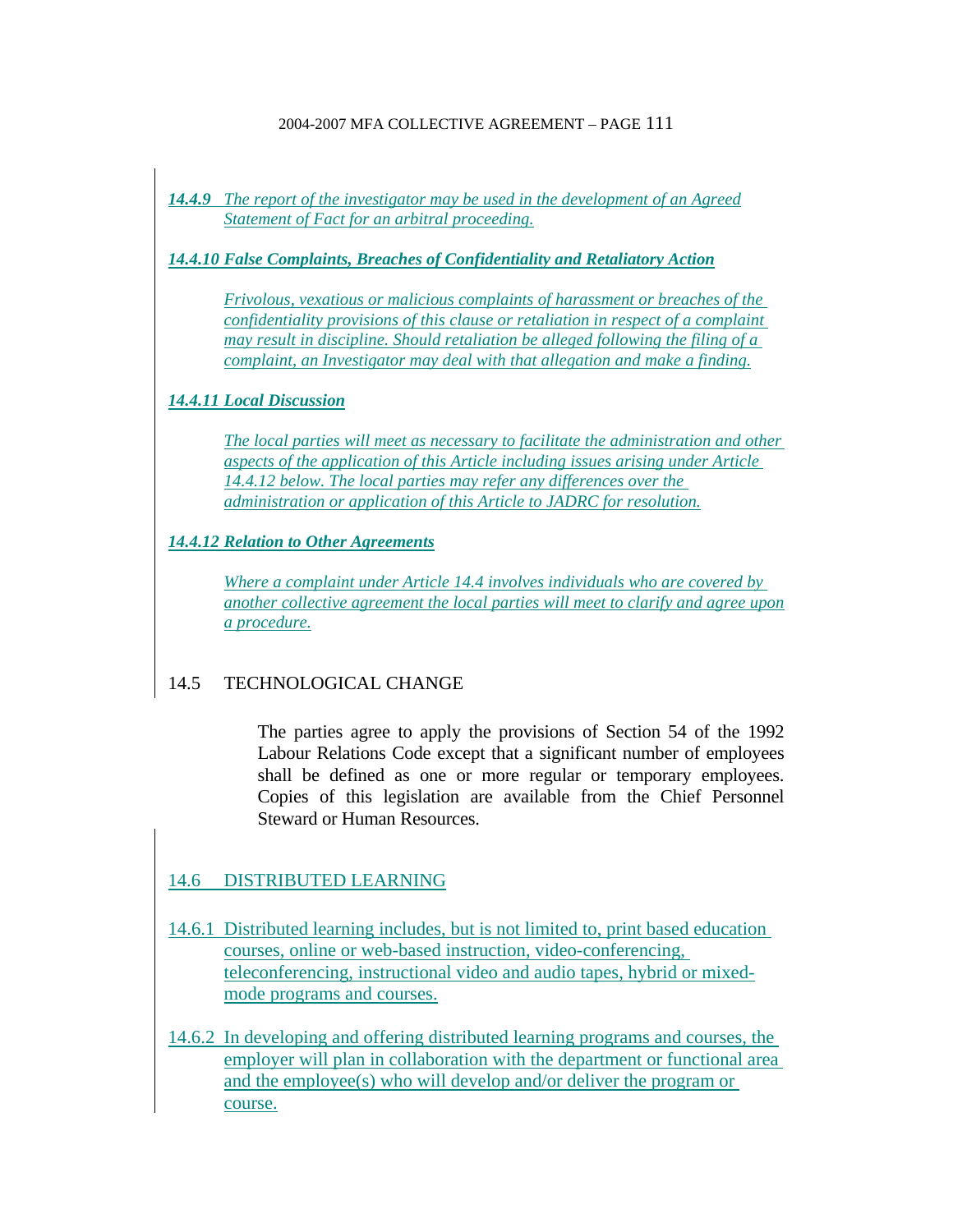For the purposes of this Article departments or functional areas are defined as the operational or administrative sub-division of an institution within which an employee is appointed and assigned workload and may include geographical limitations.

- 14.6.3 Subject to mutual agreement, the local parties may develop criteria for the determination of the appropriate release time for the development, delivery and revisions of distributed learning programs or courses. To the extent that they contain provisions that address release time and workload for the development, delivery and revisions of distributed learning programs or courses, local letters of understanding shall apply.
- 14.6.4 The Employer will provide the necessary technological and human resources for employees assigned to develop and deliver the program and courses.
- 14.6.5 The Employer will provide the necessary and appropriate training in the use of relevant educational technology for employees assigned to deliver distributed learning programs and courses.
- 14.6.6 Employees delivering distributed learning programs/courses shall not be required to provide technical support to students taking distributed learning courses.
- 14.6.7 Employees shall not be required to deliver distributed learning programs/courses from their home. Employees delivering or developing distributed learning courses shall be provided with office space and the appropriate technology to support them in their work.
- 14.6.8 Where an employee has been assigned an online course and agrees to the employer's request to teach all or part of that course from home, the employer shall provide the appropriate technology and pay for the reasonable and approved costs of delivering those courses from home.
- 14.6.9 No regular employee will be laid off as a direct result of the introduction of distributed learning.

# 14.8 COPYRIGHT

14.8.1 Books, Manuscripts, Papers, Artistic Works, and Lecture Notes, except for those written as a result of a specific directive from the University-College shall remain the property of the authors. Authors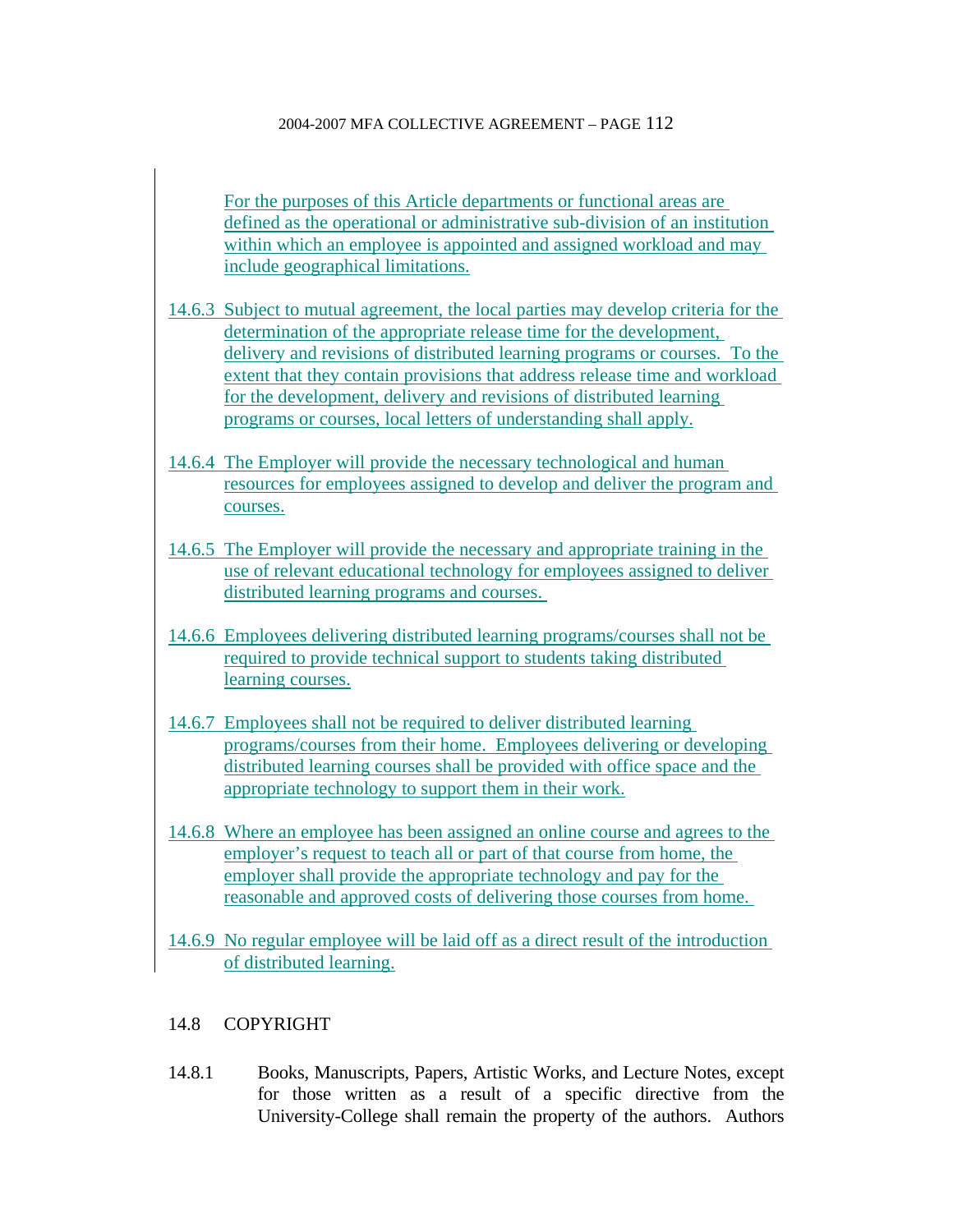shall compensate to the University-College for any such costs incurred by the University-College for the preparation of such materials for the personal use of the author.

- 14.8.2 Software, Audio Visual Materials, and Instructional Materials shall remain the property of the author except those produced as a result of University-College requirements or University-College expectations for the delivery of an instructional assignment which shall remain the property of the University-College.
- 14.8.3 The University-College may, upon written agreement, cede copyright to faculty.
- 14.8.4 The University-College shall pay, to any author or authors, royalties totalling 50% of any net profit for selling any copyright material, unless the material was the result of a specific assignment by the University-College, in which case the University-College shall have full ownership of royalties.
- 14.8.5 Notwithstanding the above provisions, University-College students shall not be charged for any materials produced by University-College professors/instructors except as approved by the appropriate senior administrator.
- 14.8.6 A faculty member may request from the appropriate senior administrator clarification of the copyright status of any work undertaken or to be undertaken by the faculty member which may lead to a copyright. Such requests shall, whenever possible, be made prior to the faculty member undertaking such work.

## 14.8.7 *Copyright Ownership*

*The copyright or patent for any work product, including creative work, instructional strategies or curriculum/instructional material, software or any other material or technology that may be copyrighted or patented:*

*14.8.7.1 Belongs to the employee(s) where the work product has been prepared or created as part of assigned duties, other than the duties listed in Article 14.8.7.2 below, and the copyright to all copyrightable material shall be the sole property of the employee(s) and shall be retained throughout his or her lifetime and upon his/her death by his/her heirs or assigns; and,*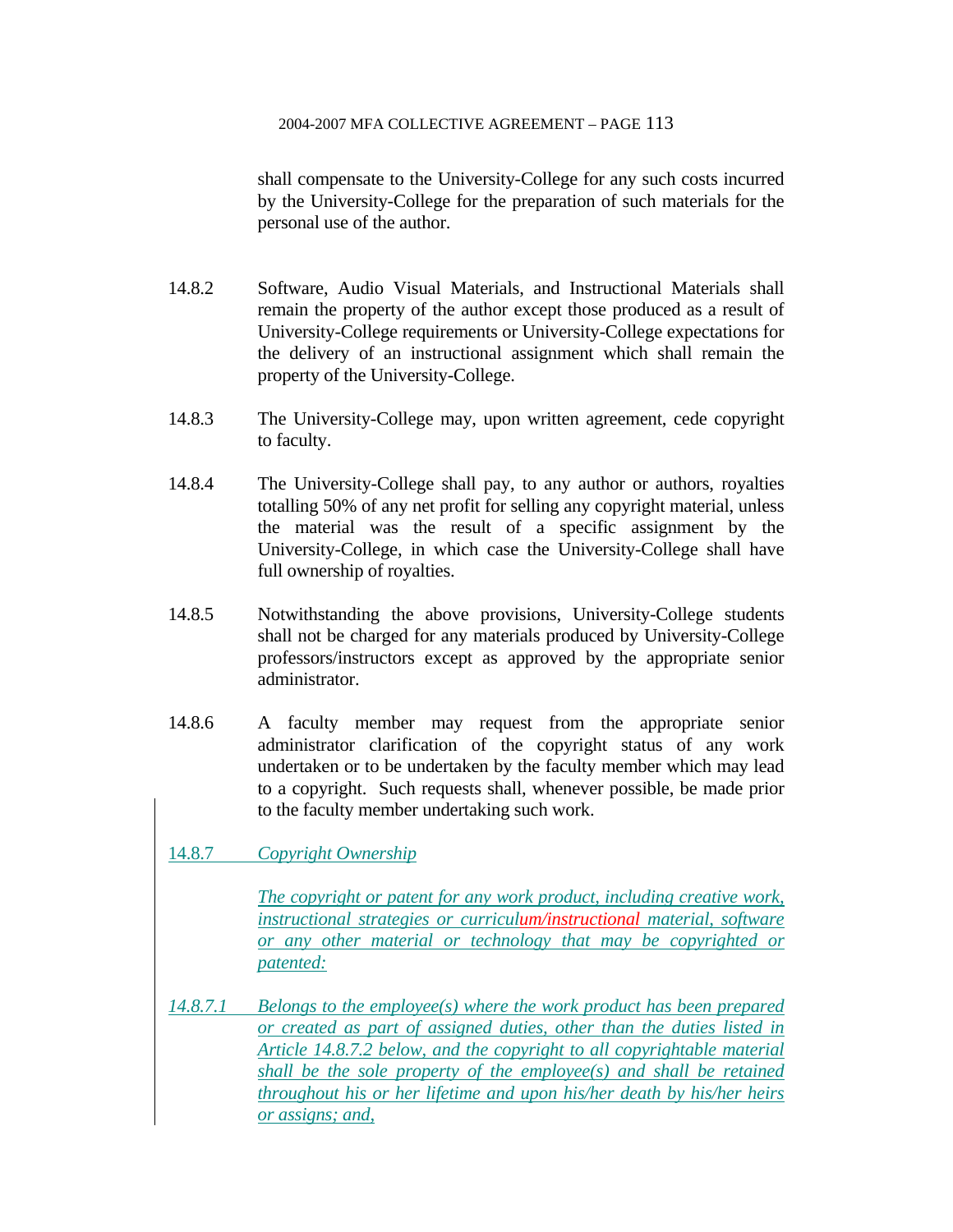

## 14.10 LEGAL INDEMNIFICATION

- 14.10.1 Malaspina University-College shall maintain:
	- a) The University-College's Self-Insured Comprehensive General Liability Coverage under the University, College, and Institute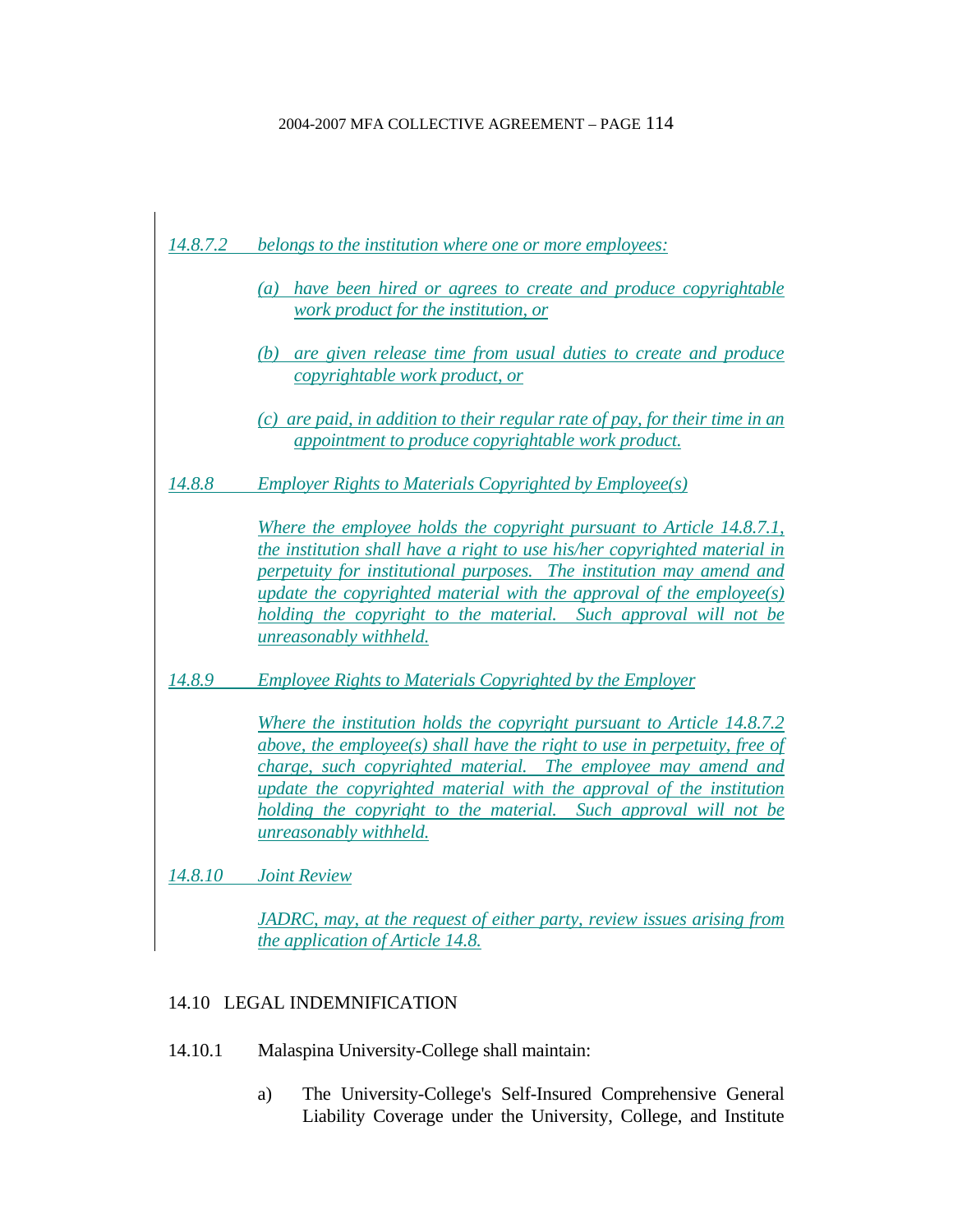Protection Program, including the extension of general liability coverage thereunder to faculty to the extent liability arises from activities in connection with the University-College; or

- b) similar general liability insurance, no less effective than the above program as of December 1, 1995.
- 14.10.2 To the extent that such coverage is available, the University-College shall:
	- a) exempt and save harmless each current and former faculty member from any liability action arising from the proper performance of duties for the University-College, and
	- b) assume all costs, legal fees and other expenses arising from any such action.
- 14.10.3 Providing the Employer requests the use of tools, reference texts and instruments, and the declared value is recorded in writing with the Dean of Instruction at the time the items are brought on campus, coverage is provided for:

 All risks of direct physical loss or damage consistent with policy provisions.

### 14.14 ACADEMIC FREEDOM

 Society benefits from the search for knowledge and its free exposition. Academic freedom is essential to both these purposes in the teaching function of the University-College as well as in its scholarship and research. There shall be no infringement or abridgement of the academic freedom of any faculty member. Faculty members are entitled, regardless of prescribed doctrine, to freedom in carrying out research and in publishing the results thereof, freedom of teaching and of discussion, freedom to criticize the University-College and freedom from institutional censorship. Academic freedom does not require neutrality on the part of the individual. Rather, academic freedom makes commitment possible. Academic freedom carries with it the duty to use that freedom in a fair manner consistent with the scholarly obligation to base research, criticism, and teaching on an honest search for knowledge.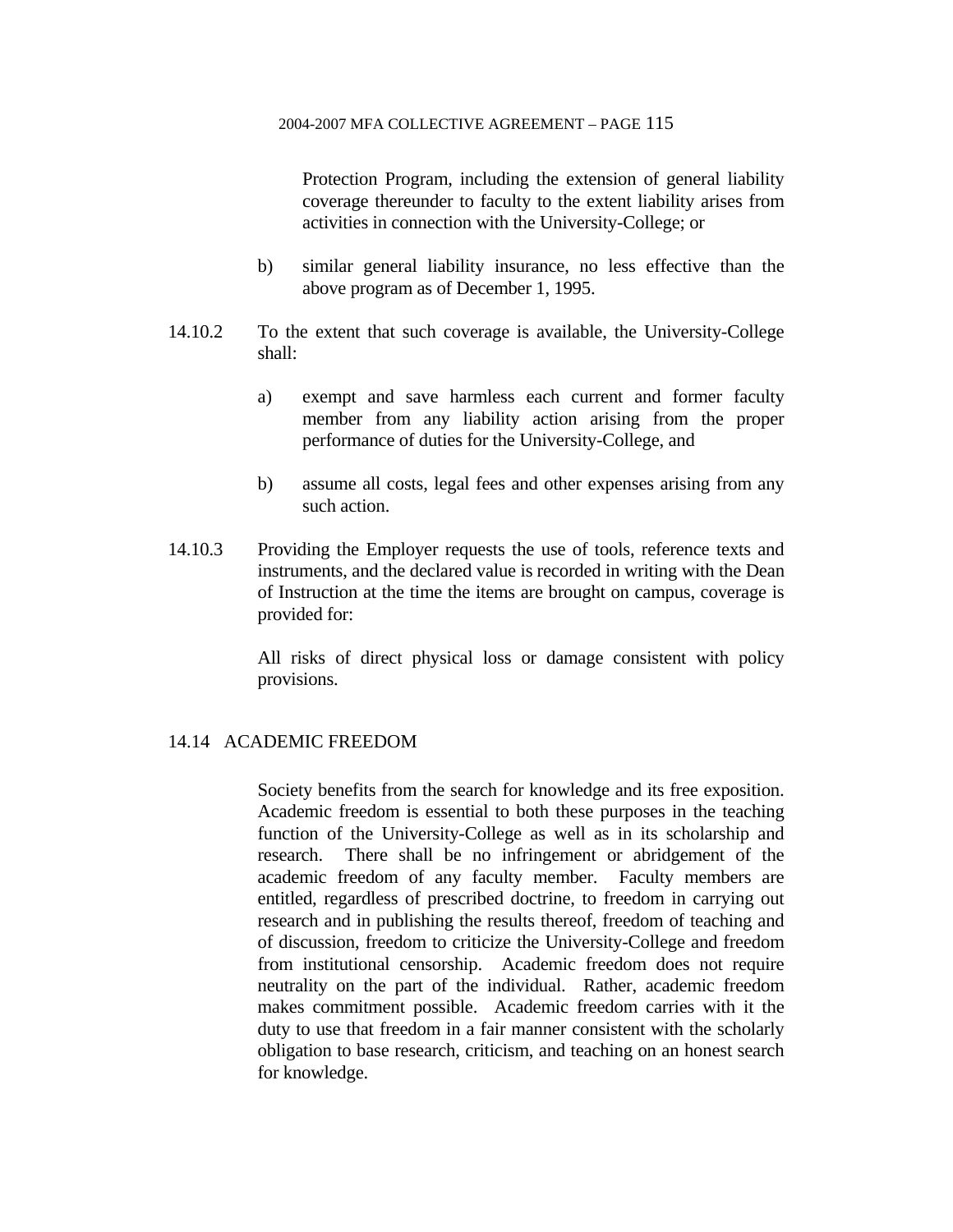## 14.15 RETIREMENT

 Notwithstanding any other provisions herein, a faculty member's regular appointment shall not extend beyond July 31 of the year subsequent to the faculty member reaching the age of 65 years.

# 14.22 TEACHING ASSIGNMENTS TO UNIVERSITY-COLLEGE ADMINISTRATORS

 University-College administrators, who are given a teaching assignment as part of their regular workload, and receive no extra remuneration for doing so, shall retain their excluded status so long as their teaching load does not exceed one section in a semester (with associated seminars and labs) and a maximum of one Directed Studies student in a semester. Said administrators shall be required to meet the educational background required of University-College professors/instructors who teach similar courses in the division.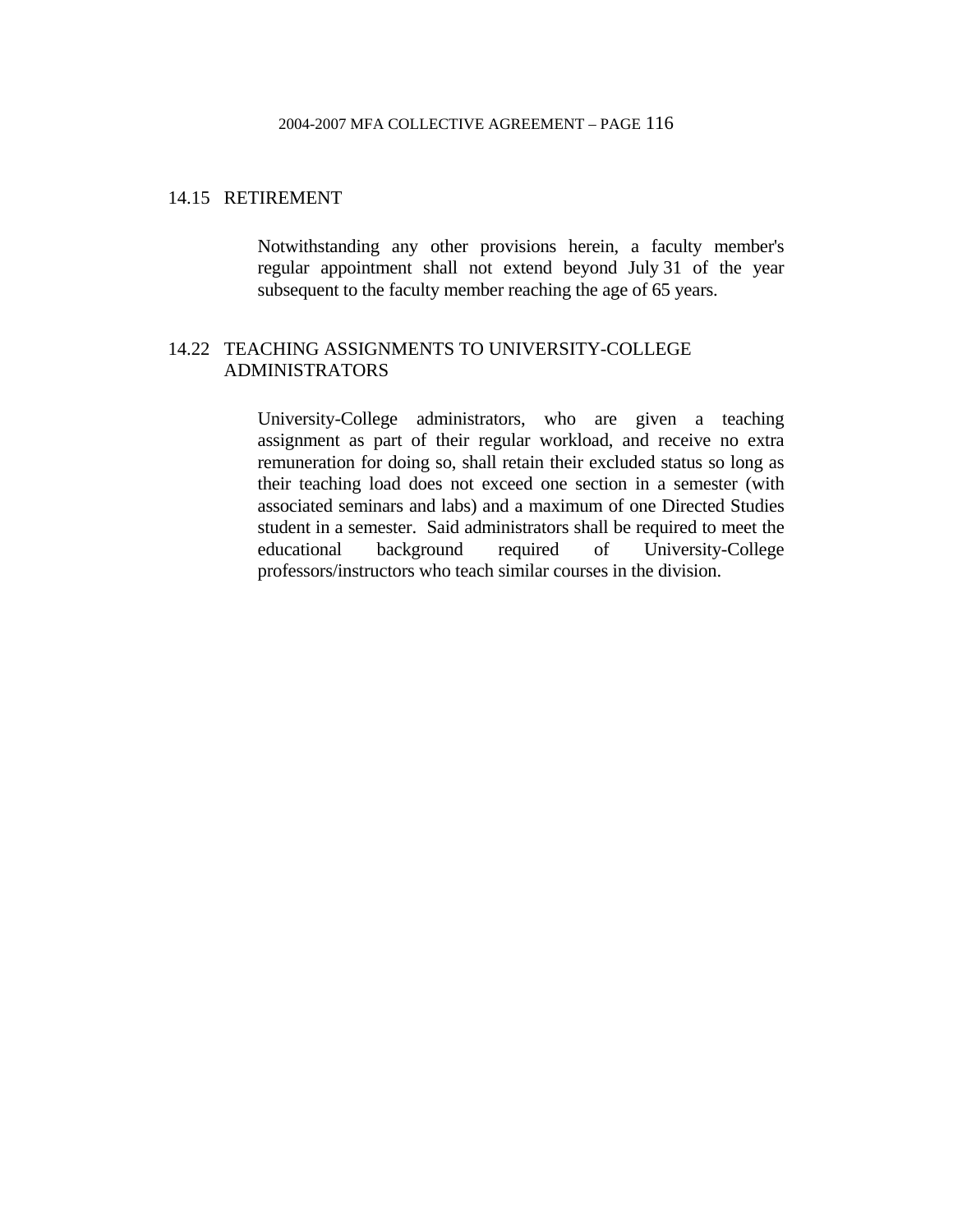# **15. GENERAL**

## 15.1 FACULTY ROLE IN CURRICULUM AND PROGRAM DEVELOPMENT

- 15.1.1 It is recognized that faculty involvement in curriculum and program development is vital for the maintenance of the quality of instruction at Malaspina University-College. Further, as faculty are expected to maintain currency within areas of expertise and are provided opportunity to do so, it is essential that faculty are recognized as key players in both curriculum and program change and development.
- 15.1.2 The process of curriculum and program changes and development will involve faculty, chairs and Deans of Instruction within each program group. Each program group will establish methodology incorporating the above that will satisfy the respective needs of the program or discipline group.
- 15.1.3 The process does not negate the possibility of either program or curriculum changes emanating from other sources but where this does occur the aforementioned group is to have a meaningful part in the curriculum and program development process.

## 15.2 EARLY RETIREMENT INCENTIVE

- 15.2.1 The University-College may offer, or the faculty member may request a choice of one of the early retirement incentive alternatives described herein provided the faculty member meets the following qualifications:
	- a) is age 55 or over
	- b) has a minimum of ten years pensionable service
	- c) is a regular faculty member on continuing appointment at the time of early retirement
	- d) is not eligible for future incremental progression
	- e) retires from his/her regular position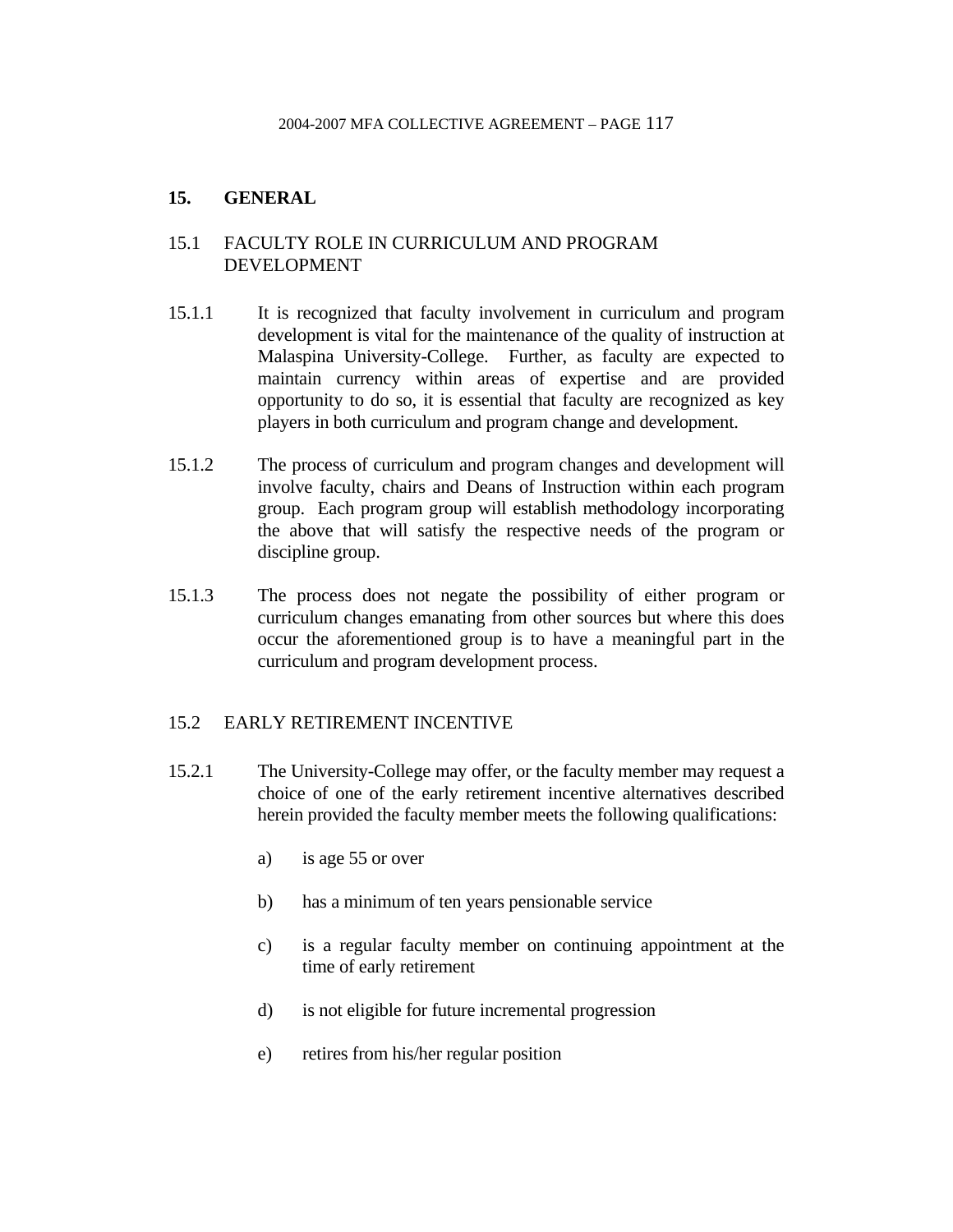- 15.2.2 A regular faculty member has the right to accept or decline an early retirement incentive offer made by the University-College within ten (10) working days of the offer being proposed.
- 15.2.3 In the event of acceptance of an offer of early retirement, a regular faculty member's date of retirement shall be effective on a date mutually agreed upon between the regular faculty member and the President. That date shall be during the contract year in which the offer occurred.
- 15.2.4 During each contract year, the University-College shall make available a fund equal to two times the annual salary of a faculty member at the top of the faculty salary scale.

 Effective the 2003/2004 contract year, the University-College shall make available a fund equal to three times the annual salary of a faculty member at the top of the faculty salary scale.

15.2.5 Eligible employees may apply for an early retirement incentive up to a maximum of the value of their annual salary. Employees aged 60 to 64 years at the time of the offer of the incentive will have the incentive pro rated as follows:

|                   | Percentage of Annual Salary<br>At Time of Retirement as the |
|-------------------|-------------------------------------------------------------|
| Age at Retirement | Basis of the Incentive                                      |
|                   |                                                             |
| 55-59             | 100%                                                        |
| 60                | 80%                                                         |
| 61                | 60%                                                         |
| 62                | 40%                                                         |
| 63                | 20%                                                         |
| 64                | 0%                                                          |
|                   |                                                             |

15.2.6 Subject to the limits in Article 15.2.5, each faculty member receiving an ERI will receive an amount calculated as follows:

Member Seniority

\* 3 \* Annual Top of Scale

Total Seniority

Where Total Seniority is the sum of the number of years of seniority of all applicants receiving an Early Retirement Incentive. For the purposes of this calculation, the number of years of seniority for a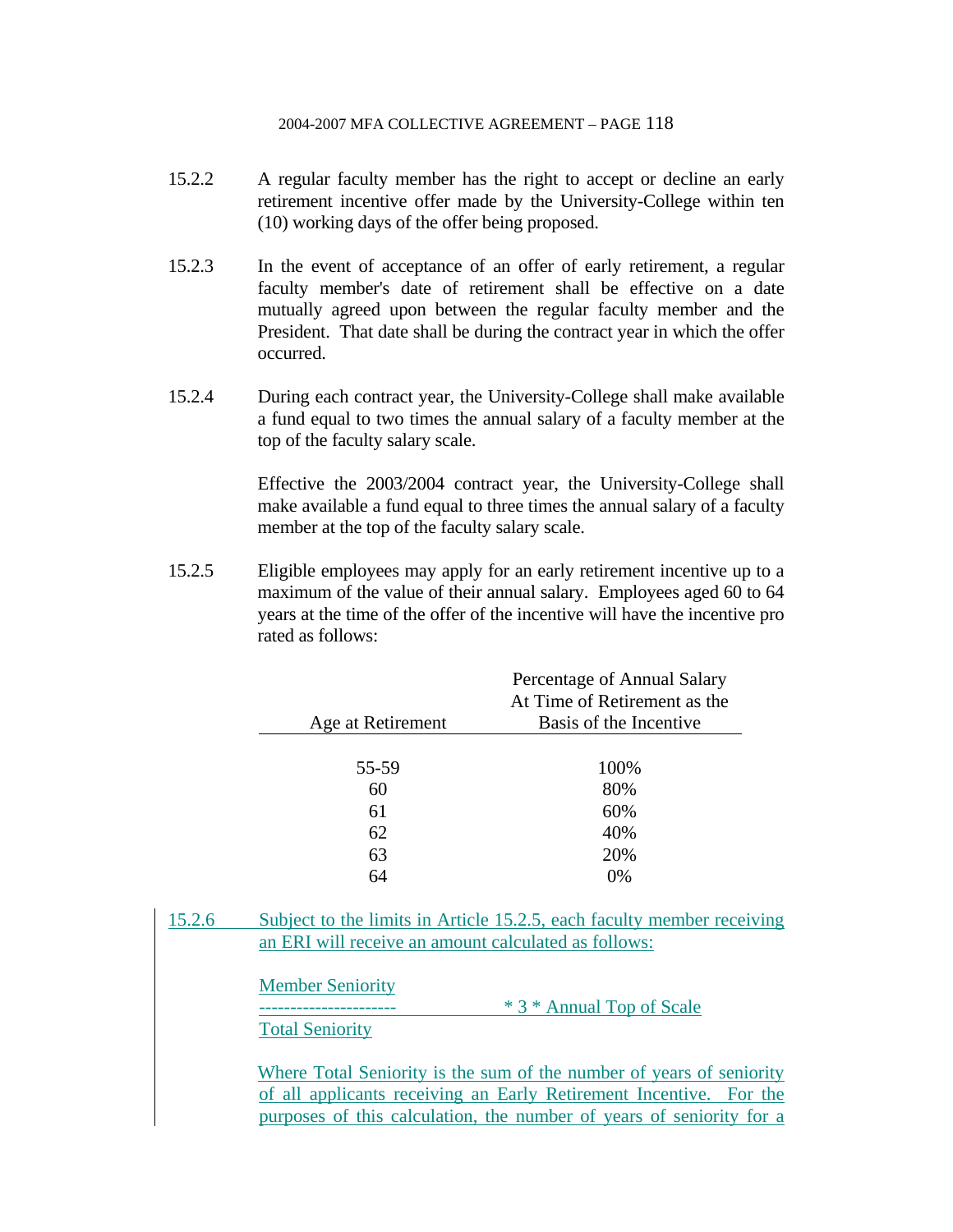person receiving the maximum benefit pursuant to Article 15.2.5 shall be deemed to be exactly the number necessary to generate that maximum amount. The seniority shall be calculated as of the first pay in August of the year in which the application is made.

The process for allocation of the ERI shall be as follows:

(a) The deadline for applications shall be the last business day of October.

- (b) Once all applications have been received, an initial calculation shall be made to determine the minimum amount each applicant shall receive should all applicants accept the ERI offers.
- (c) The amount of the faculty member's ERI offer shall be communicated to the faculty member within five business days of the last business day of October.
- (d) A faculty member wishing to accept the offer must communicate her or his acceptance by the end of the 5<sup>th</sup> business day following the receipt of the Early Retirement Incentive calculation. The applicant's acceptance or rejection of the offer shall be in writing or via E-mail to the Director of Human Resources.
- (e) the calculation of the value of the ERI shall be redone using only the seniority of those faculty members accepting the original offer, and that (equal or higher) value shall be the amount the faculty member receives as her or his ERI.
- 15.2.6.1 Where there is any residual money left, that residual shall be allocated to the Faculty Association P.D. fund referred to in Article 12.3.1 (b).
- 15.2.7 Agreement shall be in writing and shall specify the early retirement date with the incentive option agreed upon.
- 15.2.8 Payment of the early retirement incentive will be scheduled according to the mutual agreement of the University-College and the faculty member but will not extend beyond the faculty member's  $65<sup>th</sup>$  birthday.
- 15.2.9 A faculty member receiving an ERI may not teach more than one course per term or two courses per academic year after retiring.
	- a) Subject to approval by the Appropriate Senior Administrator,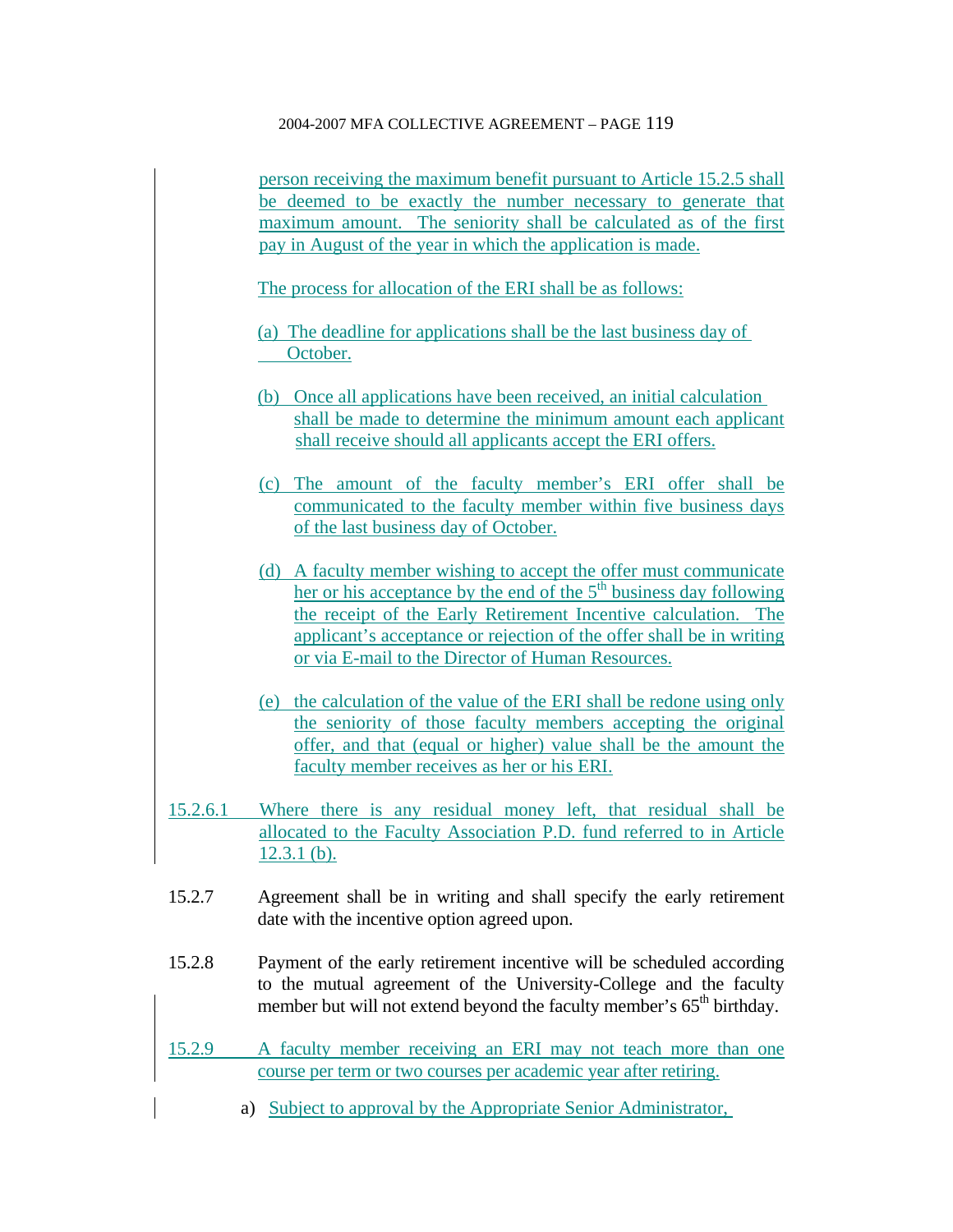faculty members who are offered early retirement incentives may choose to postpone their date of retirement for two (2) years by means of a one-time reduction of their workload. The combined payout of the early retirement incentive and salary for part-time work in each fiscal year shall not exceed the salary the faculty members would receive if they were working full time. Any unpaid balance will be paid out at the end of the two-year period. The full regular position shall be posted at the end of the two years, in accordance with Article 9.3.1.

b) The portion of the workload of a temporary faculty member who is replacing the work of a regular faculty member in accordance with a) above, shall not be eligible to be counted for regularization purposes.

# 15.3 CONTINUATION OF MALASPINA FACULTY PRIVILEGES

- 15.3.1 Temporary faculty shall continue to have access to the following Malaspina services and facilities for the eight (8) months following the end of their last employment with Malaspina:
	- a) e-mail;
	- b) library, with the exception of interlibrary loans;
	- c) computers and networks that are accessible to students.

# *16. HUMAN RESOURCES DATABASE AND JADRC*

## *16.1 HUMAN RESOURCES DATABASE*

*The Parties believe that their on-going and collective bargaining relationships are enhanced through useful, timely and accessible data on relevant human resources matters, including those listed below.*

*The Parties agree to provide and support the accumulation and dissemination of available data to the PSEA, which will be responsible for the management of the HRDB project including the gathering, analysis, and maintenance of such date. The Parties may undertake joint projects for the comparative analysis of such data.*

*The Parties agree that a Steering Committee will oversee this program. The Committee will include representatives designated by each Party.*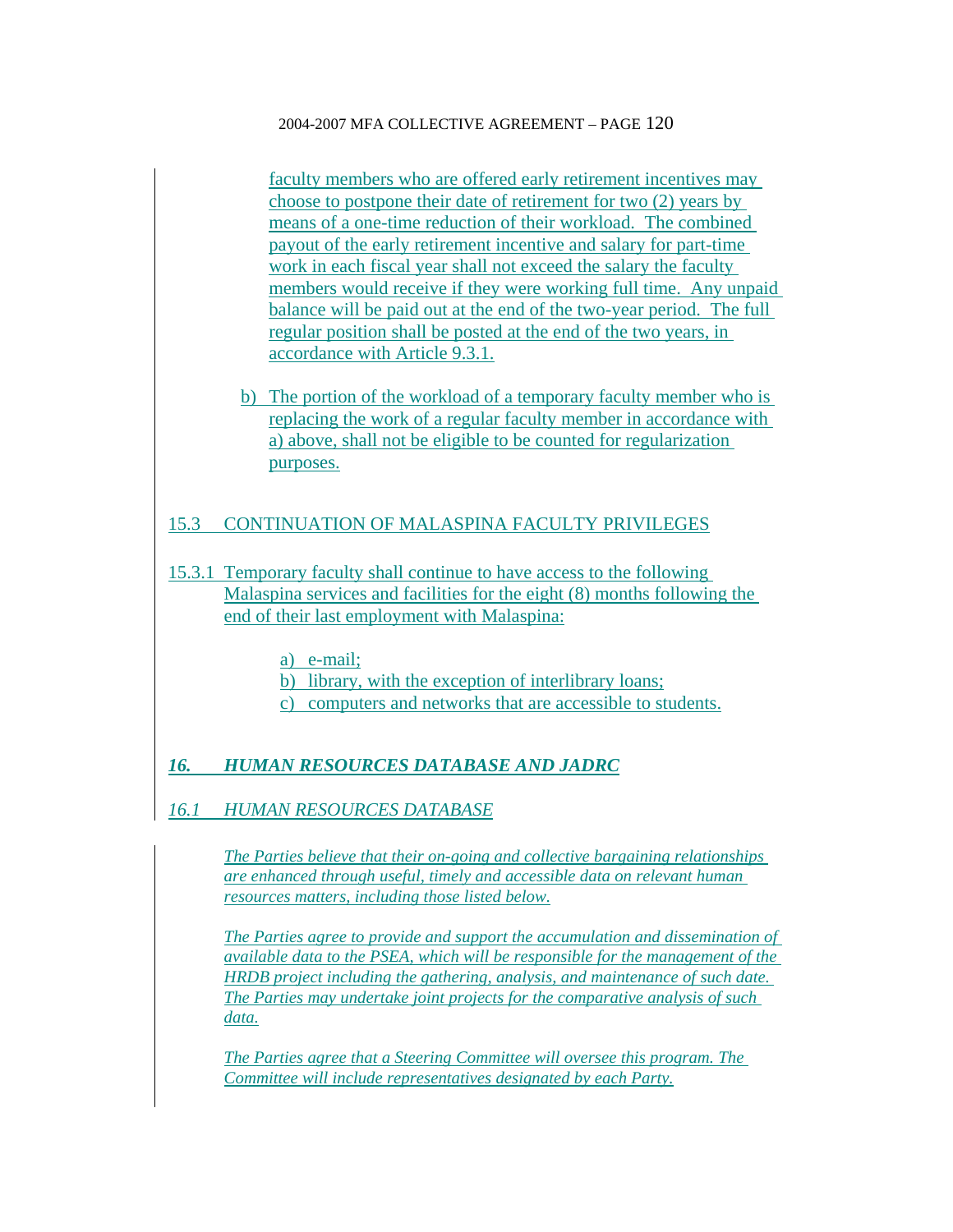*The Parties recommend that the Ministry of Advanced Education, Training and Technology continue to provide funding to assist in the gathering, analysis, and maintenance of such data through the agreed-upon organization.*

### *16.1.1 Relevant Matters include:*

#### *(a) Health and Welfare*

- *(i) Types of coverage*
- *(ii) Participation rates*
- *(iii) Premiums*
- *(iv) Cost sharing*
- *(v) Commission costs*
- *(vi) Available studies commissioned by Government agencies (e.g.*
- *comparative benefit analysis)*
- *(vii) Carrier contracts*

### *(b) Collective Bargaining*

- *(i) Salary information by classification*
- *(ii) Demographics: age, sex, salary, placement, status*
- *(iii) Analysis of local collective agreements within the system*
- *(iv) Pension plan participation rates*

### *(c) Contract Administration*

- *(i) Arbitration, Labour Relations Board, JADRC, Harassment, Jurisdictional and other third-party decisions and costs thereof*
- *for the system*
- *(ii) Local Letters of Understanding*

## *16.2 JOINT ADMINISTRATION AND DISPUTE RESOLUTION COMMITTEE (JADRC)*

### *16.2.1 Formation and Composition*

*The Parties to this agreement will maintain a Joint Administration and Dispute Resolution Committee (JADRC) consisting of five (5) representatives of the employers and five (5) representatives of the Provincial Bargaining Council.*

### *16.2.2 Operation*

*Meetings of JADRC shall be held as needed. A meeting shall be called within twenty (20) days of the written request of either party unless mutually agreed otherwise. A minimum of six (6) representatives with equal representation from the Common Parties will constitute a quorum. JADRC will set its own*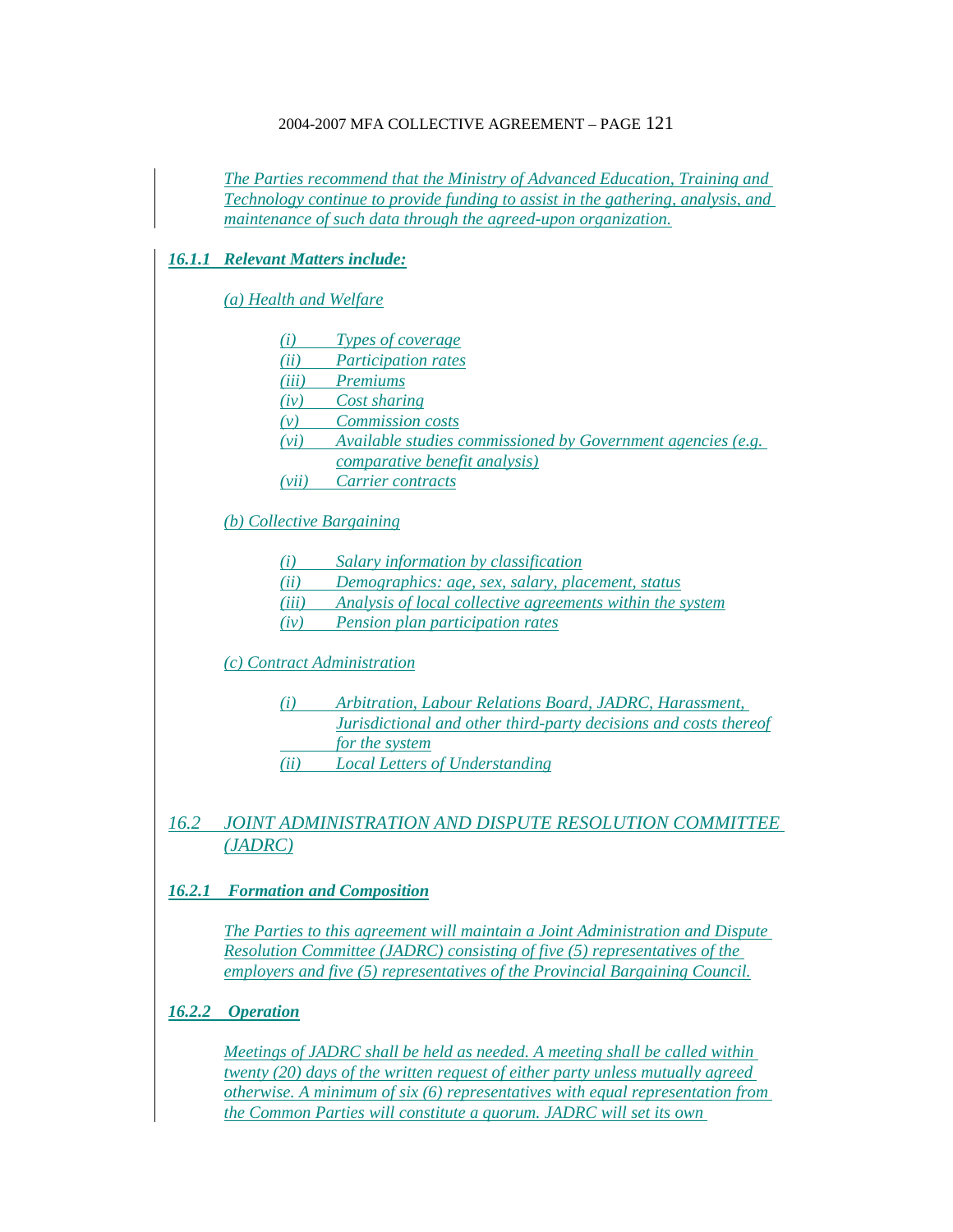|        | procedures and protocols. All decisions of JADRC will be mutual decisions<br>between the Parties and will be recorded or confirmed in writing.       |                                                                                                                                                                                                                                                                                                                                |  |  |
|--------|------------------------------------------------------------------------------------------------------------------------------------------------------|--------------------------------------------------------------------------------------------------------------------------------------------------------------------------------------------------------------------------------------------------------------------------------------------------------------------------------|--|--|
| 16.2.3 | <b>Purpose</b>                                                                                                                                       |                                                                                                                                                                                                                                                                                                                                |  |  |
|        |                                                                                                                                                      | The purpose of JADRC is to:                                                                                                                                                                                                                                                                                                    |  |  |
|        | $\left(a\right)$                                                                                                                                     | Assist in the administration of collective agreements.                                                                                                                                                                                                                                                                         |  |  |
|        | (b)                                                                                                                                                  | Provide a forum for dialogue between the Parties respecting issues<br><i>impacting labour relations.</i>                                                                                                                                                                                                                       |  |  |
|        | (c)                                                                                                                                                  | Provide a means for resolving issues pertaining to the implementation,<br>interpretation and resolution of matters arising from the Common<br>Agreement.                                                                                                                                                                       |  |  |
|        | (d)                                                                                                                                                  | Appoint an umpire(s) or arbitrator(s) as applicable for:                                                                                                                                                                                                                                                                       |  |  |
|        |                                                                                                                                                      | (i) Jurisdictional Disputes Resolving process<br>(ii) Suspension and Discharge Grievance Resolution<br>(iii) Common Agreement Dispute Resolution                                                                                                                                                                               |  |  |
|        | (e)                                                                                                                                                  | Develop strategies to reduce arbitration and related costs.                                                                                                                                                                                                                                                                    |  |  |
| 16.2.4 | <b>Common Articles Dispute Resolution</b>                                                                                                            |                                                                                                                                                                                                                                                                                                                                |  |  |
|        | Where a dispute arises concerning the interpretation, application, operation or                                                                      |                                                                                                                                                                                                                                                                                                                                |  |  |
|        | alleged violation of any articles common to the Sector, the local parties will                                                                       |                                                                                                                                                                                                                                                                                                                                |  |  |
|        | refer the dispute to JADRC using the Dispute Referral Form at Appendix E to                                                                          |                                                                                                                                                                                                                                                                                                                                |  |  |
|        | this Agreement. Such referral would occur after the local grievance procedure is<br>exhausted or deemed completed by agreement of the local parties. |                                                                                                                                                                                                                                                                                                                                |  |  |
|        |                                                                                                                                                      | JADRC will act as the registrar for referred disputes and will forward the matter<br>to an arbitrator, within thirty $(30)$ calendar days of the receipt of the dispute by<br>JADRC's designated registrar.                                                                                                                    |  |  |
|        | local parties.                                                                                                                                       | Notwithstanding the referral of a dispute to an arbitrator, the local parties may<br>mutually agree to request that JADRC attempt to resolve the matter through a<br>pre-hearing discussion at the JADRC level. Where JADRC reaches a mutual<br>decision on a matter referred, the decision will be final and binding upon the |  |  |
|        |                                                                                                                                                      | <b>Prior to an arbitral hearing, and in the absence of any JADRC decision, the</b><br>local parties may resolve a dispute which relates to the interpretation,<br>application, operation or allege violation of this Agreement. The resolution is<br>without prejudice or precedent.                                           |  |  |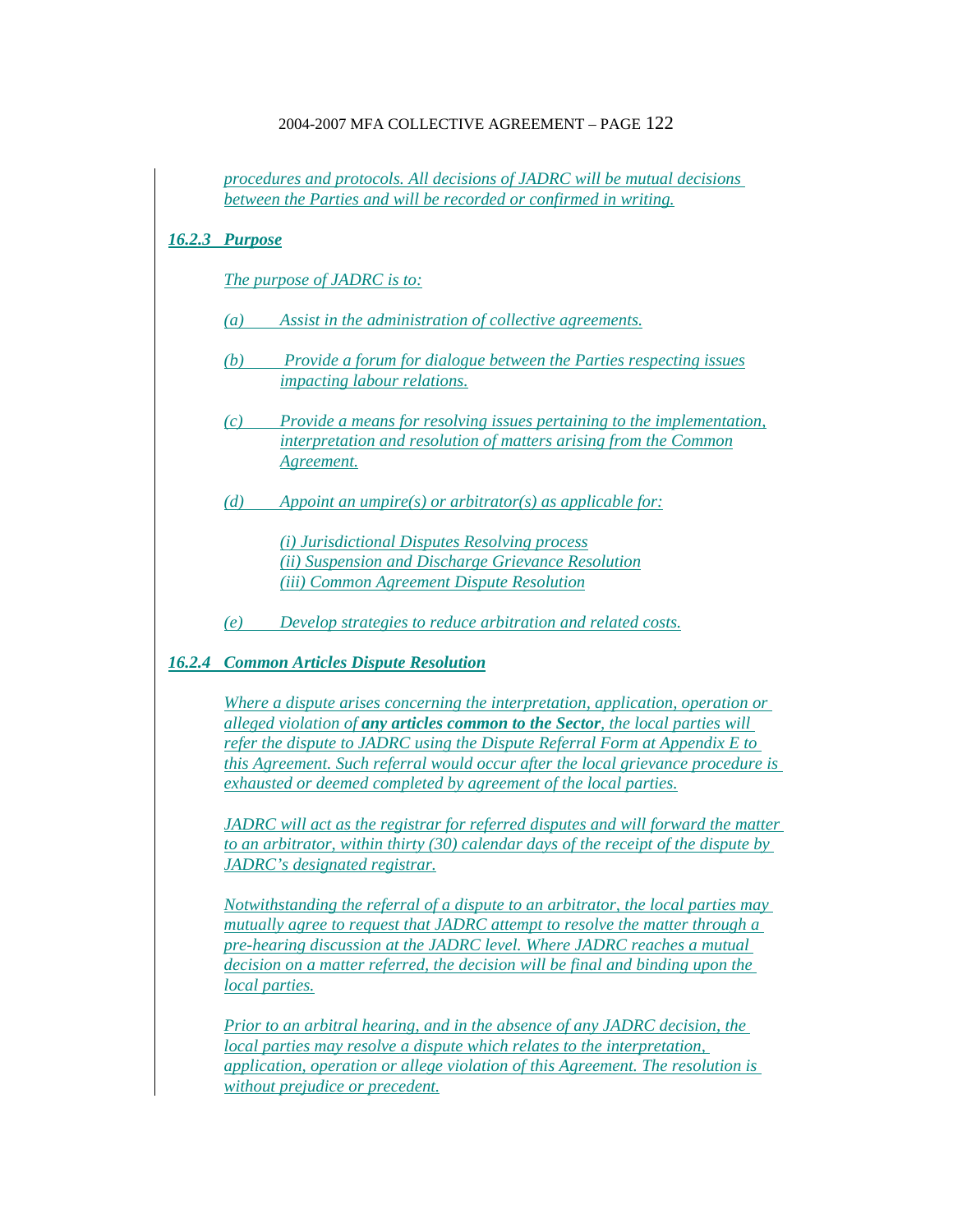# *16.2.5 Process and Costs*

*A matter referred to an arbitrator will be scheduled and heard within sixty (60) calendar days of referral unless otherwise mutually agreed by the local parties. Decisions will be final and binding except as provided by Section 99 of the Labour Relations Code.*

*Arbitral decisions shall be rendered within fifteen (15) calendar days of the conclusion of the hearing. Time limits may be altered by mutual agreement between the parties.*

*An arbitrator has the authority to order pre-hearing disclosure and to act as a mediator provided such action does not unduly delay a decision.*

*Each local party will be responsible for its own costs. The costs of the arbitrator will be shared by the local parties.*

### *16.2.6 Suspension and Discharge Grievance Resolution*

*Where a grievance is filed concerning the suspension or discharge of an employee, and after the local grievance procedure has been exhausted or deemed completed by agreement of the local parties, either party may refer the grievance to JADRC. JADRC's designated registrar will refer the grievance to an arbitrator within thirty (30) calendar days of the registrar's receipt of the grievance. (See Appendix D for the list of arbitrators.) It is understood that the actual number of hearing days will not exceed three (3) days unless otherwise agreed by the local parties or as directed by the arbitrator.*

*Process, timelines and costs will be in accordance with Article 16.2.5.*

## *16.3 JURISDICTIONAL DISPUTE RESOLVING PROCESS*

### *16.3.1 Preamble*

*The purpose of this Article is to outline a jurisdictional dispute resolution process which is equitable, expeditious and reflects the desire of the Parties to promote effective working relationships.*

*The Parties agree that the following process will be used in the event of a dispute respecting the appropriateness of a bargaining unit placement where the institution introduces a new position or significantly revises an existing position.*

*16.3.2 Process*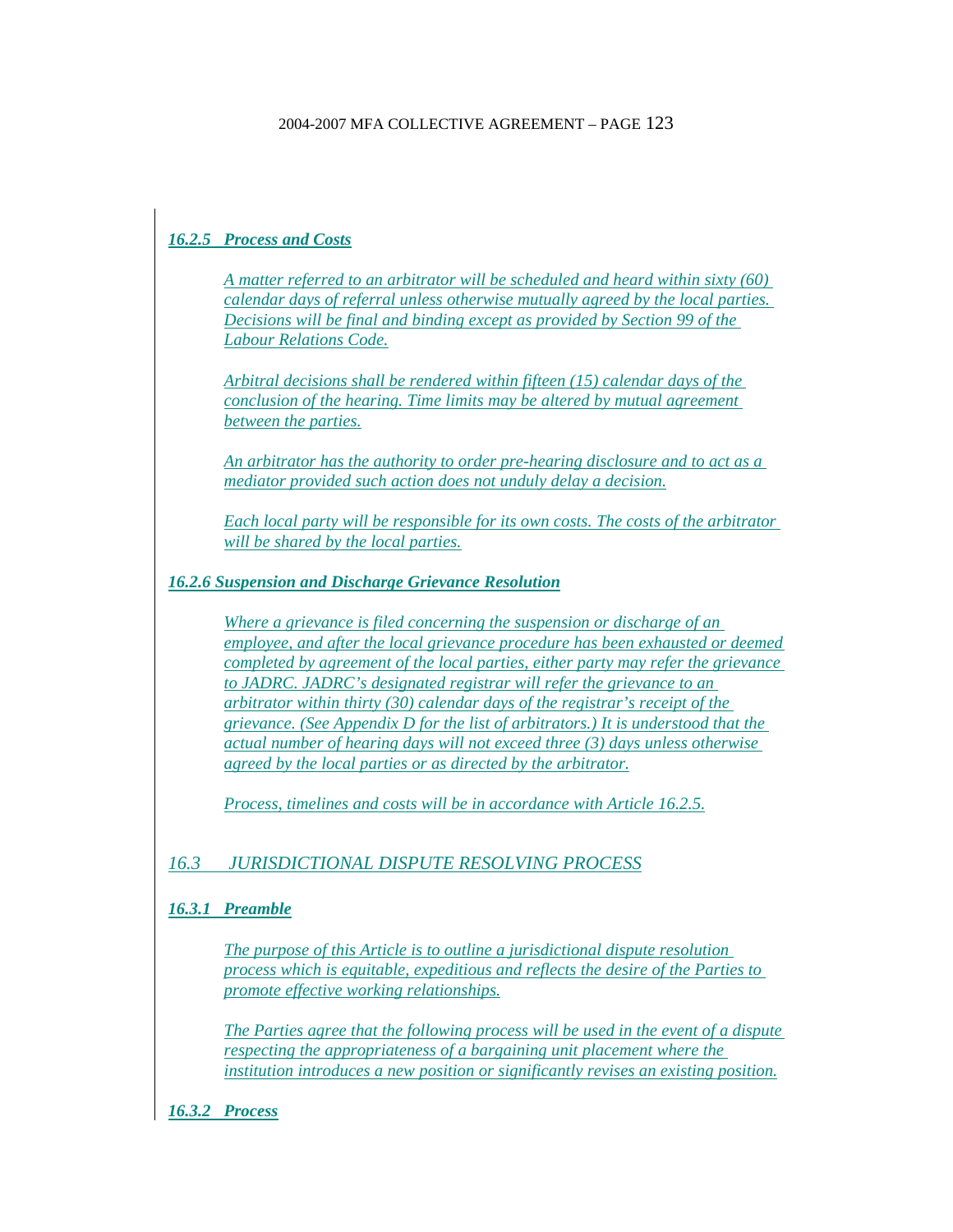- *(a) When requested, the institution will provide a bargaining unit position or job description to the union(s) certified at the institution. The union may request such things as a draft job posting, job description, course outline, organizational chart, and other relevant information. The institution will make every reasonable effort to respond to the request within seven (7) days of receipt of the request, but not later than thirtyone (31) days of receipt of the request.*
- *(b) For a new position or when a significant change has occurred, a local party may request a meeting pursuant to Article 16.3.2(c) below, to resolve any dispute which may arise concerning the appropriateness of bargaining unit placement.*
- *(c) When requested, the local parties will meet within twenty-one (21) calendar days. Every effort will be made to reach agreement on the appropriate bargaining unit placement.*
- *(d) When there remains a dispute a local party may refer the matter within thirty (30) calendar days to a Jurisdictional Assignment Umpire it selects from a list of Umpires appointed by the JADRC.*
- *(e) The referral will include a brief outline of the particulars of the dispute, a summary of the party's position on the matter and copies of documents upon which the party intends to rely. A copy of the referral and documents will be sent to each union certified and the institution.*
- *(f) The Umpire will convene a hearing within twenty-one (21) days of receipt of the initial referral.*
- *(g) The Umpire will direct an exchange of particulars and documents upon which the parties intend to rely no later than seven (7) days prior to a hearing of the matter.*
- *(h) The hearing will be expedited in all respects and conducted on an informal basis.*
- *(i) The expenses and fees of the Umpire will be borne equally among the parties involved in the dispute.*
- *(j) In determining the appropriateness of bargaining unit placement, the Umpire shall consider:*

*(i) job elements; (ii) past practice; (iii) impact on industrial relations;*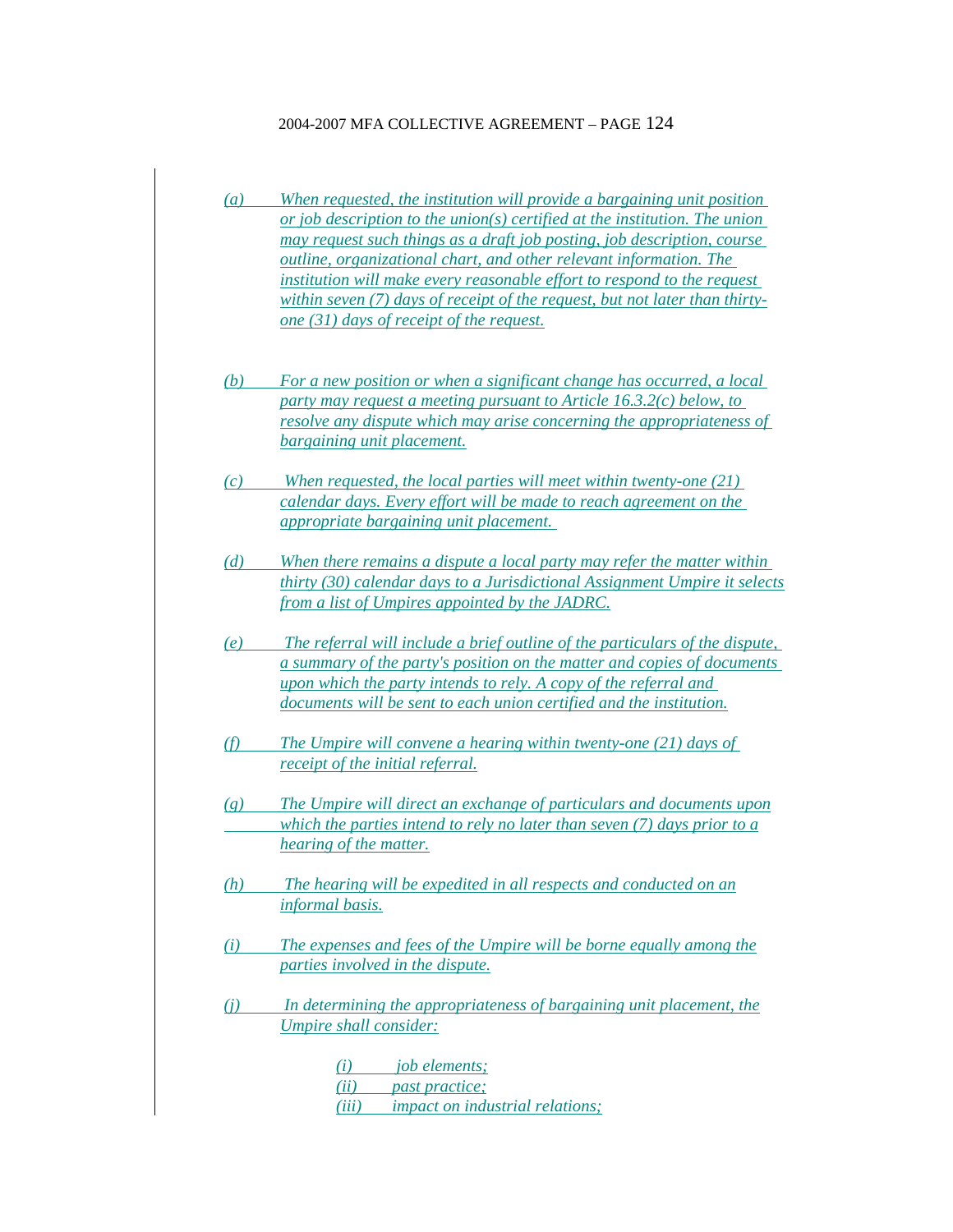- *(iv) community of interest;*
- *(v) employee preference, fairness and equity;*
- *(vi) certification definition(s);*
- *(vii) and such other factors as deemed appropriate by the Umpire.*
- *(k) The Umpire will render a decision within twenty-one (21) days after the conclusion of the hearing.*
- *(l) The parties will accept the decision as final and binding on each of them.*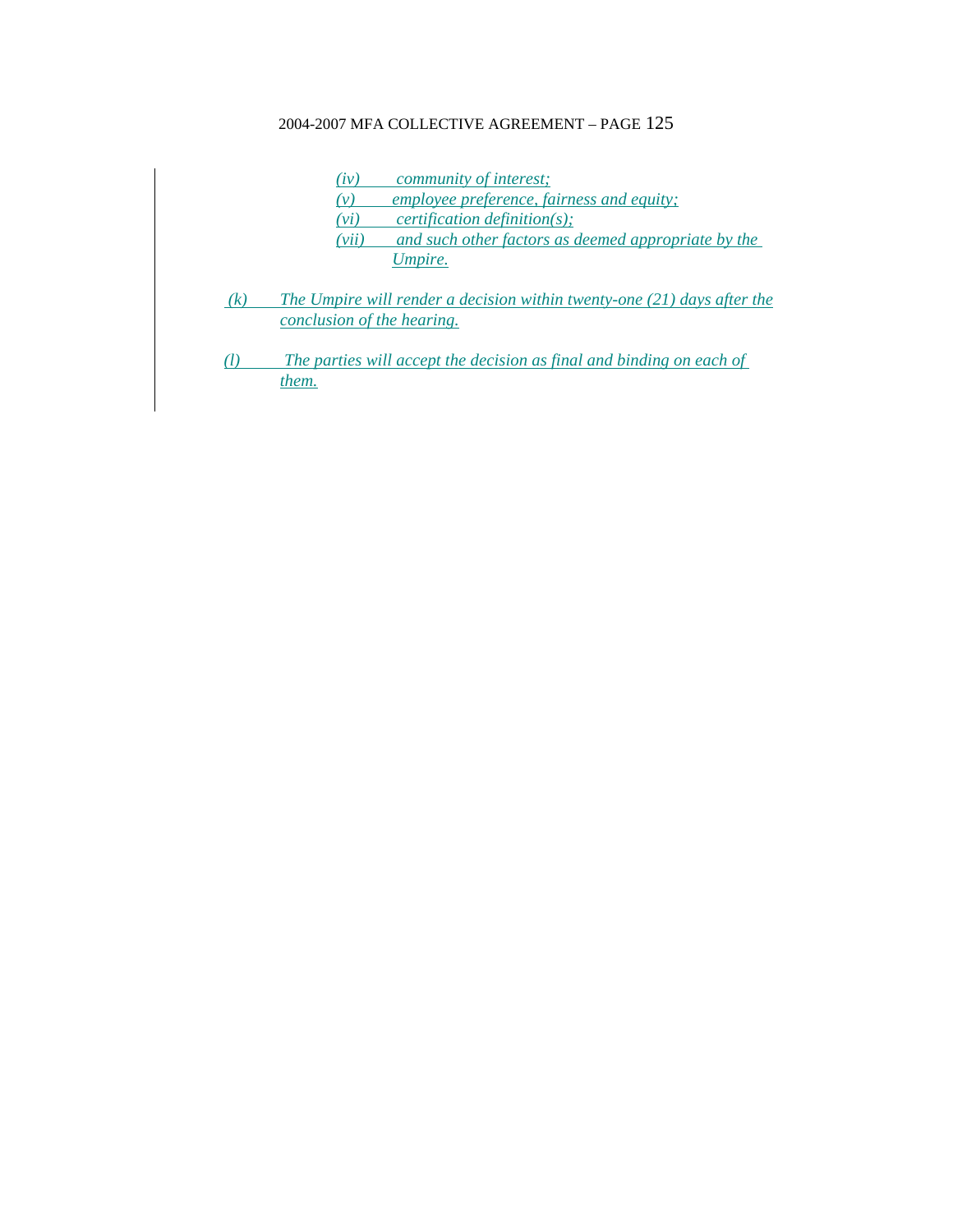# **17. INTERNATIONAL EDUCATION**

The Parties agree that participation in international education is important and valuable, enhancing student and faculty opportunities.

The Parties agree that this Article shall govern the terms and conditions for faculty who travel outside Canada and the U.S. to perform assigned work pursuant to the collective agreement.

# 17.1 GENERAL

- a) Faculty participation in international education is voluntary.
- b) Subject to Article 17.1 (d) below, the terms and conditions of the Collective Agreement will apply.
- c) The University-College will meet and review the terms and conditions for each assignment outside Canada and the U.S. with the faculty member participating in an international education project.
- d) Should an international education project require the interpretation of the workload provisions of the Collective Agreement, the University-College will apply to the faculty such workload expectations as are reasonably equivalent to those workload expectations that would normally apply.

# 17.2 EXPENSES

- a) The University-College will reimburse, pursuant to Policy 42.08, receipted expenses incurred by a faculty member while on University-College business. The University-College may grant a sufficient travel advance to cover those expenses that can reasonably be anticipated prior to travel, including appropriate transportation, accommodation and meal expenses.
- b) The University-College will waive the requirement that receipts be provided in situations where these are not reasonably obtainable. In such cases, a per diem allowance consistent with Policy 42.08 will be provided to the faculty member.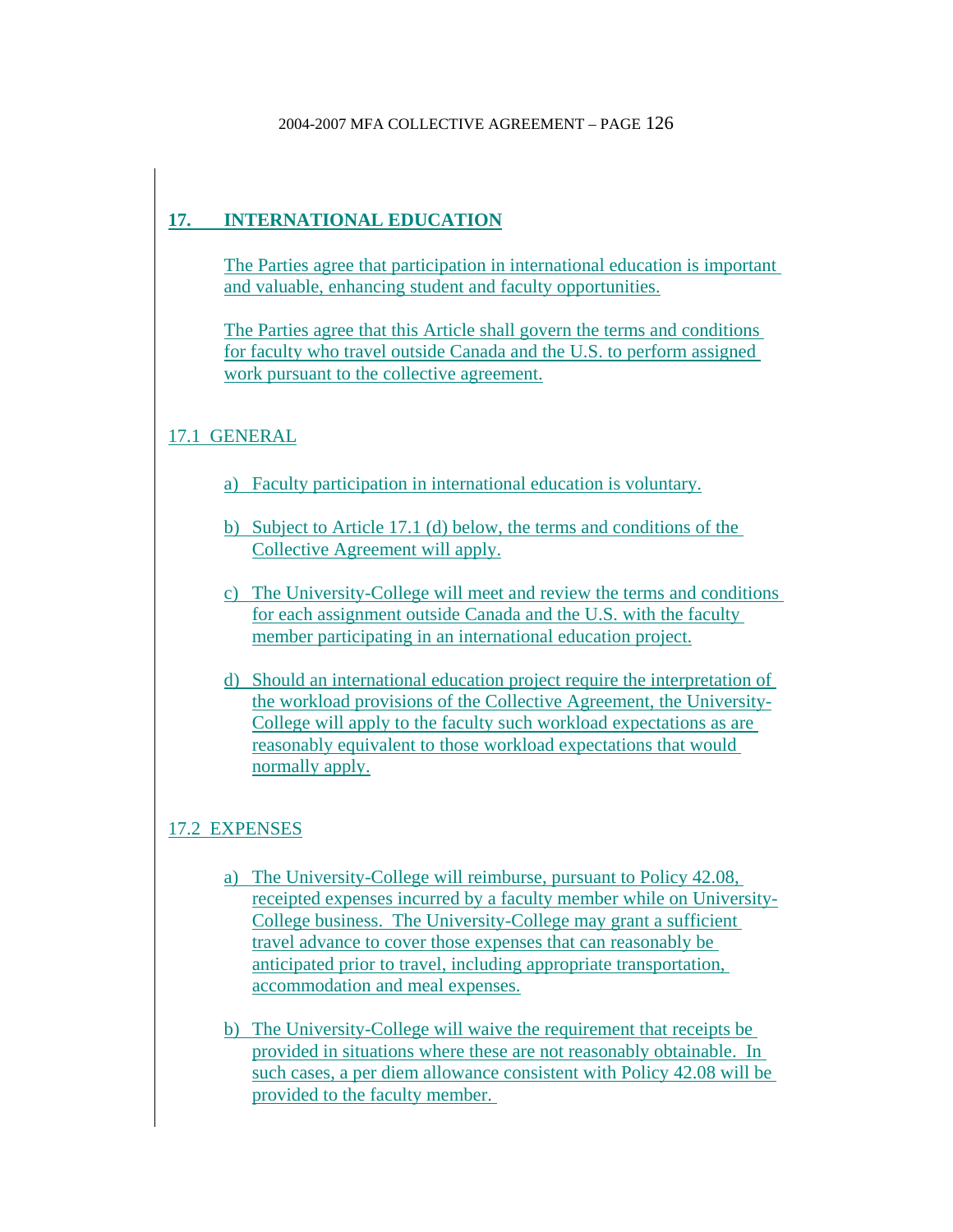## 17.3 HEALTH AND WELFARE BENEFITS

17.3.1 Subject to eligibility pursuant to the Collective Agreement, Malaspina University-College will provide current health and welfare benefits coverage for faculty working under this article. Premiums for this coverage will continue to be paid as if the faculty member was continuing to work for the University-College in British Columbia.

## Limitations:

- a) Dental expenses incurred will be reimbursed based on the British Columbia fee schedule in effect under the University-College's group policy.
- b) Benefit coverage will not extend beyond the date the policy or any benefits terminate with the University-College insurance carrier.
- c) When a faculty member is working in countries where payment for medical services may require cash payment, the faculty member will submit his or her claim to the insurance carrier for reimbursement of such expenses. The University-College will advance monies in such instances if there is an anticipated delay from the insurance carrier.
- d) A faculty member will be referred to the Human Resources Department to clarify the benefit and travel medical insurance coverage.
- e) In no event will a faculty member who is eligible for benefits receive greater benefits than he or she would have been covered for while employed at his or her home campus.
- 17.3.2 Notwithstanding the provisions of 17.3.1, in cases where a faculty member does not have Extended Health Benefit Coverage, the University-College will supply travel medical insurance. Article 17.3 also applies to travel in the United States.

## 17.4 EMERGENCIES AND EMERGENCY EVACUATION

The Faculty of International Education shall maintain procedures for dealing with emergencies while working overseas and shall provide same to a faculty member as part of his or her orientation.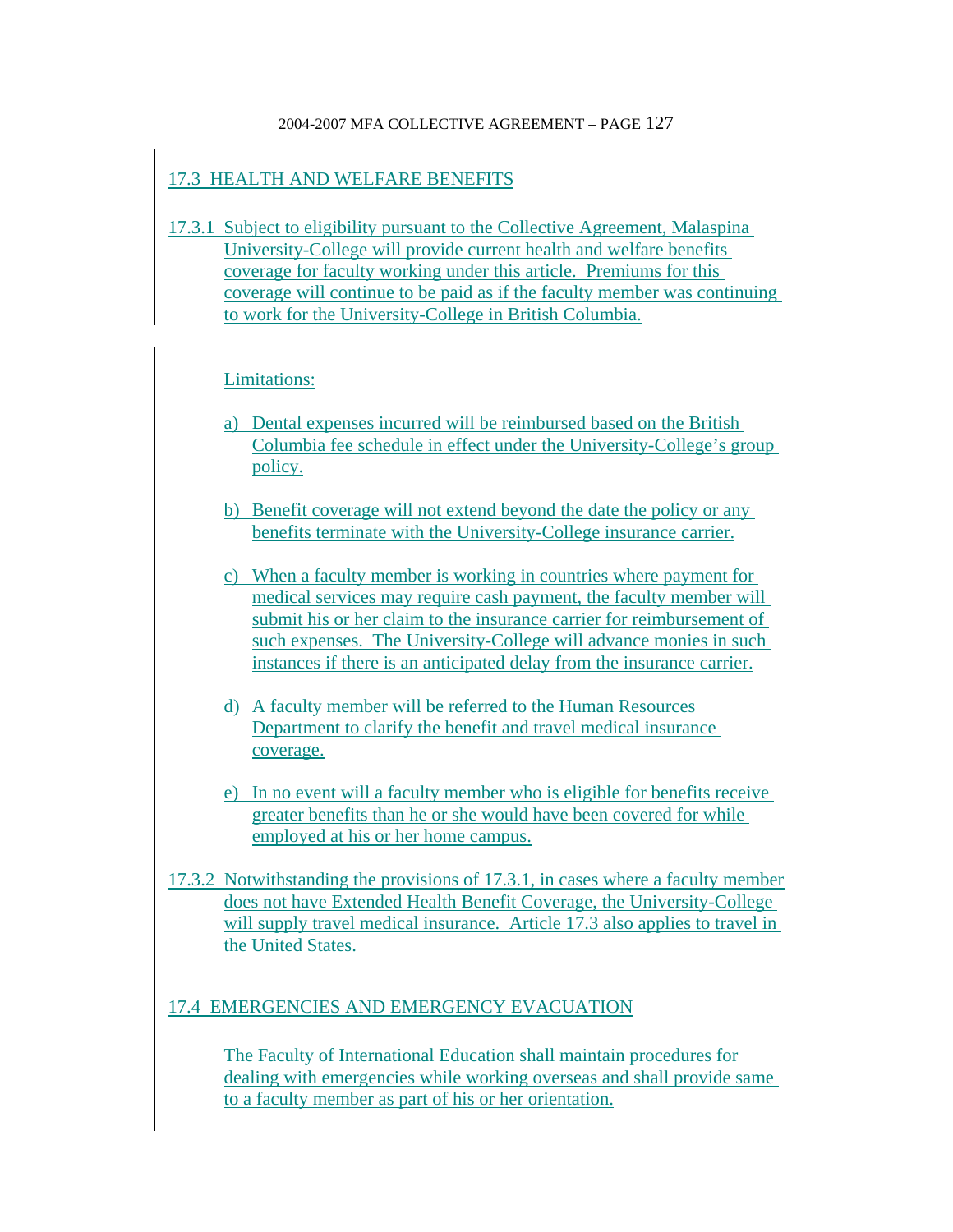# 17.5 ORIENTATION

Faculty working under this Article will receive an orientation prior to departure that includes but is not limited to:

a) The project;

b) The culture and country;

c) Travel, safety or medical concerns, benefits issues;

d) Emergency procedures; and

e) Other issues related to the work.

## 17.6 RETURN

The University-College will arrange the scheduling of international work in such a way that faculty members will be provided up to three (3) days inclusive of required travel time between the completion of their international education assignments before assuming regular duties at the institution. The duration of travel shall be a factor in determining the number of days off upon return. This will not apply in situations where a faculty member elects to extend his or her stay through the use of vacation.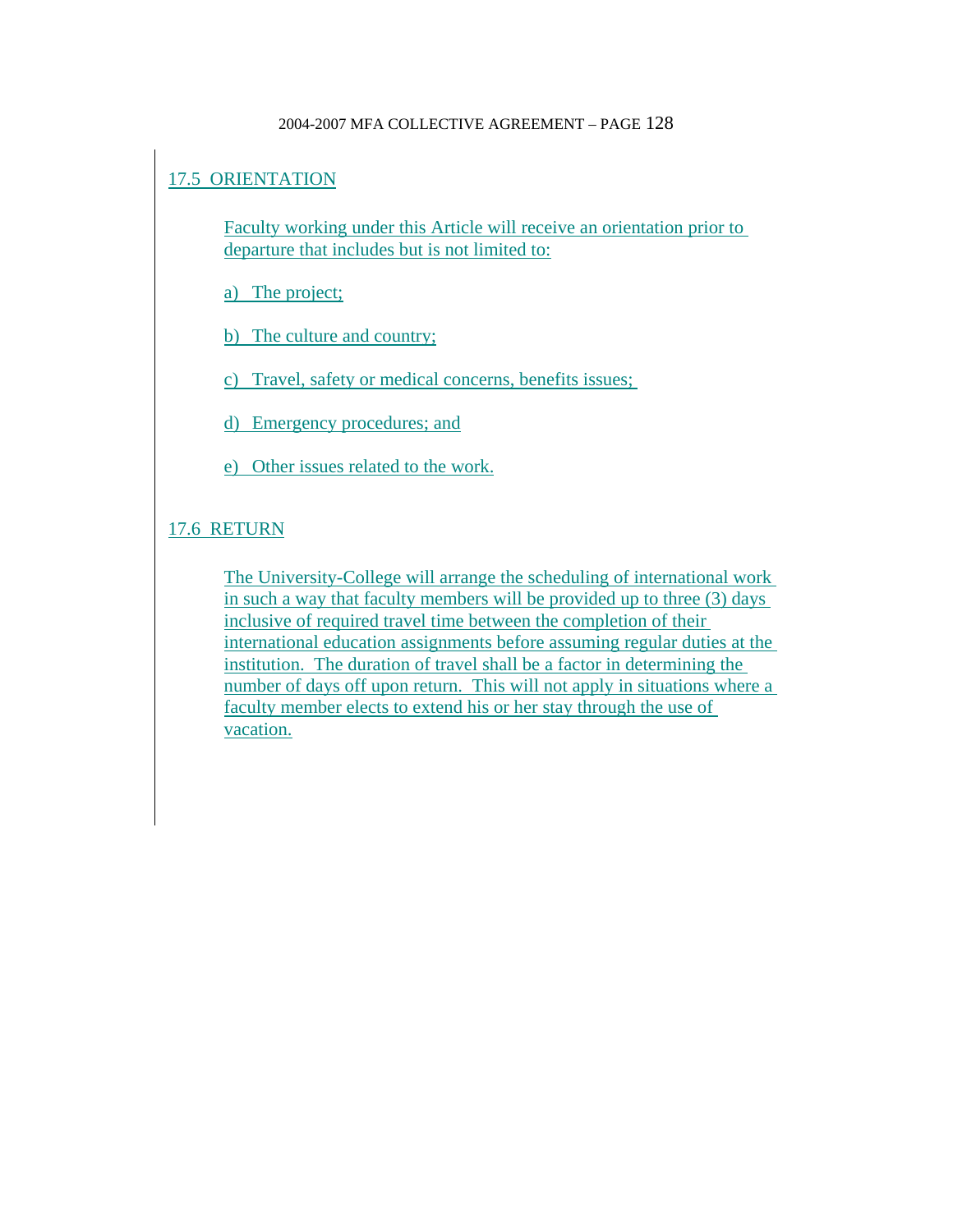| <b>STEP</b>             | <b>April 1, 2003</b><br>t <sub>o</sub><br><b>March 31, 2004</b> | <b>April 1, 2004</b><br>t <sub>o</sub><br><b>March 31, 2005</b> | <b>Not later than</b><br><b>August 1, 2005</b><br>$to$<br><b>March 31, 2006</b> | <b>April 1, 2006</b><br><b>STEP</b> | <b>April 1, 2006</b><br>t <sub>o</sub><br><b>March 31, 2007</b> |
|-------------------------|-----------------------------------------------------------------|-----------------------------------------------------------------|---------------------------------------------------------------------------------|-------------------------------------|-----------------------------------------------------------------|
|                         |                                                                 |                                                                 |                                                                                 |                                     | See Notes 1, 2, and 3                                           |
|                         |                                                                 |                                                                 |                                                                                 | $\mathbf{1}$                        | \$75,674                                                        |
| $\mathbf{1}$            | \$73,257                                                        | \$73,257                                                        | \$73,257                                                                        | $\overline{2}$                      | \$73,257                                                        |
| $\overline{\mathbf{2}}$ | \$68,238                                                        | \$68,238                                                        | \$68,238                                                                        | $\overline{3}$                      | \$68,238                                                        |
| $\overline{\mathbf{3}}$ | \$65,445                                                        | \$65,445                                                        | \$65,445                                                                        | $\overline{\mathbf{4}}$             | \$65,445                                                        |
| $\boldsymbol{4}$        | \$63,048                                                        | \$63,048                                                        | \$63,048                                                                        | $\overline{5}$                      | \$63,048                                                        |
| $\overline{\mathbf{5}}$ | \$60,651                                                        | \$60,651                                                        | \$60,651                                                                        | $6 \overline{6}$                    | \$60,651                                                        |
| 6                       | \$58,254                                                        | \$58,254                                                        | \$58,254                                                                        | $\overline{1}$                      | \$58,254                                                        |
| $\overline{7}$          | \$55,857                                                        | \$55,857                                                        | \$55,857                                                                        | $\underline{8}$                     | \$55,857                                                        |
| $\boldsymbol{8}$        | \$53,460                                                        | \$53,460                                                        | \$53,460                                                                        | $\overline{2}$                      | \$53,460                                                        |
| $\boldsymbol{9}$        | \$51,063                                                        | \$51,063                                                        | \$51,063                                                                        | 10                                  | \$51,063                                                        |
| 10                      | \$48,666                                                        | \$48,666                                                        | \$48,666                                                                        | 11                                  | \$48,666                                                        |

## **APPENDIX A1: SALARY SCHEDULE**

**Note #1:** Add 3.3% to the top of the Salary Scale. (1.5% \* 2.2)

Note #2: An employee who has spent 12 months at step 1 by April 1, 2006 shall move to the new step on April 1, 2006. Others will proceed to the new step on their normal increment date.

**Note #3:** The difference between the 1.5% increase on April 1, 2006 and the April 1, 2006 to March 31, 2007 total salary increase of any faculty agreement that includes the Provincial Salary Scale shall be applied to the top step of the scale effective April 1, 2006. Such application shall be made as soon as practicable and applied retroactively.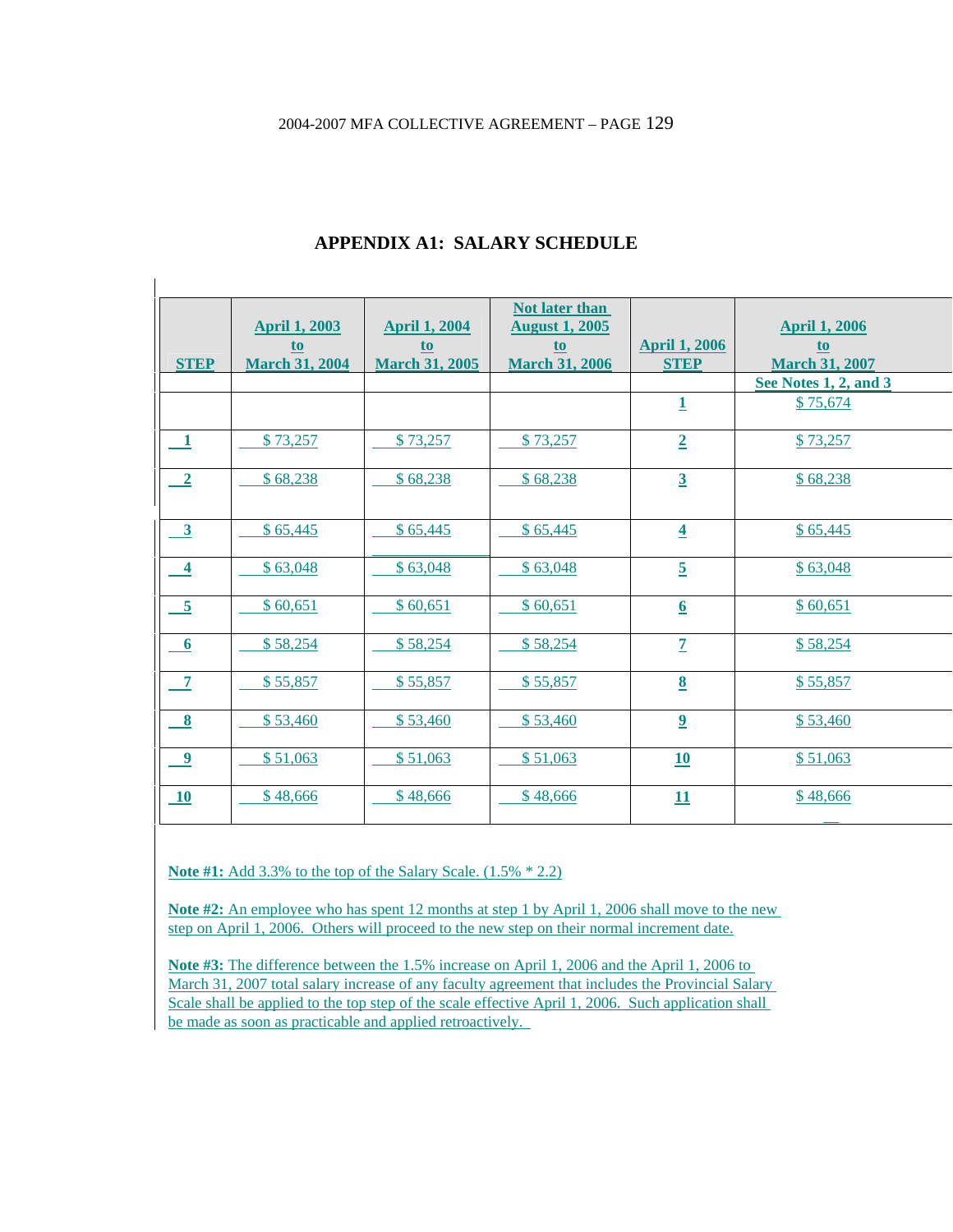**APPENDIX A2: TECHNICIANS' SALARY SCHEDULE**

 $\overline{\phantom{a}}$ 

| <b>Step for Initial</b><br><b>Placement Calculation</b><br>Only | <b>Former Salary Scale</b> | <b>Salary Scale</b><br><b>Renumbered</b> | April 1, 2004<br><b>Biweekly Salary</b> |
|-----------------------------------------------------------------|----------------------------|------------------------------------------|-----------------------------------------|
| ⊥                                                               | $F1-4$                     | $F1-1$                                   | \$1,626.85                              |
| $\overline{2}$                                                  | $F1-3$                     | $F1-2$                                   | \$1,682.71                              |
| $\overline{3}$                                                  | $F1-2$                     | $F1-3$                                   | \$1,738.57                              |
| $\overline{4}$                                                  | $F1-1$                     | $F1-4$                                   | \$1,794.43                              |
| $\overline{5}$                                                  | $F2-11$                    | $F1-5$                                   | \$1,864.60                              |
| $\underline{6}$                                                 | $F2-10$                    | $F1-6$                                   | \$1,956.44                              |
| $\overline{1}$                                                  | $F2-9$                     | $F1-7$                                   | \$2,048.28                              |
| 8                                                               | $F2-8$                     | $F1-8$                                   | \$2,140.12                              |

*See Page 130 for Technicians' Salary Schedule April 1, 2006*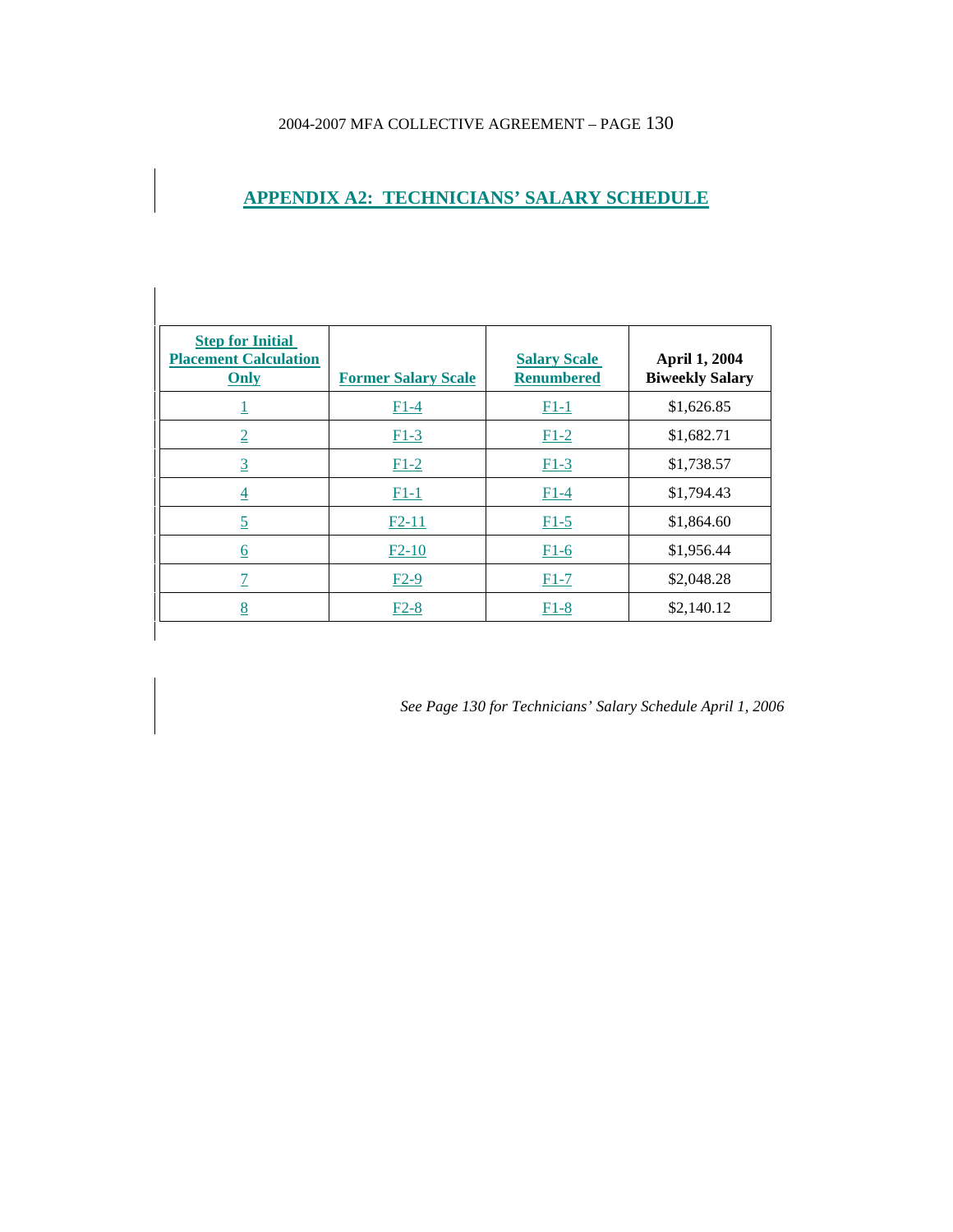| <b>Current Step for</b><br><b>Initial Placement</b><br><b>Calculation Only</b> | <b>Salary Scale</b> | <b>April 1, 2006</b><br><b>Biweekly Salary</b> |
|--------------------------------------------------------------------------------|---------------------|------------------------------------------------|
| $\overline{9}$                                                                 | $F1-1$              | \$1,626.85                                     |
| 8                                                                              | $F1-2$              | \$1,682.71                                     |
|                                                                                | $F1-3$              | \$1,738.57                                     |
| $\underline{6}$                                                                | $F1-4$              | \$1,794.43                                     |
| $\overline{5}$                                                                 | $F1-5$              | \$1,864.60                                     |
| $\overline{4}$                                                                 | $F1-6$              | \$1,956.44                                     |
| $\overline{3}$                                                                 | $F1-7$              | \$2,048.28                                     |
| $\overline{2}$                                                                 | $F1-8$              | \$2,140.12                                     |
|                                                                                | $F1-9$              | \$2,178.70                                     |

#### **TECHNICIANS' SALARY SCHEDULE APRIL 1, 2006:**

**Note #1:**Add 1.8% to the top of the Salary Scale (1.5 \* 1.2).

**Note #2**: Technicians who have spent 12 months (which is equivalent to 1.00 FTE of service) at F1-8 on the 2004 scale by April 1, 2006 shall move to the new step F1-9 on April 1, 2006. Technicians at F1-8 on the 2004 scale for less than 12 months (which is equivalent to 1.00 FTE of service) will move to the new step F1-9 on their normal increment dates.

**Note #3:** The difference between the 1.5% increase on April 1, 2006 and the April 1, 2006 to March 31, 2007 total salary increase of any faculty agreement that includes the Provincial Salary Scale shall be applied to the top step of this scale effective April 1, 2006. Such application shall be made as soon as practicable and applied retroactively.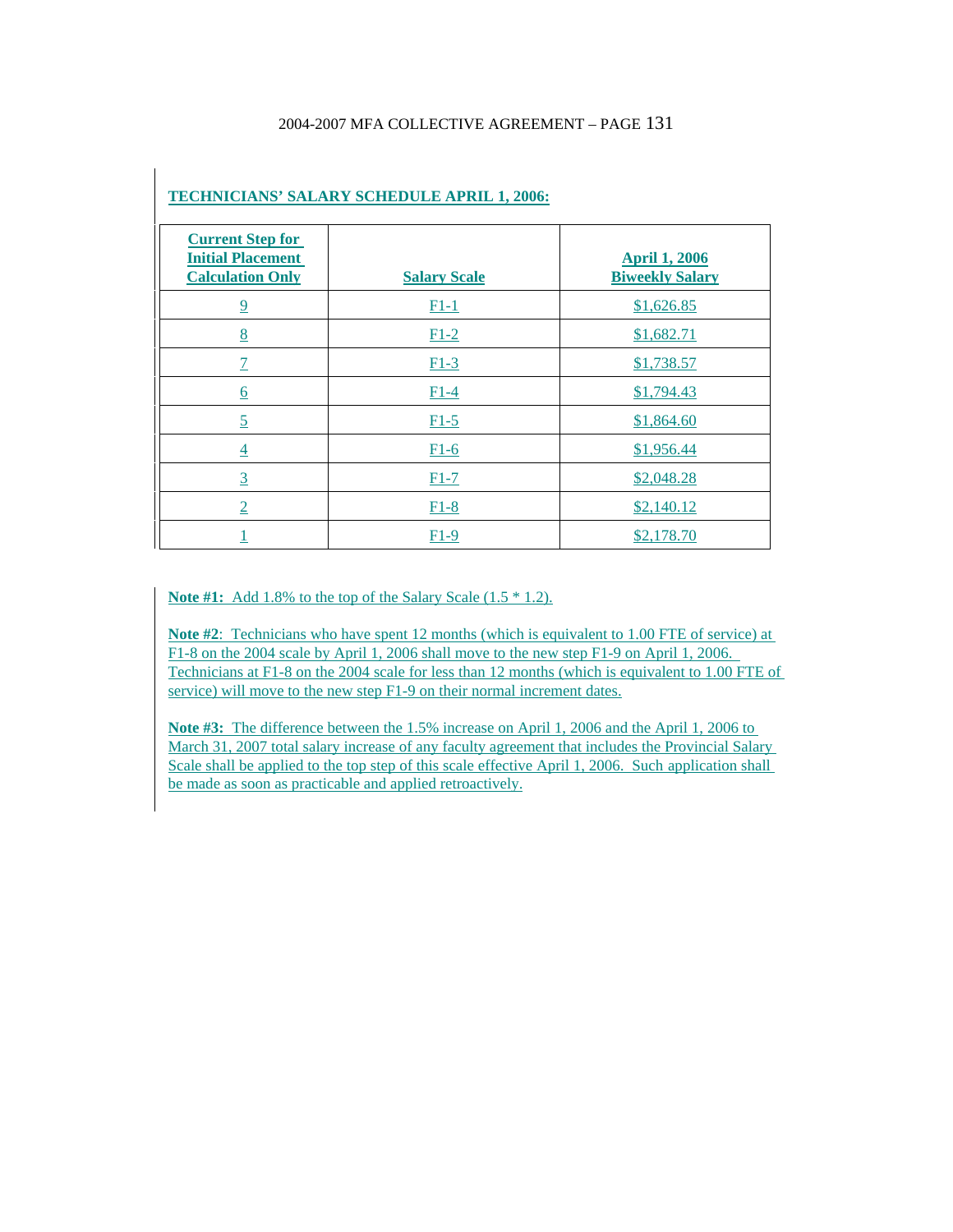## **APPENDIX B: MFA SALARY PLACEMENT EXPERIENCE CREDIT DATA SUMMARY**

| NAME:        |               |                  | U-C Professor_ | Counsellor                          | Librarian |      | Technician      |
|--------------|---------------|------------------|----------------|-------------------------------------|-----------|------|-----------------|
| <b>START</b> | <b>FINISH</b> | % OF             |                |                                     |           |      | OFFICE USE ONLY |
| (mo/yr)      | (mo/yr)       | <b>FULL TIME</b> |                | NATURE AND DETAILS OF PREVIOUS WORK |           | 1.00 | 0.50            |
|              |               |                  |                |                                     |           |      |                 |
|              |               |                  |                |                                     |           |      |                 |
|              |               |                  |                |                                     |           |      |                 |
|              |               |                  |                |                                     |           |      |                 |
|              |               |                  |                |                                     |           |      |                 |
|              |               |                  |                |                                     |           |      |                 |
|              |               |                  |                |                                     |           |      |                 |
|              |               |                  |                |                                     |           |      |                 |
|              |               |                  |                |                                     |           |      |                 |
|              |               |                  |                |                                     |           |      |                 |
|              |               |                  |                |                                     |           |      |                 |
|              |               |                  |                |                                     |           |      |                 |
|              |               |                  |                |                                     |           |      |                 |
|              |               |                  |                |                                     |           |      |                 |
|              |               |                  |                |                                     |           |      |                 |
|              |               |                  |                |                                     |           |      |                 |
|              |               |                  |                |                                     | TOTALS:   |      |                 |

The above information is complete and accurate to the best of my knowledge. A current detailed curriculum vitae is attached or is on file with the Human Resources Office. I understand this information will be used to determine salary placement.

SIGNED:

DATE:

Employee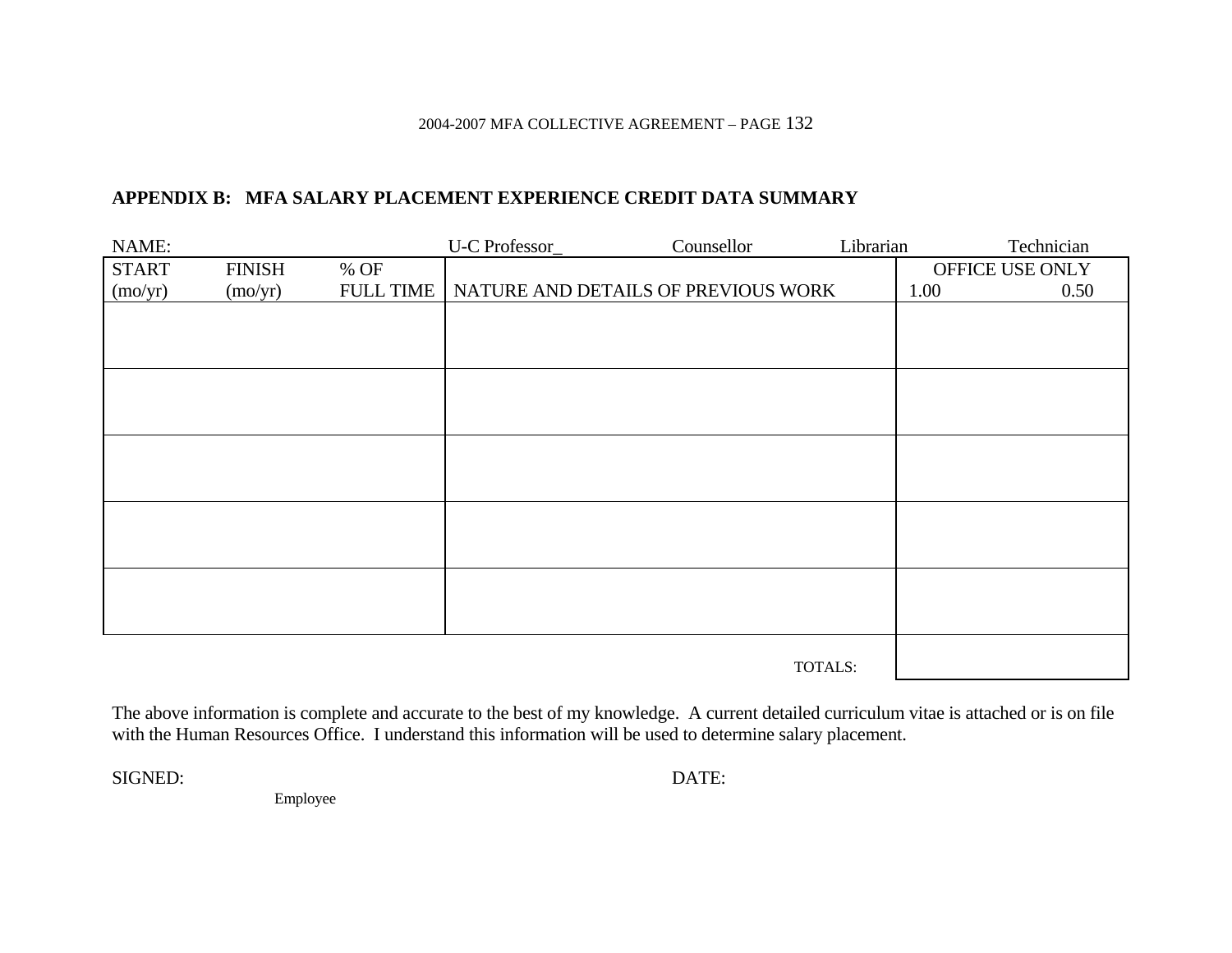|    |                                            | <b>APPENDIX C: INITIAL SALARY PLACEMENT FORM - FACULTY</b>                                                                                                                                                                                                                                                                                                                                                                     |                                                                                                      |
|----|--------------------------------------------|--------------------------------------------------------------------------------------------------------------------------------------------------------------------------------------------------------------------------------------------------------------------------------------------------------------------------------------------------------------------------------------------------------------------------------|------------------------------------------------------------------------------------------------------|
|    |                                            | <b>MALASPINA UNIVERSITY-COLLEGE</b>                                                                                                                                                                                                                                                                                                                                                                                            |                                                                                                      |
|    |                                            |                                                                                                                                                                                                                                                                                                                                                                                                                                | UNIV-COLLEGE PROFESSOR: _________COUNSELLOR: _________LIBRARIAN: __________                          |
|    |                                            |                                                                                                                                                                                                                                                                                                                                                                                                                                | NAME: _________________DEPARTMENT: ______________________________DATE: _____________________________ |
|    | PART I EDUCATION CREDIT                    |                                                                                                                                                                                                                                                                                                                                                                                                                                |                                                                                                      |
|    | a) Highest degree or diploma               |                                                                                                                                                                                                                                                                                                                                                                                                                                |                                                                                                      |
|    |                                            | Institution: Date: Date:<br>Equivalent granted in lieu of degree or diploma:                                                                                                                                                                                                                                                                                                                                                   |                                                                                                      |
| b) |                                            | Description of experience used to grant equivalency:                                                                                                                                                                                                                                                                                                                                                                           |                                                                                                      |
|    |                                            | <b>INITIAL MINIMUM PLACEMENT:</b>                                                                                                                                                                                                                                                                                                                                                                                              | <b>STEP</b>                                                                                          |
| c) |                                            | Related Study: If Master's degree, subtract one step for one year<br>of additional study or for double Master's degree                                                                                                                                                                                                                                                                                                         |                                                                                                      |
|    |                                            | SUBTOTAL EDUCATION CREDIT: (minimum placement minus related study)                                                                                                                                                                                                                                                                                                                                                             |                                                                                                      |
| 1. | credit.                                    | <b>PART II EXPERIENCE CREDIT</b> (see reverse for details)<br>Experience which is used to establish equivalency above cannot again be used for experience<br>Full-time equivalent employment directly related to primary assignment<br>obtained after completion of the first diploma, degree or teaching certificate<br>in the field as defined in Article 11.4.1.7.<br>Date of first diploma, degree or teaching certificate |                                                                                                      |
|    |                                            | Full-time equivalent employment related to field, obtained after                                                                                                                                                                                                                                                                                                                                                               | $($ # of years) x 1.00 $\qquad$                                                                      |
| 2. |                                            | completion of the first diploma, degree or teaching certificate in the<br>field as defined in Article 11.4.1.7.<br>Date of first diploma, degree or teaching certificate                                                                                                                                                                                                                                                       |                                                                                                      |
|    |                                            |                                                                                                                                                                                                                                                                                                                                                                                                                                | $-$ (# of years) x 0.50                                                                              |
|    |                                            | <b>SUBTOTAL EXPERIENCE CREDIT:</b>                                                                                                                                                                                                                                                                                                                                                                                             |                                                                                                      |
|    | $(\geq 50$ round up; $\leq 50$ round down) | <b>TOTAL EDUCATION CREDIT minus EXPERIENCE CREDIT =</b><br>Note: Normal maximum placement: STEP 6                                                                                                                                                                                                                                                                                                                              |                                                                                                      |
|    |                                            | <b>INITIAL SALARY PLACEMENT:</b>                                                                                                                                                                                                                                                                                                                                                                                               | <b>STEP</b>                                                                                          |
|    |                                            |                                                                                                                                                                                                                                                                                                                                                                                                                                |                                                                                                      |

**APPEAL**: (11.4.3) Any appeal regarding initial salary placement must be initiated within ninety (90) days of commencing duty at the University-College or within sixty (60) days of receiving the placement form, whichever is later. Appeals should be directed to the Salary Placement Appeals Committee Chairman.

 $\overline{a}$ 

 $\overline{\phantom{a}}$ 

Date Director of Human Resources or Designate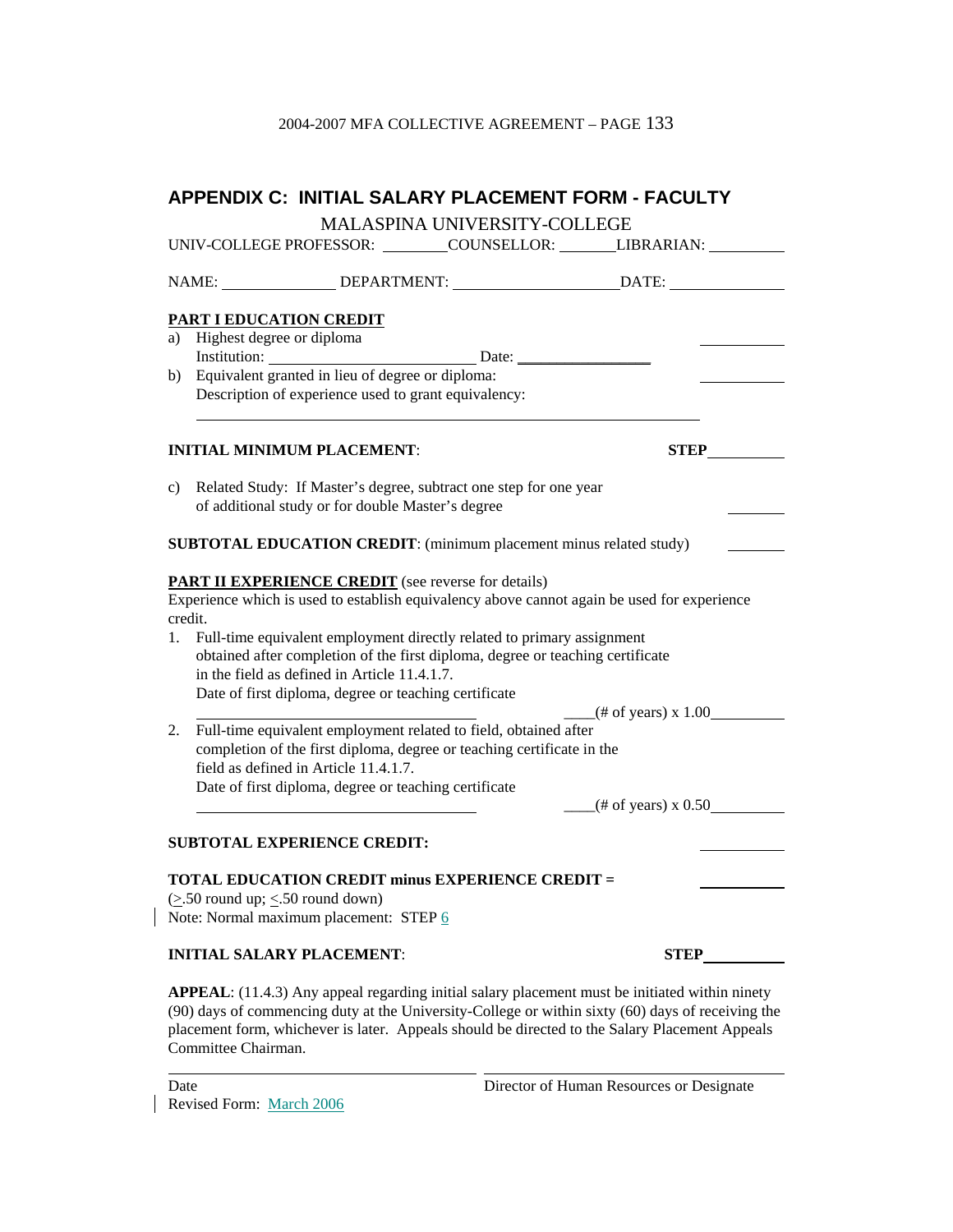### NOTES RE INITIAL SALARY PLACEMENT:

- 1. Initial salary placement will take place upon appointment. Upon reappointment of temporary faculty, salary placement will not take place unless such reappointment occurs more than one academic year after the expiry of the last temporary appointment.
- 2. Experience directly related to primary assignment will include: teaching for those employed as instructors, counselling when employed as a counsellor, all librarian assignments for those employed as librarians, and all experience as a technician for those employed as technicians.
- 3. Research at the post-Doctoral level, and/or senior administrative experience in the field of hire or in the public education sector will be included as experience directly related to primary assignment.
- 4. Teaching assistantships or other similar teaching assignments done while working on a Master's or PhD will not be given extra credit unless the teaching assignment constitutes a full-time workload.
- 5. Part-time teaching experience will be pro-rated based on a two-semester teaching year. Other part-time work experience will be pro-rated based on a 35 hour work week and 12-month year. In no event shall more than one year experience credit be granted for experience in any 12-month period.
- 6. Teaching of non-credit courses is not included.
- 7. The decimal fraction of a year's experience leading to initial salary placement will not be carried forward to salary incremental progression.
- 8. Only credentials from accredited institutions will be recognized when awarding initial minimum placement and for incremental progression based on completion of Master's or Doctorate degrees.

i<br>L

9. The decision of the Salaries Placement Appeals Committee is final.

==========================================================

DESCRIPTION OF EXPERIENCE CREDIT CALCULATION:

 $\overline{a}$ 

 $\overline{a}$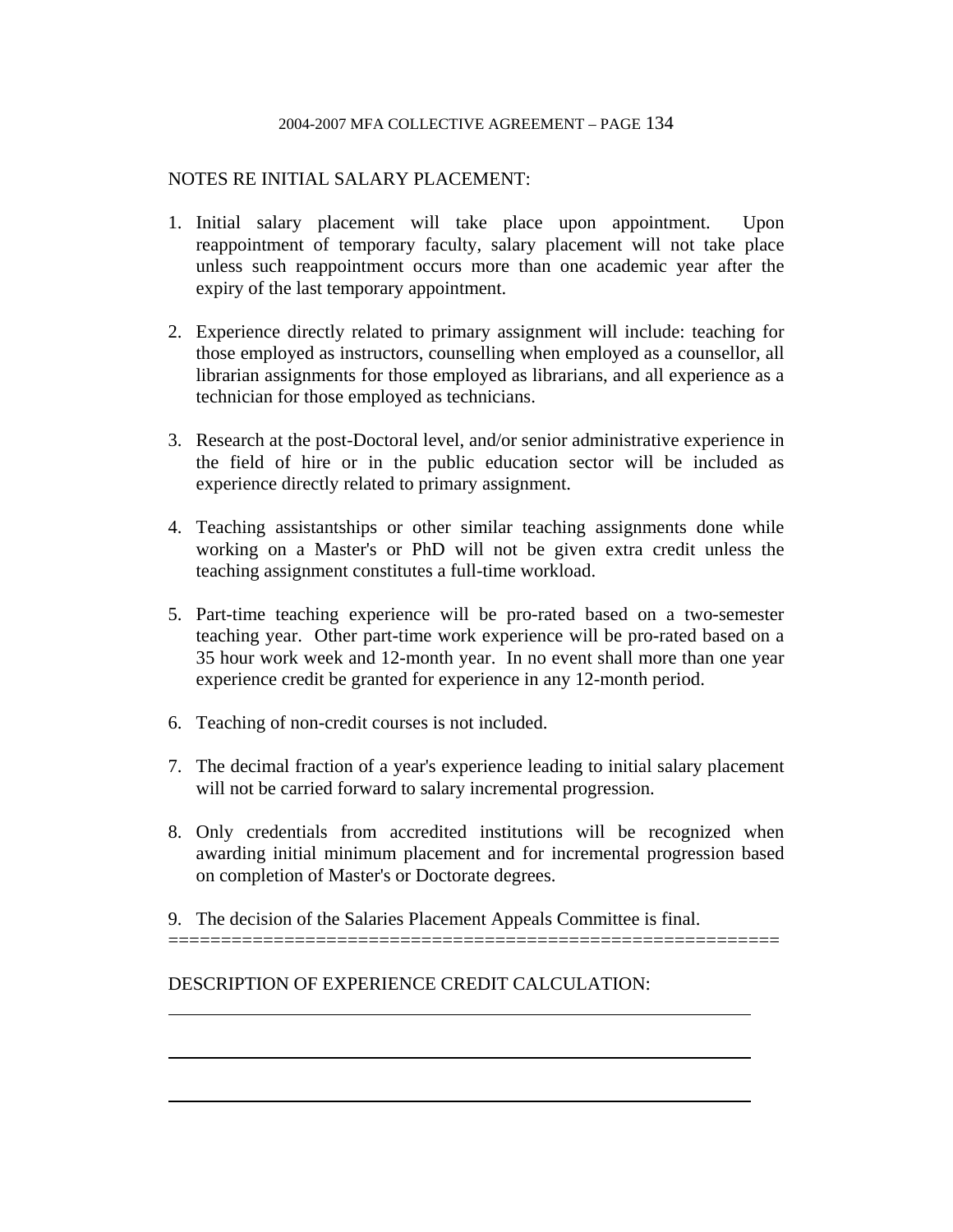# **APPENDIX D: INITIAL SALARY PLACEMENT FORM TECHNICIANS**

|                                                                                |                              | PART I EDUCATION CREDIT                                           |                                                                               |                                    |  |
|--------------------------------------------------------------------------------|------------------------------|-------------------------------------------------------------------|-------------------------------------------------------------------------------|------------------------------------|--|
|                                                                                | a) Highest degree or diploma |                                                                   |                                                                               |                                    |  |
| b)                                                                             |                              | Equivalent granted in lieu of degree or diploma:                  | Institution: Date: Date:                                                      |                                    |  |
|                                                                                |                              | Description of experience used to grant equivalency:              |                                                                               |                                    |  |
|                                                                                |                              |                                                                   |                                                                               |                                    |  |
|                                                                                |                              |                                                                   |                                                                               |                                    |  |
| c)                                                                             | <b>Related Study:</b>        | <b>INITIAL MINIMUM PLACEMENT:</b>                                 |                                                                               | <b>STEP F1-1</b>                   |  |
|                                                                                |                              |                                                                   | 1. If Diploma or equivalent, subtract one step for one year of related study. |                                    |  |
|                                                                                | 2.                           |                                                                   | If Bachelor's degree or equivalent, subtract one step for one year of         |                                    |  |
|                                                                                | additional study,            |                                                                   |                                                                               |                                    |  |
|                                                                                |                              | OR two steps for two or more years of additional study.           |                                                                               |                                    |  |
|                                                                                |                              |                                                                   |                                                                               |                                    |  |
|                                                                                |                              |                                                                   | SUBTOTAL EDUCATION CREDIT: (minimum placement plus related study)             |                                    |  |
|                                                                                |                              | <b>PART II EXPERIENCE CREDIT</b> (see over for details)           |                                                                               |                                    |  |
| Experience which is used to establish equivalency above                        |                              |                                                                   |                                                                               |                                    |  |
| cannot again be used for experience credit.                                    |                              |                                                                   |                                                                               |                                    |  |
| 1.                                                                             |                              |                                                                   | Full-time equivalent employment directly related to primary assignment        |                                    |  |
| obtained after completion of the first diploma, degree or teaching certificate |                              |                                                                   |                                                                               |                                    |  |
|                                                                                |                              | in the field as defined in Article 11.4.1.7(e).                   |                                                                               |                                    |  |
|                                                                                |                              | Date of first diploma or degree:                                  |                                                                               | $(\text{\# of years}) \times 1.00$ |  |
| 2.                                                                             |                              | Full-time equivalent employment related to field, obtained after  |                                                                               |                                    |  |
|                                                                                |                              | completion of the first diploma or degree in the field as defined |                                                                               |                                    |  |
|                                                                                | in Article 11.4.1.7(e).      |                                                                   |                                                                               |                                    |  |
|                                                                                |                              | Date of first diploma or degree:                                  |                                                                               |                                    |  |
|                                                                                |                              |                                                                   |                                                                               | $($ # of years) x 0.50 $\qquad$    |  |
|                                                                                |                              | <b>SUBTOTAL EXPERIENCE CREDIT:</b>                                |                                                                               |                                    |  |
|                                                                                |                              |                                                                   |                                                                               |                                    |  |
|                                                                                |                              | <b>TOTAL EDUCATION CREDIT plus EXPERIENCE CREDIT =</b>            |                                                                               |                                    |  |
|                                                                                |                              | $(\geq 50$ round up; $\leq 50$ round down)                        |                                                                               |                                    |  |
|                                                                                |                              | Normal maximum placement will be $F1-6$                           |                                                                               |                                    |  |
|                                                                                |                              | <b>INITIAL SALARY PLACEMENT:</b>                                  |                                                                               | <b>STEP</b>                        |  |

**APPEAL**: (11.4.3) Any appeal regarding initial salary placement must be initiated within ninety (90) days of commencing duty at the University-College or within sixty (60) days of receiving the placement form, whichever is later. Appeals should be directed to the Salary Placement Appeals Committee Chairman.

| Date                            |  |
|---------------------------------|--|
| <b>Revised Form: March 2006</b> |  |

 $\overline{a}$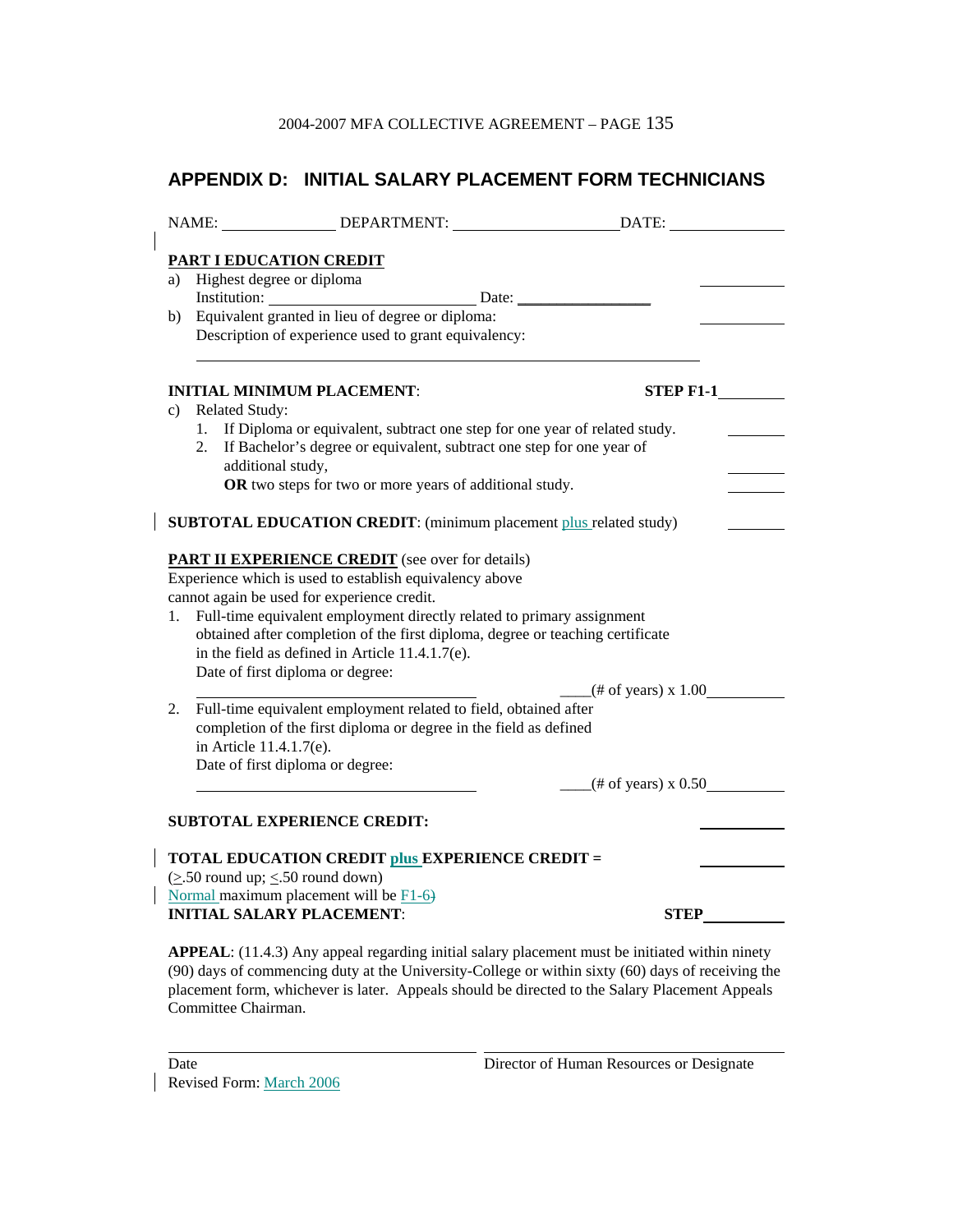## NOTES RE INITIAL SALARY PLACEMENT:

- 1. Initial salary placement will take place upon appointment. Upon reappointment of temporary faculty, salary placement will not take place unless such reappointment occurs more than one academic year after the expiry of the last temporary appointment.
- 2. Experience directly related to primary assignment will include: teaching for those employed as instructors, counselling when employed as a counsellor, all librarian assignments for those employed as librarians, and all experience as a technician for those employed as technicians.
- 3. Research at the post-Doctoral level, and/or senior administrative experience in the field of hire or in the public education sector will be included as experience directly related to primary assignment.
- 4. Teaching assistantships or other similar teaching assignments done while working on a Master's or PhD will not be given extra credit unless the teaching assignment constitutes a full-time workload.
- 5. Part-time teaching experience will be pro-rated based on a two-semester teaching year. Other part-time work experience will be pro-rated based on a 35 hour work week and 12-month year. In no event shall more than one year experience credit be granted for experience in any 12-month period.
- 6. Teaching of non-credit courses is not included.
- 7. The decimal fraction of a year's experience leading to initial salary placement will not be carried forward to salary incremental progression.
- 8. Only credentials from accredited institutions will be recognized when awarding initial minimum placement and for incremental progression based on completion of Master's or Doctorate degrees.

==========================================================

9. The decision of the Salaries Placement Appeals Committee is final.

DESCRIPTION OF EXPERIENCE CREDIT CALCULATION:

 $\overline{a}$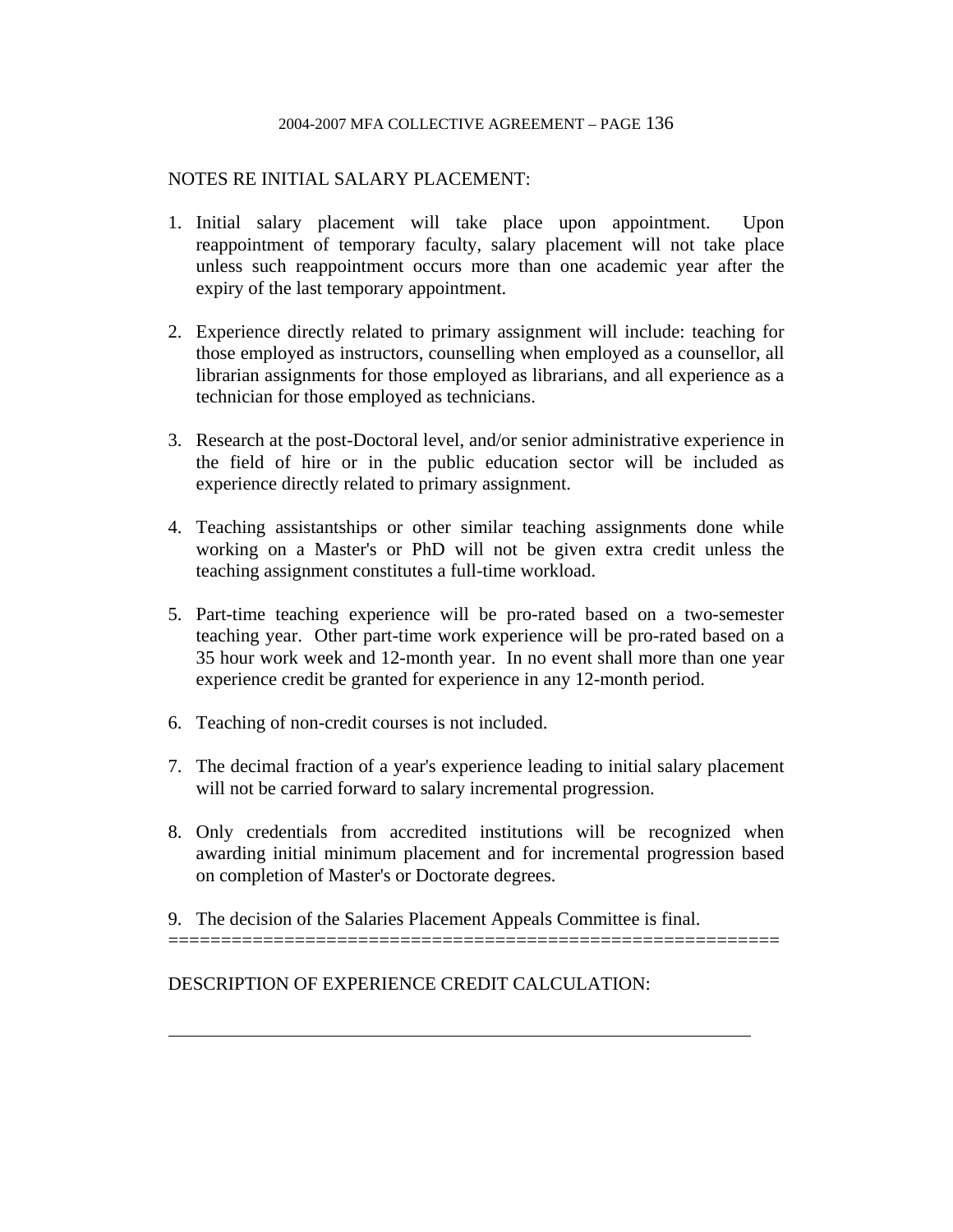| <b>APPENDIX E: DISPUTE REFERRAL FORM</b>                                                                                                                                                  |                                                                     |                                     |  |  |  |
|-------------------------------------------------------------------------------------------------------------------------------------------------------------------------------------------|---------------------------------------------------------------------|-------------------------------------|--|--|--|
|                                                                                                                                                                                           |                                                                     | Date:                               |  |  |  |
| <b>EMPLOYER</b>                                                                                                                                                                           | <b>COLLEGE/INSTITUTE</b><br><b>CONTACT PERSON</b><br><b>ADDRESS</b> |                                     |  |  |  |
|                                                                                                                                                                                           | <b>PHONE</b>                                                        | <b>FAX</b>                          |  |  |  |
|                                                                                                                                                                                           |                                                                     | <b>EMAIL</b>                        |  |  |  |
|                                                                                                                                                                                           |                                                                     |                                     |  |  |  |
| <b>NOIND</b>                                                                                                                                                                              | <b>COLLEGE/INSTITUTE</b><br><b>CONTACT PERSON</b><br><b>ADDRESS</b> |                                     |  |  |  |
|                                                                                                                                                                                           | <b>PHONE</b>                                                        | <b>FAX</b>                          |  |  |  |
|                                                                                                                                                                                           |                                                                     | <b>EMAIL</b>                        |  |  |  |
| <b>ARTICLE OF AGREEMENT IN DISPUTE:</b><br>$D A E$ :<br>YE<br><b>COPY OF THIS REFERRAL GIVEN TO LOCAL PARTIES? NO</b><br><b>STATEMENT OF ISSUE(S) IN DISPUTE:</b><br>Title:<br>Signature: |                                                                     |                                     |  |  |  |
|                                                                                                                                                                                           |                                                                     |                                     |  |  |  |
|                                                                                                                                                                                           | <b>FOR JADRC USE ONLY</b>                                           |                                     |  |  |  |
|                                                                                                                                                                                           | <b>DATE RECEIVED:</b>                                               | DATE CIRCULATED:                    |  |  |  |
|                                                                                                                                                                                           | <b>JOINT STATEMENT RECEIVED:</b>                                    |                                     |  |  |  |
|                                                                                                                                                                                           | <b>UNION STATEMENT RECEIVED:</b>                                    | <b>EMPLOYER STATEMENT RECEIVED:</b> |  |  |  |
|                                                                                                                                                                                           | <b>FILE NUMBER ASSIGNED: #</b><br><b>REFERRED TO ARBITRATOR:</b>    |                                     |  |  |  |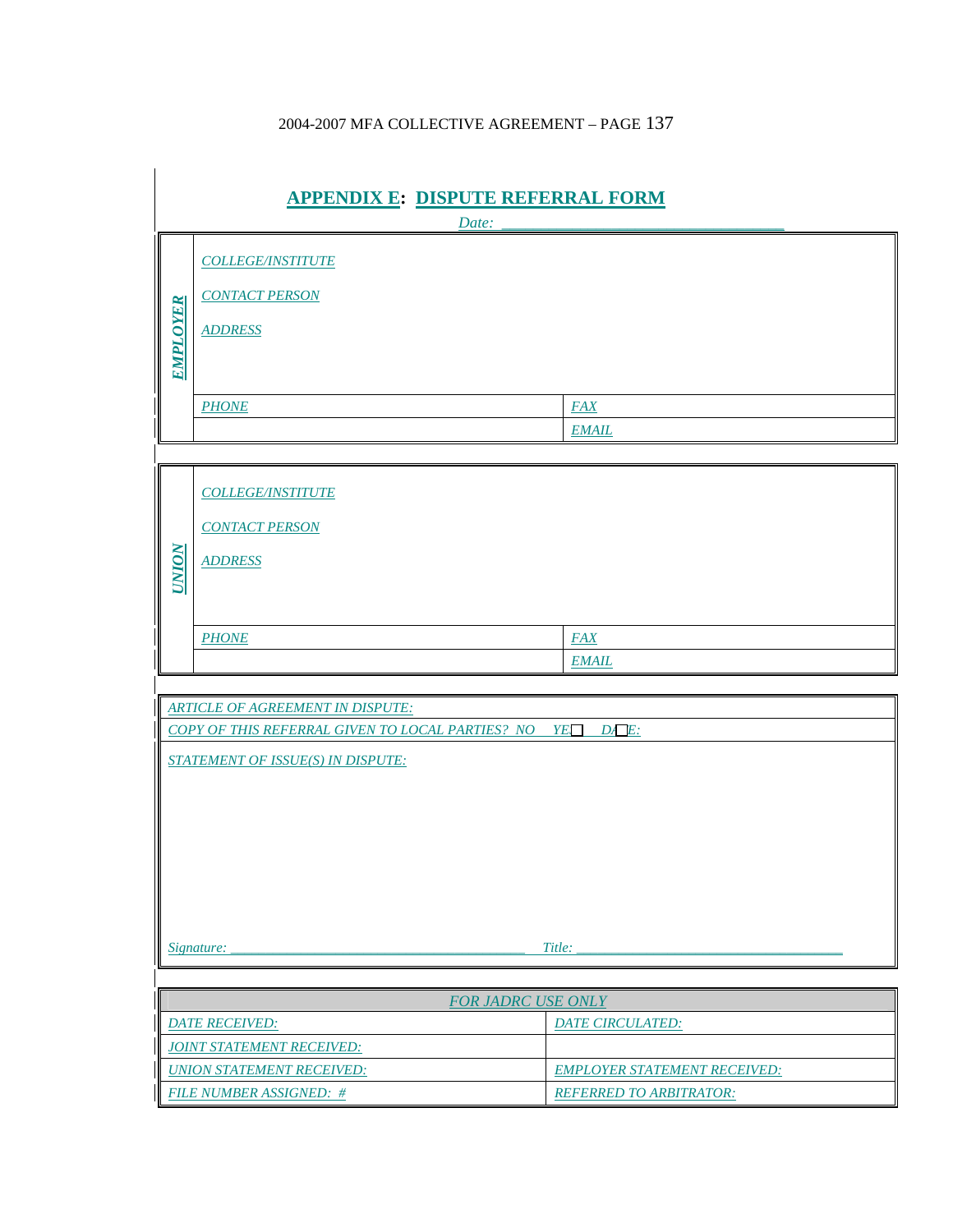

## *PSEA ELECTRONIC POSTING OF AVAILABLE POSITIONS*

*0. (For PSEA use only)*

*1. College/University College/Institute and Location:*

*2. Job Title:*

*3. Area/Program/Discipline(s):*

*4. Job Description:*

*5. Minimum and Preferred Qualifications:*

*6. Start Date:*

*7. Close Date:*

*8. Contact Person and Address:*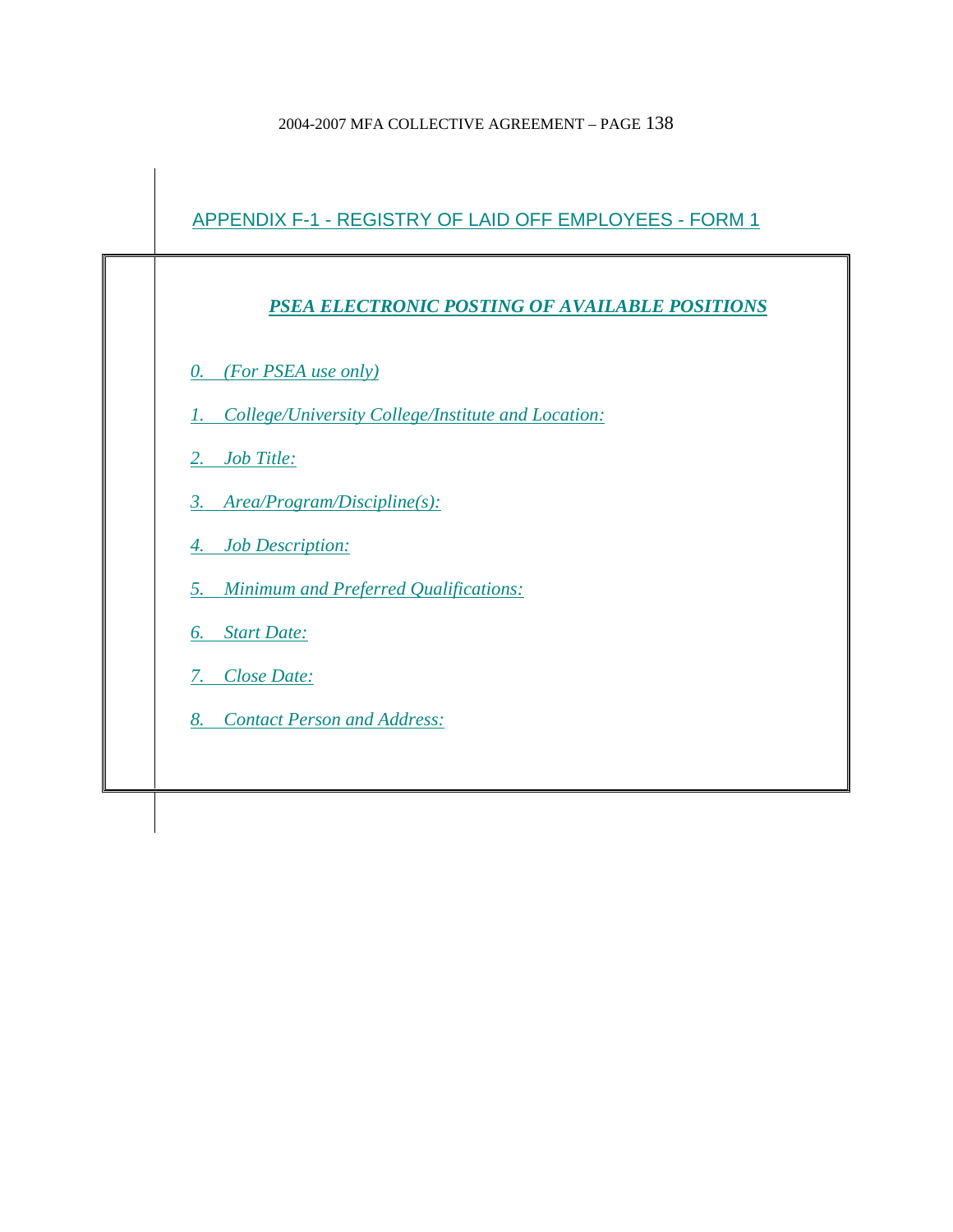ń

|                   | APPENDIX F-2 - REGISTRY OF LAID OFF EMPLOYEES - FORM 2                                      |
|-------------------|---------------------------------------------------------------------------------------------|
|                   | PSEA REGISTRY OF ELIGIBLE EMPLOYEES                                                         |
| $\underline{0}$ . | (For PSEA use only:)                                                                        |
| Ι.                | College, University College, Institute:                                                     |
| 2.                | Registrant:                                                                                 |
| $\overline{3}$ .  | Service Date (length of service):                                                           |
| 4.                | Program/Area:                                                                               |
| 5.                | Date of Availability (Lay-off or End of Contract):                                          |
|                   |                                                                                             |
|                   | Registrant Electronic Resume available at:                                                  |
|                   | College/University College/Institute Contact Person:                                        |
|                   | College/University College/Institute Contact Phone Number:                                  |
|                   | <b>Bargaining Unit Contact Person:</b>                                                      |
|                   | <b>Bargaining Unit Contact Phone Number:</b>                                                |
|                   |                                                                                             |
| <u>Privacy:</u>   | Information Release Waiver for the purposes of the Freedom of Information and Protection of |
|                   | I agree that the above personal information including my Resume (if available) can be made  |
|                   | available to prospective Institutional Employers and Union via the internet or other means. |
|                   |                                                                                             |
|                   | Signature of Registrant<br>Date                                                             |
|                   |                                                                                             |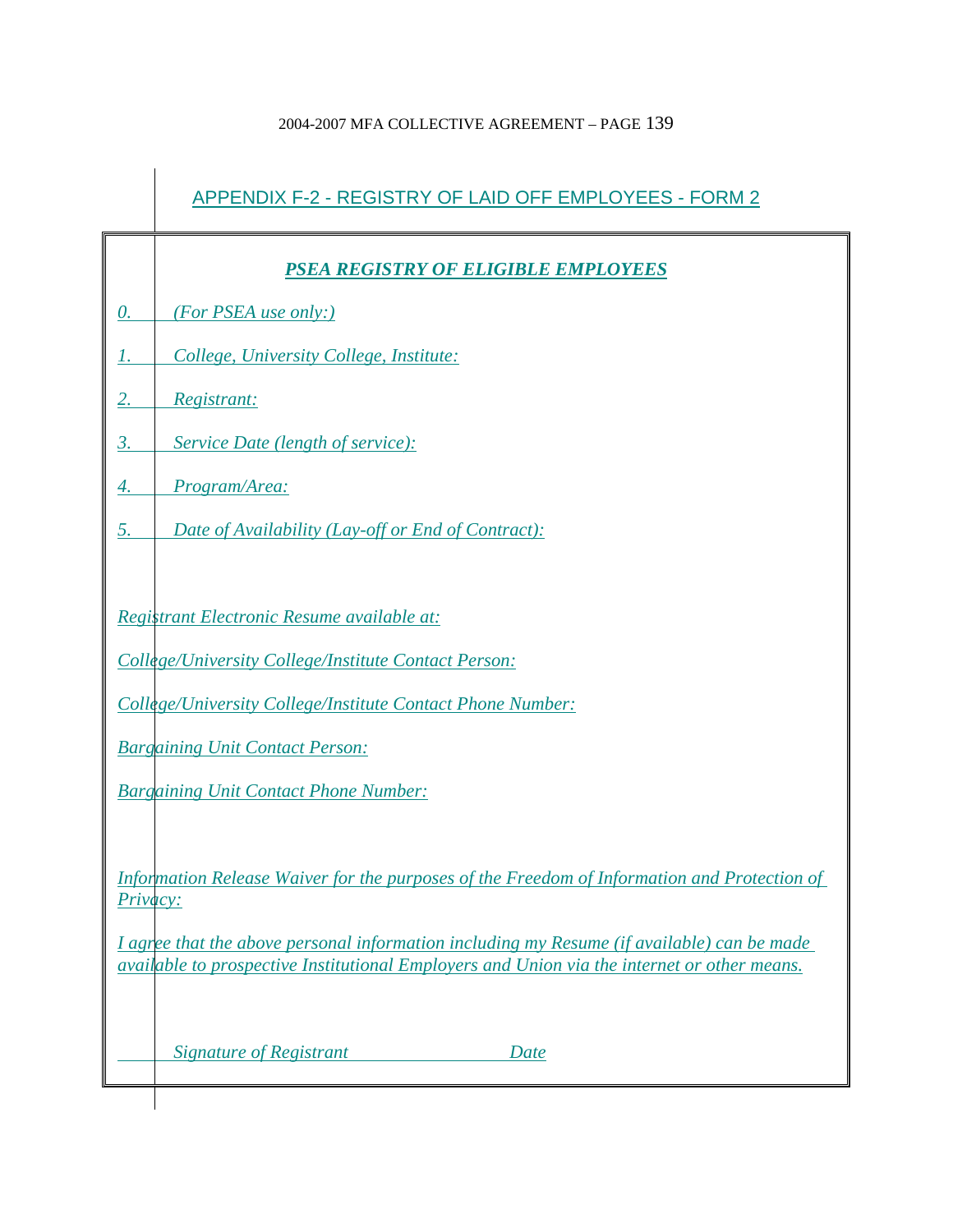# APPENDIX G - MEDICAL TRAVEL REFERRAL BENEFIT

*Benefit Summary*

*Deductible Amount: None*

*Benefit Amount: 100% of eligible expenses*

*Individual Maximum: \$10,000 per year*

*Coverage Limitations:*

- ¾ *\$125 per day for a maximum of 50 days per calendar year for all eligible expenses combined;*
- ¾ *Where an employer requires it, receipts must be submitted with the expense claim;*
- ¾ *Where the eligible expenses exceed \$125 per day, but do not exceed the average of \$125 per day for the year, the average will be paid. For example, where the expenses claimed in a given calendar year are \$150 day 1, \$125 day 2 and \$160 day 3, a total of \$375 will be paid. Where the expenses claimed in a given calendar year are \$150 day 1, \$75 day 2 and \$300 day 3, a total of \$375 will be paid;*
- ¾ *Coverage will not be provided for travel and expenses incurred outside of BC except where the cost of travel to Alberta is less than the required travel within BC;*
- ¾ *Referral must be made by a physician to a specialist (a physician whose specialized services and treatments routinely performed are those that general practitioners do not perform).*

# *List of Eligible Expenses*

*Medical Travel: When ordered by the attending physician because in his/her opinion adequate medical treatment is not available within a 100 kilometer radius of the employee's home campus, the following are included as eligible expenses:*

- ¾ *Public transportation (e.g. scheduled air, rail, bus, taxi and/or ferry);*
- ¾ *Automobile use as set out in the policy or collective agreement (as applicable) of employee's institution*

*Accommodation: Where transportation has been provided as outlined above,*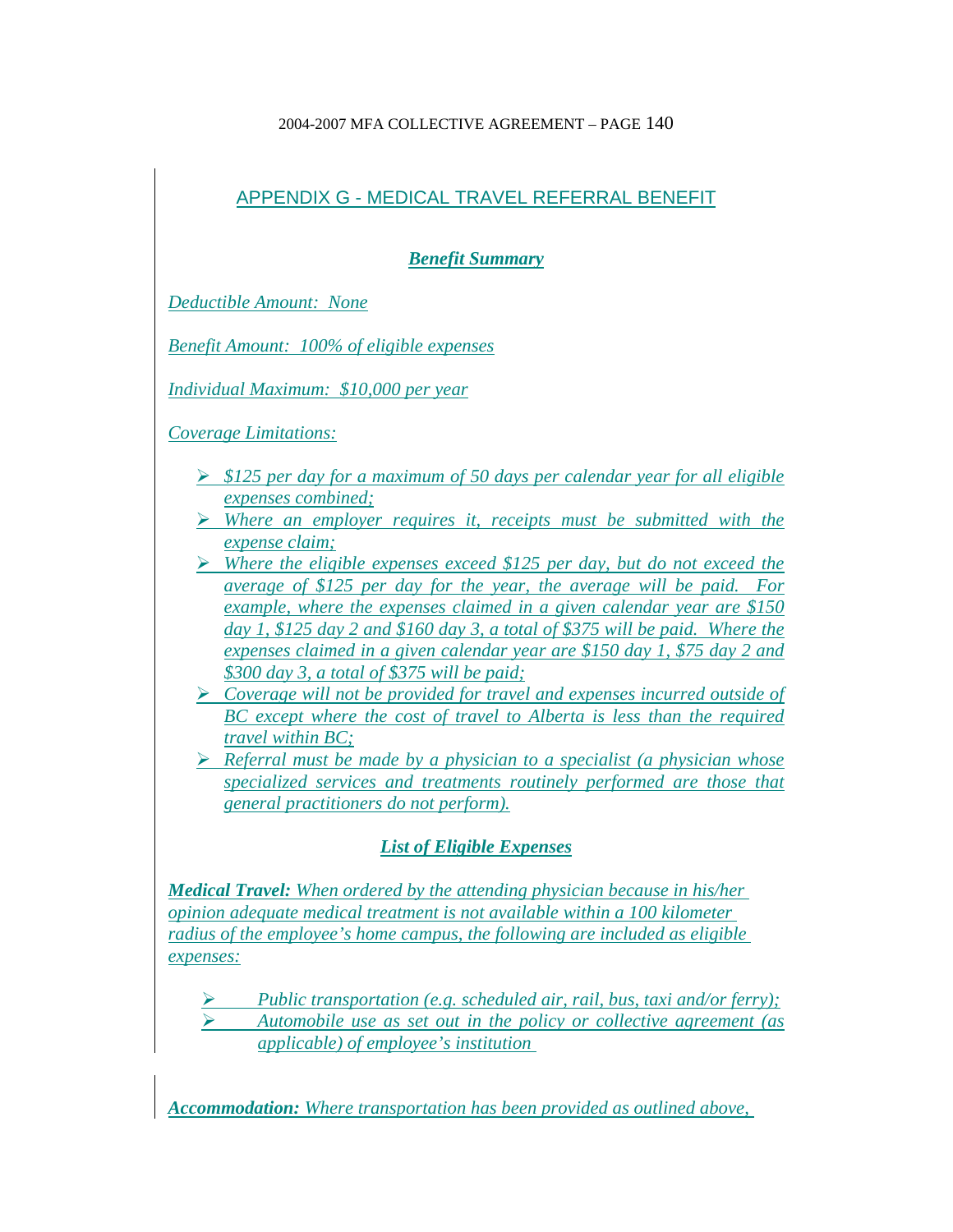*accommodation in a commercial facility, Easter Seal House, Heather House, Vancouver Lodge, Ronald McDonald House, or other similar institutions as approved by the administrator, before and after medical treatment.*

*Meals: Where transportation has been provided above, reasonable and customary expenses for meals as set out in the policy or collective agreement (as applicable) of the employee's institution.*

*Attendant: Where necessary, and at the request of the attending physician, transportation and accommodation of an attendant (e.g. family member or registered nurse) in connection with expenses incurred under items 1 and 2 above.*

## *Superior Benefits*

*A superior benefit that existed in an institution's Medical Travel Referral Benefit Plan or Collective agreement that was in place prior to the 1998 Common Agreement continues to apply.*

## *Exclusions*

## *No benefit shall be payable for:*

- ¾ *Charges which are considered an insured service of any provincial government plan;*
- ¾ *Charges which are considered an insured service under the extended health plan, or any other group plan in force at the time;*
- ¾ *Charges for a surgical procedure or treatment performed primarily for beautification, or charges for hospital confinement for such surgical procedure or treatment;*
- ¾ *Charges for medical treatment, transport or travel, other than specifically provided under eligible expenses;*
- ¾ *Charges not included in the list of eligible expenses;*
- ¾ *Charges for services and supplies which are furnished without the recommendation and approval of a physician acting within the scope of his/her license;*
- ¾ *Charges which are not medically necessary to the care and treatment of any existing or suspected injury, disease or pregnancy;*
- ¾ *Charges which are from an occupational injury or disease covered by any Workers' Compensation legislation or similar legislation;*
- ¾ *Charges which would not normally have been incurred but for the presence of this coverage or for which the employee or dependent is not legally allowed to pay;*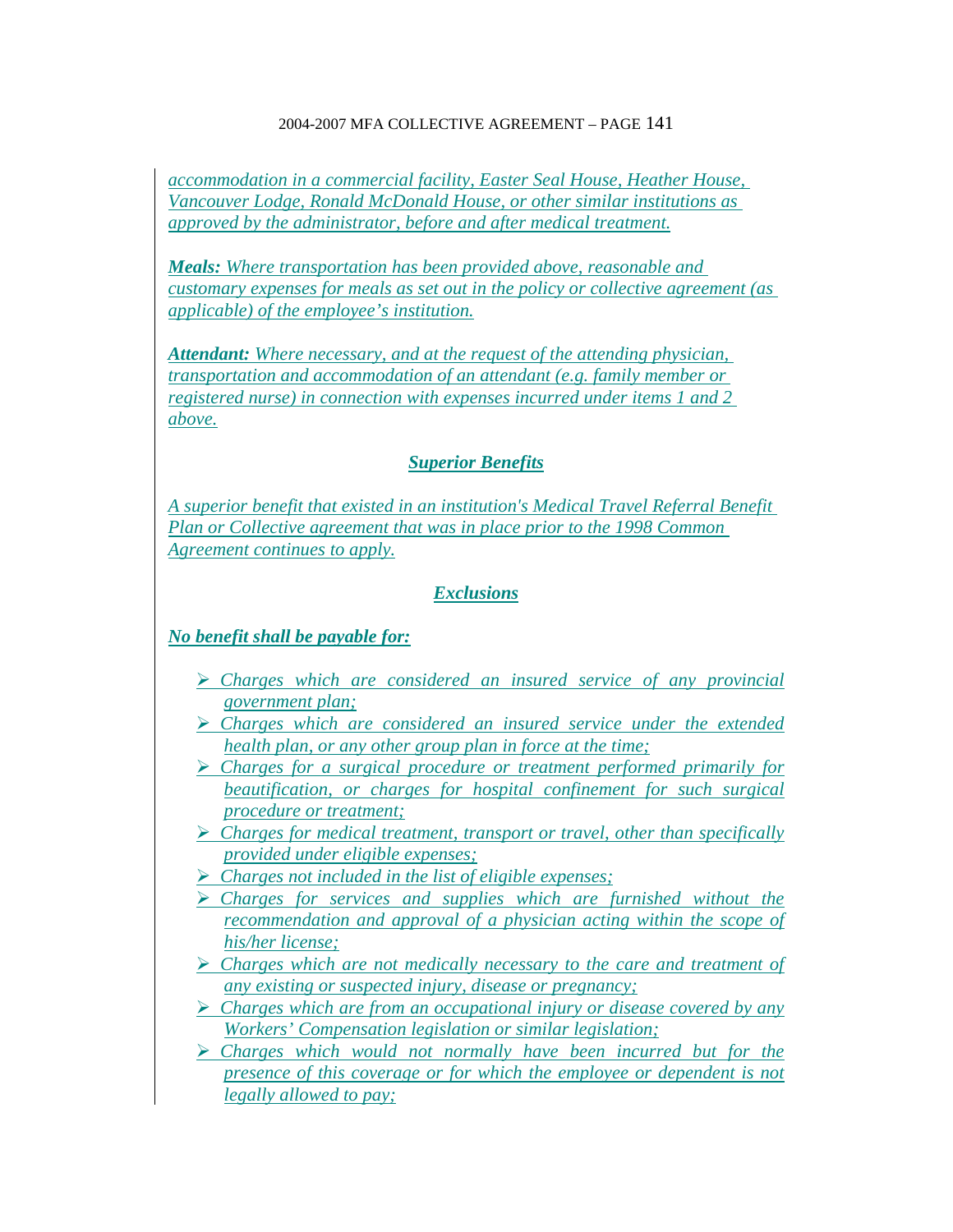- ¾ *Charges which the administrator is not permitted, by any law to cover;*
- ¾ *Charges for dental work where a third party is responsible for payments of such charges;*
- ¾ *Charges for bodily injury resulting directly or indirectly from war or act of war (whether declared or undeclared), insurrection or riot, or hostilities of any kind;*
- ¾ *Charges for services and supplies resulting from any intentionally selfinflicted wound;*
- ¾ *Charges for experimental procedures or treatment not approved by the Canadian Medical Association or the appropriate medical specialty society;*
- ¾ *Charges made by a physician for travel, broken appointments, communication costs, filling in forms, or physician's supplies.*

## *Claims Adjudication*

## *To claim benefits, the employee or dependent must:*

- ¾ *Submit original receipts or photocopies of receipts if accompanied by an explanation of benefits from another carrier, and a claim form;*
- ¾ *Provide explanation and proof to support the claim including itemized bills and the attending physician's statement that the referral to the location where treatment was received was medically necessary;*
- ¾ *Provide explanation and proof to support the claim that an attendant (if any) was necessary and made at the request of an attending physician.*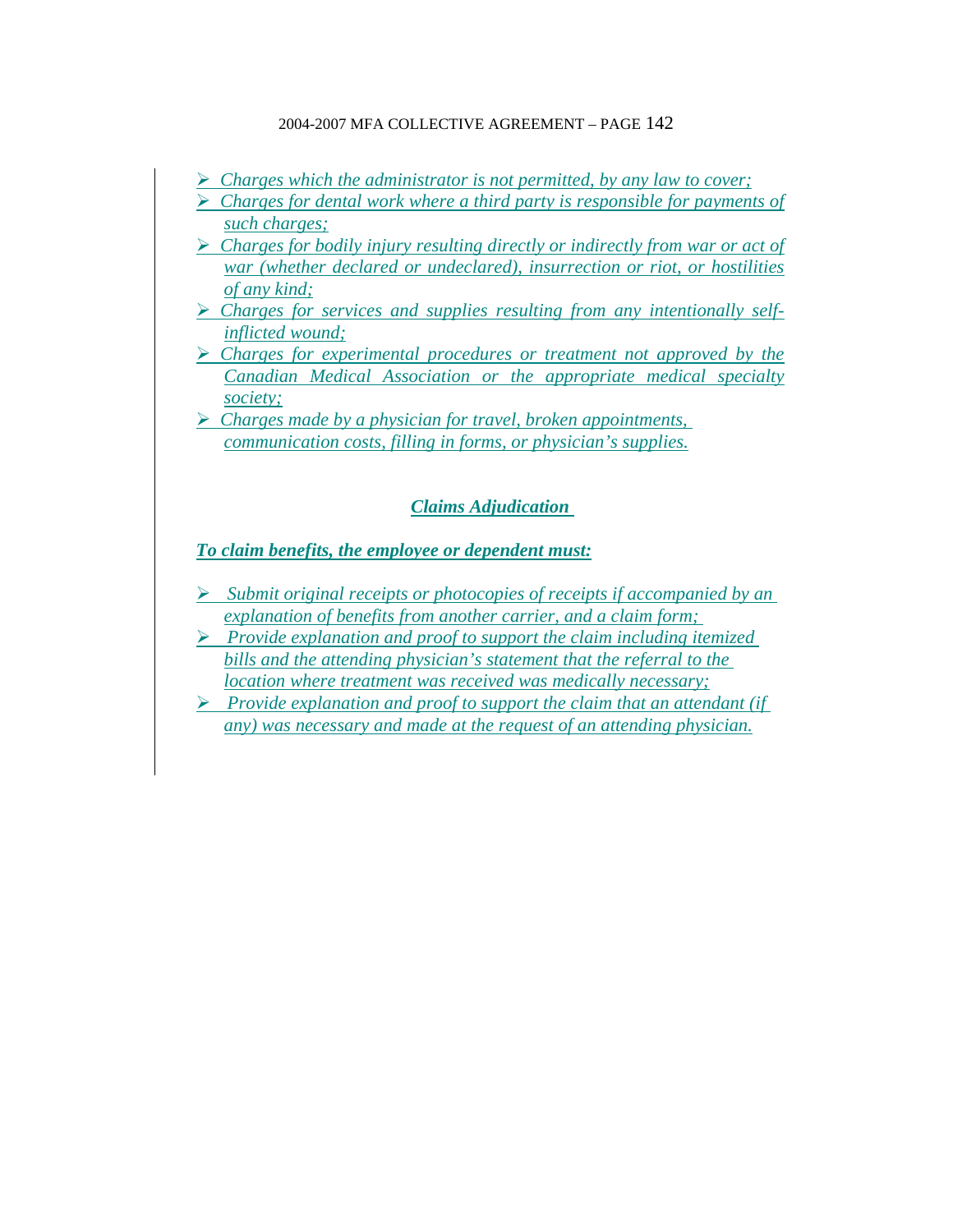# APPENDIX H - DENTAL PLAN

*The nine (9) month limitation applies to 1) polishing, 2) the application of fluoride, and 3) the recall itself. The nine (9) month limitation does not apply to scaling; any current scaling limits in dental contracts apply.*

*The process for an individual faculty employee to have his/her teeth cleaned more frequently than every nine (9) months as provided by Former Common Agreement Article 9.2.1 (d) is as follows:*

- ¾ *Faculty employee visits dentist as usual*
- ¾ *Dentist advises that the faculty employee has gum disease or other dental problem which requires cleaning more frequently than every nine (9) months*
- ¾ *Dentist fills in the usual claim form, but in addition notes that the faculty employee has gum disease or specifies the other dental problem that requires more frequent cleaning*
- ¾ *Faculty employee or dentist submits the form to the Insurance Carrier as normal*
- ¾ *The Insurance Carrier determines if the reasons set out by the dentist fit within the approved reasons under the dental plan for having teeth cleaned more frequently than every nine (9) months*

*The employers' approval of the more frequent cleaning is not required.*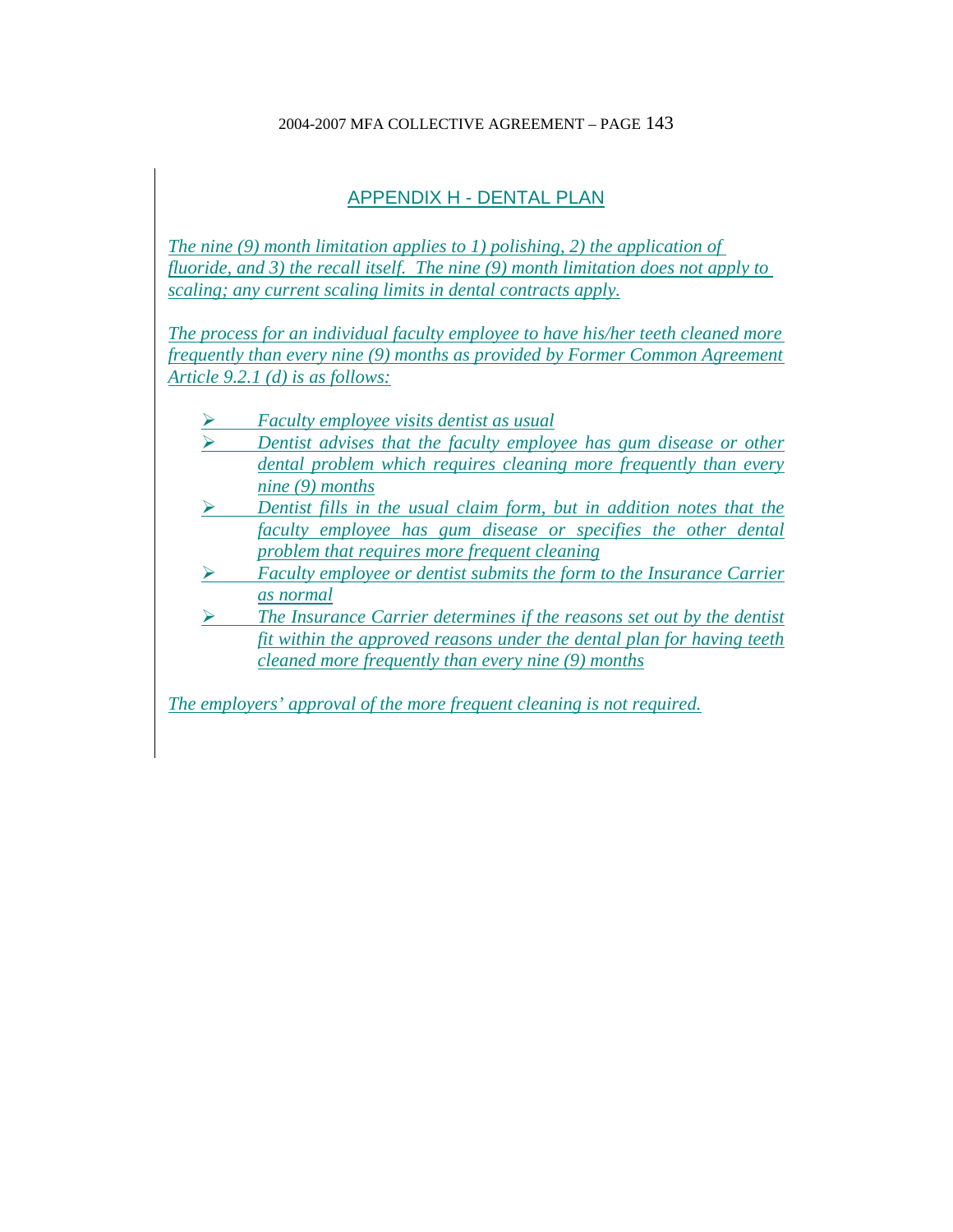## LETTER OF UNDERSTANDING: UNCONVENTIONAL INSTRUCTION DESIGNATED UNDER 10.2.1.2.1

The listing of cases of unconventional instructional referred to in Article 10.2.1.2.1 of the Collective Agreement is as follows:

Activity Course labs Administration 250T, 228T, 229T Agriculture 171T, 172T, 181T, 271T, 272T Aquaculture and Fisheries 171T, 172T, 173T, 191T, 192T, 271T, 272T Forestry 201T, 291T, 292T, 293T Hotel 250T Music labs, ensembles, individual instruction Recreation 148T, 151T, 152T, 199T, 202T, 248T, 251T, 252T, 299T Study Skills labs

These and others which may arise with clear parallels to them, shall be classified as unconventional instruction for purposes of determining maximum workloads under Article 10.2.1.2.1.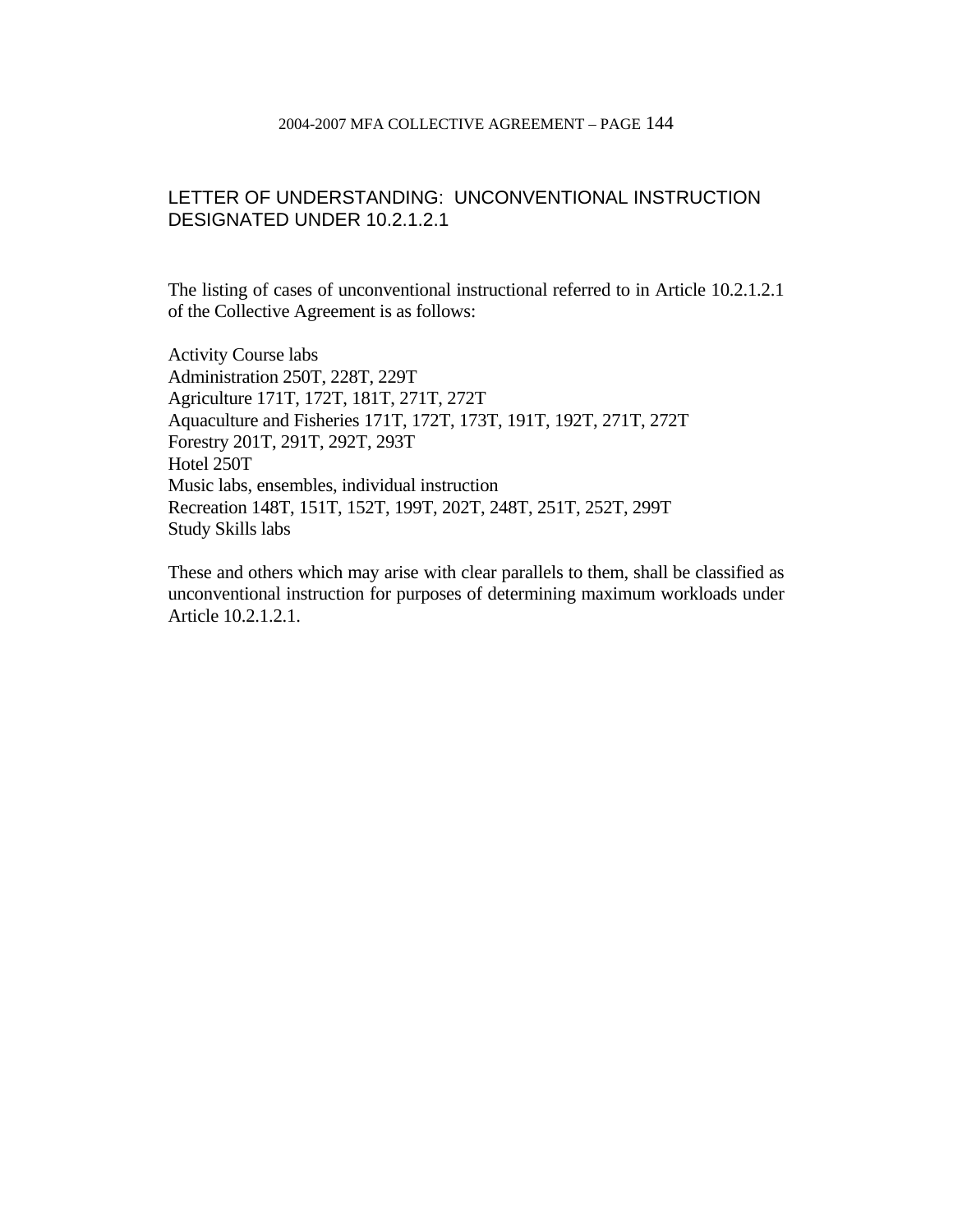### LETTER OF UNDERSTANDING: BARGAINING UNIT DEFINITION

The University-College agrees to establish a joint committee provided B.C.G.E.U. and C.U.P.E. are willing to participate. The Committee shall be composed of two representatives each of the Association, B.C.G.E.U., C.U.P.E., and the University-College.

This Committee shall consider any jurisdictional issues related to the description or the Collective Agreement of the Association, B.C.G.E.U., and C.U.P.E. Bargaining Certificates, and attempt to resolve all such matters to the satisfaction of the Association, B.C.G.E.U., C.U.P.E., and the University-College.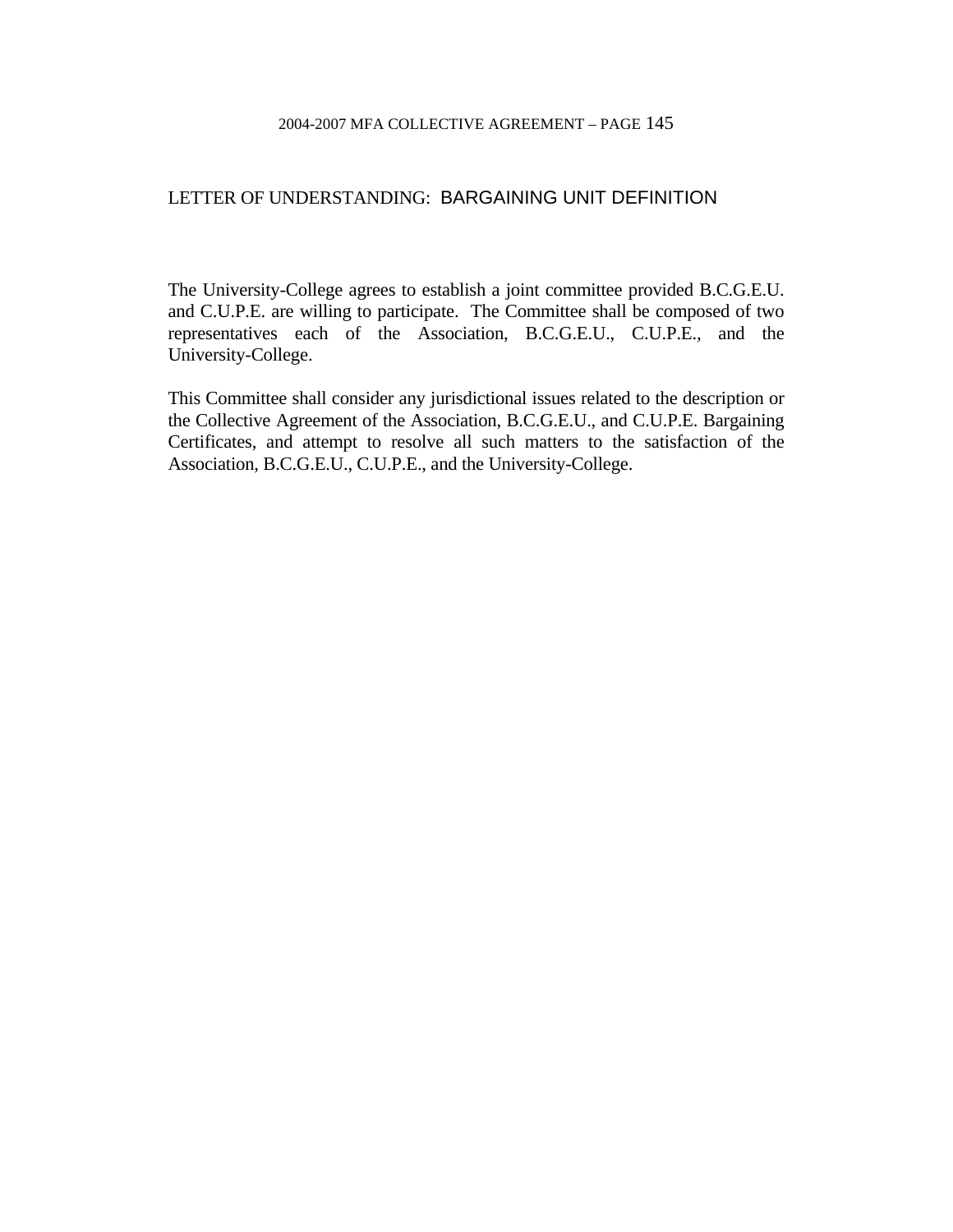## INTERIM MEMORANDUM OF AGREEMENT: AREA CHAIRS

This Interim Memorandum of Agreement re Area Chairs will cease to exist at the expiry of the term of this Contract or upon the signing of a revised document by both parties, whichever is sooner.

### USE OF AREA CHAIRS

From time to time, developments in an area or changes to Deans' assignments may make it desirable to create an elected Area Chair position. The University-College administration may elect to create new Area Chair positions following consultation with faculty in the area about the need for the position and the appropriate term of the position (see below). All such positions will be posted internally. The position of Area Chair will remain within the appropriate Bargaining Unit.

- 1. Chairs will be elected by a majority vote of faculty in the area. The Dean and each regular staff member will be eligible to cast a vote. The election will be by secret ballot. In the case of a single candidate, a ballot will be used to ensure that the candidate is supported by a majority of eligible voters.
- 2. Any faculty member holding a regular position in the area will be eligible to stand for election as Area Chair.
- 3. The position of Area Chair will be for a period of up to three (3) years, with terms commencing August 1, January 1 or May 1 after consultation with the faculty. Faculty will resume their normal duties at the expiry of their term.
- 4. Elections of Area Chairs will be held at least six (6) months before the term commences.

### RELEASE TIME

Release time for Area Chair positions shall be at least a half-time workload with additional release time by agreement between the two parties taking the following factors into account:

- number of programs/departments for which the chair is responsible
- number of FTE faculty and FTE students in the area
- complexity and demands of the program and responsibilities
- role of the dean
- number of students in the program/courses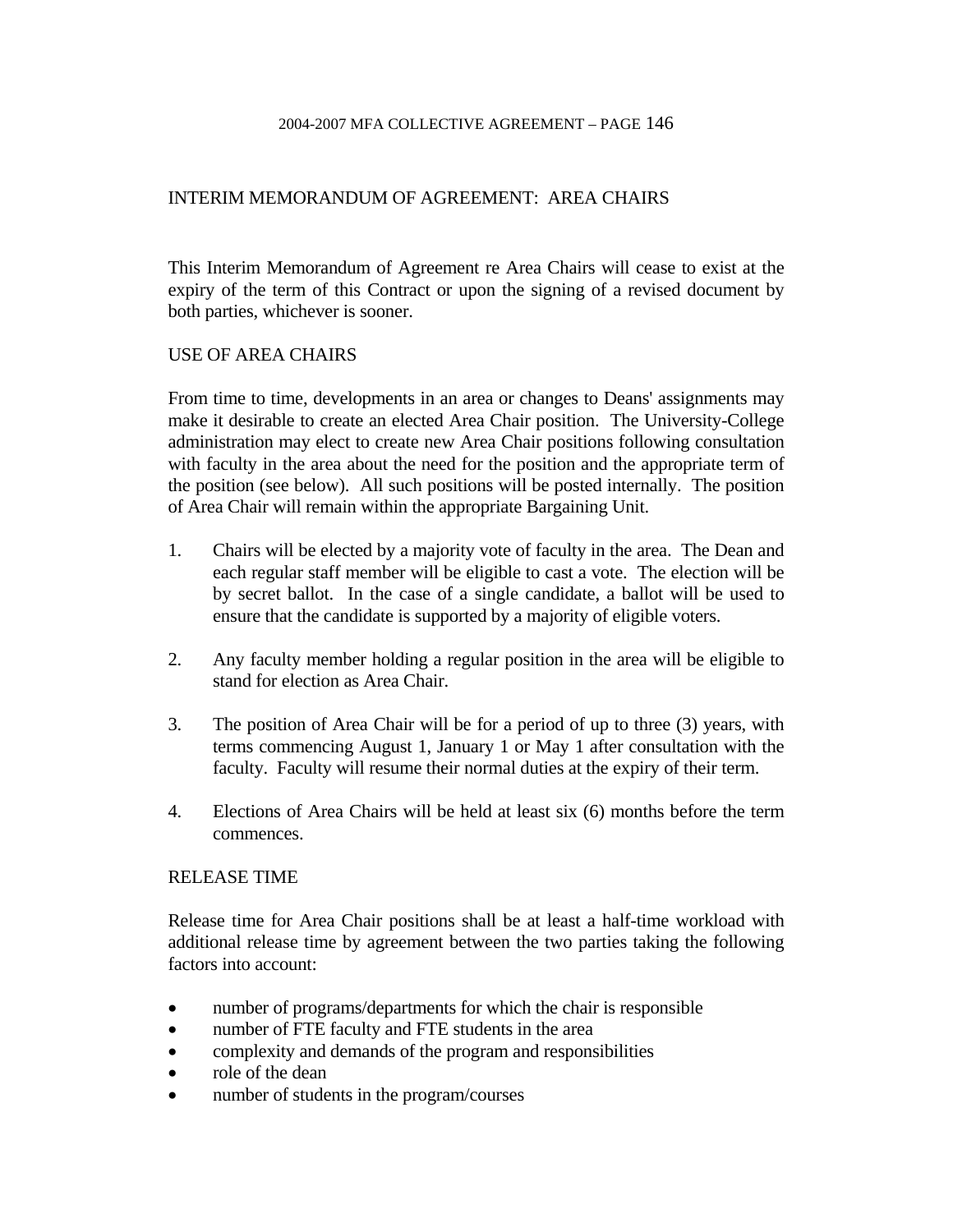- number of faculty in the program/courses
- number of new programs (required or approved), faculty or departments
- degree of collaboration required with other agencies, institutions or certifying bodies
- number, size and diversity of educational service contracts
- degree of planning required in the area (e.g. new facilities planning)

## JOB DESCRIPTION

When the position of Area Chair falls within the MFA, the duties and responsibilities must not conflict with provisions of the Malaspina University-College/Malaspina Faculty Association Collective Agreement. The job description should be generic, and reflect duties across the University-College; and allow for the job description to be adapted to meet needs of the Area.

The following job description will be effective immediately.

## DUTIES AND RESPONSIBILITIES OF CHAIR

- 1. Budgets:
	- Prepares the capital budgets, annual operating budget, mid-year review and/or other budgets for review by the Dean, who retains responsibility as budget-holder
	- Monitors budget expenditures
	- Has Level 3 operating fund signing authority.
- 1. Works with Departments to coordinate the faculty hiring process in accordance with the Collective Agreement.
- 2. Supervises special projects (e.g. B.A. General Degree) as assigned by the Dean.
- 3. Manages Area office as assigned by the Dean.
- 4. Represents the Area Faculty at meetings and on internal and external committees as assigned by the Dean.
- 5. At the Dean's request, Chairs or Faculty meetings.
- 6. Coordinates program admission and timetable requirements and initiates changes in cooperation with the Chair(s) and the Dean.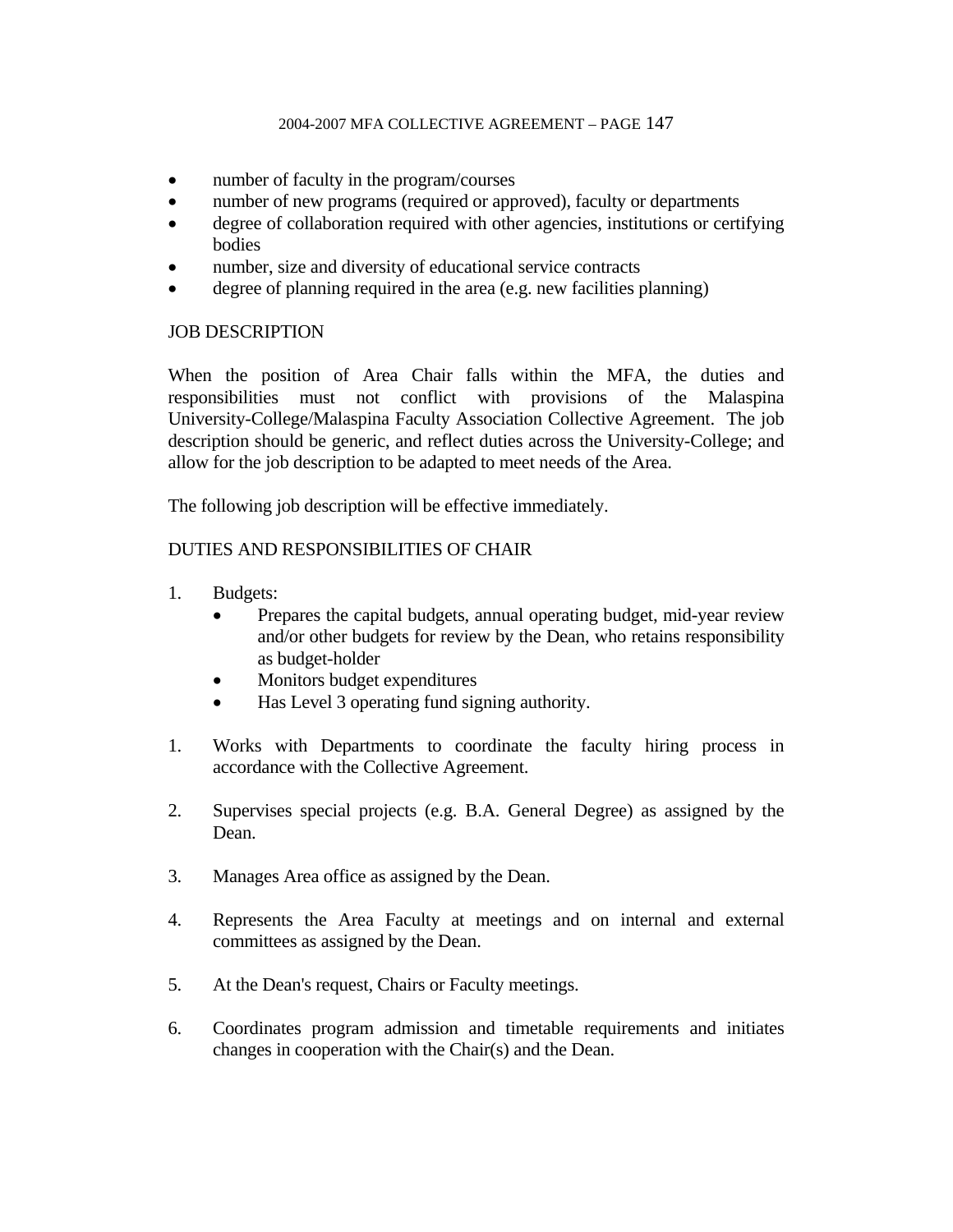- 7. Assists the Chair(s) in arranging faculty replacement as required, in accordance with the Human Resources policy.
- 8. Assists the Dean and Chair(s) in the drafting of instructional policies and procedures.
- 9. Chairs the Area Workload Committee in accordance with the Collective Agreement.
- 10. Shares responsibility with the Dean to promote courses and programs.
- 11. Responsible for the development and management of educational service contracts as required by the Dean.
- 12. Where there is an elected Chair in accordance with this agreement, Chairs are responsible for faculty evaluation, notwithstanding Article H.3.
- 13. Coordinates orientation of new faculty in consultation with Departments and the Dean.
- 14. Consults as required with regional campuses regarding program delivery and management.
- 15. Student complaints and grade appeals are the initial responsibility of the Chair, who will refer unresolved cases to the Dean.
- 16. Carries out other duties as agreed with the Dean.

### RE MEMORANDUM OF AGREEMENT AND AREA CHAIRS

Notwithstanding the fact that neither party raised this issue in its initial set of proposals we are prepared to agree on a without prejudice basis to the Memorandum of Agreement being repeated in its entirely for the duration of the new collective agreement. This will give us the opportunity to better determine how Area Chairs will fit into the future instructional administrative structure.

Signed: June 12, 1996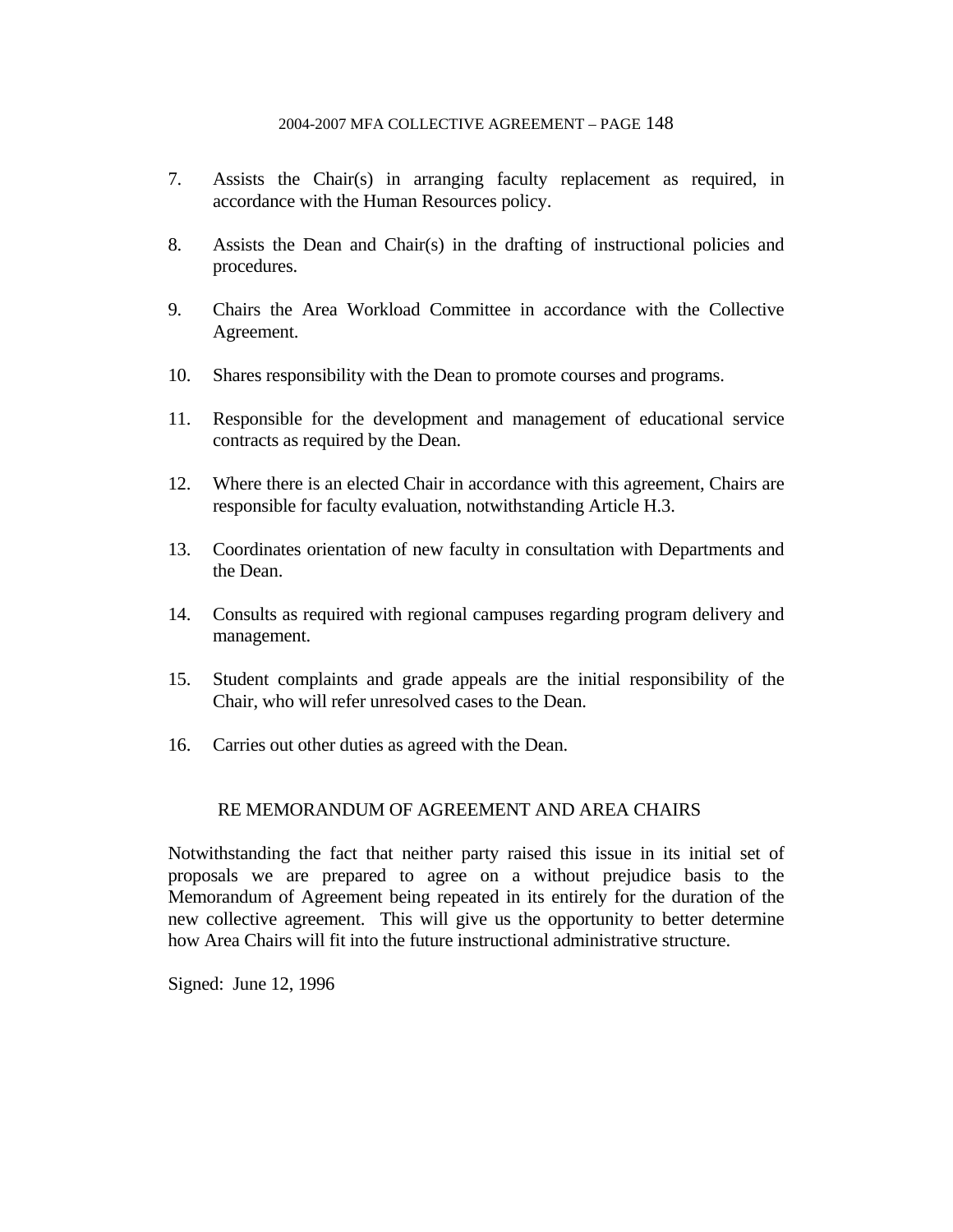## LETTER OF AGREEMENT: WORKLOAD AVERAGING LEAVE

## **WITHOUT PREJUDICE**

The Malaspina Faculty Association agrees to the interim arrangement proposed by the University-College as defined and outlined below:

Definition: Workload Averaging Leave is a partial unassisted averaging salary across two semesters available, on the recommendation of a Dean and the approval of the appropriate Vice President, to regular, full-time faculty at the top of their salary scale.

### Terms:

- 1. The University-College will pay its share of health and insurance coverage during the leave providing the faculty member's workload for the academic year is 0.50 or greater.
- 2. Workload Averaging Leaves can be used to defer, but not prepay salaries.
- 3. Averaging must be across two semester within an academic year but not across academic years.
- 4. There must be a minimum of one section of instruction or seven hours per week of non-instructional workload in any term.
- 5. The provisions of Workload Averaging Leave must be in accordance with any language arising from the provincial Framework Agreement.
- 6. This provision can be utilized in consecutive academic years to a maximum time period not to exceed the equivalent of three years as provided in F.7.1.1 of the current collective agreement.

## **This is an interim arrangement subject to review by March 31, 1998.**

Signed: July 17, 1996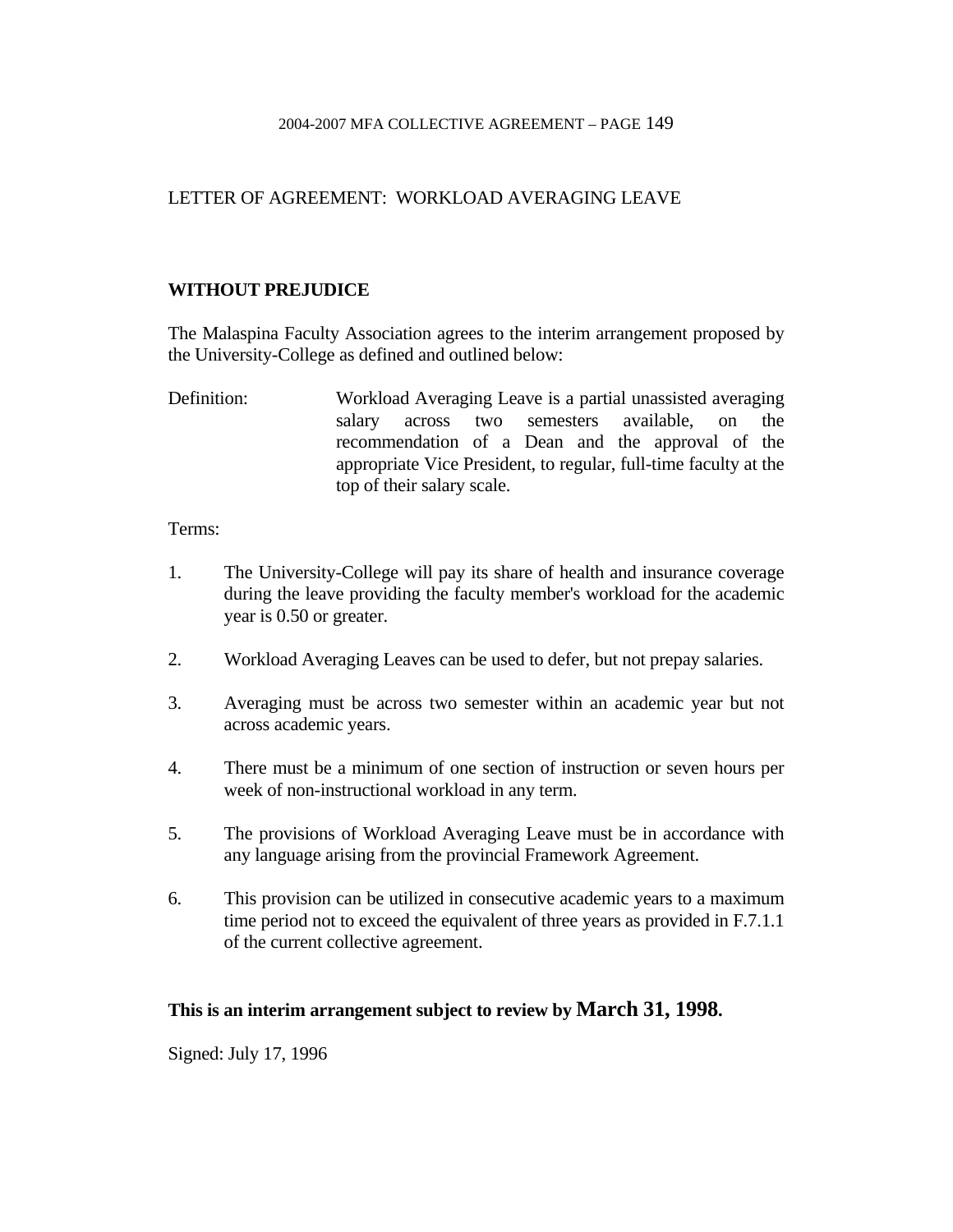## LETTER OF UNDERSTANDING: RENUMBERING OF COLLECTIVE AGREEMENT

Whereas the parties previously agreed to rearrange the terms of the May 1, 1994 to April 30, 1995 collective agreement between them solely for the purpose of conforming to the CIEA format;

The parties agree as follows:

- 1. This Letter of Understanding is intended to continue in force through succeeding collective agreements.
- 2. The changed arrangement of the terms of later collective agreements from the arrangement in the May 1, 1994 to April 30, 1995 collective agreement is not intended by the parties to have any substantive effect or to result in a clause having a different interpretation than it would have had under the May 1, 1994 to April 30, 1995 collective agreement.
- 3. No arbitrator or arbitration board shall interpret a collective agreement provision differently than it would have been interpreted in the May 1, 1994 to April 30, 1995 collective agreement unless it is for reasons other than the different arrangement or location of clauses in the subsequent collective agreement.

Signed: April 30, 1997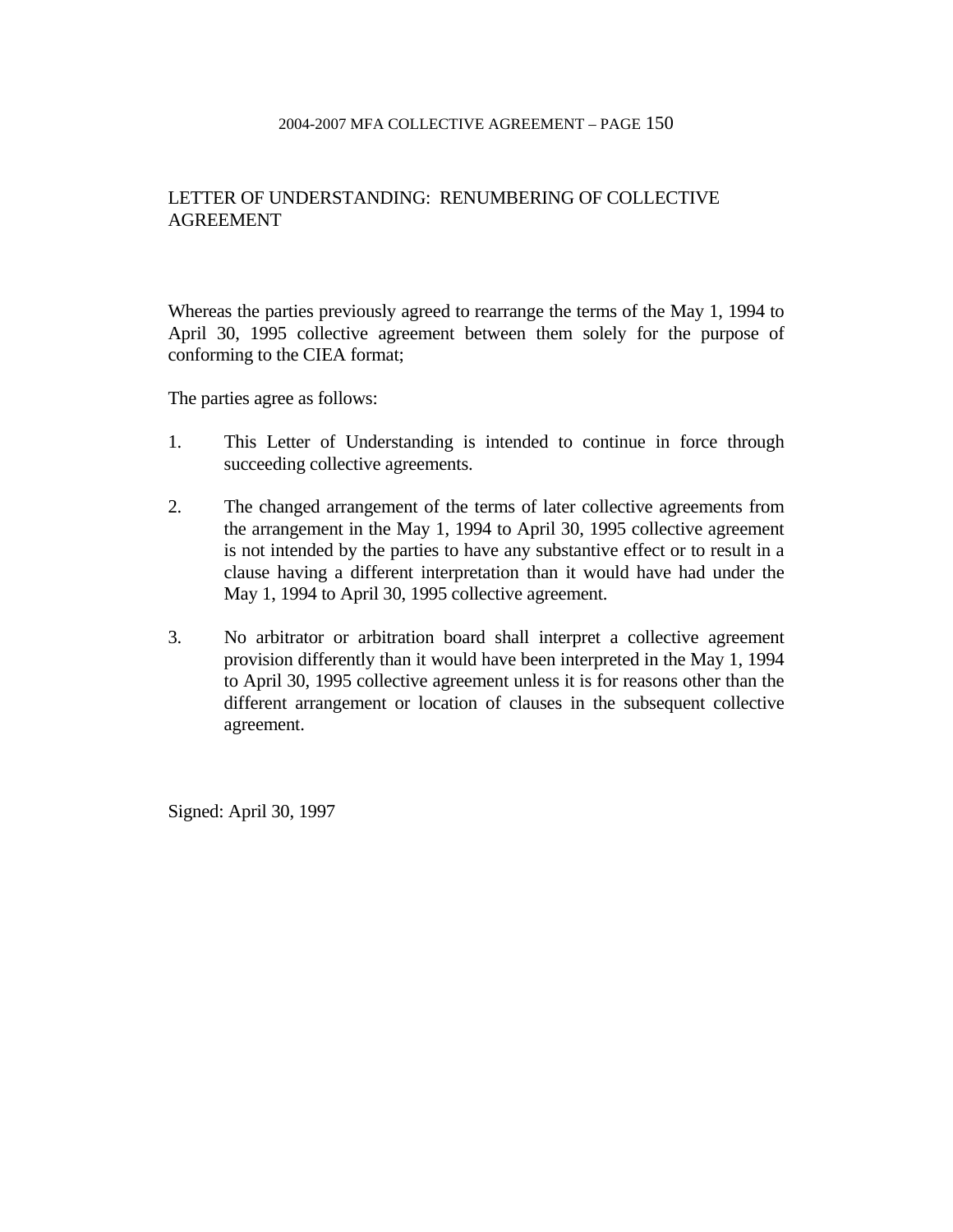## LETTER OF UNDERSTANDING: UNIVERSITY-COLLEGE PROFESSOR

It is agreed that the title "University-College Professor" is to be applied to employees appointed as regular instructional faculty only. Temporary instructional faculty will continue to be referred to as "instructor".

The signatories below agree that the renewed collective agreement, April 1, 2001 to March 31, 2004 will incorporate this change where appropriate throughout the document.

Signed: July 25, 2001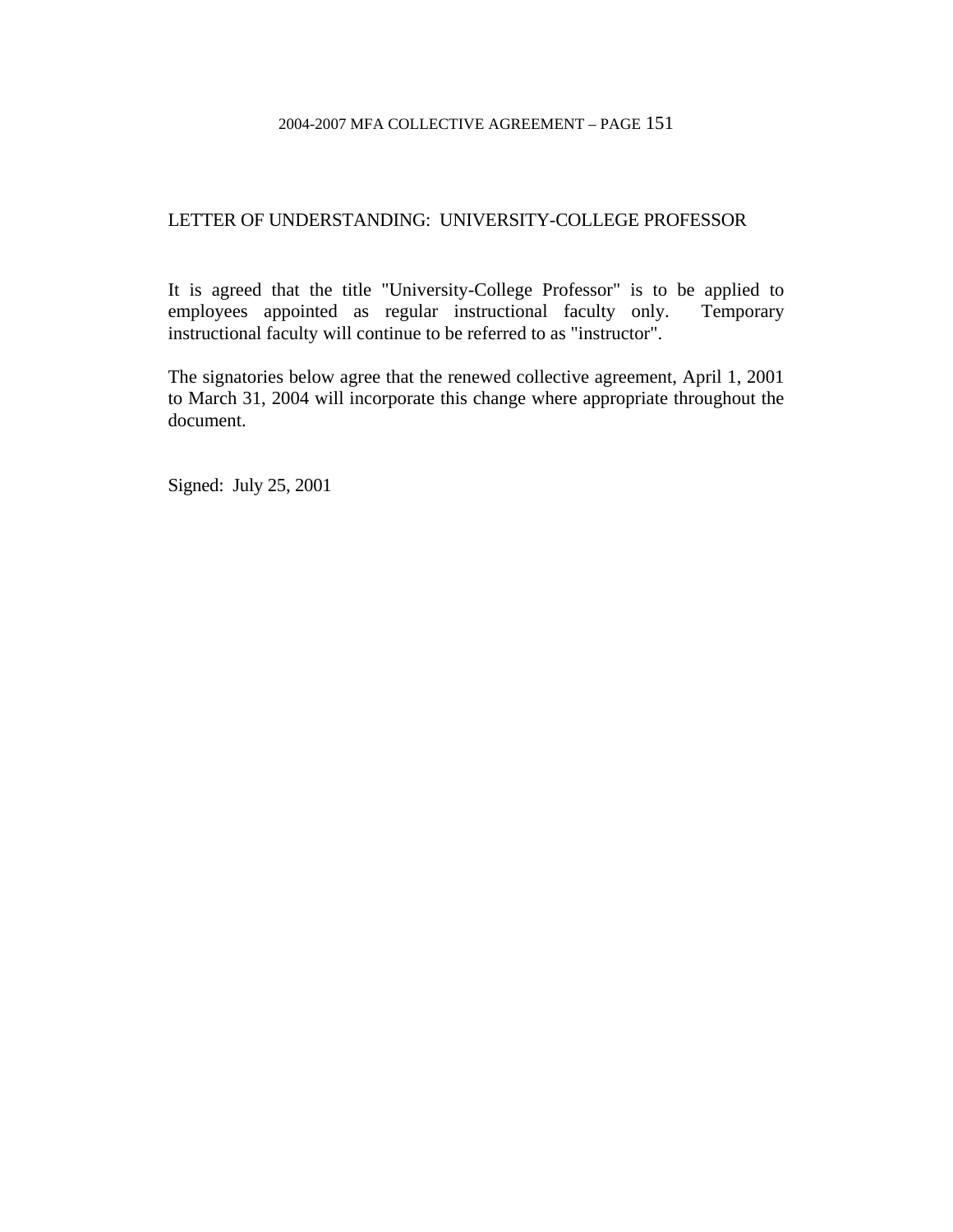## LETTER OF UNDERSTANDING: PRIOR LEARNING ASSESSMENT

## *Definition:*

*Prior Learning Assessment (PLA) is the assessment by some value and reliable means, of what has been learned through formal and non-formal education/training or experience, that is worthy of credit in a course or program offered by the institution providing credit.*

*The assessment and evaluation of prior learning and the determination of competency and credit awarded will be done by instructional or faculty staff who have the appropriate subject matter expertise, but other staff may have a supporting role in the process.*

*The work required for prior learning assessment includes but is not limited to: classroom-based and individual advising; classroom-based and individual assessment, training and upgrading; development of assessment tools; and training in the use of flexible assessment.*

*Training in Prior Learning Assessment:*

*An employee required to perform prior learning assessment responsibilities as part of his/her workload, has a right to Employer-paid training time and expenses, in the methodology and application of prior learning assessment as necessary for the assigned task.*

*Prior Learning Assessment Coordinators*

*Prior Learning Assessment coordinators will be faculty or instructional bargaining unit members.*

Prior Learning Assessment (PLA) assignments shall be provided on a voluntary basis as an addition to an individual faculty member's assigned workload. A PLA assignment will be provided by agreement of the faculty member, Chair and Dean.

An individual faculty member may accept PLA assignments for up to a maximum of ten (10) students and not exceeding 30 credits in an academic year (e.g., ten (10) 3-credit PLA assignments = 30 PLA credits). Acceptance of PLA assignments for more than ten students or totaling more than thirty (30) credits in an academic year requires the written approval of the MFA Chief Personnel Steward and the Vice President, Instruction.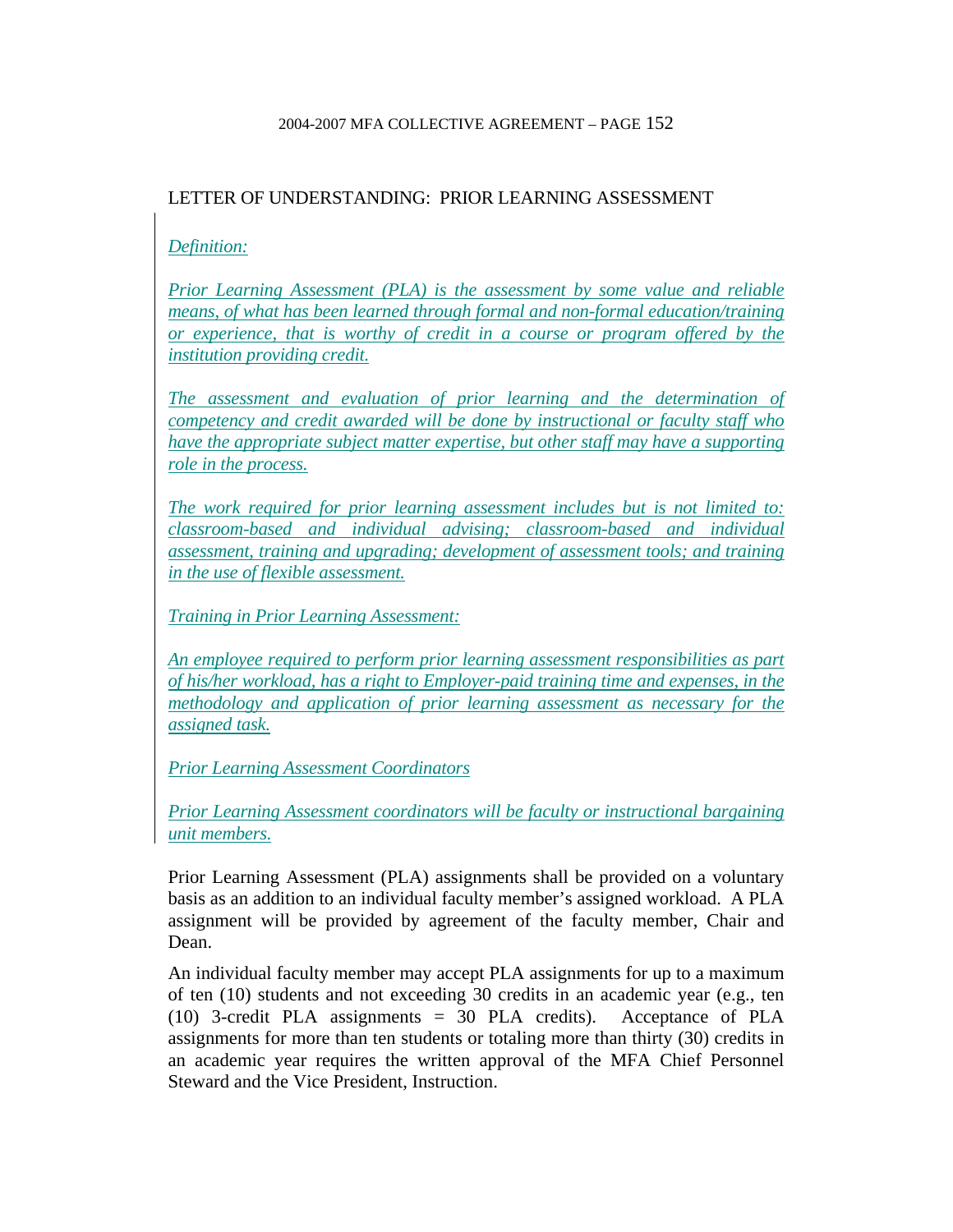PLA assignments will be identified on the workload report and considered as part of the non-teaching responsibilities of MFA instructional faculty to be referenced in formal evaluations (Article 7.3.1).

The faculty member shall receive two-hundred and fifty dollars (\$250) for each 3 credit PLA assignment. One-half of this amount shall be paid to the faculty member on the first pay period following confirmation of registration and payment of PLA fees by the student being received in Human Resources and the remaining one-half shall be paid to the faculty member on the pay period occurring eight weeks after the registration and payment of PLA fees. The faculty member will be compensated for the full amount whether or not the student completes the PLA process.

Where a PLA is undertaken for a course with fewer or greater than three credits, actual payment for each PLA assignment will be pro-rated. For example, faculty will receive \$83.34 (\$250/3) for each PLA assignment for one student in a onecredit course;  $$125.00$  ( $$250/2$ ) for a 1.5-credit course;  $$166.67$  ( $$250 \times 2/3$ ) for a two-credit course; \$333.34 (\$250 x 4/3) for a four-credit course, etc.

For the purpose of this agreement, where the PLA solely involves the administration of a challenge examination for the course, reimbursement shall be as follows:

- 1. Pre-existing format (with minor revisions to existing assessment tool) \$50.00
- 2. Customized format (exam designed specifically for individual assessment) \$100.00

Should it be known in advance of a semester that PLA assignments in an instructional area will likely exceed 30 PLA credits, the appropriate Dean of Instruction may, at his/her discretion and with the mutual agreement of the faculty member and the departmental chair, provide release time in lieu of payment to a faculty member qualified to accept these assignments. Such release time can occur only during the academic year in which the PLA workload is assigned. Release time shall be awarded on the basis of 30 PLA credits being deemed equal to one-hour of instructional workload release or 90 PLA credits being equal to one section of workload release (i.e., 1/8 of a full-time workload).

If PLA credits in an academic year are insufficient to warrant workload release, payment will be processed as noted above.

Three months prior to the expiry of this Letter of Agreement the Joint MFA-Management committee will review the implementation of this agreement, using data and input from the PLA Coordinator, Deans and the MFA.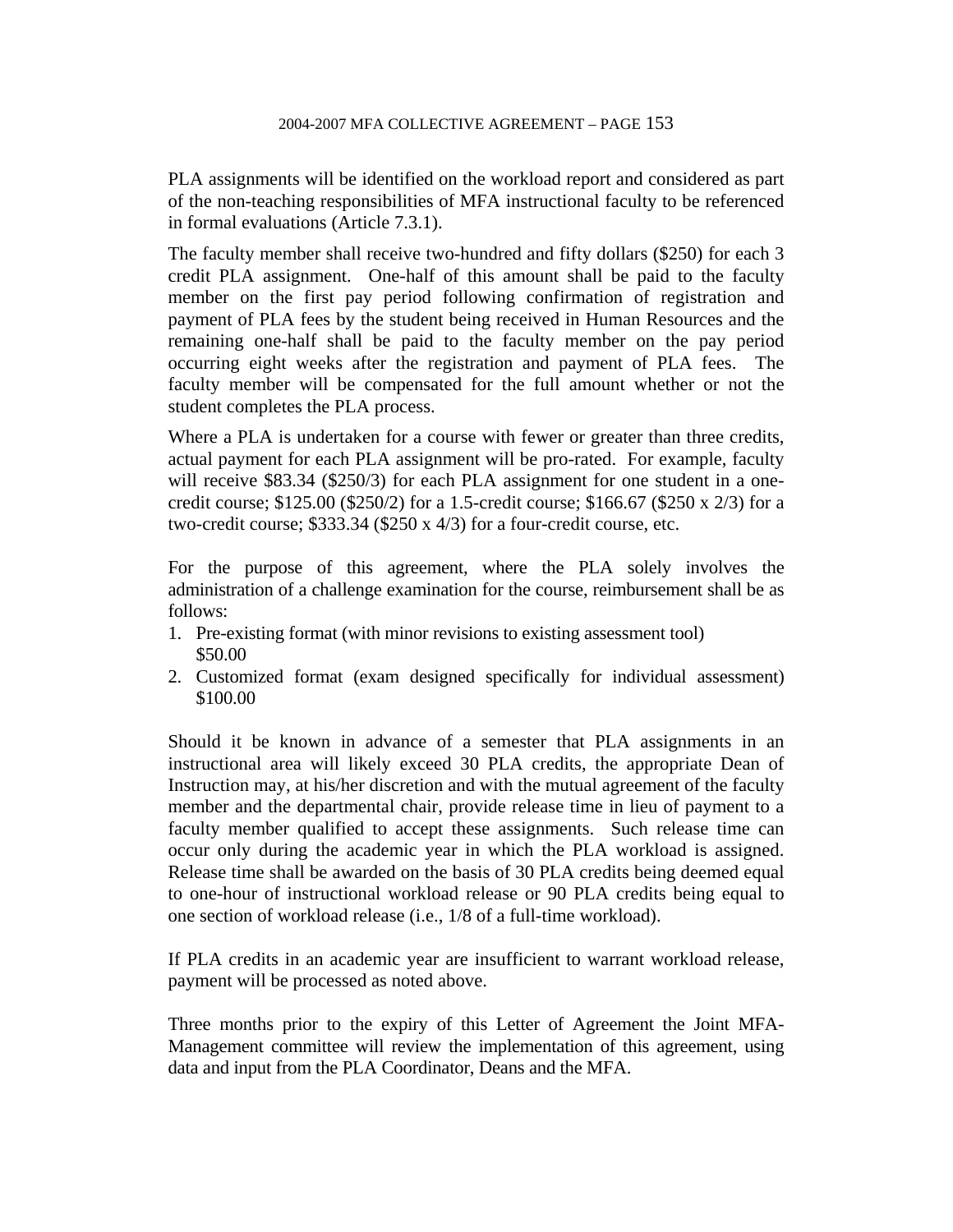The Letter of Agreement will be in effect for the period of August 1, 2001 through June 30, 2002 and may be extended by mutual agreement. *Signed: June 22, 2001*  Addendum to Letter of Understanding:

With the permission of the appropriate Dean, rather than choosing to administer individual assessments for one student for individual courses that total nine credits or more, a faculty member may choose to conduct one PLA Comprehensive Assessment for the outcomes of a block of courses that total nine credits or more for one student.

Reimbursement for a PLA Comprehensive Assessment conducted by one faculty member for one student is as follows:

• \$500.00 for the first nine credits and \$15.00 per credit above nine credits.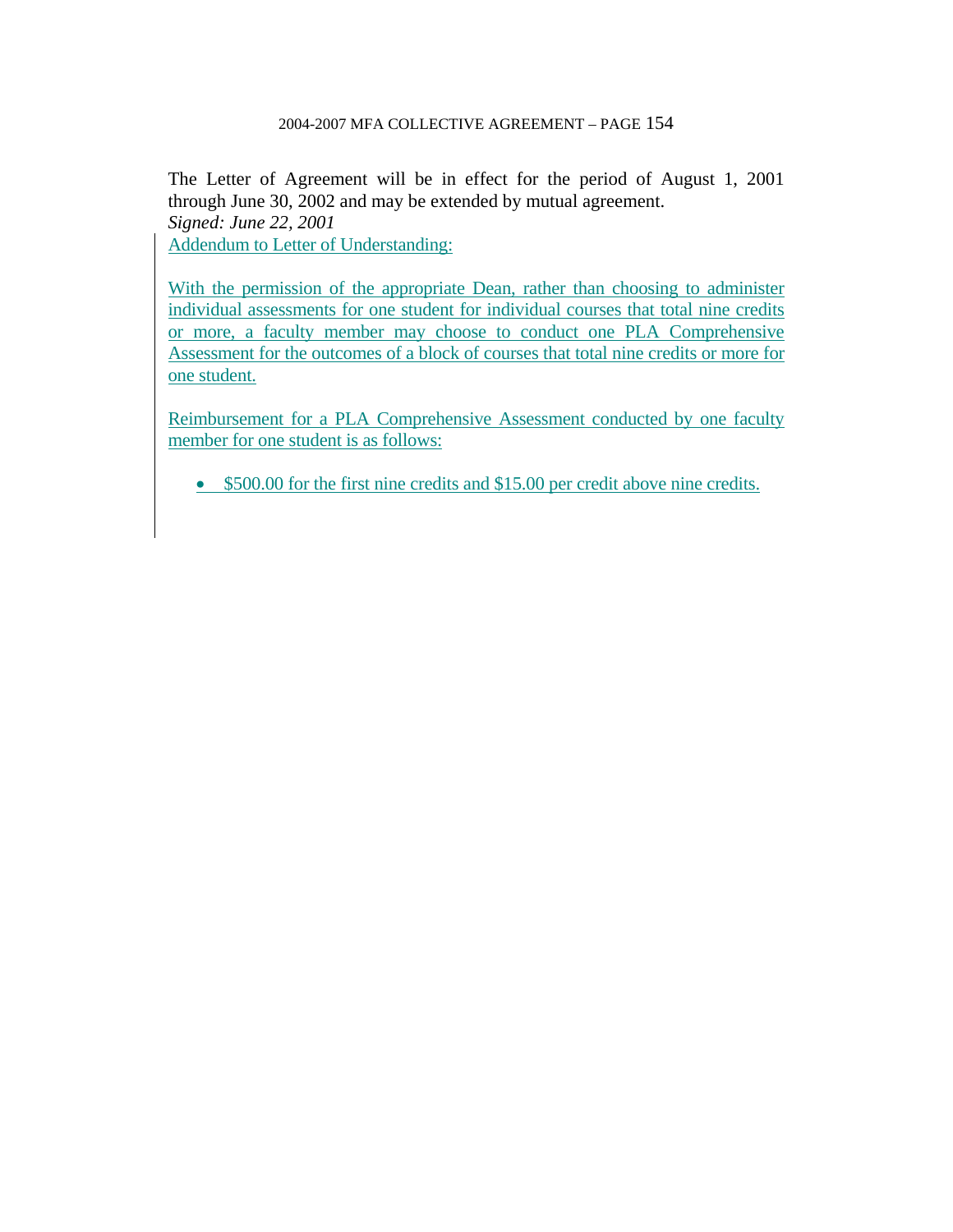## LETTER OF UNDERSTANDING: SABBATICALS/UPPER LEVEL RELEASE/WORKLOAD

It is agreed that a Joint Committee of representatives of Malaspina University-College ("MUC") and Malaspina Faculty Association ("MFA") will be established to review and make recommendations to MUC and MFA on revisions to the current provisions in the Collective Agreement related to assisted professional development leave, upper level release and workload in accordance with the provisions of the following Letter of Understanding:

It is agreed as follows:

- 1. The parties are committed to develop positive changes/modifications to the current contractual provisions related to assisted professional development leave, upper level release and workload in ways that would be of benefit to all faculty and the institution as a whole. To this end, such changes/modifications to the current collective agreement provisions may provide:
	- (a) the replacement of upper level release with a more comprehensive approach to scholarly activity in the form of guaranteed sabbaticals
	- (b) more flexible workload arrangements
	- (c) simplification of workload reporting
- 2. A Joint Committee shall be established comprised of eight (8) representatives, four (4) appointed by the MFA and four (4) appointed by the MUC. This Committee shall be established as soon as possible.
- 3. This Joint Committee shall commence its deliberations as soon as practicable following August 15, 2001 and shall make recommendations to both parties by no later than December 31, 2001.
- 4. The recommendations of the Joint Committee shall include specific changes to the Collective Agreement which are necessary in order to give effect to its recommendations.
- 5. The deliberations of the Joint Committee and its recommendations shall be guided by and be made in accordance with the following terms of reference:
	- (a) The effect of the proposed changes to the Collective Agreement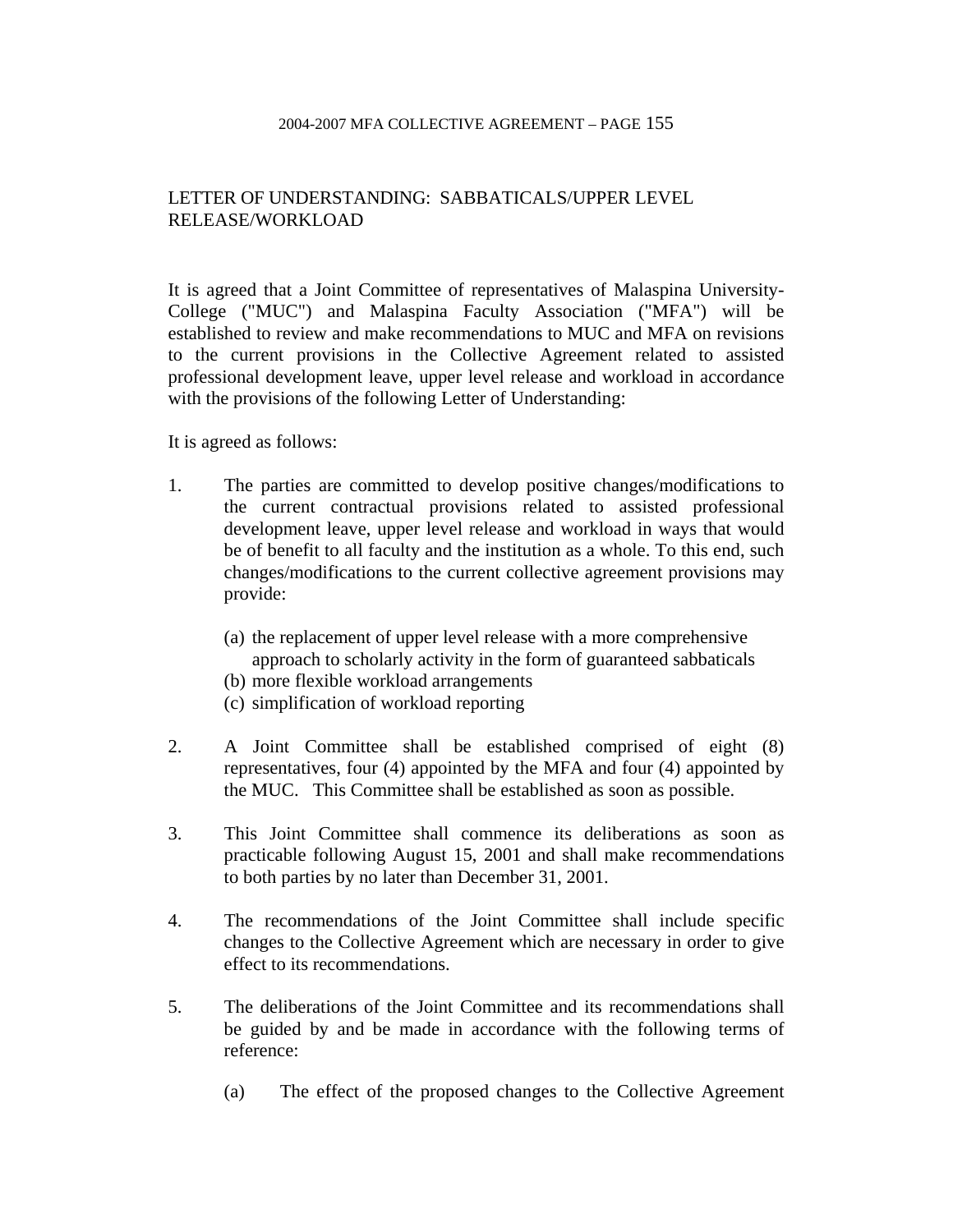will not increase net costs attributable to direct instruction. In addition, delivery of FTE students contained in the 2001/02 Program Profile will be maintained, as much as is practicable.

- (b) The focus of proposed changes should be on fairness, simplicity, flexibility and transparency.
- (c) The intent is to change the current system of leaves and releases to a system of sabbatical leaves applicable to all regular instructional faculty.
- (d) It is intended that non-instructional faculty would continue to have the opportunity for Professional Development leaves on the same general proportional basis as they would have under the Collective Agreement replacing the one expiring on March 31, 2001.
- (e) It is recognized that consequential changes to provisions of the Collective Agreement may be recommended in order to give effect to the Joint Committee's recommendations.
- (f) The recommendations shall include, if possible, recommendations to implement the proposed changes to commence in the 2002/2003 academic year but in no event later than the 2003/2004 academic year.
- (g) In the event that the recommendations contemplate implementation for the 2002/2003 academic year, the recommendations shall include proposed ways to implement the transition.
- (h) Every reasonable effort shall be made to achieve a consensus on the Joint Committee's recommendations.
- 6. The Joint Committee shall, no later than December 31, 2001, either:
	- (a) Present its recommendations to the MUC and MFA on the proposed changes to the Collective Agreement; or
	- (b) In the absence of a consensus on all proposed changes, present to the MUC and MFA those proposed changes on which consensus was reached and outline the areas or issues on which full consensus was not reached.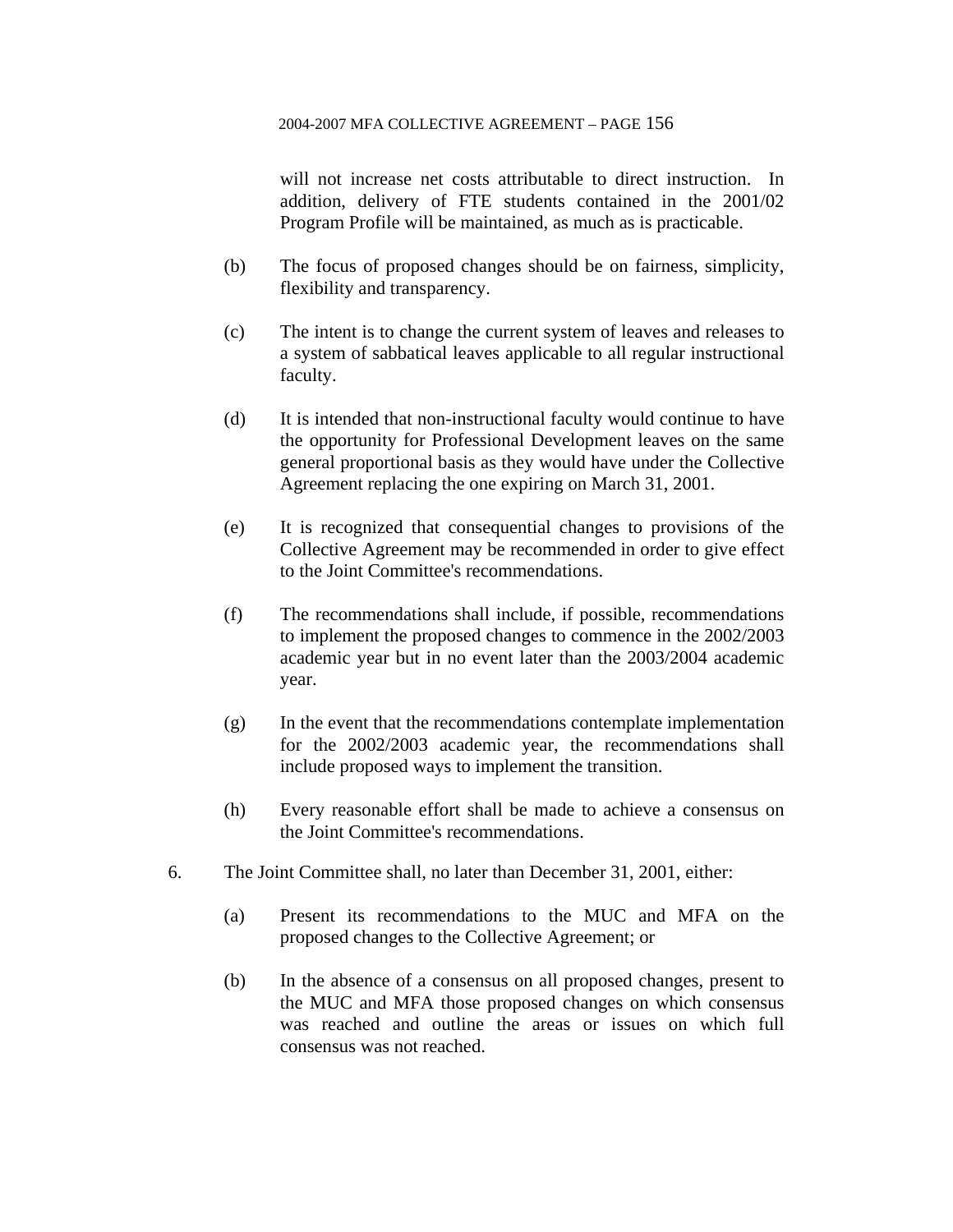- 7. In the event that the Joint Committee's report to the parties is made in accordance with 5(b) above, it is agreed that a mutually agreeable mediator/facilitator from the academic community will be requested to assist the Joint Committee to arrive at a consensus on the outstanding issues.
- 8. The role of the mediator shall be to:
	- (a) Meet and confer with the Joint Committee within the 30 calendar day period immediately following the Joint Committee's report made in accordance with 5(b) above.
	- (b) Assist the Joint Committee in arriving at a consensus on the outstanding issues.
	- (c) If unable to assist the Joint Committee achieve a consensus on proposed changes to make non-binding recommendations to the MUC and MFA on proposed changes to the Collective Agreement on the outstanding issues. These recommendations are to be made within 10 days of the mediator/facilitator concluding his/her conferring with the Joint Committee.
- Recommendations made by the Joint Committee in accordance with  $5(a)$ or recommendations of the mediator/facilitator made in accordance with 7(c) shall be considered by the MFA and the MUC and if accepted by both parties shall be implemented as recommended. It is agreed that recommendations made by the Joint Committee in accordance with 5(a) or by the mediator/facilitator in accordance with 7(c) shall be put to a vote of the members of the MFA bargaining unit once approved by the Malaspina University-College Board and if accepted by a majority of those voting shall be considered approved by the MFA.
- Each party shall advise the other within 10 days whether or not the recommendations are accepted or not.
- In the event that either party does not accept the recommendations made to it in accordance with this Letter of Understanding, the provisions of the 1998-2001 Collective Agreement including all letters of agreement related to workload will continue to apply.

Signed: May 29, 2001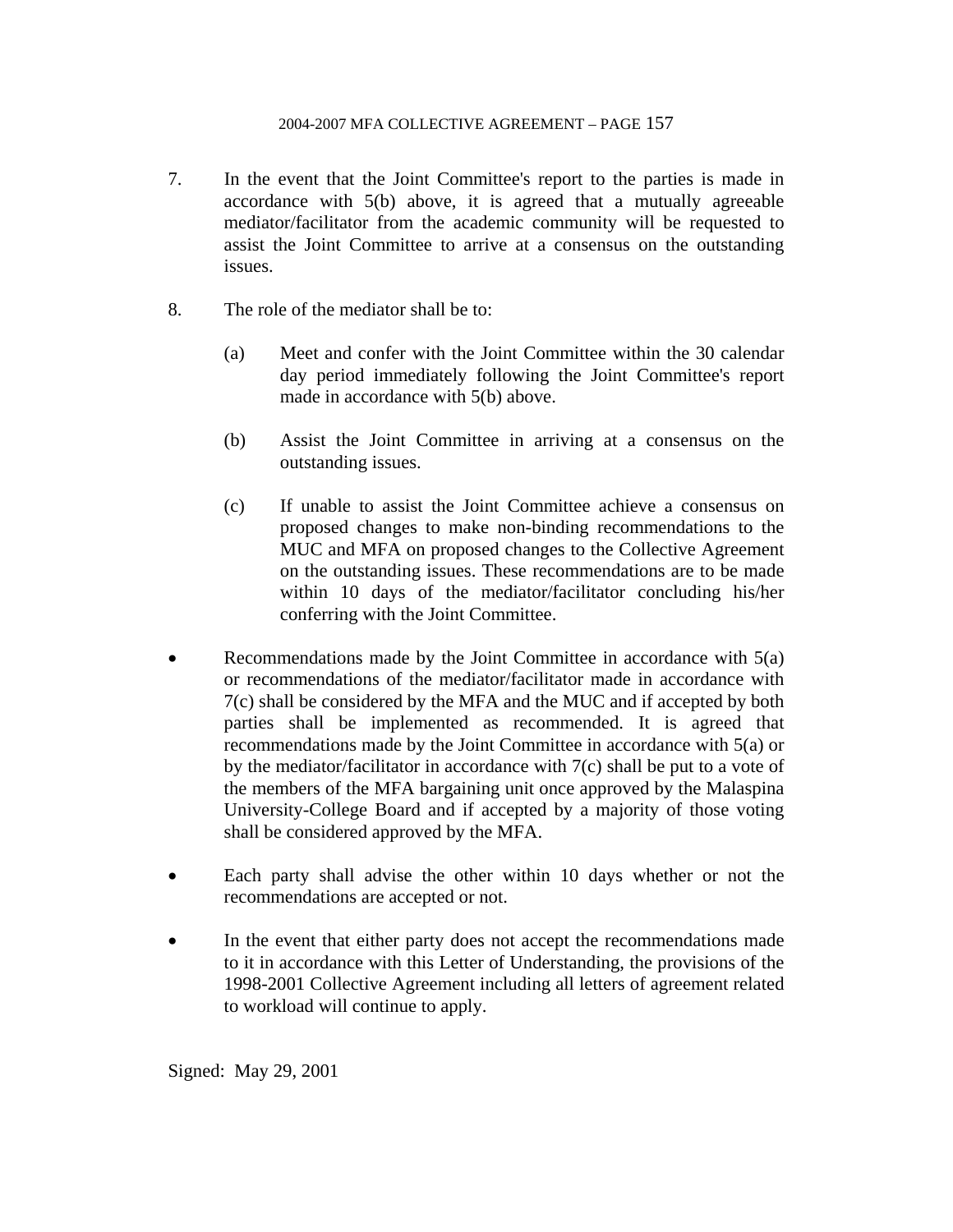### LETTER OF AGREEMENT: NEW FLAT RATE FOR INSTRUCTION

It is agreed that nothing in the establishment of this rate and related provisions, will reduce the previous entitlement for Upper Level release afforded to temporary faculty.

Accordingly, Article 10.11.1 (a) will apply to temporary faculty with a seven section or equivalent assignment which includes one or more upper level sections per academic year in that the temporary faculty member will be paid for the eighth section or equivalent.

Signed: June 28, 2001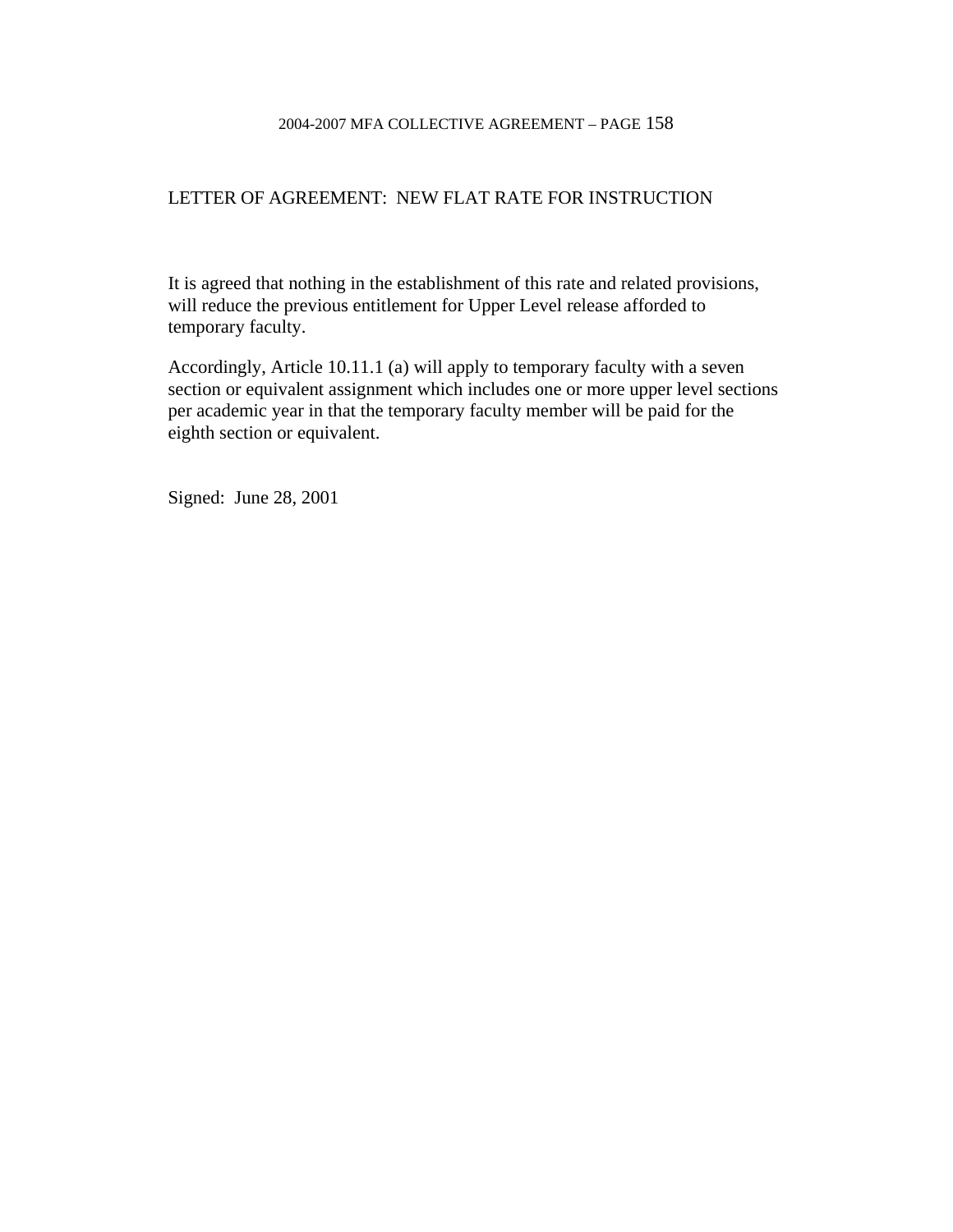## LETTER OF AGREEMENT: WORKLOAD

Class size maxima

Class size maxima for the years 2001/2002 shall be the same as they were in 1997/1998 except where specified below or where changed according to the provisions below.

The 1998/1999 letter of agreement limiting the number of contact hours in biology shall be renewed for 2001/2002.

Where a department offers multiple sections of a course and where the workload in that department is capped by the number of contact hours, the department may choose to reconfigure the delivery of its courses by increasing the class size maxima and decreasing the number of sections offered providing that:

- the number of student spaces available for each course is the same as the number of student spaces that would be delivered had the department not decided to reconfigure its course delivery,
- the reconfiguration of any course ensures that students in the course each have at least one scheduled lab, lecture or seminar hour per week where the student instructor ratio is at most the 1997/1998 class size.
- the workload can be assigned so that no instructor is assigned a workload that results in more than a 10 percent increase in the total number of students they would have had under the 1997/1998 class size limits.
- the number of contact hours for instructors teaching an upper division course is at least 21 hours per year and the number of contact hours for other instructors is at least 24 hours per year (exclusive of release time for other activities)
- the reconfigured workload results in a new maximum number of contact hours for the members of the department. The new maximum number of contact hours shall form part of the reconfiguration plan.

Where a department chooses to reconfigure its classes, it shall file the reconfiguration plan with the Dean and the Dean shall approve the plan and forward a copy of the plan to the MFA within 2 weeks of receiving the plan. The reconfiguration plan shall include the maximum class sizes for each section and the teaching assignments for each instructor in the department.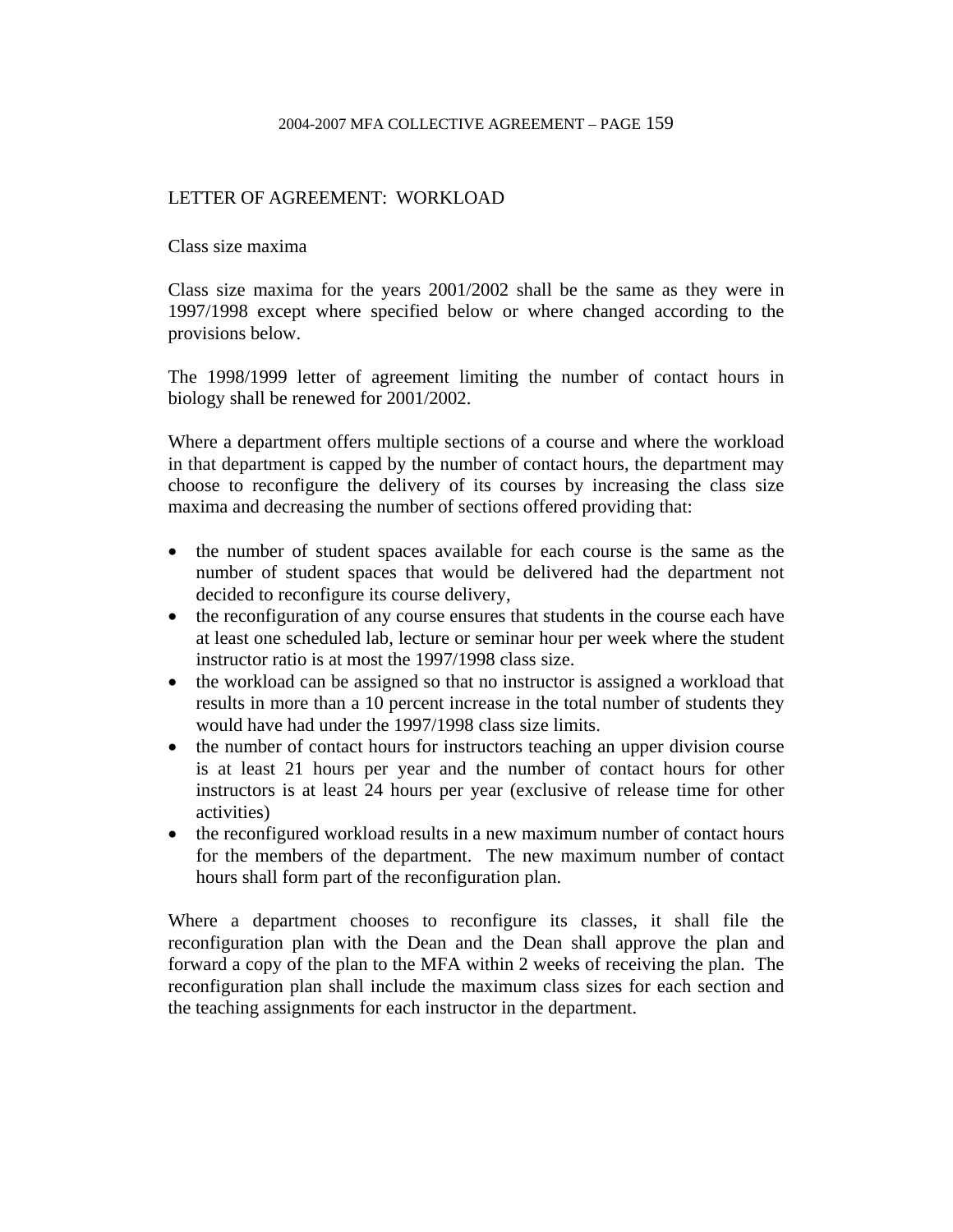Where a department's reconfiguration results in an increase in student numbers, seventy three (73) percent of the money generated by the increased tuition shall be used exclusively for funding teaching release or research activity as jointly determined by the Dean and the department. The money generated in a year may be carried over for use in a subsequent year.

Where the money is to be used for teaching release, the provisions of subsection (d) above shall apply.

This clause shall be effective from August 1, 2001 to July 31, 2002.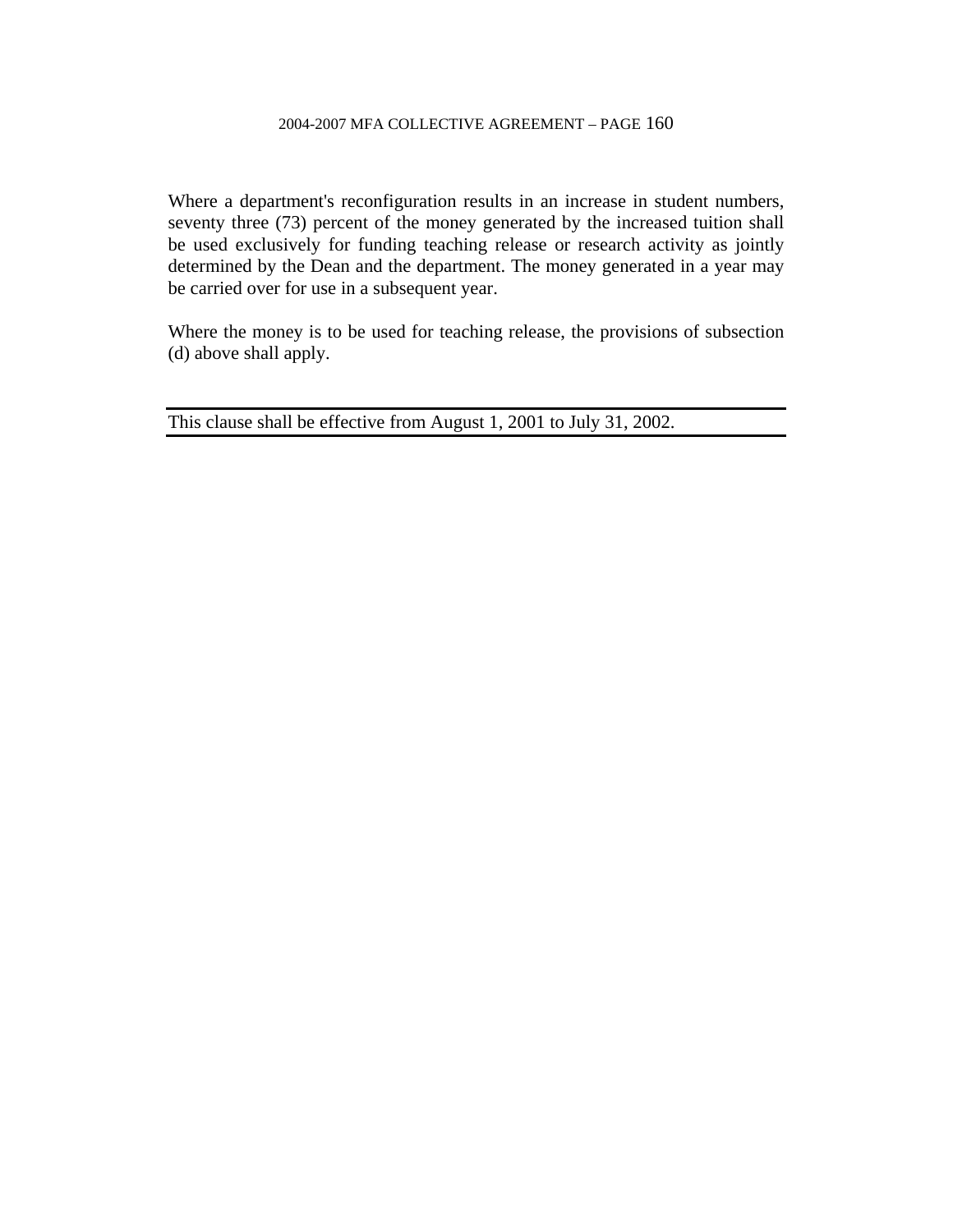## LETTER OF UNDERSTANDING: UPPER LEVEL RELEASE

The parties agree to the following interpretation of Article 10.11.1 (a):

In order to be eligible for Upper Level release, the FTE instructional appointment of the instructor must be 1.00 for the academic year. The actual workload assignment, which may include paid release sections for a variety of purposes (including but not limited to the cases of governance committee release, scholarly release, chair/coordinator release, release for research funded by external sources, union leave and discretionary release) and the assignment of non-instructional duties, does not eliminate the entitlement to the Upper Level release.

A leave for the purposes of assisted leave (i.e., paid professional development leave of absence) under Article 12.4 or maternity, parental or adoption leave under Article 12.10 does not eliminate the Upper Level release entitlement.

If an instructor is on partial or full unpaid leave for one complete semester, that faculty member has no entitlement to Upper Level release in the academic year during which the leave occurs.

In the case where a faculty member, whose original instructional workload assignment includes upper-level release, is absent as a result of unplanned sick leave (including Long Term Disability leave), the original instructional assignment inclusive of the upper level release shall be followed for that portion of the academic year in which the faculty member is not absent.

In addition, the following workload components do not qualify in determining eligibility for Upper Level release:

- Directed Studies;
- Senior Projects;
- Non-release section(s) of Prior Learning Assessment;
- Overload:
- Contract activity not related to the normal delivery of credit instruction during the fall and/or spring semesters;
- Courses taught voluntarily outside the normal fall and spring semesters unless the course is required for a program and designated to be taught in intersession in the official program outline as approved by Education Council. (Notwithstanding this, where part of the regular workload for a faculty member is assigned during intersession, it will be considered in determining eligibility for Upper Level release.)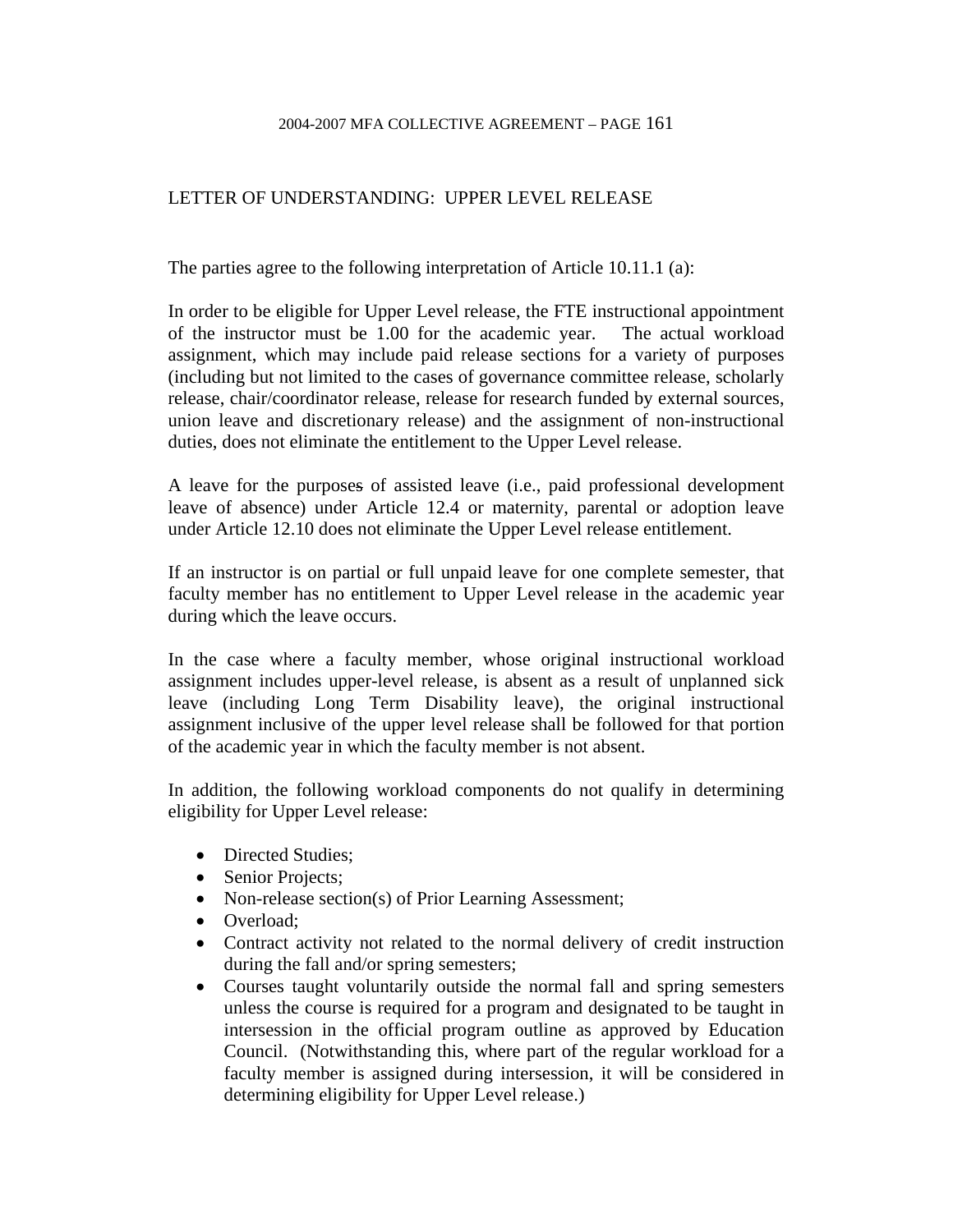The parties further agree that those faculty members who were denied upper level release during the academic year 2000-2001 but who are entitled to it under this Letter of Understanding, will be granted such release, in addition to any release to which they are otherwise entitled, in the academic year 2001-2002.

This agreement represents final resolution to Grievance 00-04 and regarding certain issues related to upper-level release. Notwithstanding this, the parties acknowledge that they differ on the interpretation of the Collective Agreement as it applies to eligibility for upper level release during an academic year in which a faculty member takes a scholarly activity semester as a result of grouping previous upper level release under Article 10.11.1.1. This agreement does not preclude the discussion and formal negotiation of alternative approaches to the question of release.

Signed: April 25, 2001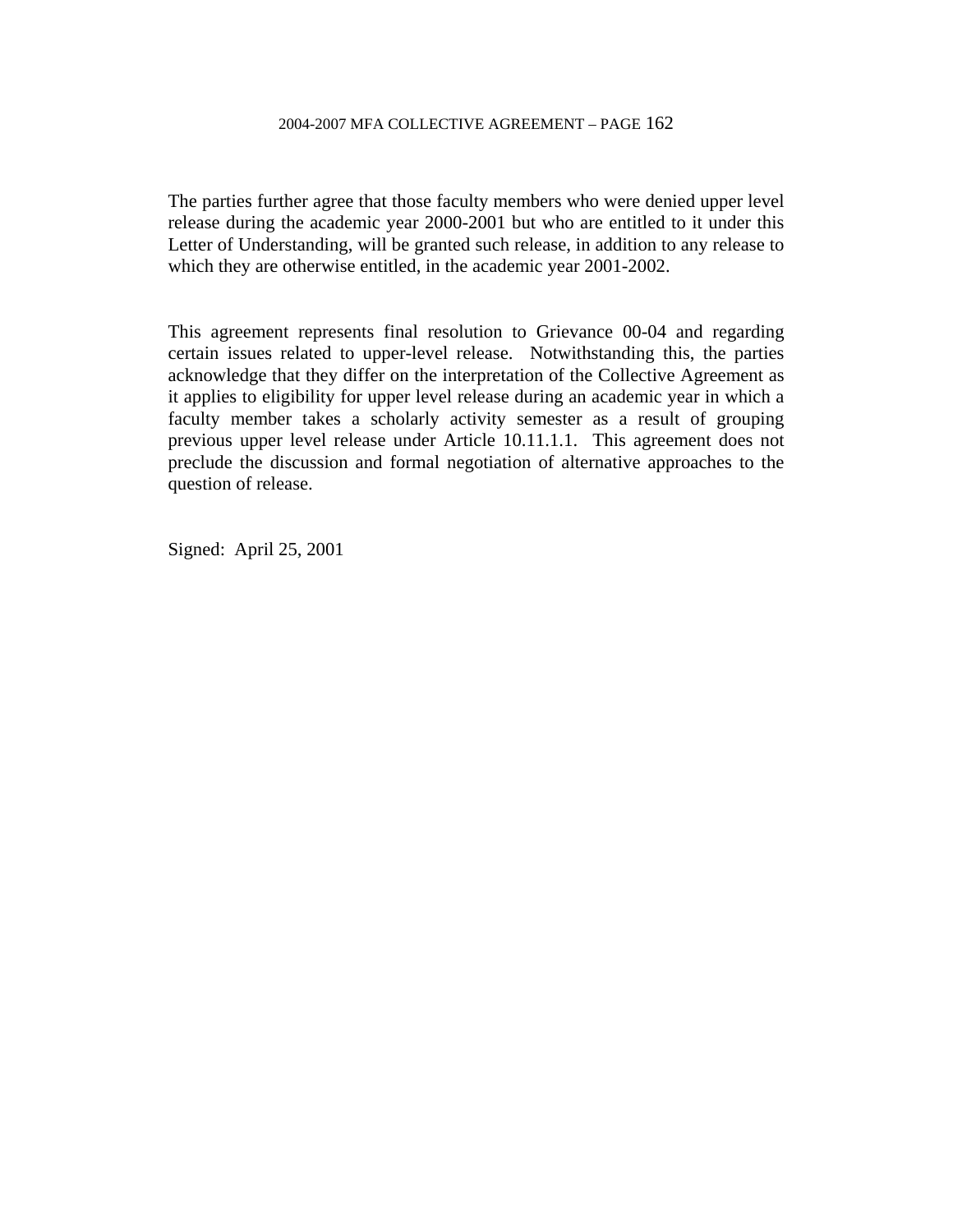## LETTER OF UNDERSTANDING: SUMMER SESSION COURSES

It is agreed that grand-parented faculty who have pro rata status in accordance with Article 11.1.4.4 shall have the right of first refusal, on the basis of temporary seniority, to available work for which the faculty member is qualified during the summer session. Such assignments shall be paid at his/her pro rata rate.

Signed: May 22, 2001